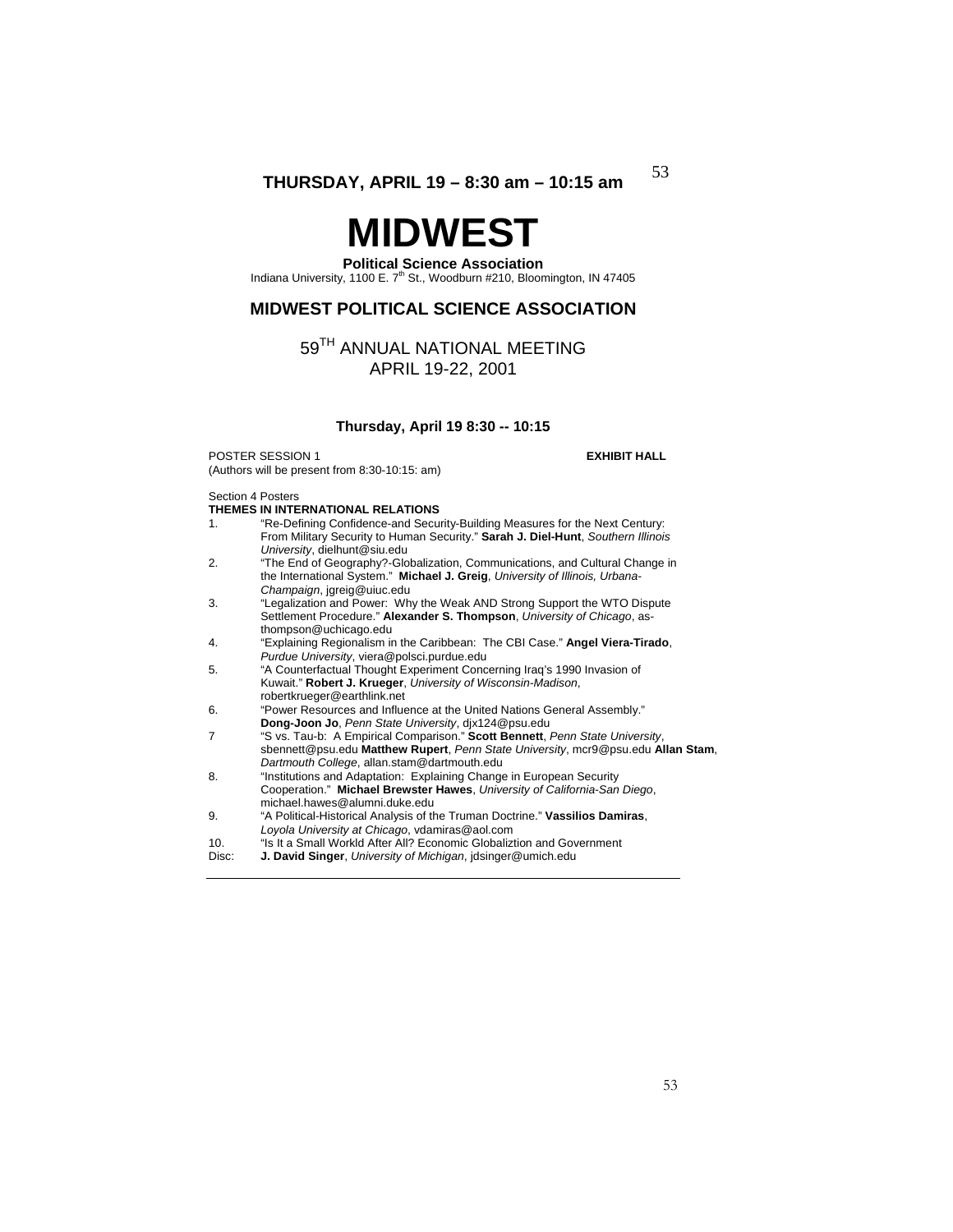Section 20 Posters

## **URBAN AND LOCAL POLITICS**

| 1. | "God and Karate in the Southside: Constructing the New Cosmopolitan Pluralism<br>in American Cities." Joseph E. Yi, University of Chicago, je-yi@uchicago.edu |
|----|---------------------------------------------------------------------------------------------------------------------------------------------------------------|
| 2. | "Religious Indicators of Local Political Involvement: A Contextual Analysis"                                                                                  |
|    | Christopher P. Gilbert, Gustavus Adolphus College, cgilbert@gustavus.edu                                                                                      |
|    | Devin Colvin, Gustavus Adolphus College Jaclynn Moen, Gustavus Adolphus                                                                                       |
|    | College                                                                                                                                                       |
| 3. | "Urban Alliances Between the Local Government and Faith Based Organizations:                                                                                  |
|    | When They Work and Why." Kimberly Mealy, Indiana University-Bloomington,                                                                                      |
|    | kimealy@indiana.edu                                                                                                                                           |
| 4. | "Local Sales Tax Revenue Sharing Reform: The St. Louis County Case." James                                                                                    |
|    | Brasfield, Webster University, brasfijm@webster.edu                                                                                                           |
| 5. | "The Role of Nonprofits in Local Government Privatization." Patrick Van                                                                                       |
|    | <b>Inwegen, Loyola University Chicago, pyaninw@luc.edu</b>                                                                                                    |
| 6. | "Comparing Post-Suburbanization in US and Japanese Cities: How City                                                                                           |
|    | Governments Cope with Post Suburbanization." Masaharu Yasuoka, Kobe                                                                                           |
|    | University, GZK00540@nifty.ne.jp                                                                                                                              |
| 7. | "An Application of the Winter-Ferguson-Barth Method to Chicago Mayors from                                                                                    |
|    | Medill to Daley." Christopher D. Newman, Elgin Community College,                                                                                             |
|    | cnewman@mail.elgin.il.us                                                                                                                                      |

8. "The Positive Effects of Casino Gambling for Midwestern Municipalities." **Ross C**. **Alexander**, *Northern Illinois University*, ralexan1@niu.edu

## Section 21 Posters

## **PUBLIC POLICY**

1. "SimPolicy: The Peril and Premise of Urban Simulation." **Christopher S. Rice**, *University of Kentucky,* csrice00@pop.ky.edu

| 2.  | "From Regulating Sin to Redistributing Values: Medical Marijuana Policies in the |
|-----|----------------------------------------------------------------------------------|
|     | American States." Neil A. Eldred, Binghamton University-SUNY,                    |
|     | bd25344@binghamton.edu Michael J. Licari. Binghamton University-SUNY.            |
|     | mlicari@bunghamton.edu                                                           |
| -3. | "Mapping the Education Agenda." Jennifer Fisher, West Virginia University,       |

- jfisher2@wvu.edu
- 4. "Labor Market Policy and Wages in American States." **Matthew McCoy**, *Binghamton University-SUNY,* bf8848@binghamton.edu
- 5. "Managing Transboundary Water Resources: An Analysis of Canadian-American Interlocal Cooperation." **Amy L. Suker**, *The University of Texas at Austin,*  sistereu@mail.la.utexas.edu
- 7 "Congress and Foreign Policy: David or Goliath?" **Joe Patten**, *Buena Vista University*, patten@bvu.edu

## Section 22 Posters

## **NEW RESEARCH ON PUBLIC BUREAUCRACY**<br>1. Tinstitutional Advice: Information and the

- "Institutional Advice: Information and the Politics of Expertise." Susan Moffitt, *University of Michigan*, smoffitt@umich.edu
- 2. "State Constraints and Local Environmental Programs: Growth Management Policy Instrument Choice." **Antonio Tavares,** *Florida State University*, aft2938@garnet.acns.fsu.edu
- 3. "State Level Evidence of the Causes and Consequences of Policy Change in Telecommunications." **Junseok Kim**, SUNY Stony Brook. junkim@ic.sunysb.edu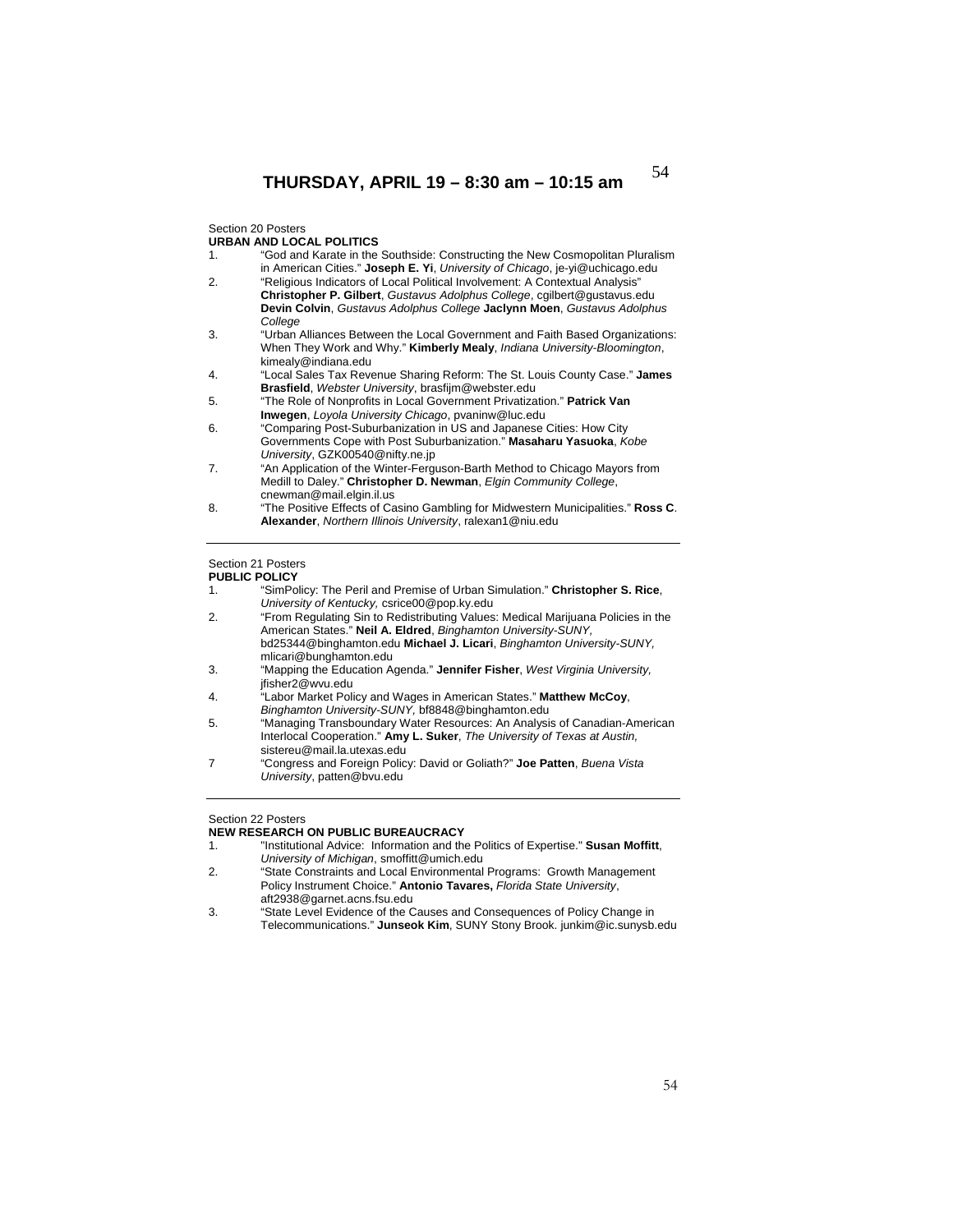| 4.    | "Bureaucratic Performance and Innovation: Comparing Top-Down and Bottom-         |
|-------|----------------------------------------------------------------------------------|
|       | Brendan Burke burke@bridgew.edu                                                  |
| -5.   | "Residents vs. Non-Residents: What Do You Get For Your Local Income Tax          |
|       | Dollar in Ohio?" Andrew Dudas, Miami University, dudasa@muohio.edu               |
| 6.    | "The Roles of Salience and Complexity in Legislative Redirection of Bureaucratic |
|       | Behavior." Evan Ringquist, Florida State University,                             |
|       | eringqui@garnet.acns.fsu.edu Jeff Worsham, West Virginia University.             |
|       | jworsh@wvu.edu                                                                   |
| Disc: | <b>Joseph Stewart</b> , University of New Mexico, joestew@unm.edu                |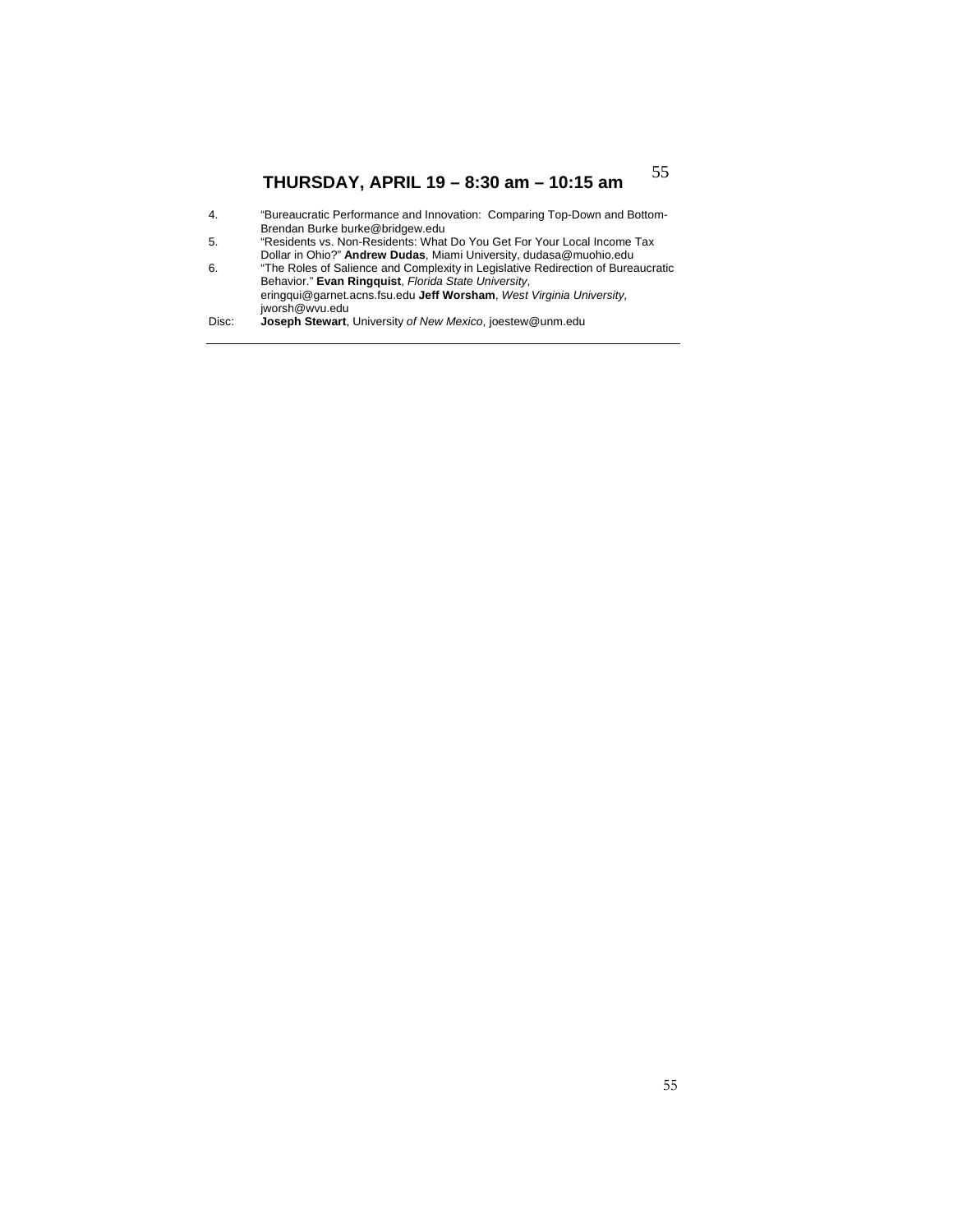## **Thursday, April 19 10:30 --12:15**

Panel 1-C **SANDBURG 2 INSTITUTIONAL STRUCTURES AND ATTITUDINAL NORMS IN THE EUROPEAN UNION**  Gallya Lahav, *State University of New York at Stony Brook*, gallya.lahav@sunysb.edu Papers: "The Effects of EU Attitudes on Vote Choice: A Study of Austria, Finland, and Sweden." **Erik Tillman** *Emory University* etillma@emory.edu "Social Europe." **Mariely Lopez-Santana** *University of Michigan***,** Mariely Lopez-Santana "The Unusual Suspects: Why Pro-Integration Member States have Difficulty Enforcing EU Policies." **Christian Jensen**, *UCLA*, cbjensen@ucla.edu "The Emergence of a Mass European Identity." **Michael Bruter**,*University of Hull (UK) and University of Houston,* M.Bruter@pol-as.hull.ac.uk Disc: **Christopher Anderson**, Binghamton University, SUNY, canders@binghamton.eduanel 2-A

## Panel 1-N **SANDBURG 3**

|        | <b>GLOBALIZATION, DOMESTIC STRUCTURES, AND THE POLITICS OF INEQUALITY IN</b>                                                                                                         |
|--------|--------------------------------------------------------------------------------------------------------------------------------------------------------------------------------------|
|        | <b>INDUSTRIALIZED NATIONS</b>                                                                                                                                                        |
| Chair: | Daniel Minnich, University of Georgia, diminnich@yahoo.com                                                                                                                           |
|        | Papers: "The UnProblem of Poverty in Japan: Problem Definition and Japan's Volunteer<br>Welfare Commissioners." Michael Reinhard, University of Chicago, m-<br>reinhard@uchicago.edu |
|        | "Internationalization, Institutions, and Wage Bargaining Outcomes." Timothy<br>Hellwig, University of Minnesota, thellwig@polisci.umn.edu                                            |
|        | "Corporatism and Income Inequality in the Global Economy." Daniel Minnich,<br>University of Georgia, diminnich@yahoo.com                                                             |
|        | "Globalization: an Institutional-Synthetic Concept, Elaine McCoy, Kent State<br>University, emccoy1@kent.edu Benson Musila, Jenjie Liu, Kent State<br>University                     |
| Disc:  | Aslaug Asgeirsdottir, Harvard University, aasgeirs@latte.harvard.edu                                                                                                                 |

### Panel 2-B **SANDBURG 4**

|         | POLITICAL DIMENSIONS OF ECONOMIC LIBERALIZATION                                    |
|---------|------------------------------------------------------------------------------------|
| Chair:  | <b>Susan Stokes, University of Chicago, s-stokes@uchicago.edu</b>                  |
| Papers: | "Free Market Democracy in Latin America: Does Economic Liberalization Cause        |
|         | Democratization? Marcus J. Kurtz, Ohio State University,                           |
|         | kurtz@polisci.sbs.ohio-state.edu                                                   |
|         | "Presidential Institutions, Banking Interests and the Political Economy of Banking |
|         | Reforms in Developing Countries, Gabriel Aquilera, Harvard University.             |
|         | gaguiler@fas.harvard.edu                                                           |
|         | "The Politics of Anti-Inflationary Stabilization in Developing Countries." Raj M.  |
|         | Desai, Georgetown University, desair@gunet.georgetown.edu                          |
|         | "The Two-Level Game for International Debt Negotiations." Lilian A. Barria,        |
|         | Eastern Illinois University, cflab2@eiu.edu                                        |
| Disc:   | <b>Susan Stokes, University of Chicago, s-stokes@uchicago.edu</b>                  |
|         |                                                                                    |

## Panel 2-J **PDR 4 COMPARATIVE EXPERIENCES WTIH HEALTH AND POPULATION POLICIES**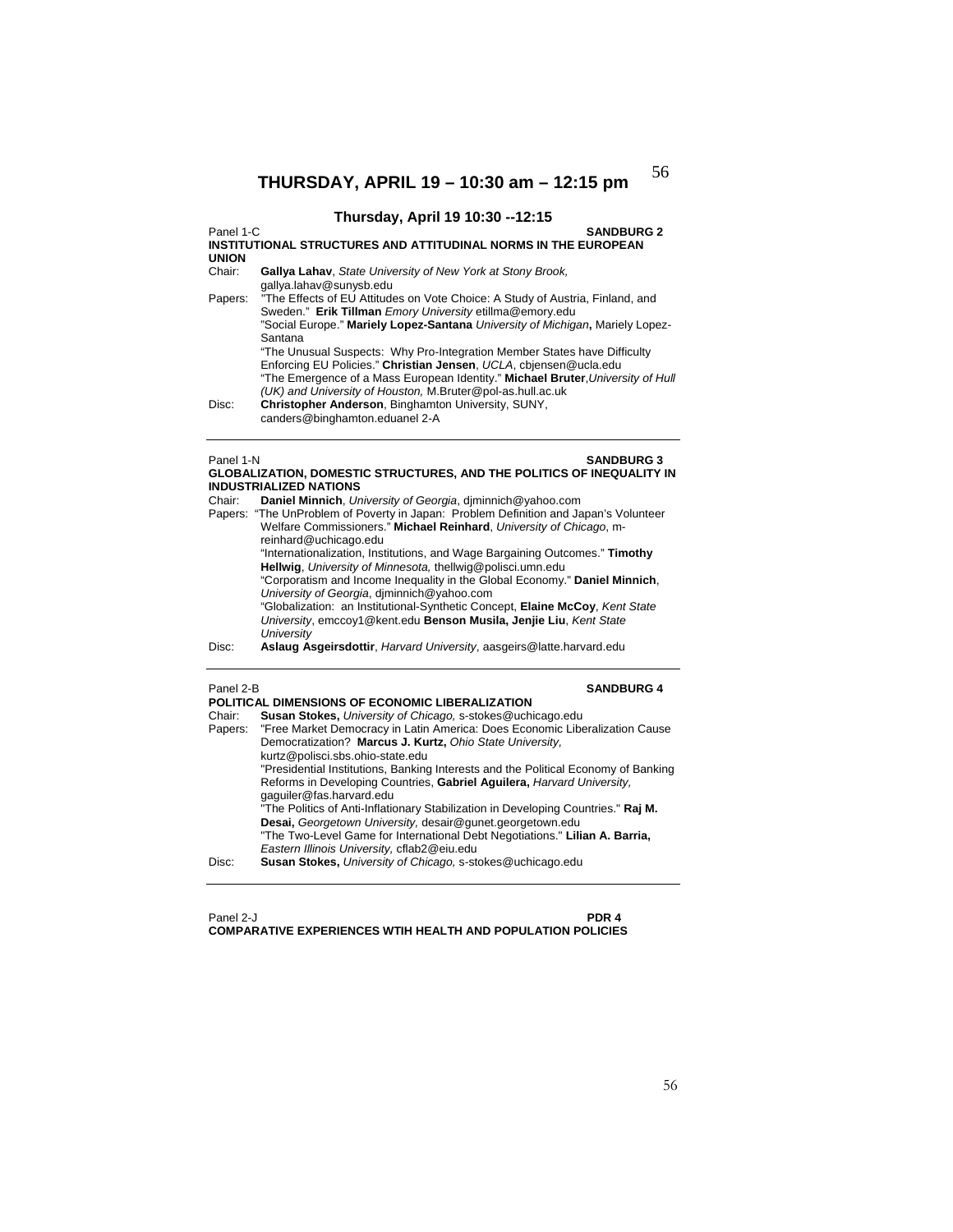| Richard A. Fredland, Indiana University-Purdue University, fredland@iupui.edu<br>Chair:<br>"The Politics of Death: Government Policies and the AIDS Epidemic in Africa."<br>Papers:<br>Jill D. Nicholson, Texas A&M University, jnicholson@polisci.tamu.edu Kenneth<br>Meier, Texas A&M University kmeier@politics.tamu.edu<br>"Between Maoism and the Market: Redefining the Role of the State in Health<br>Sector." Yanzhong Huang, Grand Valley State University, HuangY@gysu.edu<br>"Population Crisis and State Response: A Comparative Study of the<br>Effectiveness of China and India's Population Policy." Dongping Han, Warren<br>Wilson College, dhan@warren-wilson.edu<br>Richard A. Fredland, Indiana University-Purdue University, fredland@iupui.edu<br>Disc: |                   |
|------------------------------------------------------------------------------------------------------------------------------------------------------------------------------------------------------------------------------------------------------------------------------------------------------------------------------------------------------------------------------------------------------------------------------------------------------------------------------------------------------------------------------------------------------------------------------------------------------------------------------------------------------------------------------------------------------------------------------------------------------------------------------|-------------------|
| Panel 3-C                                                                                                                                                                                                                                                                                                                                                                                                                                                                                                                                                                                                                                                                                                                                                                    | <b>SANDBURG 6</b> |
| DEMOCRACY, CIVIL SOCIETY, AND PUBLIC POLICY IN LATIN AMERICA<br>Rose Spalding, DePaul University, rspaldin@wppost.depaul.edu<br>Chair:<br>"The Provision of Basic Health in Latin America: Does Democracy Make a<br>Papers:<br>Difference?" Wendy Ann Hunter, Vanderbilt University,<br>wendy.a.hunter@vanderbilt.edu David Brown, Rice University,<br>dsbrown@rice.edu                                                                                                                                                                                                                                                                                                                                                                                                      |                   |
| "Poverty, Welfare, and Oppositional Voting in Mexico: Suggestions from<br>Yucatan." Rose Spalding, DePaul University, rspaldin@wppost.depaul.edu<br>"Social Capital, Context, and Women's Political Participation in Central<br>America."John Booth, <i>University of North Texas</i> , john.booth5@gte.net<br>Patricia Bayer Richard, Ohio University, Richard@ohio.edu<br>"Democratic Consolidation and Civil Society" Amy Risley, University of Texas at<br>Austin, arisley@mail.utexas.edu                                                                                                                                                                                                                                                                               |                   |
| Howard Handelman, University of Wisconsin-Milwaukee,<br>Disc:<br>handelma@alpha1.csd.uwm.edu                                                                                                                                                                                                                                                                                                                                                                                                                                                                                                                                                                                                                                                                                 |                   |
| Panel 3-O<br><b>CANDIDATES AND ELECTIONS IN POST-COMMUNIST COUNTRIES</b><br>Mark Jones, Michigan State University, mark.jones@ssc.msu.edu<br>Chair:<br>"Political Strategies of Post-Communist Elites." Thomas Baylis, University of<br>Papers:<br>Wisconsin, Madison, tbaylis@polisci.wisc.edu<br>"Would the Real Incumbent Please Stand Up? Economic Effects on Primary vs.<br>Other Incumbents in Russia, Poland, Hungary, Slovakia, and the Czech<br>Republic." Joshua Tucker, Princeton University, jtucker@princeton.edu                                                                                                                                                                                                                                               | <b>DEARBORN 2</b> |
| "To Elect or to Appoint: The Uncertain Future for Russian Regional Executives."<br>Dmitri Mitin, Purdue University, mitin@polsci.purdue.edu                                                                                                                                                                                                                                                                                                                                                                                                                                                                                                                                                                                                                                  |                   |
| Donna Bahry, Vanderbilt University, donna.I.bahry@vanderbilt.edu<br>Disc:                                                                                                                                                                                                                                                                                                                                                                                                                                                                                                                                                                                                                                                                                                    |                   |
| Panel 4-B<br>THE DYNAMICS OF INTERNATIONAL RIVALRIES                                                                                                                                                                                                                                                                                                                                                                                                                                                                                                                                                                                                                                                                                                                         | <b>SANDBURG 7</b> |
| Chair:<br>Paul Hensel, Florida State University, phensel@garnet.acns.fsu.edu                                                                                                                                                                                                                                                                                                                                                                                                                                                                                                                                                                                                                                                                                                 |                   |
| "Learning, Inter-Group Conflict, and International Rivalry: An Analysis of the<br>Papers:<br>Level, Trend and Variance of International Interactions." Michael Colaresi,<br>Indiana University, mcolares@indiana.edu<br>"Nuclear Rivals, Nuclear Testing and Rivalry Escalation." Christopher Sprecher,<br>Texas A & M University, sprecher@polisci.tamu.edu                                                                                                                                                                                                                                                                                                                                                                                                                 |                   |
| "Determining the Severity of Disputes in International Rivalries." Kevin Sweeney,<br>Ohio State University, sweeney.101@osu.edu                                                                                                                                                                                                                                                                                                                                                                                                                                                                                                                                                                                                                                              |                   |
| Paul Hensel, Florida State University, phensel@garnet.acns.fsu.edu<br>Disc:                                                                                                                                                                                                                                                                                                                                                                                                                                                                                                                                                                                                                                                                                                  |                   |
|                                                                                                                                                                                                                                                                                                                                                                                                                                                                                                                                                                                                                                                                                                                                                                              |                   |

Chair: **Madeleine Hosli**, University of Michigan, mhosli@umich.edu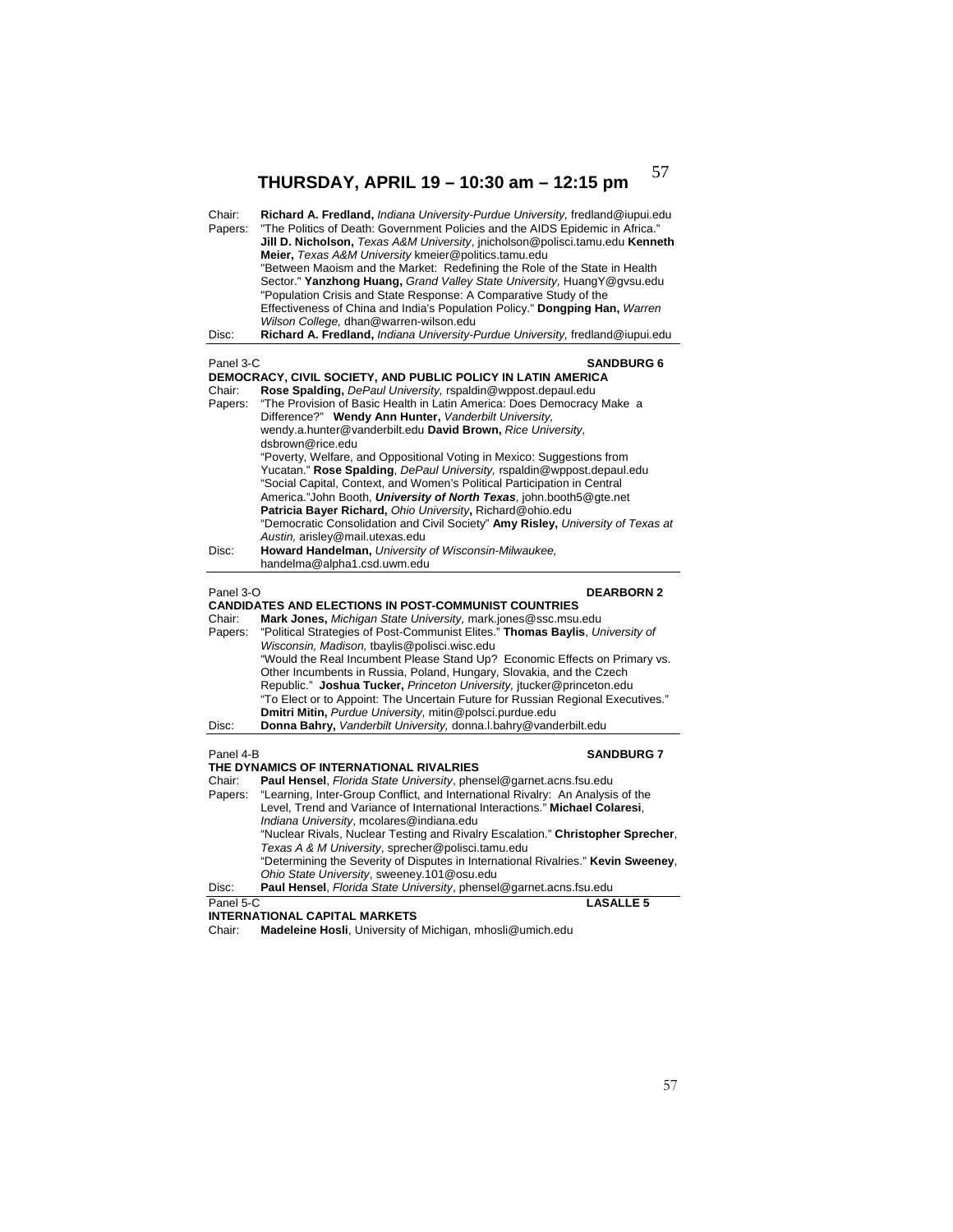| Papers: | "Patterns in Economic Openness: Comparing Trade and Capital Mobility,"<br>Jose Fernandez-Albertos, CEACS, Juan March Institute, |
|---------|---------------------------------------------------------------------------------------------------------------------------------|
|         | fernandez@ceacs.march.es                                                                                                        |
|         | "Economic Globalization, Domestic Institutions and Capital Taxation," Jude                                                      |
|         | Hays, University of Michigan, jchays@umich.edu                                                                                  |
|         | "Citizen Support for Domestic Economic Liberalization in Industrial                                                             |
|         | Democracies," Karl Kaltenthaler, Rhodes College, kaltenthaler@rhodes.edu                                                        |
| Disc:   | Madeleine Hosli, University of Michigan, mhosli@umich.edu                                                                       |
|         | Layna Mosley, University of Notre Dame, mosley.3@nd.edu                                                                         |

## Panel 6-B

|         | <b>FRAMING ISSUES AND CANDIDATES</b>                                                             |
|---------|--------------------------------------------------------------------------------------------------|
|         | (Co-sponsored by Mass Media and Political Communication 8-J)                                     |
| Chair:  | Mark Peffley, University of Kentucky, mpeffl@pop.uky.edu                                         |
| Papers: | "Priming Individuals on Free Trade in Mexico: An Experiment on the Linkages                      |
|         | between Economic Insecurity and Policy Preferences." John Aldrich, Duke                          |
|         | University, Aldrich@duke.edu Jennifer Merolla, Duke University,                                  |
|         | jlm18@duke.edu Elizabeth Zechmeister, Duke University, eiz@duke.edu                              |
|         | "Rights vs. Representation: The Impact of Group and Issue Frames on Public                       |
|         | Support for Campaign Finance Reform." J. Tobin Grant, Ohio State University,                     |
|         | grant.112@osu.edu Thomas J. Rudolph, University of Minnesota,                                    |
|         | rudolpht@umich.edu                                                                               |
|         | "Extremists in Our Midst: How Opponent Portrayals Influence the Balance of                       |
|         | Values in Opinion." Gregory W. Gwiasda, Ohio State University,                                   |
|         | gwiasda.1@osu.edu Thomas E. Nelson, Ohio State University,                                       |
|         | nelson.179@osu.edu                                                                               |
|         | "Talking Spending but Seeing Race." Nicholas Valentino, University of                            |
|         | Michigan, nyalenti@umich.edu Vincent Hutchings, Yale University,                                 |
|         | Vincent.hutchings@yale.edu                                                                       |
|         | Issuesses and the beautiful of $\boldsymbol{\tau}$ Once Automate and several Quaternal Quaternal |

Disc: **Amy Jasperson**, *University of Texas, San Antonio*, ajasperson@utsa.edu

### Panel 7-C **PDR 5**

**CLARK 7** 

|         | THE MANY EFFECTS OF, AND ON, PARTY IDENTIFICATION                                                                                                                                                                                                                   |  |  |
|---------|---------------------------------------------------------------------------------------------------------------------------------------------------------------------------------------------------------------------------------------------------------------------|--|--|
| Chair:  | <b>Charles E. Smith University of Mississippi pssmith @cypress.mcsr.olemiss.edu</b>                                                                                                                                                                                 |  |  |
| Papers: | "New Partisans for New Parties: Toward a Measure of Behavioral Partisanship."<br><b>Justin B. Taylor, Ohio State University, taylor.955@osu.edu</b>                                                                                                                 |  |  |
|         | "Active Partisans in American Politics." Alan I. Abramowitz, Emory University.<br>polsaa@emory.edu Kyle L. Saunders, Northern Illinois University.                                                                                                                  |  |  |
|         | ksaun@niu.edu                                                                                                                                                                                                                                                       |  |  |
|         | "Question Wording, Method of Interview, and the Measurement of Changes in<br>Aggregate Party Identification: A Comparison of Over-Time Trends in the Roper<br>and Gallup Surveys." Laurel Elms, University of California, Berkeley,<br>laurel@ucdata13.berkeley.edu |  |  |
|         | "Party Identification and Primary Rules." Deborah Lux Petrone, University of<br>Pennsylvania, dlux@sas.upenn.edu H.W. Jerome Maddox, University of<br>Pennsylvania, jmaddox@sas.upenn.edu                                                                           |  |  |
| Disc:   | Christopher Wlezien, University of Houston, cwlezien@uh.edu                                                                                                                                                                                                         |  |  |

### Panel 8-B **CLARK 5 MEDIA BIAS**

Chair: **Stephen M. Caliendo**, *University of Missouri,* caliendo@umsl.edu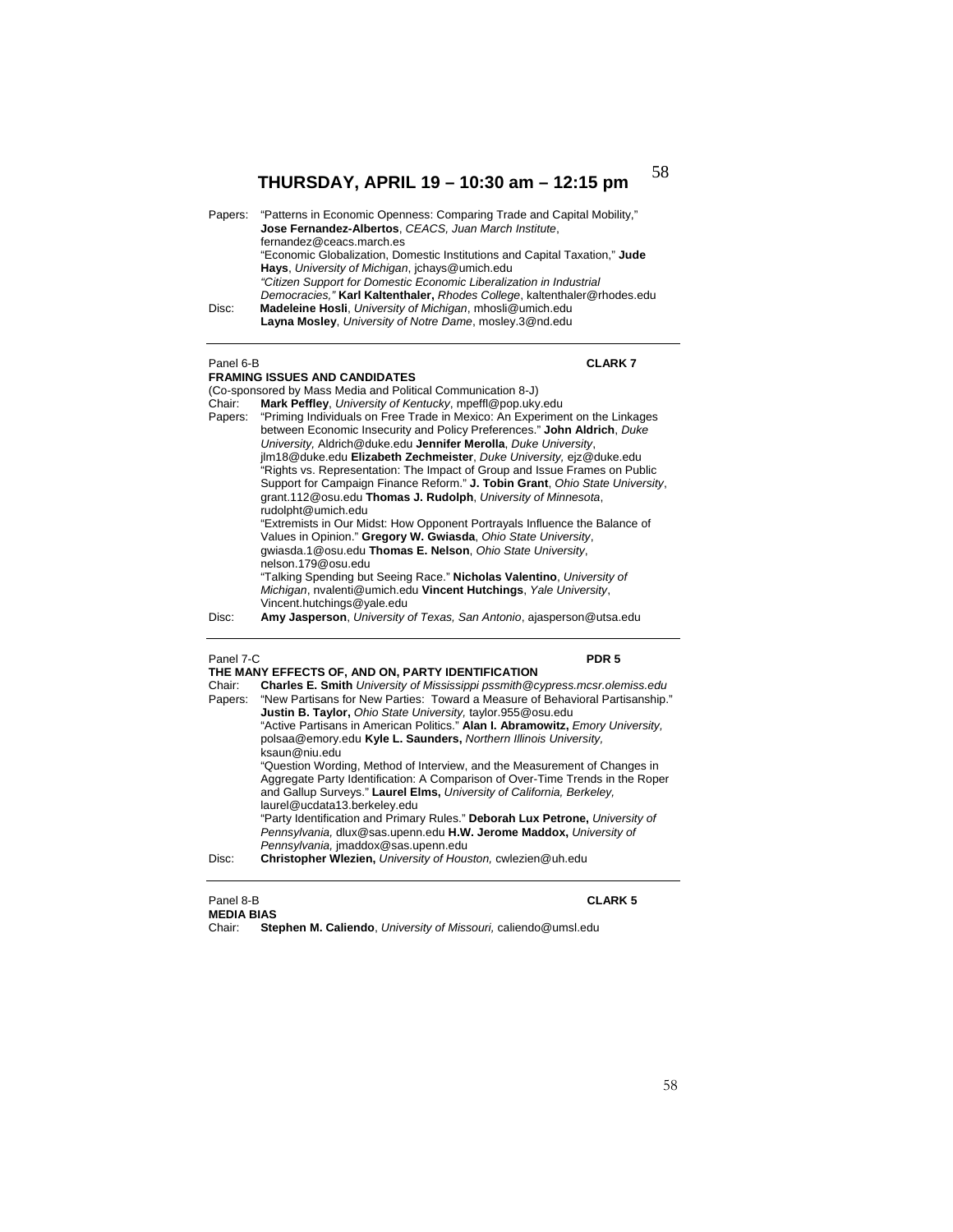| Papers:                                                                                                                                    | "Reality and Media Power: A Study of Economic News." Adam J. Schiffer,<br>University of North Carolina, schiffer@email.unc.edu<br>"The Perception of Media Biases: A Cross-National Comparison." Michael F.<br>Meffert, University of Maryland, mmeffert@wam.umd.edu<br>"Candidates, Campaigns and Media Coverage: Re-examining Media Bias." Kristi<br>Campbell, Hamilton College, kcampbel@hamilton.edu<br>"Watching the Watchers: A Watched Pol Never Recoils?" Stephen E. Frantzich,<br>U.S. Naval Academy, frantzic@usna.edu |  |
|--------------------------------------------------------------------------------------------------------------------------------------------|----------------------------------------------------------------------------------------------------------------------------------------------------------------------------------------------------------------------------------------------------------------------------------------------------------------------------------------------------------------------------------------------------------------------------------------------------------------------------------------------------------------------------------|--|
| Panel 9-D                                                                                                                                  | PDR <sub>7</sub>                                                                                                                                                                                                                                                                                                                                                                                                                                                                                                                 |  |
|                                                                                                                                            | <b>FACTORS SHAPING POLITICAL PARTICIPATION</b>                                                                                                                                                                                                                                                                                                                                                                                                                                                                                   |  |
| Chair:                                                                                                                                     | Kay Schlozman, Boston College, kschloz@bc.edu                                                                                                                                                                                                                                                                                                                                                                                                                                                                                    |  |
| Papers:                                                                                                                                    | "Racial Differences in the Political Participation of Women." Nancy Winemiller<br>Basinger, University of Georgia, nancywb@arches.uga.edu<br>Keesha Middlemass Scott, University of Georgia, midlemas@arches.uga.edu<br>"Bread and Butter Politics: A Developing Model of Black Women's Political<br>Participation." Zenzele Isoke, University of Michigan, zenzele@umich.edu<br>"Whose Opinion Matters: The Influence of Social Network Structure on Women's<br>Political Efficacy." Kimberly Shella, k-shella@worldnet.att.net |  |
| Disc:                                                                                                                                      | <b>TBA</b>                                                                                                                                                                                                                                                                                                                                                                                                                                                                                                                       |  |
| Panel 10-B<br>PDR <sub>6</sub><br>AFFIRMATIVE ACTION, SCHOOL CHOICE AND RACIAL PROFILING: RACIAL POLICY<br>IN THE 21 <sup>ST</sup> CENTURY |                                                                                                                                                                                                                                                                                                                                                                                                                                                                                                                                  |  |
| Chair:                                                                                                                                     | Dianne Pinderhughes, University of Illinois at Urbana Champagne,                                                                                                                                                                                                                                                                                                                                                                                                                                                                 |  |
|                                                                                                                                            | dpinderh@uiuc.edu                                                                                                                                                                                                                                                                                                                                                                                                                                                                                                                |  |
| Papers:                                                                                                                                    | "Color-Blind Marxists? Helping Horatio Pull Himself Up From His Bootstraps<br>Through Admission Reform in the Post-Affirmative Action Era", Daniel Lipson,<br>University of Wisconsin-Madison, Dlipson@polisci.wisc.edu;<br>"A Change Is Gonna Come: A Look at the Struggles and Strategies of Three<br>Post-Affirmative Action Institutions", Avis A. Jones-DeWeever, University of<br>Richmond, ajonesde@richmond.edu<br>"Law Enforcement and Racial Profiling: The Impact of State and Local Policy                           |  |
|                                                                                                                                            | Initiatives", James D. Ward, New Mexico State University, jdward@nmsu.edu;                                                                                                                                                                                                                                                                                                                                                                                                                                                       |  |
|                                                                                                                                            | "Race and School Choice", Patrick McGuinn, University of Virginia,<br>pim3v@virginia.edu;                                                                                                                                                                                                                                                                                                                                                                                                                                        |  |
| Disc:                                                                                                                                      | William E. Nelson, Jr., Ohio State University, Nelson.18@osu.edu<br>Stefanie Chambers, Trinity College, stefanie.chambers@trincoll.edu                                                                                                                                                                                                                                                                                                                                                                                           |  |
| Panel 11-H<br>Chair:<br>Papers:                                                                                                            | <b>MONTROSE 2</b><br>PLURALIZING THE ENLIGHTENMENT: PHILOSOPHY AND POLITICAL MODERATION<br>John W. Danford, Loyola University Chicago, idanfor@luc.edu<br>"Adam Smith and the Paradox of Philosophic Reflection." Eduardo Velasquez,<br>Washington and Lee University, velasqueze@wlu.edu<br>"Hume's Four Essays on Ancient Philosophic Sects." Scott Yenor, Boise State<br>University, syenor@boisestate.edu<br>"In Praise of Political Moderation." Aurelian Craiutu, University of Northern Iowa,                             |  |
|                                                                                                                                            | Aurelian.Craiutu@uni.edu<br>"Adam Smith: Dogmatic Liberal or Skeptical Philosopher." Lauren Brubaker,                                                                                                                                                                                                                                                                                                                                                                                                                            |  |
| Disc:                                                                                                                                      | University of Chicago, I-brubker@uchicago.edu<br>Samuel Fleischacker, University of Illinois, Chicago, sfleisch@uic.edu                                                                                                                                                                                                                                                                                                                                                                                                          |  |
|                                                                                                                                            | <b>CLARK10</b>                                                                                                                                                                                                                                                                                                                                                                                                                                                                                                                   |  |
| Panel 11-N                                                                                                                                 | TOCQUEVILLE AND DEMOCRATIC THEORY                                                                                                                                                                                                                                                                                                                                                                                                                                                                                                |  |
|                                                                                                                                            | aan Ot Andersaa Habrardte<br>$A$ lan $A$ ik<br>والمحاورهم والمستحجاها والمحالة                                                                                                                                                                                                                                                                                                                                                                                                                                                   |  |

Chair: **Alan Gibson**, *St. Ambrose University*, agibson@saunix.sau.edu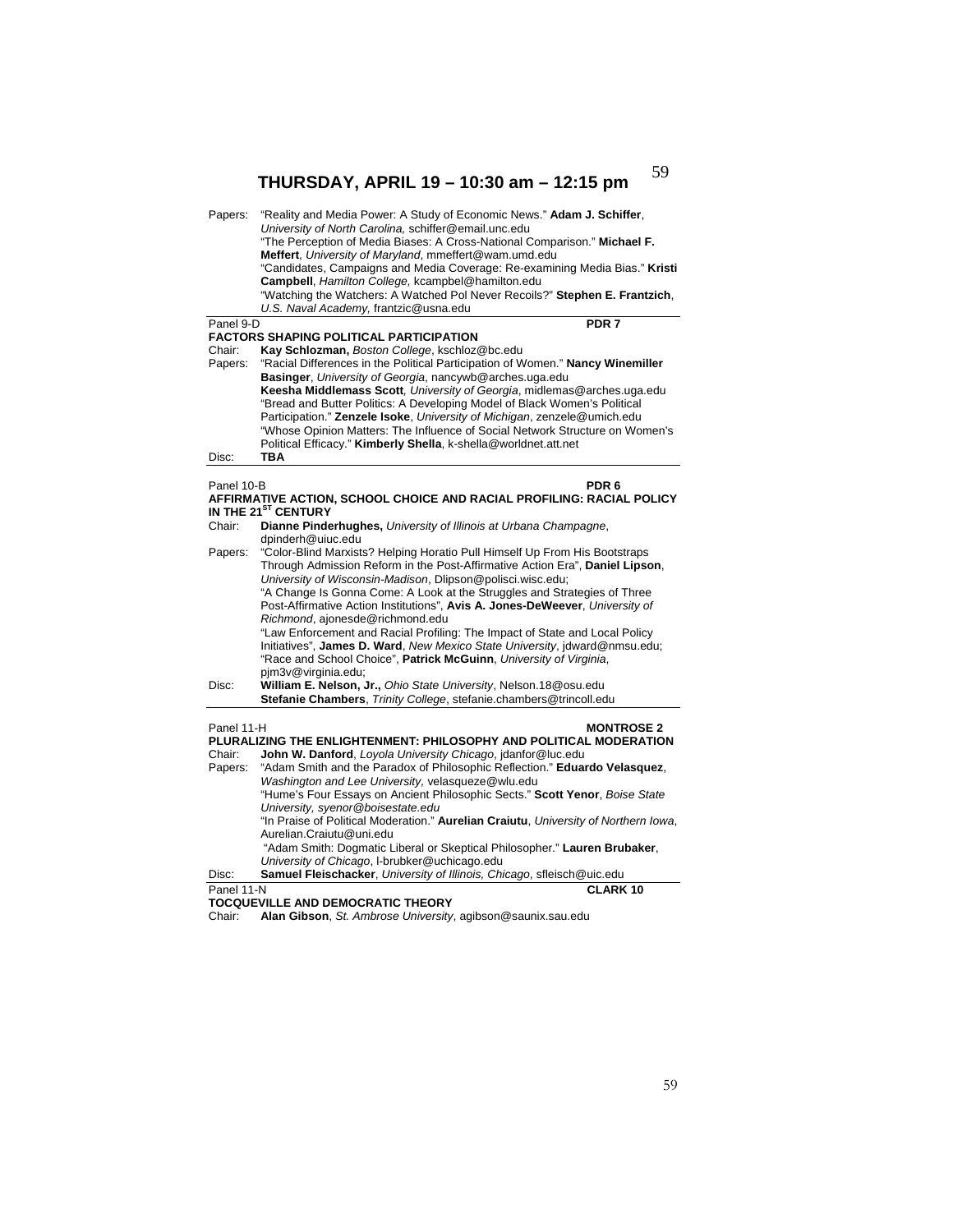| Papers:                        | "The Precursor to Deliberative Democracy." Michael T. Rogers, University at<br>Albany, SUNY, rogerseast@mindspring.com                                                                           |  |
|--------------------------------|--------------------------------------------------------------------------------------------------------------------------------------------------------------------------------------------------|--|
|                                | "The Idea of Majority Tyranny. Donald J. Maletz, University of Oklahoma,<br>dimaletz@ou.edu                                                                                                      |  |
|                                | "Thoughtless Democracy." Brian Bearry, University of North Texas,<br>bab0013@unt.edu                                                                                                             |  |
| Disc:                          | James Read, College of St. Benedict, jread@csbsju.edu                                                                                                                                            |  |
| Panel 12-B                     | <b>MONTROSE 3</b>                                                                                                                                                                                |  |
|                                | WHAT'S NATURAL? WHAT'S NORMATIVE: EMPIRICAL AND THEORETICAL                                                                                                                                      |  |
| <b>PERSPECTIVES</b>            |                                                                                                                                                                                                  |  |
| Chair:                         | John Bokina, University of Texas-Pan American, jb83e8@panam.edu                                                                                                                                  |  |
| Papers:                        | "Of Spheres, Games, and Interstices: Place and the Contest of Political Space in<br>Walzer, Lyotard, and Bhabha." John Randoph LeBlanc, University of Texas at<br>Tyler, rleblanc@mail.uttyl.edu |  |
|                                | "Gender and Sports Equality: Clearing Hurdles of Sports Segregation." Eileen L.                                                                                                                  |  |
|                                | McDonagh, Northeastern University, emcd@neu.edu Laura Poppano                                                                                                                                    |  |
|                                | Northeastern University Simmons College, Nicole Zarrett, Harvard University<br>"The Work of Mourning in Adorno's Aesthetics: An Examination of the Ethics and                                    |  |
|                                | Politics of 'Natural Beauty'." Tania Roy, Duke University, tr2@acpub.duke.edu                                                                                                                    |  |
| Disc:                          | Michaele Ferguson, Harvard University, mfergus@fas.harvard.edu                                                                                                                                   |  |
| Panel 13-B<br><b>LASALLE 1</b> |                                                                                                                                                                                                  |  |
|                                | <b>CAMPAIGNING AND VOTING</b>                                                                                                                                                                    |  |
| Chair:                         | John Duggan, University of Rochester, dugg@troi.cc.rochester.edu                                                                                                                                 |  |
| Papers:                        | "Going For Broke: Network Externalities and Dynamics and Presidential Primary<br>Contributions." Alan Wiseman, Stanford University, aewise@stanford.edu;<br>Adam Meirowitz, ameirow@stanford.edu |  |
|                                | "A Model of Campaign Spending in Repeated Elections." Jay Goodliffe,<br>Brigham Young University, goodliffe@byu.edu                                                                              |  |
|                                | "Voting in Multi-dimensional Elections: Do Choice Sets Matter?"                                                                                                                                  |  |
|                                | Orit Kedar, Harvard University, kedar@fas.harvard.edu<br>"Position Versus Valence: A Formal Theory of Resource-constrained Electoral                                                             |  |
|                                | Competition." Woojin Moon, University of California, Los Angeles<br>wimoon@ucla.edu                                                                                                              |  |
| Disc:                          | John Duggan, University of Rochester, dugg@troi.cc.rochester.edu                                                                                                                                 |  |
|                                | John Patty, Carnegie-Mellon University, jpatty+@andrew.cmu.edu                                                                                                                                   |  |
| Panel 14-B                     | <b>LASALLE 2</b>                                                                                                                                                                                 |  |
|                                | <b>MULTIPLE FACETS OF METHODOLOGY</b>                                                                                                                                                            |  |
| Chair:<br>Papers:              | <b>TBA</b><br>"Distance Learning in Advanced Methods Training." Herbert Weisberg, Ohio                                                                                                           |  |
|                                | State University, weisberg.1@osu.edu                                                                                                                                                             |  |
|                                | "Are Presidential Campaigns Rational?" Paul D. Mueller, Notre Dame University,<br>mueller.32@nd.edu                                                                                              |  |
|                                | "When bad data happen to good models in a complex world: Testing models of                                                                                                                       |  |
|                                | strategic interaction in international relations." Jeffrey B. Lewis, Princeton                                                                                                                   |  |
|                                | University, jblewis@Princeton.edu Kenneth A. Schultz, Princeton University,<br>kayschultz@Princeton.edu                                                                                          |  |
| Disc:                          | <b>TBA</b>                                                                                                                                                                                       |  |
| Panel 15-A                     | <b>MONTROSE 1</b>                                                                                                                                                                                |  |

**AUTHOR MEETS CRITICS: JEFFREY BERRY'S** *THE NEW LIBERALISM: THE RISING POWER OF CITIZEN GROUPS*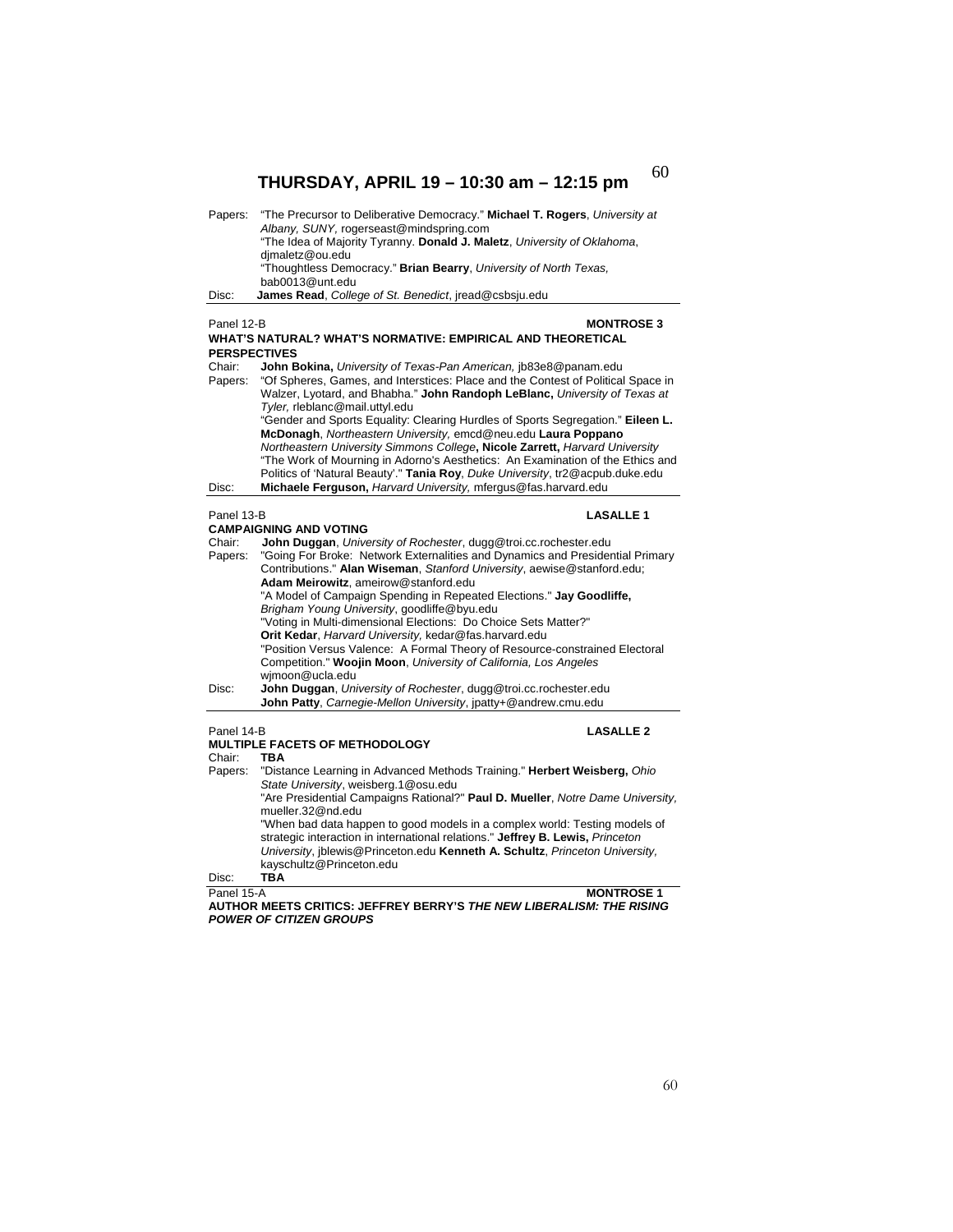Chair: **John J. Coleman**, *University of Wisconsin*, coleman@polisci.wisc.edu Papers: **Frank Baumgartner**, *Penn State University*, frankb@psu.edu **Elisabeth R. Gerber**, *University of California, San Diego*, egerber@ucsd.edu  **Ken Goldstein**, *University of Wisconsin,* goldstei@polisci.wisc.edu  **Jeffrey M. Berry**, *Tufts University*, jberry01@emerald.tufts.edu

### Panel 17-A **STATE BALLROOM**

- **ROUNDTABLE ON CHARLES CAMERON'S VETO BARGAINING**  Chair: **Steven S. Smith**, *Washington University,* sssmith@polisci.umn.edu Panel: **Charles Cameron**, *Columbia University*, cmc1@columbia.edu
- **Timothy Groseclose**, *Stanford University*, roseclose\_timothy@gsb.stanford.edu **Keith Krehbiel**, *Stanford University*, krehbiel@stanford.edu **Steven S. Smith**, *Washington University*, sssmith@polisci.umn.edu  **John Woolley**, *University of California, Santa Barbara*, woolley@alishaw.ucsb.edu

## Panel 17-L **DEARBORN 3**

**RACE, GENDER, AND REPRESENTATION**  Chair: **David Canon**, *University of Wisconsin*, dcanon@polisci.wisc.edu Papers: "First Choice, Second Choice, or No Choice: The Role of Race in Municipal Appointments." **Rory Austin**, *George Washington University*, raustin@gwu.edu "Racial Identity and the Representation of Race in Congress: A Censoring Model Approach." **Richard Hall**, *University of Michigan*, rlhall@umich.edu **Brian McKenzie***, University of Michigan*, mckenzie@umich.edu "Families, Funding, and Fair Play: The Views of Women Parliamentarians in Ireland." **Yvonne Galligan**, *Queens University of Belfast*, y.galligan@qub.ac.uk Kathleen Knight, *Barnard College/Columbia University*, kknight@barnard.edu **Úna Nic Giolla Choille**, *Trinity College Dublin*, nicgiolu@tcd.ie "Representing Women: The Influence of Women in Congress on Legislative Outcomes for American Women." **Vicky Wilkins,** *University of Missouri, Columbia*, vmw9aa@mizzou.edu "Dividing Light from Dark: A Realist's Guide to Assessing Intent in Redistricting." **Micah Altman**, *Harvard University*, mibcah\_altman@harvard.edu **Michael McDonald**, *University of Illinois-Springfield*, mcdonald.michael@uis.edu Discs: **David Canon**, *University of Wisconsin*, dcanon@polisci.wisc.edu  **Claudine Gay** *Stanford University*, cgay@stanford.edu

## Panel 18-B **LASALLE 3**

**ORGANIZED INTERESTS IN COURT** (Co-sponsored Political Parties and Interest Groups, 15-N)<br>Chair: **Albert Melone**, Southern Illinois University Carb Chair: **Albert Melone**, *Southern Illinois University Carbondale*, melone@siu.edu Papers: "Interest Group Incentives and Supreme Court Agenda Setting: The Case of Economic Policy." **Vanessa Baird**, *University of Colorado*, Vanessa.Baird@Colorado.edu "Abortion Rights and the New Judicial Federalism." **Jason Jagemann**, *Norwich University*, jjageman@norwich.edu **Ashlyn K. Kuerstyn,** *Western Michigan University* kuersten@wmich.edu "Strategic Interest Group Behavior in the Context of Judicial Federalism" **Darby Morrisroe**, *University of Virginia*, morrisroe@virginia.edu "The Substitutability of Judicial Tactics" **Rorie Spill**, *University of Northern Iowa*, Rorie.Spill@uni.edu **Eric Waltenburg**, *Purdue University*, waltenbu@polsci.purdue.edu Discs: **Marie Hojnacki**, *Penn State University*, marieh@psu.edu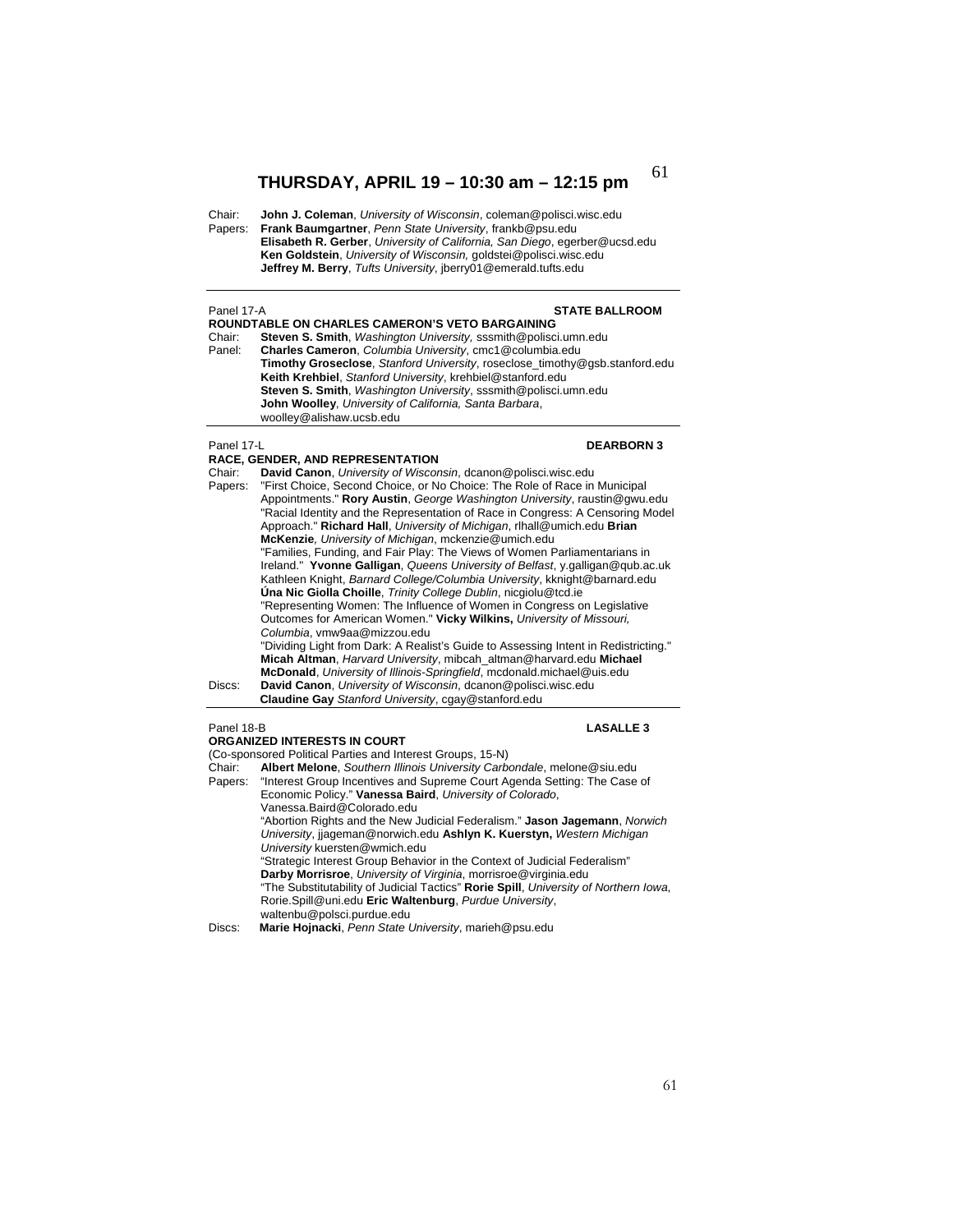**Albert Melone**, *Southern Illinois University Carbondale*, melone@siu.edu

| Panel 19-B<br><b>STATEWIDE ELECTIONS</b> |                                                                                                                                                                                                                                                                                                                                                                                                                                                                                                                                                                                                                                                                                                                                                                                                         | <b>LASALLE 4</b> |  |
|------------------------------------------|---------------------------------------------------------------------------------------------------------------------------------------------------------------------------------------------------------------------------------------------------------------------------------------------------------------------------------------------------------------------------------------------------------------------------------------------------------------------------------------------------------------------------------------------------------------------------------------------------------------------------------------------------------------------------------------------------------------------------------------------------------------------------------------------------------|------------------|--|
| Chair:<br>Papers:                        | William Claggett, Florida State University, wclagget@garnet.acns.fsu.edu<br>"Political Participation Channels on the Internet: An Empirical Analysis of<br>American Political Party Web Sites in the States." Geralyn M. Miller, Indiana<br>University - Purdue University Fort Wayne, millergm@ipfw.edu<br>"Assessing the Strength of Campaign Organizations in Senate Elections", Brian<br>Brox, The University of Texas at Austin, bbrox@mail.utexas.edu<br>"The Cross-Cutting Effects of Abortion on Recent American Gubernatorial<br>Elections" Richard F. Winters, Dartmouth College, dwinters@dartmouth.edu<br>Matthew Berry, Institute for Justice<br>"Campaign Expenditures and Issue Voting in Gubernatorial Elections, 1980-<br>1996" David L. Leal, SUNY at Buffalo, dleal@acsu.buffalo.edu |                  |  |
| Disc:                                    | Randal Partin, University of Colorado, parting@unm.edu                                                                                                                                                                                                                                                                                                                                                                                                                                                                                                                                                                                                                                                                                                                                                  |                  |  |
| Panel 20-B                               |                                                                                                                                                                                                                                                                                                                                                                                                                                                                                                                                                                                                                                                                                                                                                                                                         | PDR 8            |  |
|                                          | <b>INSTITUTIONAL ARRANGEMENTS AND LOCAL GOVERNMENT</b>                                                                                                                                                                                                                                                                                                                                                                                                                                                                                                                                                                                                                                                                                                                                                  |                  |  |
| Chair:                                   | Susan E. Baer, University of Wisconsin-Oshkosh, baer@uwosh.edu                                                                                                                                                                                                                                                                                                                                                                                                                                                                                                                                                                                                                                                                                                                                          |                  |  |
| Papers:                                  | "Local Economic Development from an Institutional and a Cultural-Historical                                                                                                                                                                                                                                                                                                                                                                                                                                                                                                                                                                                                                                                                                                                             |                  |  |
|                                          | Perspective." Jose A. Bocanegra, University of Houston,                                                                                                                                                                                                                                                                                                                                                                                                                                                                                                                                                                                                                                                                                                                                                 |                  |  |
|                                          | jbocaneg@bayou.uh.edu                                                                                                                                                                                                                                                                                                                                                                                                                                                                                                                                                                                                                                                                                                                                                                                   |                  |  |
|                                          | "Explaining Urban Officials' Response to Morality Issues: An Expanded Look at<br>the Institutionalist Explanation." Elaine Sharp, University of Kansas,<br>esharp@ukans.edu                                                                                                                                                                                                                                                                                                                                                                                                                                                                                                                                                                                                                             |                  |  |
|                                          | "Contemporary Trends and Patterns in City Forms of Government." Tari Renner,<br>Illinois Wesleyan University, trenner@titan.iwu.edu Victor DeSantis,                                                                                                                                                                                                                                                                                                                                                                                                                                                                                                                                                                                                                                                    |                  |  |
|                                          | <b>Bridgewater State College</b><br>"The Voting Rights Act and Changes in the Structure of Urban Government: An<br>Event History Analysis." Michael Jones-Correa, Harvard University.                                                                                                                                                                                                                                                                                                                                                                                                                                                                                                                                                                                                                   |                  |  |
| Disc:                                    | correa@fas.harvard.edu<br>Anirudh V.S. Ruhil, University of Illinois at Chicago, Ruhil@uic.edu                                                                                                                                                                                                                                                                                                                                                                                                                                                                                                                                                                                                                                                                                                          |                  |  |
|                                          |                                                                                                                                                                                                                                                                                                                                                                                                                                                                                                                                                                                                                                                                                                                                                                                                         |                  |  |
| Panel 21-B                               |                                                                                                                                                                                                                                                                                                                                                                                                                                                                                                                                                                                                                                                                                                                                                                                                         | PDR <sub>9</sub> |  |
|                                          | <b>INTEREST GROUPS AND PUBLIC POLICY</b>                                                                                                                                                                                                                                                                                                                                                                                                                                                                                                                                                                                                                                                                                                                                                                |                  |  |
| Chair:                                   | Donald Haider-Markel, University of Kansas, prex@ukans.edu                                                                                                                                                                                                                                                                                                                                                                                                                                                                                                                                                                                                                                                                                                                                              |                  |  |
| Papers:                                  | "Comparing Interest Group and Institutional Influence Across Different Areas of<br>State Regulation." Paul Teske, SUNY-Stony Brook, paul.teske@sunysb.edu.<br>"Guns, Groups, and Gingrich: Explaining Gun Control Legislation in the 104 <sup>th</sup><br>House." Jennifer Nicoll Victor, WashingtonUniversity, invictor@artsci.wustl.edu.                                                                                                                                                                                                                                                                                                                                                                                                                                                              |                  |  |
|                                          | "Government Intervention in Interest Group - Company Conflicts." David                                                                                                                                                                                                                                                                                                                                                                                                                                                                                                                                                                                                                                                                                                                                  |                  |  |
| Disc:                                    | Kirchner, Washington University, david6@artsci.wustl.edu<br>Donald Haider-Markel, University of Kansas, prex@ukans.edu                                                                                                                                                                                                                                                                                                                                                                                                                                                                                                                                                                                                                                                                                  |                  |  |
|                                          |                                                                                                                                                                                                                                                                                                                                                                                                                                                                                                                                                                                                                                                                                                                                                                                                         |                  |  |

Panel 22-C **PARLOR F BEYOND PRINCIPAL AGENT THEORY** 

Chair: **Jonathan Bendor**, *Stanford University*, fbendor@stanford.edu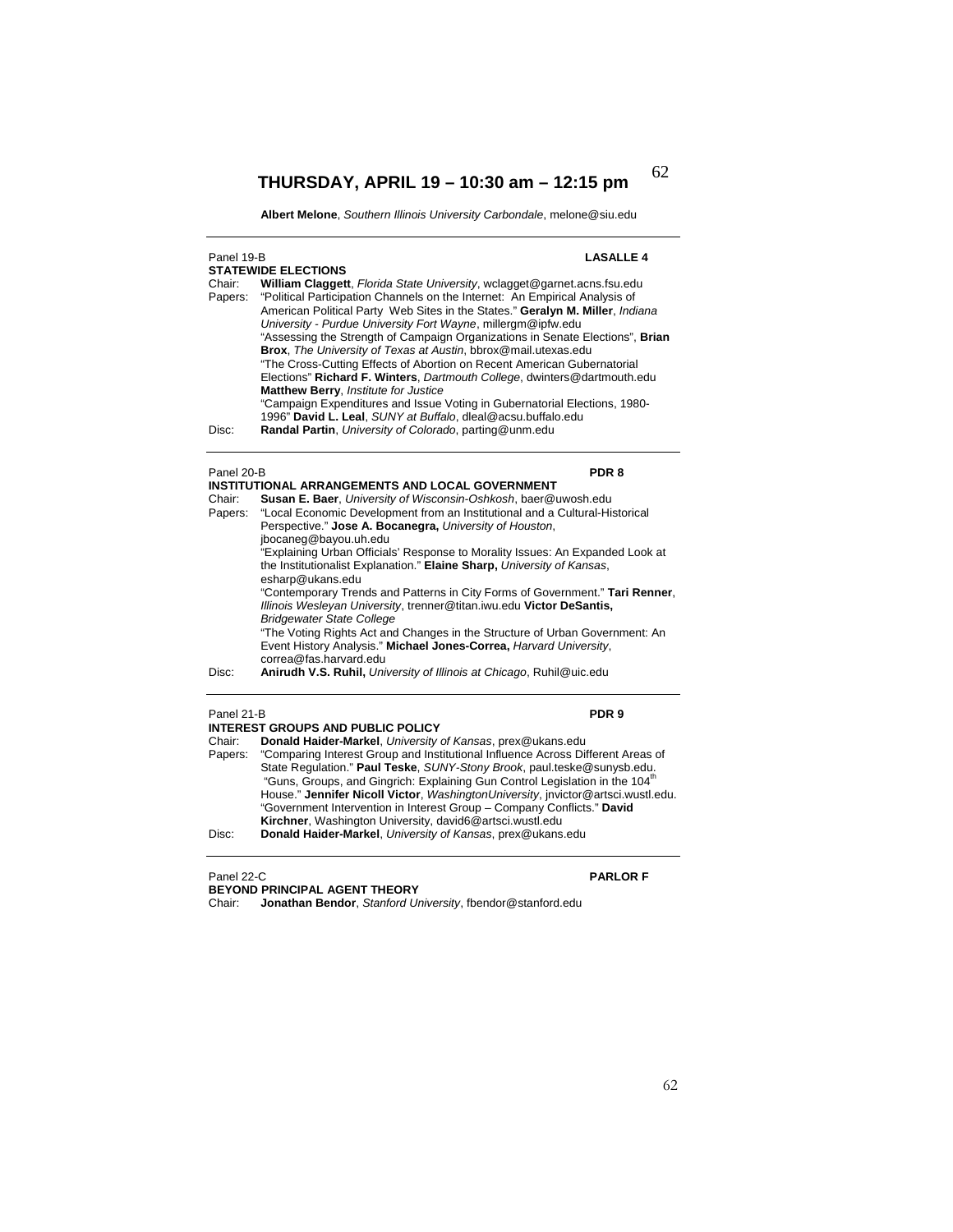| Papers: | "Getting Bureaucratic Politics Off the Side-Track: A Critique of Principal/Agency<br>Theory." Gary J. Miller, Washington University in St. Louis,<br>gimiller@artsci.wustl.edu |
|---------|--------------------------------------------------------------------------------------------------------------------------------------------------------------------------------|
|         | "Who Governs the Commons? Networks and the National Estuary System."                                                                                                           |
|         | John Scholz SUNY Stony Brook; scholz@datalab2.sbs.sunysb.edu Mark                                                                                                              |
|         | Schneider, SUNY Stony Brook, mark.schneider@stonybrook.edu Mark Lubell,                                                                                                        |
|         | Florida State University, mlubell@garnet.acns.fsu.edu                                                                                                                          |
|         | "Political Control of Human Services Provision." Lawrence Lynn, University of                                                                                                  |
|         | Chicago, Ilynn@midway.uchicago.edu Anthony Bertelli, University of Chicago                                                                                                     |
| Disc:   | Jonathan Bendor, Stanford University, fbendor@stanford.edu                                                                                                                     |
|         | Andrew Whitford, University of Michigan, whitford@sph.umich.edu                                                                                                                |
|         |                                                                                                                                                                                |
|         |                                                                                                                                                                                |

## 12:30 - 3:00 pm **CRYSTAL ROOM**

MPSA Council Meeting, Hosted by: Robert Huckfeldt, Indiana University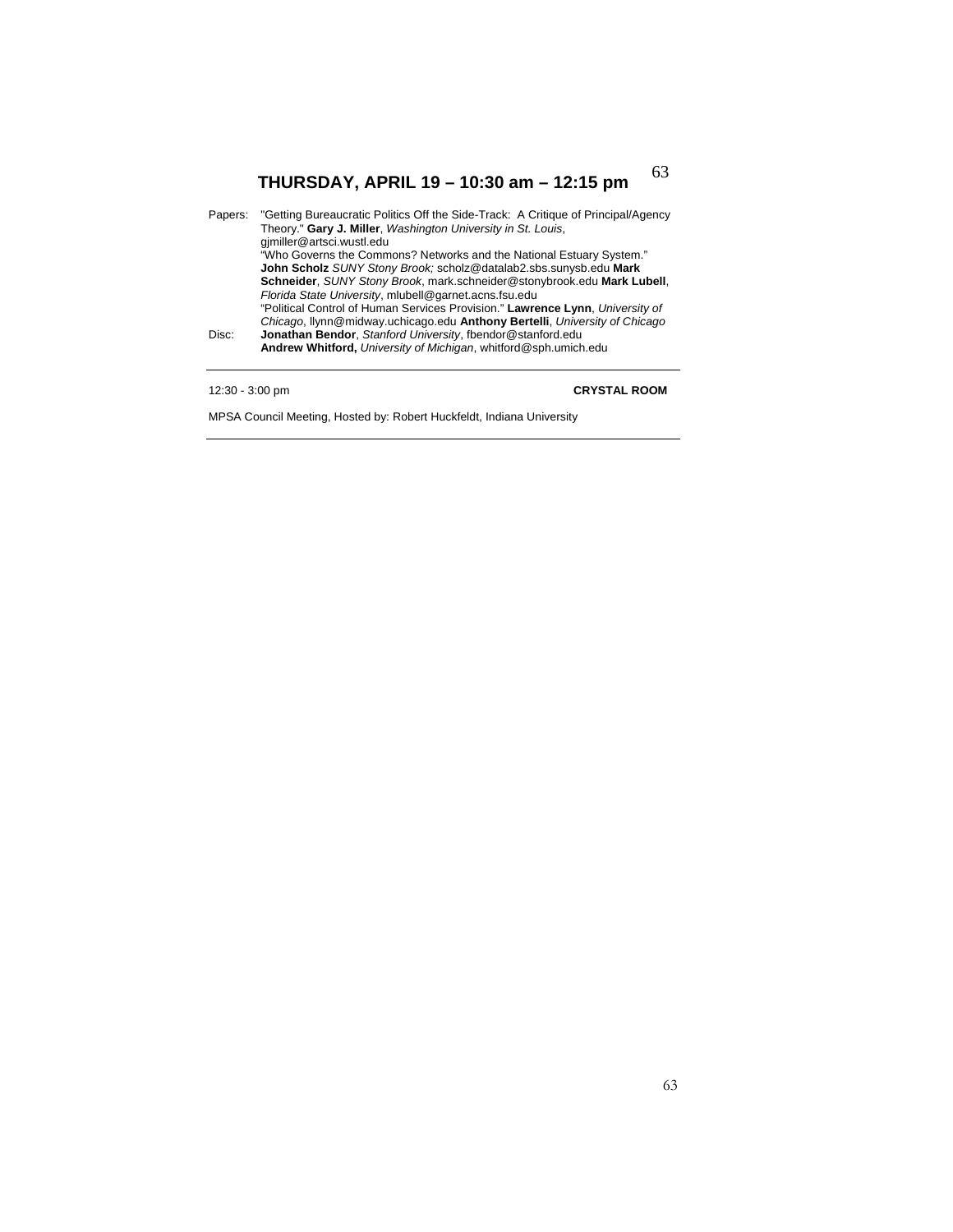## **Thursday 1:30-3:15**

## Section 17 Posters **EXHIBIT HALL NEW RESEARCH ON LEGISLATIVE POLITICS**  1. "Agenda Setting in the Contemporary U.S. House: Assessing the Role of the Party aned Committee Leadership in Pre-Floor Decision Making" **Charles J. Finocchiaro**, *Michigan State University*, finocchi@msu.edu 2. "Tension and Change in the House Appropriations Committee." **Joshua Gordon**, *University of Florida*, jgordon@ufl.edu 3. "How to Obtain Congressional Interviews: What Works!" **Julie Harrelson-Stephens,** University of North Texas, juliehs@unt.edu, **Brian Bearry***, University of North Texas*, bab0013@unt.edu, **Lisa Uhlir**, *University of North Texas*, llu0002@unt.edu 4. "Universalism and Distributive Policy-making in New Democracies**."Louise K. Davidson-Schmich** *University of Miami*, davidson@miami.edu 5. "Budget Deficits and Debt." **Ann Wiley Moser**, *University of Georgia*, annmoser@wildmail.com 6. "Order Rather Than Chaos: Ideology, Presidents and Roll Call Behavior in Brazil." **Eduardo Leoni**, *Michigan State University*, leoniedu@msu.edu 7. "Could A Single-Member District System Solve Brazil's Political Problems? Comparing Legislative Parties in the Brazilian Chamber of Deputies and Senate." **Scott Desposato**, *Princeton University*, swd@ucla.edu 8. "Gender and Perceptions About Representation." **Salvatore Lombardo**, *Siena College*, lombardo@siena.edu, **Douglas Ihrke**, *University of Wisconsin-Milwaukee*, dihrke@csd.uwm.edu 9. "An Institutional Approach to Regulatory Reforms: The Financial Modernization Act of 1999." **Jin-Wook Choi**, *University of Chicago*, jchoi1@midway.uchicago.edu 10. "The Populist/Progressive Ideal and the Collective Action Dilemma**." Charlyne Berens**, *University of Nebraska-Lincoln*, cberens@unlserve.unl.edu 11. "Factors of Congressional Approval." **Joseph V. Stefko**, *SUNY-Buffalo*, jstefko@buffalo.edu 12. "The Congressional Chicken Coop: Entrusting Congress to Reform Campaign Finance." **Pamela Fiber**, *Claremont Graduate University*, pamela.fiber@cgu.edu 13. "Committee Decisions Under Majority Rule: Some New Experimental Observations." **Robert H. Bruhl**, *DePaul University*, bbruhl@wppost.depaul.edu 14. "Leadership Styles and Gender Differences in the Illinois Legislature**." Cheryl Brandt**, *University of Illinois, Chicago*, cbrand2@uic.edu 15. "The Upper Chamber as a Majority Constraining Mechanism in Federal Systems: Malapportionment and the Filibuster in the U.S. Senate Since the New Deal**." Noah Kaplan**, *Columbia University*, noah@columbia.edu

Section 18 Posters

## **JUDICIAL POLITICS AND PUBLIC LAW**

- 1. "The Post-War Economy and the U.S. Supreme Court's Support for Political Freedoms and the Right of the Government to Distribute Welfare Benefits," **Scott Barclay**, *University of Washington and SUNY Albany*, aust@albany.edu, and **Victoria Farrar-Myers**, *University of Texas at Arlington*, victoria@uta.edu
- 2. "From Defender of Higher Law to Defender of Neutrality: The Paradoxical Rise in the Authority of the Supreme Court Since WWII" **David Ciepley**, *University Of Chicago*, ciep@uchicago.edu
- 3. "Judicial Independence and Party Competition in Uncertain Democracies." **Nick Jorgenson**, University of Michigan, njorgens@umich.edu

**Comment [t1]:** 

64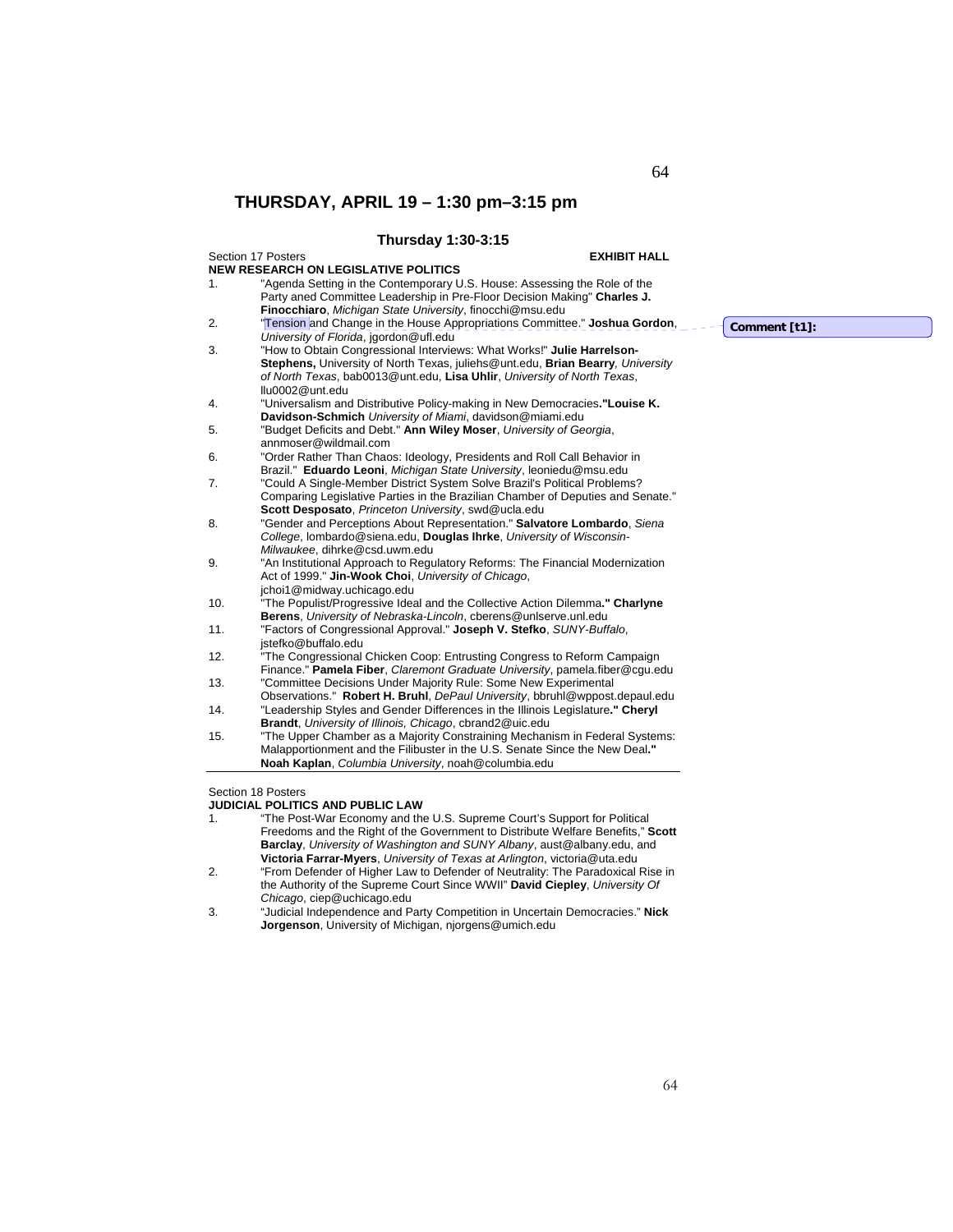| 4.  | "Actor Preference and the Implementation of INS v. Chadha." Darren Wheeler,<br>Miami University, wheeleda@muohio.edu                                                                                                                                                                                  |
|-----|-------------------------------------------------------------------------------------------------------------------------------------------------------------------------------------------------------------------------------------------------------------------------------------------------------|
| 5.  | "Is the Supreme Court Sending a Message of Deference to Informal Agency<br>Interpretations of Statutes?" Ruth Ann Watry, Northern Michigan University,<br>rwatry@nmu.edu                                                                                                                              |
| 6.  | "I Concur' How Justices Stake Out Positions Through Separate Opinions"<br>Wayne V. McIntosh, University of Maryland, College Park,<br>wmcintosh@qvpt.umd.edu, and Cynthia L. Cates, Towson University,<br>ccates@towson.edu                                                                           |
| 7.  | "Why Judges 'Respectfully Dissent': An Analysis of Dissent on the U.S. Courts of<br>Appeals." Monica A. Teets, University of New Orleans, m_teets@hotmail.com                                                                                                                                         |
| 8.  | "Measuring Aggregate Supreme Court Ideological Change." Vanessa Baird,<br>University of Colorado, Vanessa.Baird@Colorado.Edu                                                                                                                                                                          |
| 9.  | "Political Motivations and American Political Development: A Multi-Institutional<br>Approach to Understanding Variability in the Size of the U.S. Supreme Court."<br>Jamie Carson, Michigan State University, carsonj4@msu.edu Benjamin A.<br>Kleinerman, Michigan State University, kleiner2@msu.edu |
| 10. | "Federal Government Decisions to Appeal to the Supreme Court of Canada in<br>Charter Cases, 1982-1999." Matthew Hennigar, McGill University,<br>mhenni1@po-box.mcgill.ca                                                                                                                              |
| 11. | "Supreme Court Appointments in Political Time." Frederick S. Wood, SUNY<br>Albany, fw7855@csc.albany.edu                                                                                                                                                                                              |
| 12. | "Newspapers and the Supreme Court: A Framing Effect." Harry "Neil" Strine IV,<br>Purdue Universtity, Strine@polsci.purdue.edu                                                                                                                                                                         |
| 13. | "The Nomination of Supreme Court Justices: Presidents Competing in a<br>Separated System." Carrie A. Schneider, SUNY Albany,<br>cschneid@ctg.albany.edu                                                                                                                                               |
| 14. | "An Examination of African-Americans' Diffuse Support for the United States<br>Supreme Court." Randolph Burnside, University of New Orleans,<br>rburnside@uno.edu                                                                                                                                     |
| 15. | "Separation of Powers Models." William Perkins, University of Missouri-<br>Columbia, wbpb6f@mizzou.edu                                                                                                                                                                                                |
| 16. | "Supreme Court Ouputs and the Political Environment: A Neo-Institutional Macro-<br>Analytic Perspective." Brandon Bartels, University of Missouri-Columbia,<br>blb91a@mizzou.edu                                                                                                                      |

## **Panel 1-A SANDBURG 2**

**FINANCIAL DATA IN MEASURING POLITICAL EFFECTS**  Lucy Goodhart, *Harvard University and Columbia University*, goodhart@fas.harvard.edu

Papers: "Voters as Investors: A Formal and Empirical Analysis of the Stock Market's Role in Economic Voting." **Kelly Chang**, *University of Wisconsin-Madison and University of Michigan*, khchang@umich.edu"Electoral Exuberance?: Political Business Cycles and the Stock Market." **Alison B. Alter** , *Stanford University,* aalter@leland.stanford.edu **Lucy Goodhart**, *Harvard University and Columbia University*, goodhart@fas.harvard.edu

 "Markets and Politics: The 2000 Taiwanese Presidential Election." **Brian Roberts**, *The University of Texas at Austin* roberts@mail.utexas.edu **Tse-min Lin**, *The University of Texas*, tm1@mail.la.utexas.edu

"Government Ownership and Privatization of Financial Institutions." **Nancy Brune**, *Yale University,* nancy.brune@yale.edu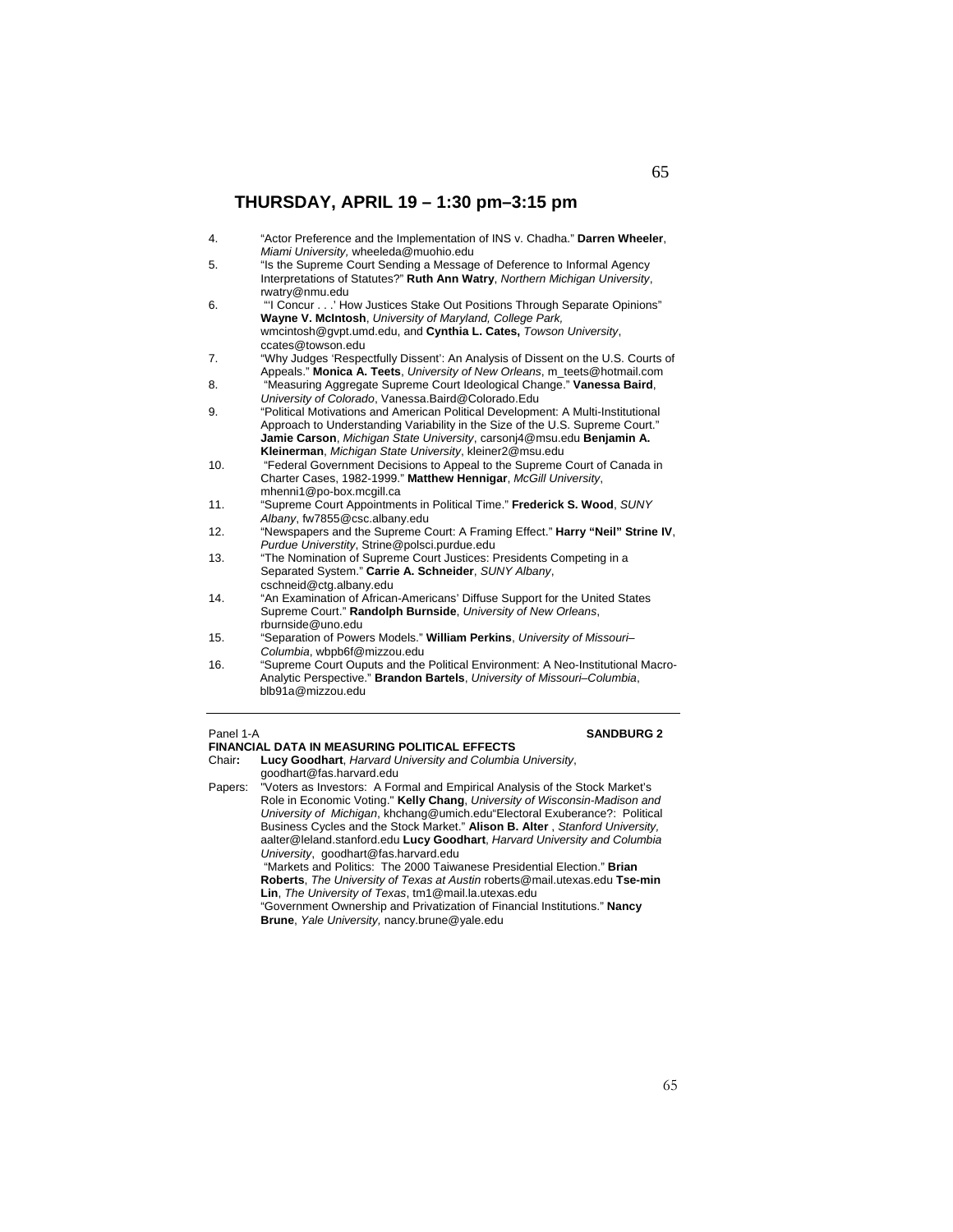| Disc: | <b>Michael Herron, Northwestern University and Harvard University,</b> |
|-------|------------------------------------------------------------------------|
|       | mherron@latte.harvard.edu                                              |

| Panel 2-A.                                                                    | <b>SANDBURG 4</b>                                                                                                                                           |  |  |
|-------------------------------------------------------------------------------|-------------------------------------------------------------------------------------------------------------------------------------------------------------|--|--|
| Disc:                                                                         | Sarah Wayland, Brock University, Swayland@idirect.com                                                                                                       |  |  |
|                                                                               | "Unconventional Political Participation and Political Institutions in the Industrial<br>Democracies." Young-Choul Kim, Texas Tech University, ugkim@ttu.edu |  |  |
|                                                                               | pharwood@gvpt.umd.edu                                                                                                                                       |  |  |
|                                                                               | vassal@qvpt.umd.edu Paul G. Harwood, University of Maryland,                                                                                                |  |  |
|                                                                               | Effectiveness of the Internet." Victor Assal, University of Maryland.                                                                                       |  |  |
|                                                                               | Texas, Austin, lowrance@mail.la.utexas.edu<br>"Business as Usual: Indigenous Peoples, Political Mobilization and the                                        |  |  |
| "Regime Responsiveness and Protest in Israel." Sherry Lowrance, University of |                                                                                                                                                             |  |  |
|                                                                               | Italian Case." Frederick Solt. fredsolt@email.unc.edu                                                                                                       |  |  |
| Papers:                                                                       | "The Origins of Democratic Quality and Political Participation: Revisiting the                                                                              |  |  |
| Chair:                                                                        | Sarah Wayland, Brock University, Swayland@idirect.com                                                                                                       |  |  |
|                                                                               | <b>DEMOCRACIES</b> (Co-Sponsored with Elections, Voting Behavior and Participation, 7CC)                                                                    |  |  |
|                                                                               | ALTERNATIVE FORMS OF POLITICAL PARTICIPATION AND MOBILIZATION IN                                                                                            |  |  |
| Panel 1-B                                                                     | <b>SANDBURG 3</b>                                                                                                                                           |  |  |

|                                                                                      | <b>NEW PERSPECTIVES ON MEXICAN POLITICS</b>                               |  |
|--------------------------------------------------------------------------------------|---------------------------------------------------------------------------|--|
| Chair:                                                                               | Joseph Klesner, Kenyon College, klesner@kenyon.edu                        |  |
| "Factional Struggles over Offices or Budgets: Negotiating Partisan Policy<br>Papers: |                                                                           |  |
|                                                                                      | Influence in Mexico." Norma Alvarez, Stanford University.                 |  |
|                                                                                      | normaal@stanford.edu                                                      |  |
|                                                                                      | "Party System Transformation and Democratic Competitiveness: A Comparison |  |
|                                                                                      | of Three Mexican Cities." María Inclán Osequera, Penn State University.   |  |
|                                                                                      | minclan@psu.edu                                                           |  |
|                                                                                      | "Experts and Politicians: Appointments to the Committee Hierarchy in the  |  |
|                                                                                      | Mexican Chamber of Deputies." Cecilia Martinez-Gallardo, Columbia         |  |
|                                                                                      | University, cm448@columbia.edu                                            |  |
|                                                                                      | "Clientelism and Local Democracy in Mexico." Alfonso Hernandez-Valdez,    |  |
|                                                                                      | Instituto Tecnologico y de Estudios Superiores de Occidente, Mexico,      |  |
|                                                                                      | alfonsoh@iteso.mx                                                         |  |
| Disc:                                                                                | Joseph Klesner, Kenyon College, klesner@kenyon.edu                        |  |
|                                                                                      |                                                                           |  |

## Panel 3-A **SANDBURG 6**

## **ROUNDTABLE ON MEASURING DEMOCRACY**

(Co-sponsored with International Relations, 4-U)<br>Chair: Michael Wallerstein, Northwestern Ur Michael Wallerstein, Northwestern University, m-wallerstein@northwestern.edu Panel: **Jose Antonio Cheibub**, *Yale University*, jose.cheibub@yale.edu **Mark Gasiorowski**, *Louisiana State University,* pogasi@lsu.edu **Monty Marshall,** *University of Maryland,* mmarshall@cidcm.umd.edu **Christian Davenport**, *University of Maryland*, cdavenport@cidcm.umd.edu **Scott Gates,** *Michigan State University,* gatess@pilot.msu.edu **Michael E. Alvarez,** *DePaul University*, malvarez@wppost.depaul.edu

## **Panel 4-A SANDBURG 7**

**ROUNDTABLE ON UPDATING THE COW MILITARIZED DISPUTE DATA SET Stuart A Bremer**, *Penn State University*, sbremer@psu.edu

## 66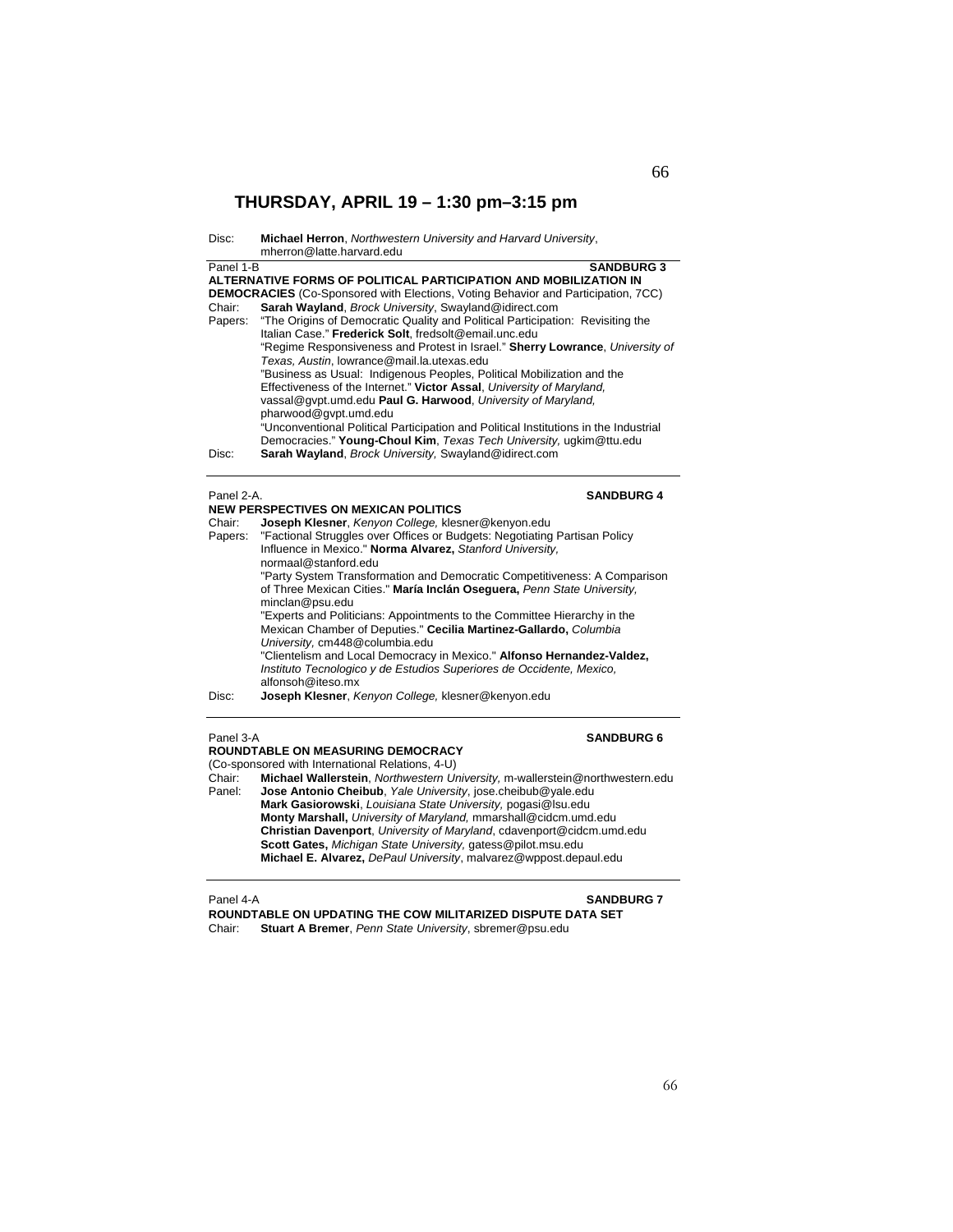Disc: **Glenn Palmer**, *Penn State University*, gpalmer@psu.edu **Paul Hensel**, *Florida State University*, phensel@garnet.acns.fsu.edu **Daniel S. Geller**, *University of Mississippi*, psgeller@olemiss.edu **Brian Pollins**, *Ohio State University*, pollins.1@osu.edu **Scott Bennett**, *Penn State University*, sbennett@psu.edu **Charles S. Gochman**, *University of Pittsburgh*, gochman@pitt.edu **James Lee Ray**, *Vanderbilt University*, james.l.ray@vanderbilt.edu **Paul F. Diehl**, *University of Illinois, Urbana-Champaign*, p-diehl@uiuc.edu

### Panel 5-A **LASALLE 5**

## **THE POLITICAL ECONOMY OF REGIONAL INSTITUTIONS**

- Chair: **Thomas Oatley**, *University of North Carolina, Chapel Hill*, toatley@email.unc.edu Papers: "Regional Currency Institutions Beyond West Europe: Government Preferences and the Legacy of Past Institutions," **Scott Cooper**, *Brigham Young University*, scott\_cooper@byu.edu "Security Mechanisms in Regional Trade Agreements: Are They Making the Regions Safe for Trade," **Kathy Powers**, *University of Arizona*, powersk@u.arizona.edu "A Computer Simulation of Preferential Trade Arrangements," **Daniel Kono**, *University of North Carolina, Chapel Hill*, yuch@email.unc.edu "Multilateral Determinants of Regionalism: The Effects of GATT/WTO on the Formation of Preferential Trading Arrangements," **Edward Mansfield**, *Ohio State University*, Mansfield@polisci.sbs.ohio-state.edu **Eric Reinhardt**, *Emory University*, erein@emory.edu
- Disc: **Thomas Oatley**, *University of North Carolina, Chapel Hill*, toatley@email.unc.edu

## Panel 5-D **PARLOR F THE POLITICAL ECONOMY OF EUROPEAN INTEGRATION**  Chair: **Christopher Anderson**, *Binghamton University*, canders@binghamton.edu Papers: "Post Communist Support for Pro- and Anti-Integration Parties: A Macro and Micro Analysis," **Alexander Pacek**, *Texas A&M University*, e339ap@polisci.tamu.edu; **Joshua Tucker**, *Princeton University*, jtucker@princeton.edu "Economics, Politics and Timing in Second Order Elections." **Guy Whitten**, *Texas A&M University*, whitten@polisci.tamu.edu "Taking Advantage: The Expansion of Extremist Parties in Post-Maastricht Europe," **Robert Bohrer**, *Gettysburg College*, rbohrer@gettsburg.edu **Lauren Krohen**, *Gettysburg College*; **Alexander Tan**, *University of North Texas*, atan@unt.edu "Globalization, the Welfare State, and Right-Wing Populism in Western Europe," **Duane Swank**, *Marquette University*, duane.swank@marquette.edu **Hans-Georg Betz**, *York University* Disc: **Christopher Anderson**, *Binghamton University*, canders@binghamton.edu

Panel 6-A **CLARK 7**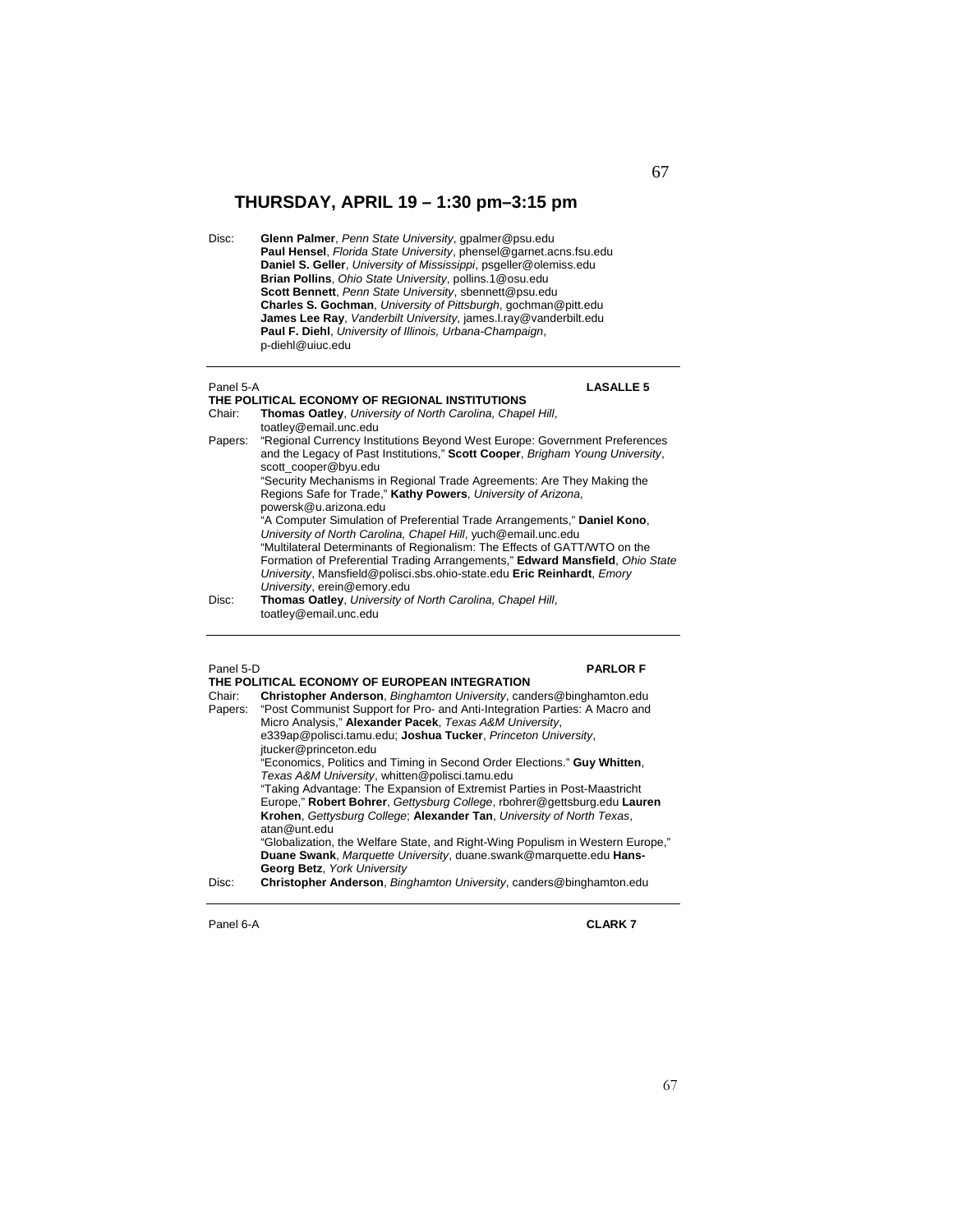## **THEORIES OF REPRESENTATION**<br>Chair: **Patrick Sellers** Davidson

Patrick Sellers, *Davidson College*, pasellers@davidson.edu

| .       | <b>I allier dellers</b> , <i>Davidson</i> College, pasellers @uavidson.edu    |  |
|---------|-------------------------------------------------------------------------------|--|
| Papers: | "Bevond the Demand-Input Model: A Theory of Representational Linkages."       |  |
|         | <b>Patricia Hurley.</b> Texas A&M University, pat hurley@polisci.tamu.edu Kim |  |
|         | Quaile Hill, Texas A&M University, e39kg@polisci.tamu.edu                     |  |
|         | "Issue Characteristics and the Relationship between Public Opinion and Public |  |
|         | Policy." Lawrence J. Grossback, West Virginia University, Larossba@wvu.edu    |  |
|         | "Which Came First? The Dynamics of Attitude Structures and Public Policy."    |  |
|         | David Levin, American University, LEVIND@oip.usdoj.gov                        |  |
| Disc:   | Michael MacKuen, University of North Carolina, MacKuen@unc.edu                |  |
|         |                                                                               |  |

**Patrick Sellers**, *Davidson College,* pasellers@davidson.edu

## Panel 7-A **PDR 5**

## **DECLINING VOTER TURNOUT**

| Chair:  | Eric Shickler Berkeley schick@socrates.berkeley.edu                                                    |
|---------|--------------------------------------------------------------------------------------------------------|
| Papers: | "Declining Voter Turnout." Jack Citrin, University of California, Berkeley,                            |
|         | gojack@uclink4.berkeley.edu Eric Schickler, University of California, Berkeley                         |
|         | schick@socrates.berkeley.edu                                                                           |
|         | "Agent-Based Models of Voting Turnout." Meredith Rolfe, University of Chicago,<br>m-rolfe@uchicago.edu |
|         | "Voter Turnout as a Dynamic Process." Gregory A. Pettis, University of North                           |
|         | Carolina at Chapel Hill, gpettis@email.unc.edu                                                         |
|         | "Why has Voter Turnout Declined? Because it has Not: Conceptual Bias and                               |
|         | Voter Turnout Rates, 1776-2000." Charles A. Kromkowski, University of                                  |
|         | Virginia, cak5u@virginia.edu                                                                           |
| Disc:   | Alan D. Monroe, Illinois State University, admonr1@ilstu.edu                                           |

## Panel 7-D **DEARBORN 2**

**PARTICIPATION ACROSS THE LIFE CYCLE**<br>Chair: **Roberta S. Sigel, Rutgers University** Chair: **Roberta S. Sigel,** *Rutgers University,* rsigel@aol.com Papers: "The Aging American Voter: Changes in Voting Participation Across the Life Span." **Thomas B. Jankowski,** *Wayne State University,*  t.jankowski@wayne.edu "Gender Differences in Citizen-Level Democratic Citizenship: Evidence from the Comparative Study of Electoral Systems." **Virginia Sapiro,** *University of Wisconsin, Madison,* sapiro@polisci.wisc.edu **Michele Claibourn,** *University of Wisconsin, Madison*  "Growing Up, Settling Down, and Becoming Active: Political Participation Across the Life Span." **Kay Schlozman,** *Boston College,* kschloz@bc.edu **Henry Brady,** *University of California, Berkeley,* hbrady@bravo.berkeley.edu **Sidney Verba,** *Harvard University,* sverba@harvard.edu **Jennifer Erkulwater,** *Boston College* "Participation and Interest in Politics: A Mother/Daughters Comparison." **Roberta S. Sigel,** *Rutgers University,* rsigel@aol.com **Krista Jenkins,** *Rutgers University,*  kristaj@eden.rutgers.edu Disc: **Paul Beck,** *Ohio State University,* beck.9@osu.edu

## Panel 7-AA **PDR 4 NEGATIVE CAMPAIGNING**

(Co-sponsored with Mass Media and Political Communication, 8-H)

68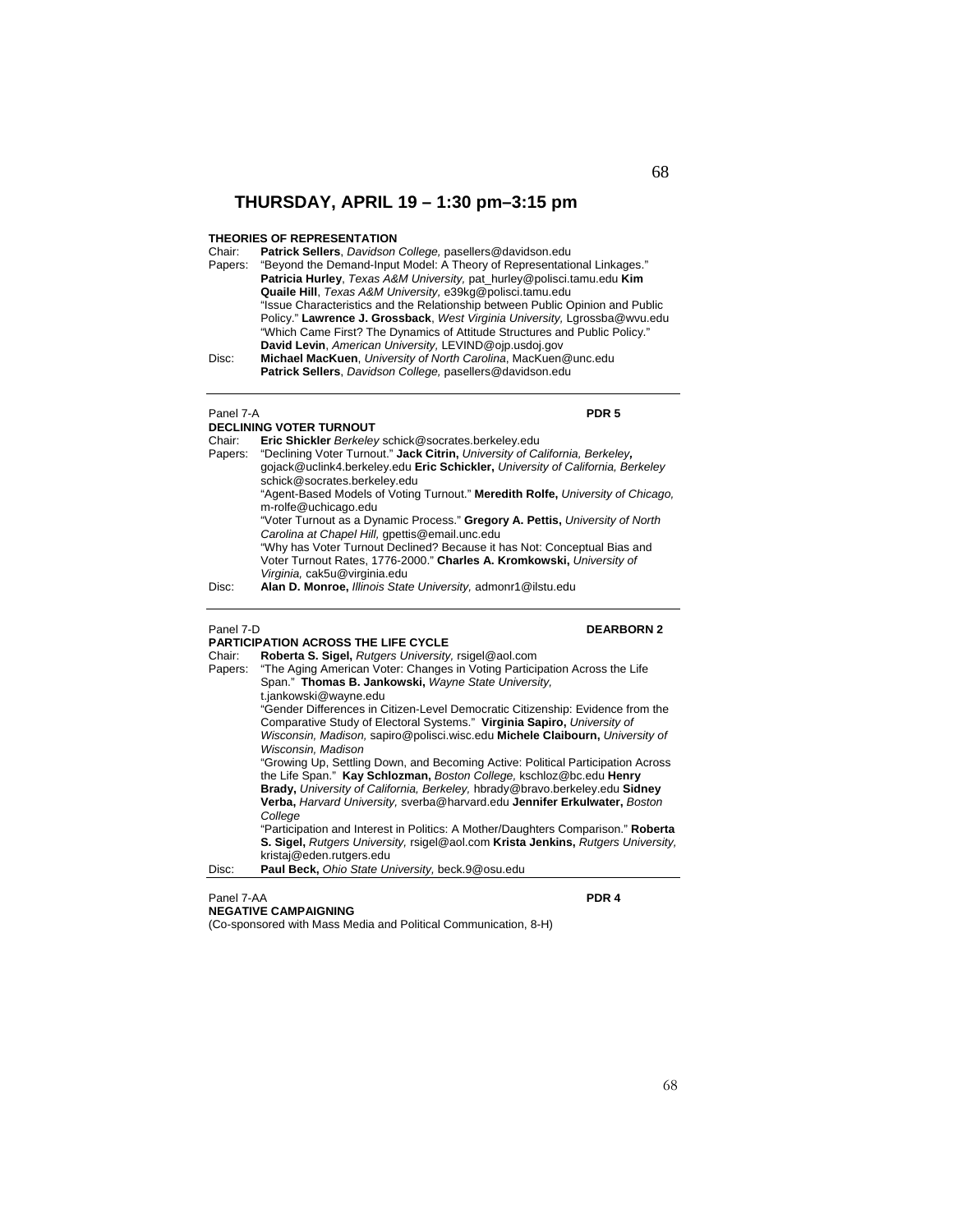Chair: **James Garand,** *Louisiana State University,* pogara@lsu.edu **Particular Lines, Economic Campaign Advertising on Voter** "Explaining the Mediated Effects of Negative Campaign Advertising on Voter Turnout." **James Garand,** *Louisiana State University,* pogara@lsu.edu **Kristy L. Graddy,** *Louisiana State University,* kgraddy@ololrmc.com "The Effectiveness of Negative Campaigning in U.S. Senate Elections." **Christopher Bratcher,** *Millsaps College,* bratccn@millsaps.edu "Going Negative, the Media, and American Public Opinioni." **John Lapinski,**  *Yale University,* john.lapinski@yale.edu **Joshua David Clinton,** *Stanford University,* jclinton@stanford.edu "Campaign Advertising, Perceptions of Fairness, and the Voter." **L. Dale Lawton,**  *University of Virginia,* Lawton@virginia.edu **Paul Freedman,** *University of Virginia,* freedman@virginia.edu Disc: **John Geer,** *Vanderbilt University,* **geer@ctrvax.vanderbilt.edu**

### Panel 8-A **CLARK 5**

|         | POLITICAL ISSUES AND AGENDAS IN THE MEDIA                                   |  |
|---------|-----------------------------------------------------------------------------|--|
| Chair:  | Richard Sobel, Harvard University, rsobel@law.harvard.edu                   |  |
| Papers: | "Reconsidering Competition and the Dynamics of Political Debate." Jennifer  |  |
|         | <b>Jerit</b> , University of Illinois, jerit@uiuc.edu                       |  |
|         | "He's Stealing My Issues! Clinton on Crime." David B. Holian, University of |  |
|         | North Carolina Greensboro, dbholian@uncq.edu                                |  |
|         | "Turbulent Times: Understanding the Development of the Public Agenda 1964-  |  |
|         | 1971." Adam Berinsky, Princeton University, berinsky@princeton.edu          |  |
|         | Christopher Karpowitz, Princeton University, karpowtz@princeton.edu         |  |
|         | "Race Matters: The Impact of News Coverage on Welfare Reform on Public      |  |
|         | Opinion." James Avery, University of Kentucky, jmaver0@pop.uky.edu Mark     |  |
|         | Peffley, University of Kentucky, mpeffl@pop.uky.edu                         |  |
| Disc:   | Richard Sobel, Harvard University, rsobel@law.harvard.edu                   |  |

## Panel 9-A **PDR 7 PUBLIC POLICY AND WOMEN'S ISSUES**

| Chair:  | Sue Tolleson-Rinehart, University of North Carolina, Chapel Hill,                  |
|---------|------------------------------------------------------------------------------------|
|         | suetr@unc.edu                                                                      |
| Papers: | "Making Women's Health Policy: A Comparison of Two Political Arenas."              |
|         | Trudy Steuernagel, Kent State University, tsteuern@kent.edu Caroline Tolbert,      |
|         | Kent State University.                                                             |
|         | "The Framing of Women and Rights: Assisted Reproductive Technology Policy in       |
|         | Germany." Irene J. Barnett, Kent State University, ibarnett@kent.edu               |
|         | "Living at the Margin: Women and Domestic Violence Policy in Post-Communist        |
|         | Poland." Laura Brunell, University of Wisconsin, Oshkosh, brunell@uwosh.edu        |
|         | "The Political and Policy Process of the Decriminalization of Abortion in Mexico." |
|         | Linda S. Stevenson, Morehead State University, I. Stevenson@morehead-st.edu        |
| Disc:   | Jyl Josephson, Illinois State University, jiosep@ilstu.edu                         |

## Panel 10-A **PDR 6**

| <b>RACE, CLASS AND REPRESENTATION IN AMERICA</b> |                                                                                 |  |
|--------------------------------------------------|---------------------------------------------------------------------------------|--|
| Chair:                                           | Katherine Tate, University of California at Irvine, ktate@uci.edu               |  |
|                                                  | Papers: "The Impact of State Disenfranchisement Laws on African-American Voting |  |

Behavior", **Amelia Gavin**, *University of Michigan,* gavina@umich.edu **Aman**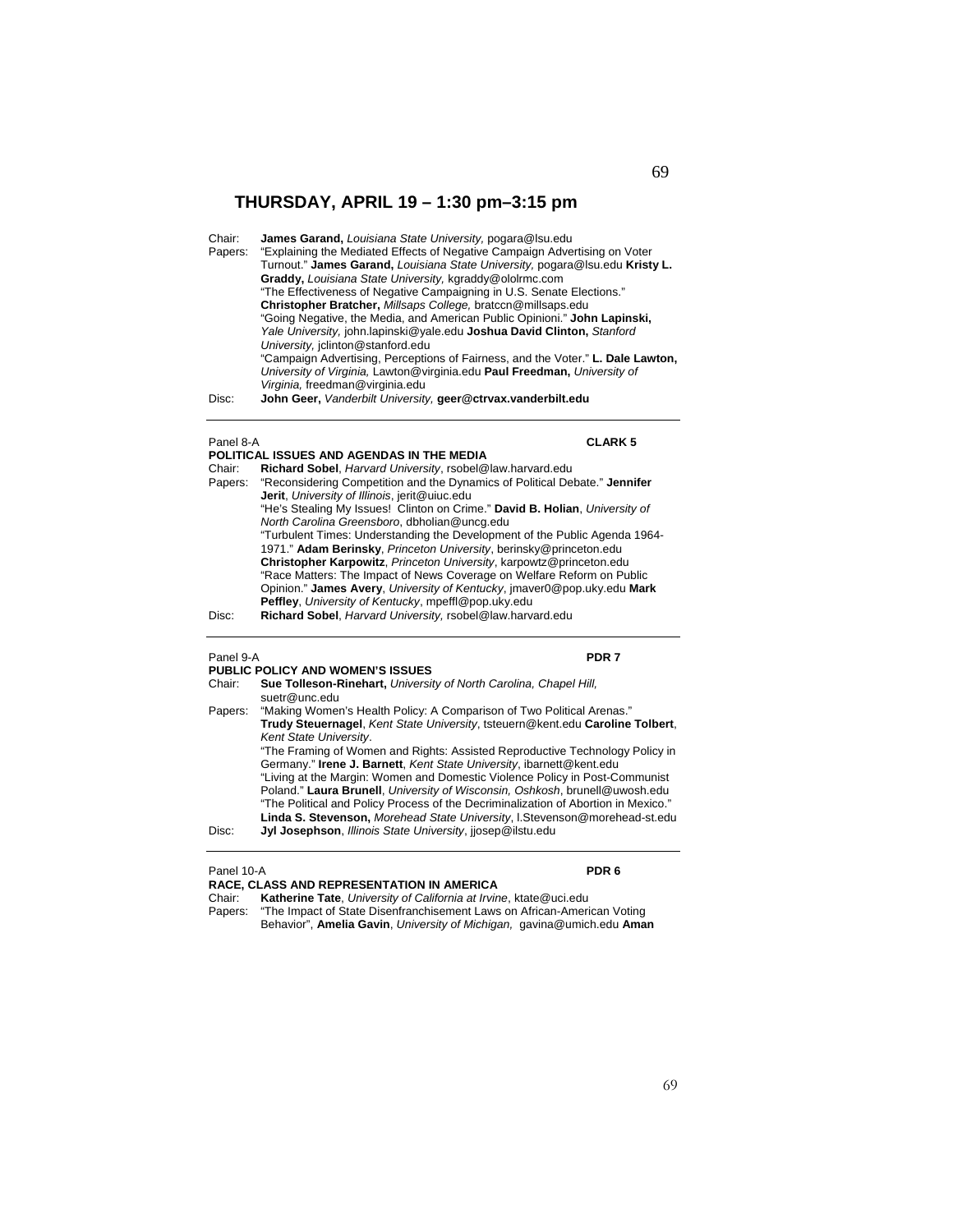**McLeod**, *University of Michigan*, almcleod@umich.edu **Ismail White**, *University of Michigan,* ikwhite@umich.edu

"Can't We All Just Get Along? Redistricting Policy: DOJ, the Voting Rights Act and the Courts" **Keesha Middlemass Scott**, *University of Georgia*, midlemas@arches.uga.edu

"Symbolic Benefits of Descriptive Representation", **Christine LeVeaux Sharpe,**  *University of Houston*, clevsharpe@aol.com

"Legislating Without Constraints: The Impact of Constituency Preferences on Policy Representation in Majority-Minority Districts" **Claudine Gay**, *Stanford University*, cgay@stanford.edu

Disc: **Valeria Sinclair-Chapman**, *University of Rochester*, vsan@troi.cc.rochester.edu

### **MORALITY AND POLITICS**

## **Panel 11-A MONTROSE 2**

Chair: **Emily Gill**, *Bradley University,* gill@hilltop.bradley.edu Papers: "Faith in Liberalism: The Uneasy Status of Religion in Rawlsian Public Reason." **Steven Mazie**, *University of Michigan*, mazie@umich.edu "Attempting to Reconcile Religion and Democracy: The Political Thought of Pope John Paul II." **Paul Eric Plavcan**, *University of Connecticut*, paul.plavcan@uconn.edu "Piety, Modernity, and Decline: The Religious Narrative of Liberal Decay." **Andrew Murphy**, *University of Chicago*, amurphy@uchicago.edu "Edmund Burke and the 'Crisis of Authority." **Steven P. Millies**, *The Catholic University of America*, millies@cua.edu Disc: **Mary Segers**, *Rutgers University*, segers@andromeda.rutgers.edu

### Panel 12-A **MONTROSE 3**

**SHAKESPEARE'S ROME**  Chair: **Lilly J. Goren,** *The College of St. Catherine*, ljgoren@stkate.edu Papers: "Nature and the City: Coriolanus and his Rome." **Peter Josephson,** *University of New Hampshire,* pjosephson@lacademy.edu "Misanthropy in Politics and Philosophy: Timon of Athens and Coriolanus." **Joseph H. Lane,** *Emory and Henry College,* jhlane@ehc.edu "Rome Comes to England in Shakespeare's Cymbeline." **Rafe Major,** *University of North Texas*, rafem@yahoo.com

"Lucrece and Titus Andronicus: Beginnings and Endings in Shakespeare's Rome." **Vicki Murray***, University of Dallas*, thymos@aol.com Disc: **Lilly J. Goren,** *The College of St. Catherine*, ljgoren@stkate.edu

### Panel 13-A **LASALLE 1**

**INFORMATION AND INSTITUTIONS**

Chair: **Sean Gailmard**, *California Institute of Technology*, gailmard@hss.caltech.edu Papers: "Simple Spatial Models of Delegation." **Adam Meirowitz**, *Stanford University*, ameirow@stanford.edu **Jonathan Bendor**, *Stanford University*, fbednor@stanford.edu **Ami Glazer**, *University of California, Irvine*, aglazer@uci.edu **Thomas H. Hammond**, *Michigan State University*, thammond@msu.edu "An Informational Model of En Banc Review in the Federal Appellate Circuits."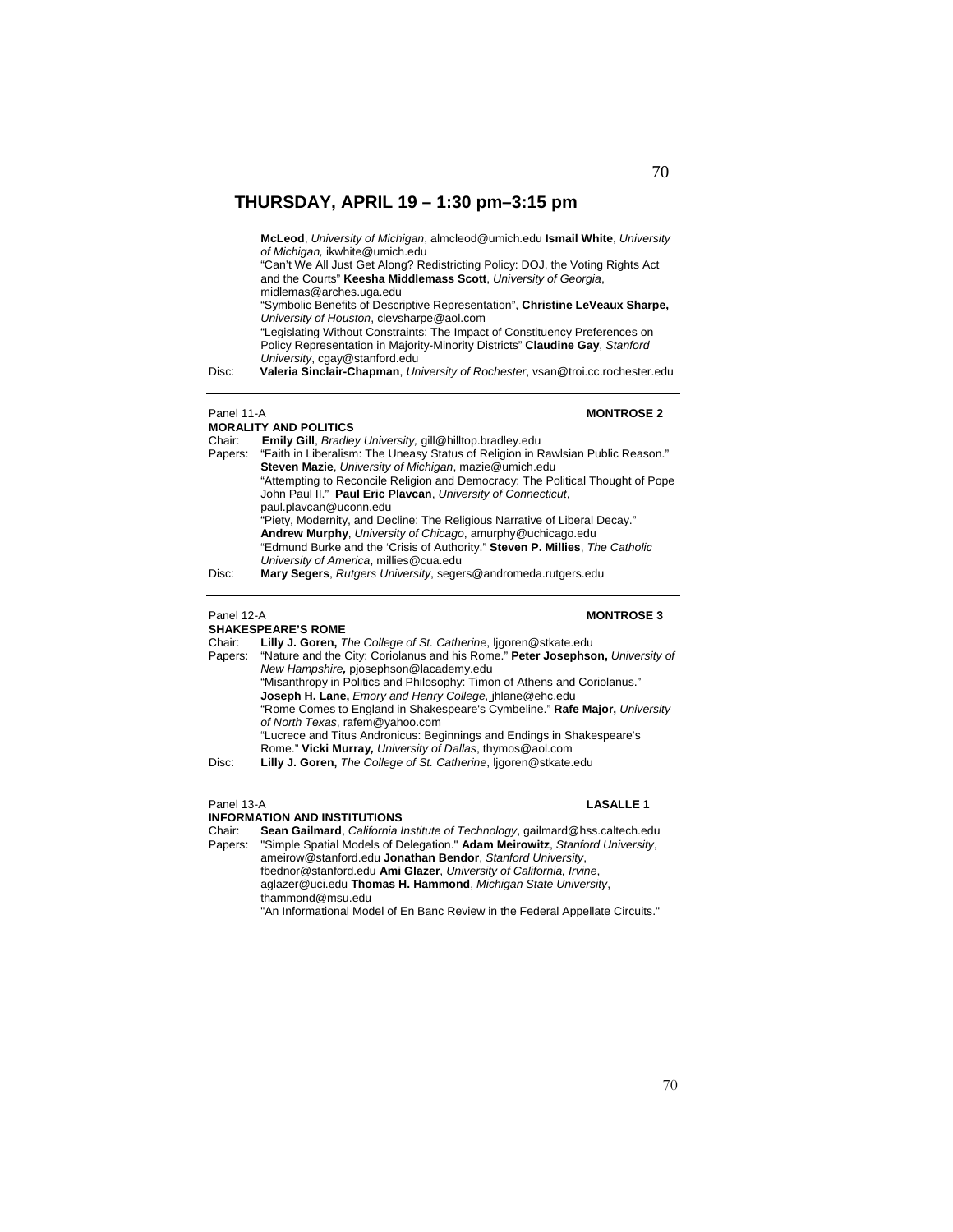| Disc:                                                                                                                                                            | Mark Strahan, Washington University, mestraha@artsci.wustl.edu<br>"Legislators and Journalists as Strategic Actors in the Newsmaking Process."<br><b>Brian J. Fogerty, University of North Carolina at Chapel Hill,</b><br>fogarty@email.unc.edu<br>"A Strategic Perspective on Bureaucratic Redundancy." Michael Ting, University<br>of North Carolina at Chapel Hill, mmting@unc.edu<br><b>James Snyder, Massachusetts Institute of Technology, millett@mit.edu</b><br>Sean Gailmard, Cal Tech University, gailmard@hss.caltech.edu |  |  |
|------------------------------------------------------------------------------------------------------------------------------------------------------------------|---------------------------------------------------------------------------------------------------------------------------------------------------------------------------------------------------------------------------------------------------------------------------------------------------------------------------------------------------------------------------------------------------------------------------------------------------------------------------------------------------------------------------------------|--|--|
| <b>LASALLE 2</b><br>Panel 14-A                                                                                                                                   |                                                                                                                                                                                                                                                                                                                                                                                                                                                                                                                                       |  |  |
|                                                                                                                                                                  | <b>MODELS OF ELECTORAL POLITICS</b>                                                                                                                                                                                                                                                                                                                                                                                                                                                                                                   |  |  |
| Chair:                                                                                                                                                           | TBA                                                                                                                                                                                                                                                                                                                                                                                                                                                                                                                                   |  |  |
| "Congressional Election sand the Presidential Election Cycle: Coattails vs.<br>Papers:<br>Balancing." Robert S. Erikson, Columbia University, rse14@columbia.edu |                                                                                                                                                                                                                                                                                                                                                                                                                                                                                                                                       |  |  |
|                                                                                                                                                                  |                                                                                                                                                                                                                                                                                                                                                                                                                                                                                                                                       |  |  |
|                                                                                                                                                                  | "Is all Political Economics Local? National Elections and Local Economic                                                                                                                                                                                                                                                                                                                                                                                                                                                              |  |  |
|                                                                                                                                                                  |                                                                                                                                                                                                                                                                                                                                                                                                                                                                                                                                       |  |  |

Conditions." **Gregory Wawro**, Columbia University*,* gjw10@columbia.edu " How Stock Market Volatility Affects Support for Social Security Privatization." **Jason Barabas,** *Princeton University,* jbarabas@princeton.edu

Disc: **TBA**

## Panel 15-B **MONTROSE 1 AUTHOR MEETS CRITICS: PAUL FRYMER'S** *UNEASY ALLIANCES: RACE AND*

*PARTY COMPETITION IN AMERICA* Chair: **John J. Coleman**, *University of Wisconsin*, coleman@polisci.wisc.edu Panel: **Michael Dawson**, *University of Chicago*, mc-dawson@uchicago.edu; **David Canon**, *University of Wisconsin*, dcanon@polisci.wisc.edu;  **Paul Frymer**, *University of California*, pfrymer@uclink4.berkeley.edu

Panel 17-B **STATE BALLROOM ROUNDTABLE ON THE 107TH CONGRESS "GUARANTEED GRIDLOCK OR CIVILITY AND COOPERATION: GEORGE W. BUSH AND THE U.S. CONGRESS."**  Chair: **Barbara Sinclair**, *University of California, Los Angeles,* sinclair@polisci.ucla.edu Panel: **Christine DeGregorio**, *American University*, cdegreg@american.edu **Thomas E. Mann***, The Brookings Institution*, tmann@brook.edu **Bruce Oppenheimer**, *Vanderbilt University*, oppenhb@ctrvax.vanderbilt.edu

**Barbara Sinclair**, *University of California, Los Angeles,* sinclair@polisci.ucla.edu **Steven Smith**, *Washington University*, sssmith@polisci.umn.edu

## Panel 17-M **DEARBORN 3**

**LEGISLATIVE INCUMBENTS AND INSTITUTIONS ABROAD**  Chair: **Olga Shvetsova**, *Washington University*, shvetso@artsci.wustl.edu Papers: "It's Now Who You Are But What You Are: Parliamentary Positions and Incumbency Effects in Canada and Great Britain." **David Docherty**, *Wilfrid Laurier University*, ddochert@wlu.ca "The Impact of Bicameralism on Coalition Formation." **James Druckman,**

*University of Minnesota*, druckman@polisci.umn.edu **David Samuels**, *University of Minnesota*, dsamuels@polisci.umn.edu **Michael F. Thies**, *University of California, Los Angeles*, thies@nicco.sscnet.ucla.edu

## 71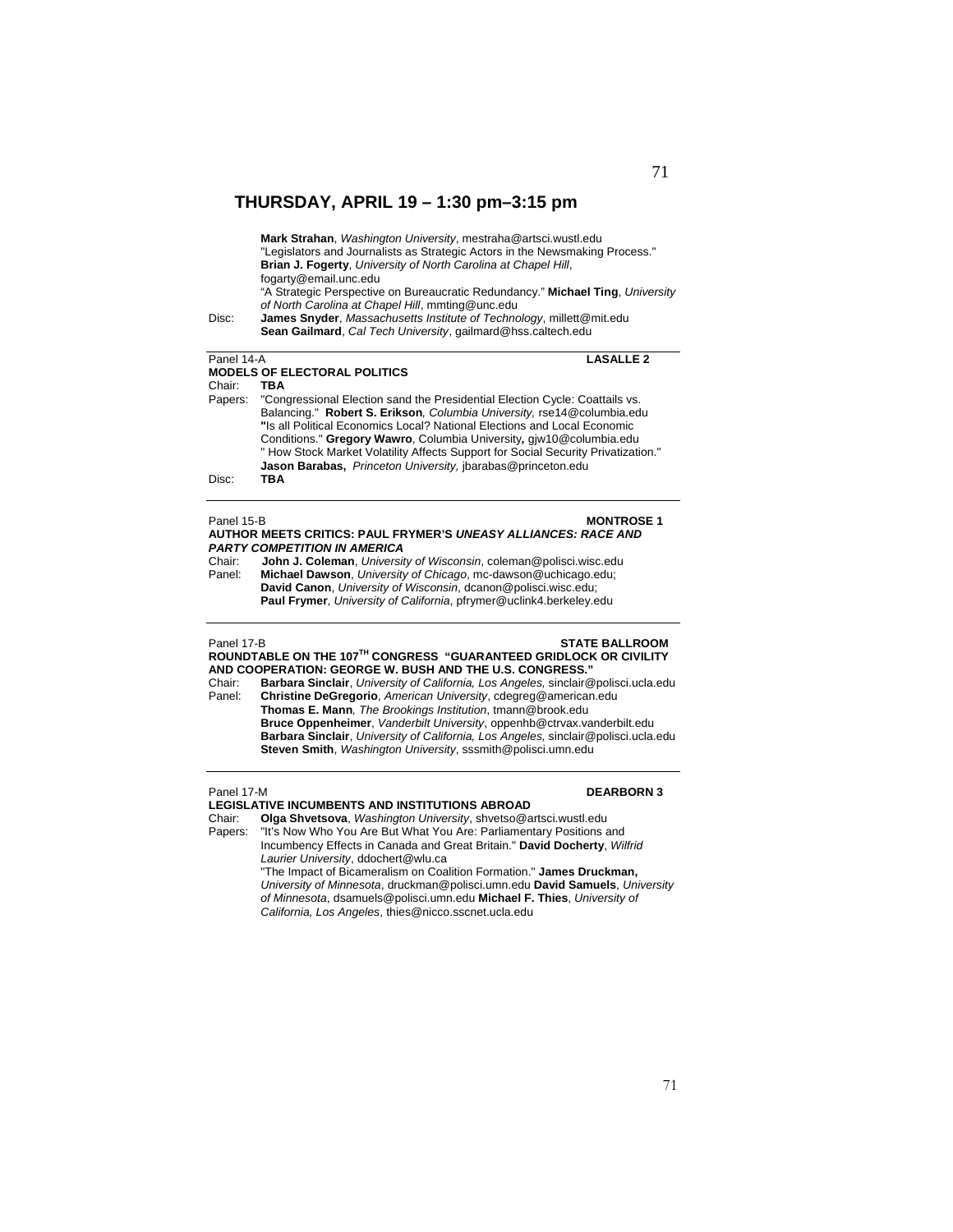| Disc:      | "Party Fluidity and Legislators' Vote Choices: The Italian Chamber of Deputies,<br>1996-2000." Carol Mershon, University of Virginia, cam6m@virginia.edu<br>William B. Heller, University of Nebraska, Lincoln, wbheller@post.harvard.edu<br>"Roll Call Voting Coalitions in the New Scottish Parliament." William Shaffer,<br>Purdue University, shaffer@polsci.purdue.edu<br>"Constituency Activity in Westminster-Style Parliaments." Garry Young,<br>University of Missouri, youngg@missouri.edu Valerie Heitshusen, University of<br>Missouri, heitshusenv@missouri.edu David Wood University of Missouri,<br>woodd@missouri.edu<br>Olga Shvetsova, Washington University, shvetso@artsci.wustl.edu |
|------------|----------------------------------------------------------------------------------------------------------------------------------------------------------------------------------------------------------------------------------------------------------------------------------------------------------------------------------------------------------------------------------------------------------------------------------------------------------------------------------------------------------------------------------------------------------------------------------------------------------------------------------------------------------------------------------------------------------|
|            | John McAdams, Marquette University, john.mcadams@marquette.edu                                                                                                                                                                                                                                                                                                                                                                                                                                                                                                                                                                                                                                           |
| Panel 18-A | <b>LASALLE 3</b>                                                                                                                                                                                                                                                                                                                                                                                                                                                                                                                                                                                                                                                                                         |
|            | SOURCES OF SUPREME COURT DECISION MAKING: THEORY, TRADITION,<br><b>CUSTOM. AND CHAOS</b>                                                                                                                                                                                                                                                                                                                                                                                                                                                                                                                                                                                                                 |
|            | (Co-sponsored by Political Theory and Philosophy–Approaches, see 12-Q)                                                                                                                                                                                                                                                                                                                                                                                                                                                                                                                                                                                                                                   |
| Chair:     | Robert L. Clinton, Southern Illinois University Carbondale, rclinton@siu.edu                                                                                                                                                                                                                                                                                                                                                                                                                                                                                                                                                                                                                             |
|            | Papers: "John Stuart Mill's Humanism and the Substance of Modern Constitutional                                                                                                                                                                                                                                                                                                                                                                                                                                                                                                                                                                                                                          |
|            | Jurisprudence." Christopher Budzisz, Loras College, cbudzisz@loras.edu                                                                                                                                                                                                                                                                                                                                                                                                                                                                                                                                                                                                                                   |
|            | "The First Amendment and Chaos Theory." Kevin Walsh, Broward College,                                                                                                                                                                                                                                                                                                                                                                                                                                                                                                                                                                                                                                    |
|            | kwalsh2@broward.cc.fl.us                                                                                                                                                                                                                                                                                                                                                                                                                                                                                                                                                                                                                                                                                 |
|            | "The Clash of the Titans: Tradition vs. Democracy" Joseph B. Lang, Southern<br>Illinois University Carbondale, jlang68@hotmail.com                                                                                                                                                                                                                                                                                                                                                                                                                                                                                                                                                                       |
|            | "The Supreme Court's Federalism Jurisprudence and the Rise of the New Right."                                                                                                                                                                                                                                                                                                                                                                                                                                                                                                                                                                                                                            |
|            | Paul Chen, paulc@usc.edu                                                                                                                                                                                                                                                                                                                                                                                                                                                                                                                                                                                                                                                                                 |
| Disc:      | Matthew J. Franck, Radford University, mfranck@radford.edu                                                                                                                                                                                                                                                                                                                                                                                                                                                                                                                                                                                                                                               |
|            |                                                                                                                                                                                                                                                                                                                                                                                                                                                                                                                                                                                                                                                                                                          |
| Panel 19-A | <b>LASALLE4</b>                                                                                                                                                                                                                                                                                                                                                                                                                                                                                                                                                                                                                                                                                          |

|         | <b>CRIME POLICY ACROSS THE STATES</b>                                             |
|---------|-----------------------------------------------------------------------------------|
| Chair:  | <b>Jeffrey Yates</b> , University of Georgia, iyates@uga.edu                      |
| Papers: | "State-driven Federalism and Ideological Shirking: The Case of Gun Control in     |
|         | the United States." Paul Schlomer, University of Wisconsin - Madison,             |
|         | pschlome@polisci.wisc.edu                                                         |
|         | "Politics of Criminal Justice Policy." Jackson Williams, University of Illinois - |
|         | Chicago, jackson Williams@msn.com                                                 |
|         | "The Legislature as a Source of Change in State Correctional Policy." Fred        |
|         | Meyer, Ball State University, Fmeyer@GW.bsu.edu Ralph Baker, Ball State           |
|         | University, rbaker666@aol.com                                                     |
|         | "Gubernatorial Lobbying in the U.S. Congress." Troy E. Smith, Bucknell            |
|         | University, tesmith@bucknell.edu                                                  |
| Disc:   | William Taggart, New Mexico State University, witaggar@nmsu.edu                   |

### Panel 20-A **PDR 8**

### **WHAT DRIVES URBAN INNOVATION?**

Chair: **Terry Nichols Clark,** *University of Chicago*, tnclark@midway.uchicago.edu

Papers: "The Politics of the New Public Management in American Cities." **Kenneth Wong,** *University of Chicago,* k-wong@uchicago.edu "Balanced Growth Strategies." **Joe McElroy,** *McElroy Associates,* joemcelroy43@aol.com "What Generates Urban Innovation?" **Bonnie Linstrom,** *University of Chicago,*  bjlind@uic.edu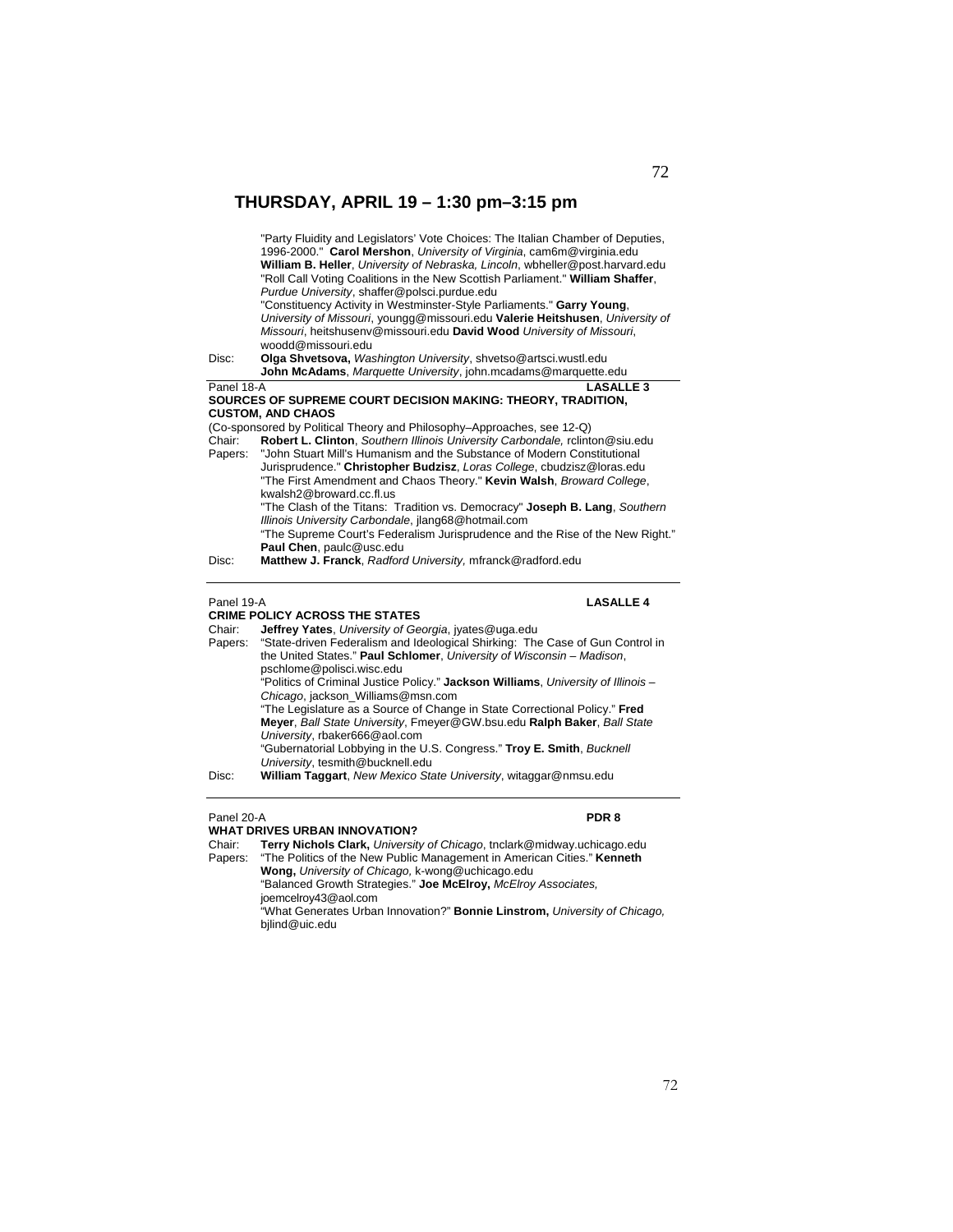Disc: **Rowan Miranda,** *Government Finance Officers Association,* rmiranda@gfo.org **Alderman Mary Ann Smith**, C*ity of Chicago*, ward48@ci.chi.il.us; **Dennis Judd**, *University of Illinois at Chicago*, djudd@uic.edu

## Panel 21-T **PDR 9**

**INCOME DISTRIBUTION AND REDISTRIBUTION IN CROSS-NATIONAL PERSPECTIVE: NEW INSIGHTS FROM THE LUXEMBOURG INCOME**<br>Chair: David Jesuit, *Luxembourg Income Study*, jesuit@lissy.ceps.lu. Chair: **David Jesuit**, *Luxembourg Income Study*, jesuit@lissy.ceps.lu. "Labor Market Institutions, Employment and Income: Cross-National Evidence from the Luxembourg Income Study." **David Bradley,** *University of North Carolina-Chapel Hill*, dbradley@email.unc.edu. "Solo Mothers and Poverty: Do Policies Matter? A Comparative Case Study of Canada, Sweden, and Belgium." **Ann Morissens**, *Luxembourg Income Study*, ann@lissy.ceps.lu. "The Relationship between Political and Economic Ineqaulity in the Regions of the Developed World." **David Jesuit**, *Luxembourg Income Study*, jesuit@lissy.ceps.lu. "Welfare State Adaptation in the European Union and the Redistribution of Income." **Koen Vleminckx**, *Catholic Universityof Louvain*, Koen.Vleminckx@soc.kuleuven.ac.be. Disc: **Vincent Mahler**, *Loyola University of Chicago*, vmahler@luc.edu.

## 73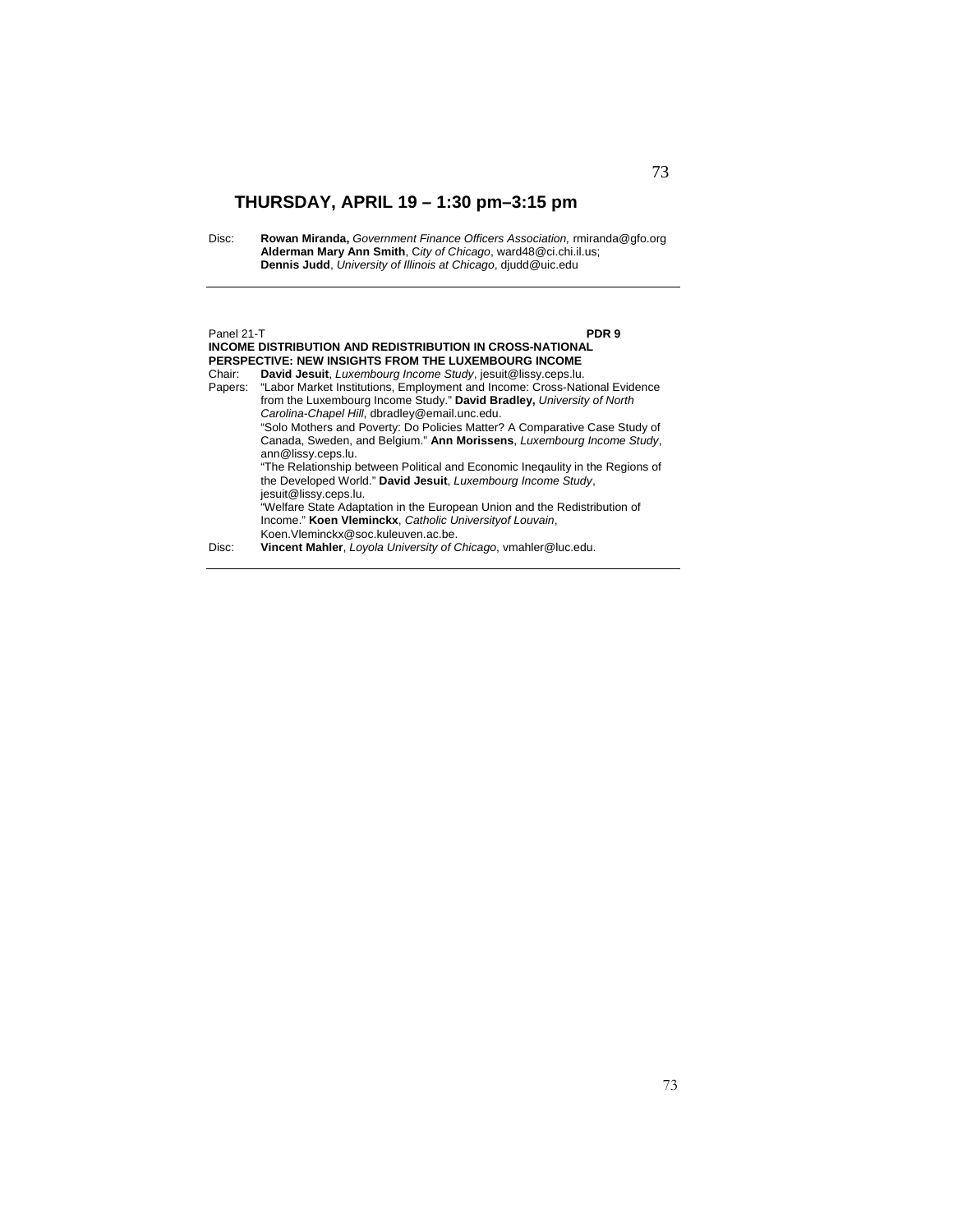## **Thursday 3:30-5:15**

### Panel 1-D **SANDBURG 2**

**POLITICAL INSTITUTIONS AND ECONOMIC OUTCOMES**  Chair: **TBA** Papers: "Institutional Transparency, Accountability, and Fiscal Policy Outcomes in OECD Countries." **James Alt**, *Harvard University,* jalt@latte.harvard.edu **David Lassen**, *University of Copenhagen*, David.Dreyer.Lassen@econ.ku.dk **David Skilling**, *Harvard University,* David\_skilling@ksg.harvard.edu "Federalism, State Politics, and Macroeconomic Policy around the World." **Erik Wibbels** *University of Washington, Seattle*, ewibbels@u.washington.edu **Jonathan Rodden**, *Massachusetts Institute of Technology,* Jrodden@mit.edu "Institutions and Insecurity in the Global Economy." **Peter Lange**, *Duke University*, Peter.Lange@duke.edu **Laura Stephenson**, *Duke University,* lbs5@duke.edu **Claire Kramer**, *Duke University,* cvk@duke.edu "Citizen Support for Domestic Economic Liberalization in Industrialized Democracies." **Karl Kaltenthaler,** *Rhodes College,* kaltenthaler@rhodes.edu Disc: **TBA**

## Panel 1-O **SANDBURG 3**

| Chair:  | POLITICS OF REFORM AND ACCOUNTABILITY IN JAPAN<br>Bernard S. Silberman, University of Chicago, appl@midway.uchicago.edu                                                                                   |
|---------|-----------------------------------------------------------------------------------------------------------------------------------------------------------------------------------------------------------|
| Papers: | "The Importance of Leadership in the Process of Political Reform: The Case<br>of Ozawa Ichiro." Alisa Gaunder, University of California, Berkeley,<br>agaunder@socrates.berkeley.edu                      |
|         | "Path-Dependency and Electoral System Change in Japan." Rieko Kage,<br>Harvard University, kage@fas.harvard.edu                                                                                           |
|         | "Not with a Bang, but with a Whimper: the Big Bang and Tax Policy." Daniel P.<br>Aldrich, Harvard University, aldrich@fas.harvard.edu                                                                     |
|         | "Leveraging Transparency: Freedom of Information and Court Intervention in<br>State-Society Relations in Japan." Jonathan Marshall, University of California,<br>Berkeley, jdmarshl@socrates.berkeley.edu |
| Disc:   | Bernard S. Silberman, University of Chicago, appl@midway.uchicago.edu                                                                                                                                     |

## Panel 3-B **LASALLE 5**

**ROUNDTABLE ON THE STATE OF DEMOCRATIZATION**  Jonathan Hartlyn, University of North Carolina at Chapel Hill, hartlyn@unc.edu Panel: **Robert Kaufman,** *Rutgers University,* kaufrutger@aol.com **Nicolas van de Walle,** *Michigan State University*, vandewal@pilot.msu.edu

**Gerardo Munck,** *University of Illinois*, *Urbana-Champaign*, g-munck@uiuc.edu **Olga Shvetsova,** *Washington University in St. Louis*, shvetso@artsci.wustl.edu

## Panel 3-D **SANDBURG 6 CONTENTIOUS TRANSITIONS: EXPLORATIONS OF PROTEST, REPRESSION, AND REGIME CHANGE**<br>Chair: **Rasma K**

Chair: **Rasma Karklins,** *University of Illinois at Chicago,* karklins@uic.edu

"Regime Transitions and the Relationship between Protest and Repression." **Ronald A. Francisco,** *University of Kansas,* ronfran@lark.cc.ukans.edu "To Kill and/or Not to Sanction, That is The Question: A Cross-National Investigation of Democratic Pacification."

**Christian Davenport**, *University of Maryland,* cdavenport@cidcm.umd.edu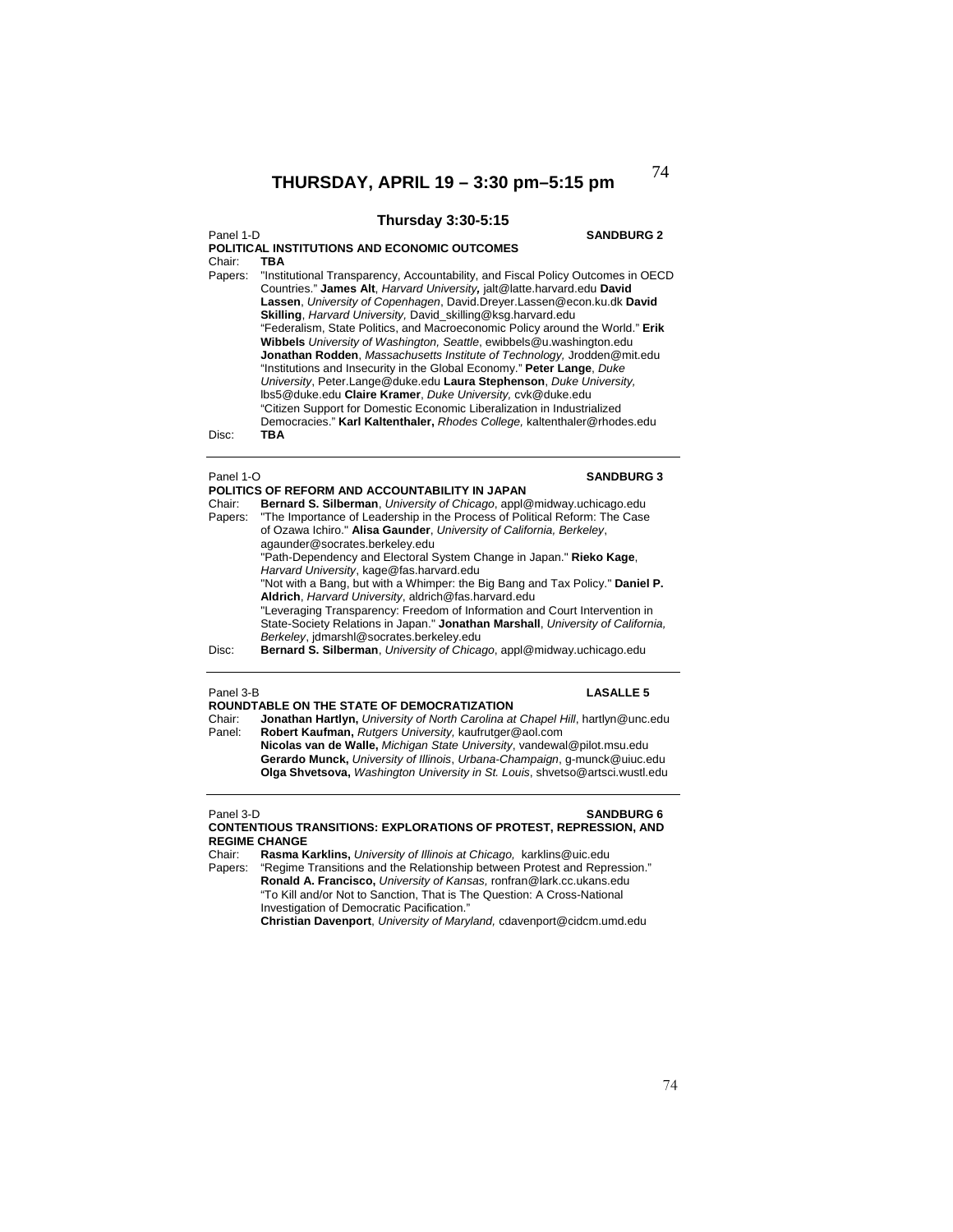|           | Rasma Karklins, University of Illinois at Chicago, karklins@uic.edu<br>Matthew Krain, The College of Wooster, mkrain@wooster.edu                    |
|-----------|-----------------------------------------------------------------------------------------------------------------------------------------------------|
| Panel 3-P | <b>DEARBORN 2</b>                                                                                                                                   |
|           | <b>PARTIES AND ELECTIONS IN LATIN AMERICA</b>                                                                                                       |
| Chair:    | William B. Heller, University of Nebraska-Lincoln, wbheller@post.harvard.edu<br>"Accounting for Unexpected Success: Gender Quotas Without Placement |
| Papers:   | Mandates in Peruvian Municipal Elections." Gregory Schmidt, Northern Illinois                                                                       |
|           | University, gschmidt@niu.edu                                                                                                                        |
|           | "Party System Collapse and Political Regime Change: Peru & Venezuela                                                                                |
|           | Compared." David Myers, The Pennsylvania State University, djm8@psu.edu                                                                             |
|           | Henry Dietz, University of Texas, dietz@mail.utexas.edu                                                                                             |
|           | "Economic Evaluations and Presidential Approval in Peru, 1992-2000." Jana                                                                           |
|           | Morgan Kelly, University of North Carolina at Chapel Hill,                                                                                          |
|           | imkelly7@email.unc.edu                                                                                                                              |
| Disc:     | John Booth, University of North Texas, john.booth5@gte.net                                                                                          |
| Panel 4-C | <b>SANDBURG 7</b>                                                                                                                                   |
|           | TRADE AND INTERNATIONAL CONFLICT                                                                                                                    |
|           | (Co-Sponsored with International Political Economy, 5K)                                                                                             |
| Chair:    | Solomon W. Polachek, SUNY-Binghamton University,                                                                                                    |
|           | polachek@binghamton.edu                                                                                                                             |
| Papers:   | "Commerce and Conquest: Systemic Incentives for Trade and Conflict and the                                                                          |
|           | Frequency of War, 1850-1990." Christopher Way, Cornell University,                                                                                  |
|           | crw12@cornell.edu                                                                                                                                   |
|           | "Interdependence and Militarized Conflict: Toward a Signaling Theory of Trade."                                                                     |
|           |                                                                                                                                                     |
|           | Jana von Stein, University of California-Los Angeles, jvonstei@ucla.edu                                                                             |
|           | "Asymmetrical Trade Relations and Militarized Conflict." Havard Hegre,                                                                              |
|           | University of Oslo, havard.hegre@stv.uio.no                                                                                                         |
|           | "Trade and Conflict: Does Measurement Make a Difference?" Jon C.                                                                                    |
|           | Pevehouse, University of Wisconsin, pevehous@polisci.wisc.edu                                                                                       |
| Disc:     | Solomon W. Polachek, SUNY-Binghamton University,<br>polachek@binghamton.edu                                                                         |

| Chair:  | James Druckman, University of Minnesota, druckman@polisci.umn.edu                  |
|---------|------------------------------------------------------------------------------------|
| Papers: | "Political Advertising: Origins of an Echo?" Paul G. Harwood, University of        |
|         | Maryland, pharwood@qvpt.umd.edu                                                    |
|         | "Rats" or Just "Bureaucrats"? An Experiment Testing the Effect of "Subliminals"    |
|         | in a Presidential Race Advertisement on Viewer Response." Patrick A. Stewart,      |
|         | Arkansas State University, pstewart@toltec.astate.edu                              |
|         | "The Effects of Elite Signals on the Interpretation of Political Scandal." Matthew |
|         | Scandal Immunity Factors." Theresa Capelos, State University of New York at        |
|         | Stony Brook, tcapelos@ic.sunysb.edu                                                |
| Disc:   | Howard Lavine, State University of New York at Stony Brook,                        |
|         | hlavine@notes.cc.sunysb.edu                                                        |
|         |                                                                                    |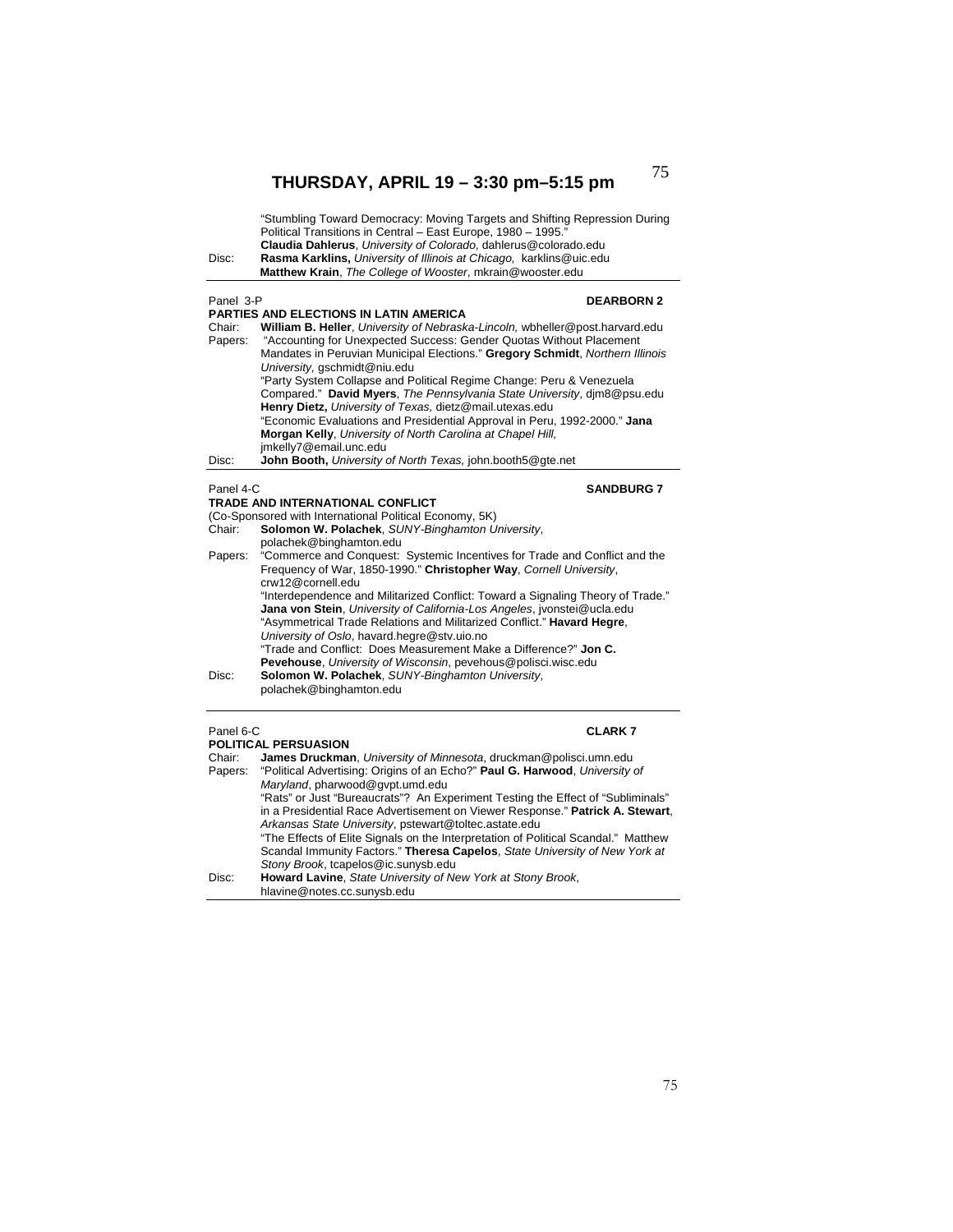## Panel 7-K **PDR 5**

## **MIXED ELECTORAL SYSTEMS**

Chair: **Erik S. Herron***, Michigan State University*, herrone2@msu.edu Papers: "The Political Consequences of Institutional Variation Among Mixed Electoral Systems." **Erik S. Herron***, Michigan State University*, herrone2@msu.edu **Misa Nishikawa,** *Michigan State University,* nishikaw@msu.edu "A Cross-National Study of Strategic Voting in Mixed Electoral Systems." **Robert G. Moser**, *University of Texas at Austin,* rmoser@mail.la.utexas.edu **Ethan Scheiner***, Duke University*, scheiner@duke.edu "The Ideological Link: Russian SMDs and their Constituents." **Frank C. Thames, Jr.,** *College of William and Mary*, fctham@wm.edu Disc: **Mark Jones**, *Michigan State University*, mark.jones@ssc.msu.edu

## Panel 7-P **PDR 4**

|         | <b>LATINO POLITICAL PARTICIPATION</b>                                           |
|---------|---------------------------------------------------------------------------------|
| Chair:  | Stephen C. Roberds Southern Utah University roberds@suu.edu                     |
| Papers: | "Latino Turnout in Texas: A Community Effects as Political Intermediation."     |
|         | <b>Jaesung Ryu, University of Texas at Austin, iryu@mail.la.utexas.edu</b>      |
|         | "Exploring the Dimensions of Latino Political Participation." Anna Maria Ortiz, |
|         | University of Michigan, amortiz@umich.edu Patricia Cortez, University of        |
|         | Michigan, cortez@umich.edu                                                      |
|         | "Latinos in the 1991 and 1995 Mayoral Elections." Jaime Dominguez University    |
|         | of Illinois at Chicago idomin2@uic.edu                                          |
|         | 'The Latinization of the American Vote: Strategic Mobilization of Latinos in    |
|         | Presidential Campaign 2000." Elva Patricia Cortez, University of Michigan,      |
|         | cortez@umich.edu                                                                |
| Disc:   | Chris Parker Grinnell College, parkerc@grinnell.edu                             |

## Panel 8-C **CLARK 5**

**POLITICS AND THE NEWS**<br>Chair: **Jan P. Vermeer**, *N* Chair: **Jan P. Vermeer**, *Nebraska Wesleyan University*, jpv@NebrWesleyan.edu "Beyond the Stereotype: Political Content in Broadcast News." Doris Graber, *University of Illinois,* dgraber@uic.edu "The Incumbent in the Living Room- The Rise of Television and the Incumbency Advantage in U.S. House Elections." **Markus Prior**, *Stanford University*, mprior@leland.stanford.edu "Spin Control in Presidential Press Conferences." **Roger Larocca**, *Purdue University,* larocca@polsci.purdue.edu **Neil Strine**, *Purdue University* "Ad Wars 2000: The Keystone State." **Glenn W. Richardson Jr.**, *Kutztown University*, richards@kutztown.edu Disc: **Jan P. Vermeer**, *Nebraska Wesleyan University,* jpv@NebrWesleyan.edu

Panel 9-K **PDR 7**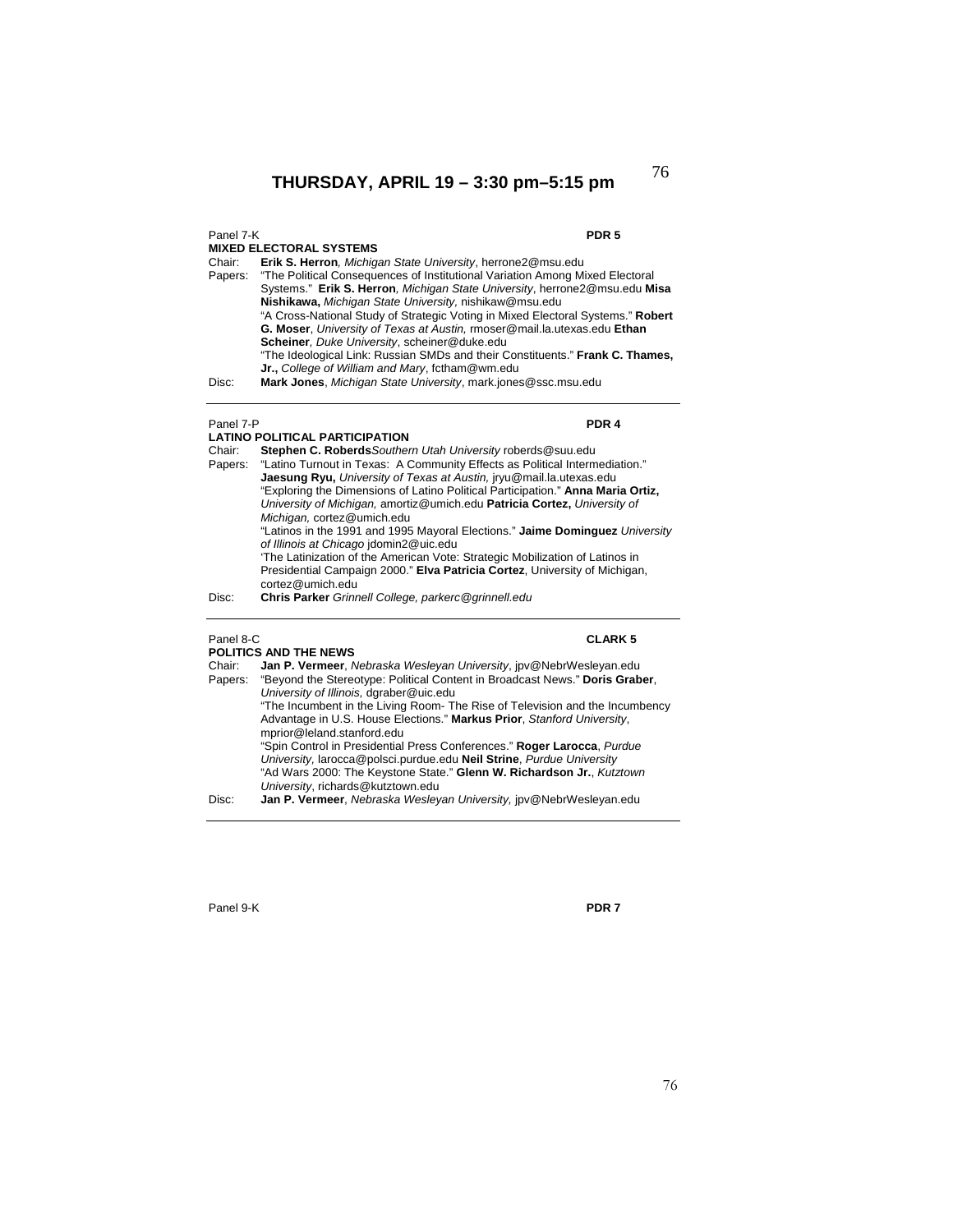## **WOMEN'S CAMPAIGNS IN THE 90S**

| Chair:<br>Papers:               | Katina Stapleton, Syracuse University, kstaplet@maxwell.syr.edu<br>"Does Gender Matter? Differences Between Women's and Men's Campaigns."<br>Paul S. Herrnson, University of Maryland, College Park,<br>pherrnson@gypt.umd.edu; J. Celeste Lay, University of Maryland, College Park,<br>clay@gvpt.umd.edu; Atiya Kai Stokes, University of Maryland, College Park,<br>astokes@qvpt.umd.edu<br>"Gender Consciousness vs. Cultural Consciousness: Women State Legislative<br>Candidates in the South." Matthew Streb, Loyola Marymount University,<br>mstreb@lmu.edu; Tracy Osborn, University of Indiana, tosborn@indiana.edu |
|---------------------------------|-------------------------------------------------------------------------------------------------------------------------------------------------------------------------------------------------------------------------------------------------------------------------------------------------------------------------------------------------------------------------------------------------------------------------------------------------------------------------------------------------------------------------------------------------------------------------------------------------------------------------------|
| Disc:                           | Janet Boles, Marquette University, janet.boles@marquette.edu                                                                                                                                                                                                                                                                                                                                                                                                                                                                                                                                                                  |
| Panel 10-I<br><b>RIGHTS</b>     | PDR 6<br>THE LIMITS OF LEGAL SOVEREIGNTY: CULTURAL CONSTRAINTS ON INDIGENOUS                                                                                                                                                                                                                                                                                                                                                                                                                                                                                                                                                  |
| Chair:<br>Papers:               | Paula Mohan, University of Wisconsin at Whitewater, mohaninmad@prodigy.net<br>"Trifederalism in the Aftermath of Teague v. Bad River Band of the Lake Superior<br>Tribe of Chippewa Indians, 599 N.W. 2d 911 (2000): The Interaction of State and<br>Tribal Courts in Wisconsin, Carol Tebbins, University of Wisconsin at Parkside,<br>carol.tebben@uwp.edu<br>"Undermining the Promises by Undermining the Premises: Policy Conversations<br>Between Tribal Governments and the State of Wisconsin", Paula Mohan,<br>University of Wisconsin at Whitewater, mohaninmad@prodigy.net;                                         |
| Disc:                           | Susan E. Grogan, St. Mary's College of Maryland, segrogan@osprey.smcm.edu                                                                                                                                                                                                                                                                                                                                                                                                                                                                                                                                                     |
| Panel 11-B<br>Chair:<br>Papers: | <b>MONTROSE 2</b><br>MADISON, HAMILTON, JEFFERSON AND THE ANTI-FEDERALISTS: IDEOLOGICAL<br><b>CONTROVERSIES IN THE EARLY AMERICAN REPUBLIC</b><br>Verity Smith, University of California, San Diego, vsmith@weber.ucsd.edu<br>"James Madison and the Question of Consistency: The Significance and Promise<br>of Recent Scholarship." Alan Gibson, Ambrose University,<br>agibson@saunix.sau.edu                                                                                                                                                                                                                              |
|                                 | "Publius in Constitutional Time: The Mutual Search for Incompatible Equilibria."<br>David Siemers, Colorado College<br>"Independence and Anti-Federalism; or, Why the Anti-Federalists Lost." Andrew<br>M. Hall, University of Virginia, amh3g@virginia.edu<br>"Alexander Hamilton's View of Thomas Jefferson's Ideology and Character."<br>James Read, College of St. Benedict, iread@csbsju.edu                                                                                                                                                                                                                             |
| Disc:                           | Verity Smith, University of California, San Diego, vsmith@weber.ucsd.edu                                                                                                                                                                                                                                                                                                                                                                                                                                                                                                                                                      |
| Panel 11-O                      | <b>CLARK10</b><br>THE ENLIGHTENMENT<br>Chair: <b>Donald L Maletz</b> University of Oklahoma dimaletz@ou.edu                                                                                                                                                                                                                                                                                                                                                                                                                                                                                                                   |

Chair: **Donald J. Maletz**, *University of Oklahoma*, djmaletz@ou.edu

Papers: "Whose Context, Which Impartiality?" **Fonna Forman Dubin**, *Virginia Tech*, f-dubin@uchicago.edu

"Bridging Power in History: Reading Montesquieu Against Foucault." **Keith Topper,** *University of South Carolina*, ktopper@sc.edu

"On Our Neglect of the Political Theory of Cesare Beccaria." **Adebajo Amusa**, *Harvard University*, amusa@fas.harvard.edu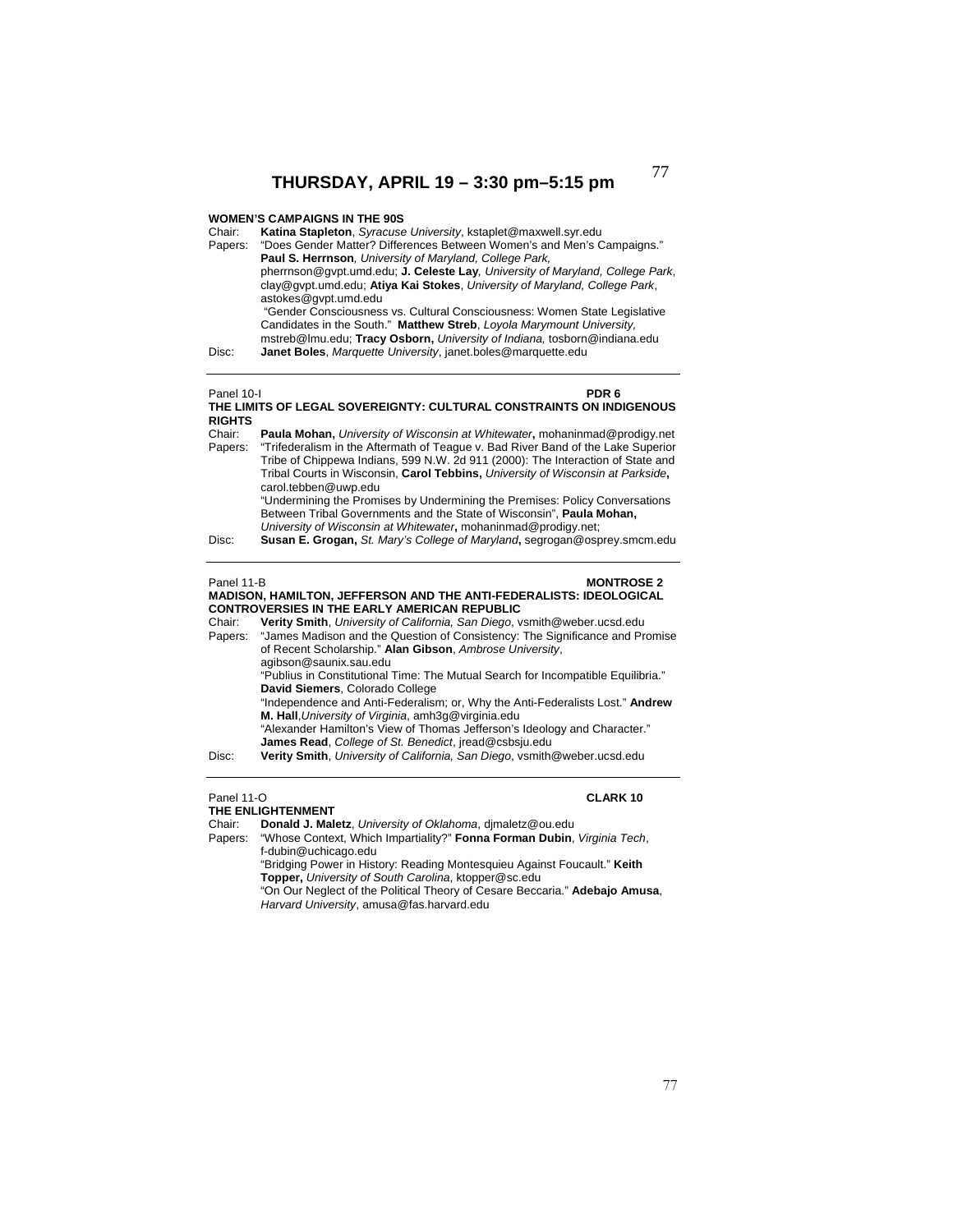| Disc:                | "The Land of Chimeras: Mary Wollstonecraft's Critique of Rousseau's Natural<br>Rights Theory." Natalie Fuehrer, Fordham University,<br>fuehrer@murray.fordham.edu<br>Eduardo Velasquez, Washington and Lee University, velasqueze@wlu.edu                                                                                                                                                                                                                                                                                                                                                                                                                    |  |
|----------------------|--------------------------------------------------------------------------------------------------------------------------------------------------------------------------------------------------------------------------------------------------------------------------------------------------------------------------------------------------------------------------------------------------------------------------------------------------------------------------------------------------------------------------------------------------------------------------------------------------------------------------------------------------------------|--|
| Panel 12-C           | <b>MONTROSE 3</b>                                                                                                                                                                                                                                                                                                                                                                                                                                                                                                                                                                                                                                            |  |
| Chair:<br>Papers:    | <b>POETICS OF POLITICS</b><br>Stephen K. White, Virginia Polytechnic Institute, stwhite@vt.edu<br>"Metaphor, Commensurability, and Fairness--Aristotle on the justice of setting<br>'this' equal to 'that."" Danielle Allen, University of Chicago,                                                                                                                                                                                                                                                                                                                                                                                                          |  |
| Disc:                | dsallen@midway.uchicago.edu<br>"The Politics and Poetics of Recognition: Action and Identity in Antigone<br>and Aristotle." Patchen Markell, University of Chicago, p-markell@uchicago.edu<br>"The Poets and the Polis: On the Uses and Disadvantages of Plato for<br>Nietzsche." Thomas Bartscherer University of Chicago, thom@uchicago.edu<br>Sarah Monoson, Northwestern University, s-monoson@northwestern.edu                                                                                                                                                                                                                                          |  |
| Panel 14-C<br>Chair: | <b>LASALLE 2</b><br><b>ESTIMATING CHARACTERISTICS OF PUBLIC OPINION</b><br><b>TBA</b>                                                                                                                                                                                                                                                                                                                                                                                                                                                                                                                                                                        |  |
| Papers:<br>Disc:     | "How much have the Frozen Cleavages Thawed in Western Europe?" Guy<br>Whitten, Texas A&M University, whitten@polisci.tamu.edu<br>TBA                                                                                                                                                                                                                                                                                                                                                                                                                                                                                                                         |  |
|                      |                                                                                                                                                                                                                                                                                                                                                                                                                                                                                                                                                                                                                                                              |  |
| Panel 15-D           | <b>MONTROSE 1</b>                                                                                                                                                                                                                                                                                                                                                                                                                                                                                                                                                                                                                                            |  |
|                      | ORGANIZATION, MEDIA, AND STRATEGY IN THE PRESIDENTIAL NOMINATING                                                                                                                                                                                                                                                                                                                                                                                                                                                                                                                                                                                             |  |
| Chair:<br>Papers:    | <b>SYSTEM</b> (Co-sponsored with Presidency and Executive Politics, see 16G)<br>Steven E. Schier, Carleton College, sschier@carleton.edu<br>"Primarily Front-loading. Modeling States' Primary Scheduling as a Prisoner's<br>Dilemma." Christopher Carman, University of Pittsburgh, carman@pitt.edu;<br>David Barker, University of Pittsburgh, dbarker@pitt.edu<br>"How Important is Early Organization to Winning Presidential Nominations? An<br>Analysis of Pre-Primary Campaign Organization in the Post-Reform Era."<br>Andrew James Dowdle, Fayetteville State University, adowdle@uncfsu.edu<br>Randall E. Adkins, University of Nebraska at Omaha, |  |

Panel 17-C **DEARBORN 2 PATROLLING THE BUREAUCRACY**  Chair: **Brad T. Gomez**, *University of South Carolina*, gomezbt@sc.edu

78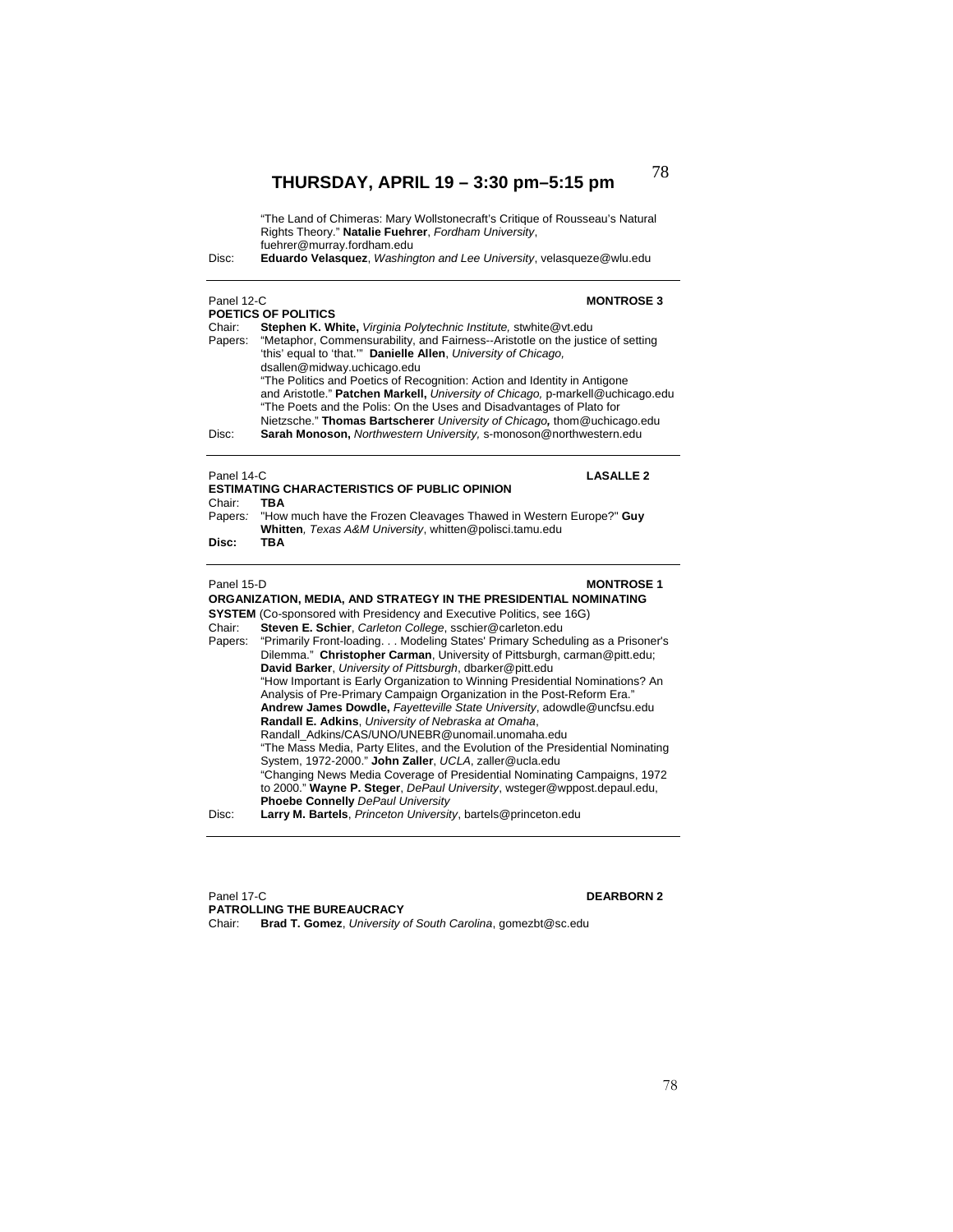| Papers:           | "Republican Oversight." Joel D. Aberbach, University of California, Los Angeles,<br>aberbach@polisci.ucla.edu<br>"Oversight Over Time: An Operational Measure of Police Patrols and Fire<br>Alarms." Christopher J. Deering, George Washington University,<br>rocket@gwu.edu Steven Balla, George Washington University, sballa@gwu.edu<br>"Multiple Principals and Outside Information in Legislative-Bureaucratic<br>Interaction." Sean Gailmard, California Institute of Technology,<br>gailmard@hss.caltech.edu.<br>"Disasters, Delegation, and Institutional Design." Jacob Gersen, University of<br>Chicago, j-gersen@uchicago.edu |
|-------------------|------------------------------------------------------------------------------------------------------------------------------------------------------------------------------------------------------------------------------------------------------------------------------------------------------------------------------------------------------------------------------------------------------------------------------------------------------------------------------------------------------------------------------------------------------------------------------------------------------------------------------------------|
| Disc:             | Garry Young, University of Missouri, youngg@missouri.edu                                                                                                                                                                                                                                                                                                                                                                                                                                                                                                                                                                                 |
| Panel 17-N        | <b>DEARBORN3</b><br><b>LEADERS, PARTIES, AND ELECTIONS</b>                                                                                                                                                                                                                                                                                                                                                                                                                                                                                                                                                                               |
| Chair:<br>Papers: | Nancy Kursman, University of Michigan, Dearborn, nkursman@hotmail.com<br>"Message Politics in the House and Senate." C. Lawrence Evans, College of<br>William and Mary, clevan@wm.edu Mark Oleszek, College of William and Mary,<br>mjoles@wm.edu<br>"Legislative Learning in the Modern Congress." T. Jens Feeley, University of<br>Washington, tifeeley@u.washington.edu                                                                                                                                                                                                                                                               |
|                   | "Be Careful What You Wish For: House Democrats and the Permanent<br>Campaign." Burdett Loomis, University of Kansas, b-loomis@ukans.edu<br>"Using Deadlines to Push Party Policies: A Power of Congressional Leaders."<br>Susan Kaye Webb, University of North Carolina at Chapel Hill,<br>swebb@email.unc.edu                                                                                                                                                                                                                                                                                                                           |
| Dioo:             | Wandy Cabillar, Drown University woody, ochiller@brown.cdu                                                                                                                                                                                                                                                                                                                                                                                                                                                                                                                                                                               |

Disc: **Wendy Schiller**, *Brown University*, wendy\_schiller@brown.edu

## Panel 18-C **LASALLE 3**

## **STATE COURTS IN THE FEDERAL SYSTEM**

(Co-sponsored by State and Intergovernmental Politics, see 19-P)<br>Chair: Lettie McSpadden, Northern Illinois University, lettie@n

Chair: **Lettie McSpadden**, *Northern Illinois University,* lettie@niu.edu "Argumentation in State Supreme Courts: A Comparison of Litigantand Amicus Briefs." **Scott A. Comparato,** *Southern Illinois University -Carbondale,*  scompara@siu.edu "Policy Change and State Courts: The Case of Education Finance Reform Robert Howard**,** *Georgia State University,* polrhh@panther.gsu.edu **Christine Roch,** *Andrew Young School of Policy Studies, Georgia State University,* croch@gsu.edu "The Myth of Parity Revisited: An Empirical Test of Whether Federal Courts Protect Rights More Vigorously than State Courts" **Daniel R. Pinello,** *John Jay College of Criminal Justice, CUNY*, dpinello@jjay.cuny.edu "Issue Salience and State Supreme Court Decision Making" **Cynthia Unmack,**  *University of California-Davis,* clunmack@ucdavis.edu Disc: **Paul Brace,** *Rice University,* pbrace@rice.edu

Panel 19-C **LASALLE 4 POLICY INNOVATION AND DIFFUSION ACROSS THE STATES**  Chair: **Greg M. Shaw**, *Illinois Wesleyan University*, gshaw@titan.iwu.edu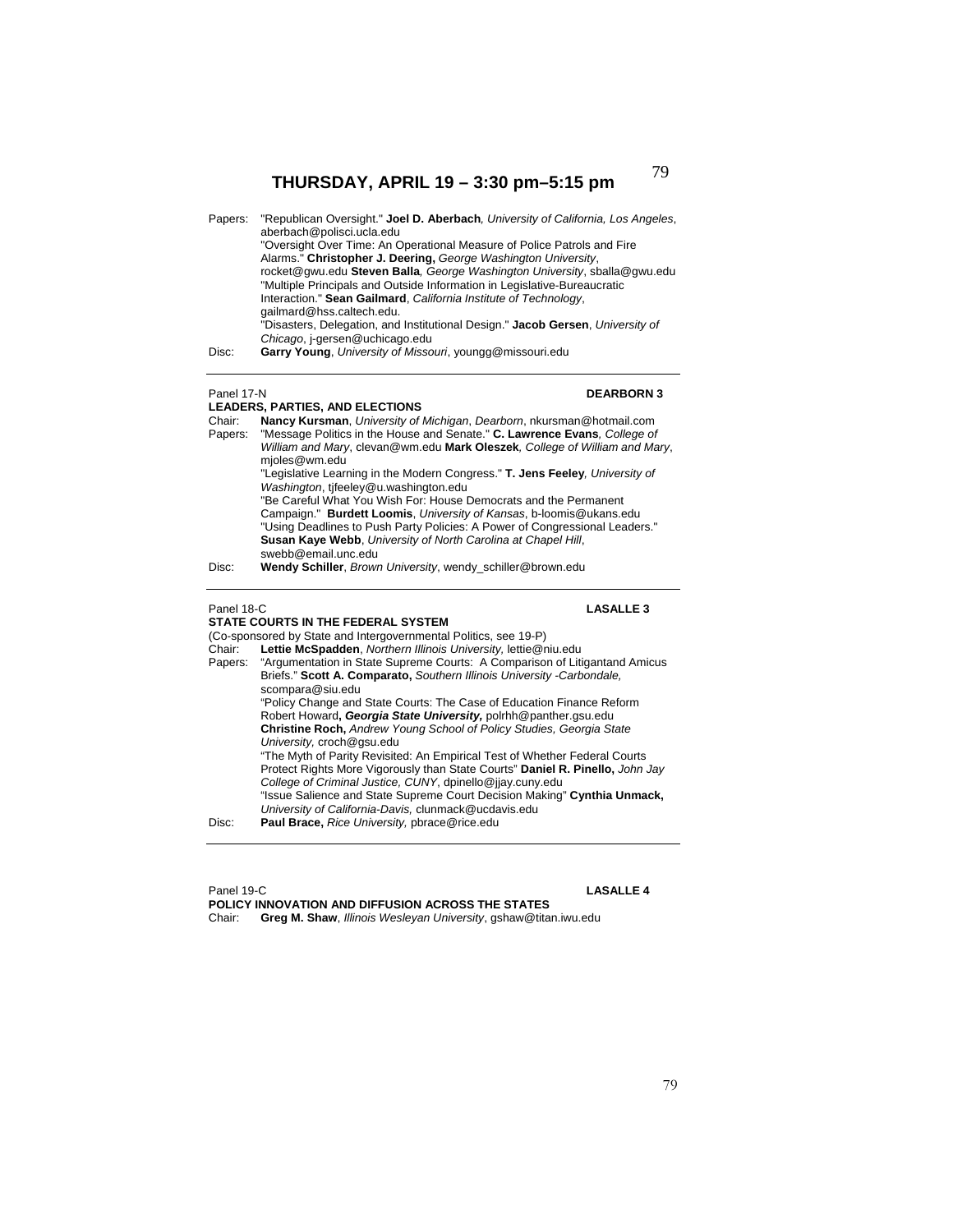| Papers: | "From Sea to Shining Sea: The Diffusion of Policy Innovations across the<br>American States" Andrew Karch, Harvard University, karch@fas.harvard.edu |
|---------|------------------------------------------------------------------------------------------------------------------------------------------------------|
|         |                                                                                                                                                      |
|         | "Analyzing the Determinants of State Postsecondary Policy Innovation: Toward a                                                                       |
|         | 'Political' Explanation of the Phenomenon" Michael McLendon, Vanderbilt                                                                              |
|         | University, michael.k.mclendon@vanderbilt.edu Steven P. Young, Vanderbilt                                                                            |
|         | University, steve.young@vanderbilt.edu                                                                                                               |
|         | "Economic Prosperity and Policy Innovation in State Government" Rhonda S.                                                                            |
|         | Kinney, Eastern Michigan University, Rhonda.Kinney2@emich.edu Michael                                                                                |
|         | Harris, Eastern Michigan University, Michael. Harris@emich.edu                                                                                       |
| Disc:   | Juliet F. Gainsborough, University of Miami, Jgainsbo@Miami.edu                                                                                      |

## Panel 20-H **PDR 8 STRATEGIC BEHAVIOR AND POLITICAL ACTION: CANDIDATES, CITIZENS, AND INTEREST GROUPS** (Co-Sponsored with Parties and Interest Groups, see 15-C) Chair: **TBA** Papers: "All for One and Each for Its Own? Charter Schools and Collective Action in the District of Columbia." **Thomas Holyoke**, *The George Washington University*, tholyoke@gwu.edu **Jeffrey R. Henig**, *The George Washington University,*  henig@gwis2.circ.gwu.edu "Local Land Use Initiatives: Exchanging Public Goods for Private Development Rights." **Elisabeth R. Gerber**, *University of California-San Diego*, egerber@ucsd.edu "Social Protest, Political Opportunity, and Private Firms." **David Kirchner**, *Washington University*, david6@artsci.wustl.edu "The Emergence of Politically Experienced Candidates in Los Angeles and Chicago City Council Elections." **Timothy B. Krebs**, *University of North Carolina, Greensboro*, tbkrebs@uncg.edu Disc: **Lana Stein**, *University of Missouri, St. Louis*, lstein@umsl.edu; **Richard Hula**, *Michigan State University*, rhula@pilot.msu.edu Panel 21-A **PDR 9 AGENDA BUILDING AS A DYNAMIC PROCESS AGENDA BUILDING AS A DYNAMIC PROCESS**Chair: **Stephen Brooks,** *University of Akron, Bliss Institute*, sbrooks@uakron.edu Papers: "The Rise of New Issues and the Growth of Government Since the Second World War." **Bryan Jones,** *University of Washington*, bdjones@u.washington.edu **Frank Baumgartner**, *Penn State University,* frankb@la.psu.edu. "The Effects of Public Policy for Civic Engagement Over the Life Course: The Case of the G.I. Bill." **Suzanne Mettler**, *Syracuse University,*  smettler@maxwell.syr.edu. "Problem Definition and the Rhetorical Manipulation of Dimension: A Content Analysis of Congressional Testimony." **Michael Reinhard**, *University of Chicago*, m-reinhard@uchicago.edu **Fabio Rojas**, *University of Chicago*, fgrojas@uchicago.edu. "Power Moves: Turf Wars and Energy Policy, 1917-1998." **Jeff Worsham**, *West Virginia University,* jworsham@wvu.edu Disc: **Jerome Legge**, *University of Georgia,* jworsham@wvu.edu  **Elaine Sharp**, *University of Kansas,* esharp@ukans.edu Panel 22-E **PARLOR F ORGANIZATIONS, MARKETS, AND THE PROVISION OF PUBLIC GOODS**  Chair: **Mark Schneider**, *SUNY Stony Brook*, mark.schneider@stonybrook.edu

Papers: "Organizations and Inputs: A Path Dependent Analysis of Minority Student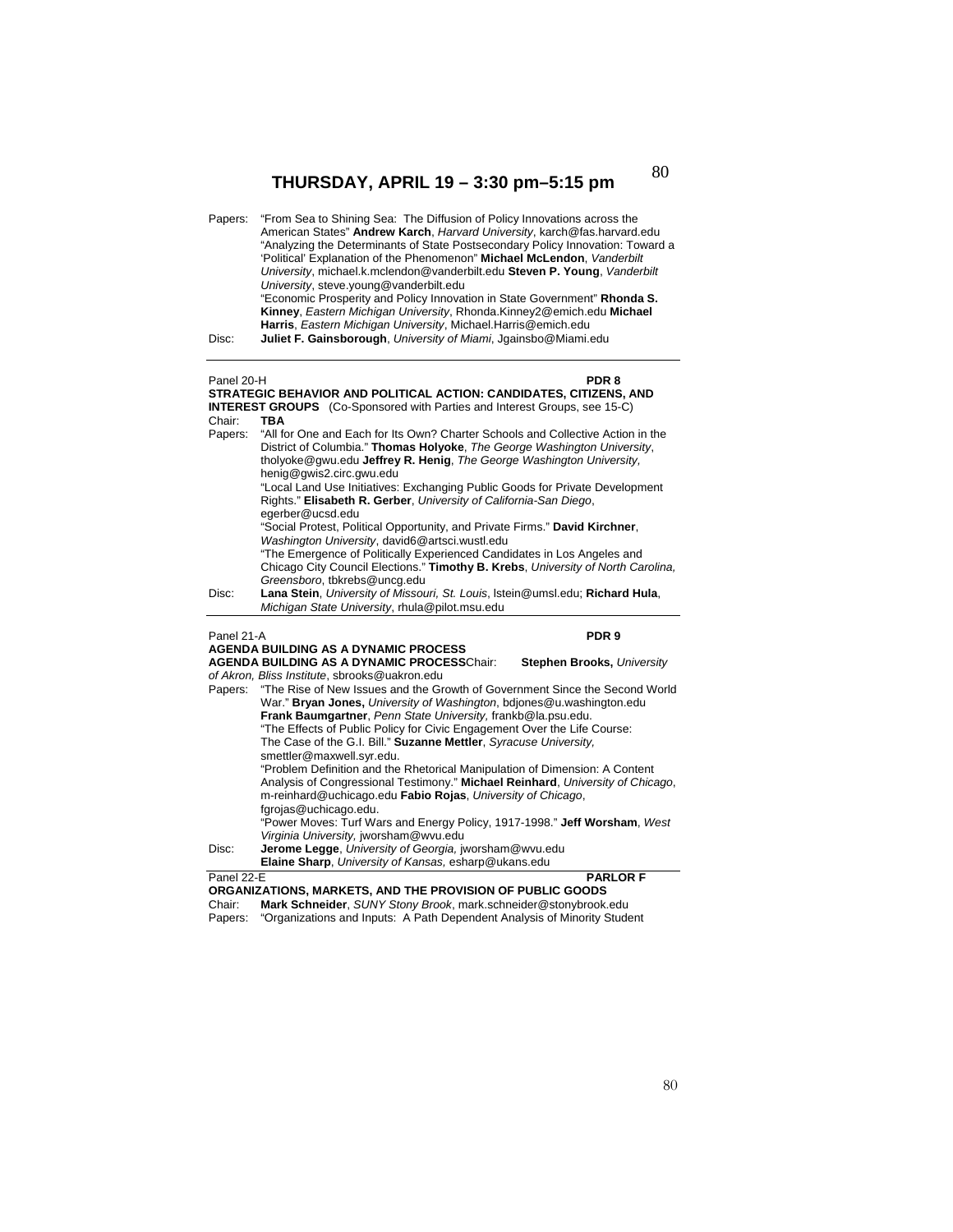| Disc: | Achievement." Kenneth Meier, Texas A&M University,<br>kmeier@politics.tamu.edu Jerry L. Polinard, UT-Pan American<br>polinard@panam.edu Robert Wrinkle, UT-Pan American, rdwe116@panam.edu<br>"A Theory of Non-Market Failures: An Analysis of the Hirschman and Tiebout<br>Models." Allen Brierly, University of Northern Iowa, allen.brierly@uni.edu<br>"School Choice and Bureaucratic Responsiveness in the Public Schools."<br>Scott A. Abernathy, Princeton University, sfa@princeton.edu<br>"Equalizing Educational Opportunities: The Case of Texas School Finance<br>Reform." John Bohte, Oakland University, bohte@oakland.edu;<br>Annette Steinacker, Claremont Graduate University,<br>annette.steinacker@cgu.edu |                       |
|-------|-------------------------------------------------------------------------------------------------------------------------------------------------------------------------------------------------------------------------------------------------------------------------------------------------------------------------------------------------------------------------------------------------------------------------------------------------------------------------------------------------------------------------------------------------------------------------------------------------------------------------------------------------------------------------------------------------------------------------------|-----------------------|
|       | $5:30 - 8:00$ pm                                                                                                                                                                                                                                                                                                                                                                                                                                                                                                                                                                                                                                                                                                              | <b>PDR 17</b>         |
|       | National Election Study Public Meeting & Reception                                                                                                                                                                                                                                                                                                                                                                                                                                                                                                                                                                                                                                                                            |                       |
|       | $5:30 - 7:00$ pm                                                                                                                                                                                                                                                                                                                                                                                                                                                                                                                                                                                                                                                                                                              | <b>STATE BALLROOM</b> |
|       | Pi Sigma Alpha Lecture: Speaker, Ken Prewitt                                                                                                                                                                                                                                                                                                                                                                                                                                                                                                                                                                                                                                                                                  |                       |
|       | <b>Name Badges Required</b>                                                                                                                                                                                                                                                                                                                                                                                                                                                                                                                                                                                                                                                                                                   |                       |
|       | 6:00 pm to 8:00 pm                                                                                                                                                                                                                                                                                                                                                                                                                                                                                                                                                                                                                                                                                                            | <b>CRYSTAL ROOM</b>   |
|       | Indiana University Reception                                                                                                                                                                                                                                                                                                                                                                                                                                                                                                                                                                                                                                                                                                  |                       |
|       | 6:00 pm to 8:00 pm                                                                                                                                                                                                                                                                                                                                                                                                                                                                                                                                                                                                                                                                                                            | <b>PARLOR H</b>       |
|       | Chicago Conference for the Study of Political Thought Reception                                                                                                                                                                                                                                                                                                                                                                                                                                                                                                                                                                                                                                                               |                       |
|       | 10:00 pm to 12:00 am                                                                                                                                                                                                                                                                                                                                                                                                                                                                                                                                                                                                                                                                                                          | <b>PDR 17</b>         |
|       |                                                                                                                                                                                                                                                                                                                                                                                                                                                                                                                                                                                                                                                                                                                               |                       |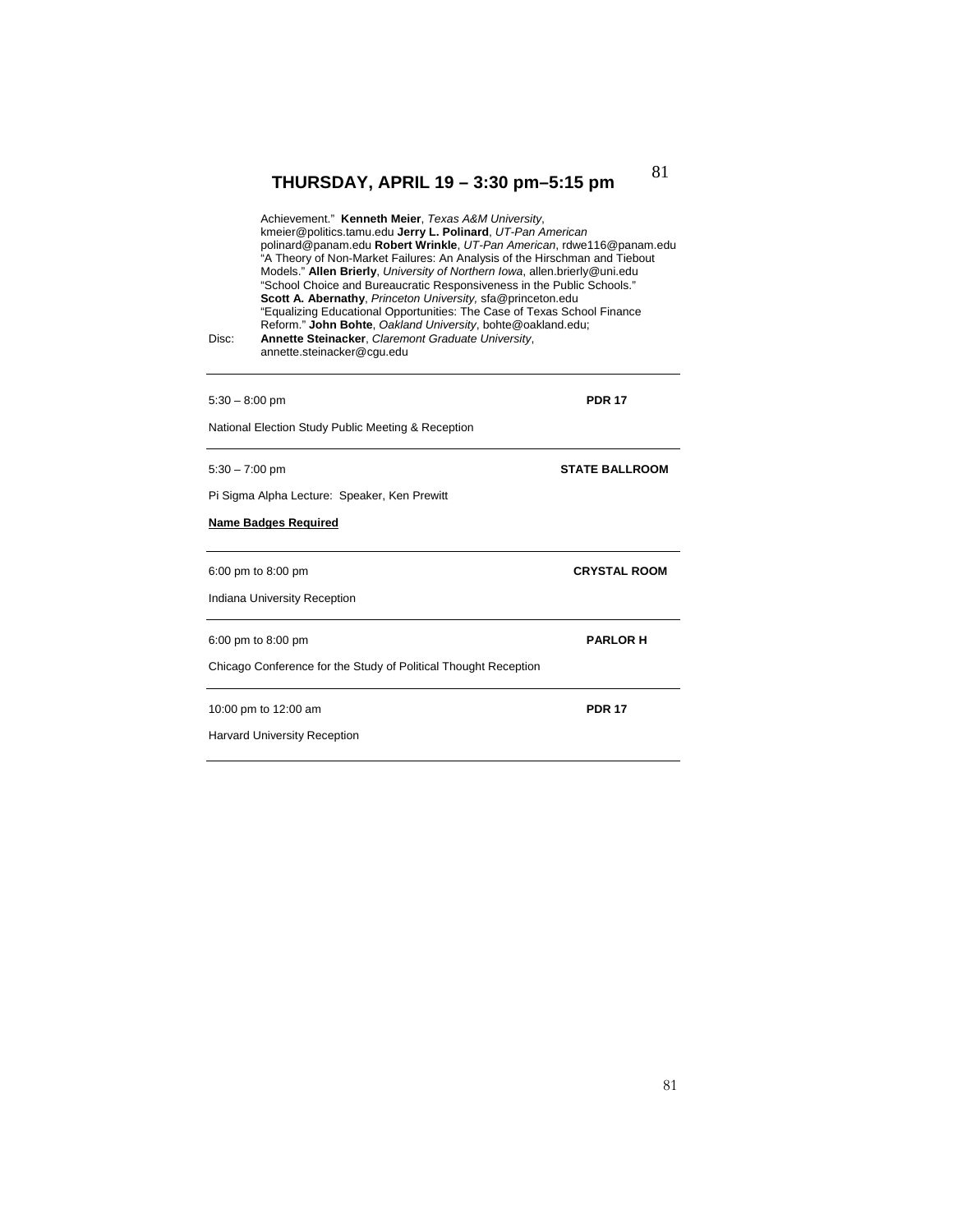## **Friday 8:30-10:15**

| Section 6 Posters |                                                                                                                                                                     | <b>EXHIBIT HALL</b> |
|-------------------|---------------------------------------------------------------------------------------------------------------------------------------------------------------------|---------------------|
|                   | POLITICAL PSYCHOLOGY AND PUBLIC OPINION                                                                                                                             |                     |
| $\mathbf{1}$ .    | "Navigating the Maze: Toward a Theory of Functional Responsibility Attribution in<br>a Federal System." Kevin Arceneaux, Rice University, kevina@rice.edu           |                     |
| 2.                | "How Stock Market Volatility Affects Support for Social Security Privatization."<br>Jason Barabas, Princeton University, jbarabas@princeton.edu                     |                     |
| 3.                | "An Examination of African-Americans' Diffuse Support for the United States<br>Supreme Court." Randolph Burnside, University of New Orleans,<br>rburnside@uno.edu   |                     |
| 4.                | "Understanding Public Support for the Military Action in Kosovo: The Influence of<br>Framing." Virginia Chanley, Florida International University, chanleyv@fiu.edu |                     |
| 5.                | "Presidential Credibility and Persuasive Power: A Study of the Clinton<br>Presidency." Justin Holmes, University of Minnesota, jholmes@polisci.umn.edu              |                     |
| 6.                | "First Guys Finish First: The Effect of Ballot Position on Election Outcomes."<br>Jonathan GS Koppell, Yale University, jonathan.koppell@yale.edu; Jennifer A.      |                     |
|                   | Steen, Boston College Henry Bain                                                                                                                                    |                     |
| 7.                | "Great Expectations: The Effect of Expectations in Citizens' Satisfaction with<br>Democratic Performance." Mary Frances Malone, University of Pittsburgh,           |                     |
|                   | mfmst2\.@pitt.edu William M. Lies, University of Pittsburgh,                                                                                                        |                     |
| 8.                | "Policy Preferences and the Economy: A Cross-Time Analysis." Jennifer                                                                                               |                     |
|                   | Merolla, Duke University, jlm18@duke.edu; Laura Stephenson, Duke University                                                                                         |                     |
| 9.                | "School Competition or Subsidization of Private Schools? The Effects of Issue<br>Framing on Support or Opposition to School Vouchers." Garrick L. Percival,         |                     |
|                   | University of California, Riverside, glperival@hotmail.com; C. Richard                                                                                              |                     |
|                   | Hofstetter, San Diego State University; Mary G. Currin, San Diego State                                                                                             |                     |
|                   | University                                                                                                                                                          |                     |
| 10.               | "Determinants of Black Public Opinion on Welfare Policy: Race, Values and Self-                                                                                     |                     |
|                   | Interest." Paul Schlomer, University of Wisconsin-Madison,                                                                                                          |                     |
|                   | pschlome@polisci.wisc.edu                                                                                                                                           |                     |
|                   |                                                                                                                                                                     |                     |

## Section 7 Posters

## **THEMES IN POLITICAL PARTICIPATION**

| 1.             | "Reconsidering Measures of Partisan Intensity in Predicting Political                |
|----------------|--------------------------------------------------------------------------------------|
|                | Participation." Richard A. Almeida, University of Missouri - Columbia,               |
|                | ralmeida@socket.net                                                                  |
| 2.             | "Turning Out in Scotland: Electoral Competitiveness, Electoral Systems, and          |
|                | Voter Participation." Steven A. Galatas, Southeast Missouri State University.        |
|                | sgalatas@semovm.semo.edu                                                             |
| 3.             | "Party Positions and Ticket Splitting." David Kimball, Southern Illinois University, |
|                | Carbondale, dkimball@siu.edu                                                         |
| 4.             | "Newspapers and Voter Turnout: A New Look at Public Journalism." Martha E.           |
|                | Kropf, University of Missouri - Kansas City, kropfm@umkc.edu                         |
| 5.             | "Income, Registration, and Turnout: Do They Matter?" Uisoon Kwon, Western            |
|                | Michigan University, uiwoon.kwon@wmich.edu                                           |
| 6.             | "Too Smart to Vote: A Solution for Low Voter Turnout Among College Students."        |
|                | AJ Quackenbush, Binghamton University, bh11192@binghamton.edu                        |
| $\overline{ }$ | "Trande in Overasse Veting and Delioy Implications: A Cross Netional Anglysis "      |

7. "Trends in Overseas Voting and Policy Implications: A Cross-National Analysis."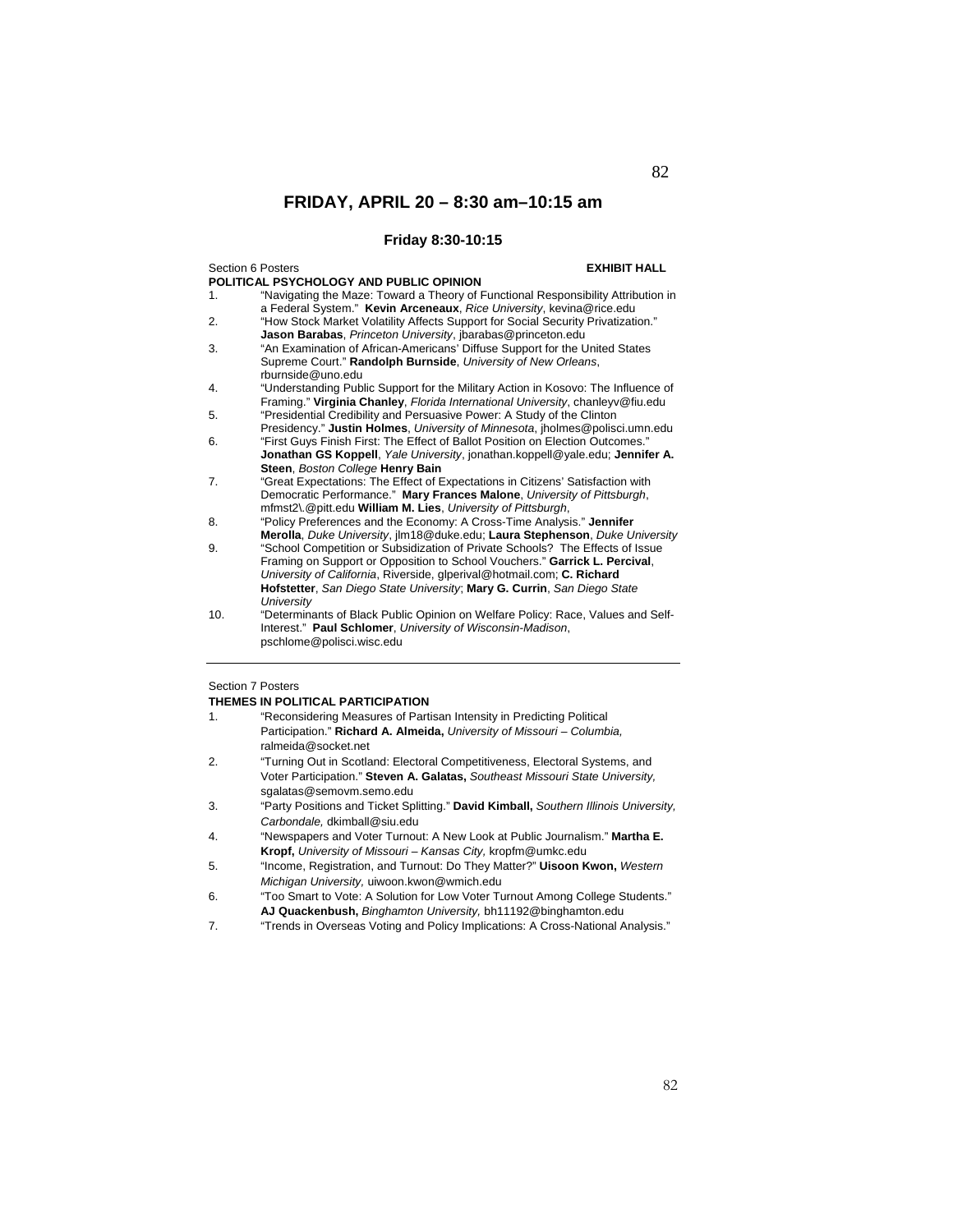|       | Maria Elena Sandovici, SUNY - Binghamton, mariasando@yahoo.com                |
|-------|-------------------------------------------------------------------------------|
| Disc: | <b>TBA</b>                                                                    |
|       | THEMES IN CAMPAIGNS, ELECTIONS, AND DECISION MAKING                           |
| 1.    | "A Window of Opportunity: A Look at Repeat Candidates for U.S. Senate." Scott |
|       | Lasley, University of Maine, scott.lasley@umit.maine.edu                      |
| 2.    | "The Partisan Balance in Uncontested Seats: Causes and Implications." Eric    |
|       | McGhee, University of California, Berkeley, emcghee@uclink4.berkeley.edu      |
| 3.    | "Political Internalization and Attention in a Political Choice Task." Peter   |
|       | Muhlberger, Carnegie Mellon University, peterm@andrew.cmu.edu                 |
| Disc: | TBA                                                                           |

Section 8 Posters

### **MASS MEDIA AND POLITICAL COMMUNICATION**

| 1. | "The 'New Media', the Democratic Process, and Public Opinion in America."          |
|----|------------------------------------------------------------------------------------|
|    | Jonathan Morris, Purdue University, morris@polsci.purdue.edu                       |
| 2. | "Television Networks and Partisanship in Latin America" Anibal Perez-Linan,        |
|    | University of Notre Dame, aperezli@nd.edu                                          |
| 3. | "Speaking to Voters: An Experimental Study of Word of Mouth vs. Print              |
|    | Campaign Communication." Stephen Brooks, University of Akron,                      |
|    | sbrooks@uakron.edu; Rick Farmer, University of Akron, rfarmer@uakron.edu           |
|    | Deborah Owens, University of Akron, deb@uakron.edu                                 |
| 4. | "Making a Good Impression: Movement Press Release Styles and Newspaper             |
|    | Coverage." David Levin, American University, DL6545A@american.edu                  |
| 5. | "Election Proximity and Individual Political Information Search." Myoung-Ho        |
|    | Park, Michigan State University, parkmyou@pilot.msu.edu                            |
| 6. | "Making News or Noise? The Dynamics of News Coverage of Elite Political            |
|    | Ethics and Corruption." Tim Fackler, Univ of Nevada, Las Vegas,                    |
|    | facklert@nevada.edu                                                                |
| 7. | "Presidential Frames and Media Lenses: The effects of presidential justifications, |
|    | levels of interactions, news production routines and reportorial values on New     |
|    | York Times coverage of Korean and Gulf war foreign policy decisions." N. J.        |
|    | Frensley, University of Nevada, Las Vegas, frenzy@nevada.edu; Michael P.           |
|    | Dube, Univ. Nevada, Las Vegas, dube@powernet.net; David M. Schwartz,               |
|    | Univ. Nevada, Las Vegas, dmschwartz2@hotmail.com                                   |
|    |                                                                                    |

## Panel 1-E **SANDBURG 2**

|        | <b>COMPARATIVE INSTUTIONS, BARGAINING, AND COALITION FORMATION</b>                   |
|--------|--------------------------------------------------------------------------------------|
|        | (Co-Sponsored with Elections, Voting Behavior and Participation, see 7DD)            |
| Chair: | Indridi H. Indridason, Michigan State University, inin@troi.cc.rochester.edu         |
|        | Papers: "The Impact of Ideological Diversity on Coalition Bargaining." Lanny Martin, |
|        | Florida State University, Imartin@garnet.acns.fsu.edu Georg Vanberg, Florida         |
|        | State University, gvanberg@mailer.fsu.edu                                            |
|        | "Geographic Ticket Balancing: Local Success at What Price?" Steve Swindle,           |
|        | Brigham Young University, Steve_Swindle@byu.edu                                      |
|        | "Lobbying for Protectionist Trade Policy." Richard Hall, University of Michigan      |
|        | Matthew Beckman, University of Michigan, mnbeckma@umich.edu                          |
|        | "The Party in Electoral Competition: a Statistical Test of Party Behavioral          |
|        | Theory." Byung-Jin Han, SUNY Buffalo, bh8@acsu.buffalo.edu                           |
| Disc:  | Indridi H. Indridason, Michigan State University, inin@troi.cc.rochester.edu         |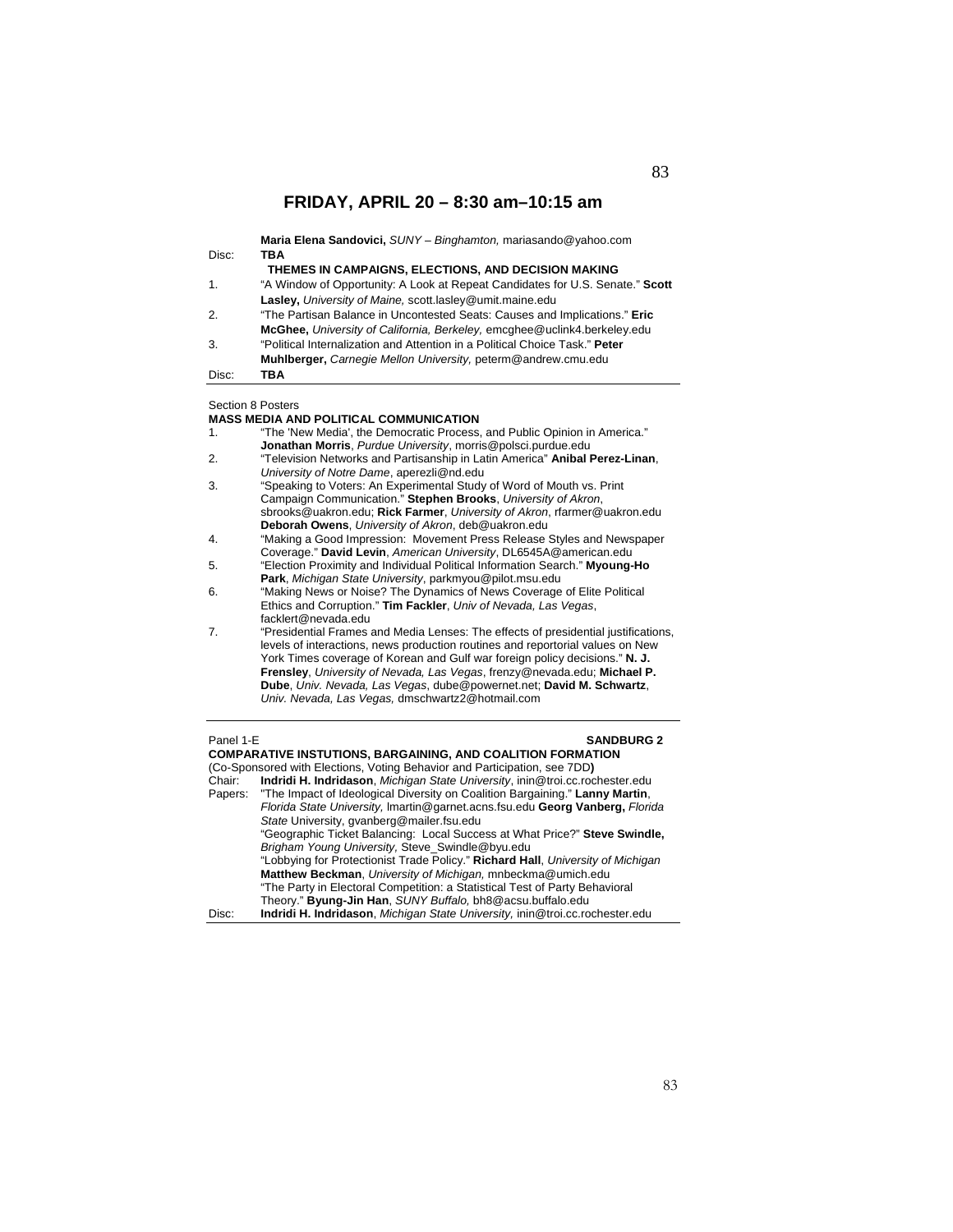Panel 1-F

### **STRATEGIC VOTING IN COMPARATIVE PERSPECTIVE**

(Co-Sponsored with Elections, Voting Behavior, and Participation, see 7-T)

| Panel 1- P | <b>SANDBURG 3</b>                                                                |
|------------|----------------------------------------------------------------------------------|
|            | DOMESTIC AND INTERNATIONAL SOURCES OF IMMIGRATION POLITICS                       |
| Chair:     | Miriam Feldblum, California Institute of Technology, miriam@hss.caltech.edu      |
| Papers:    | "Immigration and Support for Radical Right Parties." Terri Givens, University of |
|            | Washington, tgivens@u.washington.edu                                             |
|            | "Immigration Control and the International Political Economy: An Analysis of     |
|            | Twelve Industrialized Nations." Marc Rosenblum, University of New Orleans,       |
|            | mrosenbl@uno.edu                                                                 |
|            | "Who Influences Whom?' Court-Congress Agenda-Setting Dynamics in U.S.            |
|            | Immigration Policy, 1947-1995." Valerie Hunt, University of Washington,          |
|            | vhunt@ucsd.edu                                                                   |
|            | "Explaining Germany's Halting Progress towards Multiethnic Tolerance During      |
|            | the 1990s." Kyle Fennell, American University, kfennell@apa.org                  |
| Disc:      | Miriam Feldblum, California Institute of Technology, miriam@hss.caltech.edu      |
|            |                                                                                  |
| Panel 2-E  | <b>SANDBURG 4</b>                                                                |
|            | <b>EXPLAINING AND COUNTERING CORRUPTION: COMPARATIVE STUDIES</b>                 |
| Chair:     | Robert Charlick, Cleveland State University, r.charlick@csuohio.edu              |
| Papers:    | "Countering Corruption in China: The Politics of 'Bad' Behavior." Laura M.       |
|            | Luehrmann, Wright State University, Laura.Luehrmann@wright.edu                   |
|            | "Are You Being Served? Political Accountability and Quality of Government."      |
|            | Charles Boix, University of Chicago, cboix@midway.uchicago.edu                   |
|            | "An Evolutionary Model of the Persistence and Change of Social Norms."           |
|            | Bumba Mukherjee, Columbia University, sm470@columbia.edu                         |
|            | "Comparative Theft: Nomenklatura Privatization and the Political Economies of    |
|            | Hungary, the Czech Republic, and Russia." Andrew Barnes, University of           |
|            | Miami, abarnes@miami.edu                                                         |
| Disc:      | Robert Charlick, Cleveland State University, r.charlick@csuohio.edu              |
|            |                                                                                  |
|            |                                                                                  |
| Panel 3-E  | <b>CLARK 10</b><br>THE 2000 ELECTION AND MEXICO'S TRANSITION TO DEMOCRACY        |
|            | (Co-sponsored with Elections, Voting Behavior, Participation, 7-EE)              |
|            |                                                                                  |
| Chair:     | James McCann, Purdue University, mccann@polsci.purdue.edu                        |
| Papers:    | "Primary Priming: Modeling the Impact of Mexico's Presidential Primary on        |
|            | Voting Behavior in the 2000 Elections." James McCann, Purdue University,         |
|            | mccann@polsci.purdue.edu                                                         |
|            | "Media Coverage and Media Effects in Mexico's 2000 Campaign." Chappell           |
|            | Lawson, Massachusetts Institute of Technology, clawson@mit.edu                   |
|            | "Region, Religion, and Race as Predictors of Mexican Voting Behavior."           |
|            | Joseph Klesner, Kenyon College, klesner@kenyon.edu                               |
|            | "Estimating and Explaining Turnout in Mexico's Presidential Primary." Federico   |
|            | Estevez, Instituto Tecnologico Autonomo de Mexico, festevez@itam.mx              |
|            | Alejandro Poire, Instituto Tecnologico Autonomo de Mexic, poirerom@itam.mx       |
| Disc:      | Marcus Kurtz, Ohio State University,                                             |
|            | kurtz@polisci.sbs.ohio-state.edu                                                 |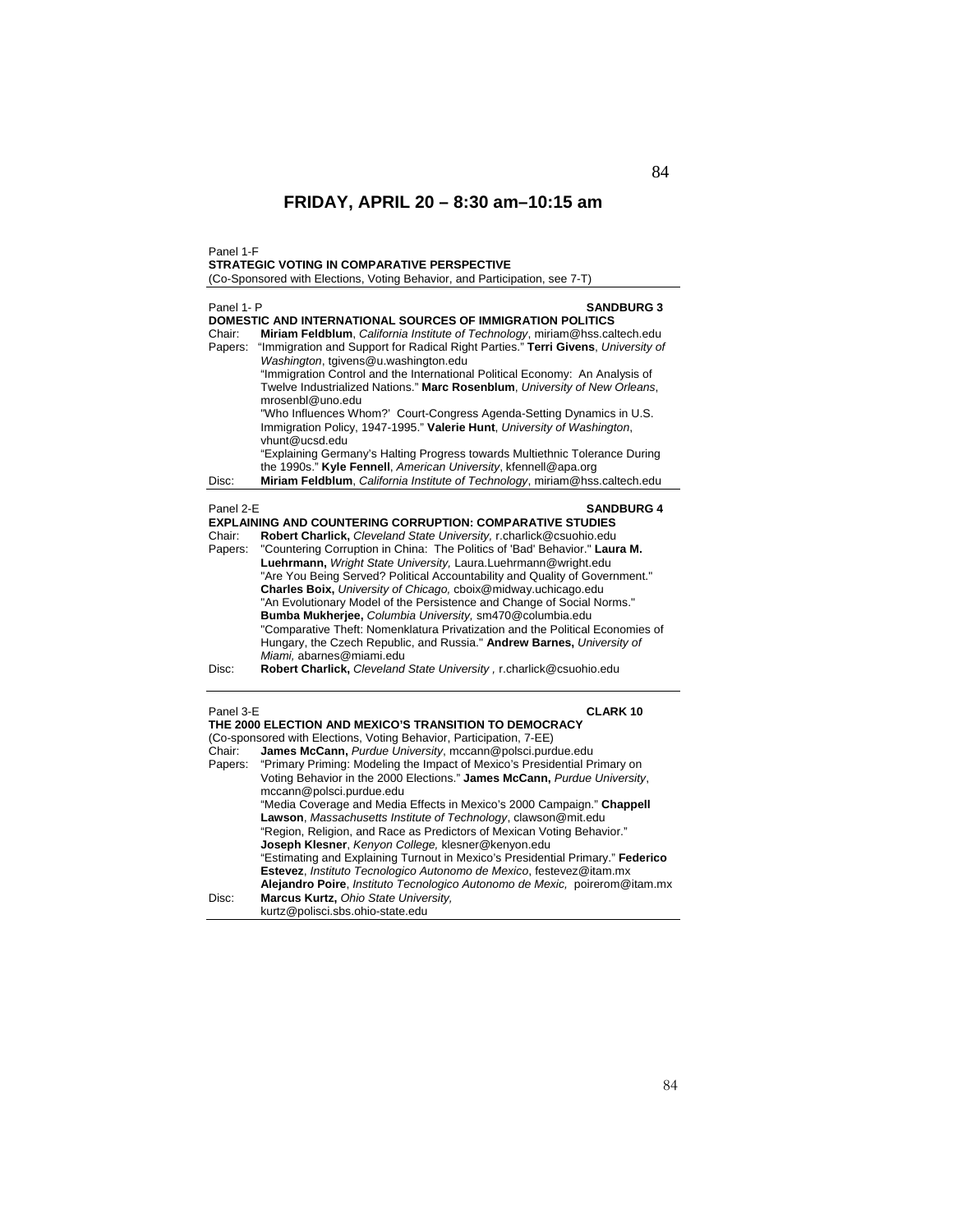## Panel 3-Q **SANDBURG 6**

**DEMOCRATIZATION IN EAST CENTRAL EUROPE**  Chair: **Louise K. Davidson-Schmich**, *University of Miami,* davidson@miami.edu Papers: "The Honeymoon is Over: The Split in Support for Marketization and Democratization in Post-Communist Countries." **Darby L. Hiller**, *University of Wisconsin-Milwaukee,* darby@uwm.edu "East German Exceptionalism and the Role of Institutions: A Comparative Study of Mass Attitudes Toward Democracy in Eastern Europe." **Peter Doerschler**, *The Pennsylvania State University,* ped116@psu.edu "Networking in Hungary: The Mechanism of Democratization." **Bianca L. Adair**, *Western Kentucky University,* Bianca.adair@wku.edu "Charter 77 and the Collapse of Czechoslovak Post-Totalitarianism." **D. Christopher Brooks,** *Indiana University-Purdue University Fort Wayne,* Donbrook@indiana.edu Disc: **Louise K. Davidson-Schmich,** *University of Miami,* davidson@miami.edu

## Panel 4-D **SANDBURG 7**

**THE FORMATION, PERSISTENCE, AND TERMINATION OF ENDURING RIVALRIES**  Chair: **Brett Ashley Leeds**, *Florida State University*, aleeds@garnet.acns.fsu.edu Papers: "Holy Trinities and Rivalry Termination: Testing the Kantian and Waltzian Tripods." **Cornwell Derekh**, *Indiana University*, dcornell@indiana.edu **Michael Colaresi**, *Indiana University*, mcolares@indiana.edu "From Strategic to Commercial Rivalry: Rivalry Environments in the Past, Present and Future."**Joachim Karl Rennstich**, *Indiana University*, jrennsti@indiana.edu "When to Compromise?-Explaining Rivals' Preferences and Choices." **Carmela Lutmar**, *New York University*, lutmarc@yahoo.com "Statebuilding and Interstate Rivarly Formation." **Cameron G. Thies**, *Louisiana State University*, cthies1@lsu.edu Disc: **Brett Ashley Leeds**, *Florida State University*, aleeds@garnet.acns.fsu.edu

### Panel 5-B **LASALLE 5**

|         | <b>ELECTIONS, ELECTORAL CYCLES AND ECONOMIC OUTCOMES</b>                        |
|---------|---------------------------------------------------------------------------------|
| Chair:  | James Alt, Harvard University, james alt@harvard.edu                            |
| Papers: | "Economic Representation: The Connection Between Interests and Votes,"          |
|         | <b>Jeffrey Ladewig.</b> University of Texas, iladewig@mail.utexas.edu           |
|         | "The Economy: Do They Get it Right and Does it Matter?" <b>Raymond Duch</b> ,   |
|         | University of Houston, rduch@uh.edu                                             |
|         | "The Role of Policymakers in Business Cycle Fluctuations," James Granato,       |
|         | Michigan State University and the National Science Foundation,                  |
|         | granato@pilot.msu.edu                                                           |
|         | "Elections and Exchange Rate Markets," William Bernhard, University of Illinois |
|         | at Urbana-Champaign, Bernhard@uiuc.edu David Leblang, University of             |
|         | Colorado at Boulder, Leblang@colorado.edu                                       |
| Disc:   | James Alt. Harvard University, james_alt@harvard.edu                            |
|         |                                                                                 |

Panel 6-D **CLARK 7**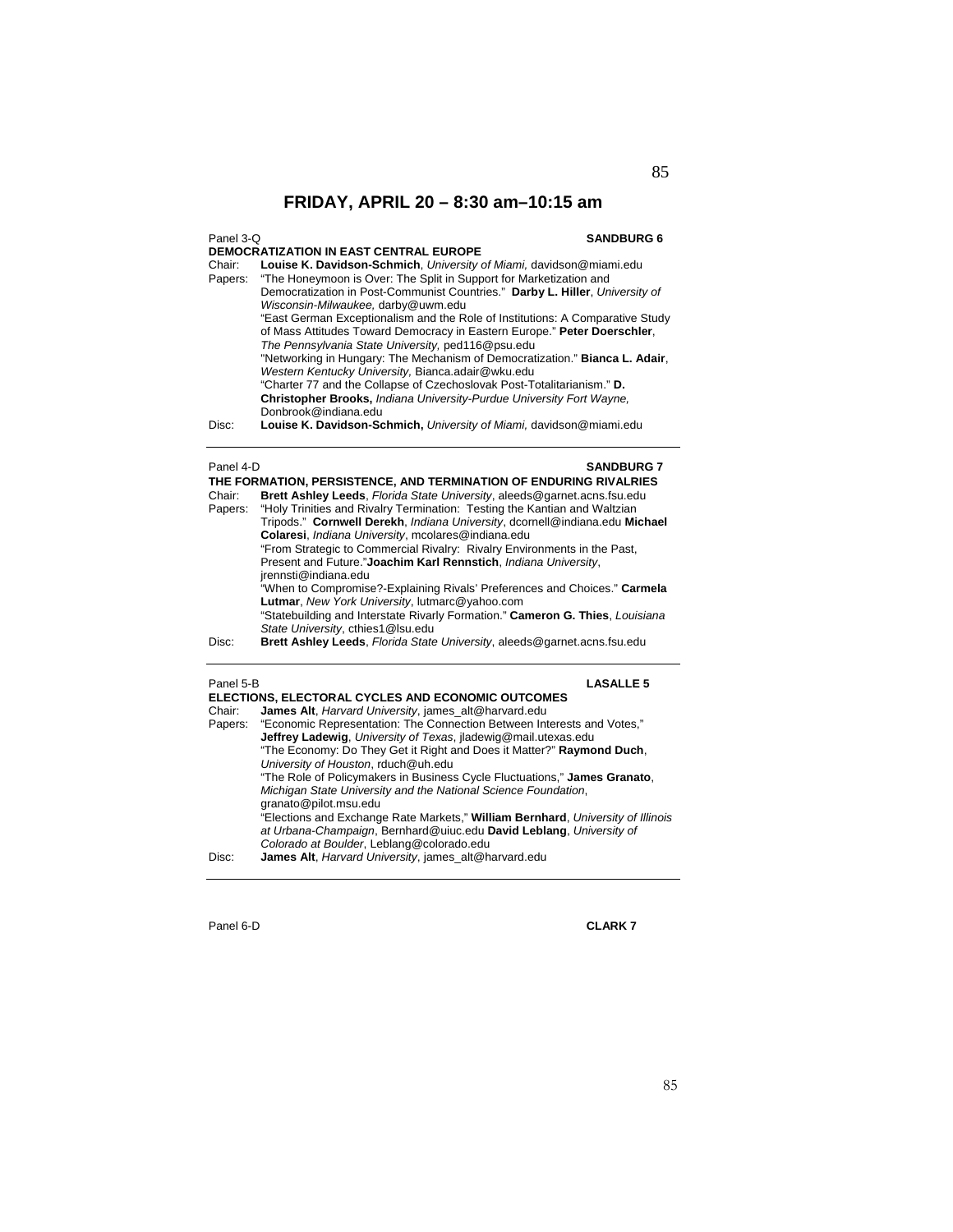## **CAMPAIGNS, INFORMATION AND BEHAVIOR**

| Chair:  | Ted G. Jelen, University of Nevada, Las Vegas, jelent@nevada.edu                   |
|---------|------------------------------------------------------------------------------------|
| Papers: | "Campaign Context and the Schematic Assessment of Congressional                    |
|         | Candidates." Jay A. DeSart, Florida Atlantic University, idesart@fau.edu           |
|         | "Contextual Effects and Policy Voting in the 1996 Presidential Election." Quan Li, |
|         | Texas A&M University, quan@polisci.tamu.edu                                        |
|         | "Campaign and Contextual Explanations of Political Attitudes and Behavior."        |
|         | Robert Stein, Rice University, stein@rice.edu Martin Johnson, Rice University;     |
|         | W. Philips Shively, University of Minnesota, shively@polisci.edu                   |
|         | "The Impact of Electoral Laws on Turnout." Kelly Murray, University of             |
|         | Michigan, irfann@umich.edu                                                         |
| Disc:   | Ted G. Jelen, University of Nevada, Las Vegas, jelent@nevada.edu                   |
|         |                                                                                    |

| Panel 7-B |                                                                                                                                                                                   | PDR <sub>4</sub> |
|-----------|-----------------------------------------------------------------------------------------------------------------------------------------------------------------------------------|------------------|
|           | <b>ECONOMIC VOTING</b>                                                                                                                                                            |                  |
| Chair:    | Jonathan Nagler, New York University, jonathan.nagler@nyu.edu                                                                                                                     |                  |
| Papers:   | "Researching the Vote: Measures of Vote Choice in Economic Models." Sara E.<br>Keith, SUNY-ESF, sekeith@syr.edu                                                                   |                  |
|           | "Sources of Voter Evaluations of the Economy." Suzanna DeBoef, Pennsylvania<br>State University, sdeboef@psu.edu Jonathan Nagler, New York University,<br>jonathan.nagler@nyu.edu |                  |
|           | "Economic Voting in Great Britain: Evidence from the British Household Panel                                                                                                      |                  |
|           | Study." Patrick Barnette, Brown University, Patrick-barnette@brown.edu                                                                                                            |                  |
| Disc:     | Mitchell Glenn II, University of South Florida, gmitchel@admin.usf.edu                                                                                                            |                  |
|           |                                                                                                                                                                                   |                  |
|           |                                                                                                                                                                                   |                  |
| Panel 7-T |                                                                                                                                                                                   | PDR <sub>5</sub> |
|           | STRATEGIC VOTING IN COMPARATIVE PERSPECTIVE                                                                                                                                       |                  |
|           | (Co-sponsored with Elections, Voting Behavior and Participation, 1-F)                                                                                                             |                  |
| Chair:    | Eric B•langer, Universit• de Montr•al, belangee@magellan.umontreal.ca                                                                                                             |                  |
|           | Papers: "Strategic Voting in the 1999 Israeli Election for Prime Minister." Paul                                                                                                  |                  |

|       | Abramson, Michigan State University, abramson@pilot.msu.edu<br>John                      |
|-------|------------------------------------------------------------------------------------------|
|       | Aldrich, Duke University, Aldrich@duke.edu Matthew Diamond, Duke                         |
|       | University, mld7@duke.edu Abraham Diskin, Hebrew University of Jerusalem,                |
|       | mshanna@mscc.huji.ac.il Renan Levine, Duke University,                                   |
|       | renan.levine@duke.edu Thomas Scotto, Duke University, tis@duke.edu                       |
|       | "Strategic Voting in a New Democracy." <b>Rafael Vergara, University of California</b> , |
|       | Irvine, rvergara@weber.ucsd.edu                                                          |
|       | "Explaining Third-Party Vote Choice: A Comparison of Canada, Britain and                 |
|       | Australia." Eric B.langer, Universit. de Montr.al.                                       |
|       | belangee@magellan.umontreal.ca                                                           |
|       | "Third Party Voting in the 2000 Presidential Election." Patrick S. Roberts,              |
|       | University of Virginia, psr5q@virginia.edu                                               |
| Disc: | Kyle L. Saunders, Northern Illinois University, ksaun@niu.edu                            |

Panel 7-V **PDR 4** 

i<br>L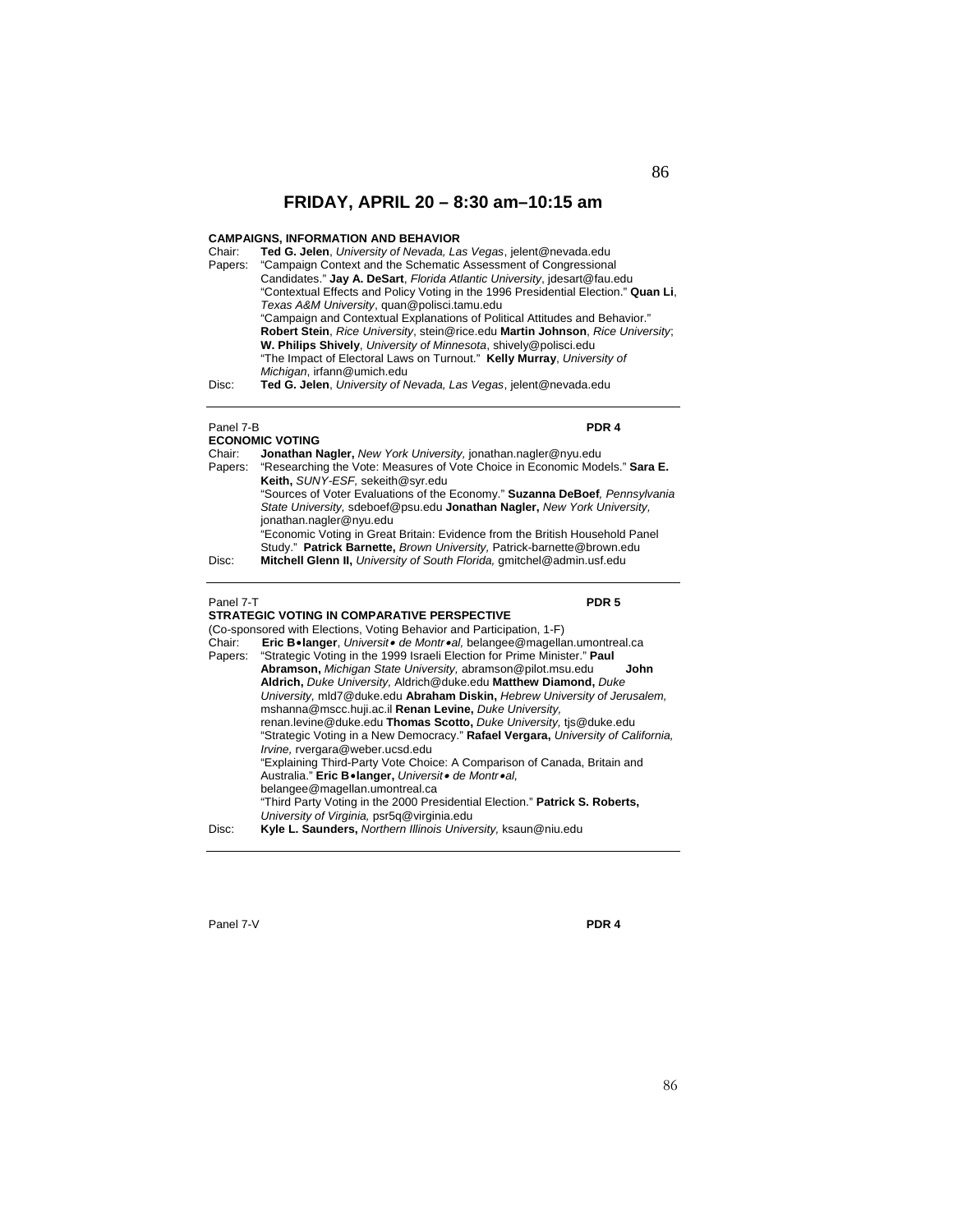## **ACCESSIBILITY OF POLITICAL INFORMATION**

| Chair:<br>Papers: | (Co-sponsored with Public Opinion and Political Psychology 6-Q)<br>Michael Delli Carpini Pew Charitable Trusts, mdellicarpini@pewtrusts.com<br>"Implications of Motivated Reasoning for Voter Information Processing." David<br>Redlawsk, University of Iowa, david-redlawsk@uiowa.edu<br>"Accessibility and the Competing Bases of Political Judgment." Robert<br>Huckfeldt, Indiana University, huckfeld@indiana.edu Jeanette Morehouse,<br>Indiana University, morehous@indiana.edu<br>"Affective Bases of Political Cognition: Anxiety and Candidate Evaluation." |
|-------------------|-----------------------------------------------------------------------------------------------------------------------------------------------------------------------------------------------------------------------------------------------------------------------------------------------------------------------------------------------------------------------------------------------------------------------------------------------------------------------------------------------------------------------------------------------------------------------|
|                   | Marco R. Steenbergen, University of North Carolina at Chapel Hill,                                                                                                                                                                                                                                                                                                                                                                                                                                                                                                    |
|                   | msteenbe@email.unc.edu<br>"Feeling Politics: The Hot Cognition Heuristic in Political Reasoning." Charles<br>Taber, SUNY-Stony Brook, charles.taber@stonybrook.edu Milton Lodge,<br>SUNY-Stony Brook, Milton.lodge@stonybrook.edu                                                                                                                                                                                                                                                                                                                                     |
| Disc:             | William Jacoby, University of South Carolina, william-jacoby@sc.edu                                                                                                                                                                                                                                                                                                                                                                                                                                                                                                   |
| Panel 8-E         | <b>CLARK 5</b><br>THE NEWS MEDIA AS AN INSTITUTION                                                                                                                                                                                                                                                                                                                                                                                                                                                                                                                    |
| Chair:            | Michael Hagen, Annenberg School for Communication,                                                                                                                                                                                                                                                                                                                                                                                                                                                                                                                    |
|                   | mhagen@asc.upenn.edu                                                                                                                                                                                                                                                                                                                                                                                                                                                                                                                                                  |
| Papers:           | "All the Print That's News to Fit: An Institutional Analysis of the Media's Coverage<br>of Politics." Bertram Johnson, Harvard University, bnjohns@fas.harvard.edu<br>Daniel Loss, Harvard University, danm78@aol.com                                                                                                                                                                                                                                                                                                                                                 |
|                   | "The Dimensions of Institutional Trust." Timothy Cook, Williams College,<br>timothy.e.cook@williams.edu Paul Gronke, Duke University, gronke@duke.edu<br>"Measuring Mismatch: A Study of the Existing Measures of Congruency."                                                                                                                                                                                                                                                                                                                                        |
|                   | Margaret Young, University of Michigan, mmyoung@umich.edu Margaret                                                                                                                                                                                                                                                                                                                                                                                                                                                                                                    |
|                   | Howard, University of Michigan, meghow@umich.edu                                                                                                                                                                                                                                                                                                                                                                                                                                                                                                                      |
|                   | "The Media, the Campaign and the Message: The Battle for Public Influence."                                                                                                                                                                                                                                                                                                                                                                                                                                                                                           |
|                   | Julianne F. Flowers, Georgia State University, gs04jff@panther.gsu.edu                                                                                                                                                                                                                                                                                                                                                                                                                                                                                                |
|                   | Audrey A. Haynes, University of Georgia, polaah@arches.uga Michael H.                                                                                                                                                                                                                                                                                                                                                                                                                                                                                                 |

|         | mnagen@asc.upenn.edu                                                                                                                                               |
|---------|--------------------------------------------------------------------------------------------------------------------------------------------------------------------|
| Papers: | "All the Print That's News to Fit: An Institutional Analysis of the Media's Coverage<br>of Politics." Bertram Johnson, Harvard University, bnjohns@fas.harvard.edu |
|         | Daniel Loss, Harvard University, danm78@aol.com                                                                                                                    |
|         | "The Dimensions of Institutional Trust." Timothy Cook, Williams College,                                                                                           |
|         | timothy.e.cook@williams.edu Paul Gronke, Duke University, gronke@duke.edu                                                                                          |
|         | "Measuring Mismatch: A Study of the Existing Measures of Congruency."                                                                                              |
|         | Margaret Young, University of Michigan, mmyoung@umich.edu Margaret                                                                                                 |
|         | Howard, University of Michigan, meghow@umich.edu                                                                                                                   |
|         | "The Media, the Campaign and the Message: The Battle for Public Influence."                                                                                        |
|         | Julianne F. Flowers, Georgia State University, gs04jff@panther.gsu.edu                                                                                             |
|         | Audrey A. Haynes, University of Georgia, polaah@arches.uga Michael H.                                                                                              |
|         | Crespin, University of Georgia, mhchewy@yahoo.com                                                                                                                  |
| Disc:   | Michael Hagen, Annenberg School for Communication,<br>mhagen@asc.upenn.edu                                                                                         |
|         |                                                                                                                                                                    |

### Panel 9-B **PDR 7**

|        | <b>GENDER AND CONGRESSIONAL POLICY-MAKING</b>                                   |
|--------|---------------------------------------------------------------------------------|
| Chair: | Cindy Simon Rosenthal, University of Oklahoma, csrosenthal@ou.edu               |
| Paper: | "Making Policy on the House Floor: An Analysis of Floor Amending Behavior on    |
|        | Women's Issues." Michele L. Swers, Mary Washington College,                     |
|        | swers@ix.netcom.com                                                             |
|        | "Legislating Morality: Gay Rights, Abortion, and the House of Representatives." |
|        | Elizabeth Oldmixon, University of Florida, oldmixon@polisci.ufl.edu             |
|        | "Legislative Institutions, Public Policy, and Gender: The Impact of Women State |
|        | Legislators on Welfare Policy." Sara Poggione, Rutgers, poggione@rci.rutgers    |
| Disc:  | Nina Moore. Colgate University, nmoore@mail.colgate.edu                         |

Panel 10-D **PDR 6**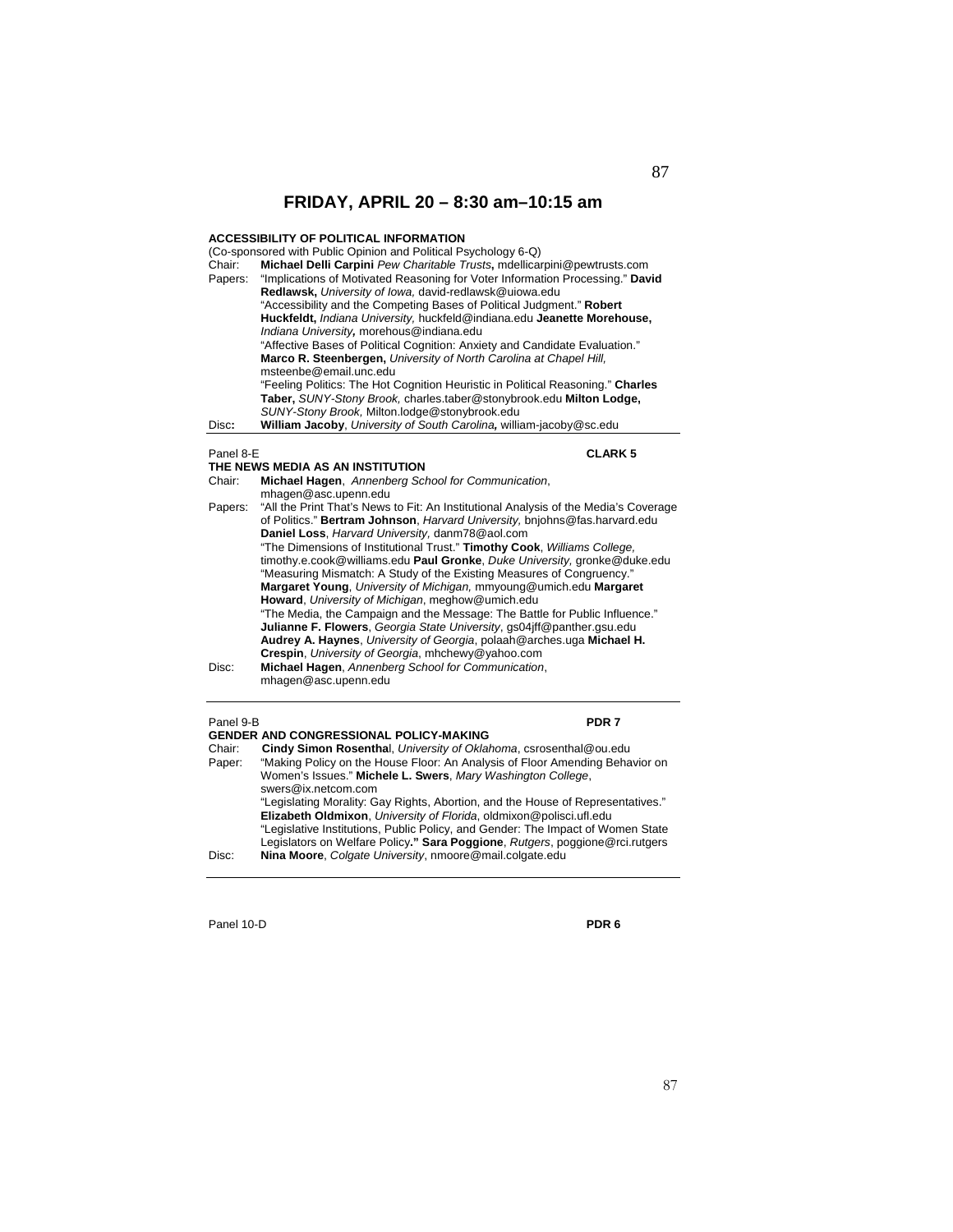## **RACE, CLASS, ETHNICITY AND ATTITUDES**

| Chair:  | Michael Dawson, University of Chicago, daws@spc.uchicago.edu                    |
|---------|---------------------------------------------------------------------------------|
| Papers: | "Economic Vulnerability and Preference for 'Un-American' Policy", Mary P.       |
|         | McGuire, Hobart and William Smith Colleges, mpmcquire@hws.edu                   |
|         | "The Nature of Whites' Attribution for Black Poverty," Christopher Tarman,      |
|         | UCLA, ctarman@ucla.edu                                                          |
|         | "What Happens When Cues Collide?" Tasha S. Philpot, University of Michigan,     |
|         | tphilpot@umich.edu:                                                             |
|         | "Political Threat and Sophistication Among Latinos", Gary M. Sequra, Claremont  |
|         | Graduate University, gary.segura@cgu.edu Adrian D. Pantoja, Claremont           |
|         | Graduate University, Adrian.Pantoja@cqu.edu;                                    |
|         | "The Politics of Whiteness: A Journey From the Inside Out", Paul Barton-Kriese, |
|         | Indiana University - East, bartonkr@indiana.edu;                                |
| Disc:   | Darren Davis, Michigan State University, darren.davis@ssc.msu.edu               |

## Panel 11-D<br> **MONTROSE 2**

|         | AMERICAN POLITICS: THEORY MEETS PRACTICE                                        |
|---------|---------------------------------------------------------------------------------|
| Chair:  | <b>William Meyer, The University of Michigan-Flint, wimeyer@flint.umich.edu</b> |
| Papers: | "Lincoln's Governing Philosophy: Abraham Lincoln and the Proper Role of         |
|         | Government. Jon D. Schaff, Loyola University Chicago, jschaf@luc.edu Will       |
|         | <b>Jordan</b> , Loyola University Chicago, wiordan@luc.edu                      |
|         | "Counted but not Heard: Liberal Thought and Action in America." Kevin           |
|         | Anderson, University of Missouri-Columbia, kradc2@mizzou.edu                    |
|         | "Democracy without Parties? Reflections on the Pluralization of Politics."      |
|         | Thomas Conte, University of Virginia, tcc5f@virginia.edu                        |
|         | "Making the Vote Pay: The Ethics of Funding Civic Participation." Suzanne Dovi, |
|         | University of Arizona, sdovi@u.arizona.edu                                      |
| Disc:   | <b>William Mever.</b> The University of Michigan-Flint, wimever@flint.umich     |

### Disc: **William Meyer**, *The University of Michigan-Flint*, wjmeyer@flint.umich

## Panel 12-D **MONTROSE 3**

| NARRATIVE, MATERIALITY, KNOWLEDGE |                                                                                 |  |
|-----------------------------------|---------------------------------------------------------------------------------|--|
| Chair:                            | Sophia Mihic, Rutgers University, simihic@rci.rutgers.edu                       |  |
| Papers:                           | "Nietzsche, Arendt and Perspectival Narrative as a Mode of Knowing." Sophia     |  |
|                                   | Mihic, Rutgers University, simihic@rci.rutgers.edu                              |  |
|                                   | "The Politics of Epistolarity." Elizabeth Wingrove, University of Michigan, Ann |  |
|                                   | Arbor, ewingrov@umich.edu                                                       |  |
|                                   | "Work as an Ordinary Experience." Anne Manuel, University of Michigan,          |  |
|                                   | amanuel@umich.edu                                                               |  |
| Disc:                             | Norma Moruzzi, University of Illinois, Chicago, nmoruzzi@uic.edu                |  |

Panel 12-N **LASALLE 1** 

**RIGHTS IN THE POSTMODERN POLITY**<br>Chair: **Samuel Chambers**, St. Mary's C Chair: **Samuel Chambers**, *St. Mary's College of Maryland,* schambers@mac.com

Papers: "Pluralism: Modern and Postmodern." **Ronald Terchek**, *University of Maryland,* rterchek@gvpt.umd.edu

"Human Rights, Political Rights, and Democracy." **John Wallach**, *Hunter College, CUNY*, jwallach@hunter.cuny.edu

<sup>&</sup>quot;Friends and Enemies: Postmodern Pluralism and the Problem of the Political." **David K. Moore**, *University of Maryland,* dmoore@gvpt.umd.edu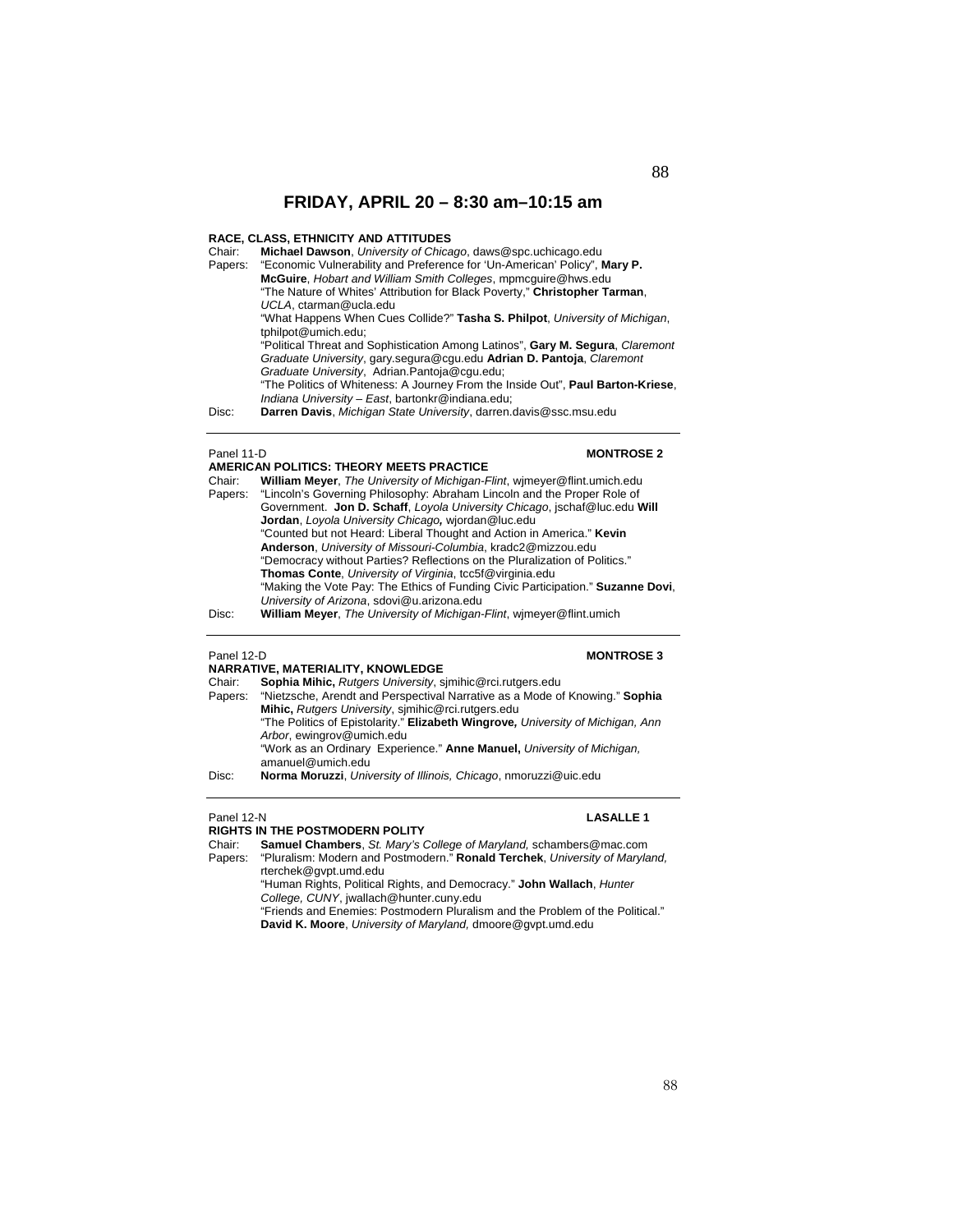Disc: **Iris M. Young**, *University of Chicago,* iyoung@uchicago.edu **Jeffrey Alan Johnson**, *University of Wisconsin-Madison,* jajohnson@polisci.wisc.edu

| Panel 14-D | <b>LASALLE 2</b>                                                             |  |
|------------|------------------------------------------------------------------------------|--|
|            | ASSESSING THE PERFORMANCE OF ESTIMATORS                                      |  |
| Chair:     | TBA                                                                          |  |
|            | Papers: "The Effect of Priors on Approximate Bayes Factors from MCMC Output" |  |
|            | Kevin A. Clarke, University of Michigan, kclarke@umich.edu                   |  |
|            | "An Investigation of Scobit."                                                |  |
|            | Michael J. Hanmer, University of Michigan, ajenter@unt.edu                   |  |
|            | "Are Presidential Campaigns Rational?"                                       |  |
|            | Paul D. Mueller, Notre Dame University, mueller.32@nd.edu                    |  |
| Disc:      | TBA                                                                          |  |

### Panel 15-E **MONTROSE 1**

|         | ELITE-MASS RELATIONS IN AMERICAN POLITICAL PARTIES I                                                                                                                                                                                                                                    |  |  |
|---------|-----------------------------------------------------------------------------------------------------------------------------------------------------------------------------------------------------------------------------------------------------------------------------------------|--|--|
| Chair:  | (Co-sponsored with Elections, Voting Behavior, and Political Participation, see 7-FF)<br>Lawrence Longley, Lawrence University, PowerLDL@aol.com                                                                                                                                        |  |  |
| Papers: | "The Dynamics of Ideological Realignment among Elite and Mass Partisans."<br>David W. Putz, University of Houston, dputz@uh.edu Adrian J. Shepherd,<br>University of Houston, ajshephe@bayou.uh.edu<br>"Religion and Partisan Alignment Among Political Activists and Elites." James L. |  |  |
|         | Guth, Furman University, jim.quth@furman.edu John C. Green, The University<br>of Akron, green@uakron.edu                                                                                                                                                                                |  |  |
|         | "Paying More For Less: The Declining Impact of Party Contact on Voter Turnout."<br>Paul S. Martin, University of Oklahoma, psmartin@ou.edu                                                                                                                                              |  |  |
|         | "Partisan Influences and Electoral Outcomes: Testing a Theory of Partisan<br>Politics and Entry Deterrence in Electoral Competition." Alan Wiseman, Stanford<br>University, aewise@stanford.edu                                                                                         |  |  |
| Disc:   | John A. Clark, Western Michigan University, john.clark@wmich.edu<br>Robert Boatright, Swarthmore College, rboatri1@swarthmore.edu                                                                                                                                                       |  |  |
|         | Panel 17-Q<br><b>DEARBORN 2</b><br><b>DO ELECTIONS MATTER?</b>                                                                                                                                                                                                                          |  |  |

Chair: **Bruce Oppenheimer***, Vanderbilt University*, oppenhb@ctrvax.vanderbilt.edu Papers: "Strategic Senators: Incumbent Adaption to Revealed Constituency Preferences, 1952-96." **Brian R. Sala**, *University of California, Davis*, brsala@ucdavis.edu **Timothy Nokken**, *University of Houston*, tnokken@pop.uh.edu "Polling and Issue Representation in Congress." **Quin Monson***, Ohio State University*, monson.6@osu.edu "Agenda Setting in Congressional Elections: The Impact of Issues and Campaigns on Voting Behavior." **Kelly D. Patterson***, Brigham Young University*, kelly\_patterson@byu.edu; **Paul S. Herrnson**, *University of Maryland*, pherrnson@gvpt.umd.edu; **Owen Abbe**, *University of Maryland*, oabbe@gvpt.umd.edu "'Pork' Projects and the Ballot Box: Do Legislators Reward Their Strongest Supporters with Distributive Policy Projects or Do They Attempt to Persuade Swing Voters?" **Christian Grose***, University of Rochester*,

cngr@troi.cc.rochester.edu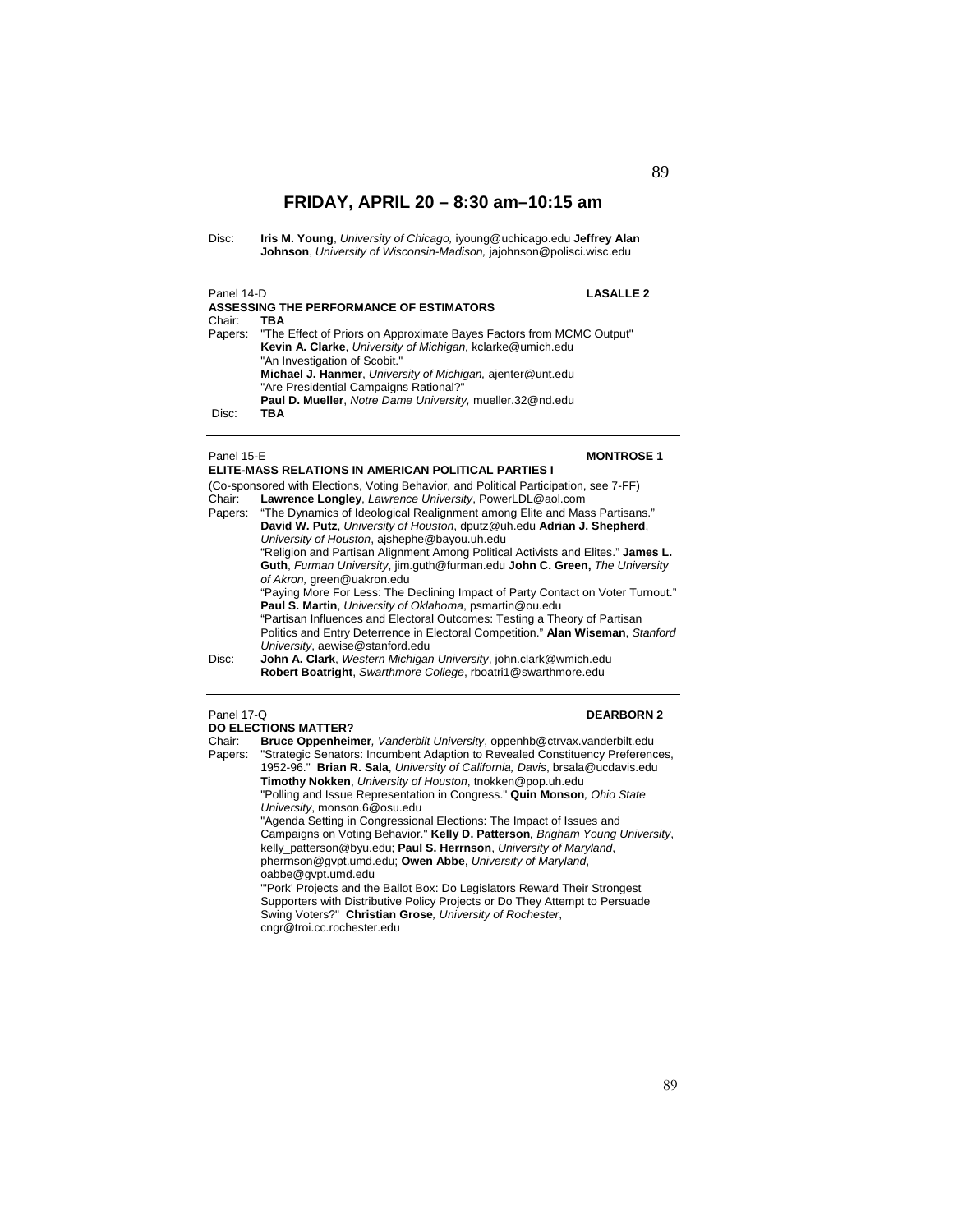Disc: **Bruce Oppenheimer**, *Vanderbilt University*, oppenhb@ctrvax.vanderbilt.edu

| Panel 17-V        | <b>DEARBORN3</b><br><b>MONEY AND POLITICS</b>                                                                                                                                                                                                                                                                                                                                                                                                                                                                                                                                                                                                                                                                                                                                 |  |  |
|-------------------|-------------------------------------------------------------------------------------------------------------------------------------------------------------------------------------------------------------------------------------------------------------------------------------------------------------------------------------------------------------------------------------------------------------------------------------------------------------------------------------------------------------------------------------------------------------------------------------------------------------------------------------------------------------------------------------------------------------------------------------------------------------------------------|--|--|
|                   | (Co-Sponsored with Methodology, 14M)                                                                                                                                                                                                                                                                                                                                                                                                                                                                                                                                                                                                                                                                                                                                          |  |  |
| Chair:<br>Papers: | Eric D. Lawrence, George Washington University, edl@gwu.edu<br>"Buying Democracy: Modeling the Effect of Money on Representation." Michael<br>Bailey, Georgetown University, baileyma@gunet.georgetown.edu<br>"Legislative Context, Legislator Quality and Campaign Contributions." Walter R.<br>Mebane, Jr., Cornell University, wrm1@macht.arts.cornell.edu Michael W.<br>Tofias, Duke University, michael.tofias@duke.edu; Marc Ratkovic, Cornell<br>University, mtr4@cornell.edu<br>"External Validity in Experimental Tests of the Impact of Money on Access to<br>Congress." Michelle Chin, Texas A&M University, chinm@polisci.tamu.edu;<br>Jon R. Bond, Texas A&M University, jonbond@polisci.tamu.edu Nehemia<br>Geva, Texas A&M University, e339ng@polisci.tamu.edu |  |  |
| Disc:             | Gregory McAvoy, University of North Carolina, Greensboro,<br>gemcavoy@uncg.edu                                                                                                                                                                                                                                                                                                                                                                                                                                                                                                                                                                                                                                                                                                |  |  |
| Panel 18-D        | <b>LASALLE 3</b>                                                                                                                                                                                                                                                                                                                                                                                                                                                                                                                                                                                                                                                                                                                                                              |  |  |
|                   | <b>INDEPENDENT COUNSEL: A ROUNDTABLE</b>                                                                                                                                                                                                                                                                                                                                                                                                                                                                                                                                                                                                                                                                                                                                      |  |  |
|                   | (Co-Sposored by Presidency and Executive Politics, 16-H)                                                                                                                                                                                                                                                                                                                                                                                                                                                                                                                                                                                                                                                                                                                      |  |  |
| Chair:<br>Disc:   | Charles A. Johnson, Texas A&M University, cjohnson@tamu.edu,<br>John Q. Barrett, St. John's University School of Law, barrettj@stjohns.edu,<br>Danette Brickman, Texas A&M University, danette@polisci.tamu.edu,<br>Ken Gormley, Duquesne University, GORMLEY@duq.edu,<br>Katy J. Harriger, Wake Forest, harriger@wfu.edu,<br>David A. Yalof, The University of Connecticut, yalof@uconnym.uconn.edu                                                                                                                                                                                                                                                                                                                                                                          |  |  |
| Panel 19-D        | <b>LASALLE 4</b>                                                                                                                                                                                                                                                                                                                                                                                                                                                                                                                                                                                                                                                                                                                                                              |  |  |
|                   | STATE-LEVEL COMPARATIVE PUBLIC POLICY                                                                                                                                                                                                                                                                                                                                                                                                                                                                                                                                                                                                                                                                                                                                         |  |  |
| Chair:<br>Papers: | Norman R. Luttbug, Texas A&M University, nluttbug@politics.tamu.edu<br>"A Rational-Choice Model of State Investment in Human Capital" Susan B.<br>Hansen, University of Pittsburgh, sbhansen@pitt.edu<br>"Revisiting V.O. Key's 'Backlash' Theory: The Influence of Race on State Welfare                                                                                                                                                                                                                                                                                                                                                                                                                                                                                     |  |  |

Policy" **Gary J. Tschoepe**, *University of Texas – Pan American*,

Panel 20 D **PDR 8**

"The Political Economy of Industrial Recruitment Strategies: Does Smoke-Stack Chasing and Vote-Chasing Go Together?" **Robert C. Turner**, *Skidmore College*,

"Stopping Sprawl: An Examination of State Growth Management Initiatives" **Christopher Borick**, *Muhlenberge College*, cborick@muhlenberg.edu Disc: **Norman R. Luttbug**, *Texas A&M University*, nluttbug@politics.tamu.edu

tschoepe@panam.edu

bturner@skidmore.edu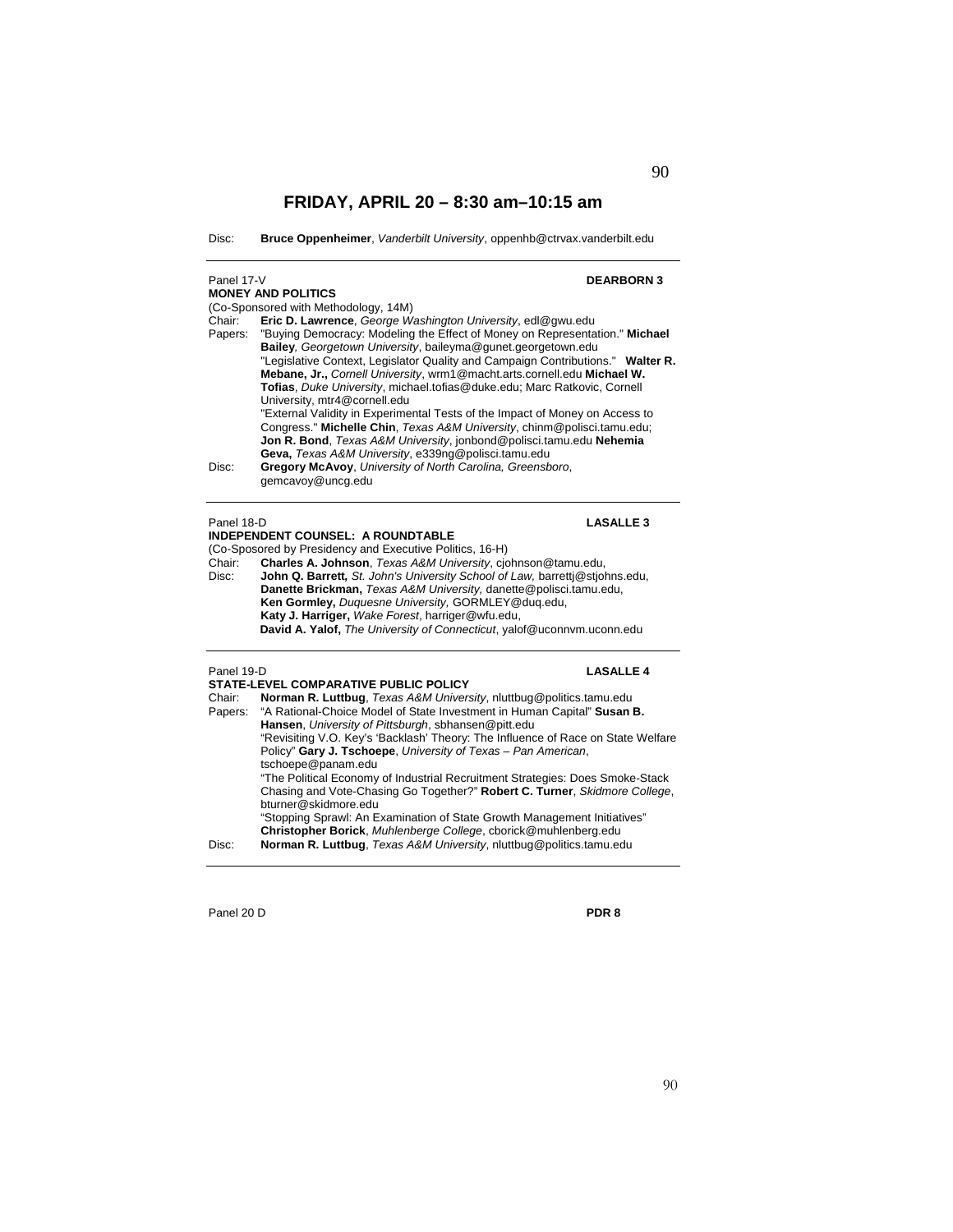**TESTING THEORIES OF VOTER TURNOUT IN LOCAL ELECTORAL CONTESTS** (Co-Sponsored with Elections, Voting Behavior, and Participation, 7-JJ)

Chair: **William C. Binning,** *Youngstown State University*, fr025701@ysub.ysu.edu Papers: "Surge and Decline in Local Elections: Crossing the Federalist Barrier." **Jim Twombly**, SUNY, Buffalo, jtwombly@acsu.buffalo.edu "The Political Legacy of Municipal Reform." **Rodolfo Espino**, *University of Wisconsin-Madison*, rudy@polisci.wisc.edu "The Turning Point: Examining Possible Causes for Giuliani's Victory in the 1993 New York City Mayoral Elections." **Melissa Levitt**, *Graduate Center of the City University of New York,* mlevitt@earthlink.net "Partisan Components in Nonpartisan Elections: An Examination of Mayors, City Councils and School Boards in California." **Chang-Ho C. Ji**, *La Sierra University/University of California-Riverside*, cji@inet.lasierra.edu

Disc:

### Panel 20-L **PDR 18 ROUNDTABLE: MEET THE AUTHORS: CHOOSING SCHOOLS: CONSUMER CHOICE AND THE QUALITY OF AMERICAN SCHOOLS**

- Chair: **Melissa Marschall**, *University of Illinois at Chicago,* marschal@uic.edu Prcpts: **Jeffrey R. Henig**, *George Washington University*, henig@gwis2.circ.gwu.edu **Kenneth Meier**, *Texas A&M,* kmeier@polisci.tamu.edu **Kenneth Wong**, *University of Chicago,* k-wong@uchicago.edu
- Disc: **Mark Schneider**, *SUNY-Stony Brook*, mark.schneider@sunysb.edu **Paul Teske**, *SUNY-Stony Brook*, pteske@notes.cc.sunysb.edu **Melissa Marschall**, *University of Illinois at Chicago*, marschal@uic.edu

l

Panel 21-D **PDR 9**

**REGULATORY POLICY ENFORCEMENT**  REGULATORY POLICY ENFORCEMENT(Co-sponsored with Public Administration, 22-O ) Chair: **Renee Johnson**, *University of Florida,* rjohnson@polisci.ufl.edu "Inspector Discretion in Street-Level Regulatory Enforcement and Implementation." **William McLean,** *University of Northern Iowa*, Will.McLean@uni.edu. "Do State-Level Political Factors, Industry Structural Factors, or Patient Health Outcomes Influence Nursing Home Compliance with Regulations?" **Lucinda Deason**, *University of Akron,* Deason@uakron.edu "The Media, Public Terror and Aviation Safety Inspection," **Joseph Hinchliffe**, *University of Illinois*, jjhinch@ilstu.edu "Risking It All: Discerning Patterns of Entrepreneurial Behavior in Public Policy." **Jocelyn Crowley**, *Rutgers University*, jocelync@rci.rutgers.edu. Disc: **William Gormley,** *Georgetown University, gormleyw@gunet.georgetown.edu*  **Renee Johnson**, *University of Florida*, rjohnson@polsci.ufl.edu.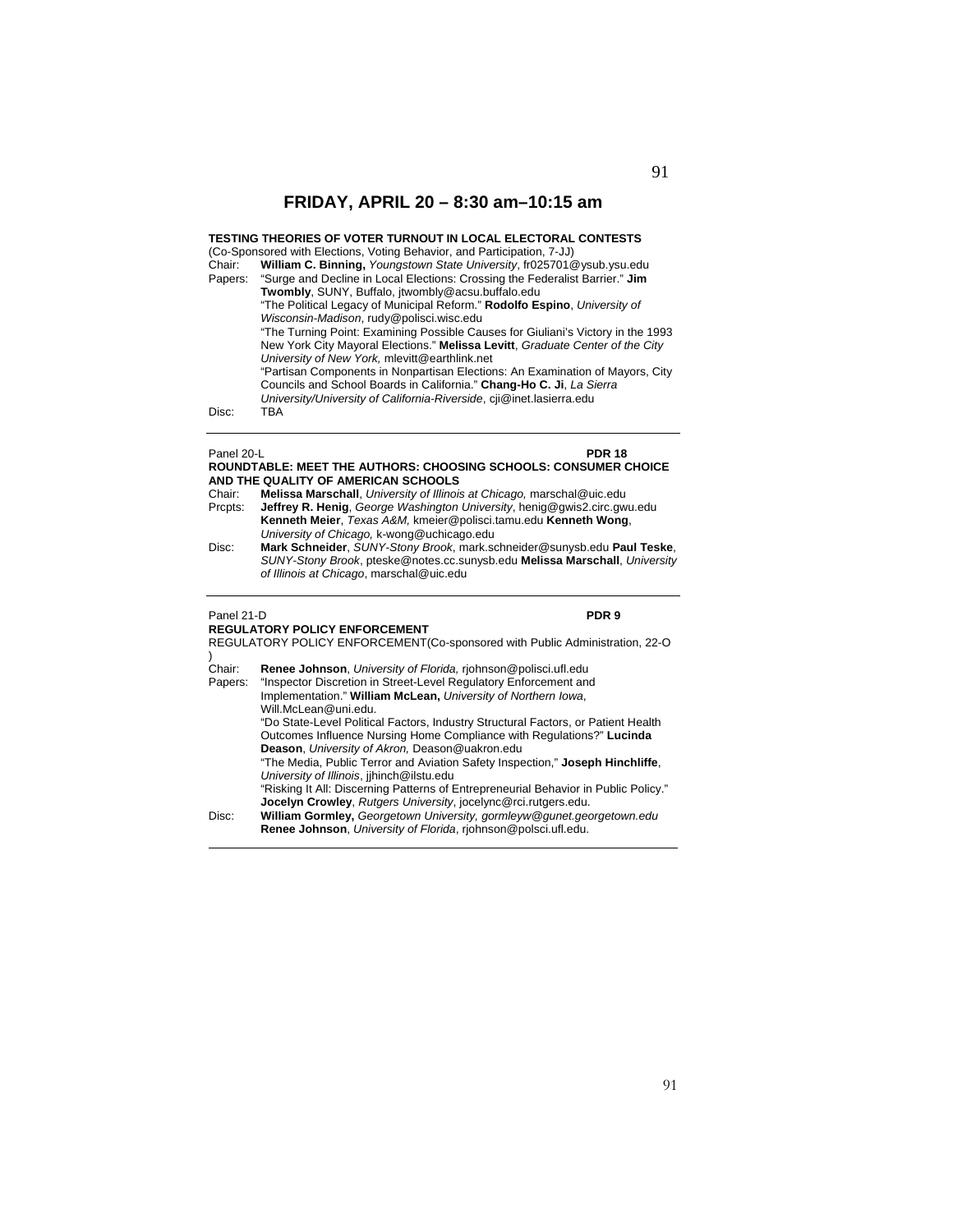Panel 22-K **PARLOR F FINANCING CITY SERVICES: RESPONSES TO STATE CONSTRAINTS AND CITIZEN DEMANDS** 

Chair: **Barbara McCabe**, *Arizona State University,* barbara.mccabe@asu.edu "Changing City Fiscal Conditions and Revenue Reliance: Are Property-Tax Dependent Cities the Envy of Sales-and Income-Tax Dependent Cities?" **Michael A. Pagano**, *Miami University*, paganoma@muohio.edu "Reputation Value and the Funding of City Services." **Kenneth A. Kriz**, *University of Minnesota*. kkriz@hhh.umn.edu "A Model of Local Autonomy, Preference Revealing, and Fiscal Stress." **Jeffrey Chapman**, *Arizona State University*, Jeffery.chapman@asu.edu "The Rise and Fall of Community Investments: Implications for Local Governments and Community Development Corporations." **Craig L. Johnson,**  *Indiana University*, crljohns@indiana.edu **David A. Reingold**, *Indiana University*  Disc: **Susan A. MacManus**, *University of South Florida*, samacmanus@aol.com

### Panel 23-G **STATE BALLROOM ACADEMIC INTELLECTUALS IN THE AMERICAN POLITICAL ARENA: THE ROLE OF POLITICAL SCIENTISTS—A ROUNDTABLE DISCUSSION**

Chair: **Richard M. Merelman**, *University of Wisconsin-Madison*, merelman@polisci.wisc.edu **Amitai Etzioni**, *The George Washington University*, comnet@gwis2.circ.gwu.edu; **James Fishkin**, *The University of Texas-Austin*, fishkin@mail.utexas.edu **Robert D. Putnam**, *Harvard University*, robert\_putnam@harvard.edu **Jennifer Hochschild**, *Princeton University*, hochschi@princeton.edu

7:00 am to 8:00 am **CRYSTAL ROOM**

State Politics and Policy Quarterly Editorial Board Meeting

7:00 am to 8:30 pm **CRESTHILL ROOM**

Women's Caucus Breakfast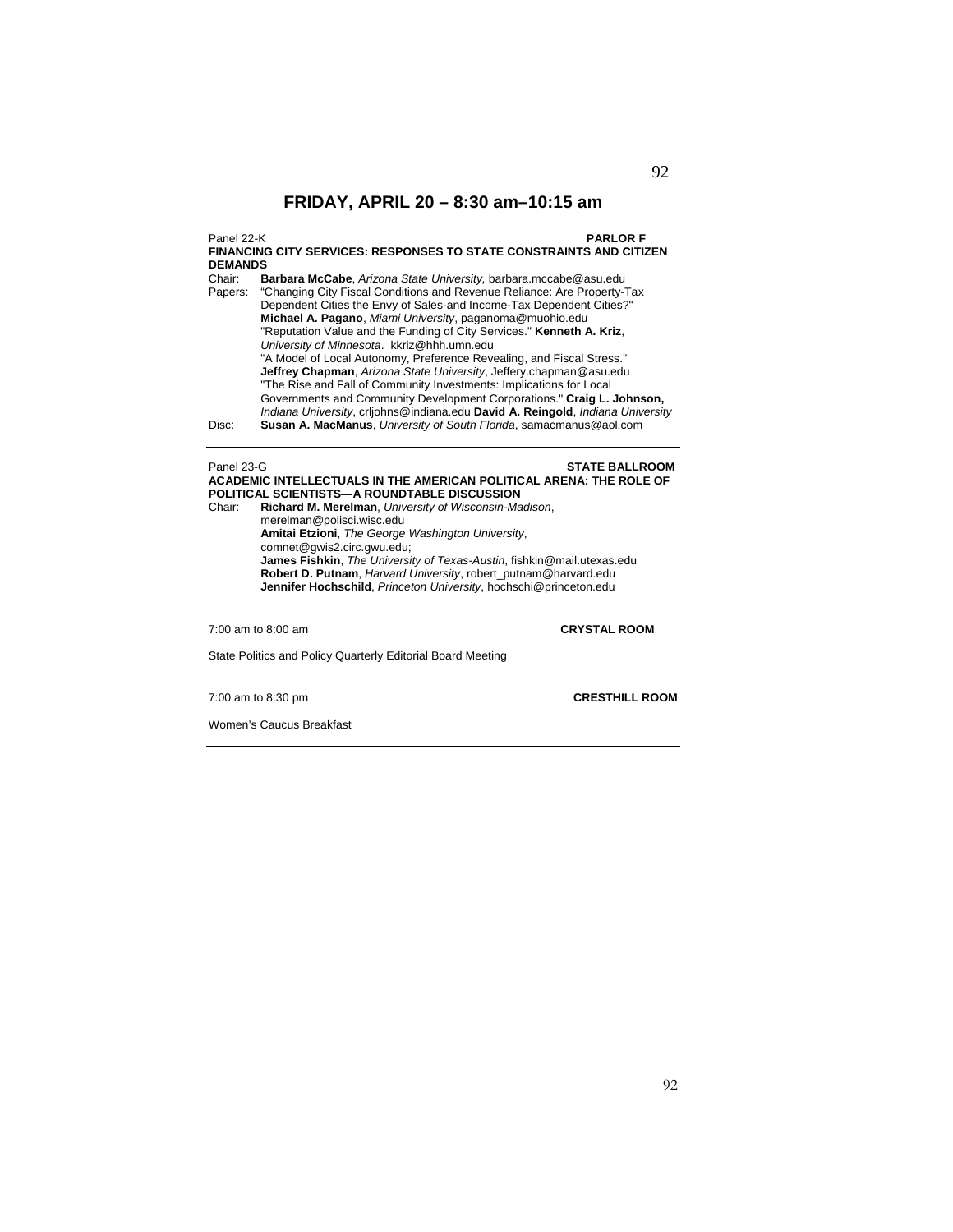## **Friday 10:30 – 12:15**

Panel 2-F **SANDBURG 4 RETHINKING FOREIGN AID AND HUMAN RIGHTS** Chair: **Michael Stohl,** *Purdue University,* mstohl@purdue.edu Papers: "Foreign Aid, Military Assistance, and Human Rights in Africa and South America, 1975-1998." **Jonathan Canedo,** *University of Michigan and Oberlin College,*  jcanedo@umich.edu "Determinants of Foreign Assistance to Latin America: Reagan through Clinton." **Donald D.A. Schaefer**, *University of Michigan,* dpeace@umich.edu "The Legacy of the United States Foreign Assistance Program." **Rhonda Callaway,** *University of Colorado,* rhondacallaway@hotmail.com "The Impact of Official Development Assistance and Non-Governmental Organization Activity on Human Development Indicators in Latin America **Lee H. Grimes,** *Kansas State University,* lee\_grimes@hotmail.com Disc: **Michael Stohl,** *Purdue University,* mstohl@purdue.edu Panel 3-K **SANDBURG 2 DEFINING AND PROTECTING HUMAN RIGHTS**  Chair: **Kathleen M. Dowley,** *SUNY New Paltz,* dowleyk@newpaltz.edu Papers: "The Politics of Human Rights Protection in Latin America." **Ronald Ahnen**, *University of the South,* ronald.ahnen@usa.net **Neil Mitchell**, *University of New Mexico,* nmitchel@unm.edu "Measuring Political and Human Rights in the Middle East." **Emile Sahliyeh,**  *University of North Texas,* sahliyeh@unt.edu "How People Form Attitudes About Human Rights." **Christopher Anderson**, *Binghamton University, SUNY,* canders@binghamton.edu **Aida Paskeviciute,**  *Binghamton University, SUNY,* bj93383@binghamton.edu **Maria Elena Sandovici**, *Binghamton University, SUNY,* mariasando@yahoo.com **Yuliya Tverdova**, *Binghamton University, SUNY,* bg21918@binghamton.edu Democracy and Human Rights: Elections or Social Capital." **Caroline Beer**  *Univeristy of Vermont*  Disc: **Ronald A. Francisco,** *University of Kansas,* ronfran@lark.cc.ukans.edu

### Panel 3-R **SANDBURG 6**

|         | <b>BARGAINING AND ELECTIONS IN POST-TRANSITION COUNTRIES</b>                   |
|---------|--------------------------------------------------------------------------------|
| Chair:  | Raymond Duch, University of Houston, rduch@uh.edu                              |
| Papers: | "Institutional Change and Persistence: The Origins and Evolution of Poland's   |
|         | Electoral System 1989-1999." Kenneth Benoit, Trinity College-Dublin,           |
|         | kbenoit@tcd.ie Jacqueline Hayden, Trinity College, sorrento@indigo.ie          |
|         | "An Examination of the Punish-Reward Thesis: A Cross-National Evaluation of    |
|         | Central and Eastern Europe." Edward Wagner, University of Wisconsin.           |
|         | Milwaukee, ewagner@uwm.edu                                                     |
|         | "Duverger's Law, Political Cleavages, and Presidential Elections." Mark Jones, |
|         | Michigan State University, mark.jones@ssc.msu.edu                              |
|         | "Opposition Party Strategies in New Democracies." Sahar Shafqat,               |
|         | Southwestern University, shafqats@southwestern.edu                             |
| Disc:   | John Ishiyama, Truman State University, jishiyam@truman.edu                    |
|         |                                                                                |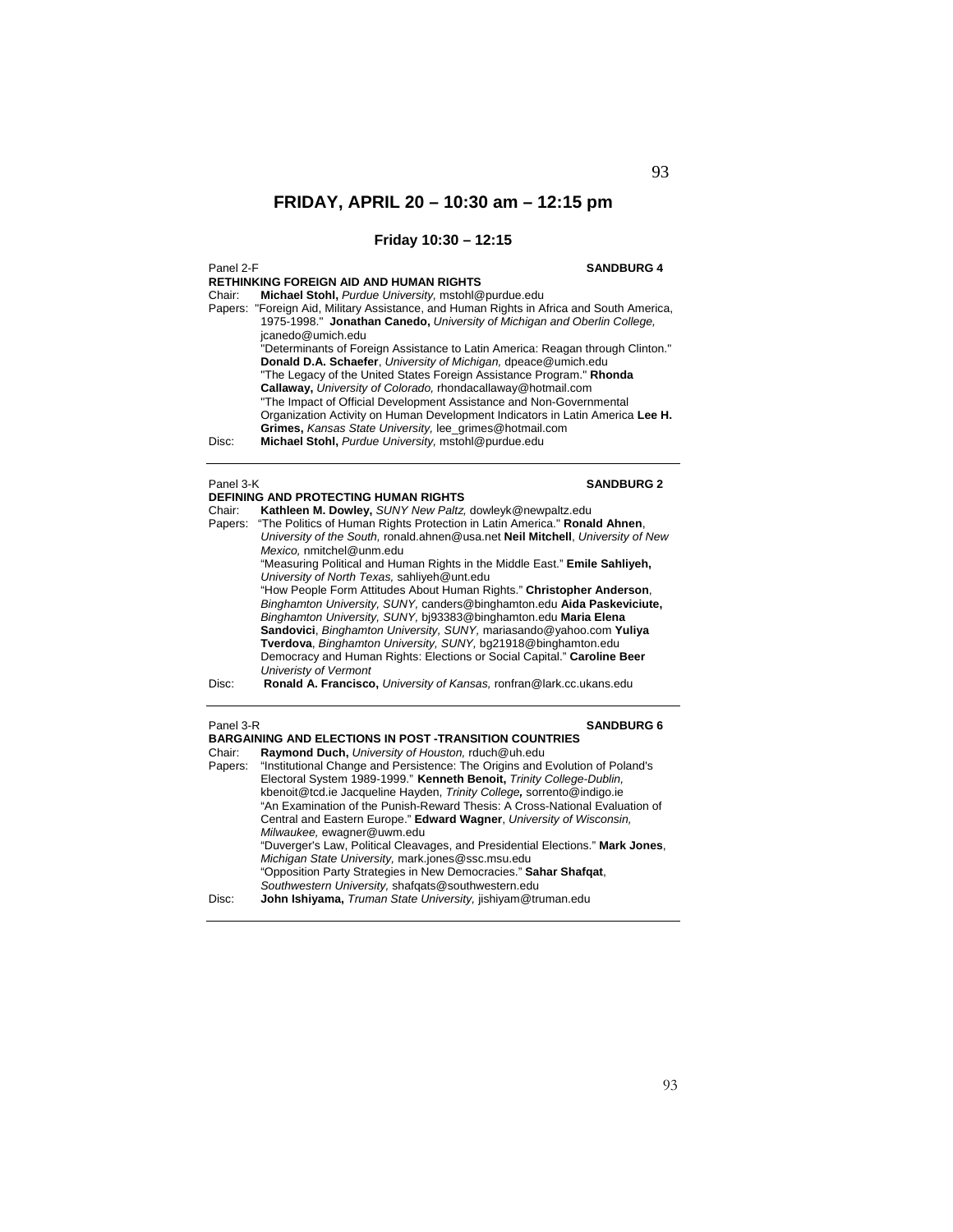| Panel 4-E | <b>SANDBURG 7</b><br><b>BEYOND THE TRADITIONAL PEACEKEEPING PARADIGM</b>                                                                                                |
|-----------|-------------------------------------------------------------------------------------------------------------------------------------------------------------------------|
| Chair:    | Vincent A. Auger, Western Illinois University, VA-Auger@wiu.edu                                                                                                         |
| Papers:   | "UN Peacekeeping in Civil Conflicts." Darya Pushkina, University of Maryland,<br>dpushkina@gvpt.umd.edu                                                                 |
|           | "Differentiating Between NGOs Engaged in Peacebuilding." Loramy Conradi,<br>University of Notre Dame, conradi.1@nd.edu                                                  |
|           | "To Shoot or Not to Shoot: The Use of Force in International Peacekeeping."<br>Jason Daniel Yackee, University of North Carolina-Chapel Hill,                           |
|           | yackee@email.unc.edu<br>"The Influence of Norms and Ideology on Intervention by Collective Security<br>Systems." Dan Lindley, University of Notre Dame, dlindley@nd.edu |
| Disc:     | Vincent A. Auger, Western Illinois University, VA-Auger@wiu.edu                                                                                                         |

## Panel 4-R **SANDBURG 3**

|         | THE DEVELOPMENT OF INTERNATIONAL NORMS                                        |
|---------|-------------------------------------------------------------------------------|
| Chair:  | Michael Kocher, University of Chicago, m-kocher@uchicago.edu                  |
| Papers: | "Norm Cascades and Moral Entrepeneurs." Dean Harvey, University of            |
|         | Minnesota, harv008@tc.umn.edu                                                 |
|         | "Norm Internationalization in the Case of Capital Punishment." Sangmin Bae,   |
|         | Purdue University, sbae@polsci.purdue.edu                                     |
|         | "International Norms, the International Whaling Commission, and the Future of |
|         | Whaling." Michael C. Katula, Indiana University, mkatula@indiana.edu          |
| Disc:   | Michael Kocher, University of Chicago, m-kocher@uchicago.edu                  |
|         |                                                                               |

**THE DEVELOPMENT OF INTERNATIONAL NORMS** 

| Panel 5-E | <b>LASALLE 5</b>                                                                  |
|-----------|-----------------------------------------------------------------------------------|
|           | POLICY COORDINATION AND COMPETITION IN THE GLOBAL ECONOMY                         |
| Chair:    | Roland Stephen, North Carolina State University,                                  |
|           | Stephen@social.chass.ncsu.edu                                                     |
|           | Papers: "Exploring the Prospects for a Transatlantic Common Aviation Area." Scott |
|           | Tarry, University of Nebraska at Omaha, scott tarry@unomaha.edu                   |
|           | "The International Race for Critical Mass: The Politics of Advanced Technology,"  |
|           | Johan Lembke, University of Stockholm, lembke@ucis.pitt.edu                       |
| Disc:     | Roland Stephen, North Carolina State University,                                  |
|           | Stephen@social.chass.ncsu.edu                                                     |

### Panel 6-I **CLARK 7**

### **CANDIDATE EVALUATION**

(Co-sponsored by Elections, Voting and Participation, see 7-LL)

Chair: **Lonna Atkeson**, *University of New Mexico,* atkeson@unm.edu

Papers: "Ambivalence, Uncertainty, and Candidate Evaluation Processes." **Kathleen M. McGraw**, *Ohio State University*, mcgraw.36@osu.edu **Edward Hasecke**, *Ohio State University*, hasecke.1@osu.edu "Certainty or Accessibility: Attitude Strength in Candidate Evaluations." **David A.M. Peterson**, *Texas A&M University*, dave@polisci.tamu.edu "Stereotyping Effects on Perceptions of Political Candidates." **James N. Schubert**, *Northern Illinois University,* t70jns1@corn.cso.niu.edu **Margaret Ann** 

**Curran**, *Northern Illinois University*, mcurran1@niu.edu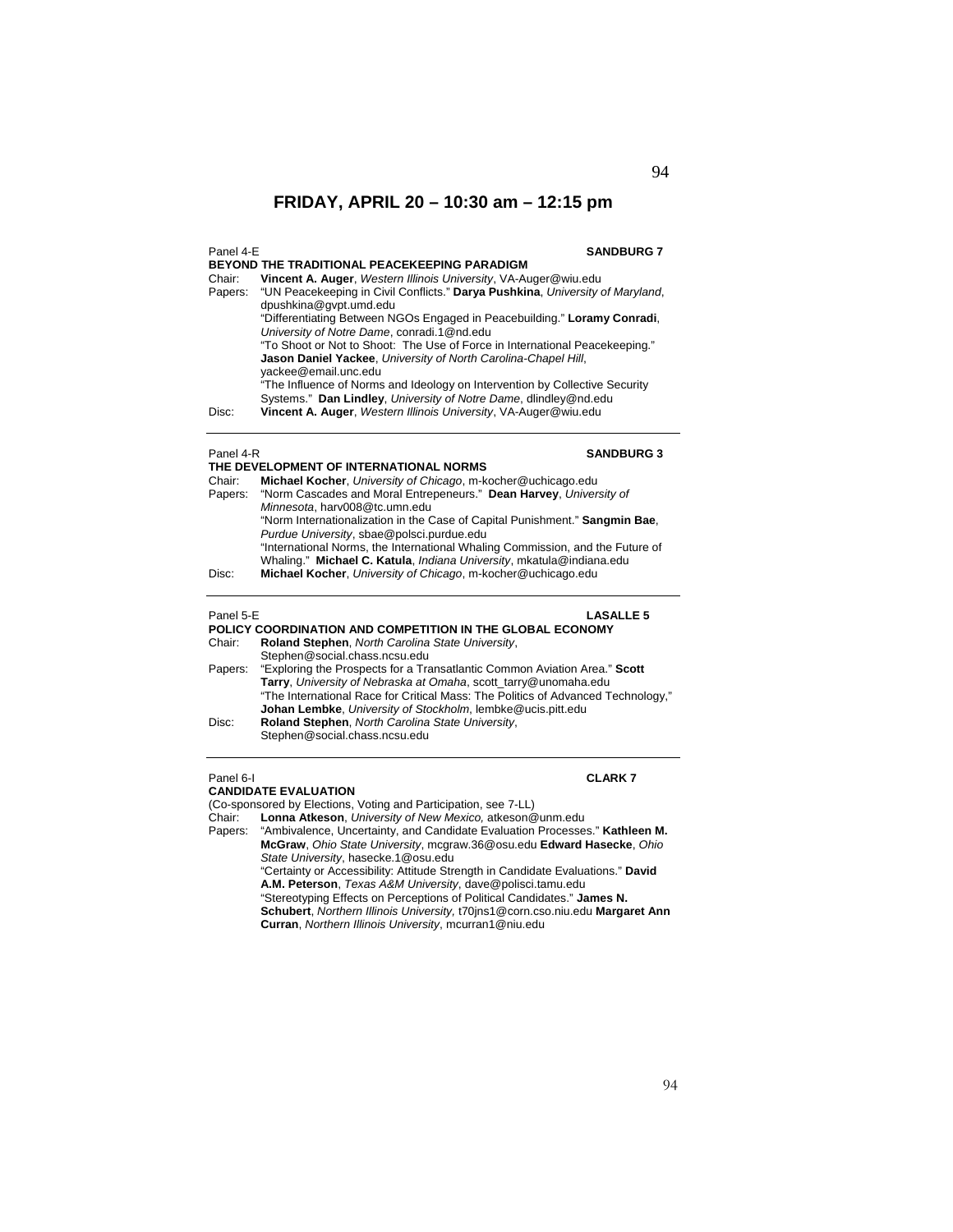"Reconciling Policy Issues and Candidate Image in Campaign Strategy: The Private Polling and Campaign Strategy of the Nixon White House." **Lawrence R. Jacobs**, *University of Minnesota*, ljacobs@polisci.umn.edu **James Druckman**, *University of Minnesota*, druckman@polisci.umn.edu **Melinda Jackson** *University of Minnesota* **Eric Ostermeier**, *University of Minnesota* Disc: **Theresa Capelos**, *SUNY at Stony Brook,* tcapelos@jc.sunysb.edu **Milton Lodge**, *SUNY at Stony Brook*, Milton.Lodge@SUNYSB.EDU

Panel 7-E **PDR 5 SPATIAL MODELS OF ELECTIONS**  Chair: **Jeffrey W. Koch,** *SUNY-Geneseo,* koch@geneseo.edu Papers: "Are Citizens More Certain of the Ideological Orientations of Ideologically Extreme Candidates?" **Jeffrey W. Koch,** *SUNY-Geneseo,* koch@geneseo.edu "Episodic Voting: The Logic of Electoral Participation Re-Examined Within the Context of Multiple Elections." **Noah Kaplan,** *Columbia University,*  noah@columbia.edu "Spatial Theory and U.S. Senate Elections: Proximity Voting by Individuals and Election Outcomes." **Joseph Gershtenson,** *University of Texas at Austin,*  joeg@mail.la.utexas.edu "Voting with Context Dependent Preferences: Theory and Evidence." **Catherine H. Wilson,** *Caltech,* chw@hss.caltech.edu **Steven Callander,**  *Caltech,* sc@hss.caltech.edu "U.S. Elections in Time and Space: A Spatial Analysis of Two Decades of Political Change." **Jay K. Dow,** *dowj@missouri.edu*  Disc: **Timothy Nokken,** *University of Houston,* tnokken@pop.uh.edu

### Panel 7-F **PDR 18**

### **METHODS FOR RAISING TURNOUT**

Chair: **John Geer** *Vanderbilt University* john.g.geer@vanderbilt.edu Papers: "Can Low Turnout Groups be Mobilized? Results from Nationwide Field Experiments." **Alan Gerber,** *Yale University,* alan.gerber@yale.edu **Donald Green,** *Yale University*  "Alternative Ballot Techniques and Voter Turnout in the U.S., 1972-1998." **Mary Fitzgerald,** *University of Maryland,* mfitzgerald@gvpt.umd.edu "Can Term Limits Really Invigorate Voters? A Comparative Analysis of Citizen Participation and Electoral Reforms." **Dalene Allebaugh,** *Western Michigan University,* x97rix@wmich.edu **Neil Pinney,** *Western Michigan University,*  neil.piney@wmich.edu "Voter Turnout and the Accessibility of Polling Places." **James G. Gimpel,**  *University of Maryland, College Park,* jgimpel@gvpt.edu **Jason E. Schuknecht,**  University of Maryland, College Park Disc: **Philip Paolino,** *University of Texas at Austin,* ppaolino@mail.la.utexas.edu

### Panel 7-S **PDR 4**

**CAMPAIGNS AND CAMPAIGN EFFECTS** 

Chair: **Mark Peterson,** *Pittsburgh State University,* mpeterso@pittstate.edu "The Electoral College and the 'Battleground' States: Fact and Fiction." Mark **Peterson,** *Pittsburgh State University,* mpaterso@pittstate.edu

"The Presidential Nomination Process: What Lessons from the 2000 Campaign."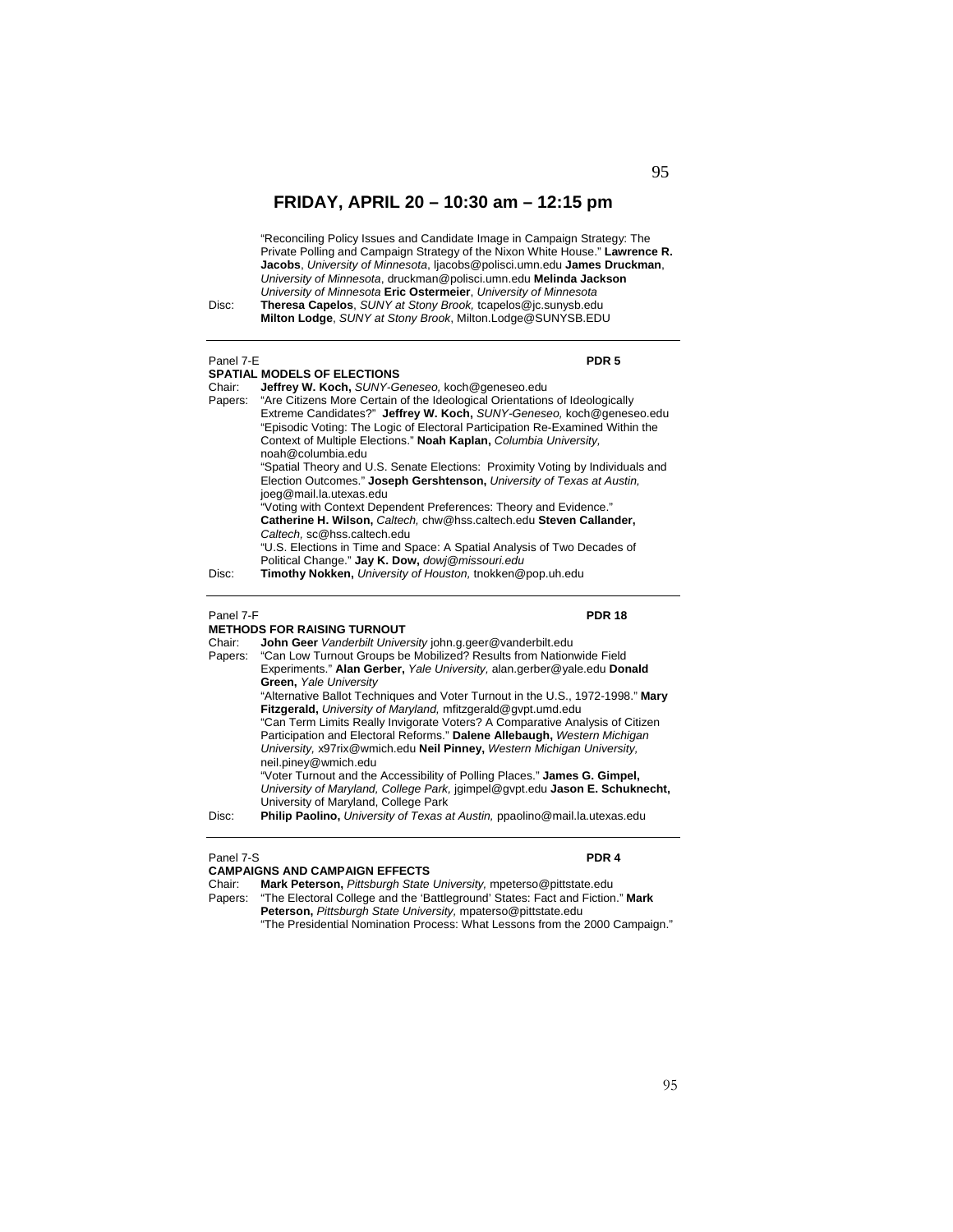| Disc:             | Franco Mattei, SUNY-Buffalo, mattei@acsu.buffalo.edu<br>"Campaigns, Partisanship, and Candidate Evaluations in Subpresidential<br>Elections." Christopher Blunt, University of California, Los Angeles,<br>ccblunt@aol.com<br>"What Lies Beneath: Campaign Effects in the 1998 California Gubernatorial<br>Race." John Sides, University of California, Berkeley,<br>jsides@uclink4.berkeley.edu<br>Thomas Holbrook, University of Wisconsin, Milwaukee,<br>homeboy@csd.uwm.edu                                                                                                                                                                                                                          |
|-------------------|----------------------------------------------------------------------------------------------------------------------------------------------------------------------------------------------------------------------------------------------------------------------------------------------------------------------------------------------------------------------------------------------------------------------------------------------------------------------------------------------------------------------------------------------------------------------------------------------------------------------------------------------------------------------------------------------------------|
| Panel 9 F         | PDR 7                                                                                                                                                                                                                                                                                                                                                                                                                                                                                                                                                                                                                                                                                                    |
|                   | <b>GENDER, VOTING, AND WOMEN'S REPRESENTATION</b>                                                                                                                                                                                                                                                                                                                                                                                                                                                                                                                                                                                                                                                        |
| Chair:<br>Papers: | <b>Christina Wolbrecht, University of Notre Dame, Wolbrecht.1@nd.edu</b><br>"Discerning Voices: How Religious Traditions, Denominations, and<br>Congregations Impact the Political Choices of Women Clergy." Melissa<br>Deckman, Washington College, Melissa.deckman@washcoll.edu; Laura Olson,<br>Clemson University: Sue E.S. Crawford, Creighton University<br>"Migratory Influences on Gender-Based Voting in Arizona: The Case of the 'Fab<br>Five." Lisa DeLorenzo, Arizona State University, delorenzo@asu.edu<br>"Poor Pennsylvania: Causes of Women's Underrepresentation in Office." Chris<br>Fastnow, Chatham College, cfastnow@chatham.edu Dena Levy, SUNY<br>Brockport, dlevy@brockport.edu |
| Disc:             | John R. Petrocik, University of Missouri-Columbia, petrocik@missouri.edu                                                                                                                                                                                                                                                                                                                                                                                                                                                                                                                                                                                                                                 |
| Panel 10-E        | PDR <sub>6</sub>                                                                                                                                                                                                                                                                                                                                                                                                                                                                                                                                                                                                                                                                                         |
|                   | ETHNIC IDENTITY, ETHNIC CONFLICT AND THE QUEST FOR DEMOCRACY                                                                                                                                                                                                                                                                                                                                                                                                                                                                                                                                                                                                                                             |
| Chair:<br>Papers: | Robert Rohrschneider, Indiana University, rrohrsch@indiana.edu;<br>"Conceptualizing Ethnic Identity: Empirical Tests in Estonia, Tartarstan and the<br>Komi Republic" Henry Brady, University of California at Berkeley,<br>hbrady@cms.berkeley.edu Cynthia Kaplan, University of California at Santa<br>Barbara, kaplan@alishaw.ucsb.edu                                                                                                                                                                                                                                                                                                                                                                |

"The Choice That Minorities Make: Strategies of Negotiation With the Majority in Postwar Bosnia", **Paula M. Pickering**, *University of Michigan*, paulap@umich.edu; Disc: **Robert Rohrschneider**, *Indiana University,* rrohrsch@indiana.edu **Brian Shoup**, *Indiana University*, bshoup@indiana.edu

| Panel 11-F | <b>MONTROSE 2</b><br><b>LIBERTY, RIGHTS AND DEMOCRACY</b>                       |
|------------|---------------------------------------------------------------------------------|
| Chair:     | Keith Topper, University of South Carolina, ktopper@sc.edu                      |
| Papers:    | "Berlin on Rousseau and Mill: Reconsidering 'Two Concepts of Liberty."" Steven  |
|            | Kelts, Stanford University, kelts@stanford.edu                                  |
|            | "Utilitarianism of Rights." Charles Hamilton, University of Maryland at College |
|            | Park, chamilton@qvpt.umd.edu                                                    |
|            | "Liberalism and the State: Rights and Fear in the Political Thought of Judith   |
|            | Shklar." Gatta Giunia, University of Minnesota, ggatta@polisci.umn.edu          |
|            | "Deliberative Democracy: A Critique of the 'Force of the Better Argument.""     |
|            | Michael E. Morrell, Arkansas State University, mmorrell@toltec.astate.edu       |
| Disc:      | Jacob Levy                                                                      |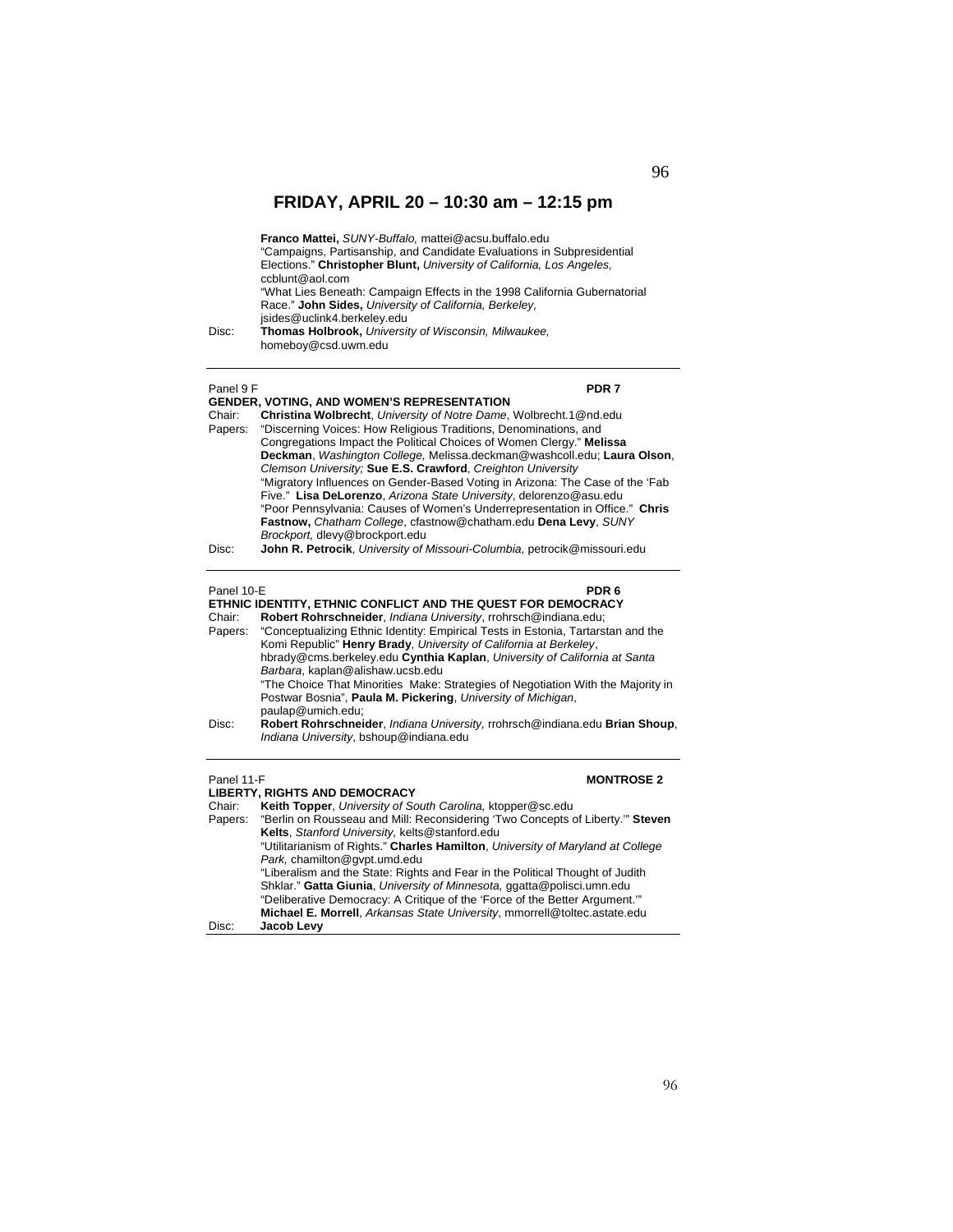| Panel 12-E<br>Chair:<br>Papers:<br>Disc: | <b>MONTROSE 3</b><br>POLITICAL INSTITUTIONS, PUBLIC REASON AND PLURAL IDENTITIES<br>Ann Davies, Beloit College, daviesa@beloit.edu<br>"From Liberal Neutrality to Political Parity: The Case for State Subsidy of the<br>Arts." David Paul Mandell, Reed College, David.Mandell@Reed.edu<br>"The Normative Consequences of Identity Constructivism." Michael Rabinder<br>James, Bucknell University, miames@mail.bucknell.edu<br>"Public Reason and Public Institutions." Eric MacGilvray, University of Chicago,<br>eamacgil@midway.uchicago.edu<br>"Mutual Agreement and Institutional, Cultural, and Psychological<br>Assumptions of Deliberative Democracy." Johnny Goldfinger, Duke University,<br>jlg10@duke.edu<br><b>Susan Liebell, University of Chicago, liebell@rci.rutgers.edu</b>                               |
|------------------------------------------|------------------------------------------------------------------------------------------------------------------------------------------------------------------------------------------------------------------------------------------------------------------------------------------------------------------------------------------------------------------------------------------------------------------------------------------------------------------------------------------------------------------------------------------------------------------------------------------------------------------------------------------------------------------------------------------------------------------------------------------------------------------------------------------------------------------------------|
| Panel 12-O<br>Chair:<br>Papers:<br>Disc: | <b>LASALLE 1</b><br><b>CONTEMPORARY DILEMMAS AND THE PUBLIC ROLE OF THE THEORIST</b><br>William Mever, University of Michigan-Flint, wimeyer@flint.umich.edu<br>"Our Highest Aim:' 'democracy' and the public role of the political theorist."<br>Emily Hauptmann, Western Michigan University, emily.hauptmann@wmich.edu<br>"Liberty, Autonomy, and Freedom of Association: The Boy Scouts." Emily Gill",<br>Bradley University, gill@bradley.edu<br>"Protesting the Discourses of Development: Farmers, seeds, and patents." Craig<br>Borowiak, Duke University, ctb3@duke.edu<br>"Imagination and the Public Life in the Works of Hannah Arendt and Her Circle."<br>Joanna Vecchiarelli Scott, Eastern Michigan University,<br>PLS Scott@online.emich.edu<br>Maurice Meilleur, Kettering Foundation, mmeilleu@indiana.edu |
| Panel 14-E<br>Chair:<br>Papers:<br>Disc: | <b>LASALLE 2</b><br><b>MODEL SPECIFICATION</b><br>TBA<br>"Avoiding with The Curse of Dimensionality in Observational Political Science"<br>Gary King, Harvard University, king@harvard.edu Langche Zeng, George<br>Washington University, Izeng@research.circ.gwu.edu N. A. Wand, Cornell<br>University, jnw4@tempter.arts.cornell.edu<br>"Extreme Sample Selection: Conditions that Cause the Correlation Between two<br>Variables to Switch Signs." Timothy Groseclose, Stanford University,<br>groseclose-tim@gsb.stanford.edu Jeffrey Milyo, Harris School of Public Policy,<br>University of Chicago, jdmilyo@uchicago.edu<br><b>TBA</b>                                                                                                                                                                                |

Panel 15-F **MONTROSE 1**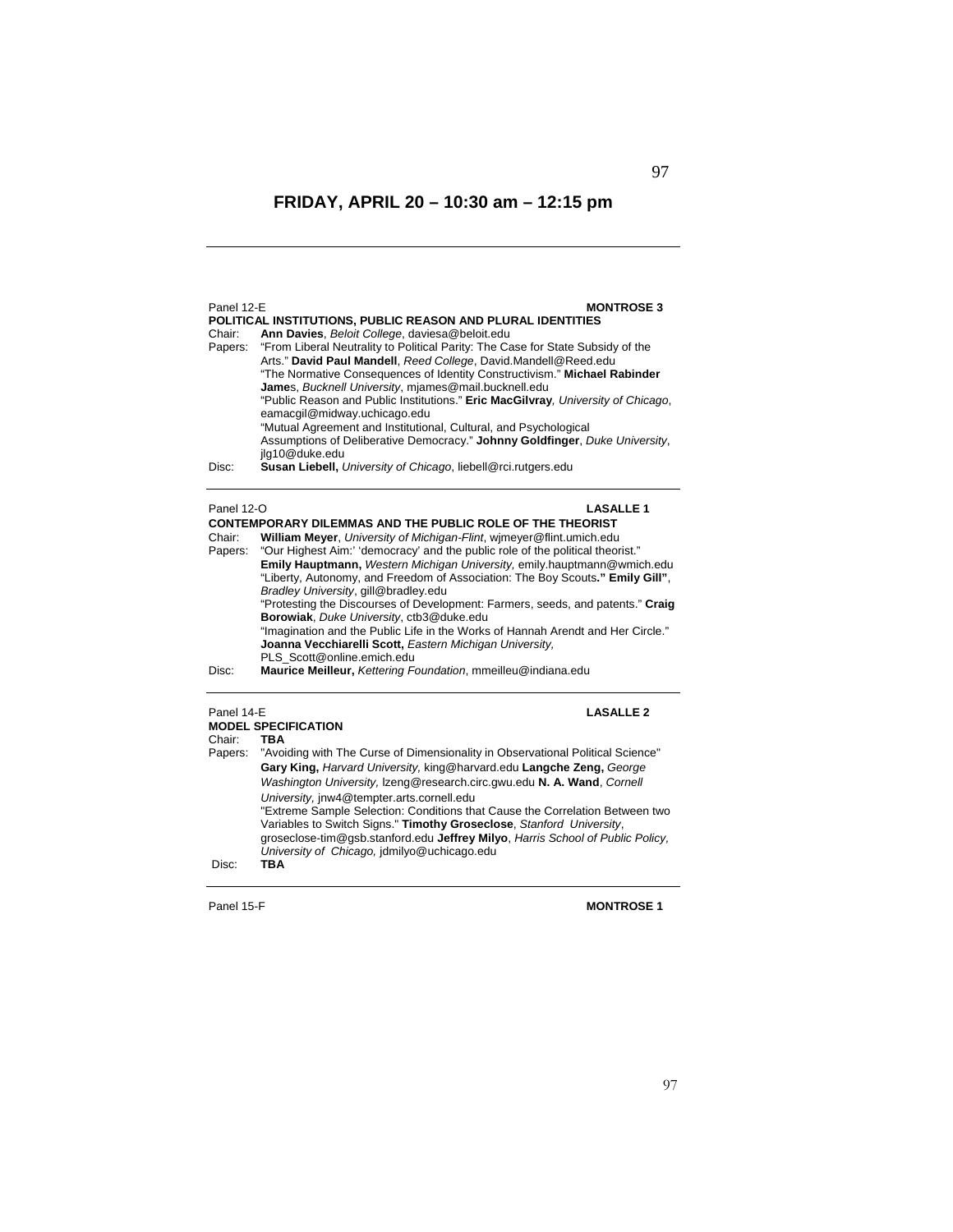### **ELITE-MASS RELATIONS IN AMERICAN POLITICAL PARTIES II**

| Chair:  | Barbara Trish, Grinnell College, trish@grinnell.edu                               |
|---------|-----------------------------------------------------------------------------------|
| Papers: | "Party Elite Representation of the Public, Partisans, and Activists." Jason Pigg, |
|         | Louisiana Tech University, jpigg@garts.latech.edu                                 |
|         | "Elite versus Popular views on Abortion Policy within US Political Parties."      |
|         | Steven Greene, Texas Tech University, steven.greene@ttu.edu Craig Leonard         |
|         | Brians, Virginia Tech, cbrians@vt.edu                                             |
|         | "America's Base-Less Party System and the 2000 Election." Daniel M. Shea,         |
|         | Allegheny College, dshea@allegheny.edu John K. White, The Catholic                |
|         | University of America, white@cua.edu                                              |
|         | "Has the Internet Leveled the Playing Field for Minor Parties and Their           |
|         | Candidates? An Assessment of the Elections of 2000." Michael Margolis,            |
|         | University of Cincinnati, Michael.Margolis@uc.edu David Resnick, University of    |
|         | Cincinnati, David.Resnick@uc.edu                                                  |
| Disc:   | Douglas D. Roscoe, Central Michigan University, doug.roscoe@                      |
|         |                                                                                   |

### Panel 16-A **CLARK 10**

|         | THE RHETORICAL PRESIDENCY                                                     |
|---------|-------------------------------------------------------------------------------|
| Chair:  | Paul, Abramson, Michigan State University abramson@pilot.msu.edu              |
| Papers: | "The Rhetorical vs. the Popular Presidency: Thomas Jefferson as a Popular     |
|         | President." Karen Hoffman, The University of Chicago,                         |
|         | kshoffman@mediaone.net                                                        |
|         | "The Healer-In-Chief." Randall E. Adkins, University of Nebraska at Omaha,    |
|         | radkins@unomaha.edu Gary Gregg II, University of Louisville,                  |
|         | ggregg@louisville.edu                                                         |
|         | "The Policy Implications of Presidential Rhetoric." Jeff Cummins, Claremont   |
|         | Graduate University, jeff.cummins@cqu.edu                                     |
|         | "Presidential Distractionary Attempt: A Peaceful Perspective." Lydia Andrade. |
|         | University of the Incarnate Word, andrade@universe.uiwtx.edu                  |
| Disc:   | Joseph L. Wert, Indiana University Southeast, jwert@ius.edu                   |

### Panel 17-D<br> **DEARBORN 2**

|         | <b>COMMITTEES, JURISDICTIONS, AND POWER</b>                                                                        |  |  |
|---------|--------------------------------------------------------------------------------------------------------------------|--|--|
| Chair:  | Scott Ainsworth, University of Georgia, sainswor@arches.uga.edu                                                    |  |  |
| Papers: | "Controlling the Floodgates: Committee Power and Issue Gatekeeping in the                                          |  |  |
|         | U.S. House." E. Scott Adler, University of Colorado, esadler@colorado.edu                                          |  |  |
|         | Dennis R. Still, University of Colorado, still@colorado.edu                                                        |  |  |
|         | "Explaining Committee Interaction in the U.S. House of Representatives." John                                      |  |  |
|         | Baughman, Bates College, jbaughma@bates.edu                                                                        |  |  |
|         | "Consensus, Conflict, and the Domain of Partisanship in House Committees:                                          |  |  |
|         | Evidence from the 96 <sup>th</sup> , 100 <sup>th</sup> , and 104 <sup>th</sup> Congresses." Jamie Carson, Michigan |  |  |
|         | State University, carsonj4@msu.edu Charles Finocchiaro, Michigan State                                             |  |  |
|         | University, finocchi@msu.edu David Rohde, Michigan State University,                                               |  |  |
|         | rohde@msu.edu                                                                                                      |  |  |
|         | "Institutional Inertia and Jurisdictional Politics." Eric D. Lawrence, George                                      |  |  |
|         | Washington University, edl@gwu.edu                                                                                 |  |  |
| Disc:   | Scott Ainsworth, University of Georgia, sainswor@arches.uga.edu                                                    |  |  |
|         | Christopher J. Deering, George Washington University, rocket@gwu.edu                                               |  |  |
|         |                                                                                                                    |  |  |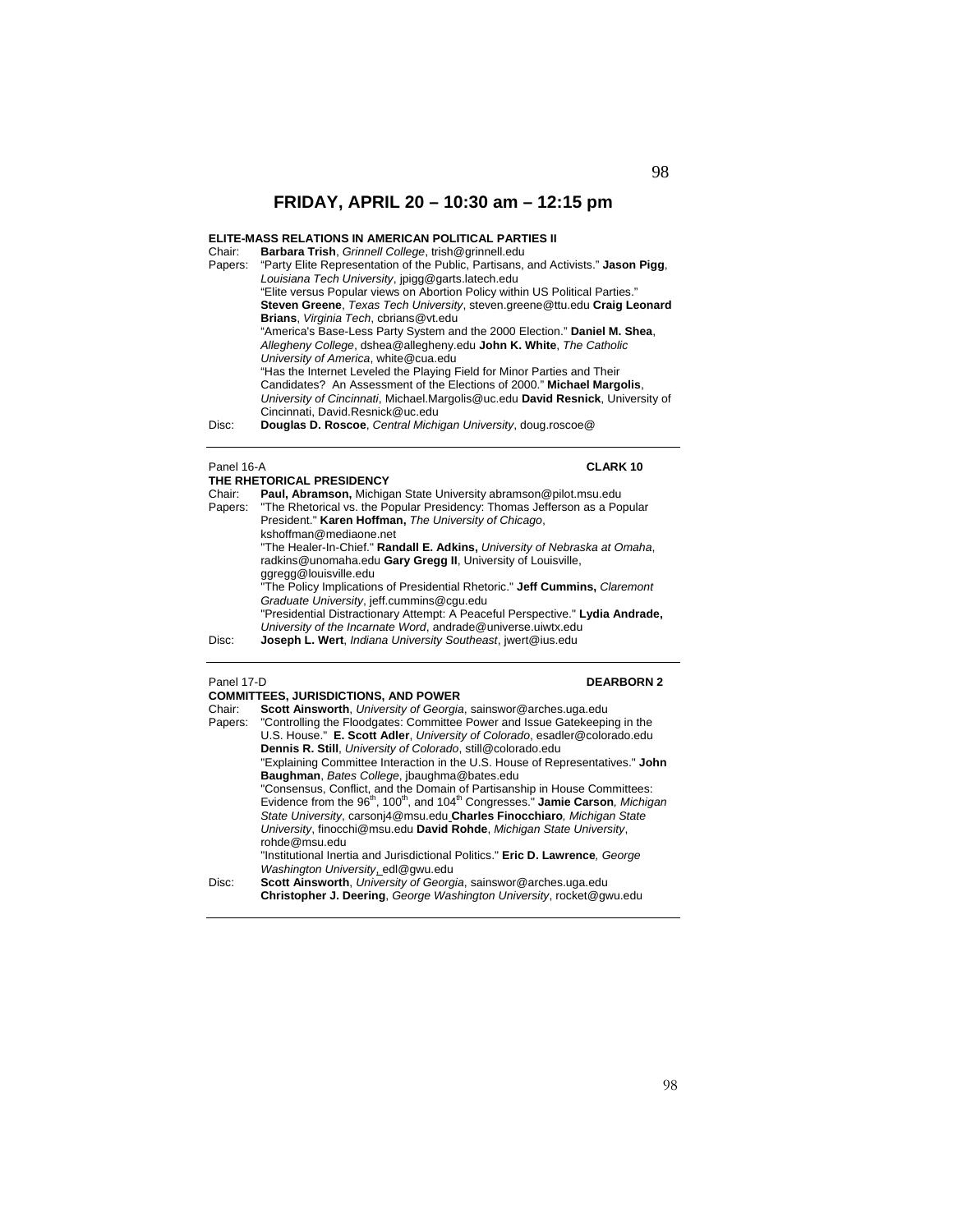### **LEGISLATORS' VOTING DECISIONS**

### Panel 17-P **DEARBORN 3**

Chair: **Robert Boatright**, *Swarthmore College*, rboatri1@swarthmore.edu Papers: "Campaign Finance Reform and the Power of the People." **Sean M.** 

**Theriault**, *Stanford University*, seant@stanford.edu "The Ecology of Voting in the U.S. Senate." **Christopher Carman**, *University of Pittsburgh*, carman@pitt.edu

"The Dynamics of Long-Term Position Change in House Roll-Call Voting." **Scott R. Meinke**, *Ohio State University*, meinke.3@osu.edu

"A Further Investigation of the Effects of Electoral Marginality on Legislative

Behavior." **Tracy Sulkin**, *University of Washington*, tsulkin@u.washington.edu

Disc: **J. Mark Wrighton**, *University of New Hampshire*, wrighton@cisunix.unh.edu

### Panel 18-E **LASALLE 3**

### (Co-Sponsored with Legislative Politics, 17-BB) **Panel 18ELEGISLATIVE-JUDICIAL INTERACTIONS AND THE IMPACT ON PUBLIC POLICY**

| Chair: | <b>Gerald Rosenberg, University of Chicago, Northwestern University School of</b> |
|--------|-----------------------------------------------------------------------------------|
|        | Law, g-rosenberg@uchicago.edu                                                     |
|        |                                                                                   |

| Papers: | "State Supreme Courts and the Preemptive Power of the Judiciary"                                                                                  |
|---------|---------------------------------------------------------------------------------------------------------------------------------------------------|
|         | Paul Brace, Rice University, pbrace@rice.edu Laura Langer, University of                                                                          |
|         | Arizona, llanger@u.arizona.edu                                                                                                                    |
|         | "State Legislative and Judicial Response to Supreme Court Decisions"                                                                              |
|         | Valerie Hoekstra, Washington University in St. Louis, hoekstra@artsci.wustl.edu,                                                                  |
|         | "Judicial Advisory Opinions and Legislative Outcomes in Comparative                                                                               |
|         | Perspective: A Game Theoretic Analysis" James R. Rogers, Texas A&M                                                                                |
|         | University, rogers@polisci.tamu.edu Georg Vanberg, Florida State University,<br>gyanberg@mailer.fsu.edu                                           |
|         | "Legislative Influence on Judicial Agendas" Kellie Butler, Rice University,<br>nycolle@rice.edu                                                   |
| Disc:   | Kevin McGuire, Science University of North Carolina at Chapel Hill Chapel Hill,<br>kmcquire@unc.edu; Charles Shipan, University of Iowa, Charles- |

### Shipan@uiowa.edu

## Panel 18-R **CLARK 5**

| <b>GENDER IN THE JUDICIARY</b> |                                                                                                                                                                                                                                     |  |
|--------------------------------|-------------------------------------------------------------------------------------------------------------------------------------------------------------------------------------------------------------------------------------|--|
|                                | (Co-sponsored by Gender and Politics Gender, 9-E)                                                                                                                                                                                   |  |
| Chair:                         | Susan Mezey, Loyola University Chicago, smezey@luc.edu                                                                                                                                                                              |  |
|                                | Papers: "Gender Factors in the Selection and in the Decisions of Arbitrators: An Empirical<br>and Policy Question" Anne Draznin, University of Illinois Springfield,<br>draznin@uis.edu Elaine Martin, Eastern Michigan University, |  |
|                                | pls martin@online.emich.edu                                                                                                                                                                                                         |  |
|                                | "Changing Expectations: The Impact of Descriptive Representation on the                                                                                                                                                             |  |
| Disc:                          | Supreme Court and the Certiorari Process" Celeste Montoya Kirk, Washington<br>University, St. Louis, cmmontoy@artsci.wustl.edu<br>Judith A. Baer, Texas A&M University, j-baer@tamu.edu                                             |  |
|                                |                                                                                                                                                                                                                                     |  |

Panel 19-E **LASALLE 4**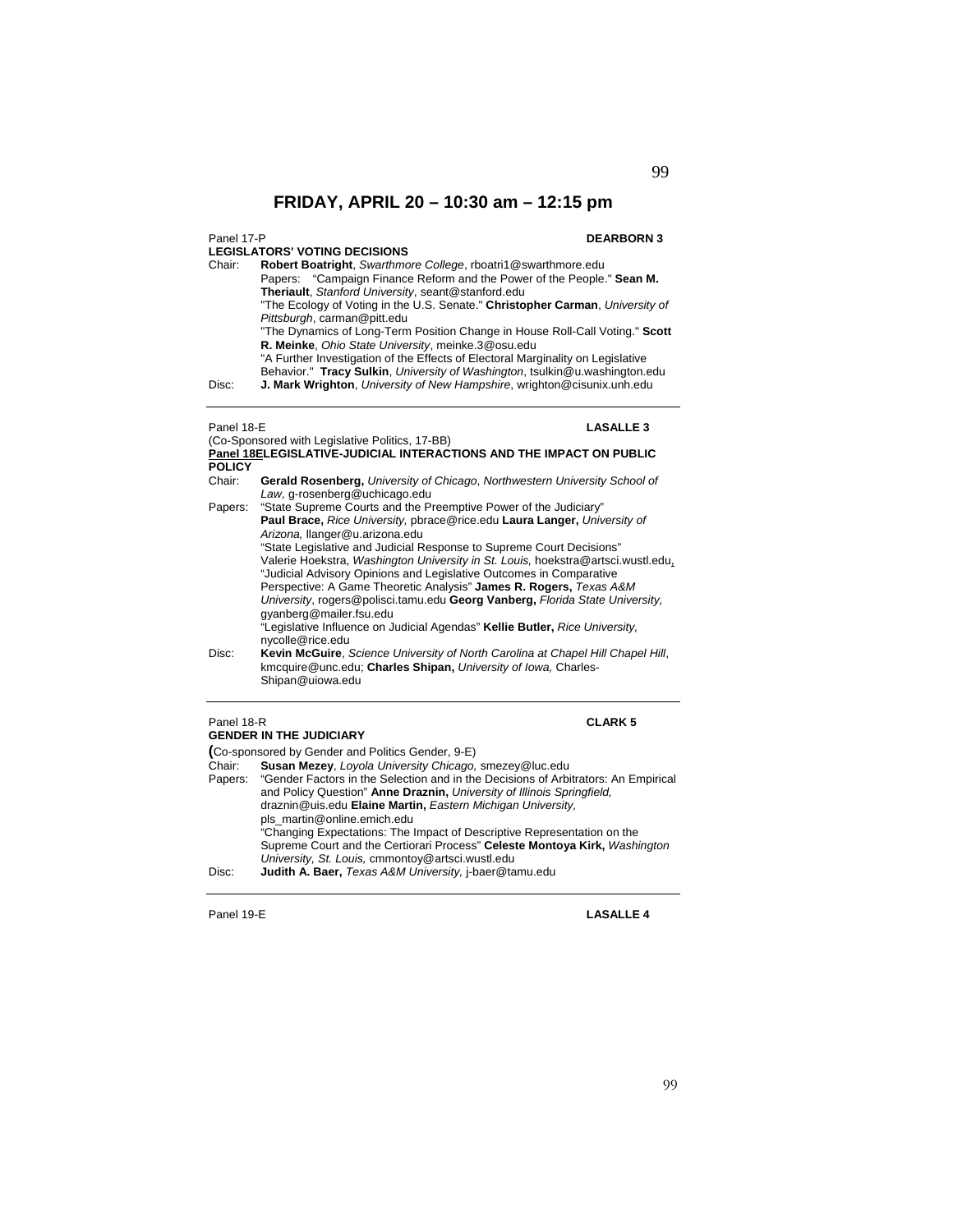### **STATE BALLOT INITIATIVES**

| Chair:                                                             | <b>TBA</b>                                                                                                                                        |
|--------------------------------------------------------------------|---------------------------------------------------------------------------------------------------------------------------------------------------|
| Papers:                                                            | "The Influence of Direct Democracy on the Size and Diversity of State Interest                                                                    |
|                                                                    | Group Populations" Frederick J. Boehmke, University of Iowa, Frederick-                                                                           |
|                                                                    | boehmke@uiowa.edu                                                                                                                                 |
|                                                                    | "State Ballot Initiatives and Universal Health Care" Caroline Tolbert, Kent State                                                                 |
|                                                                    | University, ctolber1@kent.edu Trudy Steuernagel, Kent State University,                                                                           |
|                                                                    | tsteuern@kent.edu                                                                                                                                 |
|                                                                    | "The Initiative Process with Local Implementation" Valentina Bali, California                                                                     |
|                                                                    | Institute of Technology, valentin@hss.caltech.edu                                                                                                 |
| Disc:                                                              | Rodney Hero, University of Notre Dame, rhero@nd.edu                                                                                               |
|                                                                    | Sarah Morehouse, University of Connecticut                                                                                                        |
| Panel 20-E                                                         | PDR <sub>8</sub>                                                                                                                                  |
|                                                                    | LOCATIONAL DECISIONS, SERVICE DELIVERY, AND URBAN DEVELOPMENT                                                                                     |
|                                                                    | POLICY (Co-Sponsored with Public Policy, 21-V)                                                                                                    |
| Chair:                                                             | Burnier DeLysa, Ohio University, burnier@ohio.edu<br>"High Tech Industrial Location and Economic Development." Darrene Hackler,                   |
| Papers:                                                            | George Mason University, dhackler@gmu.edu                                                                                                         |
|                                                                    | "Tiebout Sorting and Selective Satisfaction with Urban Public Services: Testing                                                                   |
|                                                                    | the Variance Hypothesis." Christine Kelleher, University of Carolina at Chapel                                                                    |
|                                                                    | Hill, cak@email.unc.edu; David Lowery, University of Carolina at Chapel Hill,                                                                     |
|                                                                    | dlowery@email.unc.edu                                                                                                                             |
|                                                                    | "Institutional and Contextual Models of Local Policies to Shape Urban                                                                             |
|                                                                    | Development." Max Neiman, University of California-Riverside,                                                                                     |
|                                                                    | max.neiman@ucr.edu Paul Lewis, Public Policy Institute of California,                                                                             |
|                                                                    | lewis@ppic.org                                                                                                                                    |
|                                                                    | "Nonuniform Air Quality Regulations: How Do They Affect the Behavior of                                                                           |
|                                                                    | Polluting Industries." Mihriye Mete, Michigan State University, mete@msu.edu                                                                      |
|                                                                    | Richard Chard, Georgia State University, polrec@langate.gsu.edu                                                                                   |
| Disc:                                                              | Kenneth Bickers, Indiana University, kbickers@indiana.edu                                                                                         |
|                                                                    |                                                                                                                                                   |
| Panel 21-H                                                         | PDR <sub>9</sub>                                                                                                                                  |
|                                                                    | CITIZEN PARTICIPATION AND ENVIRONMENTAL POLICYMAKINGCITIZEN                                                                                       |
|                                                                    | PARTICIPATION AND ENVIRONMENTAL POLICYMAKING                                                                                                      |
| Chair:                                                             | Michael Kraft, University of Wisconsin-Green Bay, kraftm@uwqb.edu.                                                                                |
| Papers:                                                            | "Community Involvement in Environmental Decision Making."                                                                                         |
|                                                                    | Troy Abel Southern-Illinois University-Edwardsville, table@siue.edu                                                                               |
|                                                                    | "Using the Multi-Method Framework for Evaluatinmg the Implementation of<br>Habitat Conservation Plans." Christopher Wright University of Southern |
|                                                                    | California christow@usc.edu "                                                                                                                     |
|                                                                    | "The Environmental Justice Movement and Anthropocentrism: Returning                                                                               |
|                                                                    | Humans to the Center of the Natural Stage." Roger Cusick, University of Albany,                                                                   |
|                                                                    | ric1028x@aol.com.                                                                                                                                 |
| Disc:                                                              | Michael Kraft, University of Wisconsin-Green Bay, kraftm@uwgb.edu;                                                                                |
|                                                                    | Daniel Fiorino, U.S. Environmental Protection Agency, fiorino.dan@epa.gov.                                                                        |
|                                                                    |                                                                                                                                                   |
|                                                                    |                                                                                                                                                   |
| Panel 25-E                                                         | <b>PARLOR F</b>                                                                                                                                   |
| "THROUGH MY LENS": A FILM AND DISCUSSION ABOUT THE EXPERIENCES  OF |                                                                                                                                                   |
| <b>WOMEN OF COLOR IN ACADEMIA</b>                                  |                                                                                                                                                   |

Panel: **Amaney Jamal**, *University of Michigan*, amaneyps@umich.edu **Chieko Numata**, *Bodowin College*, **cnumata@bowdoin.edu**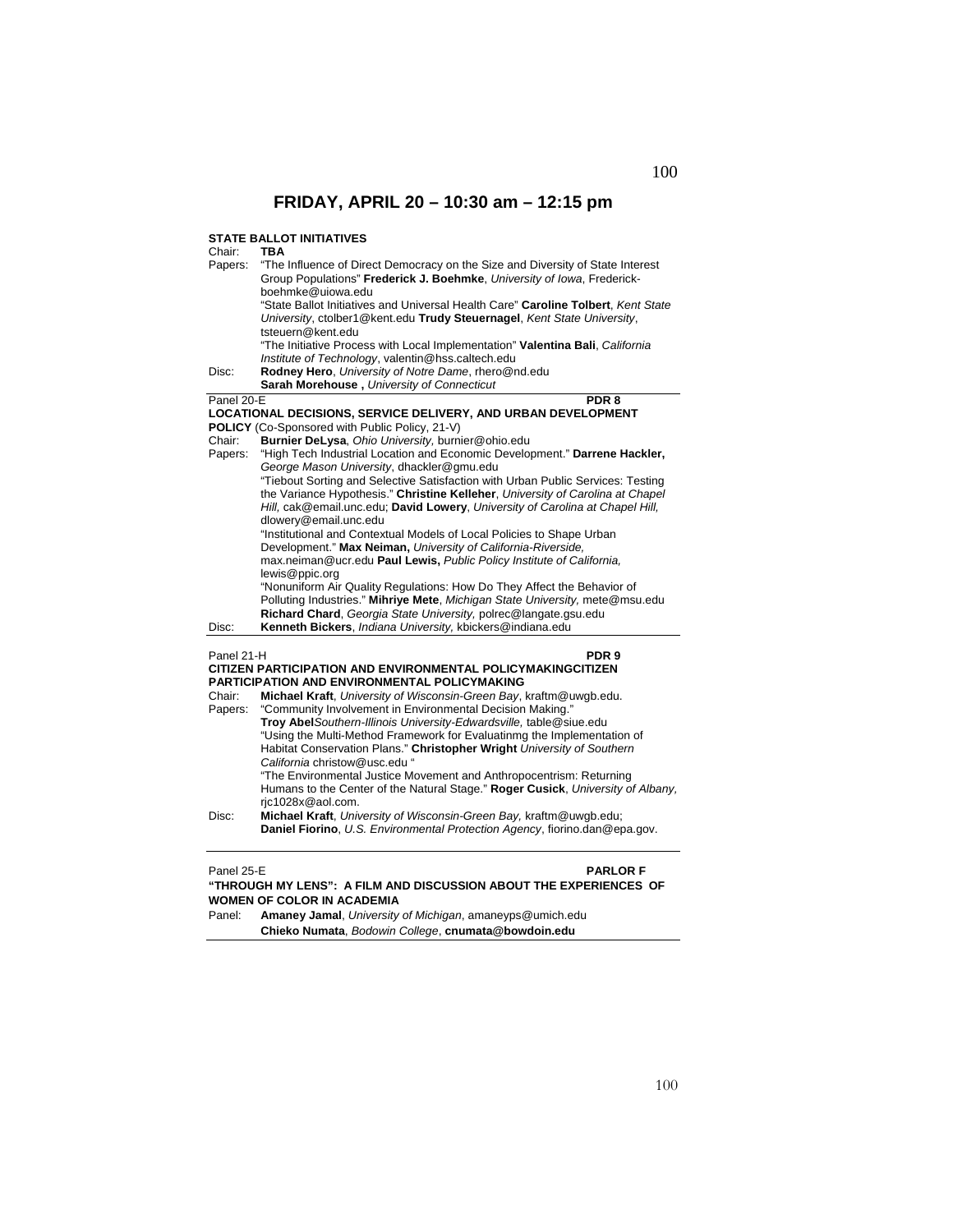| Panel 27-B       | <b>STATE BALLROOM</b>                                                                                                                                                                                                                                                                                                                                                                          |
|------------------|------------------------------------------------------------------------------------------------------------------------------------------------------------------------------------------------------------------------------------------------------------------------------------------------------------------------------------------------------------------------------------------------|
| <b>JOURNALS"</b> | "HOW TO PUBLISH IN. AND REVIEW ARTICLES FOR. POLITICAL SCIENCE                                                                                                                                                                                                                                                                                                                                 |
| Chair:<br>Part:  | William G. Jacoby University of South Carolina William-jacoby@sc.edu<br>Ada W. Finifter Michigan State University finifter@msu.edu<br>Gregory A. Caldeira Ohio State University caldeira.1@osu.edu<br>Kim Quaile Hill Texas A&M University e339kg@polisci.tamu.edu<br>Jan E. Leighley Texas A&M University leighley@polisci.tamu.edu<br>Lee Sigelman George Washington University lees@guw.edu |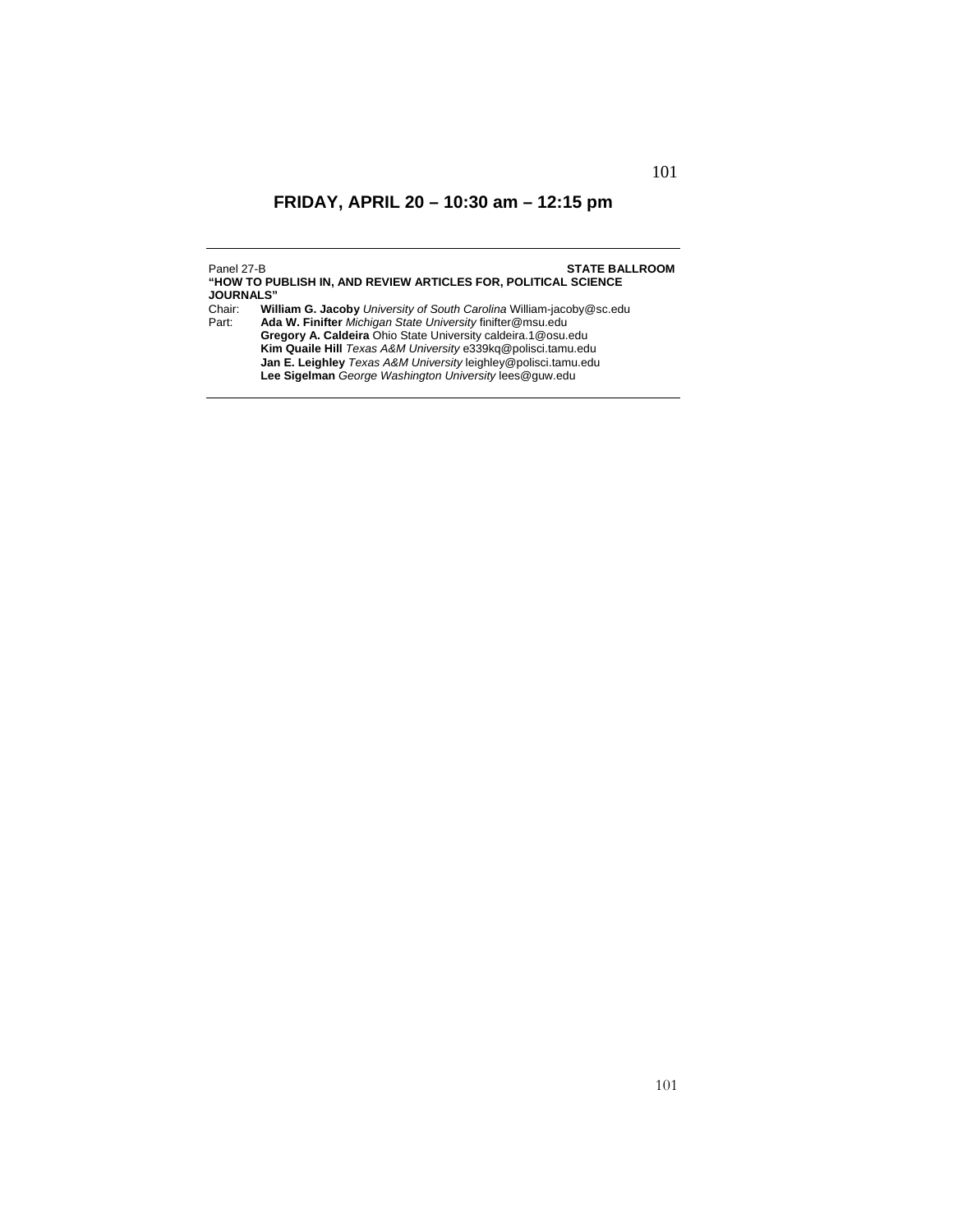## **Friday 1:30 – 3:15**

Section 5 Posters **EXHIBIT HALL INTERNATIONAL POLITICAL ECONOMY** 1. "Still His Heart Beats for His Homeland: Social Incentives for International Capital Flows," **Michael Popovic**, *Washington University*, mjpopovi@artsci.wustl.edu 2. "The New Economy, the Leadership Cycle and the Nineteenth K-Wave,"**Joachim** 

**Rennstich**, *Indiana University*, jrennsti@indiana.edu 3. "The Case of Protection for the Louisiana Crawfish Industry," **E. Brooke Harlowe**, *The College of St. Catherine*, ebharlowe@stkate.edu

## Section 9 Posters

**GENDER AND POLITICS** 

- 1. Leadership Styles and Gender Differences in the Illinois Legislature, **Cheryl Brandt**, *University of Illinois at Chicago*, cbrand2@uic.edu
- 2. An Examination of the Stagnation Effect on Women and Congressional
- Elections, **Nicole A. Sirju**, *Binghamton University*, bg19060@binghamton.edu 3. Japanese Family Policy in the 1990s: Business Cooperation and Constraint in the Policy-Making Process, **Priscilla Lambert**, *University of California, San Diego,* plambert@weber.ucsd.edu
- 4. Targeting Moms: Politics of Fragmentation in the Million Mom March, **Katherine Stenger**, *University of Washington*, kstenger@u.washington.edu
- 5. "Fighting for Our Lives" the Metro DC Collaborative for Women Living with HIV/AIDS, **Leslie R. Wolfe**, *Center for Women Policy Studies*, lwolfe@centerwomenpolicy.org **Wendy Smooth** University of Maryland wsmooth@gvpt.umd.edu **Jennifer Tucker** *Center For Women Policy Studies*  jtucker@centerwomenpolicy.org

### Section 10 Posters

### **THEMES IN RACE, CLASS AND ETHNICITY**

- 1. "Evolution of Party Perceptions Among Groups Under Conditions of Low Party Responsiveness: British, Afro-Caribbean, South Asians and Professional Association Membership", **Kimberly Shella**, k-shella@worldnet.att.net;
- 2. "Diminished Returns: Comparing Hyper-Segregation's Effects on the Intergenerational Transfer of Wealth", **Michael McCall**, *Washington University*, spencermcc@aol.com;
- 3. "Racial Profiling at the Polling Place: Exposing Contemporary Voting Barriers and Their Impact on Minority Participation", **Vesla Weaver**, *University of Virginia*, vm4r@virginia.edu;
- 4. "President Dole: Does The Expansion of Suffrage Matter?", **Mitchell Brown,**  *University of Maryland*, mbrown@gvpt.umd.edu; **Victor Assal**, *University of Maryland*, vassal@gvpt.umd.edu;
- 5. "Networks: Black Institutions and Black Common Fate Perceptions", **Harwood K. McClerking**, *University of Michigan*, harwood@umich.edu;
- 6. "Loyalist Identity and Protestant Paramilitary Violence in Northern Ireland", **John Cotter**, *University of Kentucky*, jmcott@pop.uky.edu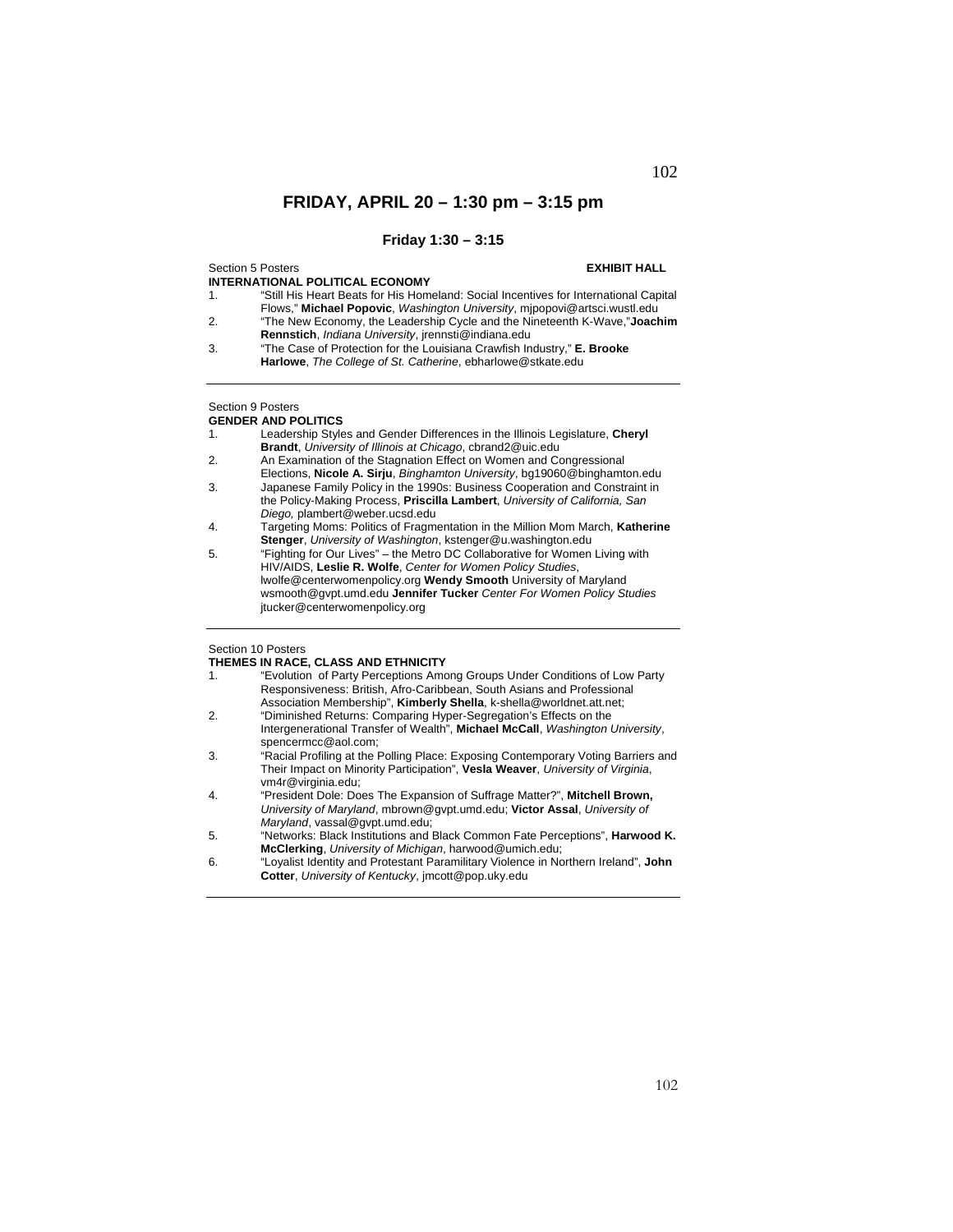Section 11 Posters

**POLITICAL THEORY: TEXTS AND THEORISTS** 

- 1. "Stepping Outside the City: The Political Philosophy of Michael Weinsten." **Lee Rademacher,** *Purdue University Calumet*, fromage@calumet.purdue.edu
- 2. Zorba, Socrates, and the Good Life." **Filip Kovacevic**, *University of Missouri, Columbia,* filip@philosophers.net
- 3. "Progressive by Design: An Electoral System for the Twenty Second Century." **Stuart Hartger**, stuart@lakeshore.net
- 4. "How the Individual Finds Virtue–Weber and Kant on Individual Virtue." **Michael Wiley**, *University of Houston*, democracy@uh.edu
- 5. "Virginia Woolf Animates Mahatma Ghandi on the Promotion of Peace." **Rich Stanislaw**, *Purdue University*, stanislaw@polsci.purdue.edu

### Section 19 Posters

### **THEMES IN STATE AND INTERGOVERNMENTAL POLITICS**

| 1.                             | "Brussels, Bern, and Bonn: Comparative Federalism, Subsidiarity and the           |
|--------------------------------|-----------------------------------------------------------------------------------|
|                                | European Union" Tanja A. Boerzel, European University Institute,                  |
|                                | boerzel@datacomm.iue.it Madeleine Hosli, The University of Michigan,              |
|                                | mhosli@umich.edu                                                                  |
| 2.                             | "Accounting for Variation in the Lexical Content of Governors' State-of-the-State |
|                                | Speeches" Daniel DiLeo, Penn State - Altoona, dxd22@psu.edu                       |
| 3.                             | "Racial Threat in the News?: An Analysis of Media Coverage of Gubernatorial       |
|                                | Elections in Three Southern States" Scott E. Buchanan, Gordon College,            |
|                                | s buchanan@falcon.gdn.peachnet.edu                                                |
| 4.                             | "Raising a Stink: Who Should Regulate Pollution from Big Livestock                |
|                                | Operations?" Inger Weibust, lowa State University, weibust@iastate.edu            |
| 5.                             | "Labor Market Policy and Wages in the American States" Matthew McCoy,             |
|                                | SUNY Binghamton, bf18848@binghamton.edu                                           |
| 6.                             | "Education Policy Change and Bottom-Up Agenda Setting" Paul F. Manna,             |
|                                | University of Wisconsin – Madison, pmanna@polisci.wisc.edu                        |
| 7.                             | "The Changing Constitutional Role of the American States, 1839 to 1991" Scott     |
|                                | C. Pandich, SUNY Binghamton, ScottCPan@aol.com                                    |
| Disc:                          | Darby Morrisroe, University of Virginia, morrisroe@virginia.edu                   |
|                                | Thomas M. Carsey, Florida State University, tcarsey@garnet.acns.fsu.edu           |
|                                |                                                                                   |
| Panel 1-G<br><b>SANDBURG 2</b> |                                                                                   |
|                                | <b>POLITICS OF INCLUSION AND EXCLUSION IN COMPARATIVE PERSPECTIVE</b>             |
| Chair:                         | <b>Pia Knigge, Auburn University Montgomery, knigpia@strudel.aum.edu</b>          |

| UI Idil. | <b>Fia Ringge, <i>Auburn Oniversity Mongomery</i>, Knigpla</b> & Suludel aum.edu  |
|----------|-----------------------------------------------------------------------------------|
| Papers:  | "Speaking the Right Language: A Comparative Analysis of Minority Language         |
|          | Rights." Becky Kook, Ben Gurion University (Israel), bkook@bqumail.bqu.ac.il      |
|          | "Contextual Effects on Attitudes Towards Minorities." Donald Blake, University of |
|          | British Columbia, dblake@interchange.ubc.ca                                       |
|          | "Western European Ethnic Conflict Management: A Workable Model?" Jean             |
|          | Abshire, Indiana University Southeast, jeabshir@ius.edu                           |
|          | "Jus Sanguinis: Exclusionary Tenet of German Citizenship?" Joshua Bauroth,        |
|          | University of Michigan, jbauroth@umich.edu                                        |
| Disc:    | <b>Pia Knigge, Auburn University Montgomery, knigpia@strudel</b>                  |
|          |                                                                                   |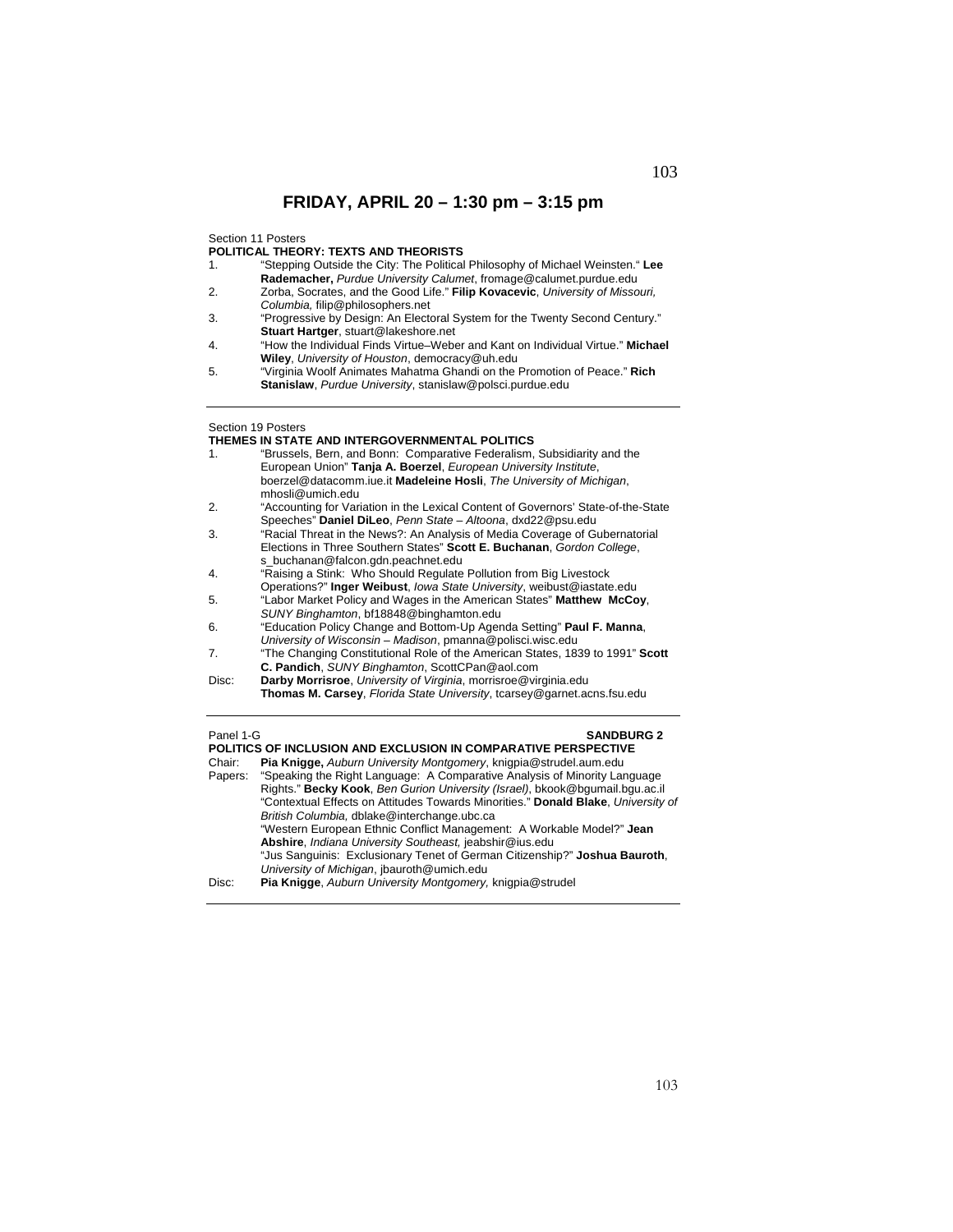| Panel 2-G<br><b>SANDBURG 4</b><br><b>CONSEQUENCES OF ECONOMIC LIBERALIZATION: COMPARATIVE</b><br><b>PERSPECTIVES</b> |                                                                                                                                                                                                                                                                                                         |  |
|----------------------------------------------------------------------------------------------------------------------|---------------------------------------------------------------------------------------------------------------------------------------------------------------------------------------------------------------------------------------------------------------------------------------------------------|--|
| Chair:                                                                                                               | Zohreh Ghavamshahidi, University of Wisconsin-Whitewater,                                                                                                                                                                                                                                               |  |
| Papers:                                                                                                              | ghavamsz@uwwyax.uww.edu<br>"The Growth of Wage Inequality in the Brazilian Manufacturing Sector: Searching<br>for Explanatory Variables." Monica Arruda de Almeida, University of California.<br>Los Angeles, marruda@ucla.edu<br>"Structural Adjustment Loans and their Effects on Economic and Social |  |
|                                                                                                                      | Indicators: An Empirical Model." M. Rodwan Abouharb, Binghamton University,<br>rodabouharb@hotmail.com<br>"Financial Crisis, New Government, and Social Pact in South Korea." Young-                                                                                                                    |  |
| Disc:                                                                                                                | <b>Choul Kim, Texas Tech University, gkim@ttacs.ttu.edu</b><br>Zohreh Ghavamshahidi, University of Wisconsin-Whitewater,<br>ghavamsz@uwwyax.uww.edu                                                                                                                                                     |  |
| Panel 3-G<br>PDR 9<br>THE EFFECT OF POLITICAL INSTITUTIONS ON SATISFACTION WITH DEMOCRACY<br><b>IN LATIN AMERICA</b> |                                                                                                                                                                                                                                                                                                         |  |
| Chair:                                                                                                               | Barry Ames, University of Pittsburgh, barrya+@pitt.edu                                                                                                                                                                                                                                                  |  |
| Papers:                                                                                                              | "Institutions Matter: The Effect of Political Institutions on Citizens' Satisfaction<br>with Democracy." Barry Ames, University of Pittsburgh, barrya+@pitt.edu<br>Siddhartha Bayiska <i>University of Pittsburgh</i> sibet/1+@pitt edu Mary Frances                                                    |  |

**Siddhartha Baviska,** *University of Pittsburgh*, sibst4+@pitt.edu **Mary Frances Malone**, *University of Pittsburgh*, Mfmst21@pitt.edu **Mitchell Seligson**, *University of Pittsburgh,* seligson@pitt.edu "Examing the Relationship Between Democracy and Quality of Life" **Karrie Koesel,** University of Notre Dame, *koesel.1@nd.edu* **Joseph Foy**, University of Notre Dame, *jfoy@nd.edu* "Democracy's Dilemma: The Role of Democratic Satisfaction in Consolidation." **Claire M. Smith,** *University of Notre Dame*, Smith.436@nd.edu **Karrie Koesel,**  *University of Notre Dame*, koesel.1@nd.edu

"Testing the Churchill Hypothesis" **Doh Shin**, *University of Missouri at Columbia*, shind@missouri.edu **Jason Wells**, *University of Missouri at Columbia,* c744514@showme.missouri.edu

### Panel 3-S **SANDBURG 6**

**RULES, STRATEGIES, AND INSTITUTIONAL DESIGN IN LATIN AMERICA** 

Chair: **Gregory Schmidt,** *Northern Illinois University,* gschmidt@niu.edu

"Legislative Rules and Voting Stability in the Mexican Chamber of Deputies." **William B. Heller,** *University of Nebraska-Lincoln***,** wbheller@post.harvard.edu  **Jeffrey Weldon,** *ITAM,* jweldon@itam.mx

"Are you Being Served? Political Accountability and Quality of Government." **Charles Boix** *University of Chicago*, cboix@midway.uchicago.edu **Alicia Adsera,** *The University of Illinois at Chicago,* adsera@uic.edu **Mark Payne**, *Inter-America Bank of Development,* markpa@iadb.org

Disc: **Douglas Thornton,** *Rice University*, dougt@rice.edu **Orlando J. Perez**, *Central Michigan University,* orlando.j.perez@cmich.edu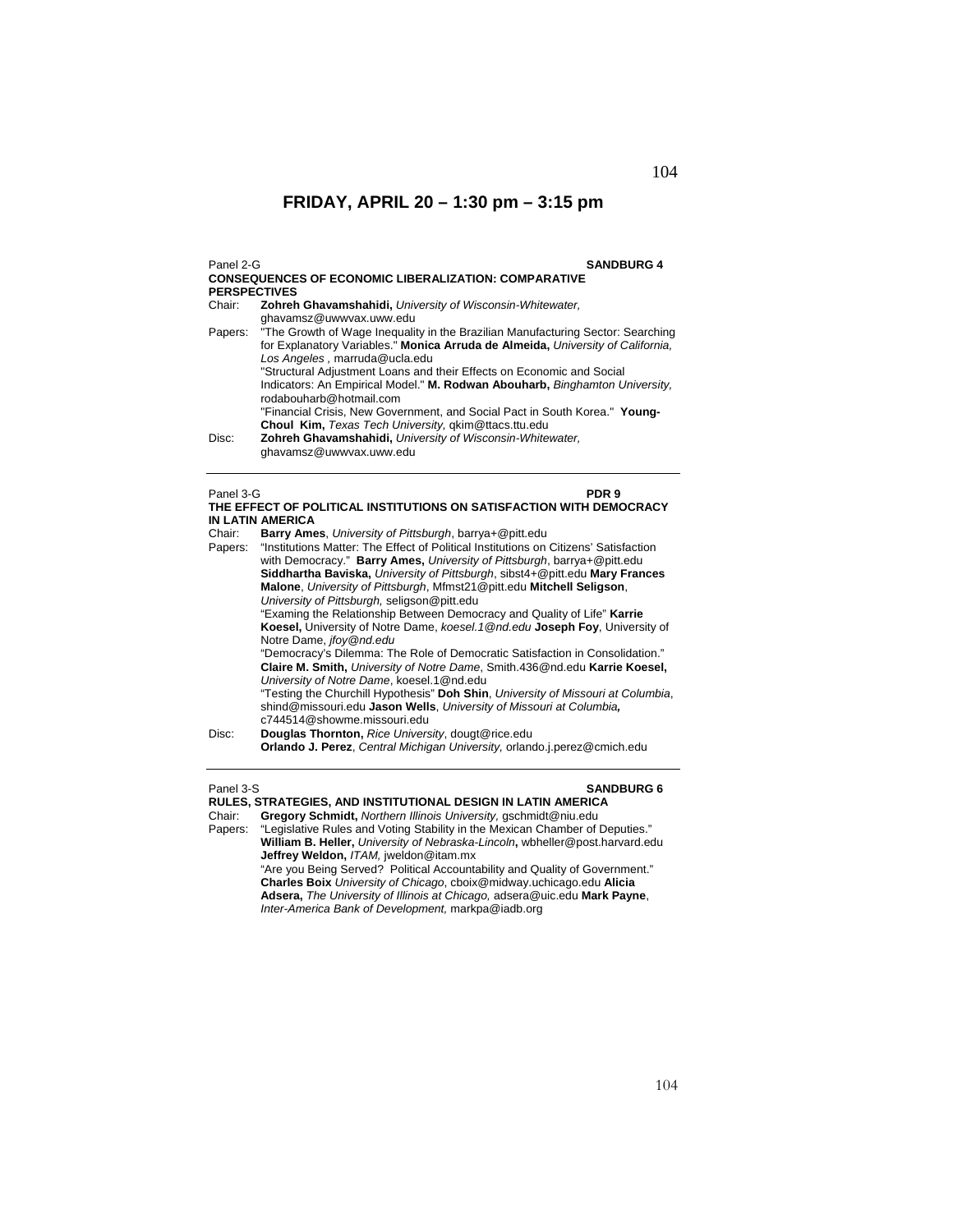"Party Systems and Budget Deficits in Latin America." **Andres Mejia-Acosta**, *University of Notre Dame,* amejiaac@nd.edu Disc: **Michelle M. Taylor-Robinson,** *Texas A&M University,* e339mt@polisci.tamu.edu

 $\overline{a}$ 

| Panel 4-F<br><b>SANDBURG 7</b><br>THE PROCESS AND IMPLICATIONS OF PEACEKEEPING AUTHORIZATION<br><b>DECISIONS</b> |                                                                                                                                                                                                                                                                                                                                                                                                                                             |  |  |
|------------------------------------------------------------------------------------------------------------------|---------------------------------------------------------------------------------------------------------------------------------------------------------------------------------------------------------------------------------------------------------------------------------------------------------------------------------------------------------------------------------------------------------------------------------------------|--|--|
| Chair:<br>Papers:                                                                                                | Dan Lindley, University of Notre Dame, dlindley@nd.edu<br>"Collective Legitimization and Peacekeeping Operations." Vincent A. Auger,<br>Western Illinois University, VA-Auger@wiu.edu<br>"International Peacekeeping and Expected Efficacy Consideration: Addressing<br>Selection Bias." Timothy Carter, University of Rochester,<br>tctr@troi.cc.rochester.edu<br>"Explaining the Deployment of UN Peacekeeping Forces." Haklin Kim, SUNY- |  |  |
| Disc:                                                                                                            | Binghamton, bg26187@binghamton.edu<br>Dan Lindley, University of Notre Dame, dlindley@nd.edu                                                                                                                                                                                                                                                                                                                                                |  |  |
|                                                                                                                  | <b>LASALLE 5</b><br>Panel 5-H                                                                                                                                                                                                                                                                                                                                                                                                               |  |  |
| Chair:                                                                                                           | POLITICAL ECONOMY AND GLOBAL HUMAN RIGHTS<br>David Richards, Missouri Southern State College, daver@joplin.com                                                                                                                                                                                                                                                                                                                              |  |  |
| Papers:                                                                                                          | "A Little Repression Around the Corner," Jeff Harmon, University of North<br>Texas. iaharmon@unt.edu                                                                                                                                                                                                                                                                                                                                        |  |  |
|                                                                                                                  | "The Use of United States Aid as a Tool to Improve Human Rights," Alan<br>Arwine, Texas Tech University, aarwine@ttacs.ttu.edu                                                                                                                                                                                                                                                                                                              |  |  |
|                                                                                                                  | "Measuring Relativity: A Comparison of Human Rights Across Countries,"<br>Denese Mcarthur, Binghamton University, bi91123@binghamton.edu Lisa                                                                                                                                                                                                                                                                                               |  |  |
| Disc:                                                                                                            | Soloweij, Binghamton University, bi90857@binghamton.edu<br>David Richards, Missouri Southern State College, daver@joplin.com                                                                                                                                                                                                                                                                                                                |  |  |
| Panel 6-F                                                                                                        | <b>CLARK7</b>                                                                                                                                                                                                                                                                                                                                                                                                                               |  |  |
|                                                                                                                  | POLITICAL SOPHISTICATION: CAUSES AND CONSEQUENCES                                                                                                                                                                                                                                                                                                                                                                                           |  |  |
| Chair:                                                                                                           | Stephen Bennett, University of Cincinnati, sbennett@apptechnc.net                                                                                                                                                                                                                                                                                                                                                                           |  |  |
| Papers:                                                                                                          | "Reconsidering Individual Differences and the Structure of PublicOpinion."<br>Paul Goren, Southern Illinois University at Carbondale, goren@siu.edu                                                                                                                                                                                                                                                                                         |  |  |
|                                                                                                                  | "The Effect of Partisan Identification on Uninformed Voters." Krista Jenkins,                                                                                                                                                                                                                                                                                                                                                               |  |  |
|                                                                                                                  | Rutgers University; kristaj@eden.rutgers.edu Richard R. Lau, Rutgers                                                                                                                                                                                                                                                                                                                                                                        |  |  |
|                                                                                                                  | University, ricklau@rci.rutgers.edu;                                                                                                                                                                                                                                                                                                                                                                                                        |  |  |
|                                                                                                                  | "Values as Heuristics: The Mechanics of Electoral Choice by Unsophisticated                                                                                                                                                                                                                                                                                                                                                                 |  |  |
|                                                                                                                  | Voters." David Barker, University of Pittsburgh, dbarker@pitt.edu;                                                                                                                                                                                                                                                                                                                                                                          |  |  |
|                                                                                                                  | Morgan Marrietta, Ohio State University, Marietta.6@osu.edu<br>"The Dynamics of Political Sophistication." Adrian D. Pantoja, Claremont                                                                                                                                                                                                                                                                                                     |  |  |
|                                                                                                                  | Graduate University, Adrian.Pantoja@CGU.EDU                                                                                                                                                                                                                                                                                                                                                                                                 |  |  |
| Disc:                                                                                                            | Kathleen Knight, Barnard College, kknight@barnard.edu                                                                                                                                                                                                                                                                                                                                                                                       |  |  |
|                                                                                                                  |                                                                                                                                                                                                                                                                                                                                                                                                                                             |  |  |

Panel 7-G **PDR 5 COATTAIL EFFECTS** 

Chair: **Robert S. Erikson,** *Columbia University*, rse14@columbia.edu*,*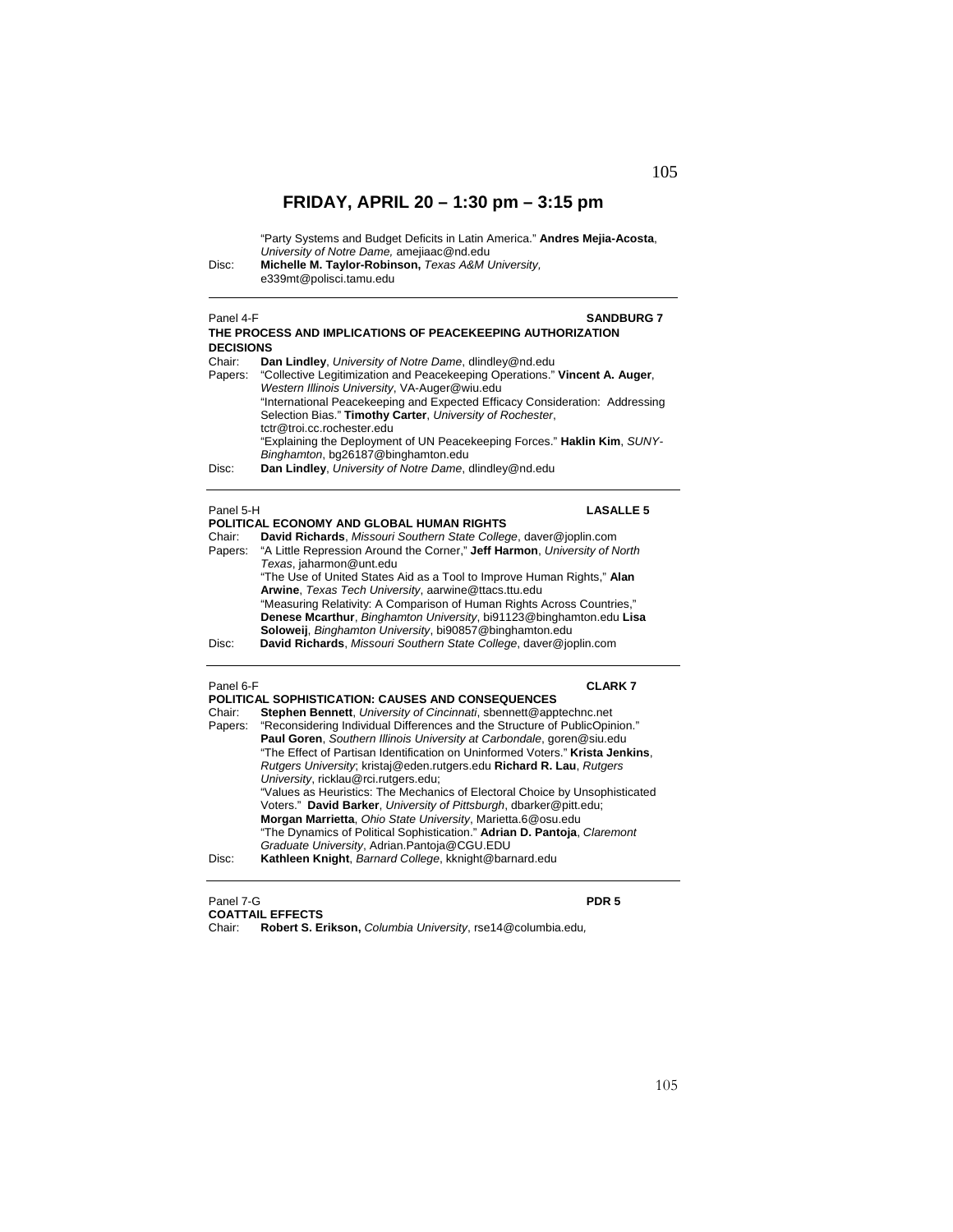| Papers:   | "Congressional Elections and the Presidential Election Cycle: Coattails vs.<br>Balancing." Robert S. Erikson, Columbia University, rse14@columbia.edu,<br>"Reverse Coattails: Is all Politics Truly Local." Stacy McMillen, Wayne State<br>College, smcmille@wscqate.wsc.edu Jason Brozek, Wayne State College,<br>jabroz01@willy.wsc.edu |
|-----------|-------------------------------------------------------------------------------------------------------------------------------------------------------------------------------------------------------------------------------------------------------------------------------------------------------------------------------------------|
|           | "Gubernatorial Coattail Effects in State Legislative Elections." Robert E. Hogan,<br>rhogan1@Isu.edu<br>"Campaign Contest and the Influence of Presidential Popularity in Midterm<br>Congressional Elections." James D. King, University of Wyoming,<br>jking@uwyo.edu                                                                    |
| Disc:     | Melanie J. Blumberg, Kent State University, miblumbe@kent.edu                                                                                                                                                                                                                                                                             |
| Panel 7-Q | <b>LASALLE 1</b>                                                                                                                                                                                                                                                                                                                          |

|         | POLITICAL PARTICIPATION ON THE INTERNET                                              |  |  |
|---------|--------------------------------------------------------------------------------------|--|--|
| Chair:  | Arthur Lupia, University of California, San Diego, alupia@ucsd.edu                   |  |  |
| Papers: | "Who Surfs? The Impact of Political Web Sites in the 2000 Presidential               |  |  |
|         | Elections. Arthur Lupia, University of California, San Diego, alupia@ucsd.edu        |  |  |
|         | "Actual Politics with Virtual Participation: Political Participation on the Internet |  |  |
|         | During the 2000 Campaign." Brian Krueger, University of Connecticut,                 |  |  |
|         | Krueger@uconnvm.uconn.edu                                                            |  |  |
|         | "The 2000 e-Campaign for U.S. Senate." Christine B. Williams, Bentley                |  |  |
|         | College, cwilliams@bentley.edu Andrew Aaylesworth, Bentley College,                  |  |  |
|         | aaylesworth@bentley.edu Kenneth Chapman, Bentley College.                            |  |  |
|         | kchapman@bentley.edu                                                                 |  |  |
|         | "How Voters and Campaigns View Political Websites." Daron R. Shaw,                   |  |  |
|         | University of Texas at Austin, dshaw@jeeves.la.utexas.edu                            |  |  |
| Disc:   | David Redlawsk, University of Iowa, david-redlawsk@uiowa.edu                         |  |  |

## Panel 7-Z **PDR 4**

|         | <b>RACE, CLASS AND TURNOUT</b>                                                  |
|---------|---------------------------------------------------------------------------------|
|         | (Co-sponsored with Race, Class and Ethnicity, 10-M)                             |
| Chair:  | Valerie Sulfaro James Madison University, sulfarva@imu.edu                      |
| Papers: | "Race and Class Bias in Voter Turnout, 1960-1996." Jan Leighley, Texas A&M      |
|         | University, leighley@polisci.tamu.edu Jonathan Nagler, New York University,     |
|         | jonathan.nagler@nyu.edu                                                         |
|         | "Trends in African-American Political Participation." Samantha Luks, University |
|         | of California, Berkeley, sam@socrates.berkeley.edu Laurel Elms, University of   |
|         | California, Berkeley, laurel@ucdata13.berkeley.edu                              |
| Disc:   | Valerie A. Sulfaro, James Madison University, sulfarva@jmu.edu                  |
|         |                                                                                 |

### Panel 9-G **PDR 7 FEMINISM AND IDENTITY POLITICS**  Chair: **TBA**

Papers: "Feminist Consciousness, Black Consciousness, or Womanist Consciousness: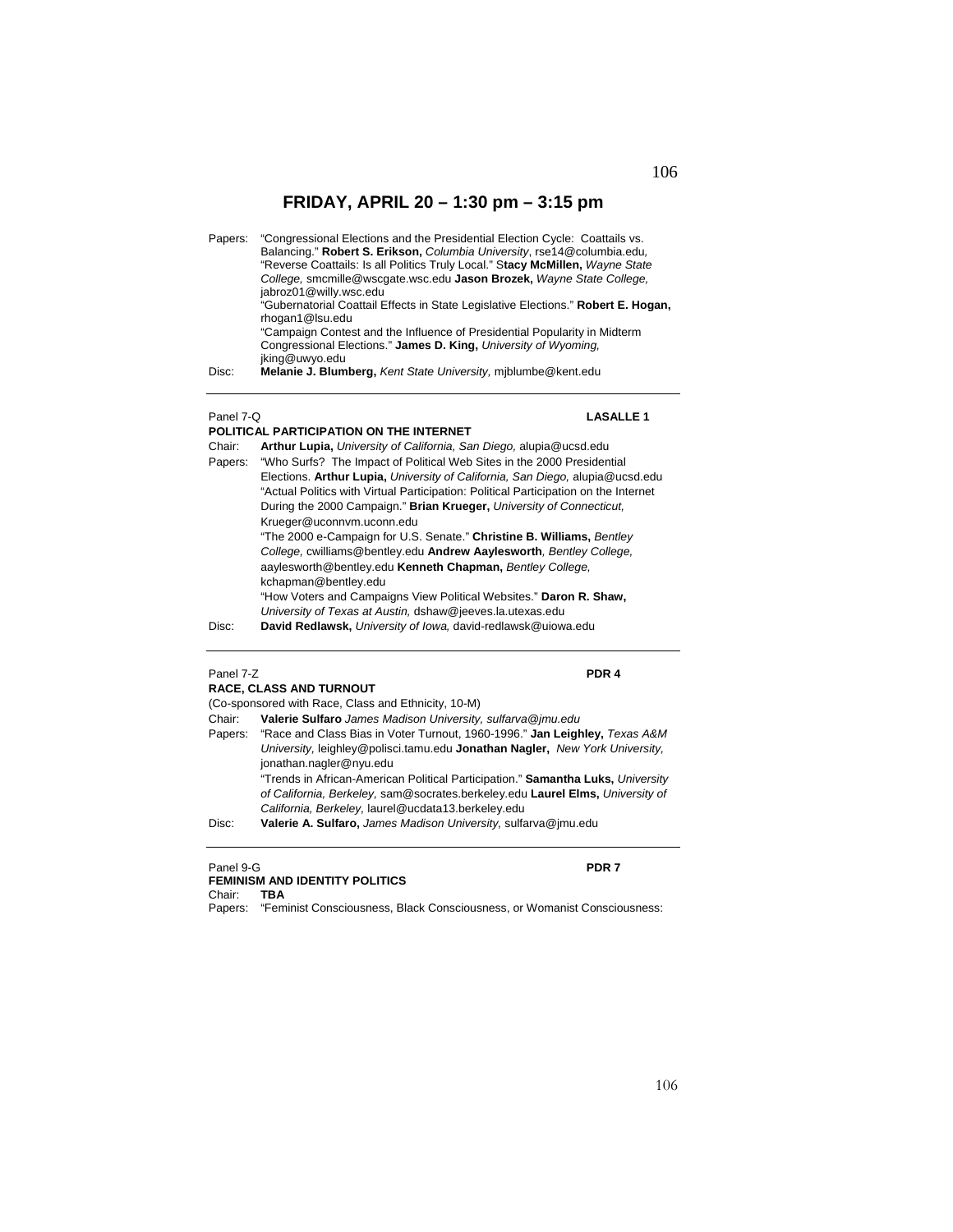What Drives American Women's Political Action?" **Pamela Cook,** *University of Chicago*, pcook@uchicago.edu "Sisters in Organizing? Perceptions of Race, Gender, and the Consequences of 'Double Disadvantage' Within African American Women's Community Work Organizations." **Erika Gordon**, *University of Maryland,* egordon@gvpt.umd.edu "Race, Class, and Feminist Identification." **Jennifer L. Rexroat**, *University of Illinois at Chicago*, jrexrol@uic.edu Disc: **Daniel Holliman**, *Syracuse University*, dhollima@maxwell.syr.edu Panel 10-F **PDR 6 EXPANDING DISCIPLINARY BOUNDARIES: NEW DIRECTIONS IN BLACK, ASIAN, NATIVE AMERICAN AND LATINO POLITICS**  Chair: **Paula D. McClain**, *Duke University*, pmcclain@duke.edu; "The Awakening of a Sleeping Giant: Latino Citizenship and Participation in California Politics" **Tara L. Butterfield**, *California Institute of Technology*, tarab@hss.caltech.edu; "The Mosaic of Asian-American Politics: Preliminary Results from the Five-City Post-Election Survey" **Pei-te Lein**, *University of Utah*, plien@poli-sci.utah.edu **M. Margaret Conway**, *University of Florida*, mconway@polisci.ufl.edu **Taeku Lee**, *Harvard University*, Taeku\_Lee@harvard.edu **Janelle S. Wong**, *Yale University*, janelle.wong@yale.edu "The Latinization of the American Vote: Strategic Mobilization of Latinos in Presidential Campaign 2000" **Elva Patricia Cortez**, *University of Michigan*, corteze@umich.edu "Black Like Who? Afro-Caribbean Immigrants, African-Americans and the Politics of Group Identity" **Reuel Rogers**, *Northwestern University*, r-rogers@nwu.edu; Disc: **Joseph Stewart**, *University of New Mexico*, joestew@unm.edu **Panel 11-G MONTROSE 2 NEW APPROACHES TO NIETZSCHE**<br>Chair: **Suzanne Dovi**, University of Suzanne Dovi, University of Arizona, sdovi@u.arizona.edu Papers: "The Politics of Truth: Power in Nietzsche's Epistemology." **Paul F. Glenn**, *University of Puget Sound*, pfglenn@yahoo.com "Sage and Overman: Ethics and Authenticity in Nietzsche and Zhuangzi." **Katrin Froese**, *University of Calgary*, froese@ucalgary.edu "The Psychology of Liberalism and the Will to Truth." **Cheryl R. Schotten**, *University of Notre Dame*, schotten.1@nd.edu Disc: **Suzanne Dovi**, *University of Arizona*, sdovi@u.arizona.edu

### **Panel 12-F MONTROSE 3**

|         | <b>PLATO'S FEMINISM REVISITED (Co-Sponsored with Gender and Politics, 9-O)</b> |
|---------|--------------------------------------------------------------------------------|
| Chair:  | Arlene Saxonhouse, University of Michigan, awsaxon@umich.edu                   |
| Papers: | "The Gendered Origins of Socratic Rhetoric." Norma Thompson, Yale              |
|         | University, norma.thompson@yale.edu                                            |
|         | "Men and Women, Plato and Aristophanes." Stephanie Nelson, Boston              |
|         | University, nelson@bu.edu                                                      |
|         | "Delivering the True Philosopher: An Obstetric Interpretation of Plato's Three |
|         | Waves." Darrell Dobbs, Marguette University, dddobbs@execpc.com                |
| Disc:   | Arlene Saxonhouse, University of Michigan, awsaxon@umich.edu                   |
|         |                                                                                |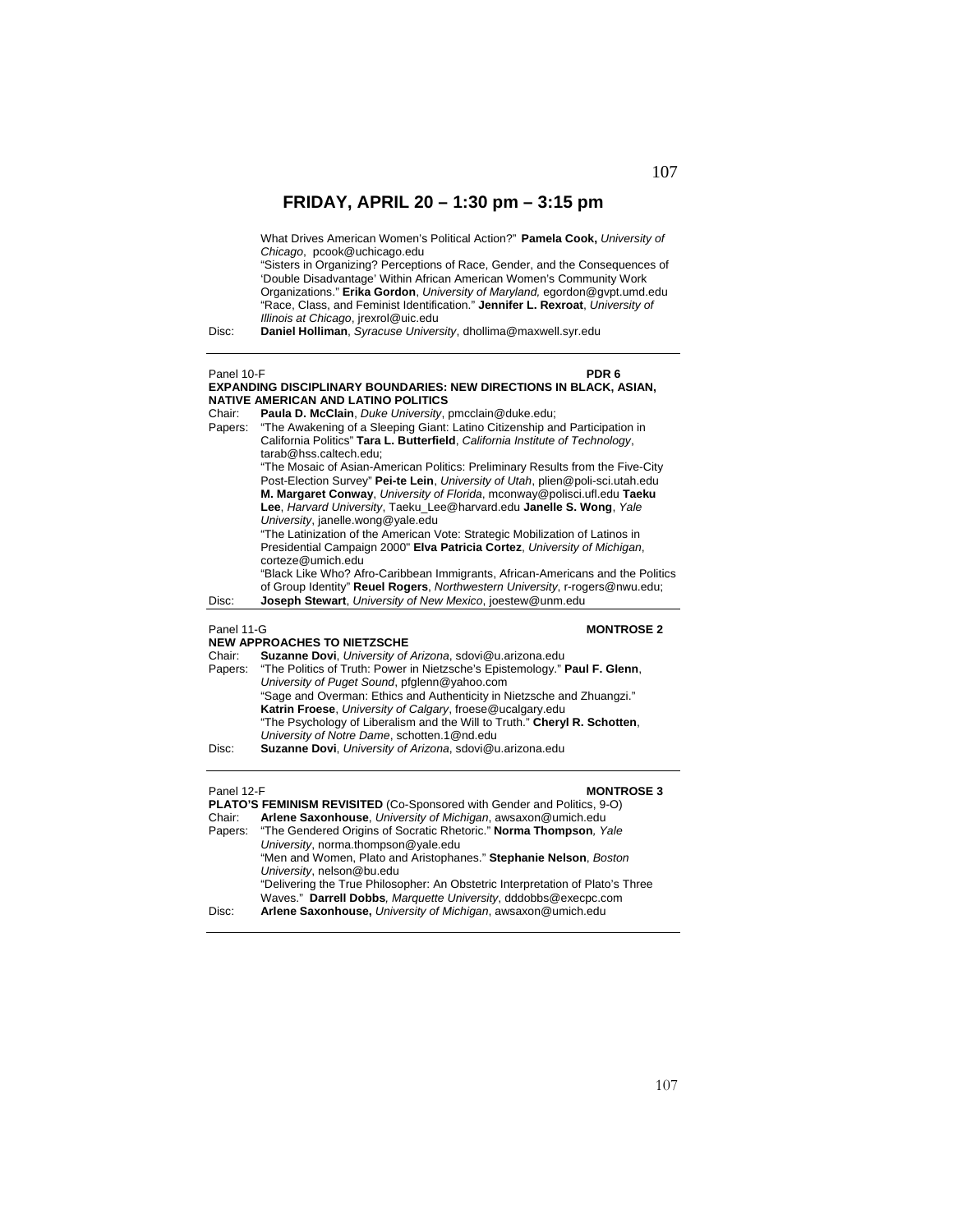| Panel 14-F<br>Chair:                     | PROBING LEGISLATORS' MOTIVES<br>TBA                                                                                                                                                                                                                                                                                                                                                                                                                                                                                                                                                                                                                                                                                                                                                                                        | <b>LASALLE 2</b>  |
|------------------------------------------|----------------------------------------------------------------------------------------------------------------------------------------------------------------------------------------------------------------------------------------------------------------------------------------------------------------------------------------------------------------------------------------------------------------------------------------------------------------------------------------------------------------------------------------------------------------------------------------------------------------------------------------------------------------------------------------------------------------------------------------------------------------------------------------------------------------------------|-------------------|
| Papers:                                  | "Partisanship in the 96th-106th Congresses."<br>Sven E. Feldmann, Harris School of Public Policy, University of Chicago<br>feld@uchicago.edu;<br>"Two Stage Estimators and the Study of Legislative Politics"<br>Shawn Treier, Stanford University, satreier@leland.stanford.edu                                                                                                                                                                                                                                                                                                                                                                                                                                                                                                                                           |                   |
| Disc:                                    | <b>TBA</b>                                                                                                                                                                                                                                                                                                                                                                                                                                                                                                                                                                                                                                                                                                                                                                                                                 |                   |
| Panel 16-C<br>Chair:<br>Papers:          | PRESIDENTS AND FOREIGN POLICY<br>Steven A. Shull, University of New Orleans, sshull@uno.edu<br>"Taking it to the Senate: Treaties, Executive Agreements, and Presidential-<br>Congressional Relations." Glen S. Krutz, Arizona State University,<br>glen.krutz@asu.edu Jeffrey Peake, Bowling Green State University,<br>jpeake@bgnet.bgsu.edu                                                                                                                                                                                                                                                                                                                                                                                                                                                                             | <b>CLARK 5</b>    |
| Disc:                                    | "Testing Theories of International Relations on Bipartisanship in the U.S.<br>Congress." Mark Souva, Michigan State University, souvamar@msu.edu<br>"A Divergent Track: The Clinton Presidency and the Disappearance of<br>Presidential Foreign Policy Regimes." Neal Allen University of Texas-Austin,<br>nealallen@hotmail.com<br>Eric R. Petersen, Congressional Research Service, epetersen@crs.loc.gov                                                                                                                                                                                                                                                                                                                                                                                                                |                   |
| Panel 16-D<br>Chair:<br>Papers:<br>Disc: | THE LEGISLATIVE PRESIDENCY<br>Samuel B. Hoff, Delaware State University, shoff@dsc.edu<br>"Presidential Success in Congress and the Limits of a Bargaining President."<br>Michael Franz, University of Wisconsin-Madison, mmfranz@polisci.wisc.edu<br>"George Bush and The Efficacy of Veto Threats in Congress, 1989-92: An<br>Archival Analysis." Richard S. Conley, University of Florida,<br>rconley@polisci.ufl.edu<br>"The Substance of Legislation: Measuring Presidential Attempts at Shaping<br>Legislation." Andrew W. Barrett, Marquette University,<br>andrew.barrett@marquette.edu<br>"Presidential Leadership in History: Abraham Lincoln and the Civil War<br>Congresses." Jon D. Schaff, Loyola University Chicago, jschaf@luc.edu<br>Jeffrey Peake, Bowling Green State University, jpeake@bgnet.bgsu.edu | <b>CLARK 10</b>   |
| Panel 17-E<br>Chair:                     | <b>POLITICS IN LEGISLATIVE COMMITTEES</b><br>Martin Gruberg, University of Wisconsin, Oshkosh, gruberg@uwosh.edu                                                                                                                                                                                                                                                                                                                                                                                                                                                                                                                                                                                                                                                                                                           | <b>DEARBORN 2</b> |

Papers: "Explaining Committee Dissents in the House of Representatives." **James Cox**, *California State University, Sacramento*, jhcox@csus.edu **Kathleen Bratton**, *Louisiana State University*, bratton@lsu.edu "Temporary Authorizations as a Constraint on Agendas in Congress." **Thad Hall,** *The Century Foundation* and *University of Georgia*, hall@tcf.org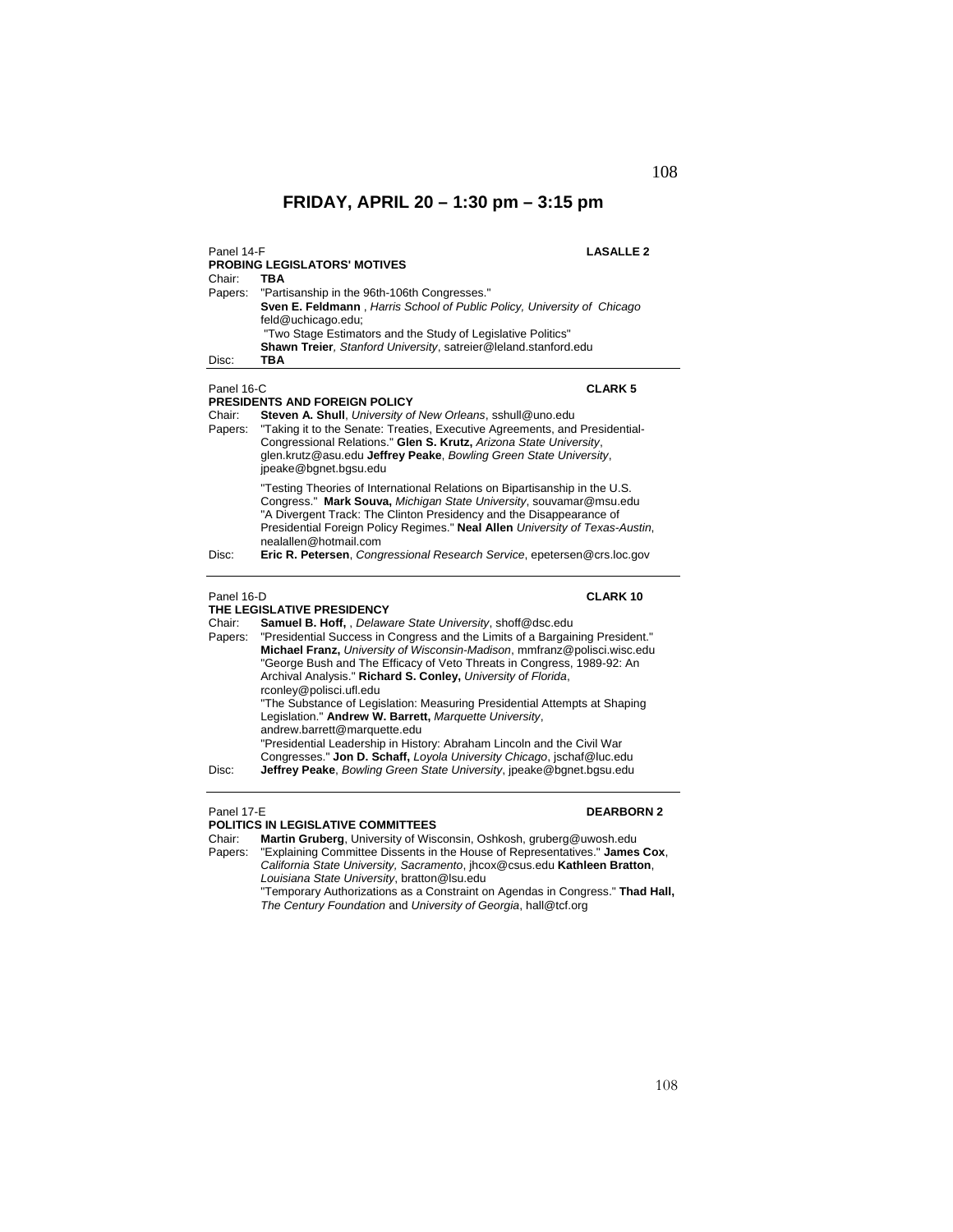"Why Committees? A Principal-Agent Analysis of the Defense Appropriations Process." **Gregory Koger**, *University of California at Los Angeles*, gkoger@ucla.edu "The Evolution of Pro-Environmental Land Use Policy: The Role of Committee Dynamics." **Douglas D. Roscoe**, *Central Michigan University*, doug.roscoe@cmich.edu **Rick Kurtz,** *Central Michigan University*, Rick.s.kurtz@cmich.edu

Disc: **Vincent Moscardelli**, *University of Massachusetts at Amherst*, vmoscardelli@polsci.umass.edu

## Panel 17-S **DEARBORN 3**

| Chair:<br>Papers: | <b>BRANCHING OUT: CONGRESS AND THE PRESIDENT</b><br><b>Kenneth R. Mayer, University of Wisconsin, kmayer@polisci.wisc.edu</b><br>"The Effect of Divided Government on the Ideological Character of Bills Enacted |
|-------------------|------------------------------------------------------------------------------------------------------------------------------------------------------------------------------------------------------------------|
|                   | by the Senate, 1953-1994." Cary R. Covington, University of Iowa,                                                                                                                                                |
|                   | Cary-covington@uiowa.edu Andrew Bargen, University of Iowa,<br>andrew-bargen@uiowa.edu                                                                                                                           |
|                   | "Incomplete Information and Intentional Provocation as Causes of Vetoes." John                                                                                                                                   |
|                   | B. Gilmour, College of William and Mary, Jbgilm@wm.edu                                                                                                                                                           |
|                   | "How Presidents Influence the Legislative Priorities and Decisions of Members of                                                                                                                                 |
|                   | Congress: A Theory of 'Focused Party Government.'" Alan Rozzi, University of<br>California, Los Angeles, arozzi@ucla.edu                                                                                         |
|                   | "Position-taking and the Incidence of Executive Vetoes in Comparative                                                                                                                                            |
|                   | Perspective: the Case of U.S. State Governments." Eric Magar, University of                                                                                                                                      |
|                   | California, San Diego, and Instituto Tecnologico Autonomo de Mexico,                                                                                                                                             |
|                   | emagar@weber.ucsd.edu                                                                                                                                                                                            |
| Disc:             | Kenneth R. Mayer, University of Wisconsin, kmayer@polisci.wisc.edu                                                                                                                                               |

Panel 18-F **LASALLE 3**

**AUTHOR MEETS CRITICS: MAXWELL STEARNS'** *CONSTITUTIONAL PROCESS: SOCIAL CHOICE ANALYSIS OF SUPREME* **COURT DECISION MAKING**  Erin O'Hara, *Vanderbilt University Law School, Nashville, TN, e*  erin.ohara@law.vanderbilt.edu Disc: **Maxwell Stearns,** *George Mason University School of Law,* mstearns@gmu.edu **Charles Cameron,** *Columbia University,* cmc1@columbia.edu **Paul Edelman,** *Vanderbilt University Law School,*  paul.edelman@law.vanderbilt.edu **Lee Epstein,** *Washington University,* epstein@artsci.wustl.edu **Mark Graber,** *University of Maryland,* mgraber@gvpt.umd.edu

### Panel 19-F **LASALLE 4**

**PUBLIC OPINION, POLITICAL PARTIES, AND STATE POLICY**  Chair: **Charles Barrilleaux**, *Florida State University*, barrile@garnet.acns.fsu.edu Papers: "Public Opinion and Public Policy, 1976-2000" **John P. McIver**, *University of Colorado*, john.mciver@colorado.edu **Gerald C. Wright**, *Indiana University*, wright1@ucs.indiana.edu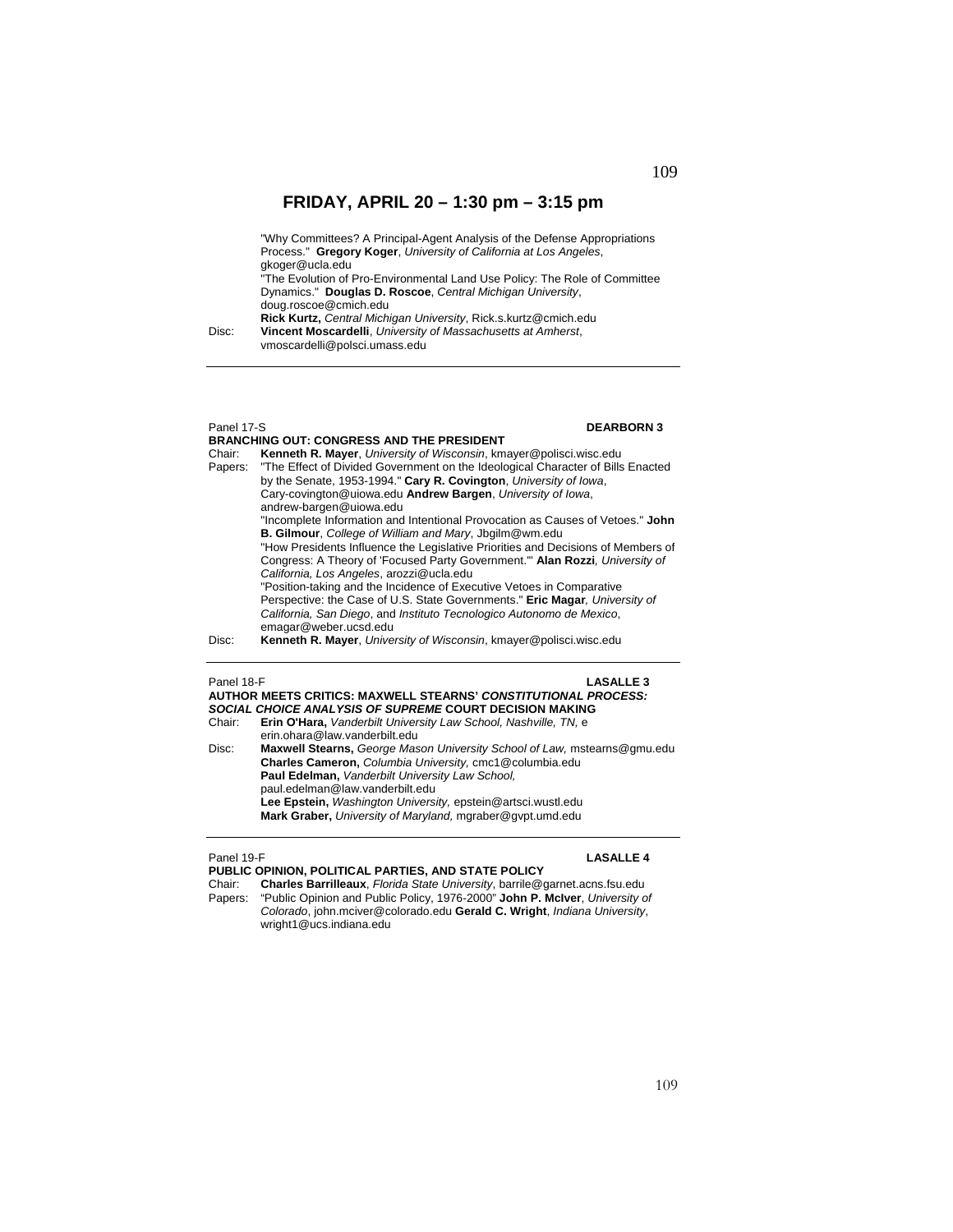"Political Parties, Institutions, and Policy Responsiveness in Post-War American Federalism" **George A. Krause**, *University of South Carolina*, George.Krause@sc.edu **Ann O'M. Bowman**, *University of South Carolina*, bowman-ann@sc.edu "The Influence of Constituency, Party, and Ideology on Roll Call Voting in the American States" **Shannon Jenkins**, *Loyola University – Chicago*, sjenki2@luc.edu "Partisanship and Decentralization: Evidence for an Institutional Partisan Model of Government Expenditure" **Okyeon Yi Hong**, *University of Michigan*, okyeonh@umich.edu

Disc: **Michael Berkman**, *Pennsylvania State University*, mbb1@psu.edu

### Panel 20-F **PDR 8 SPACE AND TIME: RETHINKING THE POLITICS AND HISTORY OF BLACK PEOPLE IN URBAN SPACES**  Chair: **Todd Shaw**, *University of Illinois,*  Papers: "Truth and Soul: Exploring the Politics of Black Talk in a Chicago Barbershop." **Melissa V. Harris-Lacewell,** *University of Chicago,* mv-harris@uchicago.edu **Qunicy T. Mills,** *University of Chicago,* quincyterrell@hotmail.com "Parlor Tricks and Politics: Nationalism, Gender, and Political Participation in Detroit." **Lester Kenyatte Spence**, *Washington University,*  kspence@artsci.wustl.edu "Advantage, Agency, and Unrest: The Quest for Black Soci-Political Capital in the Early Twentieth-Century African American Community of Petersburg, Virginia 1912-1956." **Shayla C. Nunnally**, *Duke University,* scnunnally@aol.com "Black Mayors & Policy Responsiveness in Community Development Spending." **Eric Anthony Johnson**, *University of Delaware School of Urban Affairs & Public Policy,* E\_ajohnson@msn.com Disc: **Blair L. Murphy**, *Duke University,* blm@acpub.duke.edu Panel 21-N **SANDBURG 3 POVERTY, INCOME DISTRIBUTION, AND PUBLIC POLICY POVERTY, INCOME DISTRIBUTION, AND PUBLIC POLICY**Chair: **Harry Wray**, *DePaul University*, hwray@wppost.depaul.edu. Papers: "What Government Can Do About Poverty and Inequality." **Benjamin Page,** *Northwestern University,* b-page@nwu.edu **James Simmons**, *University of Wisconsin-Oshkosh*, simmons@vaxa.cis.uwosh.edu "The Influence of Public Policy on Income Distribution in the U.S." **Nathan Kelly**, *UNC-Chapel Hill*, njkelly@email.unc.edu **James Stimson**, *UNC-Chapel Hill*, jstimson@email.unc.edu. "Welfare Reform and the New Realities of American Poverty and Family Formation: A Mismatch." **Hillard Pouncy**, *Princeton University*, hpouncy@princeton.edu. "Socioeconomic Inequalities in Metropolitan Areas: Does Government Structure Matter?" **Anja Kurki**, *Universityof Maryland-College Park*, akurki@gvpt.umd.edu. Disc: **Jens Ludwig**, *Georgetown University*, ludwigj@gunet.georgetown.edu.

Panel 21-U **STATE BALLROOM**

**RACE, WELFARE, AND THE POLITICS OF REFORM: A ROUNDTABLE**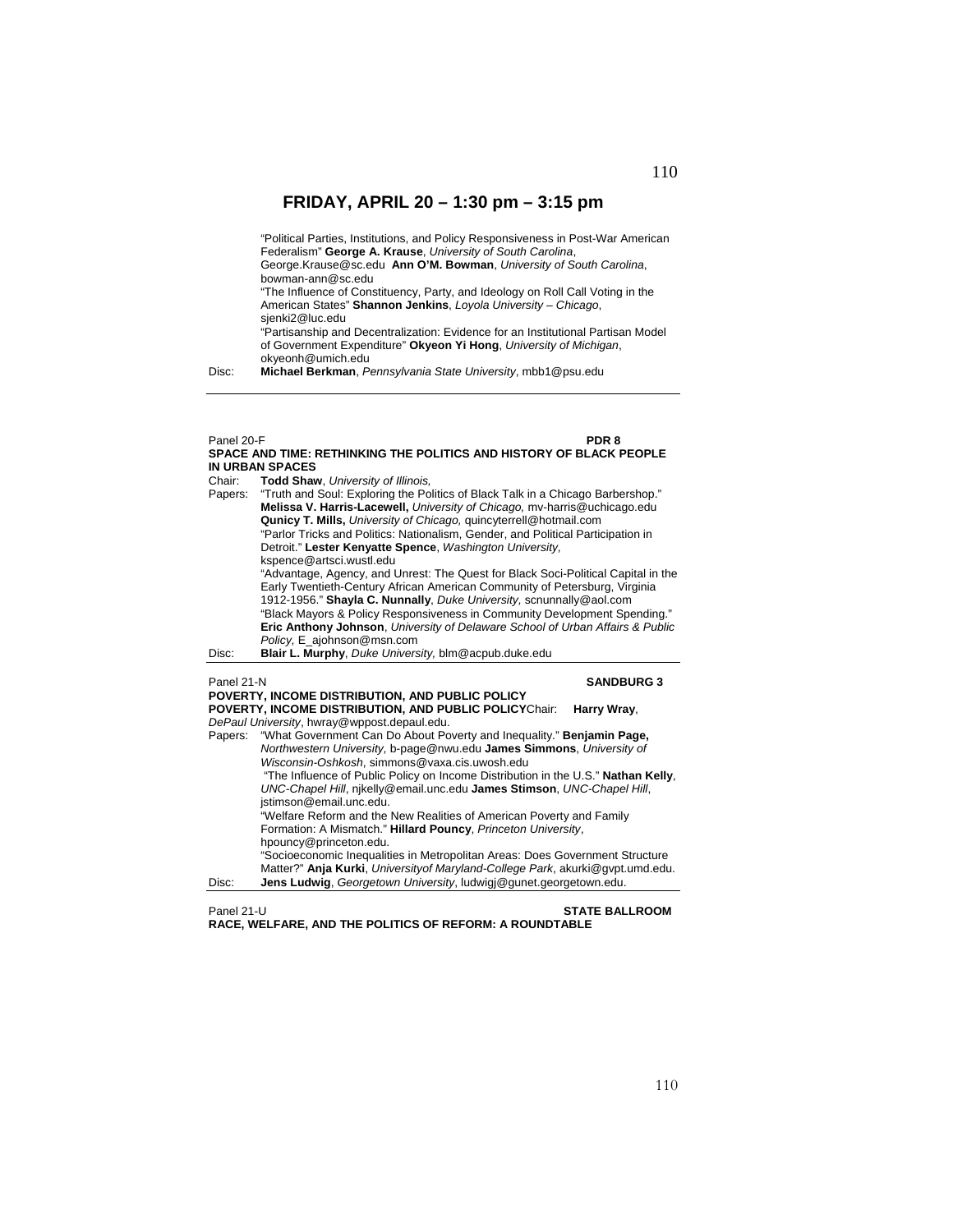### **RACE, WELFARE, AND THE POLITICS OF REFORM: A ROUNDTABLE**Chair: **Joe Soss**, *American University*, jsoss@american.edu

Panel: **Rodney Hero,** *University of Notre Dame*, Rodney.Hero1@nd.edu. **Richard Fording**, *Universityof Kentucky*, rford@pop.uky.edu. **Holloway Sparks**, *Pennsylvania State University*, hsparks@psu.edu. **Sanford Schram**, *Bryn Mawr College*, sschram@brynmawr.edu.

### Panel 25-D **PARLOR F**

**JOB SEARCH STRATEGIES: LOOKING BEYOND THE RESEARCH INSTITUTION**<br>Chair: **Jilda Aliotta**, *University of Hartford*, aliotta@mail.hartford.edu Chair: **Jilda Aliotta**, *University of Hartford*, aliotta@mail.hartford.edu Panel: **Jilda Aliotta**, *University of Hartford*, aliotta@mail.hartford.edu **Barbara Bardes**, *Raymond Walters College, University of Cincinnati,*  **Michelle Deardorff**, *Millikin University*, mdeardorff@mail.millikin.edu **Janet Boles**, *Marquette University*, janet.boles@marquette.edu **Barbara Hayler**, *University of Illinois at Springfield*, hayler@uis.edu **Jackie DeLaat**, *Marietta College,* delaatj@marietta.edu

### 27-A **PDR 18 ASPA ROUNDTABLE**

Part: **Paul A. Beck**, *Ohio State University*, PaulBeck@polisci.sbs.ohio-state.edu **Lee Sigelman,** *George Washington University,* lees@gwu.edu **Robert Jerns**, *Columbia University,* rlj@columbia.edu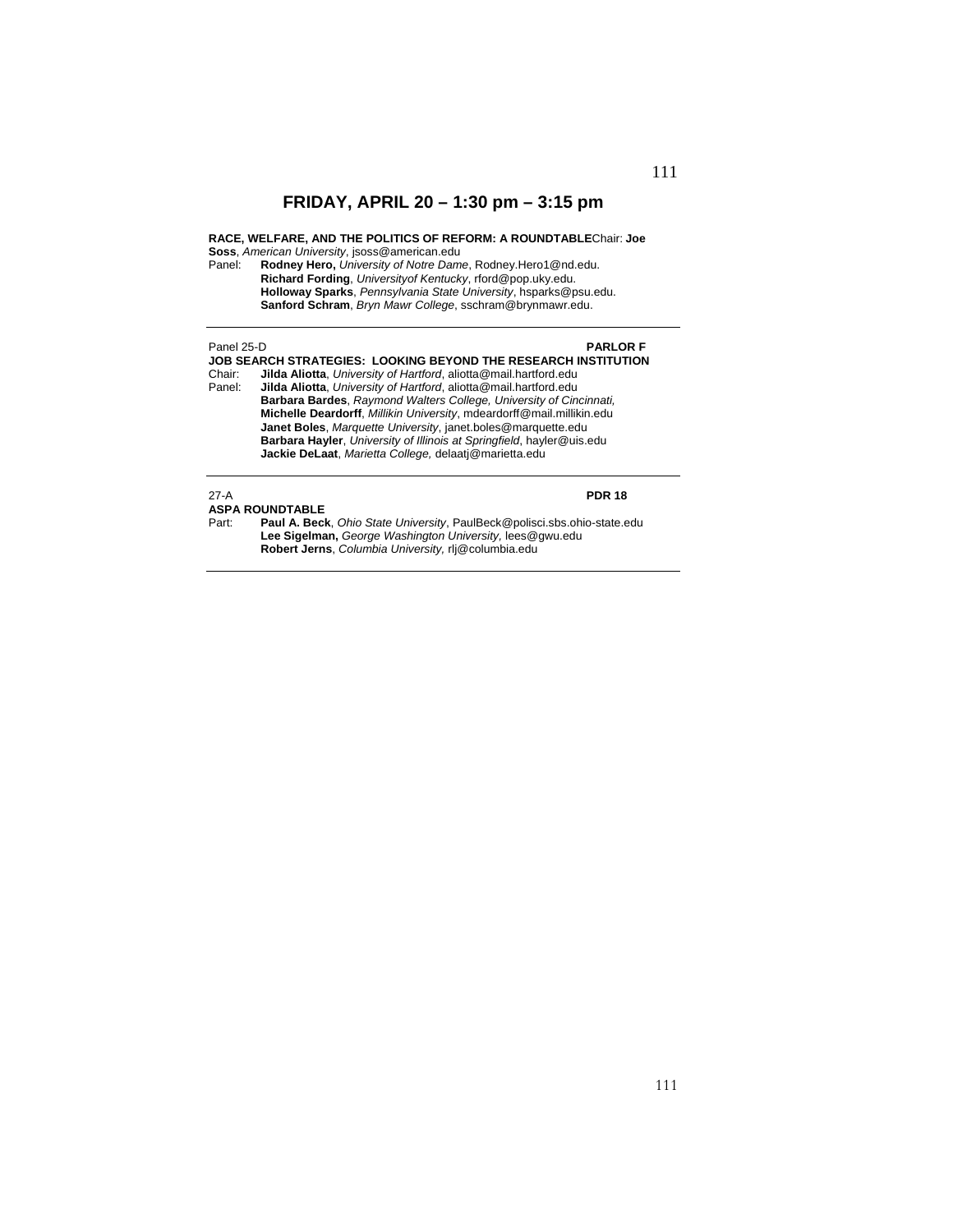## **FRIDAY, APRIL 20 – 3:30 pm– 5:15 pm Friday 3:30 – 5:15**

Panel 1-H **SANDBURG 2**

### **CHALLENGES TO POLITICAL PARTIES AND SOCIAL MOVEMENTS IN THE POST-COLD-WAR WORLD**

Chair: **Terri Givens**, *University of Washington,Seattle,* tgivens@u.washington.edu Papers: "Challenge from the Right? The Impact of Radical Right Parties on the Strategies of Conservative and Christian Democratic Parties in Western Europe." **Terri Givens**,*University of Washington,* tgivens@u.washington.edu "The End of Ideology and the Decline of Russian Political Parties." **Stephen E. Hanson**, *University of Washington,* shanson@u.washington.edu "The European Union and the British Green Movement?" **Debra Holzhauer**, dholzhauer@hotmail.com

Disc: **Erik Wibbels** *University of Washington, Seattle*, ewibbels@u.washington.edu

**ECONOMIC REFORM IN NEWLY DEMOCRATIC COUNTRIES** 

### Panel 3-H **LASALLE 1**

| Chair:  | Henry Hale, <i>Indiana University</i> , hhale@indiana.edu                      |
|---------|--------------------------------------------------------------------------------|
| Papers: | "How you Play the Game and Transition to a Market Economy." Raymond            |
|         | Duch, University of Houston, rduch@uh.edu Harvey D. Palmer, University of      |
|         | Mississippi, hpalmer@olemiss.edu                                               |
|         | "The Politics of Redistribution: Economic Reform in the Post-Communist World." |
|         | Timothy Frye, The Ohio State University, frye.51@osu.edu                       |
|         | "The Determinants of Privatization in Latin America." Glen Biglaiser, Bowling  |
|         | Green State University, gbiglais@ucla.edu David Brown, Rice                    |
|         | University, dsbrown@rice.edu                                                   |
|         | "Private Markets and Public Protections: Economic Liberalization and Welfare   |
|         | Changes in European Transitional Countries." Christine S. Lipsmeyer, Belmont   |
|         | University, lipsmeyerc@mail.belmont.edu                                        |
| Disc:   | Andrew Barnes, University of Miami, abarnes@miami.edu                          |
|         |                                                                                |

### Panel 3-T **SANDBURG 6**

|         | <b>EXTERNAL FACTORS OF DEMOCRATIZATION</b>                                      |
|---------|---------------------------------------------------------------------------------|
| Chair:  | Renee Agress, Michigan State University, agressre@msu.edu                       |
| Papers: | "Creating the Third Realm of Democratization: Civil Society from Above in Post- |
|         | Communist Europe." Trevor L. Wysong, University of Maryland College Park,       |
|         | twysong@gypt.umd.edu                                                            |
|         | "Inspired to Act: An Analysis of How Democracy is Promoted." Derek S.           |
|         | Reveron, U.S. Naval Academy, reveron@usna.edu Kathleen Young, University        |
|         | of Maryland kyoung@gvpt.umd.edu                                                 |
|         | "External Factors of Democratization." Resat Bayer, The Pennsylvania State      |
|         | University, rbayer@psu.edu                                                      |
| Disc:   | Renee Agress, Michigan State University, agressre@msu.edu                       |
|         |                                                                                 |

### Panel 4-G **SANDBURG 7**

**NEW EXTENSIONS OF THE DEMOCRATIC PEACE**<br>Chair: **Brian Pollins**, Ohio State University, pollins Chair: **Brian Pollins**, *Ohio State University*, pollins.1@osu.edu

Papers: "Going Back to Basics: A Simultaneous Equations Model of Bilateral Trade, Democracy and Conflict." **Rachel Reuveny**, *Indiana University*, rreuveny@indiana.edu; **Quan Li**, *Penn State University*, qx14@psu.edu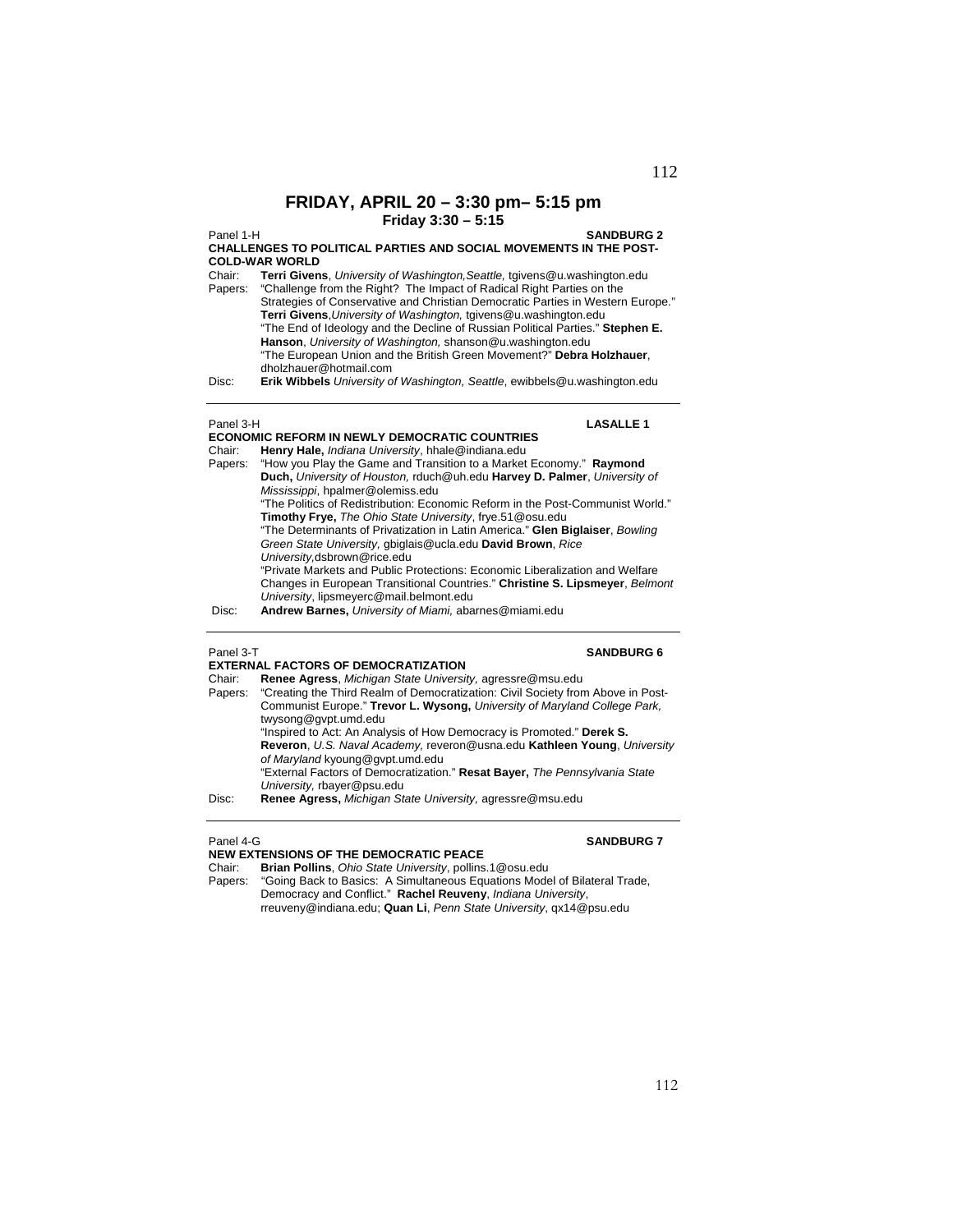"Democratic Institutions and the Use of Economic Force: Explaining the Economic Peace Among Democracies." **David Lektzian**, *Michigan State University*, lektzian@msu.edu; **Mark Souva**, *Michigan State University*, souvamar@msu.edu

 "The Relevant Population and the Democratice Peace: A Split Population Model with Time Varying Covariates." **Dylan Balch-Lindsay**, *University of New Mexico*, dlindsay@unm.edu **Andrew J. Enterline**, *University of North Texas*, ajenter@unt.edu

"Democracy and the Reciprocation of Militarized Disputes."

**David H. Clark**, *SUNY-Binghamton University*, dclark@binghamton.edu **Timothy Nordstrom**, *University of Mississippi*, tnordstr@olemiss.edu Disc: **Brian Pollins**, *Ohio State University*, pollins.1@osu.edu

### Panel 4-P **SANDBURG 3**

### **MODELING INTERNATIONAL RELATIONS PHENOMENA**  Chair: **Stuart A. Bremer**, *Penn State University*, sbremer@psu.edu Papers: "War and Peace in the Shadow of Differential Growth, II: Scarce Resources and System Bias." **Branislav L. Slantchev**, *University of Rochester*, bsla@troi.cc.rochester.edu "Analyzing and Forecasting Conflict and Instability." **Sean O'Brien**, *Center for Army Analysis-US Army*, obrien@caa.army.mil "Tradeoffs Between Offense, Defense, and Arms Control: A Mathematical Model with Three Players." **Michael W. Simon**, *Sparta, Inc.*,

Michael\_Simon@rosslyn.sparta.com "What is the Relationship of Statistical Strategic Models to More Commonly

Employed Selection Models?" **Curtis S. Signorino**, *University of Rochester*, sign@troi.cc.rochester.edu

Disc: **Stuart A. Bremer**, *Penn State University*, sbremer@psu.edu

### Panel 5-G **LASALLE 5**

**THE POLITICAL ECONOMY OF INTERNATIONAL ORGANIZATIONS**  Chair: **Barbara Koremenos**, *UCLA*, koremeno@polisci.ucla.edu Papers: "Distribution and Public Goods in Two-Level Games," **Ahmer Tarar**, *University of Rochester*, ahmt@troi.cc.rochester.edu "Power Structures and Voting Rules: An Analysis of IGOs," **Matthew Rupert**, *Pennsylvania State University*, mcr9@psu.edu "Explaining Variations in Dispute Resolute Mechanisms," **Rachel Brewster**, *University of North Carolina, Chapel Hill*, rdbrewst@prodigy.net "A Supply-Side Theory of International Institutions," **Jose Raul Perales**, *University of Michigan*, jrph@umich.edu Chair: **Barbara Koremenos**, UCLA, koremeno@polisci.ucla.edu; Jana von Stein, *UCLA*, jvonstei@ucla.edu

### Panel 6-G **CLARK 7**

### **THE DYNAMICS OF PUBLIC OPINION**

Chair: **Jeffrey W. Koch**, *SUNY at Geneseo*, koch@geneseo.edu Papers: "Judging the President: Differences in Evaluative Criteria Over Time and Across the Population." **Brian Newman**, *Duke University*, bpn@duke.edu "The Determinants of Defense Spending Opinion, 1965-1999." **Chris Witko**, *University of North Carolina, Chapel Hill*, witko@email.unc.edu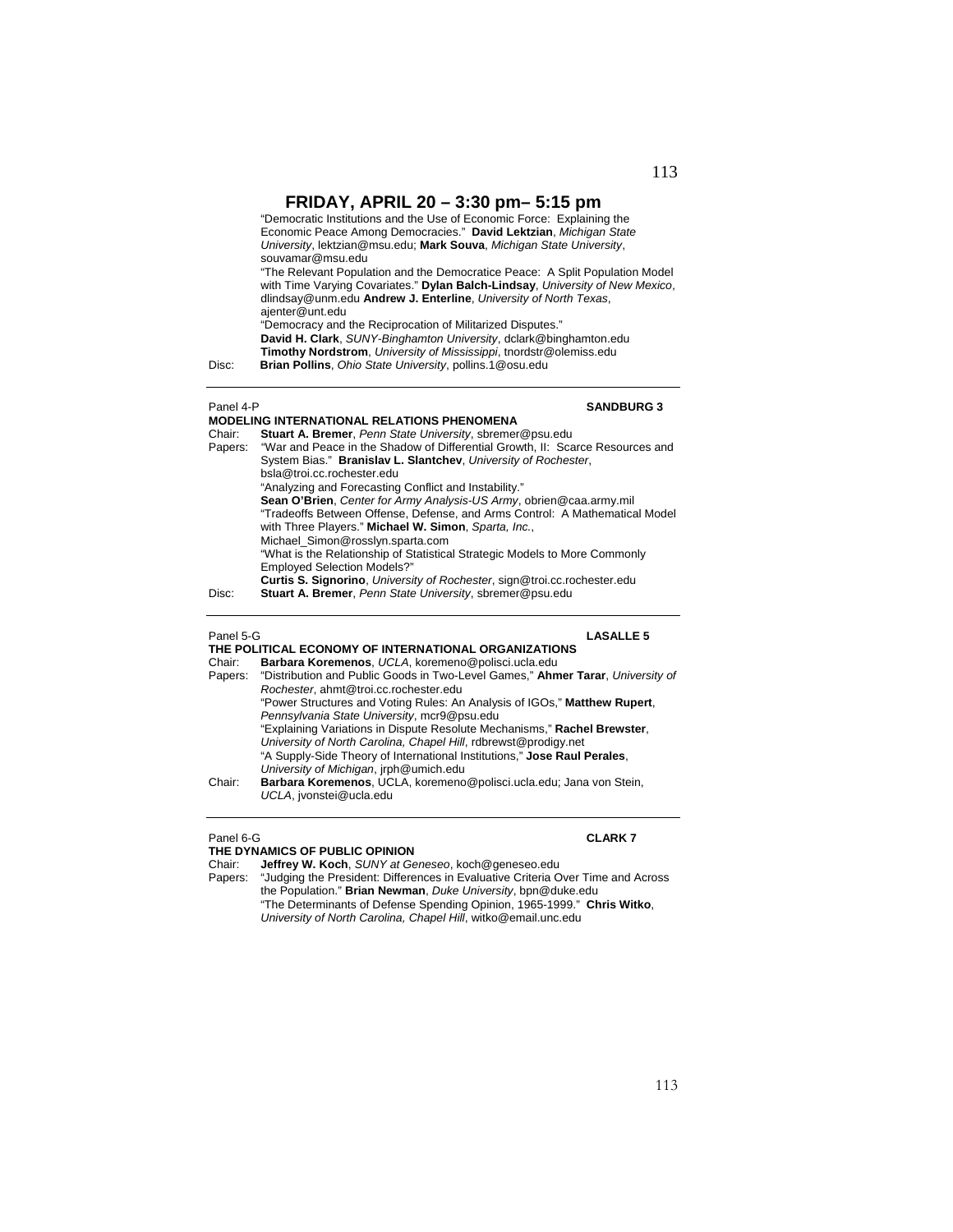"What Motivates Political Cognition and Behavior?" **Joanne Miller**, *University of Connecticut*, Joanne.miller@uconn.edu **Jon A. Krosnick**, *Ohio State University*, krosnick@osu.edu "On the Salience of Political Issues: An Analysis of Public Importance and

Attention." **Christopher Wlezien**, *University of Houston*, cwlezien@uh.edu Disc: **Robert S. Erikson**, *Columbia University*, rse14@columbia.edu

| Panel 7-H         | PDR <sub>5</sub><br><b>REFERENDUM VOTING</b>                                                                                                        |
|-------------------|-----------------------------------------------------------------------------------------------------------------------------------------------------|
| Chair:<br>Papers: | Peter Muhlberger, Carnegie Mellon University, peterm@andrew.cmu.edu<br>"Why Not Complete the Ballot? - A Look at Direct Democracy, Publci Cues, and |
|                   | Voter Drop-Off." Michael A. Lewkowicz, University of Illinois at Urbana-<br>Champaign, lewkowcz@uiuc.edu                                            |
|                   | "Demographic and Economic Change and Ending Affirmative Action in<br>California." John Grummel, Kent State University, jgrummel@kent.edu            |
|                   | "Same-Sex Marriages and the Initiative Process: Analysis of California's<br>Proposition 22." Christopher G. Bluenstein, chleuens@kent.edu           |
| Disc:             | Peter Muhlberger, Carnegie Mellon University, peterm@andrew.cmu.edu                                                                                 |
| Panel 7-R         | PDR 18                                                                                                                                              |

|        | <b>ROUNDTABLE ON RELIGION AND THE ELECTION OF 2000</b>                           |
|--------|----------------------------------------------------------------------------------|
| Chair: | Paul Kellstedt, Brown University, paul kellstedt@brown.edu                       |
| Ptcts: | Joan Blauwkamp, University of Nebraska, Kearney, blauwkampj@unk.edu              |
|        | Chris Fastnow, Chatham College, cfastnow@chatham.edu                             |
|        | <b>J.-Tobin Grant, Ohio State University, grant.112@osu.edu</b>                  |
|        | Nathan Kelly, University of North Carolina at Chapel Hill, nikelly@email.unc.edu |
|        | Lynn Robinson, Princeton University, Iynnr@princeton.edu                         |
|        | John Schmalzbauer, College of the Holy Cross, jschmalz@holycross.edu             |
|        |                                                                                  |

## Panel 7-U **PDR 4**

|        | UNCERTAINTY IN ELECTORAL SYSTEMS                                                                                                 |
|--------|----------------------------------------------------------------------------------------------------------------------------------|
|        | (Co-sponsored with Public Opinion and Political Psychology, 6-O)                                                                 |
| Chair: | Barry Burden, Harvard University, burden@fas.harvard.edu                                                                         |
|        | Papers: "Uncertainty in American Public Opinion." Michael Alvarez, California Institute<br>of Technology, rma@crunch.caltech.edu |
|        | "The Benefits of Agency Policymaking: Does Uncertainty Matter?" George A.                                                        |
|        | Krause, University of South Carolina, george.krause@sc.edu                                                                       |
|        | "Risk and Uncertainty as Sources of Incumbent Insecurity." Cherie Maestas,                                                       |
|        | Texas Tech University, cherie.maestas@ttu.edu                                                                                    |
|        | "Black Candidates, White Voters: Information, Uncertainty, and White Votes."                                                     |
|        | <b>Zoltan Hajnal, Public Policy Institute of California, hajnal@ppic.org</b>                                                     |
|        | "Uncertainty and Political Debate: How the Dimensionality of Political Issues Gets                                               |
|        | Reduced in the Legislative Process." Bryan Jones, University of Washington,                                                      |
|        | bdjones@u.washington.edu Jeffrey Talbert, University of Kentucky: Matthew                                                        |
|        | Potoski, Iowa State University                                                                                                   |
| Disc:  | John Mark Hansen, University of Chicago, jhansen@midway.uchicago.edu                                                             |
|        |                                                                                                                                  |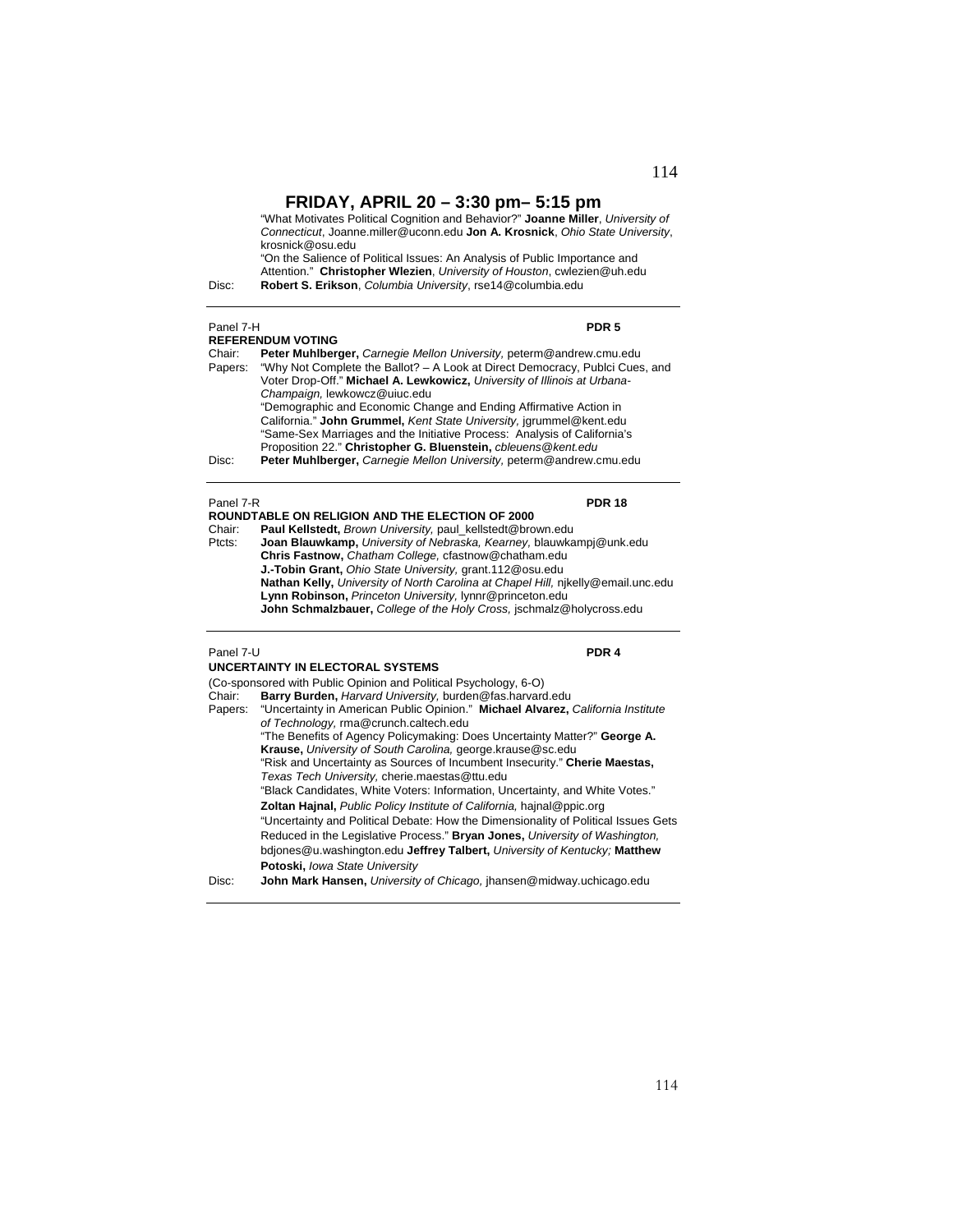### Panel 8-I **CLARK 5**

### **POLITICS, ELECTIONS, AND THE NEWS MEDIA**

|         | הושבוווטט. בבבט ווטוזט. הווט וווב וזכווס ווובטוה                                 |
|---------|----------------------------------------------------------------------------------|
| Chair:  | Tim Fackler, University of Nevada, facklert@nevada.edu                           |
| Papers: | "Political Bias in News Framing: Stories of Business-Government Relations."      |
|         | Harry Wessel, Merrimack College, hwessel@merrimack.edu Alyson Williams           |
|         | "Polls, Polls, and More Polls: An Evaluation of How Public Opinion Polls are     |
|         | Reported in Newspapers and Magazines." Reed L. Welch, West Texas A&M             |
|         | University, rlwelch@mail.wtamu.edu                                               |
|         | "The Rhetoric of Confirmations: How Senators and Interest Groups Frame           |
|         | Supreme Court Nominations." Stephen M. Caliendo, University of Missouri-St.      |
|         | Louis. caliendo@umsl.edu                                                         |
|         | "Border Affect: Elite and Mass Heuristics in the Trade Policy Domain." David     |
|         | Rankin, SUNY Fredonia, rankin@fredonia.edu                                       |
|         | "Television News Consumption and Support for Political Institutions." Stephen J. |
|         | Farnsworth, Mary Washington College, sfarnswo@mwc.edu                            |
| Disc:   | Tim Fackler University of Nevada, facklert@nevada.edu                            |
|         |                                                                                  |
|         |                                                                                  |
|         |                                                                                  |

### Panel 10-G **PDR 6 CHALLENGES AND PROGRESS IN THE QUEST FOR MINORITY POLITICAL EMPOWERMENT**

| Chair:  | Rodney Hero, University of Notre Dame, rhero@nd.edu                        |
|---------|----------------------------------------------------------------------------|
| Papers: | "The Emergence of Candidates Among Hmong-Americans" Steven Doherty,        |
|         | University of Wisconsin at Stout, dohertys@uwstout.edu                     |
|         | "Mexican-American Political Attitudes and Behavior in Fresno, California." |
|         | Melissa R. Michelson, California State University at Fresno,               |
|         | melissam@csu.fresno.edu                                                    |
|         | "Expanding the Minority Empowerment Literature", Laurel Elder, Hartwick    |
|         | College, elderl@hartwick.edu Stefanie Chambers, Trinity College,           |
|         | stefanie.chambers@trincoll.edu                                             |
| Disc:   | Reuel Rogers, Northwestern University, r-rogers@nwu.edu;                   |
|         | Melyanie Price, Ohio State University, Price.261@osu.edu                   |

 $\overline{a}$ 

### Panel 11-M **SANDBURG 4**

|         | <b>CONTEMPORARY LIBERALISM: PROBLEMS AND PROSPECTS</b>                                         |
|---------|------------------------------------------------------------------------------------------------|
| Chair:  | Michael E. Morrell, Arkansas State University, mmorrell@toltec.astate.edu                      |
| Papers: | "The Development of Political Education: From Democratic Participation to                      |
|         | Curriculum." Geoffrey M. Vaughan, University of Maryland at College Park,<br>gyaughan@umbc.edu |
|         | "Dividing What Cake? Rawl's Conception of Wealth." Amit Ron, University of                     |
|         | Minnesota, amitr@polisci.umn.edu                                                               |
|         | "Charles Taylor and the Limits of Civic Friendship." Michaele Ferguson, <i>Harvard</i>         |
|         | University, mfergus@fas.harvard.edu                                                            |
| Disc:   | Michael E. Morrell, Arkansas State University, mmorrell@toltec.astate.edu                      |
|         |                                                                                                |

(Co-Sponsored with Public Policy, 21-Z)

### Panel 12-G **MONTROSE 3**

**THEORETICAL APPROACHES TO ENVIRONMENTAL POLICY** 

Chair: **Manfred Steger**, *Illinois State University*, mbstege@ilstu.edu

Papers: "Environmental Fairness: Taking Rawls Seriously." **Robert Bartlett,** *Purdue* 

*University*, Bartlett@polsci.purdue.edu **Walter F. Baber**, *University of San Diego,*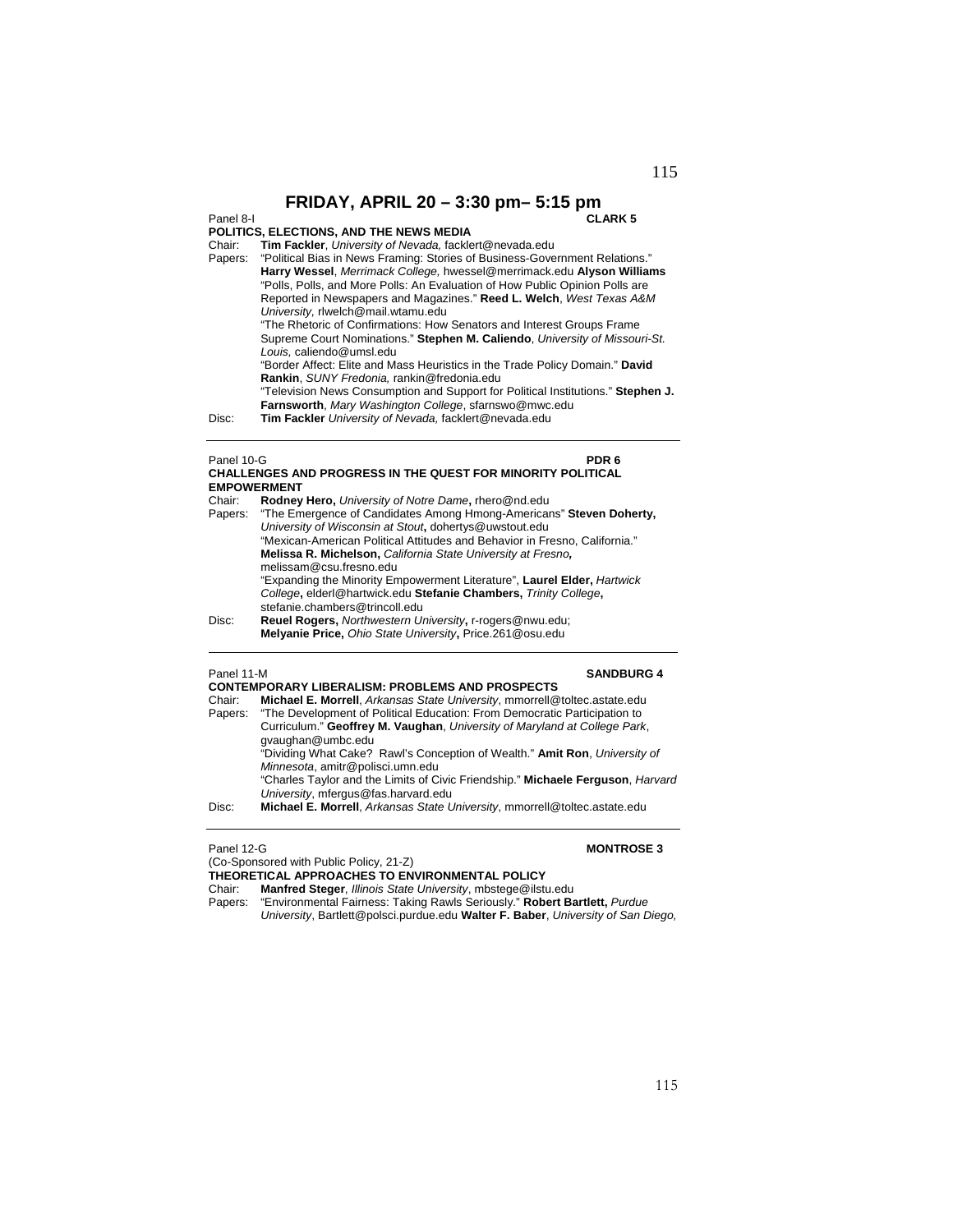"Liberalism and the Political: The Foundations of a Greener Liberalism." **Susan Liebell**, *Rutgers University*, liebell@rci.rutgers.edu "Aeshetic-Expressive Rationality and the Sustainable Environment: Habermas and Land-Use on Cape-May." **Michael Lipscomb,** *Pennsylvania State University*, MEL150@psu.edu **Robert E. Connor** *Pennsylvania State University*  Disc: **John Fremstad** *University of South Dakota***,** jfremsta@usd.edu

| Panel 12-P |                                              |  |
|------------|----------------------------------------------|--|
|            | <b>DEMOCRACY BELIRERATION AND INFOUNLITY</b> |  |

### **MONTROSE 2**

|         | DEMOGRACT. DELIDERATION AND INEQUALITY                                         |
|---------|--------------------------------------------------------------------------------|
|         | (Co-Sponsored with Race, Class, and Ethnicity, 10-N)                           |
| Chair:  | Wynne Walker Moskop, St. Louis University, moskopww@slu.edu                    |
| Papers: | "Uprooting the Public Sphere and Grounding the Democratic Imagination." Mark   |
|         | Sawyer, UCLA, msawyer@polisci.ucla.edu John Guidry, Augustana College          |
|         | "African Americans and the Meaning of Democracy: Ethnography as                |
|         | Political Theory." Circe Stumbo, University of Maryland, College Park,         |
|         | cstumbo@qvpt.umd.edu                                                           |
|         | "Doxa and Deliberation." Clarissa Rile Hayward, Ohio State University.         |
|         | clarissa.hayward@polisci.sbs.ohio-state.edu Johnny Peel, Ohio State University |
| Disc:   | Wynne Walker Moskop, St. Louis University, moskopww@slu.edu                    |
|         | <b>Stephen Chilton, University of Minnesota, schilton@d.umn.edu</b>            |
|         |                                                                                |
|         |                                                                                |

### Panel 14-G **LASALLE 2 TESTING MODELS**  Chair: **TBA** Papers: A Solution to Inefficient Estimation in Multi-System Research Controlling for Fixed Effects." **Michael McDonald**, *Binghamton University*, mdmcd@binghamton.edu **Matthew McCoy,** *Binghamton University*, bg18848@binghamton.edu **Yuliya Tverdova**, *Binghamton University*, bg21918@binghamton.edu "Conditional Convergence: A Theoretical and Empirical Analysis." **Richard Jankowski**, *SUNY at Fredonia Richard*, Jankowski@fredonia.edu Disc:

## Panel 15-H **CLARK 10**

| <b>DEVELOPMENT</b> | THE PRESIDENCY AND THE PARTY SYSTEM IN AMERICAN POLITICAL                               |
|--------------------|-----------------------------------------------------------------------------------------|
| Chair:             | Paul Beck, Ohio State University, PaulBeck@polisci.sbs.ohio-state.edu                   |
|                    | Papers: "Preferences, Patronage, and Party Discipline in the U.S. Congress, 1841-1917." |
|                    | Scott C. James, University of California, scjames@ucla.edu                              |
|                    | "The South's Presidential Alliance with New York 1870-1938: The Victory of              |
|                    | Politics Over Economics." Jerry F. Hough, Duke University, jhough@duke.edu              |
|                    | "A Candidate-Centered Explanation of Partisan Dynamics." Andrew LoTempio,               |
|                    | Binghamton University/SUNY, bg21943@binghamton.edu                                      |
|                    | "Plurality Presidents in the Party System: Bill Clinton and the Shifting Terrain of     |
|                    | American Politics." Kevin Price, University of Wisconsin, Madison,                      |
|                    | kprice@polisci.wisc.edu                                                                 |
| Disc:              | <b>Paul Frymer, University of California, pfrymer@uclink4.berkeley.edu</b>              |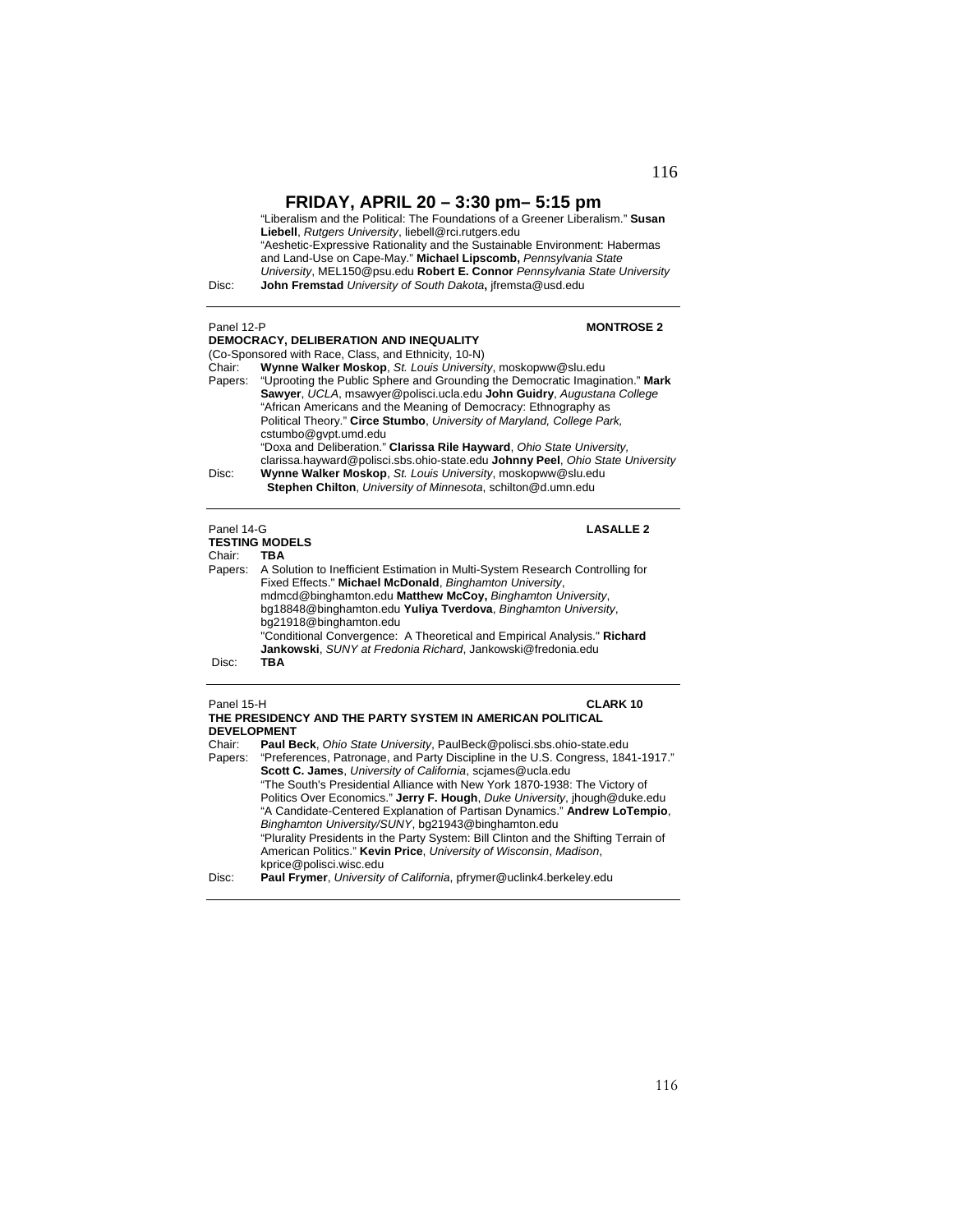**FRIDAY, APRIL 20 - 3:30 pm - 5:15 pm**<br>**MONTROSE1** 

### Panel 15-J **MONTROSE 1**

### **PARTIES, INTERESTS, AND MONEY**

|            | (Co-sponsored with Elections, Voting Behavior, and Participation, 7-GG)       |
|------------|-------------------------------------------------------------------------------|
| Chair:     | Melanie J. Blumberg, Kent State University, miblumbe@kent.edu                 |
| Papers:    | "Where the Money Goes: Party Spending in Congressional Elections." Robin      |
|            | Kolodny, Temple University, rkolodny@astro.temple.edu David A. Dulio,         |
|            | American University, dulio@american.edu                                       |
|            | "Congressional Leadership PACs: Who Benefits?" Kathryn Pearson, University    |
|            | of California, Berkeley, kpearson@socrates.berkeley.edu                       |
|            | "Spending Independently." Margaret Carne, University of California, Berkeley, |
|            | mcarne@uclink4.berkeley.edu                                                   |
|            | "Fat Cat Political Contributors: Are They Different?" John McAdams, Marquette |
|            | University, john.mcadams@marquette.edu                                        |
| Disc:      | Jeffrey M. Stonecash, Syracuse University, istone@syr.edu                     |
|            |                                                                               |
| Panel 17-F | <b>DEARBORN 2</b>                                                             |

| <b>STRUCTURE AND PROCESS ACROSS CONGRESSIONAL TIME</b>                              |
|-------------------------------------------------------------------------------------|
| <b>Joseph Cooper, John Hopkins University, jcooper@jhu.edu</b>                      |
| "Regulating Slavery Attempts at Deckstacking in Territorial Legislation." Scott     |
| Basinger, Stanford University and SUNY-Stony Brook,                                 |
| basinge@weber.ucsd.edu                                                              |
| "Sophisticated Behavior and Speakership Elections: The Elections of 1849 and        |
| 1855-1856." Jeffrey A, Jenkins, Princeton University and Michigan State             |
| University, jienkins@princeton.edu Charles Stewart III, Massachusetts               |
| Institute of Technology, cstewart@mit.edu                                           |
| "Lame Ducks and Roll Call Behavior in the United States House of                    |
| Representatives: 1870-1934." Timothy Nokken, University of Houston,                 |
| tnokken@pop.uh.edu Craig Goodman, University of Houston,                            |
| caoodman@bayou.uh.edu                                                               |
| "Remaking the House and Senate: Personal Power, Ideology, and the 1970s             |
| Reforms." Eric Schickler, University of California, Berkeley,                       |
| schick@socrates.berkeley.edu Eric McGhee, University of California, Berkeley,       |
| emcghee@uclink4.berkeley.edu                                                        |
| <b>John Sides</b> , University of California, Berkeley, jsides@uclink4.berkeley.edu |
| E. Scott Adler, University of Colorado, esadler@colorado.edu                        |
| <b>Scott C. James</b> , University of California, Los Angeles, sciames@ucla.edu     |
|                                                                                     |

## Panel 17-T **DEARBORN 3**

|                   | <b>FORMAL APPROACHES TO LEGISLATIVE POLITICS</b><br>(Co-sponsored with Formal Modeling 13-J)                                                                                                                                                                                                                                                                                     |
|-------------------|----------------------------------------------------------------------------------------------------------------------------------------------------------------------------------------------------------------------------------------------------------------------------------------------------------------------------------------------------------------------------------|
| Chair:<br>Papers: | Brian D. Humes, University of Nebraska, Lincoln, bhumes@unlserve.unl.edu<br>"Outlier and Median Committees in an Efficient and Competitive Legislature:<br>Theory and Some Data." Kenneth J. Koford, University of Delaware,<br>kofordk@be.udel.edu                                                                                                                              |
|                   | "Minimizing the Risks of Delegation: Multiple Referral in the German Bundesrat."<br>Alison B. Alter, Stanford University, aalter@leland.stanford.edu<br>"Strategic Information Transmission in a Bicameral Legislature." Jim Battista,<br>University of North Texas, battista@unt.edu<br>"Modeling the Budget Process." David Primo, Stanford University,<br>dprimo@stanford.edu |
| Disc:             | Andrew D. Martin, Washington University, admartin@artsci.wustl.edu                                                                                                                                                                                                                                                                                                               |

## 117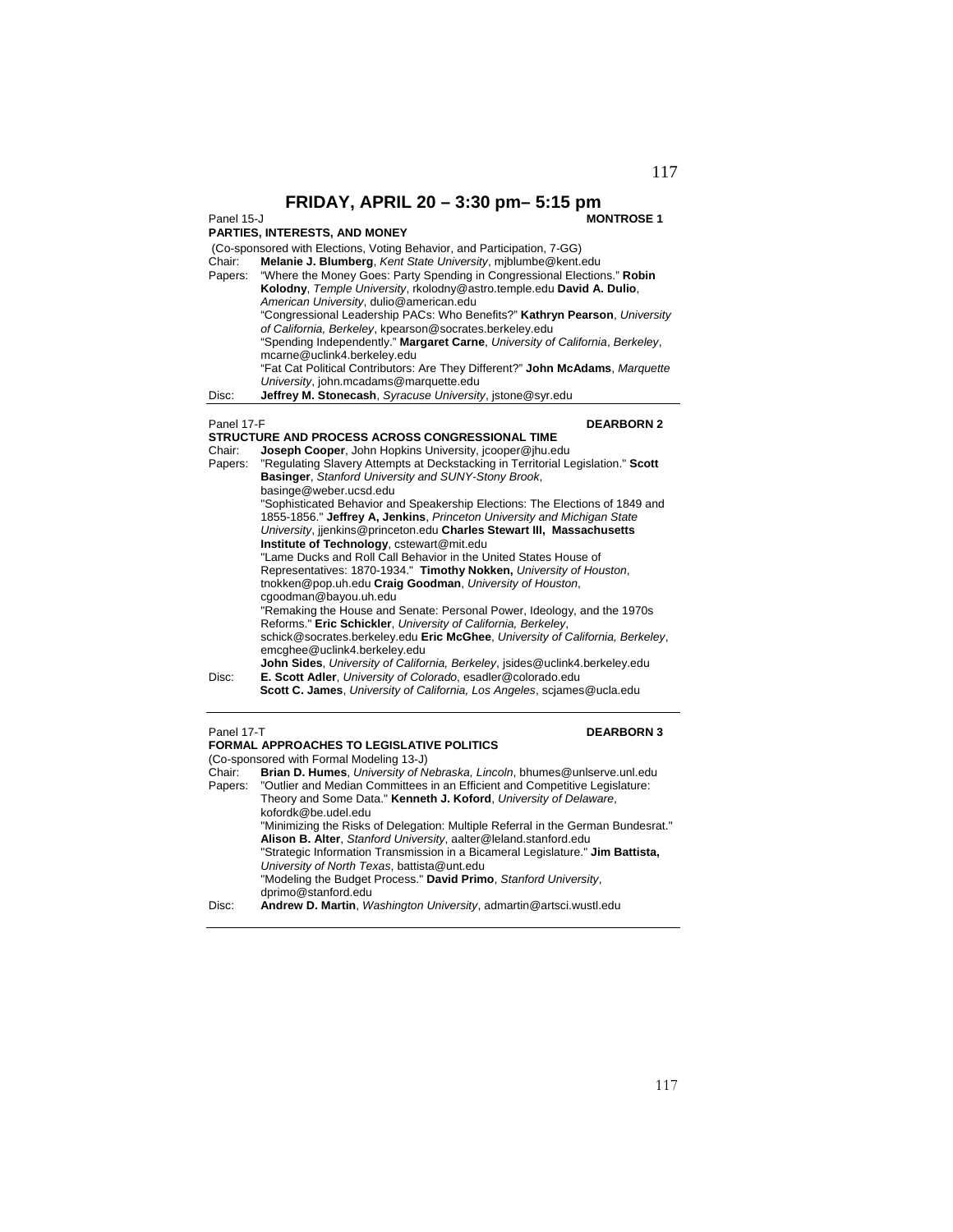Panel 18-G **LASALLE 3**

### **ROUNDTABLE: "THE U.S. COURT OF APPEALS: WHAT SHOULD BE STUDIED"**

- Chair: **Stephen L. Wasby,** University at Albany SUNY, wasb@cnsunix.albany.edu Part: **Sara Benesh,** *University of New Orleans,* benesh@uno.edu **Tracey George,** georgete@missouri.edu **Mark Hurwitz,** *University at Buffalo – SUNY,* hurwitz2@buffalo.edu
	- **Stefanie Lindquist,** *University of Georgia,* cmslind@arches.uga.edu **Malia Reddick,** *American Judicature Society*, mreddick@ajs.edu **Reggie Sheehan,** *Michigan State University,* rsheehan@msu.edu

### Panel 19-G **LASALLE 4**

- **POWER AND INFLUENCE IN STATE LEGISLATURES** Chair: **Keith Hamm**, *Rice University*, hamm@rice.edu Papers: "The Effect of Rules Governing Who Receives Power in a Legislature: A comparative States Perspective" **Kristin Kanthak**, *University of Arizona*, kanthak@u.arizona.edu "On the Endurance of Legislative Leadership Power in the US States: Participatory Shirking, Delegation, and Centralized Power" **H.W. Jerome Maddox**, *University of Pennsylvania*, jmaddox@sas.upenn.edu
	- "Committee Outliers in State Senates" **David W. Prince**, *University of Kentucky*, dwprin0@pop.uky.edu

 "The Influence of Party in State Legislatures: The Quasi-Experimental Case of Nebraska" **Gerald C. Wright**, *Indiana University*, wright1@ucs.indiana.edu **Brian Schaffner**

Disc: **Keith Hamm**, *Rice University*, hamm@rice.edu

### Panel 20-G **PDR 8**

### **ALTERNATIVE FORMS OF ELECTORAL PARTICIPATION**

(Co-Sponsored with Elections, Voting Behavior & Participation, 7-KK) Chair: **Norman R. Luttbug**, *Texas A&M*, nluttbug@politics.tamu.edu Papers: "Content and Presentation in Local Tax Referenda." David R. Elkins, *Cleveland State University,* d.elkins@csuohio.edu "Hidden Government, Hidden Elections: The Role of Public Elections in Special District Policy." **Nicholas Bauroth**, *Loyola University of Chicago,*  nbaurot@luc.edu "Last Second Win: An Empirical Analysis of a Stadium Referendum." **Christopher Borick**, *Muhlenberg College,* cborick@muhlenberg.edu **Kevin Quinn**, *St. Norbert College*, quinkg@mail.snc.edu **Paul Bursik**, *St. Norbert College*, burspb@mail.snc.edu "The Political Scorecard of Professional Sports Facility Referenda in the United States, 1984-2000." **Clyde Brown**, *Miami University,* cbrown@muohio.edu **David M. Paul**, *University of Illinois at Urbana-Champaign*,

dpaul@students.uiuc.edu Disc: **Michael Molloy**, *University of California-San Diego*, mmolloy@weber.ucsd.edu

### Panel 21-Q **PDR 9**

### **RACE, EDUCATION, AND PUBLIC POLICY**

Chair: **Joseph Stewart, Jr.**, *University of New Mexico*, joestew@unm.edu. Papers: "Does Choice Lead to Segregated Schools? Charter Schools and Household Preferences." **Gregory Weiher,** *University of Houston,* gweiher@pop.uh.edu **Kent Tedin**, *University of Houston*, ktedin@uh.edu.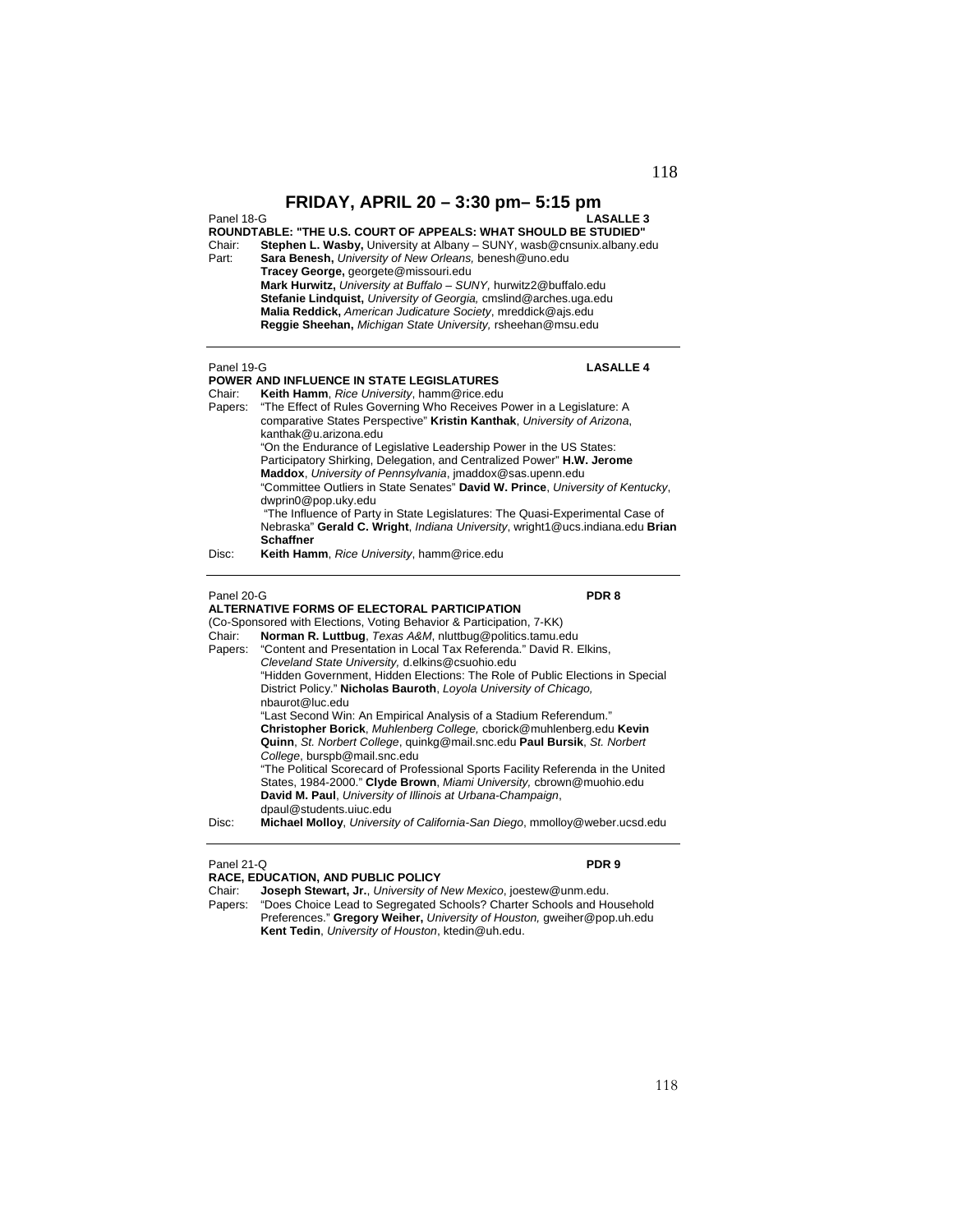**FRIDAY, APRIL 20 – 3:30 pm– 5:15 pm**  "Property Tax Relief and School Desegregation: A Policy Proposal." **Douglas Reed**, *Georgetown University*, reedd@gunet.georgetown.edu "School Vouchers, Parental Choice, and Race: Evidence from the Field." **William Howell**, *University of Wisconsin*, howell@polisci.edu.

"Shaping Policy from the Classroom: Teachers' Attitudes and the Success of School Choice." **Kathleen Grammatico**, *University of Virginia*, kmg9g@virginia.edu.

Disc: **Joseph Stewart**, *University of New Mexico*, joestew@unm.edu.

### Panel 22-G **PARLOR F**

**THEORETICAL AND METHODOLOGICAL ADVANCES IN THE STUDY OF PUBIC ORGANIZATIONS** Chair: **Gary J. Miller**, *Washington University in St. Louis*, gjmiller@artsci.wustl.edu

"Experimentally Examining Adaptive Incrementalism and Complexity in Two-Person Cooperative Signaling Games." **Jack Knott**, *University of Illinois,* jhknott@uillinois.edu **John VerKuilen**, *University of Illinois,* jayv@uic.edu "Assessing the Impact of Education Public Policies A Bayesian Hierarchical Model of Resource Allocation." **Jeff Gill**, *University of Florida*, jgill@polisci@ufl.edu "Productivity in the Workplace: Cops, Culture, Communication, Cooperation and

Collusion." **Laura Langbein**, *American University*, langbei@american.edu **Connie Jorstad**, *American University*

Disc: **Gary J. Miller**, *Washington University in St. Louis*, gjmiller@artsci.wustl.edu **Sean Gailmard**., *Cal Tech*, gailmard@hss.caltech.edu

### Panel 25-F **PDR 7**

### **ROUNDTABLE HONORING BETTY GLAD FOR OUTSTANDING PROFESSIONAL ACHIEVEMENT**

Chair: **Laura Woliver**, *University of South Carolina*, woliver@gwm.sc.edu Laura Woliver, University of South Carolina, woliver@gwm.sc.edu **Robert Jervis**, *Columbia University*, rlj1@columbia.edu **Eric Shiraev**, *George Washington University,* shiraev@cgi.edu  **Karen Hult**, *Virginia Polytechnic Institute and State University*, khult@vt.edu

3:30pm to 5:00 pm **CRESTHILL ROOM**

AJPSEditorialBoard Meeting

4:00pm to 6:00 pm **PARLOR H** 

University of Iowa Reception

5:30 pm to 7:00 pm **STATE BALLROOM** 

Women's Caucus Reception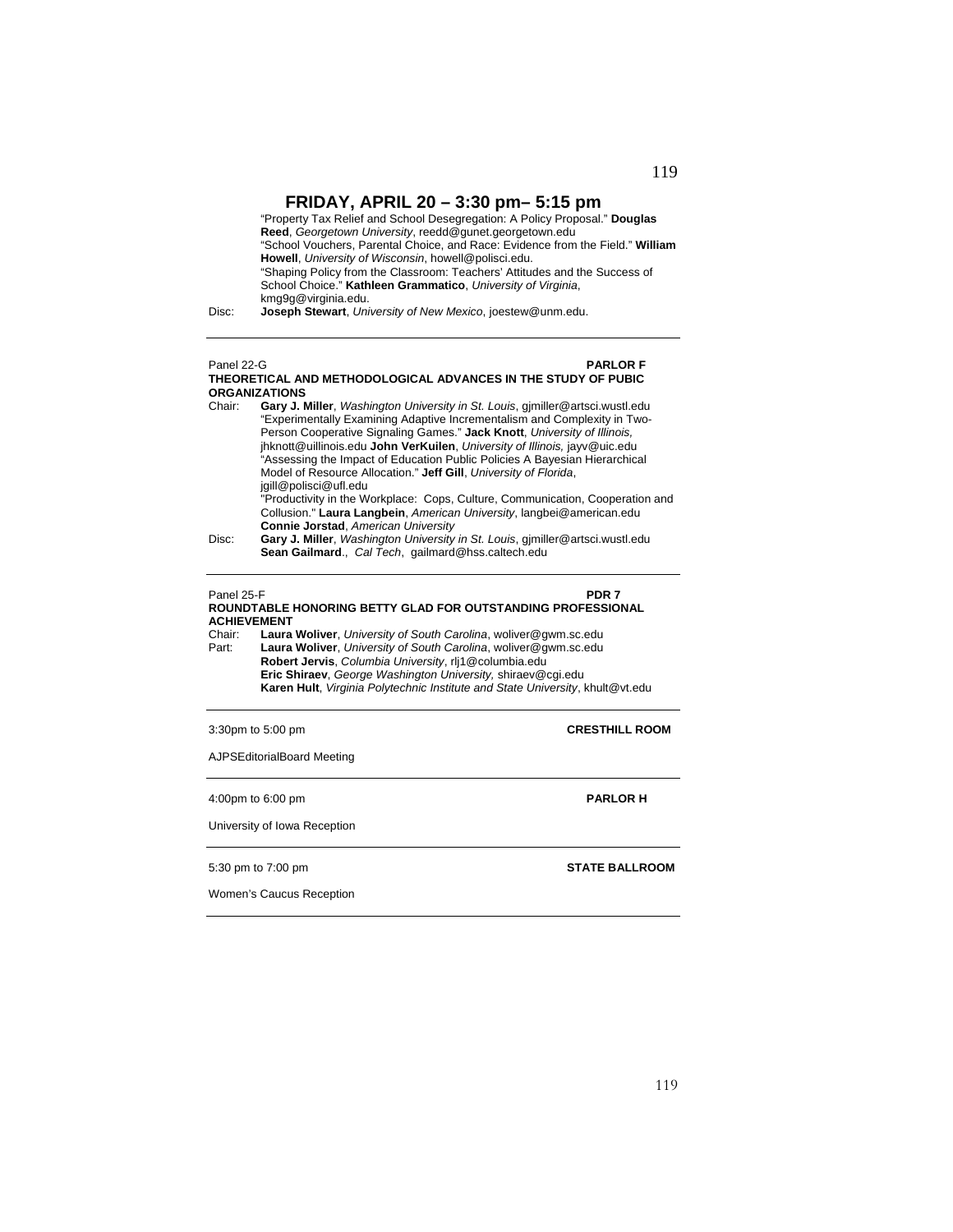| 5:30 pm to 6:00 pm                                                   | <b>RED LACQUER</b>  |
|----------------------------------------------------------------------|---------------------|
| <b>MPSA Business Meeting</b>                                         |                     |
| 6:00pm to 8:00pm                                                     | <b>RED LACQUER</b>  |
| <b>MPSA: President's Reception</b>                                   |                     |
| 6:00 pm to 8:00 pm                                                   | <b>PDR 17</b>       |
| University of Illinois at Chicago Reception                          |                     |
| 6:00 pm to 8:00 pm                                                   | <b>CRYSTAL ROOM</b> |
| Univeristy of Minnesota Reception                                    |                     |
| 6:00 pm to 8:00 pm                                                   | <b>PDR 18</b>       |
| Reception in honor of Lyman A. Kellstedt                             |                     |
| 10:00 pm to 12:00 am                                                 | <b>PDR 17</b>       |
| University of Houston/Rice University/Texas A&M Univeristy Reception |                     |
| 10:00 pm to 12:00 am                                                 | <b>PDR 18</b>       |
| <b>Washington University Reception</b>                               |                     |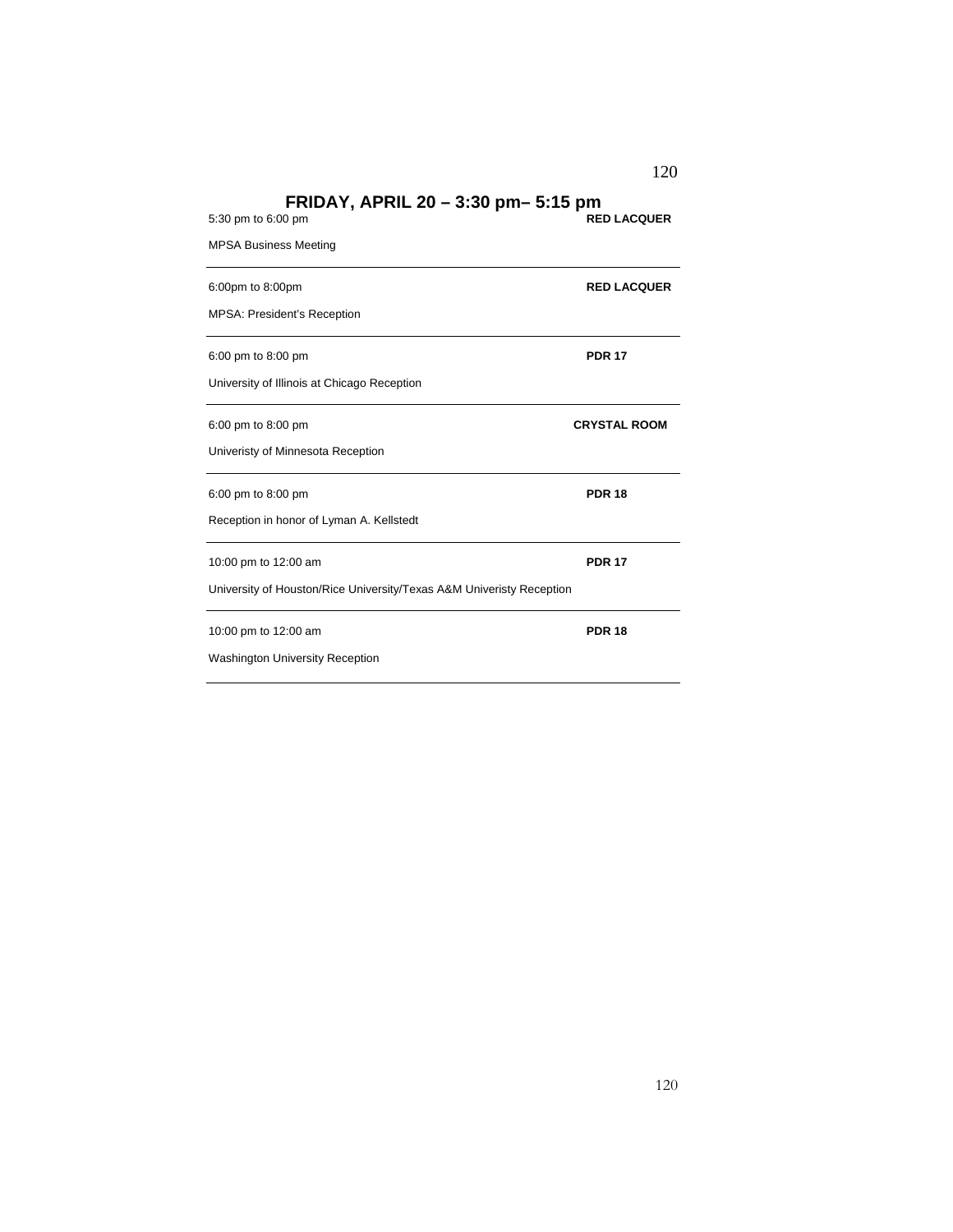## **SATURDAY, APRIL 21 – 8:30 am– 10:15 am Saturday April 21, 8:30 -- 10:15**

Section 13 Posters (A) **EXHIBIT HALL ELECTIONS**

1. "Informational Party Primaries and Strategic Ambiguity." **Adam Meirowitz**,

*Stanford University*, ameirow@stanford.edu

 "Primary Elections and the Downsian Model." **Shawn Treier**, *Stanford University*, satreier@leland.stanford.edu

 "A Model of Split Ticket Voting: Asymmetric Information Flows and Electoral Choice in a Separation of Powers System." **David K. Park**, *Columbia University*, dpk7@columbia.edu

 "A Formal Model of Campaign Tactics." **Justin Fox**, *University of Rochester*, foxj@troi.cc.rochester.edu

### Section 13--Posters (B)

### **INTERESTS AND INSTITUTIONS**

|       | "The Sender-Receiver Game of Structural Reform." Anthony Bertelli, University                                              |
|-------|----------------------------------------------------------------------------------------------------------------------------|
|       | of Chicago, a-bertelli@uchicago.edu                                                                                        |
|       | "Control and the Collective Action Problem." Karti Sieberg, College of William<br>and Mary, kksieb@wm.edu                  |
|       | "Political Parties and Interest Groups." Eric Waltenburg, Purdue University,<br>waltenbu@polsci.purdue.edu                 |
| 4.    | "Learning from the Expectations of Others." James Granato,<br>granato@pilot.msu.edu Sunny M. C. Wong, University of Oregon |
| Disc: | Adam Meirowitz, Stanford University, ameirow@stanford.edu                                                                  |
|       |                                                                                                                            |

### Section 15 Posters

### **THEMES IN POLITICAL PARTIES AND INTEREST GROUPS**

- 1. "Reconciling Duverger's Law with India's Regionalized Multiparty System: A Unified Game-Theoretic Model." **Saha Anindya**, *Cornell University*, as87@cornell.edu
- 2. "Party Leaders and Coalition Strategies." **Sona Nadenichek-Golder**, *New York University*, sln202@is5.nyu.edu
- 3. "The Impact of Electoral Systems on the Electoral Success of Radical Right-Wing Parties in Western Europe." **Matt Golder**, *New York University*, mrg217@is8.nyu.edu
- Disc: **Leon Epstein**, *University of Wisconsin, Madison*, epstein@polisci.wisc.edu
- 4. "Political Parties as Unemployment Insurance for Politicians." **Patricio Navia**, *New York University*, pdn200@is7.nyu.edu; **Sebastian Saiegh**, *New York University*, sms267@is9.nyu.edu
- 5. "Evaluating the Nader Campaign: Are We Heading toward a New Party System?" **John C. Berg**, *Suffolk University*, jberg@world.std.com
- 6. "The Changing Veteran Vote: Voting Bloc or Election Year Mirage?" **Jeremy M. Teigen**, *University of Texas, Austin*, jteigen@gov.utexas.edu
- Disc: **Lawrence Longley**, *Lawrence University*, PowerLDL@aol.com
- 7. "The Politics of Intimidation." **Alesha E. Doan**, *California Polytechnic State University*, adoan@calpoly.edu
- 8. "The Carrot and the Stick Continued: Did Business PACs Financially Punish Republicans on the China Vote?" **David J. Jackson**, *Bowling Green State University*, jacksod@bgnet.bgsu.edu **Steven T. Engel**, *Georgia Southern University*, sengel@gasou.edu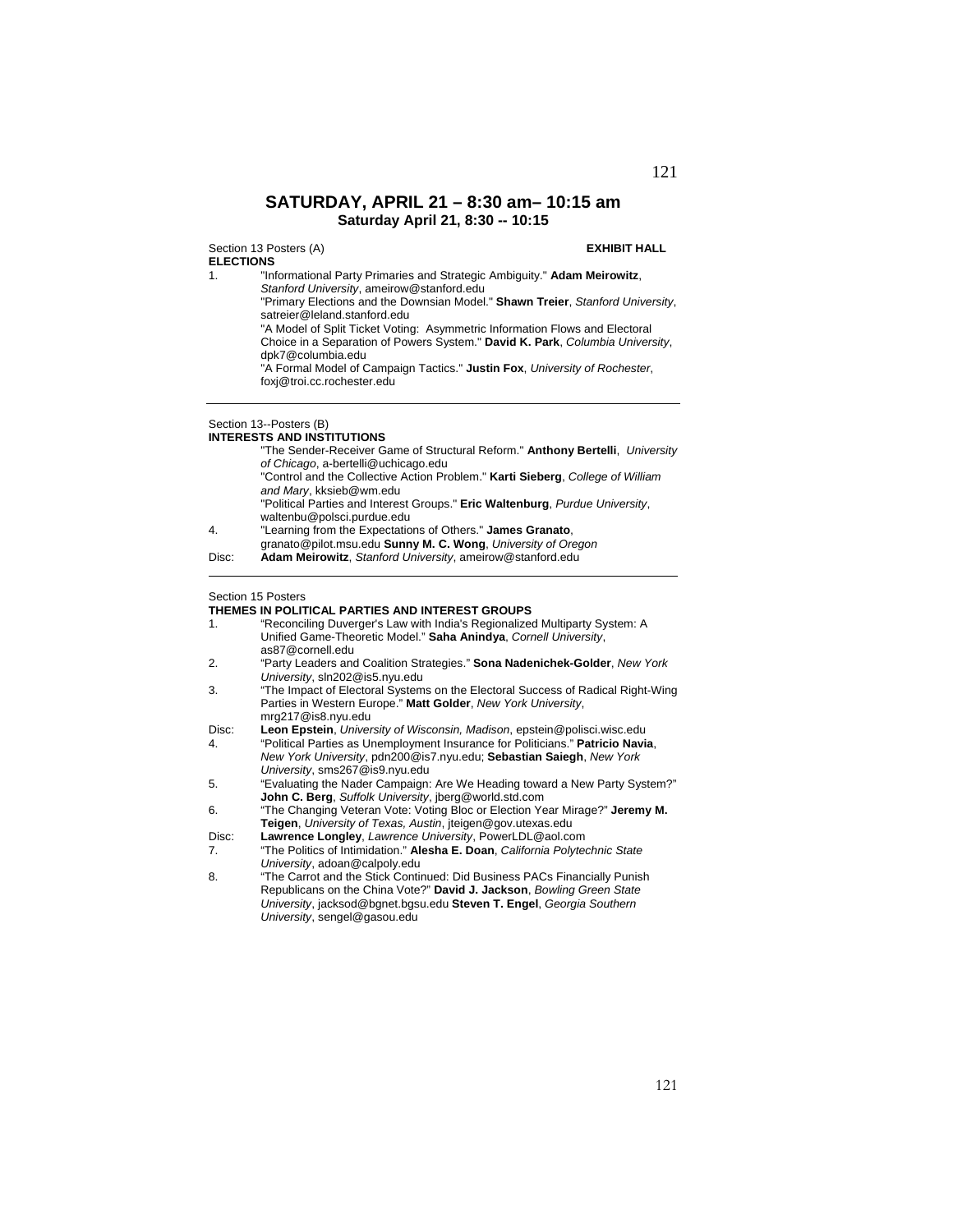## **SATURDAY, APRIL 21 – 8:30 am– 10:15 am**

9. "Who's Paying for Democracy? Subsidizing the Initiative Process to Control Public Policy." **Stephanie R. Milton**, *Washington University*, srmilton@artsci.wustl.edu Disc: **Anthony James Nownes**, *University of Tennessee*, anownes@utk.edu 13. "Assessing the Effectiveness of Coalitional Activity in Affirmative Action Cases Argued Before the Supreme Court." **Jason Jagemann**, *Norwich University*, jjageman@norwich.edu 11. "Interest Groups: Strategies and Legislative Perceptions." **Julie Harrelson-Stephens**, *University of North Texas*, juliehs@unt.edu **Brian Bearry**, *University of North Texas*, bab0013@unt.edu; **Lisa Uhlir**, *University of North Texas*, llu0002@unt.edu 12. "Policy Network Analysis with Media Reports." **Michael Craw**, *Indiana University*, mcraw@indiana.edu Disc: **Richard Jankowski**, *State University of New York*, Richard.Jankowski@fredonia.edu

## Section 16 Posters

 $\overline{a}$ 

### **RESEARCH ON THE PRESIDENCY AND EXECUTIVE POLITICS**

| 1. | "The Good, the Bad, and the Average: Qualities of Executive Leadership that<br>Define Presidential Greatness." James W. Endersby, University of Missouri,<br>endersby@missouri.edu Michael J. Towle, Mount St. Mary=s College,<br>towle@msmary.edu                                                                                                                                       |
|----|------------------------------------------------------------------------------------------------------------------------------------------------------------------------------------------------------------------------------------------------------------------------------------------------------------------------------------------------------------------------------------------|
| 2. | "Public Opinion, Presidential Persuasion, and Changing Members' Votes."<br>Jennifer Hora, University of North Carolina, Chapel Hill, hora@email.unc.edu<br>Larry Jacobs, University of Minnesota, Ijacobs@polisci.umn.edu Eric<br>Ostermeier, University of Minnesota, eoster@polisci.umn.edu Robert Y.<br>Shapiro, Columbia University, rvs3@columbia.edu Terry Sullivan, University of |
|    | North Carolina, Chapel Hill, sullivan@metalab.unc.edu                                                                                                                                                                                                                                                                                                                                    |
| 3. | "Structuring the Office of the First Lady, 1974 - 2000." Mary Anne Borrelli,                                                                                                                                                                                                                                                                                                             |
|    | Connecticut College, mabor@conncoll.edu                                                                                                                                                                                                                                                                                                                                                  |
| 4. | "Theory vs. Practice: A Look at What Real People Think About Their President."<br><b>Joseph L. Wert</b> , <i>Indiana University Southeast</i> , <i>jwert@ius.edu</i>                                                                                                                                                                                                                     |
| 5. | "Presidential Impeachment: Politics, Preference, or Principle?" William Perkins,<br>University of Missouri-Columbia, wbpb6f@mizzou.edu                                                                                                                                                                                                                                                   |
| 6. | "A Matter of Interpretation: The Presidential Signing Statement and the Theory of                                                                                                                                                                                                                                                                                                        |
|    | Unilateral Action." Christopher S. Kelley, Miami University,<br>kelleycs@muohio.edu                                                                                                                                                                                                                                                                                                      |
| 7. | "Two Spheres: Issues of Presidential Health and Disability Based in the<br>Theoretical Context of Presidential Power." J. Christopher Woolard, Miami<br>University, woolaric@muohio.edu                                                                                                                                                                                                  |
| 8. | "Just Like Dad: The Making of the Bush Dynasty." Robert H. Swansbrough,<br>University of Tennessee at Chattanooga, Bob-Swansborough@utc.edu                                                                                                                                                                                                                                              |

### Section 24 Posters

l

### **A.) CROSSING BOUNDARIES IN UNDERGRADUATE EDUCATION**

1. "Replacing the Readings Packet with Web Accessible Materials: Evaluating Fair Use, Freedom in Course Design, and Student Receptiveness to Technology Initiatives" **Thomas Hey,** *Indiana University,* they@indiana.edu

<sup>2. &</sup>quot;Political Science on the Road: The Educational Value of Off-Campus Courses"  **Marek Payerhin, Derick Hulme, Edward Lorenz,** *Alma College,*  payerhin@alma.edu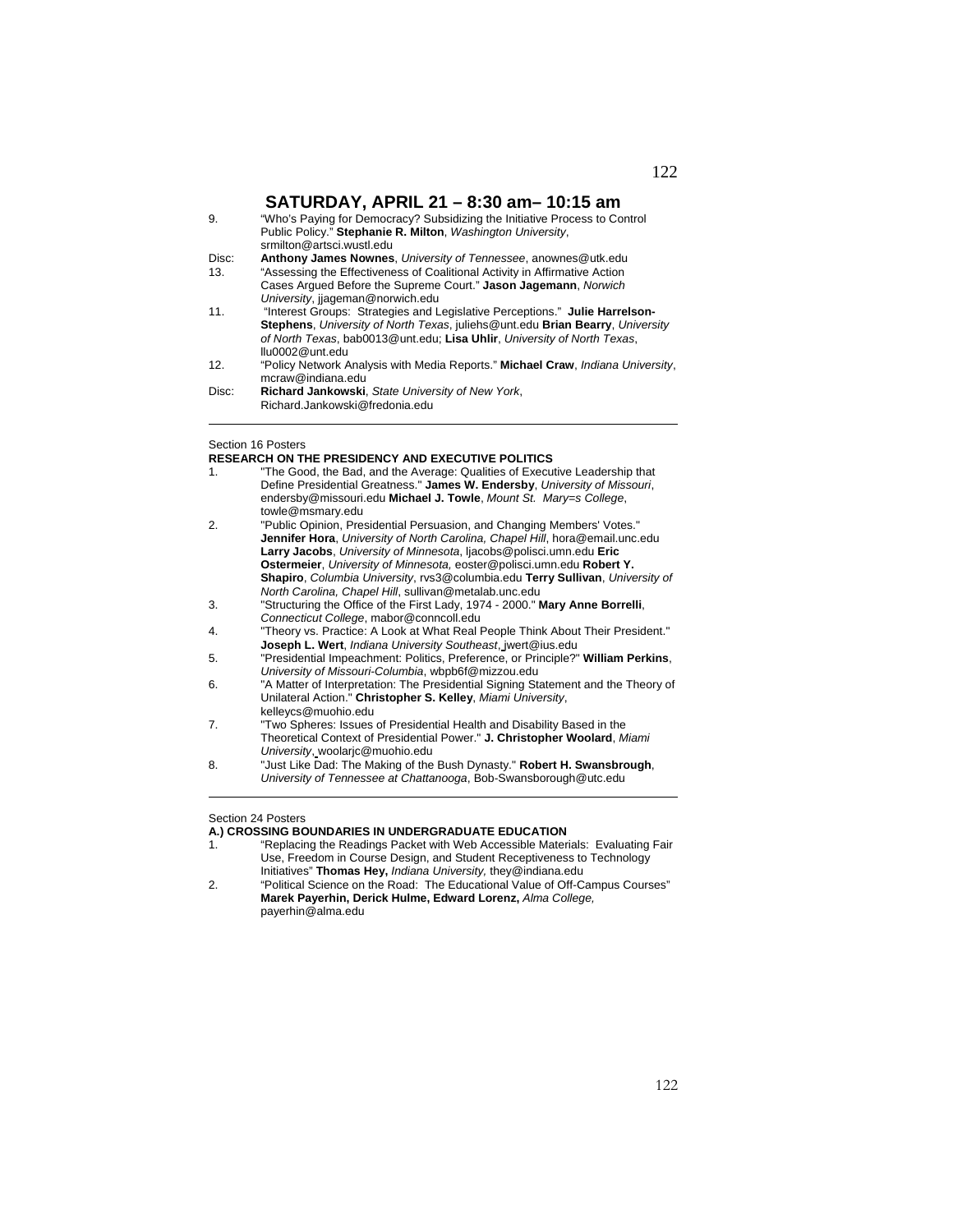## **SATURDAY, APRIL 21 – 8:30 am– 10:15 am**

|           | <u>וווא טו ויש טטנט – וש שוור וא ואשטוט ואט</u>                               |
|-----------|-------------------------------------------------------------------------------|
| 3.        | "Bridging a Cultural Gap? Teaching Political Science in China" Jody           |
|           | <b>Baumgartner</b> International College at Beijing baumgajc@yahoo.com        |
| 4.        | "Learning and Teaching Across a Disciplinary Divide: The Case of Politics and |
|           | Film" Staci Beavers, Dawn Formo California State University, San Marcos       |
|           | sbeavers@coyote.csusm.edu                                                     |
| Disc:     | Rhonda Horried Syracuse University horriedrm@hotmail.com                      |
|           | <b>B.) TOPICS IN UNDERGRADUATE EDUCATION</b>                                  |
| 5.        | "The Role of Academic Civic Culture in Political Science Research"            |
|           | Thomas McAuliffe, Craig England, Chris Owens, Southern Illinois University    |
|           | tbmca@hotmail.com                                                             |
| 6.        | "Does the Wording of Syllabi Affect Student Course Assessment in Introductory |
|           | Political Science Classes?" John Ishiyama, Truman State University            |
|           | jishiyam@truman.edu Stephen Hartlaub Frostburg State University               |
| 7.        | "Teaching Global Governance" Glenn Hastedt James Madison University.          |
|           | hastedgp@jmu.edu                                                              |
| Disc:     | Dana Harsell Syracuse University, dharsell@maxwell.syr.edu                    |
|           |                                                                               |
| Panel 2-H | <b>SANDBURG 4</b>                                                             |

### **STATE ACTIVISM AND THE ECONOMY**

| Chair:  | Martin Slann, Clemson University, kibbutz@clemson.edu                          |
|---------|--------------------------------------------------------------------------------|
| Papers: | "The State's Activism in Business: Institutional Embeddedness, Path Dependence |
|         | and the Case of South Korea, 1998-2000." Jiho Jang, University of Missouri-    |
|         | Columbia, wsjung22@hotmail.com                                                 |
|         | "The Role of Government and Asian Economic Crisis: A Comparative Analysis of   |
|         | South Korea and Malaysia." Sangmook Lee, Texas Tech University,                |
|         | smlee527@vahoo.com                                                             |
|         | "Corporatism and Stagnation: Corporatism and Economic Outcomes in the          |
|         | Developing World vs. Western Europe." Daniel Nielson, Brigham Young            |
|         | University & Duke University, dinielso@duke.edu                                |
| Disc:   | Martin Slann, Clemson University kibbutz@clemson edu                           |

### Disc: **Martin Slann,** *Clemson University,* kibbutz@clemson.edu

### Panel 3-I **BURNHAM 1**

|         | <b>CANDIDATES AND ELECTIONS IN RUSSIA</b>                                                       |
|---------|-------------------------------------------------------------------------------------------------|
| Chair:  | Thomas Baylis, University of Wisconsin, Madison, tbaylis@polisci.wisc.edu                       |
| Papers: | "Issues and Candidate Evaluations in Post-Soviet Presidential Elections: Russia,                |
|         | Ukraine and Georgia." Vicki Hesli, University of lowa, vicki-hesli@uiowa.edu                    |
|         | "Crooks, Cronies and Democrats: Candidates as the Roots of Democracy in                         |
|         | Russia." Regina Smyth, The Pennsylvania State University, ras27@psu.edu                         |
|         | "Why Not Parties? Supply and Demand on Russia's Electoral Market." Henry                        |
|         | Hale, Indiana University hhale@indiana.edu                                                      |
|         | "The Trail of Votes in Russia's 1999 Duma and 2000 Presidential Elections."                     |
|         | Mikhail Myagkov, University of Oregon, myagkov@darkwing.uoregon.edu                             |
|         | Peter Ordeshook, California Institute of Technology,                                            |
|         | ordeshook@hss.caltech.edu                                                                       |
| Disc:   | <b>Mikhail Filippov</b> , <i>Washington University in St. Louis</i> , filippov@artsci.wustl.edu |
|         |                                                                                                 |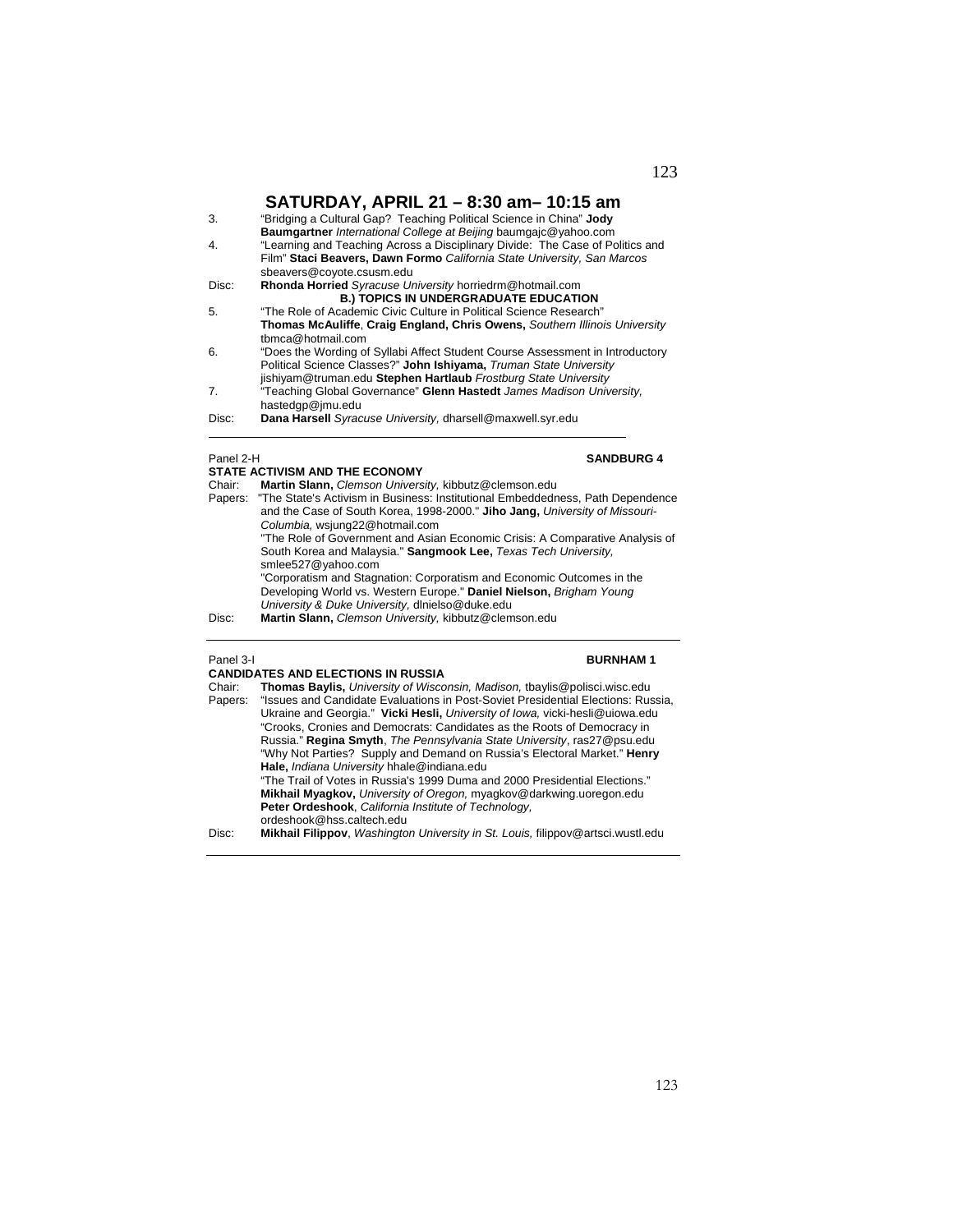| Panel 4-H                                                                                                             | SATURDAY, APRIL 21 - 8:30 am- 10:15 am<br><b>BURNHAM 5</b>                                                                                                                                                                                                                                                                                                                                                                                                                                                                                                                               |
|-----------------------------------------------------------------------------------------------------------------------|------------------------------------------------------------------------------------------------------------------------------------------------------------------------------------------------------------------------------------------------------------------------------------------------------------------------------------------------------------------------------------------------------------------------------------------------------------------------------------------------------------------------------------------------------------------------------------------|
| Chair:<br>Papers:                                                                                                     | JOINING BEHAVIOR IN INTERSTATE CONFLICT<br>Michael W. Simon, Sparta, Inc., Michael_Simon@rosslyn.sparta.com<br>"The Analytics of Alignment and Alliance Decisions." Zachary Anderson, UCLA<br>& the Hudson Institute, zachery@ucla.edu                                                                                                                                                                                                                                                                                                                                                   |
|                                                                                                                       | "Do Alliances Deter Aggression? Alliance Credibility and War Initiation." Brett<br>Ashley Leeds, Florida State University, aleeds@garnet.acns.fsu.edu<br>"A Combined Model of War Joining, Intervention, and Bandwagoning." William<br>Reed, Michigan State University, wlreed@msu.edu Havard Hegre, International                                                                                                                                                                                                                                                                       |
| Disc:                                                                                                                 | Peace Research Institute, havard@prio.no<br>Michael W. Simon, Sparta, Inc., MichaelSimon@rosslyn.sparta.com                                                                                                                                                                                                                                                                                                                                                                                                                                                                              |
| Panel 4-Q                                                                                                             | <b>SANDBURG 3</b><br><b>SECURITY STUDIES IN A NEW CENTURY</b>                                                                                                                                                                                                                                                                                                                                                                                                                                                                                                                            |
| Chair:<br>Papers:                                                                                                     | W. Alexander Vacca, Rutgers University, wvacca@rci.rutgers.edu<br>"India and Nuclear Arms Control: Moving Closer (A Study of CTBT)." <b>Harsh</b><br>Vardhan Pant, University of Notre Dame, Harsh.V.Pant.3@nd.edu<br>"Small State Security After the Cold War." Sara Hower, Catholic University of<br>America, sara.b.johnson@worldnet.att.net<br>"Force vs. Politics: Coercion as a Foreign Policy Tool." Daniel R. Lake,                                                                                                                                                              |
| Disc:                                                                                                                 | University of California-San Diego, drlake@ucsd.edu<br>W. Alexander Vacca, Rutgers University, wvacca@rci.rutgers.edu                                                                                                                                                                                                                                                                                                                                                                                                                                                                    |
| Panel 5-F<br><b>LASALLE 5</b><br>DOMESTIC INFLUENCES AND INTERNATIONAL OUTCOMES                                       |                                                                                                                                                                                                                                                                                                                                                                                                                                                                                                                                                                                          |
| Chair:<br>Papers:                                                                                                     | Edward Mansfield, Ohio State University, Mansfield@polisci.sbs.ohio-state.edu<br>"Political Economy of International Bailouts," Lawrence Broz, New York<br>University, Lawrence.broz@nyu.edu<br>"The Effect of Domestic and Foreign Lobbying on Trade Policy," Wendy Hansen,<br>University of New Mexico, wlhansen@unm.edu Jeffrey Drope, University of New<br>Mexico, jdrope@unm.edu<br>"Modeling the Congressional Electoral Component of Side-Agreements to<br>International Treaties," Michael Brewster Hawes, University of California, San<br>Diego. Michael.hawes@alumni.duke.edu |
| Disc:                                                                                                                 | Edward Mansfield, Ohio State University, Mansfield@polisci.sbs.ohio-state.edu<br>E. Scott Adler, University of Colorado, esadler@colorado.edu                                                                                                                                                                                                                                                                                                                                                                                                                                            |
| Panel 6-H<br><b>CLARK7</b><br>TURNING OFF TO POLITICS: DISINTEREST, APATHY AND UNCONVENTIONAL<br><b>PARTICIPATION</b> |                                                                                                                                                                                                                                                                                                                                                                                                                                                                                                                                                                                          |
| Chair:                                                                                                                | Stacy Ulbig, Rice University, stacyu@rice.edu                                                                                                                                                                                                                                                                                                                                                                                                                                                                                                                                            |
| Papers:                                                                                                               | "What's Not to Like? Explaining Public Disinterest in Politics." Carolyn L. Funk,<br>Virginia Commonwealth University, clfunk@vcu.edu<br>"Political Speech and Apathy in an American City." Peter Muhlberger, Carnegie<br>Mellon University, peterm@andrew.cmu.edu<br>"The Influence of Negative Political Rhetoric on Census 2000 Participation: An<br>Experimental Manipulation." Jane Junn, Rutgers University,<br>junn@rci.rutgers.edu                                                                                                                                               |
| Disc:                                                                                                                 | "Americans' Desire for Stealth Democracy." Elizabeth Theiss-Morse, University<br>of Nebraska-Lincoln, etheissmorse1@unl.edu John R. Hibbing, University of<br>Nebraska-Lincoln, jhibbing1@unl.edu;<br>Laurie Rhodebeck, University of Louisville, I.rhodebeck@louisville.edu                                                                                                                                                                                                                                                                                                             |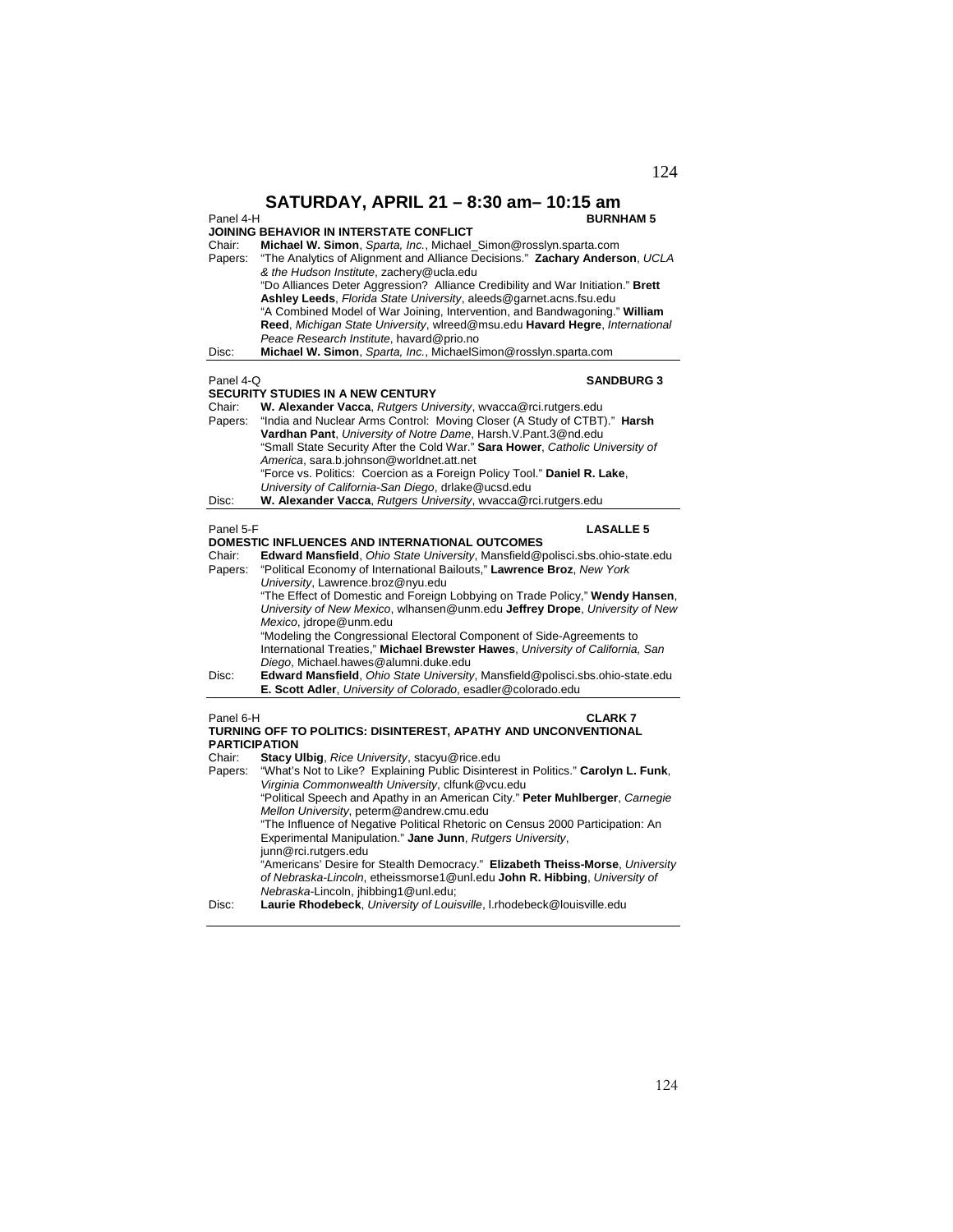| Panel 7-I         | SATURDAY, APRIL 21 - 8:30 am - 10:15 am<br>PDR <sub>5</sub><br><b>CIVIC ENGAGEMENT IN AMERICAN POLITICS</b>                                                                                                                                                                                                                                                                                                                                                   |
|-------------------|---------------------------------------------------------------------------------------------------------------------------------------------------------------------------------------------------------------------------------------------------------------------------------------------------------------------------------------------------------------------------------------------------------------------------------------------------------------|
| Chair:            | Gregory B. Markus, University of Michigan, gmarkus@umich.edu                                                                                                                                                                                                                                                                                                                                                                                                  |
| Papers:           | "Causes and Consequences of Civic Engagement in America." Gregory B.<br>Markus, University of Michigan, gmarkus@umich.edu Hanes Walton, Jr.                                                                                                                                                                                                                                                                                                                   |
|                   | University of Michigan<br>"Consumer Activism in American Politics." Caroline Heldman, Rutgers                                                                                                                                                                                                                                                                                                                                                                 |
|                   | University/Fairfield University, heldman@rci.rutgers.edu<br>"The Power of Political Principle: An Instrumental Explanation of Vietnam Anti-<br>War Protests." Stuart L. Hill, University of California, Davis, slhill@ucdavis.edu<br>"The Varied Effects of Higher Education on Political and Civic Engagement."<br>Sunshine Hillygus, Stanford University, hillygus@stanford.edu                                                                             |
| Disc:             | Robert C. Luskin Univeristy of Texas at Austin rcl@jeeves.la.utexas.edu                                                                                                                                                                                                                                                                                                                                                                                       |
| Panel 9 H         | PDR <sub>7</sub><br><b>GENDER, CULTURE AND THE STATE</b>                                                                                                                                                                                                                                                                                                                                                                                                      |
| Chair:            | Rogan Kersh, Syracuse University, rtkersh@maxwell.syr.edu                                                                                                                                                                                                                                                                                                                                                                                                     |
| Papers:           | "Expressions and Representations of Suburban Masculinity." Margaret                                                                                                                                                                                                                                                                                                                                                                                           |
|                   | Hirschberg, University of Wisconsin-Waukesha, mhirschb@uwc.edu<br>"Synthesizing Republican Motherhood and Republican Manhood: The Arts and                                                                                                                                                                                                                                                                                                                    |
|                   | Crafts Movement in American Political Development." Jim Josefson,                                                                                                                                                                                                                                                                                                                                                                                             |
|                   | Bridgewater College, jjosefso@bridgewater.edu Emily Tulli, Bridgewater                                                                                                                                                                                                                                                                                                                                                                                        |
|                   | College, elt001@bridgewater.edu<br>"Reading Her Political Self: Oprah Book Club Characters' Experiences as Models<br>of American Women's Public Policy Encounters." Mary P. McGuire, Hobart and<br>William Smith Colleges, mpmcguire@hws.edu                                                                                                                                                                                                                  |
| Disc:             | Phillip Abbott, Wayne State University, aa2393@mail3.wayne.edu                                                                                                                                                                                                                                                                                                                                                                                                |
| Panel 9-N         | <b>SANDBURG 6</b>                                                                                                                                                                                                                                                                                                                                                                                                                                             |
| Chair:            | <b>VIEWING PUBLIC POLICY THROUGH A GENDER LENS</b><br>Amy Caiazza, Institute for Women's Policy Research, caiazza@iwpr.org                                                                                                                                                                                                                                                                                                                                    |
| Papers:           | "Constructing Women's Social Citizenship: The Example of Unemployment<br>Insurance." Vicky Lovell, Institute for Women's Policy Research, lovell@iwpr.org<br>"Women Candidates' Stake in Campaign Finance Reform: How Current Laws<br>and Potential Reforms Would Affect Women's Political Representation." Barbara<br>C. Burrell, Northern Illinois University, bburrell@niu.edu<br>"Labor Pains: Employment Policy and the women's Bureau of the U.S. Labor |
|                   | Department." Sharon H. Mastracci, University of Texas,<br>Sharon@mail.utexas.edu                                                                                                                                                                                                                                                                                                                                                                              |
| Disc:             | Dorothy McBride Stetson, Florida Atlantic University, stetsond@fau.edu                                                                                                                                                                                                                                                                                                                                                                                        |
| Panel 11-I        | <b>MONTROSE 2</b>                                                                                                                                                                                                                                                                                                                                                                                                                                             |
|                   | LEVIATHAN AND THE PRINCE: HOBBES AND MACHIAVELLI                                                                                                                                                                                                                                                                                                                                                                                                              |
| Chair:<br>Papers: | David F. Ericson, Wichita State University, ericson@twsuvm.uc.twsu.edu<br>"Hobbes as a Liberal 'Mirror' of the Sovereign." David F. Ericson, Wichita State                                                                                                                                                                                                                                                                                                    |
|                   | University, ericson@twsuvm.uc.twsu.edu<br>"Hobbes versus Machiavelli: The Significance for Political Theory of Hobbes's<br>Discourses." Yishaiya Abosch, Claremont Graduate University,<br>abosch@cqu.edu                                                                                                                                                                                                                                                     |
|                   | "Machiavelli and the Mirror of Virtue." Martin de Bruyn, Purdue University,<br>debruyn@polisci.purdue.edu                                                                                                                                                                                                                                                                                                                                                     |
| Disc:             | Paul Axelrod, University of Washington, axelrod@u.washington.edu                                                                                                                                                                                                                                                                                                                                                                                              |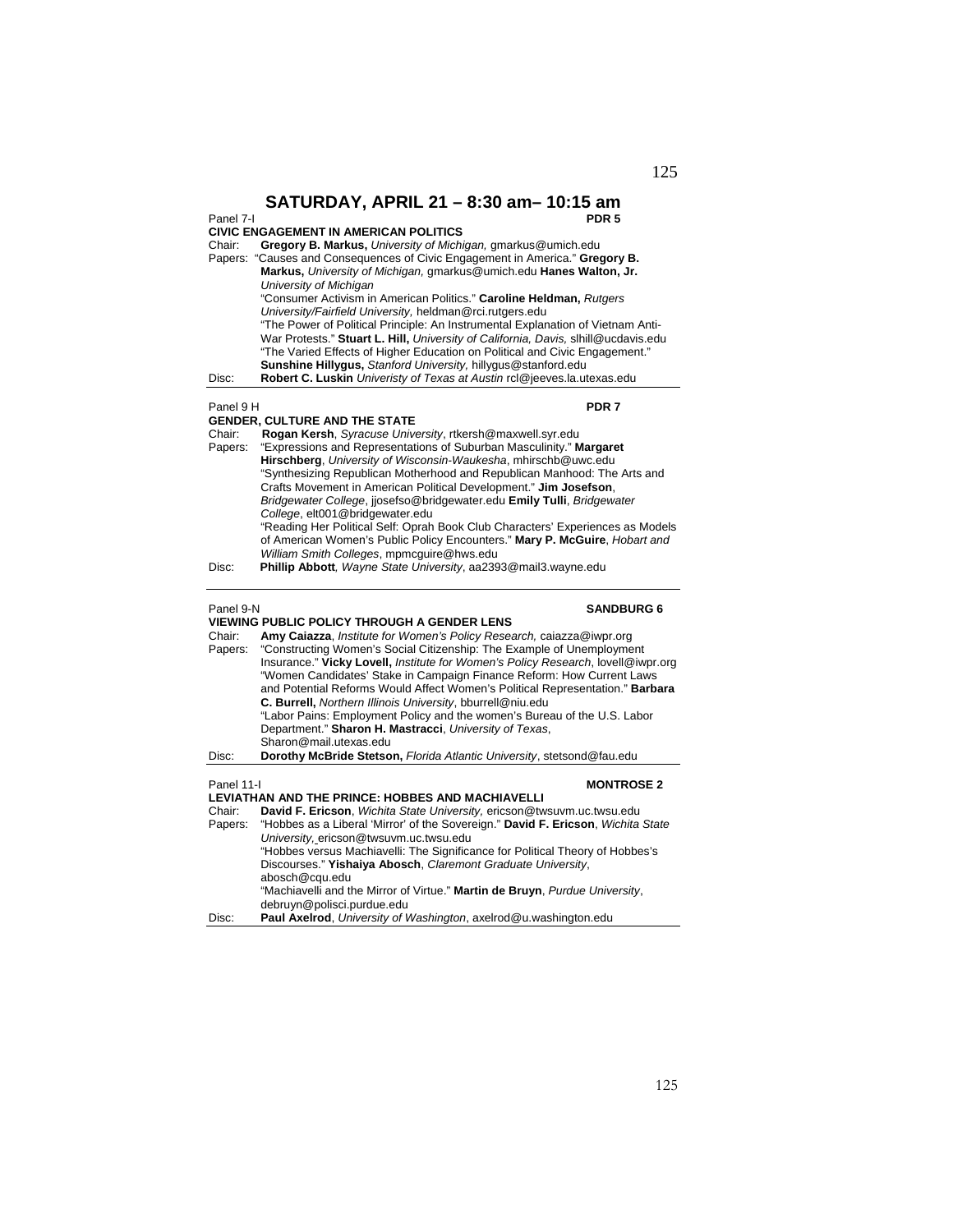Panel 12-H **MONTROSE 3** 

**PUBLIC VIRTUES IN POPULAR FILM** 

Chair: **John S. Nelson**, *University of Iowa*, john-nelson@uiowa.edu

"It's Good to Be King: Mass Publics in Popular Films." John S. Nelson, *University of Iowa*, john-nelson@uiowa.edu

"Remaking a Public Space: Political Lessons from Apollo 13**." Dirk Deam**, *Iowa State University*, dirk-deam@uiowa.edu

"Return to Silent Spring: Toxic Waste and the Politics of Risk." **Joan** 

**Blauwkamp**, *University of Nebraska at Kearney,* blauwkampj@unk.edu "Join the Club: Gender and Public Virtue in Two Popular Films." **Anna Lorien** 

**Nelson**, *Michigan State University*, annanelson@email.com

"Shaken Not Stirred: James Bond Films and Sexual Culture over Time." **Peggy Wesselink**, *Potsdam College, SUNY*, wesselpj@potsdam.edu **Nicole R. Krassas**, *Eastern Connecticut State University*, krassasn@easternct.edu

### Panel 13-D<br> **LASALLE 1**

**MODELS IN COMPARATIVE POLITICS**  Chair: **Sven E. Feldmann**, *University of Chicago*, sven@uchicago.edu Papers: "What Makes Democracies Credible." **Ronny Razin**, *New York University*, rr71@nyu.edu; **Gilat Levy**, *London School of Economics*, g.levy@lse.ac.uk "Direct and Indirect Initiatives." **Simon Hug**, *University of Texas at Austin*, shug@mail.la.utexas.edu "Separate Powers and the Political Economy of Resource Dissipation." **David Epstein**, *Columbia University*, de11@columbia.edu, **Peter Rosendorff**, *University of Southern California*, bpeter@usc.edu "Democratic Opposition versus Elites." **Bahar Leventoglu**, *University of Rochester*, brlu@troi.cc.rochester.edu Disc: **Christopher Butler**, *Michigan State University*, butlerc2@msu.edu **Sven E. Feldmann**, *University of Chicago*, sven@uchicago.edu

## Panel 14-H **LASALLE 2**

### **MODELS OF REDISTRICTING**

Chair: **TBA** Papers:"The Upper Chamber as a Majority Constraining Mechanism in Federal Systems: Malapportionment and the Filibuster in the U.S. Senate Since the New Deal." **Noah Kaplan,** *Columbia University***,** noah@columbia.edu "Pinochet's Gerrymander: Electoral Districts and Chile's Democratic Transition." **John Londregan**, *University of California*, *Los Angeles,* jbl@ucla.edu Disc: **TBA** 

## Panel 15-K **MONTROSE 1**

**GROUPS, INTERESTS, AND AMERICAN PARTY COALITIONS**<br>Chair: Sean Savage, Saint Mary's College, ssavage@saintma

Chair: **Sean Savage**, *Saint Mary's College*, ssavage@saintmarys.edu "Shifting Bases, Shifting Debates: Political Parties and the Increasing Centrality of Distributive Concerns in Income Tax Debates, 1950-2000." **Jeffrey M. Stonecash**, *Syracuse University*, jstone@syr.edu **Andrew E. Milstein**, *Syracuse University*, aemilste@maxwell.syr.edu

"Small Business and the Development of the Republican Party since 1940." **McGee Young**, *Syracuse University*, mwyoung@maxwell.syr.edu "African Americans in the Republican Party: Why we Choose the Road Less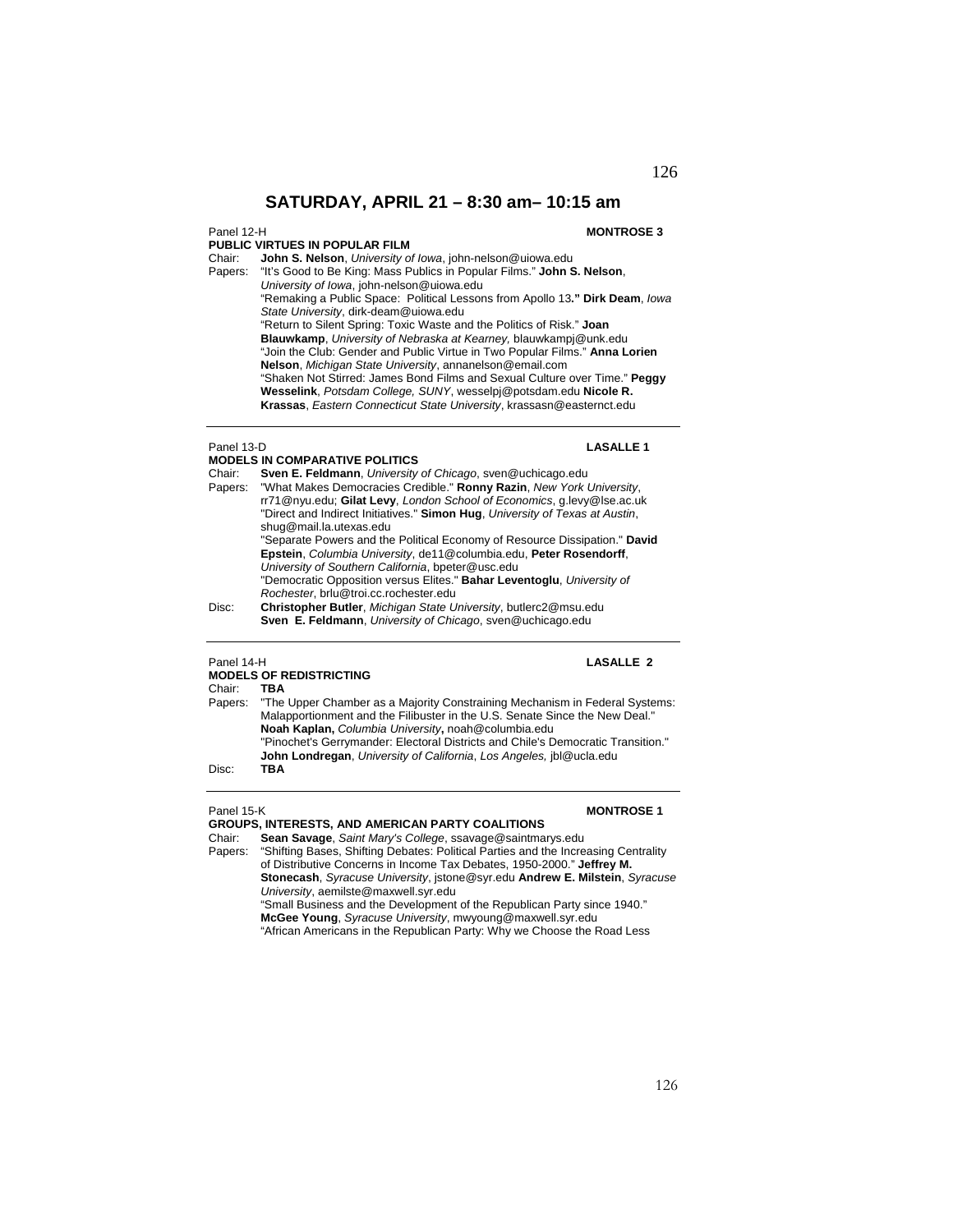| Disc:                | SATURDAY, APRIL 21 - 8:30 am- 10:15 am<br>Traveled." Phillip J. Ardoin, Southern University, ardoin@home.com Ronald<br>Vogel, Southern University, ron@idsmail.com<br>"Interest Group-Political Party Affiliations in a World of Short-Term Temptations:<br>A Closer Look at Mutually Beneficial Exchange." Maricele Cornejo Riemann,<br>Columbia University, mjc60@columbia.edu<br>Geoffrey C. Layman, Vanderbilt University, geoff.layman@vanderbilt.edu                                                                                                                             |
|----------------------|----------------------------------------------------------------------------------------------------------------------------------------------------------------------------------------------------------------------------------------------------------------------------------------------------------------------------------------------------------------------------------------------------------------------------------------------------------------------------------------------------------------------------------------------------------------------------------------|
| Panel 16-B<br>Chair: | <b>CLARK 10</b><br>PRESIDENTIAL INFLUENCE ON THE PUBLIC'S AND CONGRESSIONAL AGENDAS<br>Richard Fleisher, Fordham University, fleisher@fordham.edu<br>"Agenda change, Conflict, and the Role of Congressional Committees in Foreign                                                                                                                                                                                                                                                                                                                                                     |
| Papers:              | Policy" Bryan W. Marshall, University of Missouri, St. Louis,<br>bryan.marshall@umsl.edu<br>"Can the President Gain the Public's Attention?" George C. Edwards III, Texas<br>A&M University, gedwards@tamu.edu<br>"Anticipating Agendas: Dynamics of Presidential Policy." Matthew Eshbaugh-<br>Soha, Texas A&M University, mjesoha@integrity.tamu.edu<br>"State Level Approval and Presidential Travel." Jeffrey E. Cohen, Fordham<br>University, cohen@fordham.edu Richard Powell, rpowell@hamilton.edu                                                                              |
| Disc:                | Cary R. Covington, University of Iowa, cary-covington@uiowa.edu                                                                                                                                                                                                                                                                                                                                                                                                                                                                                                                        |
| Panel 17-H<br>Chair: | <b>DEARBORN 2</b><br><b>HISTORY, POLICY, AND LEGISLATIVE POLITICS</b><br>Jeffrey A, Jenkins, Princeton University and Michigan State University,<br>jienkins@princeton.edu                                                                                                                                                                                                                                                                                                                                                                                                             |
| Papers:              | "Does Policy Make Politics? Congressional Agendas, Lawmaking, and<br>Sectionalism, 1930-1952." Ira Katznelson, Columbia University,<br>iik1@columbia.edu John Lapinski, Yale University, john.lapinski@yale.edu<br>Rose Razaghian, Columbia University, rr222@columbia.edu<br>"The Establishment of United States Financial Credibility." Rose Razaghian,<br>Columbia University, rr222@columbia.edu<br>"Replicating and Extending the Divided We Govern List of Important Statutes: Is<br>It Science Yet?" Eric R. Petersen, Congressional Research Service,<br>epetersen@crs.loc.gov |
| Disc:                | <b>Charles Stewart III</b> , Massachusetts Institute of Technology, cstewart@mit.edu                                                                                                                                                                                                                                                                                                                                                                                                                                                                                                   |
| Panel 17-O           | <b>DEARBORN 3</b><br><b>PARTICIPATION AND INFORMATION IN CONGRESS</b>                                                                                                                                                                                                                                                                                                                                                                                                                                                                                                                  |
| Chair:               | Brian R. Sala, University of California, Davis, brsala@ucdavis.edu                                                                                                                                                                                                                                                                                                                                                                                                                                                                                                                     |
| Papers:              | "The Ties that Bind: How Participation in Congress is Affected by Memberships<br>on Caucuses, Committees, and Leadership Systems." Scott Ainsworth,<br>University of Georgia, sainswor@arches.uga.edu Thad Hall, University of                                                                                                                                                                                                                                                                                                                                                         |
|                      | Georgia and the Century Foundation, thall@tcf.org<br>"Strategic Influences and Congressional Voting: Continuity and Change."<br>Lawrence Rothenberg, University of Rochester, Lrot@troi.cc.rochester.edu<br>Mitchell Sanders, Florida State University and University of Rochester,                                                                                                                                                                                                                                                                                                    |
|                      | Msanders@garnet.acns.fsu.edu<br>"Who Speaks to Whom? Purpose and Bias in Legislative Information Networks."                                                                                                                                                                                                                                                                                                                                                                                                                                                                            |

**Brad T. Gomez**, *University of South Carolina*, gomezbt@sc.edu "Members and their Party Caucus." **Richard Forgette**, *Miami University*,

Disc: **William Bianco**, *Penn State University*, wtb3@psu.edu

forgetrg@muohio.edu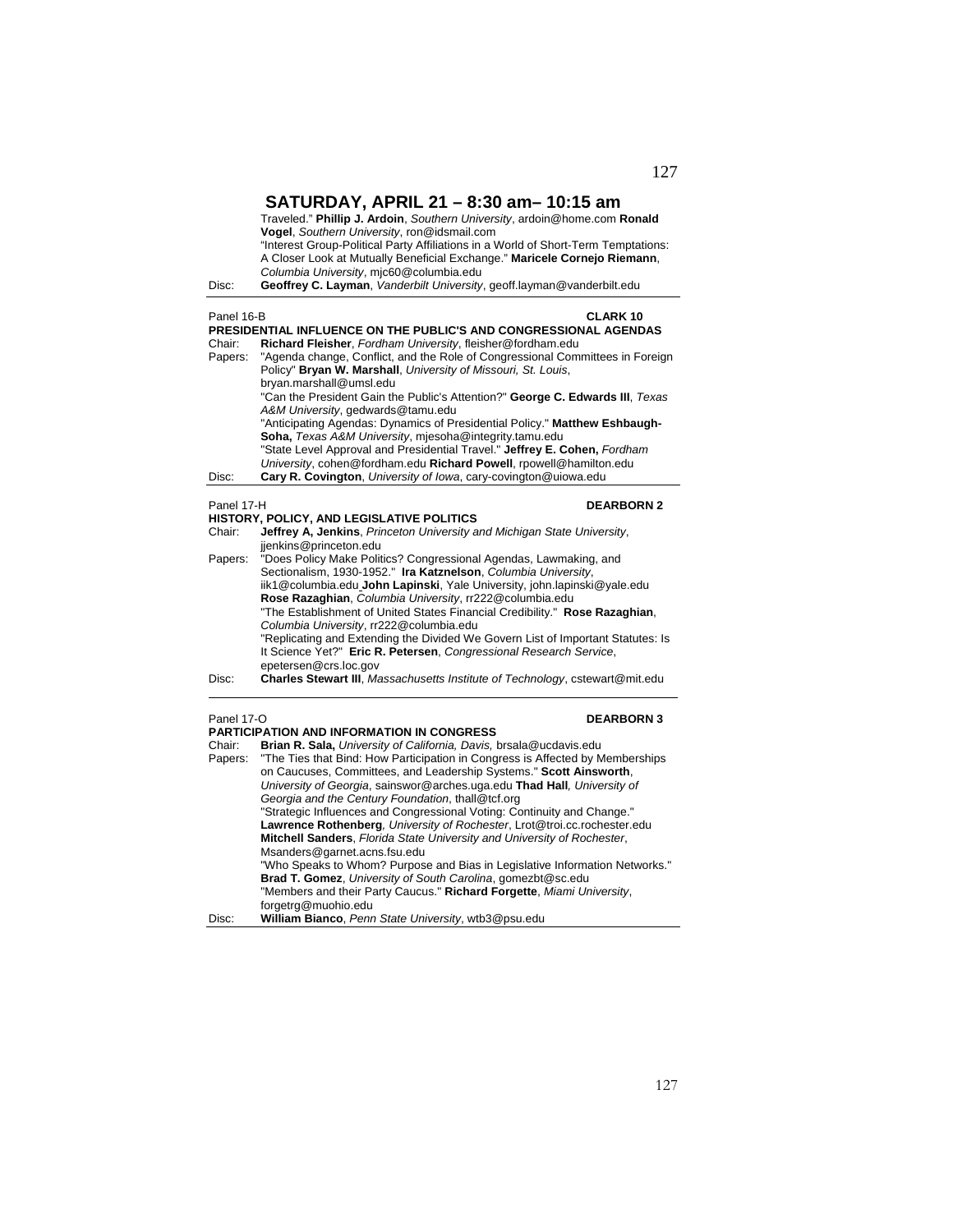### Panel 18-H **LASALLE 3**

Panel 18-H<br>TRIAL COURTS

| Chair:  | Kenneth L. Manning, University of Massachusetts-Dartmouth,<br>kmanning@umassd.edu                                                                                                                                                                                                                                                                                                                          |
|---------|------------------------------------------------------------------------------------------------------------------------------------------------------------------------------------------------------------------------------------------------------------------------------------------------------------------------------------------------------------------------------------------------------------|
| Papers: | "Applying Attitudinal Models to Lower Federal Courts: Influences on Trial Judges"<br>Decisions to Admit Scientific Expert Testimony" Jeremy Buchman, C.W. Post<br>Campus of Long Island University, jeremy.buchman@liu.edu<br>"Lower Federal Trial Court Responses to Supreme Court Precedent: The Case of<br>Sexual Harassment" Francis Carleton, University of Wisconsin-Green Bay.<br>carletof@uwbq.edu |
| Disc:   | "Model for the Determination of Factors Causing Sentencing Reform" Keith<br><b>Clement, University of Tennessee, kclement@utkux.utcc.utk.edu.kcl John W.</b><br>Barbrey, University of Tennessee, jbarbrey@utk.edu<br>"The Misuse of Prosecutor's Discretion: A Case Study" Lettie McSpadden,<br>Northern Illinois University, lettie@niu.edu<br>Lawrence Baum, Ohio State University, Baum.4@osu.edu      |

| Panel 18-N                                                                                                                                                                                                                                                                                                                                                                                                                                                                                                                                                                                                                                                                                                                                                                                                                             |                  |
|----------------------------------------------------------------------------------------------------------------------------------------------------------------------------------------------------------------------------------------------------------------------------------------------------------------------------------------------------------------------------------------------------------------------------------------------------------------------------------------------------------------------------------------------------------------------------------------------------------------------------------------------------------------------------------------------------------------------------------------------------------------------------------------------------------------------------------------|------------------|
| <b>JUDICIAL STRATEGIES</b>                                                                                                                                                                                                                                                                                                                                                                                                                                                                                                                                                                                                                                                                                                                                                                                                             |                  |
| Steven Puro, St. Louis University, puro@slu.edu                                                                                                                                                                                                                                                                                                                                                                                                                                                                                                                                                                                                                                                                                                                                                                                        |                  |
| "The Allocation of Resources by Interest Groups: Lobbying, Litigation, and<br>Administrative Regulation" John de Figueiredo, Massachusetts Institute of<br>Technology, idefig@mit.edu J. P. de Figueiredo, Jr. University of California,<br>Berkeley, rui@haas.berkeley.edu<br>"The Use of Oral Arguments in Supreme Court Decisions During the Vinson and<br>Warren Courts. "Timothy R. Johnson, tjohnson@polisci.umn.edu<br>"Congressional Direction of Judicial Policymaking During an Era of Republican<br>Control" Joseph L. Smith, Grand Valley State University, smithj@gysu.edu<br>"Ideology, Hierarchy, and Judicial Decision Making: Employment Discrimination<br>Cases in District and Appellate Courts" Sean Farhang, Columbia University,<br>sf238@columbia.edu Gregory Wawro, Columbia University,<br>gfw10@columbia.edu |                  |
| Sunita Parikh, Washington University, saparikh@artsci.wustl.edu<br>William McLauchlan, Purdue University, addressmclauch @polisci.purdue.edu                                                                                                                                                                                                                                                                                                                                                                                                                                                                                                                                                                                                                                                                                           |                  |
| Panel 19-I                                                                                                                                                                                                                                                                                                                                                                                                                                                                                                                                                                                                                                                                                                                                                                                                                             | <b>LASALLE 4</b> |
| <b>TAXING AND SPENDING IN THE STATES</b>                                                                                                                                                                                                                                                                                                                                                                                                                                                                                                                                                                                                                                                                                                                                                                                               |                  |
| Kevin Smith, University of Nebraska, ksmith1@unlserve.unl.edu                                                                                                                                                                                                                                                                                                                                                                                                                                                                                                                                                                                                                                                                                                                                                                          |                  |
| "Tradeoffs in State Expenditures: A Theory and Empirical Analysis Across States<br>and Time" <b>B. Dan Wood</b> , Texas A&M University, bdanwood@polisci.tamu.edu<br><b>Sean Crotty, Texas A&amp;M University, sean-christopher-crotty@tamu.edu Nick</b><br>Andrew Theobald, Texas A&M University, ntheobald@tamu.edu                                                                                                                                                                                                                                                                                                                                                                                                                                                                                                                  |                  |
|                                                                                                                                                                                                                                                                                                                                                                                                                                                                                                                                                                                                                                                                                                                                                                                                                                        |                  |

| and Time" <b>B. Dan Wood</b> , Texas A&M University, bdanwood@polisci.tamu.edu    |
|-----------------------------------------------------------------------------------|
| Sean Crotty, Texas A&M University, sean-christopher-crotty@tamu.edu Nick          |
| Andrew Theobald, Texas A&M University, ntheobald@tamu.edu                         |
| "Financing State Government: A Cross-State Comparison of the Effects of Tax       |
| and Expenditure Limits" Christopher Hoene, Public Policy Institute of             |
| California/Center on Budget and Policy Priorities, hoene@cbpp.org                 |
| "Tax and Expenditure Limitations: A Comparative Political Analysis" Michael       |
| New, Stanford University, new@stanford.edu                                        |
| "Pickin' and Choosin': The Motivational Factors that Influence Social Spending in |
| the American States" Regina C. Gray, University of Maryland at College Park,      |
| rgray@gvpt.umd.edu                                                                |
|                                                                                   |

Disc: **Kevin B. Smith**, *University of Nebraska*, ksmith1@unlserve.unl.edu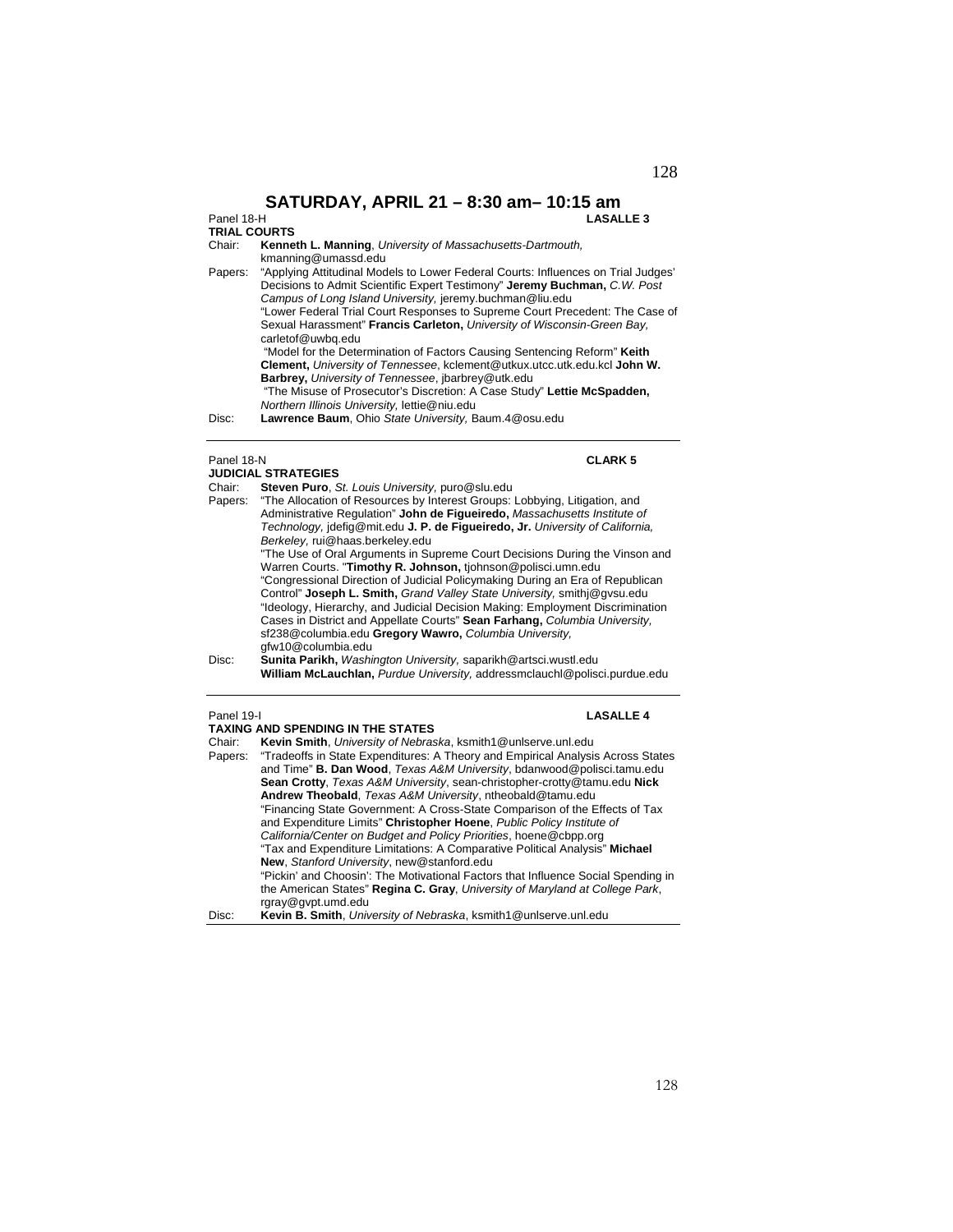| Panel 20-C | PDR 8                                                                                     |
|------------|-------------------------------------------------------------------------------------------|
|            | THE EFFECTS OF STATE POLITICAL AND INSTITUTIONAL STRUCTURE ON LOCAL                       |
|            | <b>GOVERNANCE</b> (Co-sponsored with State Politics and Intergovernmental Relations 19-Q) |
| Chair:     | Robert Lineberry, University of Houston, ssq@jetson.uh.edu                                |
| Papers:    | "Leadership Turnover and Political Time Horizons: An Examination of Municipal             |
|            | Debt Financing." James C. Clingermayer, Northern Kentucky University.                     |
|            | clingermayer@nku.edu Barbara McCabe, Arizona State University,                            |
|            | Barbara.mccabe@asu.edu Richard C. Feiock, Florida State University.                       |
|            | rfeiock@coss.fsu.edu                                                                      |
|            | "American State Legislatures and the Demise of Local Politics." Nancy Burns,              |
|            | University of Michigan, nburns@umich.edu Laura Evans, University of Michigan              |
|            | Gerald Gamm, University of Rochester, grgm@troi.cc.rochester.edu Corrine                  |
|            | McConnaughy, University of Michigan                                                       |
|            | "Home Rule and State-Local Politics in America: An Empirical Investigation."              |
|            | Anirudh V.S. Ruhil, University of Illinois at Chicago, Ruhil@uic.edu Pedro J.             |
|            | <b>Camoes, University of South Carolina, picamoes@students.cla.sc.edu</b>                 |
|            | "Fierce Creatures: Cities, States, and the Institutions of Collective                     |
|            | Action."Bertram Johnson, Harvard University, bnjohns@fas.harvard.edu                      |
| Disc:      | Robert Lineberry, University of Houston, ssq@jetson.uh.edu                                |
|            | Robert Stein, Rice University, stein@rice.edu                                             |
|            |                                                                                           |
|            |                                                                                           |
| Panel 21-F | <b>MONTROSE 7</b>                                                                         |
|            | <b>POLICY IMPLEMENTATION</b>                                                              |
| Chair:     | Mark Rom, Georgetown University, romm@gunet.georgetown.edu                                |
| Papers:    | "Research on Policy Implementation: A Comparative Perspective." Luc Bernier.              |

Papers: "Research on Policy Implementation: A Comparative Perspective." **Luc Bernier,** *Ecole nationale d'administration publique*, luc\_bernier@enap.uquebec.ca "Following Through; Interest Groups and the Pursuit of Effective Policy Implementation." **Donald Haider-Markel**, *University of Kansas,*  prex@lark.cc.ukans.edu "Implementation and Governance in Welfare-to-Work Programs: Caseworker Job Design and Client Outcomes." **Carolyn Hill**, *University of Chicago*, cj-hill@uchiacgo.edu "Welfare Reform Devolution in Urban Communities: The Case of Marion and Lake Counties in Indiana." **Marilyn Klotz**, *Indiana University,*  makloz@indiana.edu Disc: **Mark Rom**, *Georgetown University,* romm@gunet.georgetown.edu

 **Saundra Schneider**, *University of South Carolina,* Saundra-schneider@sc.edu

## Panel 21-S **PDR 9**

**TOBACCO POLICY AND POLITICS**  Chair: **John Gardiner,** *University of Illinois-Chicago*, graceland@uic.edu Papers: "Assessing the Correlates of State Policy Adoption: The Case of Youth Access to Tobacco." **Jamie Chriqui,** *Maya Tech Corporation*, Jamie@mayatech.com "Regulation and Federalism: The Politics of State Cigarette Taxation." **Michael J. Licari**, *SUNY-Binghamton*, mlicari@binghamton.edu "Factors Affecting Municipal Enforcement of Ordinances Prohibiting South Access to Tobacco Products in DuPage County Illinois." **Patricia Johnson**, *University of Illinois-Chicago*, pjohns6@uic.edu "The Influence of Competing Issue Frames on the Adoption of Municipal Ordinances for Tobacco Control." **Scott Hays**, *University of Illinois-Urbana*, sphays@uiuc.edu **Carol Hays**, *University of Illinois-Urbana,* cehays@uiuc.edu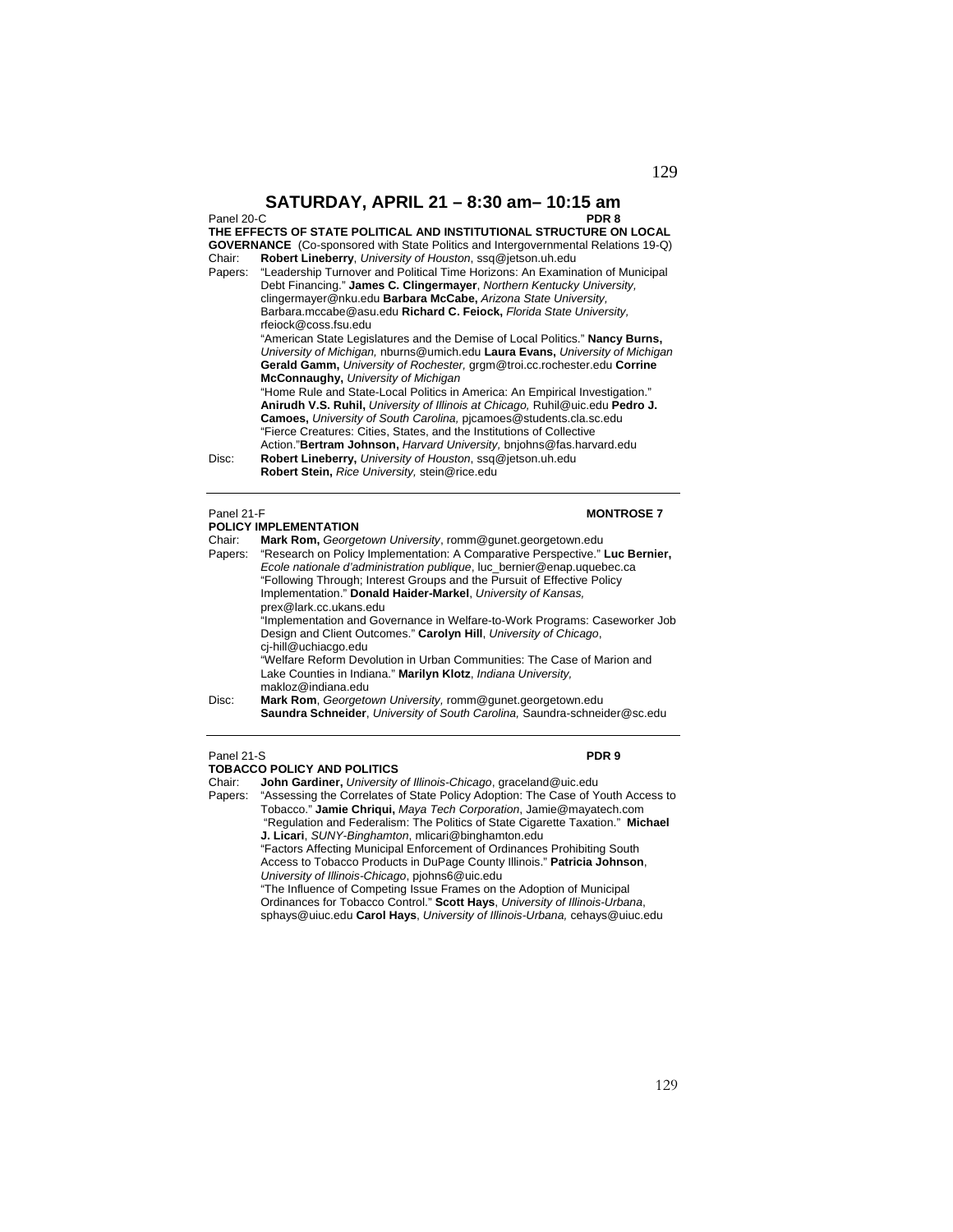**John Vinzant**, *University of Illinois-Urbana,* vinzant@uiuc.edu **Kathleen Gary**, *University of Illinois-Urbana*, kgary@uiuc.edu Disc: **Frank Chaloupka**, *University of Illinois-Chicago*, fic@uiuc.edu **Christopher Mooney,** *University of Illinois-Springfield*, mooney.christopher@uis.edu

## Panel 22-I **PARLOR F ADMINISTRATIVE DESIGN OF HEALTH AND WELFARE POLICY**  (Co-sponsored with Public Policy 21-X) Chair: **Deborah R. McFarlane**, *University of New Mexico*, dmcf@unm.edu Papers: "The Political Origins of Administrative Appeals: How Program Designs and Political Environments Shape Resistance to Agency." **Lael R. Keiser**, *University of Missouri*, keiserl@missouri.edu **Joe Soss**, *American University*, jsoss@american.edu "State Children's Health Insurance Programs: A Model of Differences." **Christopher Stream**, *University of Idaho*, cstream@uidaho.edu **Cassandra Equsquiza**, *University of Idaho*  "Distributing Health: Local Impacts of Federal Clinic Programs." **LaVonna Blair Lewis**, *University of Southern California*, lblair@usc.edu **Nani Lee**, *University of Southern California* "The Leadership Role of State Government in Welfare Reform." **Dennis Daily**, *NC State University*, dennisdaley@ncsu.edu **Michael Vasu,** *NC State University*, vasu@social.chass.ncsu.edu **Meredith Blackwell Weinstein**, *NC State University* Disc: **Eric Patashnik**, *UCLA*, ericpat@sppsr.ucla.edu Panel 23-A **BURNHAM 2 POLITICAL VALUES AND AMERICAN POLITICAL CULTURE**  Chair: **Wendy Rahn**, *University of Minnesota*, wrahn@polisci.umn.edu Papers: "One Nation Divisible: Racial Stereotypes and Political Values in America." **Michele M. Baer**, *SUNY-Stony Brook*, mbaer@ic.sunysb.edu "Reconciling Americans' Love of Free Market Ideals with Slow and Messy Democracy." **Amy Gangl,** *University of Minnesota*, amygangl@hotmail.com "The Influence of Equalities: Assessing the Implications of Multidimensional Political Values." **Susan J. Tabrizi,** *SUNY-Stony Brook*, stabrizi@ic.synysb.edu "Markodemocracy? A Reconnaisance." **Richard M. Merelman**, *University of Wisconsin-Madison*, merelman@polisci.wisc.edu; **Michael Franz**, *University of*

### Panel 25-A **PDR 6**

**TENURE! NOW WHAT?: PLANNING THE POST-TENURE CAREER** 

*Wisconsin-Madison*, MMFranz@polisci.wisc.edu Disc: **Lane Crothers**, *Illinois State University*, alcroth@ilstu.edu

Chair: **Trudy Steuernagel**, *Kent State University*, tsteuern@kent.edu Part: **Trudy Steuernagel**, *Kent State University*, tsteuern@kent.edu **Susan Welch**, *Penn State University*, swelch@psu.edu **Joyce Baugh**, *Central Michigan University*, Joyce.Baugh@cmich.edu **Georgia Duerst-Lahti**, *Beloit College*, duerstgj@beloit.edu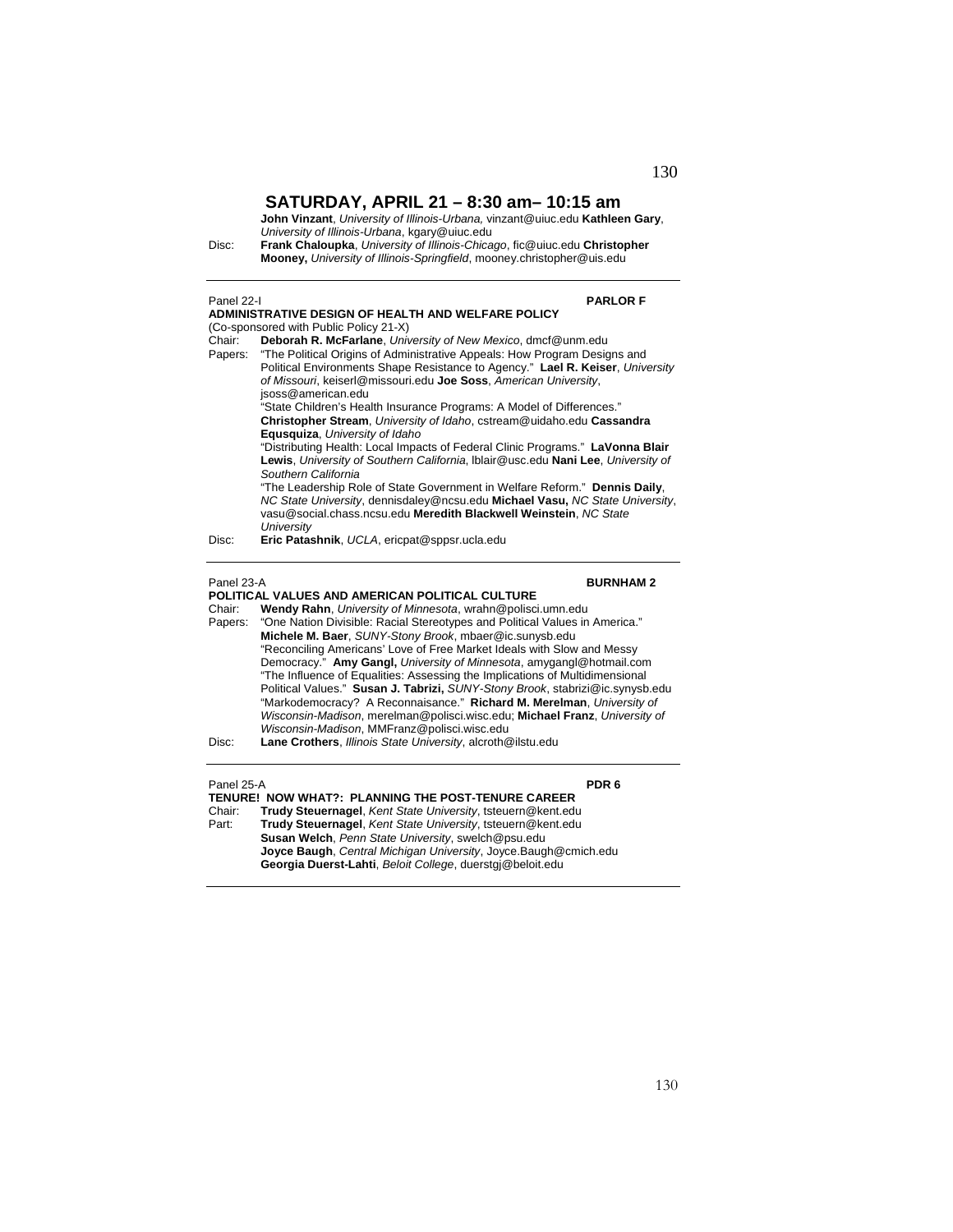| Panel 26-A<br><b>DEARBORN1</b> |                                                                                  |
|--------------------------------|----------------------------------------------------------------------------------|
|                                | THE QUESTION OF BODY AND SOUL IN GREEK POLITICAL THOUGHT                         |
| Chair:                         | <b>Catherine Zuckert, University of Notre Dame, Catherine. Zuckert. 2@nd.edu</b> |
|                                | Papers: "Socrates' Gay Science." Paul I. Howard, Fordham University,             |
|                                | phoward@sprintmail.com                                                           |
|                                | "The Body and Soul of Aristotle's Politics." William C. Roberts, Pennsylvania    |
|                                | State University, williamclareroberts@yahoo.com                                  |
|                                | "The Education of Body and Soul in Plato's Laws." Jill M. Budny, University of   |
|                                | Notre Dame, jbudny@earthlink.net                                                 |
| Disc:                          | Mary P. Nichols, Fordham University, mnichols@fordham.edu Catherine              |
|                                | Zuckert, University of Notre Dame, Catherine. Zuckert. 2@nd.edu                  |
|                                |                                                                                  |
|                                |                                                                                  |
|                                | 8:15 am to 10:15 am<br><b>BURNHAM4</b>                                           |

Concord Coaliton Meeting/Workshop

8:30 am to 10:15 am **CRYSTAL ROOM** 

MPSA Council Meeting

9:00 am to 5:00 pm **OFF SITE**

American Political Sceicne Association Council Meeting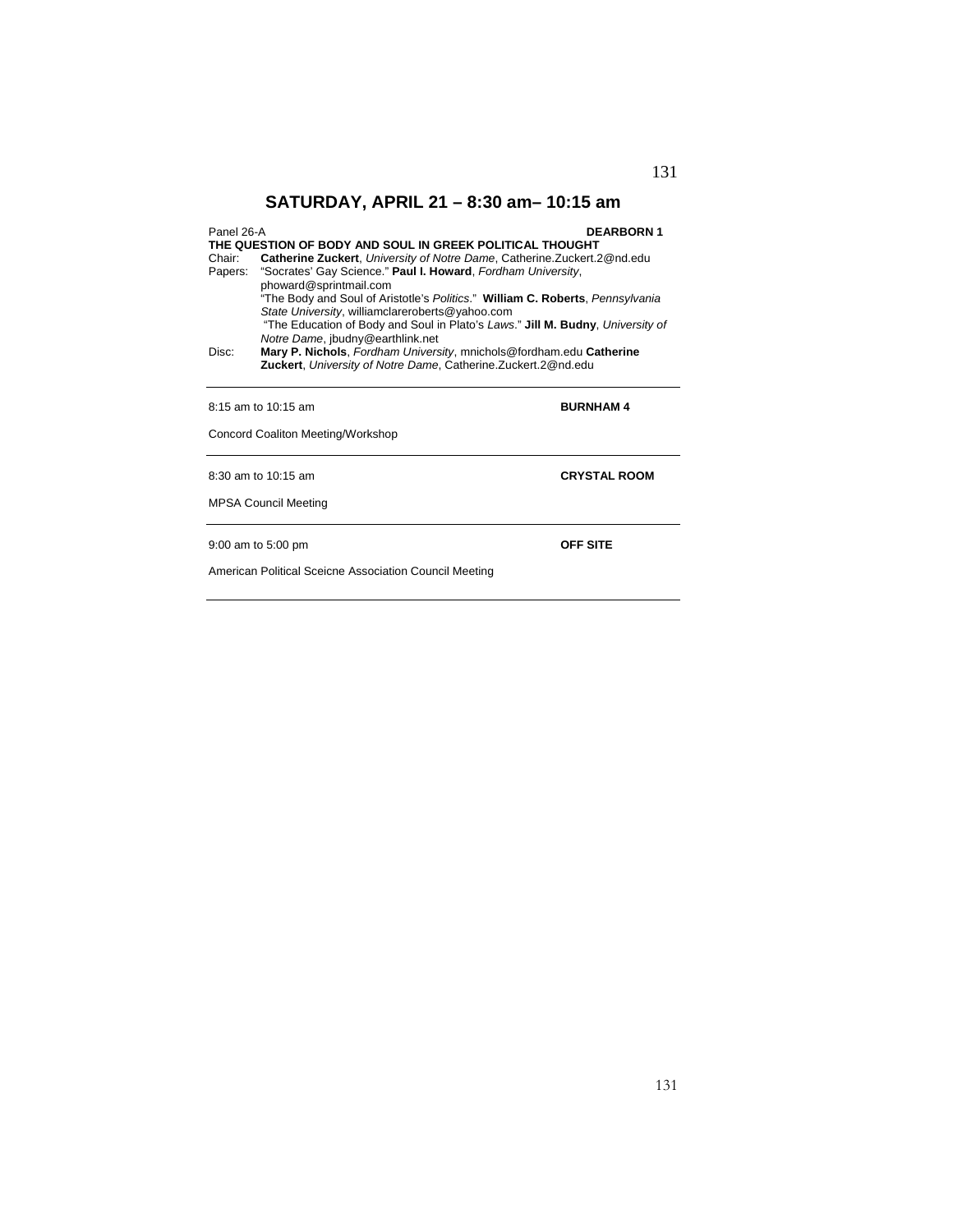# **SATURDAY, APRIL 21 – 10:30 am – 12:15 pm Saturday 10:30 -- 12:15**

Panel 1-I **SANDBURG 6 POLITICAL REPRESENTATION AND COMPARATIVE NORMS IN INDUSTRIAL DEMOCRACIES** 

Chair: **Gallya Lahav**, *State University of New York at Stony Brook,* gallya.lahav@sunysb.edu

| Papers: | "Using Modernization Theory and Cultural Theory to Predict the Responses of      |
|---------|----------------------------------------------------------------------------------|
|         | Publics Not Yet Surveyed" Ronald Inglehart, University of Michigan,              |
|         | rfi@umich.edu Christian Welzel Hans-Dieter Klingemann                            |
|         | "Assessing the Effects on Citizens of the Quality of Democracy in the Industrial |
|         | Democracies." Benjamin Radcliff, University of Notre Dame, radcliff.1@Nd.edu     |
|         | "Public Opinion about Political Representation in West European Democracies."    |
|         | Robert Rohrschneider, Indiana University, rrohrsch@indiana.edu                   |
|         | "The Elite-Mass Connection: Perceptions and Misperceptions in Collective         |
|         | Correspondence." Gallya Lahav, State University of New York at Stony Brook,      |
|         | gallya.lahav@sunysb.edu Joseph Bafumi, Columbia University,                      |
|         | ib878@columbia.edu                                                               |
| Disc:   | Robert Y. Shapiro, Columbia University, rys3@columbia.edu                        |

# Panel 1-J **PDR 8**

|        | JAPAN: THE COMPETITION-LESS PARTY SYSTEM                                         |
|--------|----------------------------------------------------------------------------------|
|        | (Co-Sponsored with Political Parties and Interest Groups, 15-O)                  |
| Chair: | Dennis Patterson, Michigan State University, patter95@pilot.msu.edu              |
|        | Papers: "Democracy Without Competition: Opposition Failure in One-Party Dominant |
|        | Japan." Ethan Scheiner, Duke University, scheiner@duke.edu                       |
|        | "Estimating Party Competition and the Personal Vote in Japan." Shigeo Hirano,    |
|        | Harvard University, shirano@fas.harvard.edu                                      |
|        | "Factions, Seniority and Legislator's Survival: Japan's Liberal Democrat, 1963-  |
|        | 83" Jun Saito, Yale University, jun.saito@yale.edu                               |
|        | "Collusion in 'Competitive' Party Systems." Robert Weiner, UC-Berkeley.          |
|        | rweiner@uclink4.berkeley.edu                                                     |
| Disc:  | Dennis Patterson, Michigan State University, patter95@pilot.msu.edu              |

### Panel 2-D **SANDBURG 4**

|         | <b>EXECUTIVE-LEGISLATIVE RELATIONS IN LATIN AMERICA</b>                          |
|---------|----------------------------------------------------------------------------------|
| Chair:  | Mark Jones, Michigan State University, Mark Jones@ssc.msu.edu                    |
| Papers: | "Parliamentarized Presidentialism: A Unique Model of Executive-Legislative       |
|         | Relationships." Miquel Centellas, Western Michigan University,                   |
|         | miquel.centellas@wmich.edu                                                       |
|         | "Does the President Govern Alone? Legislative Decree Authority and Institutional |
|         | Design in Brazil and Argentina." Gabriel L. Negretto, Centro de Investigación y  |
|         | Docencia Económicas, Mexico, gnegretto@dis1.cide.mx                              |
|         | "A Tale of Two Committees: The Role of Investigative Committees in the           |
|         | Impeachment of Presidents in Brazil and Colombia." Naoko Kada, University of     |
|         | California, San Diego, nkada@ucsd.edu                                            |
|         | "Neoliberal Reform and Interbranch Relations." Gregg Bagel Johnson,              |
|         | University of Arizona, gbiohnso@u.arizona.edu                                    |
| Disc:   | Mark Jones, Michigan State University, Mark.Jones@ssc.msu.edu                    |
|         |                                                                                  |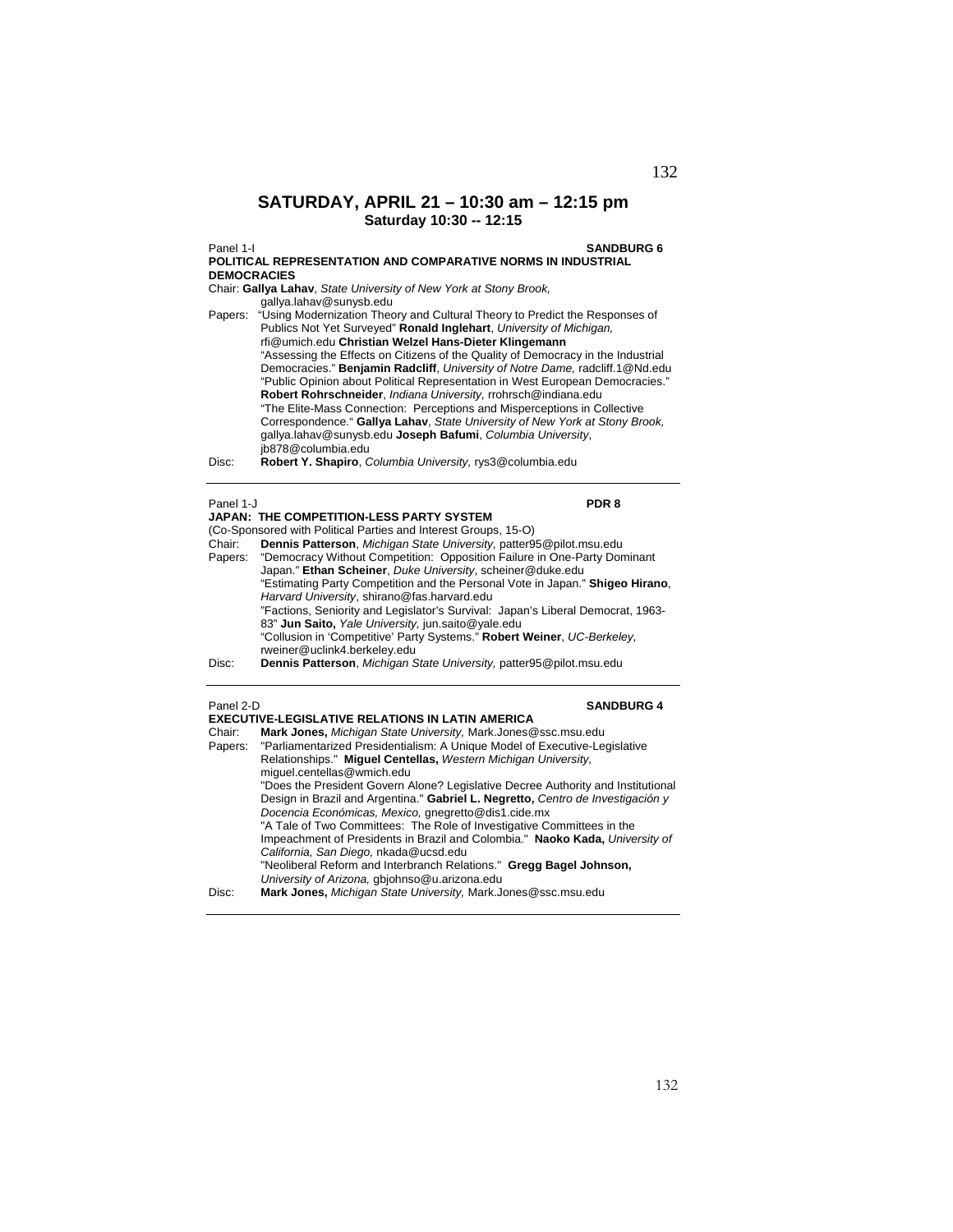| Panel 3-J | <b>BURNHAM1</b>                                                                 |
|-----------|---------------------------------------------------------------------------------|
|           | ETHNICITY AND DEMOCRATIZATION IN THE MIDDLE EAST                                |
| Chair:    | Ellen Lust-Okar, Yale University, ellen.lust-okar@yale.edu                      |
| Papers:   | "Civil Society Speaking Out? Examing Political Attitudes Among Members and      |
|           | Non-Members of Civic Organizations in the West Bank." Amaney Jamal,             |
|           | University of Michigan, amaneyps@umich.edu                                      |
|           | "Ethnicity and Democratic Stability: Israel in Comparative Perspective." Sherry |
|           | R. Lowrance, University of Texas, Austin, lowrance@mail.la.utexas.edu           |
|           | "Problematizing Neo-Liberalism for Democratic Extensions in the Turkish         |
|           | Context." Simten Cosar, Baskent University, scosar@superonline.com              |
|           | "The State-Society Relations and Prospects for Democracy in Iran." Ali R.       |
|           | Abootalebi University of Wisconsin, Eau Claire, abootaar@uwec.edu               |
| Disc:     | Irfan Nooruddin, University of Michigan, Ann Arbor, Irfann@umich.edu            |
|           | Ellen Lust-Okar, Yale University, ellen.lust-okar@yale.edu                      |
| Panel 4-I | <b>BURNHAM 5</b>                                                                |
|           | THEORETICAL AND EMPIRICAL ASSESSMENTS OF THE DEMOCRATIC PEACE                   |
| Chair:    | Andrew J. Enterline, University of North Texas, ajenter@unt.edu                 |
| Papers:   | "Toward a Historical Framework for Democratic Peace Theory: Edmund Burke,       |
|           | the Christian Commonwealth, and Contemporary Security Issues." Sara Hower,      |
|           | The Catholic University of America, sara.b.Johnson@worldnett.att.net Steven P.  |
|           | Millies, The Catholic University of America, millies@cua.edu                    |
|           | "Democracy and War Escalation." Jo Jong In, Michigan State University,          |
|           | jojongin@pilot.msu.edu Hwang Won Jae, Michigan State University,                |
|           | hwangwon@pilot.msu.edu                                                          |
|           | "A Flawed Peace: A Reassessment of the Evidence for the Democratic Peace        |
|           | Proposition in Latin America, 1919-2000." Sebastian Rosato, University of       |
|           | Chicago, s-rosato@uchicago.edu                                                  |
|           | "Estimating the Utility of the Normative Explanation of the Democratic Peace."  |
|           | Stephen L. Quackenbush, University at Buffalo-SUNY, slq1@acsu.buffalo.edu;      |
|           | Frank C. Zagare, University at Buffalo-SUNY, fczagare@acsu.buffalo.edu          |
| Disc:     | Andrew J. Enterline, University of North Texas, ajenter@unt.edu                 |
| Panel 5-I | <b>LASALLE 5</b>                                                                |
|           | <b>EXCHANGE RATE POLITICS AND POLICIES</b>                                      |
| Chair:    | John Freeman, University of Minnesota, freeman@polisci.umn.edu                  |
| Papers:   | "Financial Crises, Social Conflict and Market Inefficiencies," Scott Schmidt,   |
|           | Washington University, seschmit@artsci.wustl.edu                                |
|           | "Currency Crises and Institutions " <b>Quan Li</b> Penn State University        |

"Currency Crises and Institutions," **Quan Li**, *Penn State University*, quanli@psu.edu **Maria Inclan**, *Penn State University*, minclan@psu.edu "The Politics of Exchange Rate Based Stabilizations," **Hector Schamis**, *Cornell University*; **Christopher Way**, *Cornell University*, crw12@cornell.edu "Electoral Instability and Currency Crises," **Michele Chang**, *Colgate University*, mmchang@mail.colgate.edu Disc: **John Freeman**, *University of Minnesota*, freeman@polisci.umn.edu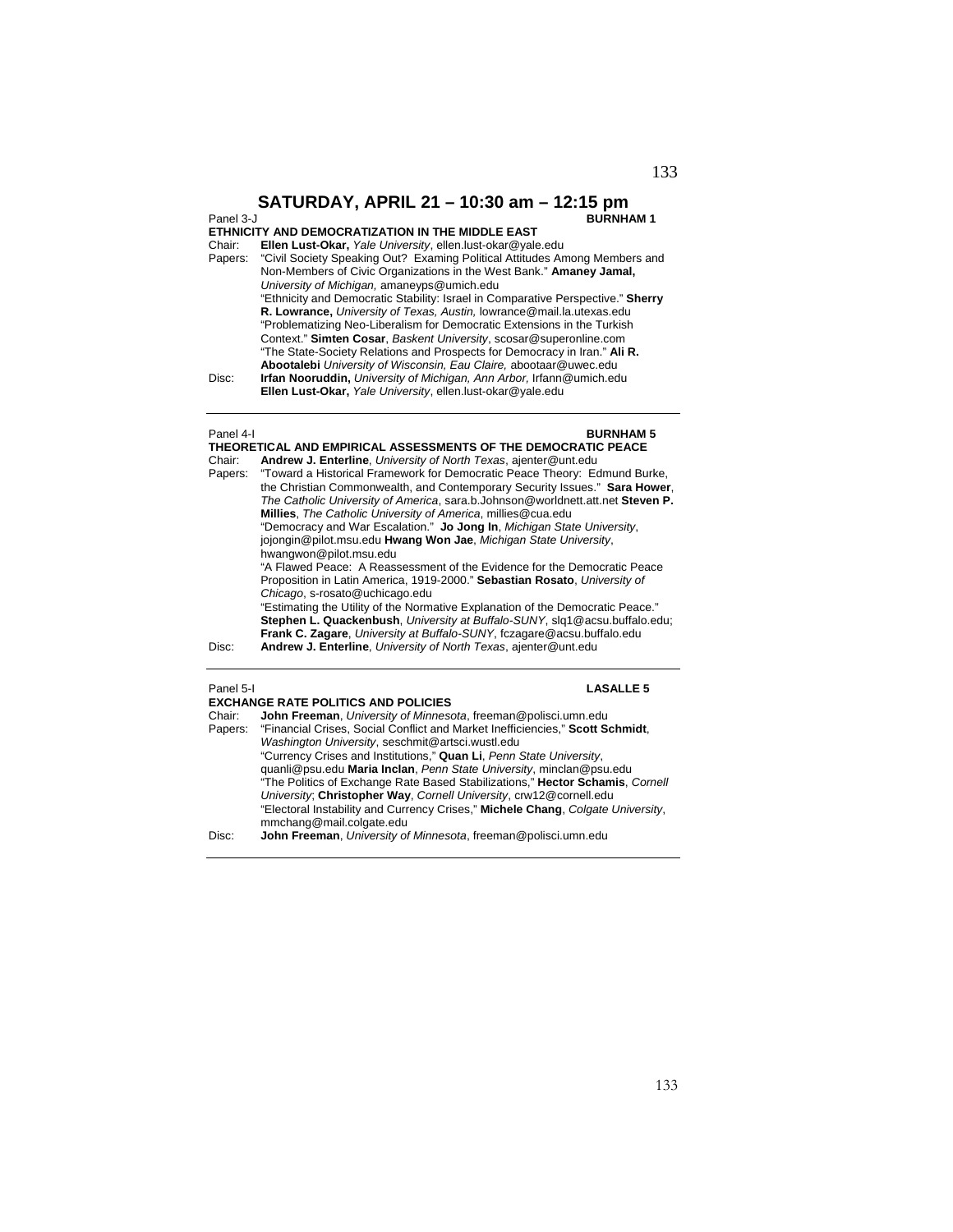## **SATURDAY, APRIL 21 – 10:30 am – 12:15 pm**<br>CLARK **CLARK 7**

# **IN GOVERNMENT WE TRUST (OR NOT)**<br>Chair: **Elizabeth Theiss-Morse**, Univer

**Elizabeth Theiss-Morse**, *University of Nebraska, Lincoln* 

etheissmorse1@unl.edu Papers: "Exchange and Trust: A New Theory of Trust in Government." **Luke Keele**, *University of North Carolina, Chapel Hill*, keele@email.unc.edu "Can We Trust the NES Political Trust Measure?" **Stacy Ulbig**, *Rice University*, stacyu@rice.edu **John R. Alford**, *Rice University*, jra@rice.edu "Measuring Political Legitimacy in American Public Opinion." **Matthew DeBell**, *Georgetown University*, md@attglobal.net "Family Structure and the Transmission of Political Values." **James W. Endersby**, *University of Missouri*, endersby@missouri.edu **Richard J. Hardy**, *University of Missouri*, hardyr@missouri.edu

Disc: **John R. Hibbing**, *University of Nebraska, Lincoln*, jhibbing1@unl.edu

### Panel 7-J **PDR 5**

## **CAMPAIGN CONTRIBUTIONS**

| Chair:  | Nathan Burroughs, University of Georgia, emperor@arches.uga.edu               |
|---------|-------------------------------------------------------------------------------|
| Papers: | "Resource, Engagement, Recruitment and Political Contributions." William      |
|         | Claggett, Florida State University, wclagget@garnet.acns.fsu.edu              |
|         | "Campaign Contributions and Voter Response." Michael J. Ensley, Duke          |
|         | University, mje3@duke.edu                                                     |
|         | "Campaign Finance Regulation and Voter Turnout." Jeffrey Milyo, University of |
|         | Chicago, jdmilyo@uchicago.edu David Primo, Stanford University; Timothy       |
|         | <b>Groseclose, Stanford University</b>                                        |
|         | "Time Value of Money in Congressional Primaries." Nathan Burroughs,           |
|         | University of Georgia, emperor@arches.uga.edu Janna L. Deitz, University of   |
|         | Georgia, ideitz@arches.uga.edu William Gillespie, University of Georgia,      |
|         | wgilles@arches.uga.edu Brian Harward, University of Georgia.                  |
|         | bharward@arches.uga.edu                                                       |
| Disc:   | Alan Gerber Yale University alan.gerber@yale.edu                              |
|         |                                                                               |

### Panel 7-W **PDR 4**

|        | ADVANCES IN THE ANALYSIS OF BRITISH ELECTORAL BEHAVIOR                              |
|--------|-------------------------------------------------------------------------------------|
|        | (Co-sponsored with Comparative/Industrialized Countries, 1-R)                       |
| Chair: | Geoffrey Evans, Oxford University, geoffrey.evans@nuffield.oxford.ac.uk             |
|        | Papers: "Explaining Short-Term Electoral Change: A Multiwave Panel Analysis of Vote |
|        | Switching, 1992-1997." Geoffrey Evans, Oxford University,                           |
|        | Geoffrey.evans@nuffield.oxford.acuk Robert Andersen, Oxford University.             |
|        | Robert.Andersen@sociology.oxford.ac.uk                                              |
|        | "Abstention and Tactical Voting in England, 1987-1997." Stephen Fisher, Oxford      |
|        | University, steve.fisher@nuffield.oxford.ac.uk                                      |
|        | "Are Generational or Period Factors Responsible for Declining Partisan Strength     |
|        | in the UK?" James Tilley, Oxford University, james.tilley@nuf.ox.ac.uk              |

"The Media and Enlightened Preferences: Attitudes and Party Choice During the Electoral Cycle." **Robert Andersen,** *Oxford University,*  Robert.Andersen@sociology.oxford.ac.uk **Anthony Heath,** *Oxford University,*  Anthony.heath@nuf.ox.ac.uk

Disc: **Mark Franklin,** *Trinity College,* markfranklin@trincoll.edu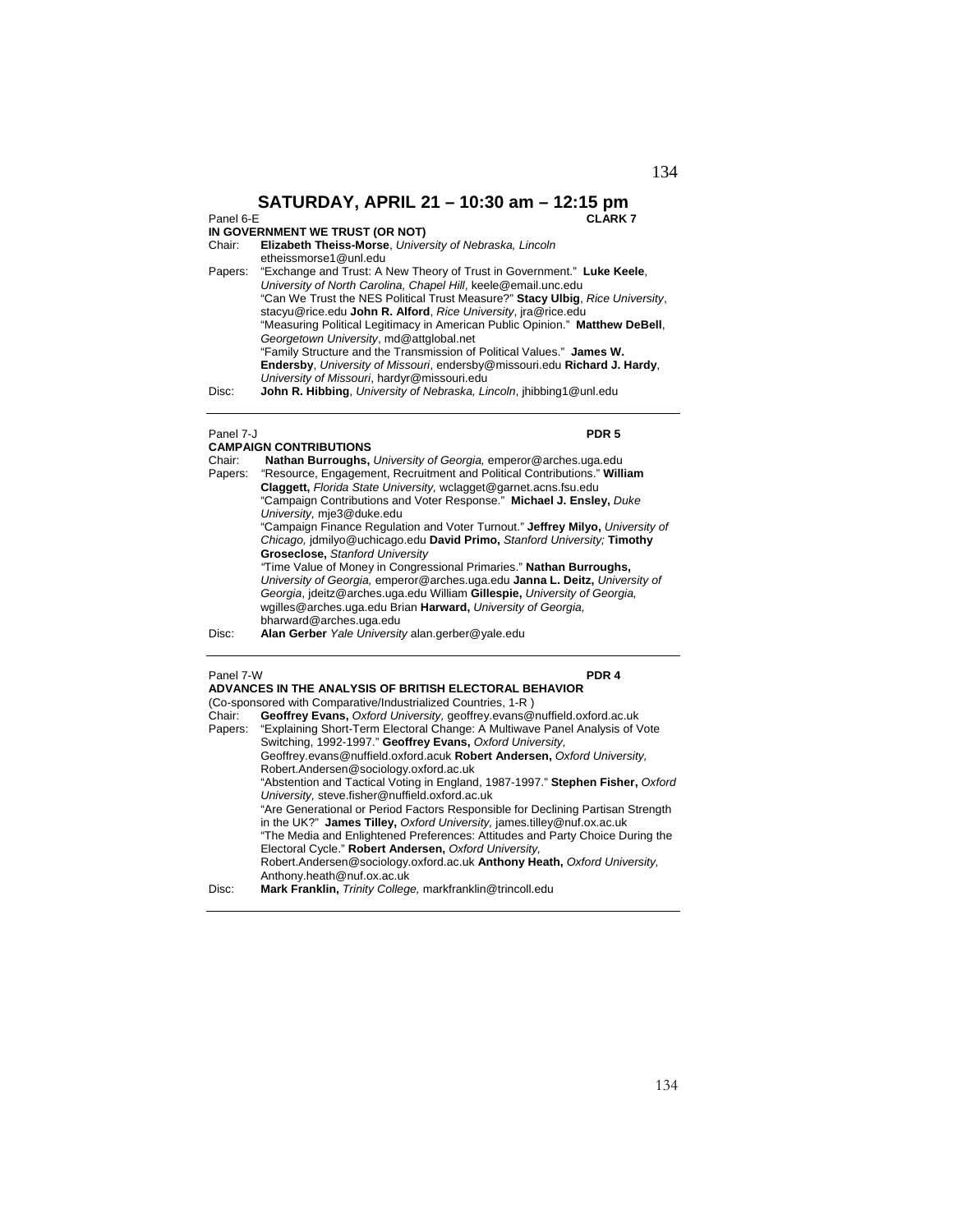Panel 8-K **STATE BALLROOM**

### **ROUNDTABLE: MEDIA COVERAGE OF THE CAMPAIGN 2000 POST-ELECTION PERIOD**

| Chair: | <b>Matthew R. Kerbel.</b> Villanova University, matthew kerbel@villanova.edu |
|--------|------------------------------------------------------------------------------|
| Part:  | Dean Alger, 75227.173@compuserve.com                                         |
|        | <b>Doris Graber, University of Illinois, dgraber@uic.edu</b>                 |
|        | Marjorie Hershey, Indiana University, hershey@indiana.edu                    |
|        | Timothy Cook Harvard University tcook@williams .edu                          |

| FEMINISM, ANTI-FEMINISM, AND POLITICAL SCIENCE<br>Chair:<br>Marie Provine, Syracuse University, dprovine@nsf.gov<br>"A Feminist Critique of Civil Disobedience in America."<br>Papers:<br>Nicholas Guehlstorf, Purdue University, guehlsto@polsci.purdue.edu<br>"Gender Studies, Feminist Politics and Women's Studies: Differences within the<br>Discipline." Shannon Mariotti, University of Texas at Austin.<br>smariotti@mail.utexas.edu<br>"The War Against Feminism: A Critique of Christina Hoff Sommers' 'The War |
|---------------------------------------------------------------------------------------------------------------------------------------------------------------------------------------------------------------------------------------------------------------------------------------------------------------------------------------------------------------------------------------------------------------------------------------------------------------------------------------------------------------------------|
|                                                                                                                                                                                                                                                                                                                                                                                                                                                                                                                           |
|                                                                                                                                                                                                                                                                                                                                                                                                                                                                                                                           |
|                                                                                                                                                                                                                                                                                                                                                                                                                                                                                                                           |
|                                                                                                                                                                                                                                                                                                                                                                                                                                                                                                                           |
|                                                                                                                                                                                                                                                                                                                                                                                                                                                                                                                           |
|                                                                                                                                                                                                                                                                                                                                                                                                                                                                                                                           |
|                                                                                                                                                                                                                                                                                                                                                                                                                                                                                                                           |
| Against Boys." Gwyneth I. Williams, Webster University, williagi@webster.edu                                                                                                                                                                                                                                                                                                                                                                                                                                              |
| Kristen Renwick Monroe, University of California at Irvine, krmonroe@uci.edu<br>Disc:                                                                                                                                                                                                                                                                                                                                                                                                                                     |
|                                                                                                                                                                                                                                                                                                                                                                                                                                                                                                                           |
| PDR <sub>6</sub><br>Panel 10-C                                                                                                                                                                                                                                                                                                                                                                                                                                                                                            |
| RACE, SCHOOL CONTEXT AND POLITICAL BEHAVIOR AMONG AMERICAN YOUTH                                                                                                                                                                                                                                                                                                                                                                                                                                                          |
| Chair:<br>Wilbur Rich, Russell Sage Foundation, wrich@rsage.org                                                                                                                                                                                                                                                                                                                                                                                                                                                           |
| "The Positive Effect of Black Density on Crossover Voting: A Re-Evaluation of<br>Papers:                                                                                                                                                                                                                                                                                                                                                                                                                                  |
| Social Interaction Theory", Lui Badong, Stephens College,                                                                                                                                                                                                                                                                                                                                                                                                                                                                 |
| pliu@wc.stephens.edu                                                                                                                                                                                                                                                                                                                                                                                                                                                                                                      |
| "Ties that Bind? African-American Youth, the Church and Political Mobilization",                                                                                                                                                                                                                                                                                                                                                                                                                                          |
| Caroline Nordlund, Brown University, Caroline_Nordlund@brown.edu                                                                                                                                                                                                                                                                                                                                                                                                                                                          |
| "Tolerance for Ethnic Diversity and Immigration Among Black and White                                                                                                                                                                                                                                                                                                                                                                                                                                                     |
| Adolescents", J. Celeste Lay, University of Maryland, clay@gvpt.umd.edu                                                                                                                                                                                                                                                                                                                                                                                                                                                   |
| James G. Gimpel, University of Maryland, jgimpel@bss2.umd.edu;                                                                                                                                                                                                                                                                                                                                                                                                                                                            |
| "The Impact of College Students' Exposure to Diversity on Civic Responsibility<br>and Attitudes Toward Government", Susan Johnson, University of Wisconsin-                                                                                                                                                                                                                                                                                                                                                               |
| Whitewater, johnsons@mial.uww.edu Xia Li Lollar, University of Wisconsin-                                                                                                                                                                                                                                                                                                                                                                                                                                                 |
| Whitewater, lollarx@uww.edu                                                                                                                                                                                                                                                                                                                                                                                                                                                                                               |
| Scott Robinson, Texas A&M University, srobinson@polisci.tamu.edu<br>Disc:                                                                                                                                                                                                                                                                                                                                                                                                                                                 |
| A'Lelia Henry, Carter G. Woodson Institute, University of Virginia,                                                                                                                                                                                                                                                                                                                                                                                                                                                       |
| arhu9u@cms.mail.virginia.edu                                                                                                                                                                                                                                                                                                                                                                                                                                                                                              |
|                                                                                                                                                                                                                                                                                                                                                                                                                                                                                                                           |
| Panel 11-E<br><b>MONTROSE 2</b>                                                                                                                                                                                                                                                                                                                                                                                                                                                                                           |
| <b>SPECIFYING THE SELF: LIBERAL DILEMMAS</b>                                                                                                                                                                                                                                                                                                                                                                                                                                                                              |
| Chair:<br>Amy McCready, Bucknell University, mccready@bucknell.edu                                                                                                                                                                                                                                                                                                                                                                                                                                                        |
| "The Body, the Soul and Punishment in a Letter Concerning Toleration." Dan<br>Papers:                                                                                                                                                                                                                                                                                                                                                                                                                                     |
| Kapust, University of Wisconsin, Madison, dkapust@polisci.wisc.edu                                                                                                                                                                                                                                                                                                                                                                                                                                                        |
| "The Divided Self: Women and Marriage in Hobbes and Locke." Patty Strach,<br>University of Wisconsin, Madison, pstrach@polisci.wisc.edu                                                                                                                                                                                                                                                                                                                                                                                   |
| "Locke and Dewey: Education Across the Modern Divide." Kirk Greer, The                                                                                                                                                                                                                                                                                                                                                                                                                                                    |
| University of Chicago, k-green@uchicago.edu                                                                                                                                                                                                                                                                                                                                                                                                                                                                               |

"Dissecting the Liberal Mind: The Supreme Court's Approach to Free Speech and Prayer in Schools." **Ann Davies**, *Beloit College*, daviesa@beloit.edu

Disc: **Jacqueline Pfeffer** *St. John's College*, jpfeffer@earthlink.net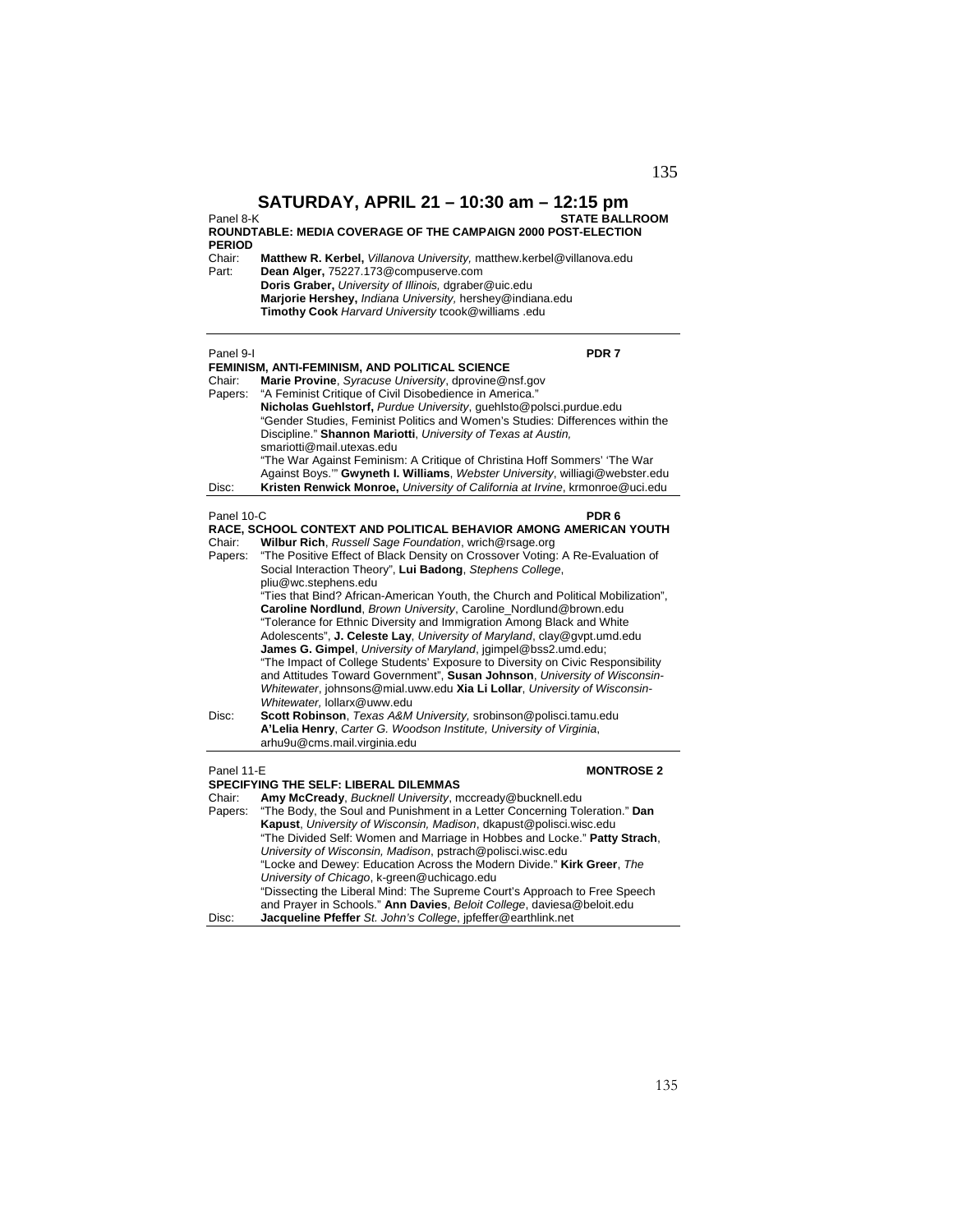136

# **SATURDAY, APRIL 21 – 10:30 am – 12:15 pm**

| Panel 12-I | <b>MONTROSE 3</b><br><b>CARE, CURRENCIES, AND CONTESTATION: AGONIZING (OVER) DEMOCRACY</b>      |
|------------|-------------------------------------------------------------------------------------------------|
| Chair:     | Bonnie Honig, Northwestern University, b-honig@northwestern.edu                                 |
| Papers:    | "Care and the Agon: Democratic Possibilities." Simona Goi, Calvin College,<br>sgoi@calvin.edu   |
|            | "Contesting Same-Sex Marriage: Intimate Association, Democratic Equality, and                   |
|            | Normalization." Morris Kaplan, Purchase College-SUNY,<br>mbkaplan@compuserve.com                |
|            | "Contesting Political Economies of 'Currency." Romand Coles, Duke University,<br>coles@duke.edu |
|            | "Politics as a Contest of Interpretations: Strauss and Foucault".                               |
|            | Miquel Vatter, Northwestern University, m-vatter@northwestern.edu                               |
| Disc:      | John Tambornino, Johns Hopkins University, john.tambornino@fns.usda.gov                         |
|            |                                                                                                 |

# Panel 13-E **LASALLE 1**

|         | <b>MODELS OF BOUNDED RATIONALITY</b>                                                                                                                                                                       |
|---------|------------------------------------------------------------------------------------------------------------------------------------------------------------------------------------------------------------|
| Chair:  | Ken Shotts, Northwestern University, k-shotts@nwu.edu                                                                                                                                                      |
| Papers: | "Democratic Theory with an Uninformed Electorate."                                                                                                                                                         |
|         | Christopher H. Achen, University of Michigan, achen@umich.edu Larry M.                                                                                                                                     |
|         | Bartels, Princeton University, bartels@princeton.edu                                                                                                                                                       |
|         | "Coordination in Turnout Games." Daniel Diermeier, Northwestern University, d-<br>diermeier@kellogg.nwu.edu Jan Van Mieghem, Northwestern University,                                                      |
|         | vanmieghem@kellogg.nwu.edu                                                                                                                                                                                 |
|         | "Explaining Behavioral Diversity Through Strategic Choice in Game Ensembles."<br>Jenna Bednar, University of Michigan, ibednar@umich.edu Scott Page,<br>University of Michigan, Ann Arbor, spage@umich.edu |
|         | "Strategic Voting with Local Information: A Computational Model of Duverger's<br>Law." Emily Clough, University of Minnesota, eclough@polisci.umn.edu                                                      |
| Disc:   | Ken Shotts, Northwestern University, k-shotts@nwu.edu<br><b>Bahar Levontoglu, University of Rochester, brlu@troi.cc.rochester.edu</b>                                                                      |
|         |                                                                                                                                                                                                            |

# Panel 14-I **LASALLE 2**

|                    | <b>BAYESIAN VS. MAXIMUM LIKELIHOOD ESTIMATION OF LEGISLATORS'</b>             |
|--------------------|-------------------------------------------------------------------------------|
| <b>PREFERENCES</b> |                                                                               |
| Chair:             | Joshua David Clinton, Stanford University, jolinton@stanford.edu              |
| Papers:            | "Maximum Likelihood Estimation of Preferred Points in Legislatures." Keith T. |
|                    | Poole, University of Houston, kpoole@uh.edu John Londregan, University of     |
|                    | California, Los Angeles, ibl@ucla.edu                                         |
|                    | "Bayesian Estimation of Preferred Points in Legislatures." Simon Jackman,     |
|                    | Stanford University, jackman@stanford.edu                                     |

Disc: **TBA** 

## Panel 15-L<br> **MONTROSE 1 THE NOT-SO-SILENT MAJORITY: CORPORATE LOBBYING IN THEORY AND**

# **PRACTICE**

- Chair: **Burdett Loomis**, *University of Kansas*, b-loomis@ukans.edu
- Papers: "The Ecology of High-Tech Business Interests in Washington, D.C.: Assembly Rules and Resource Partitioning." **David M. Hart** *Harvard University* david\_hart@harvard.edu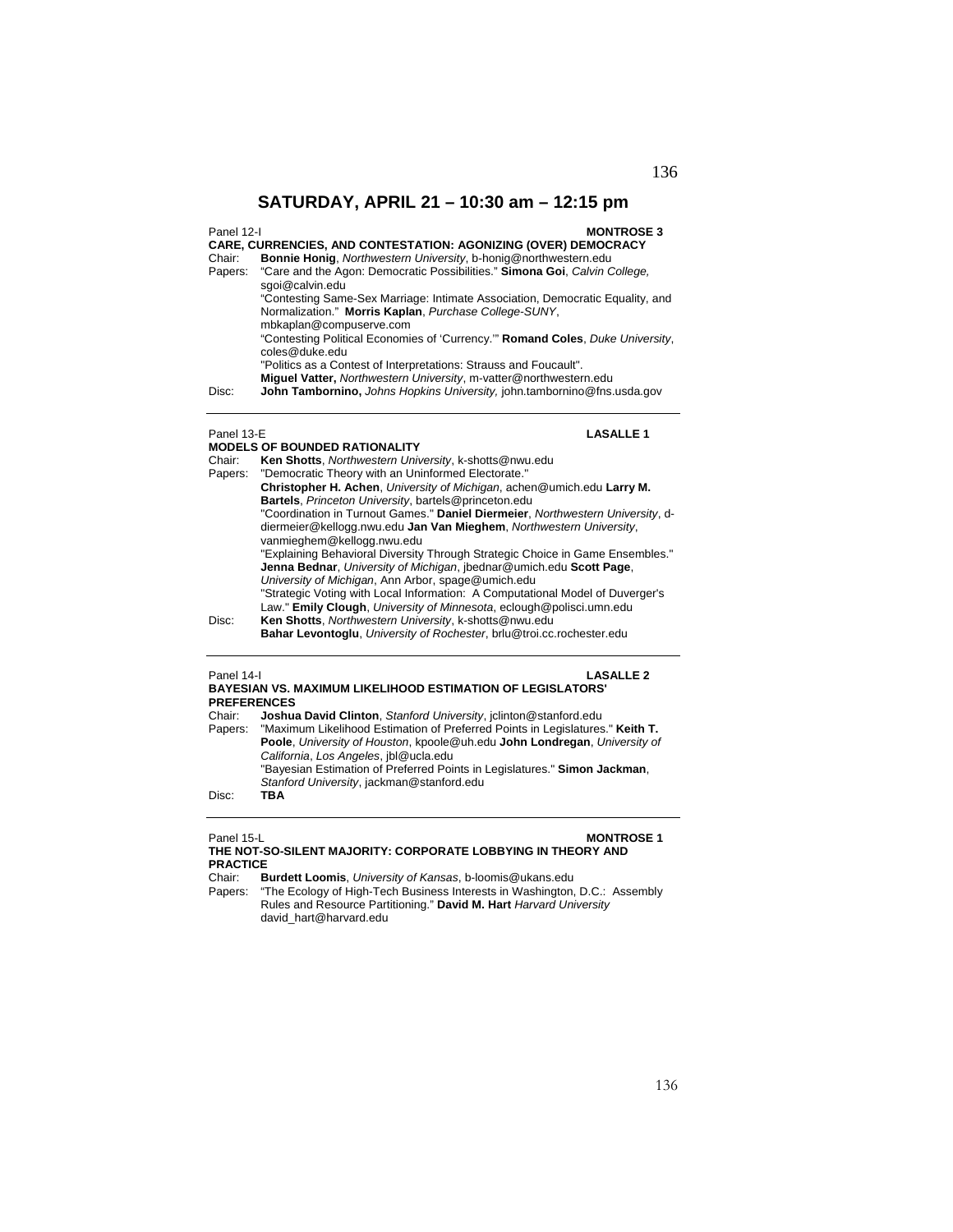"Corporate Lobbyists and Their Clients: Beyond Principal-Agent Theory." **Rogan Kersh**, *Syracuse University*, rtkersh@syr.edu "Geographic Coalition Formation in Environmental Politics: Corporate Interests versus Grassroots Movements." **Wendy Schiller**, *Brown University*, Wendy\_schiller@brown.edu "Competitive Exclusion in State Communities of Organized Interests." **David Lowery**, *University of North Carolina*, dlowery@email.unc.edu **Virginia Gray**, *University of North Carolina*; **Jennifer Wolak**, *University of North Carolina*, ewolak@email.unc.edu Disc: **Burdett Loomis**, *University of Kansas*, b-loomis@ukans.edu **Graham K. Wilson**, *University of Wisconsin*, gwilson@polisci.wisc.edu Panel 17-G **DEARBORN 2 CHOOSING LEGISLATIVE INSTITUTIONS**  Chair: **Brian D. Humes**, *University of Nebraska, Lincoln*, bhumes@unlserve.unl.edu Papers: "Parties and Institutional Choices Revisited." **Sarah Binder**, *George Washington University* and *Brookings Institution*, binder@gwu.edu "Political Strategy and Electoral Structure: The Adoption of Single-Member House Districts." **Eric Engstrom**, *University of California, San Diego*,

engstro@weber.ucsd.edu "The Logic of Congressional Organization: A Multi-Institutional Rationale." **Thomas H. Hammond**, *Michigan State University*, thammond@msu.edu **Gregory Bovitz,** *Lieberman Research Worldwide*, bovitz@msu.edu "Adopting and Modifying State Legislative Rules of Procedure: The Linkage Between Adoption and Modification of Rules of Procedure and Theories of Legislative." **Nancy Martorano**, *Rice University*, nancyann@rice.edu

## Disc: **Brian D. Humes**, *University of Nebraska, Lincoln*, bhumes@unlserve.unl.edu

## Panel 17-Y **DEARBORN 3**

- **EXPLAINING PARTY STRENGTH AND POLARIZATION**  (Co-sponsored with Political Parties and Interest Groups, 15-G) Chair: **Daniel Lipinski**, University of Notre Dame, dlipinsk@nd.edu Papers: "Determinants of Legislative Party Cohesion in the Modern Era**." Ronald Vogel**, *Southern University*, ron@idsmail.com **Phillip J. Ardoin***, Southern University*, ardoin@home.com "The Effect of Party System on Voting Coalitions." **Matthew L. Gunning**, *Emory University*, mgunnin@emory.edu
	- "Explaining Party Strength in the House of Representatives, 1789-1998." **R. Lawrence Butler**, *University of Richmond*, lbutler@richmond.edu "Party Polarization in American Politics: The Dynamic Relationship Between

Congressional Polarization and Public Attitudes." **Stephen T. Mockabee***, Ohio State University*, mockabee.1@osu.edu

Disc: **William Kubik**, *Hanover College*, kubik@hanover.edu

## Panel 18-I **LASALLE 3**

### **THE SYSTEMATIC STUDY OF STARE DECISIS**

Chair: **Brad Canon,** *University of Kentucky,* Pol140@pop.uky.edu

Papers: "More Than Words: Strategic Citations by the U.S. Supreme Court" **Robert J. H Hume,** *University of Virginia,* rjh9v@virginia.edu

<sup>&</sup>quot;Legal Arguments and Supreme Court Decision Making: An Experimental Approach" **Katherine O'Harra Vigilante,** *Emory University,* kvigila@emory.edu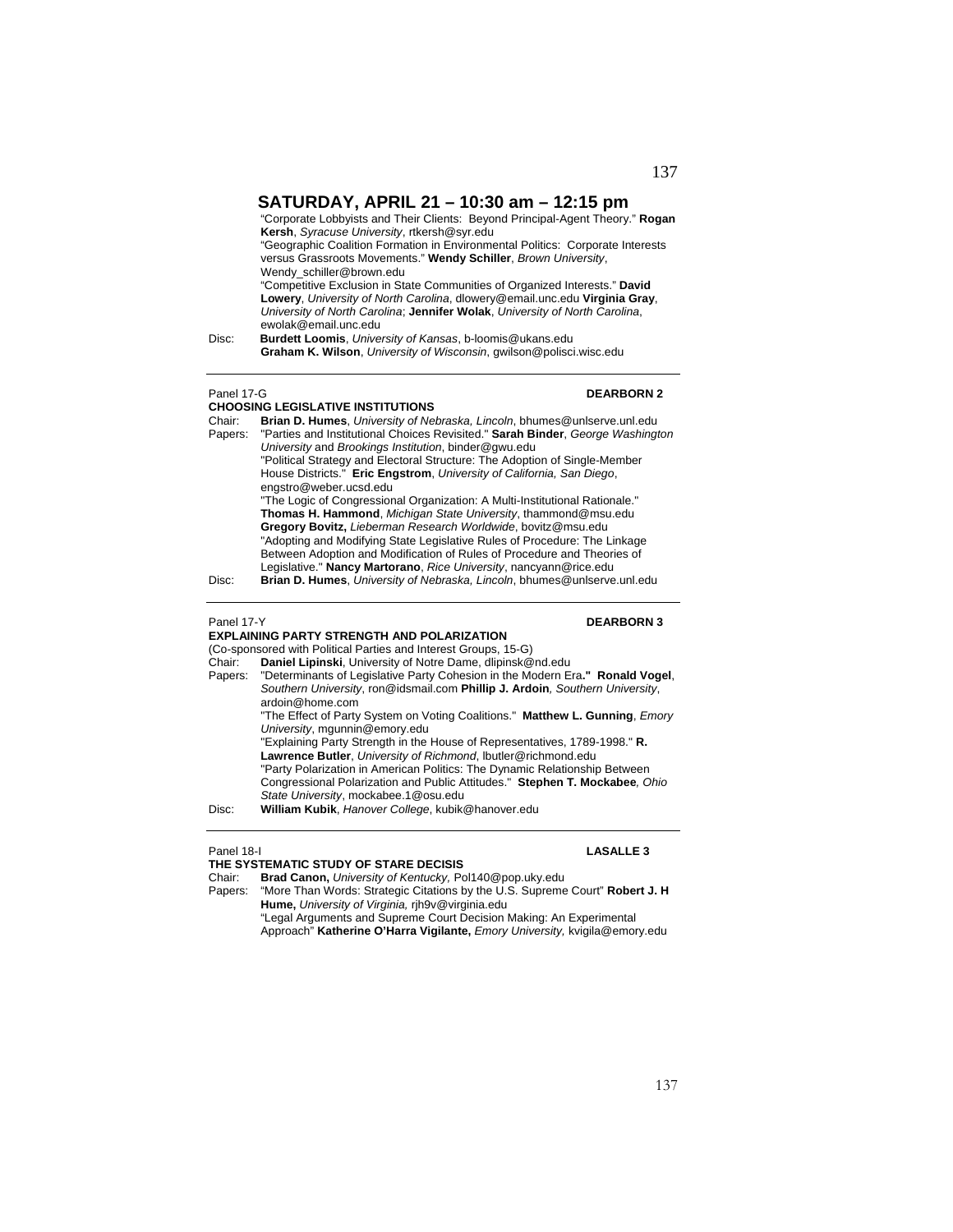|                   | SATURDAY, APRIL 21 – 10:30 am – 12:15 pm<br>Virginia Hettinger, Indiana University, vhetting@indiana.edu Christopher Zorn,<br>Emory University, czorn@emory.edu<br>"Vertical Stare Decisis and State Supreme Courts: The Case of Search and<br>Seizure Decision Making" Wendy Martinek, Binghamton University-SUNY,<br>addressmartinek@binghamton.edu<br>"A New Look at Stare Decisis: Citation Patterns on the U.S. Supreme Court"<br>Kevin McGuire, University of North Carolina, kmcquire@unc.edu Michael<br>MacKuen, University of North Carolina, mackuen@email.unc.edu |
|-------------------|------------------------------------------------------------------------------------------------------------------------------------------------------------------------------------------------------------------------------------------------------------------------------------------------------------------------------------------------------------------------------------------------------------------------------------------------------------------------------------------------------------------------------------------------------------------------------|
| Disc:             | Brad Canon, University of Kentucky, Pol140@pop.uky.edu<br>Mark Hurwitz, University at Buffalo, SUNY, Hurwitz2@buffalo                                                                                                                                                                                                                                                                                                                                                                                                                                                        |
|                   |                                                                                                                                                                                                                                                                                                                                                                                                                                                                                                                                                                              |
| Panel 18-O        | <b>CLARK 5</b>                                                                                                                                                                                                                                                                                                                                                                                                                                                                                                                                                               |
|                   | <b>CONSTITUTIONAL INTERPRETATION</b>                                                                                                                                                                                                                                                                                                                                                                                                                                                                                                                                         |
| Chair:<br>Papers: | Evan Gerstmann, Loyola Marymount University, egerstma@lmu.edu<br>"The State Action Limitation: An Indispensable Element of Liberal                                                                                                                                                                                                                                                                                                                                                                                                                                           |
|                   | Constitutionalism?" Lynda G. Dodd, Princeton University,                                                                                                                                                                                                                                                                                                                                                                                                                                                                                                                     |
|                   | AddressIdodd@sidley.com                                                                                                                                                                                                                                                                                                                                                                                                                                                                                                                                                      |
|                   | "Here We Go Again-Another New Federalism" Michael Fine, University of                                                                                                                                                                                                                                                                                                                                                                                                                                                                                                        |
|                   | Wisconsin-Eau Claire, Addressfinemr@uwec.edu James Tubbs,                                                                                                                                                                                                                                                                                                                                                                                                                                                                                                                    |
|                   | tubbsiw@uwec.edu                                                                                                                                                                                                                                                                                                                                                                                                                                                                                                                                                             |
|                   | "Does Constitutionalism Require Originalism" Dennis Goldford, Drake                                                                                                                                                                                                                                                                                                                                                                                                                                                                                                          |
|                   | University, dennis.goldford@drake.edu                                                                                                                                                                                                                                                                                                                                                                                                                                                                                                                                        |
|                   | "The Evolution of Justice Blackmun's Vision of Equality" Joseph F. Kobylka,<br>Southern Methodist University, jkobylka@mail.smu.edu                                                                                                                                                                                                                                                                                                                                                                                                                                          |
|                   | "Constituting the Right to Die: Effects of Judicial and Extra-Judicial Campaigns                                                                                                                                                                                                                                                                                                                                                                                                                                                                                             |
|                   | on Support for the Right to Die" Douglas Reed, Georgetown University                                                                                                                                                                                                                                                                                                                                                                                                                                                                                                         |
|                   | reedd@gunet.georgetown.edu                                                                                                                                                                                                                                                                                                                                                                                                                                                                                                                                                   |
| Disc:             | Richard Brisbin, West Virginia University, rbrisbin@wvu.edu                                                                                                                                                                                                                                                                                                                                                                                                                                                                                                                  |
|                   | Gregg Ivers, American University, ivers@american.edu                                                                                                                                                                                                                                                                                                                                                                                                                                                                                                                         |
| Panel 19-H        | <b>LASALLE 4</b>                                                                                                                                                                                                                                                                                                                                                                                                                                                                                                                                                             |
|                   | <b>BEHAVIOR WITHIN STATE LEGISLATURES</b>                                                                                                                                                                                                                                                                                                                                                                                                                                                                                                                                    |
| Chair:            | Ronald Weber, University of Wisconsin - Milwaukee, rweber@uwm.edu                                                                                                                                                                                                                                                                                                                                                                                                                                                                                                            |
| Papers:           | "The Party Goes On: The Enduring Strength of California's Political Parties"                                                                                                                                                                                                                                                                                                                                                                                                                                                                                                 |
|                   | Seth E. Masket, UCLA, smasket@ucla.edu                                                                                                                                                                                                                                                                                                                                                                                                                                                                                                                                       |
|                   | "Informal Rules and Institutional Change: Behavioral Norms in New State                                                                                                                                                                                                                                                                                                                                                                                                                                                                                                      |
|                   | Legislatures" Ethan M. Bernick, Florida State University,                                                                                                                                                                                                                                                                                                                                                                                                                                                                                                                    |
|                   |                                                                                                                                                                                                                                                                                                                                                                                                                                                                                                                                                                              |
|                   | emb0828@garnet.acns.fsu.edu<br>"The Causes and Consequences of the Changing Patterns of State Legislative                                                                                                                                                                                                                                                                                                                                                                                                                                                                    |

# 138

| Chair:  | Ronald Weber, University of Wisconsin - Milwaukee, rweber@uwm.edu            |
|---------|------------------------------------------------------------------------------|
| Papers: | "The Party Goes On: The Enduring Strength of California's Political Parties" |
|         | Seth E. Masket. UCLA. smasket@ucla.edu                                       |
|         | "Informal Rules and Institutional Change: Behavioral Norms in New State      |
|         | Legislatures" Ethan M. Bernick, Florida State University,                    |
|         | emb0828@garnet.acns.fsu.edu                                                  |
|         | "The Causes and Consequences of the Changing Patterns of State Legislative   |
|         | Staff: A Study in Time and Space" Lawrence J. Grossback, West Virginia       |
|         | University, Larossba@wvu.edu David A.M. Peterson, Texas A&M University,      |
|         | dave@polisci.tamu.edu                                                        |
|         | "Professionalism, Representation, and State Legislative Performance" John A. |
|         | Hamman, Southern Illinois University, hamman@siu.edu                         |
| Disc:   | <b>Bill Swinford, Kentucky Council on Postsecondary Education,</b>           |
|         | bill.swinford@mail.state.kv.us                                               |

## Panel 20-I **SANDBURG 2**

### **PARTICIPATION, REPRESENTATION, AND PUBLIC POLICY IN A COMPARATIVE URBAN CONTEXT**

Chair: **Melissa Marschall**, *University of Illinois at Chicago*, marschal@uic.edu Papers: "Participation Mechanisms in Metropolitan Governance: The Case of Switzerland." **Sonja Waelti**, *Georgetown University*,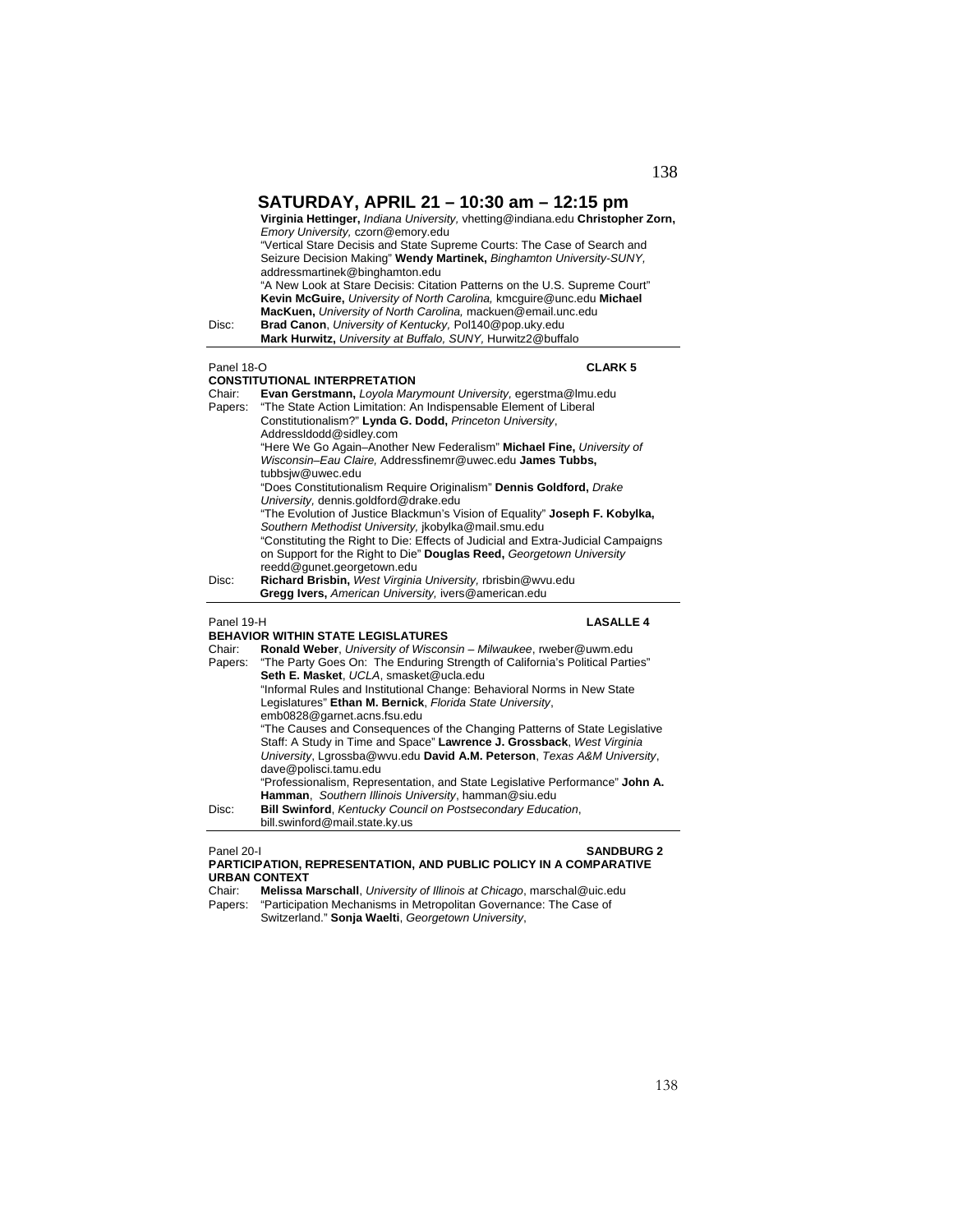| Disc:                                    | SATURDAY, APRIL 21 - 10:30 am - 12:15 pm<br>sw29@gunet.georgetown.edu; Daniel Kuebler, Swiss Federal Institute of<br>Technology, Lausanne<br>"Political Parties and the Problem of Collective Action: The Implementation of the<br>'Law of Lemas' Electoral System in the Province of Santa Cruz-Argentina."<br>Carlos Mariano Lisoni, University of Illinois at Chicago,<br>carloslisoni@hotmail.com<br>"Participation on a Local Level: The case of Konya, Turkey." M. Akif Cukurcayir,<br>Selcuk Universities, acukurcayir@hotmail.com Gulise Gokce Selcuk University<br>Panel                                                                                                                                                                                                                                                                                                                                                                                                                                                                 |
|------------------------------------------|---------------------------------------------------------------------------------------------------------------------------------------------------------------------------------------------------------------------------------------------------------------------------------------------------------------------------------------------------------------------------------------------------------------------------------------------------------------------------------------------------------------------------------------------------------------------------------------------------------------------------------------------------------------------------------------------------------------------------------------------------------------------------------------------------------------------------------------------------------------------------------------------------------------------------------------------------------------------------------------------------------------------------------------------------|
| Panel 21-E                               | PDR 9                                                                                                                                                                                                                                                                                                                                                                                                                                                                                                                                                                                                                                                                                                                                                                                                                                                                                                                                                                                                                                             |
| Chair:<br>Papers:                        | WELFARE POLICY: IMAGES AND PUBLIC OPINION<br>Martin Gilens University of California Los Angeles, gilens @ucla.edu<br>"Putting a Black Face on Welfare: The Good and the Bad." Sanford Schram,<br>Bryn Mawr College, sschram@brynmawr.edu<br>"The Impact of Public Assistance on Public Opinion: Self-Interest and the<br>Culture of Dependence Hypothesis." Saundra Schneider, University of South<br>Carolina, saundra-schneider@sc.edu William Jacoby, University of South<br>Carolina, William-jacoby@sc.edu<br>"Degenerative Pluralism and Welfare Policy for Battered Women." Sharon<br>Chanley, University of Illinois-Springfield, chanley. Sharon@asu.edu                                                                                                                                                                                                                                                                                                                                                                                 |
| Disc:                                    | Rosalee Clawson, Purdue University, clawson@polsci.purdue.edu                                                                                                                                                                                                                                                                                                                                                                                                                                                                                                                                                                                                                                                                                                                                                                                                                                                                                                                                                                                     |
| Panel 21-M<br>Chair:<br>Papers:<br>Disc: | <b>SANDBURG 3</b><br><b>HEALTH POLICY, POLITICS, AND ACCOUNTABILITY</b><br>Alesha E. Doan, California Polytechnic State University, adoan@calpoly.edu<br>"The Rock Meets the Hard Place: The Politics of Medicaid Managed Care in 10<br>States." Carol Weissert, Michigan State University, weissert@msu.edu<br>Rebecca Tothero, Michigan State University, totheror@msu.edu<br>"Accountability Towards Medicaid Consumers: A Case Study of HMOs in Illinois."<br>Nidhi Sharma, University of Illinois at Chicago, comparative2@hotmail.com.<br>"Statistical Analysis of the Impact of State Characteristics on State Health<br>Policies." Yasuo Ikari, Northern Illinois University, yikari@niu.edu<br>"Understanding the Role of Sophistication and Preferences in Health Policy."<br>Richard Chard, Georgia State University, polrec@langate.gsu.edu Cristina<br>Ling, SUNY-Stony Brook, cling@datalab2.sbs.sunysb.edu.<br>Sue Tolleson-Rinehart, UNC-Chapel Hill, suetr@unc.edu<br>Caroline Tolbert, Kent State University, ctolber1@kent.edu |
| Panel 21-P<br>Chair:<br>Papers:          | <b>MONTROSE 7</b><br><b>THEORIES OF THE POLICYMAKING PROCESS</b><br>David Weimer, University of Wisconsin-Madison, dweimer@polisci.wisc.edu<br>"Political Pluralist Theory Reconsidered: Four Stages and Eleven Concepts."<br>Andrew McFarland, University of Illinois-Chicago, mcfaria@uic.edu<br>"After the Public Interest Prevails: the Political Durability of Policy Reform."Eric<br>Patashnik, University of California-Los Angeles, ericpat@sppsr.ucla.edu<br>"Testing Rival Internal and External Changes Budgetary Decision-Making<br>Models: The Cases of Canada, Great Britain and the United States."<br>Chris Reddick, Murray State University, chris.reddick@murraystate.edu<br>"Discipline and Accountability in the Professions: Considering Medicine and<br>Law." Mark Tompkins, University of South Carolina, Tompkins.mark@sc.edu<br>Philip Jos, University of South Carolina, jos@cofc.edu                                                                                                                                   |

Disc: **David Weimer**, *University of Wisconsin-Madison* dweimer@polisci.wisc.edu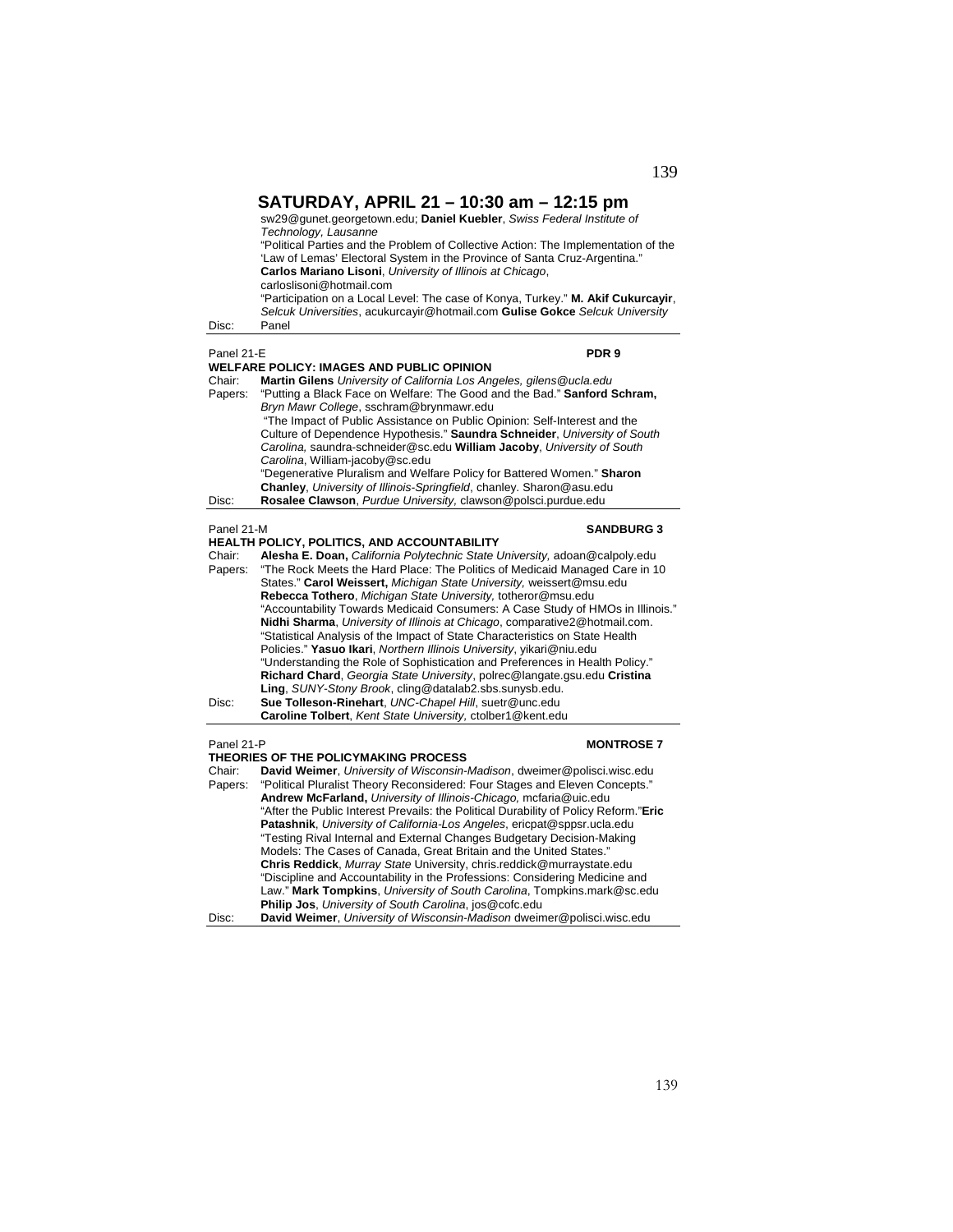| Panel 22-F | <b>PARLOR F</b>                                                                                                                              |
|------------|----------------------------------------------------------------------------------------------------------------------------------------------|
| Chair:     | <b>ROUNDTABLE: THE SCIENTIFIC STUDY OF BUREAUCRACY</b><br>John Brehm, University of Chicago, jjbrehm@uchicago.edu                            |
|            | John Scholz, SUNY Stony Brook; scholz@datalab2.sbs.sunysb.edu                                                                                |
|            | Kenneth J. Meier, Texas A&M University; kmeier@politics.tamu.edu                                                                             |
|            | Jonathan Bendor, Stanford University, fbendor@stanford.edu                                                                                   |
|            | Lawrence Lynn, University of Chicago, Ilynn@midway.uchicago                                                                                  |
|            |                                                                                                                                              |
| Panel 23-B | <b>BURNHAM2</b>                                                                                                                              |
|            | <b>NARRATIVE ANALYSIS AND POLITICAL CULTURE</b>                                                                                              |
| Chair:     | Grant Reeher, Syracuse University, gdreeher@maxwell.syr.edu<br>"Remembering Mobilization and Opposition: Collective Memory and the Flint Sit |
| Papers:    | Down Strike of 1936." Derwin Munroe, University of Michigan-Flint,<br>dmunroe@flint.umich.edu                                                |
|            | "Writing the Good Death: a Narrative Approach to Understanding Innovation in                                                                 |
|            | Physician Assisted Suicide and End of Life Policy in the United States." Timothy<br>D. Newman, Kent State University, tnewman@kent.edu       |
| Disc:      | Grant Reeher, Syracuse University, gdreeher@maxwell.syr.edu                                                                                  |
|            |                                                                                                                                              |
|            |                                                                                                                                              |
| Panel 24-A | <b>CLARK 10</b><br><b>MOOT COURT AND MOCK TRIAL IN UNDERGRADUATE EDUCATION</b>                                                               |
| Chair:     | Stephen McDougal, University of Wisconsin-LaCrosse,                                                                                          |
|            | mcdougal.step@uwlax.edu                                                                                                                      |
| Paper:     | "Variation of Undergraduate Moot Court in America: Mississippi, Oklahoma, and                                                                |
|            | Texas Tournaments" Charles Knerr, University of Texas, Arlington,                                                                            |
|            | crknerr@aol.com Chris Markwood, University of Central Oklahoma,                                                                              |
|            | markwood@ucok.edu                                                                                                                            |
|            | "Letting the Inmates Run the Asylum: Student Responsibility for Moot Court                                                                   |
|            | Tournaments and Classroom Appellate Simulations" John Williams, Principia                                                                    |
|            | College, jww@prin.edu Thomas Hensley, Kent State University,                                                                                 |
|            | thensely@kent.edu                                                                                                                            |
|            | "Assessing the Impact of Mock Trial: Lessons from Ohio Northern University and                                                               |
|            | Furman University" Jo Ann Scott, Ohio Northern University, j-scott@onu.edu                                                                   |
|            | Glen A. Halva-Neubauer, Furman University, Glen.Halvaneubauer@furman.edu                                                                     |
|            | David Ryden, Hope College, ryden@hope.edu Bruce NeSmith, Coe College,                                                                        |
|            | bnesmith@coe.edu                                                                                                                             |
| Panel 26-B | <b>DEARBORN1</b>                                                                                                                             |
|            | <b>ARISTOTLE ON COURTSHIP AND MARRIAGE</b>                                                                                                   |
| Chair:     | Gary D. Glenn, Northern Illinois University, ti0gdg1@wpo.cso.niu.edu                                                                         |
| Papers:    | "Aristotelian and Darwinian Perspectives on Marital Friendship."                                                                             |
|            | Carson Holloway, Concord College, hollowayc@concord.edu                                                                                      |
|            | "Fitzwilliam Darcy as Magnanimous Man: On the Limits of Magnanimity."                                                                        |
|            | Warner Winborne, Hampden-Sydney College, wwinborne@hsc.edu                                                                                   |
|            | "Aristotle and the Possibility of Friendship Between Husbands and Wives."                                                                    |
|            | Edward L. Posega, Northern Illinois University, kposega@hotmail.com                                                                          |
| Disc:      | Douglas A Ollivant United States Military Academy douglas-ollivant@usma.edu                                                                  |

 **Gary D. Glenn**, *Northern Illinois University*, ti0gdg1@wpo.cso.niu.edu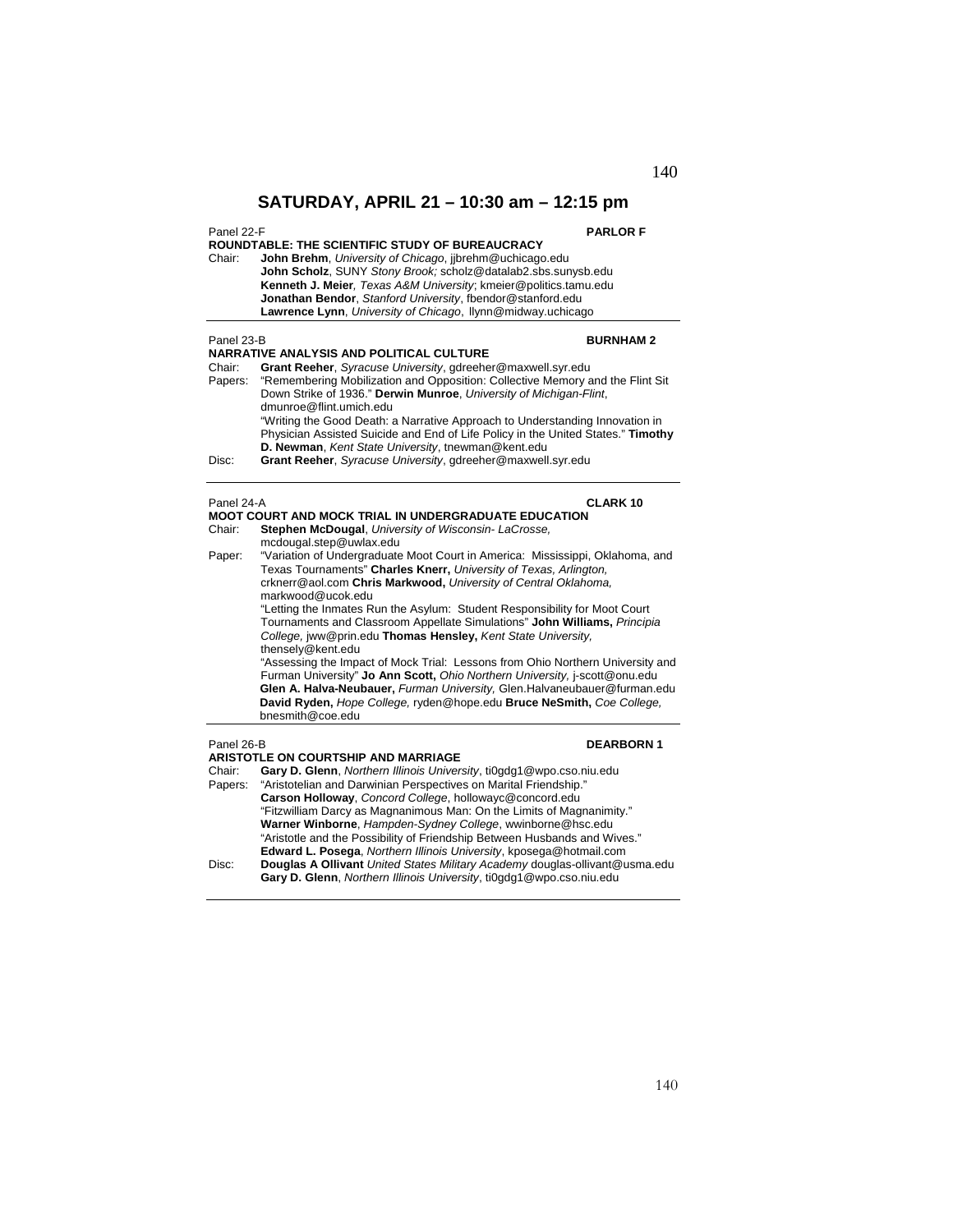12:00 pm to 2:00 pm **OFF SITE**

141

American Political Science Association Council Luncheon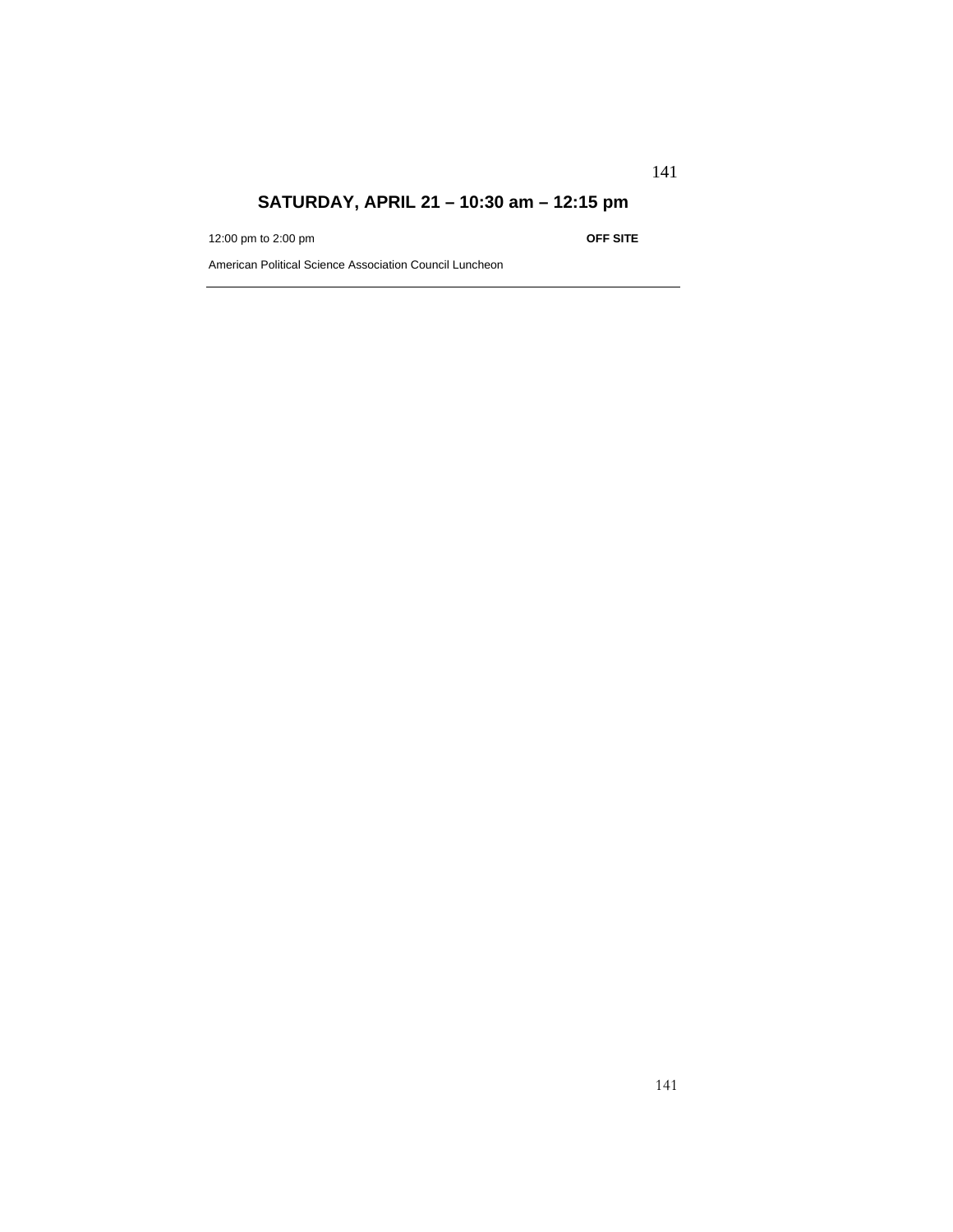**SATURDAY, APRIL 21 – 1:30 pm – 3:15 pm Saturday 1:30 -- 3:15** 

| Section 1 Poster Sessions |                                                                                | <b>EXHIBIT HALL</b> |
|---------------------------|--------------------------------------------------------------------------------|---------------------|
|                           | THEMES IN COMPARATIVE POLITICS-INDUSTRIALIZED NATIONS                          |                     |
| 4.                        | "Social Europe?" Mariely Lopez-Santana, The University of Michigan,            |                     |
|                           | marielyl@umich.edu                                                             |                     |
| 5.                        | "Aid Institutions and Aid Constituencies: Nordic Foreign Aid in the 1990s,"    |                     |
|                           | Thomas Ingalls, Indiana University, tingalls@indiana.edu                       |                     |
| 6.                        | "Leveling the Playing Field? Public Funding of Political Parties in the United |                     |
|                           | States and Germany," Claire M. Smith, University of Notre Dame,                |                     |
|                           | Smith 436@nd.edu                                                               |                     |
| 7.                        | "Child Welfare Reform: Comparing the United States and Sweden," Peg Chritz,    |                     |
|                           | Western Michigan University, maletsatsi 71@yahoo.com                           |                     |
| 8.                        | "Wired Islands: Comparing Policy Responses to the Knowledge Economy in         |                     |
|                           | New Zealand and Singapore," Amy L. Fletcher, University of Canterbury,         |                     |
|                           | a.fletcher@pols.canterbury.ac.nz                                               |                     |
| 9.                        | "The Effects of EU Attitudes on Vote Choice: a Study of Austria, Finland, and  |                     |
|                           | Sweden," Erik R. Tillman, <i>Emory University</i> , etillma@emory@edu          |                     |
| 10.                       | "The Impact of Post-Material Political Values Upon Administrative Structures," |                     |
|                           | Michael Campenni, Texas Tech University, mcampenn@ttacs.ttu.edu                |                     |
| 11.                       | "Parliaments, Parties, and MPs: A Comparative Perspective on Backbench         |                     |
|                           | Behavior and Party Cohesion," Christopher J. Kam, University of Rochester,     |                     |
|                           | chkm@troi.cc.rochester.edu                                                     |                     |
|                           |                                                                                |                     |
|                           |                                                                                |                     |

## Section 2 Posters

### **THEMES IN COMPARATIVE POLITICS—DEVELOPING COUNTRIES**

| 1. | "Class and Gender Identities at Work: Organizing Export Processing Zone<br>Workers in Central America." Mary J. Bellman, University of New Mexico. |
|----|----------------------------------------------------------------------------------------------------------------------------------------------------|
|    | mbellman@unm.edu                                                                                                                                   |
|    |                                                                                                                                                    |
| 2. | "Decentralization, Politics, and Social Policy." Aaron Schneider, University of                                                                    |
|    | California - Berkeley, aarons@uclink4.berkeley.edu                                                                                                 |
| 3. | "The Brazilian Landless Movement in Comparative Historical Perspective."                                                                           |
|    | Gabriel A. Ondetti, University of North Carolina, Chapel Hill,                                                                                     |
|    | gondetti@hotmail.com                                                                                                                               |
| 4. | "The Applicability of Tenure Reform in LDC Housing Markets: An Exploratory                                                                         |
|    | Analysis." Brian Shoup, Indiana University, bshoup@indiana.edu                                                                                     |
| 5. | "Women in Military and Police Forces of Third World Countries." Catherine                                                                          |
|    | Warrick, Georgetown University, warrickc@gusun.georgetown.edu                                                                                      |
| 6. | "Women's Leadership a the Grassroots in India." Chandra Mudaliar, Michigan                                                                         |
|    | State University, mudaliar@pilot.msu.edu                                                                                                           |
| 7. | "Islam and Politics in Uzbekistan." Zohreh Ghavamshahidi, University of                                                                            |
|    | M/2                                                                                                                                                |

*Wisconsin-Whitewater,* ghavamsz@uwwvax.uww.edu 8. "Revenue-Raising Strategies for War Making and the Indian-Pakistani E Experiences." **Anas Malik,** *DePauw University,* amalik@depauw.edu

### Section 3 Posters

**THEMES IN COMPARATIVE POLITICS -- TRANSITIONS TOWARD DEMOCRACY**<br>1. "Unpacking Violent Outcomes in Regime Transition." Renee Agress, Michia 1. "Unpacking Violent Outcomes in Regime Transition." **Renee Agress,** *Michigan State University,* agressre@msu.edu

Disc: **Bahar Leventoglu,** *University of Rochester,* brlu@troi.cc.rochester.edu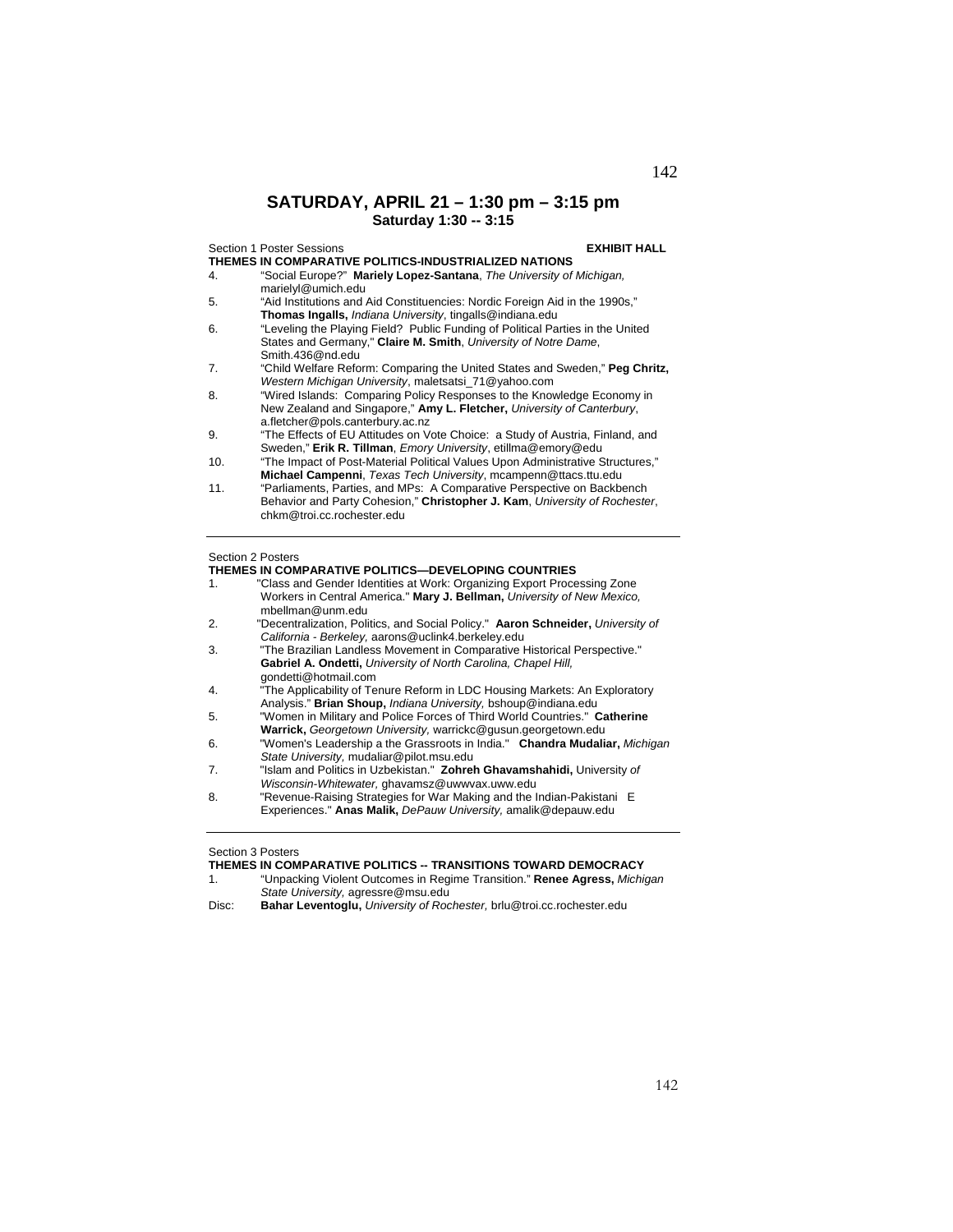| 2.          | "Urban Political Culture as a Determinate of Partisanship: A Comparison of<br>Barranquilla (Colombia) and Forteleza." Alexandra Garcia, The Pennsylvania<br>State University, axg233@psu.edu          |
|-------------|-------------------------------------------------------------------------------------------------------------------------------------------------------------------------------------------------------|
| Disc:       | David Brown, Rice University, dsbrown@rice.edu                                                                                                                                                        |
| 3.          | "The Number of Political Parties, Constitutional Design, and Confidence in<br>Parliaments." Myunghee Kim, Binghamton University-SUNY,<br>bf20639@binghamton.edu                                       |
| Disc:<br>4. | Sahar Shafqat, Southwestern University, shafqats@southwestern.edu<br>"The Impact of Regional Context on Democratization: An Empirical Test." Hyeok<br>Yong Kwon, Cornell University, hyk1@cornell.edu |
| Disc:       | O. Fiona Yap, University of Kansas, Fyap@ukans.edu                                                                                                                                                    |
| 5.          | "Participation in Plenary Session Debates and What it Indicates about                                                                                                                                 |
|             | Representation: Evidence from the Honduran Congress in Comparative                                                                                                                                    |
|             | Perspective." Michelle M. Taylor-Robinson, Texas A&M University.                                                                                                                                      |
|             | e339mt@polisci.tamu.edu; J. Sky David, Texas A&M University.                                                                                                                                          |
| Disc:       | Barry Ames, University of Pittsburgh, barrya+@pitt.edu                                                                                                                                                |
| 6.          | "Decentralization and Democratic Consolidation in Ghana."                                                                                                                                             |
| Disc:       | Vicki Burge Clarke, Northern Illinois University, clarkeghana@hotmail.com<br>James Gibson, Washington University, St. Louis, jgibson@artsci.wustl.edu                                                 |
| 7.          | "An Analysis of Party Nominations in Mixed Electoral Systems: The Cases of<br>Russia and the Ukraine." Ryan Kennedy, Truman State University,                                                         |
| Disc:       | ryan_kennedy@hotmail.com                                                                                                                                                                              |
| 8.          | Joshua Tucker, Princeton University, jtucker@princeton.edu<br>"Modes of Democratic Transition in Asia." Junhan Lee, Michigan State                                                                    |
|             | University, leejunha@pilot.msu.edu                                                                                                                                                                    |
| Disc:       | O. Fiona Yap, University of Kansas, fyap@ukans.edu                                                                                                                                                    |
| 9.          | "Democracy and Trust in Latin America." Carolina Segovia, University of<br>Michigan, csegovia@umich.edu                                                                                               |
| Disc:       | Robert Kaufman, Rutgers University, kaufrutger@aol.com                                                                                                                                                |
| 10.         | "The Emergence of Parliamentarism in Moldova: Understanding Parliamentary<br>Institutionalization in the Former Soviet Union." Steven D. Roper, Eastern<br>Illinois University, cfsdr@eiu.edu         |
| Disc:       | Joshua Tucker, Princeton University, jtucker@princeton.edu                                                                                                                                            |
| 11.         | "Dealing with the Legacy of East German Communism: The Interplay of Past and<br>Present Forces." Katy A. Crossley-Frolick, Loyola University Chicago,                                                 |
|             | kcrossl@luc.edu                                                                                                                                                                                       |
| Disc:       | Steven Majstorovic, University of Wisconsin-Eau Claire, majstos@uwec.edu                                                                                                                              |

| Panel 1-K | <b>SANDBURG 4</b>                                                               |
|-----------|---------------------------------------------------------------------------------|
|           | ELITES, GOVERNANCE AND INSTITUTIONAL CHANGE                                     |
| Chair:    | Sona Nadenichek-Golder, New York University, sln202@is5.nyu.edu                 |
| Papers:   | "Informative Dissent and Parliamentary Governance." Indridi H. Indridason,      |
|           | Michigan State University, inin@troi.cc.rochester.edu                           |
|           | "Parties, Governments and Elite Opinion in the Devolved Systems of the UK:      |
|           | Initial Evidence." Robert Bohrer, Gettysburg College, rbohrer@gettysburg.edu    |
|           | Glen S. Krutz, Arizona State University, Glen.krutz@asu.edu                     |
|           | "Creating New Labour: External Elites and Party Change in Britain." N. Scott N. |
|           | Cole, Miami University, colens@mailexcite.com                                   |
|           | "Committee Organization in the European Parliament." Gail McElroy, University   |
|           | of Rochester, gmce@troi.cc.rochester.edu                                        |
| Disc:     | Sona Nadenichek-Golder, New York University, sln202@is5.nyu.edu                 |
|           |                                                                                 |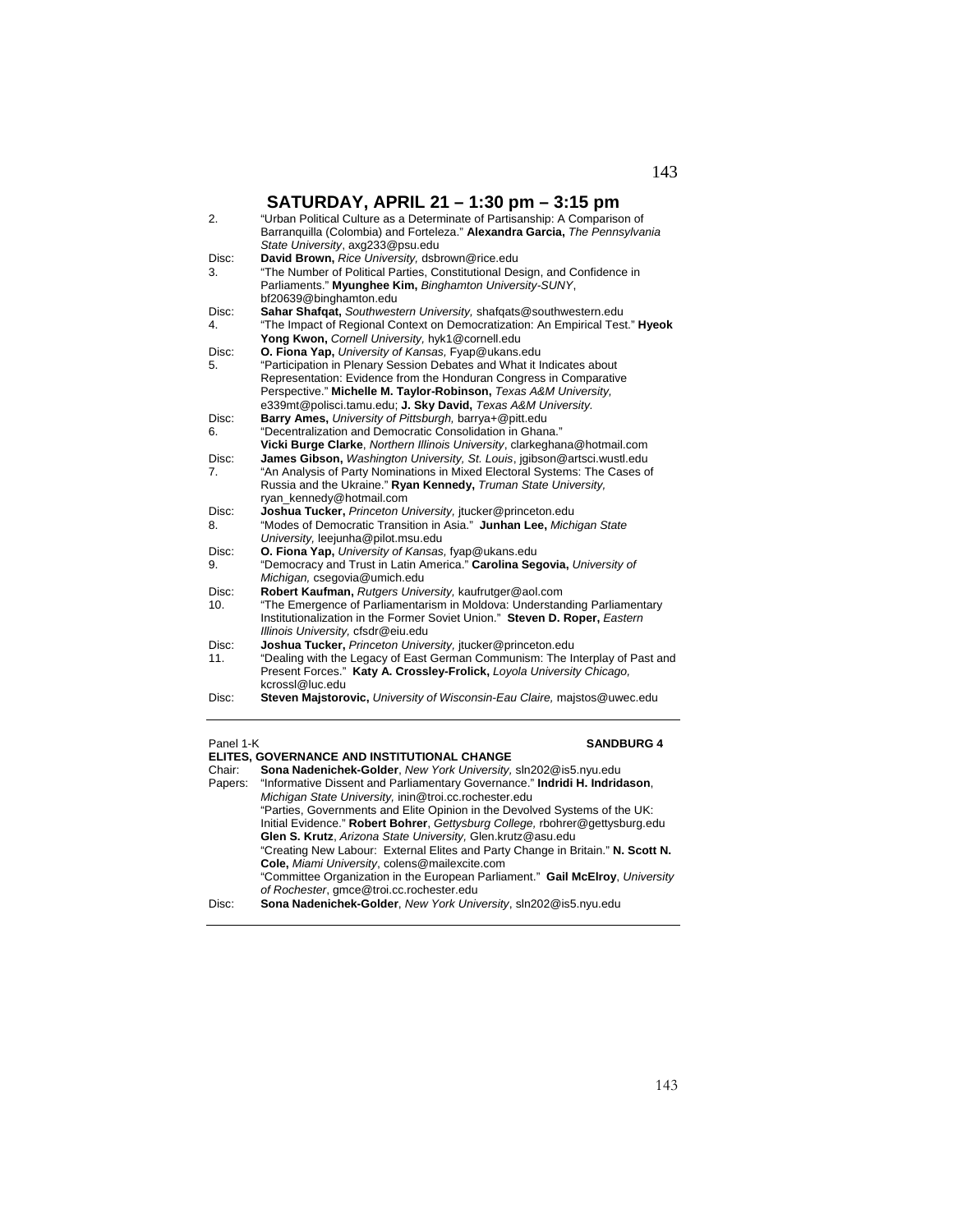144

# **SATURDAY, APRIL 21 – 1:30 pm – 3:15 pm**

# Panel 3-L<br>example 2002 The Contract of the Contract of the Contract of the BURNHAM 1

| <b>CIVIL SOCIETY AND DEMOCRATIC VALUES</b>                                       |
|----------------------------------------------------------------------------------|
| Laura Brunell, University of Wisconsin, Oshkosh, brunell@uwosh.edu               |
| "Elections and Nationalization of the Vote in Post Communist Russian Politics: A |
| Comparative Perspective." John Ishiyama, Truman State University.                |
| jishiyam@truman.edu                                                              |
| "Citizenship and State-Building in the Baltic Republics: The Consequences of     |
| Exclusive Implementation of Inclusive Citizenship Laws." Courtney Bowman-        |
| Padula, Indiana University, cbowmanp@indiana.edu                                 |
| "Leading Labor: Workers, Strikes and Politics in Post-Communism." Graeme         |
| Robertson, Columbia University, gbr6@columbia.edu                                |
| "Lingering Soviet Identity: Threat to Democracy?" Arthur Miller, The University  |
| of Iowa, arthur-miller@uiowa.edu Thomas Klobucar, The University of Iowa,        |
| thomas-klobucar@uiowa.edu                                                        |
| Laura Brunell, University of Wisconsin, Oshkosh, brunell@uwosh.edu               |
|                                                                                  |

### Panel 4-J **BURNHAM 5**

|        | THE FORMATION PROCESSES OF INTERNATIONAL ORGANIZATIONS                                |
|--------|---------------------------------------------------------------------------------------|
| Chair: | <b>Paul F. Diehl, University of Illinois, Urbana-Champaign, p-diehl@uiuc.edu</b>      |
|        | Papers: "The Australian Transition from International Organization to Federal Union." |
|        | <b>Chad Rector, University of California-San Diego, crector@weber.ucsd.edu</b>        |
|        | "Fixing What's Fixed in International Institutional Analysis." Duncan Snidal,         |
|        | University of Chicago, snidal@uchicago.edu Barbara Koremenos, University of           |
|        | California-Los Angeles, koremeno@polisci.ucla.edu                                     |
|        | "Changing the Nation: Why Countries Will Stop Delegating to International             |
|        | Organizations and Regional Governments?" Michael Hiscox, University of                |
|        | California-San Diego, mhiscox@weber.ucsd.edu Arthur Lupia, University of              |
|        | California-San Diego, alupia@ucsd.edu                                                 |
|        | "Thinking Globally: Polity Building and Political Identification at the International |
|        | Level." David Green, Hofstra University, David M. Green@hofstra.edu                   |
| Disc:  | Paul F. Diehl, University of Illinois, Urbana-Champaign p-diehl@uiuc.edu              |
|        |                                                                                       |

### Panel 4-S **SANDBURG 3**

| <b>CHINESE FOREIGN POLICY BEHAVIOR</b> |                                                                                |
|----------------------------------------|--------------------------------------------------------------------------------|
| Chair:                                 | Kenneth Klinkner, University of Illinois, Urbana-Champaign, kklinkne@uiuc.edu  |
| Papers:                                | "China as an Ally: China's Behavior with Asian Neighbors." Michael R.          |
|                                        | <b>Chambers</b> , <i>Indiana State University</i> , chamb@scifac.indstate.edu  |
|                                        | "Demystifying Strategic Culture: An Examination of Chinese Strategic Behaviors |
|                                        | during the Song Dynasties." Yuan-kang Wang, University of Chicago,             |
|                                        | ywang3@midway.uchicago.edu                                                     |
| Disc:                                  | Kenneth Klinkner, University of Illinois Urbana-Champaign, kklinkne@uiuc.edu   |
|                                        | Changhe Su, Fudan University                                                   |
|                                        |                                                                                |

# Panel 5-J **LASALLE 5**

| POLITICS AND INTERNATIONAL SANCTIONS |                                                                                |
|--------------------------------------|--------------------------------------------------------------------------------|
| Chair:                               | Allan Stam, Dartmouth University, allan.stam@dartmouth.edu                     |
| Papers:                              | "Sanctions, International Norms and Diplomatic Influence," Christopher Butler, |
|                                      | Michigan State University, butlerc@msu.edu David Lektzian, Michigan State      |
|                                      | University, lektzian@msu.edu                                                   |
| Chair:                               | Allan Stam, Dartmouth University, allan.stam@dartmouth.edu                     |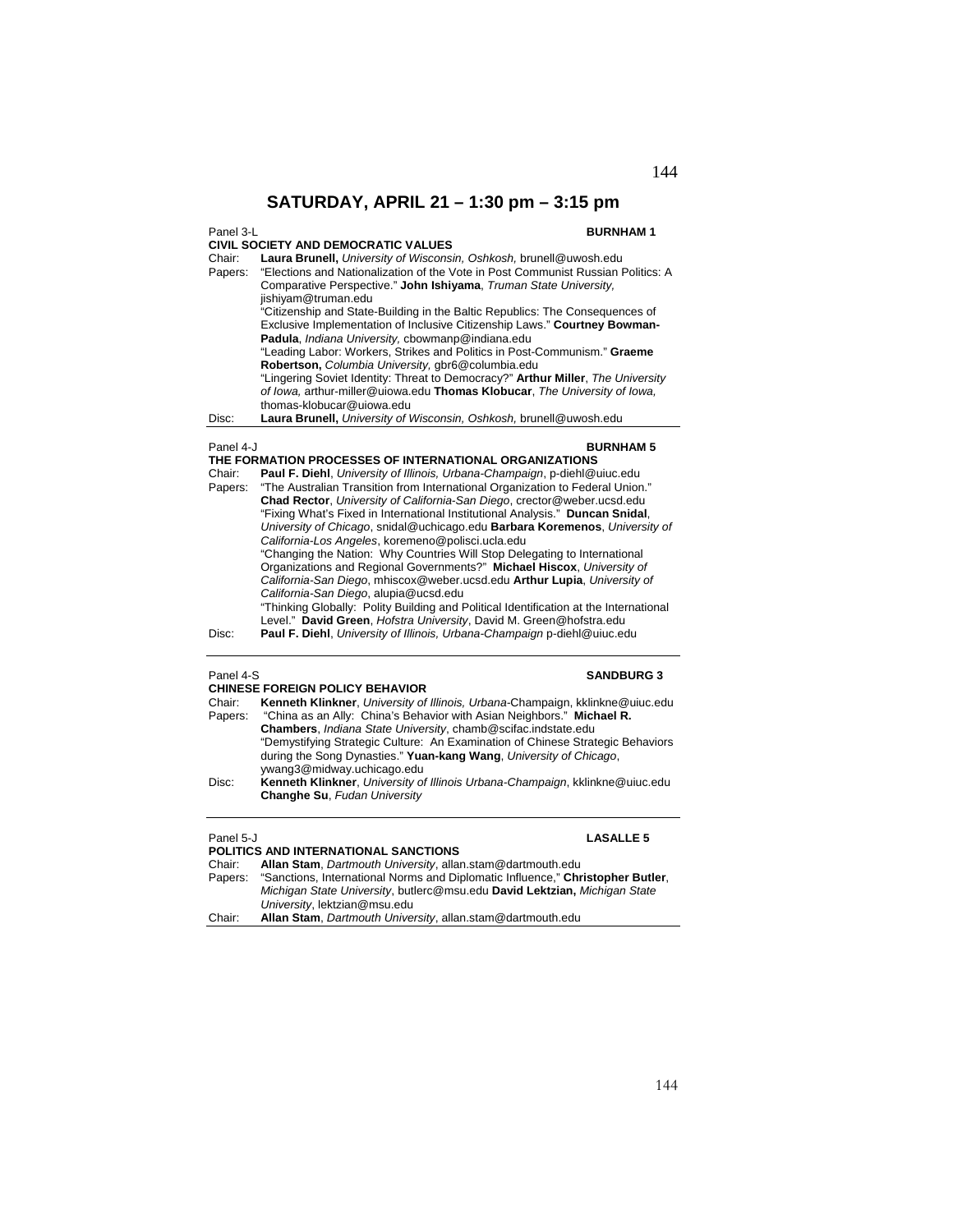### Panel 6-J **CLARK 7**

### **PUBLIC OPINION TOWARD FOREIGN POLICY**

| Chair:  | Richard Sobel, Harvard University, rsobel@law.harvard.edu                        |
|---------|----------------------------------------------------------------------------------|
| Papers: | "The Impact of News Frames on Public Opinion about the Gulf War: Shifting        |
|         | Perception or Changing Minds?" Scott Althaus, University of Illinois at Urbana-  |
|         | Champaign, salthaus@uiuc.edu Young Mie Kim, University of Illinois at Urbana-    |
|         | Champaign, ymkim1@uiuc.edu                                                       |
|         | "Deciding on Democracy." James L. True, Lamar University,                        |
|         | truejl@hal.lamar.edu                                                             |
|         | "Americans' Foreign Policy Orientations in a Changing World." Stephen            |
|         | Bennett, University of Cincinnati, Richard S. Flickinger, Wittenberg University, |
|         | Staci L. Rhine, Wittenberg University, srhine@wittenberg.edu                     |
|         | "Public Opinion and the Vietnam War: A Revised Measure of the Public Will."      |
|         | Adam Berinsky, Princeton University, berinsky@princeton.edu                      |
| Disc:   | Nehemia Geva, Texas A&M University, e339ng@polisci.tamu.edu                      |
|         | Virginia Chanley, Florida International University, chanleyv@fiu.edu             |

### Panel 7-L **PDR 5**

|        | <b>METHODOLOGICAL ADVANCES IN THE STUDY OF ELECTIONS AND</b><br><b>PARTICIPATION</b>                                                                                                                                                                                                                         |  |  |
|--------|--------------------------------------------------------------------------------------------------------------------------------------------------------------------------------------------------------------------------------------------------------------------------------------------------------------|--|--|
| Chair: | Lynn Vavreck Dartmouth College lynn.vavreck@dartmouth.edu<br>Papers: "Sampling Error, Electoral Context, and Campaign Effects: An Examination of<br>Forecast Errors in U.S. Pre-Election Polls." Robert C. Luskin, University of<br>Texas at Austin, rcl@jeeves.la.utexaas.edu Marc J. Hetherington, Bowdoin |  |  |
|        | College, mhetheri@bowdoin.edu<br>"But Do They Really Vote? Correcting for Over Reporting of Turnout." Benjamin<br>Joseph Deufel, Harvard University, deufel@fas.harvard.edu Orit Kedar,<br>Harvard University, kedar@fas.harvard.edu                                                                         |  |  |
|        | "Measuring Political Participation using Rasch Methodology." Filemon S. Cerda<br>University of Illinois, filemoncerda@vahoo.com<br>"Addressing the Absent: A Quasi-Experimental Study of Non-Response and<br>Stimulus Effects." Henk Van der Kolk, University of Twente,                                     |  |  |
| Disc:  | h.vanderkolk@bsk.utwente.nl Kees Aarts, University of Twente.<br>c.w.a.m.aarts@bsk.utwente.nl<br>Lynn Vavreck, Dartmouth College, lynn.vavreck@dartmouth.edu                                                                                                                                                 |  |  |

### Panel 7-X **PDR 8**

**RACIAL REDISTRICTING AND MAJORITY AND MINORITY DISTRICTS**  (Co-sponsored with Race, Class and Ethnicity 10-L)

Chair: **Kerry L. Haynie,** *Rutgers University,* klhaynie@rci.rutgers.edu

Papers: "An Explanation for the Presence of Minority-Opportunity Districts and the Election of Hispanics and Blacks to City Councils Elected by Single-Member Districts." **Joshua G. Behr,** *Southwestern Oklahoma State University,*  behrj@swosu.edu "Ethnic and Racial Diversity and Competition in U.S. House Elections." **Regina** 

**P. Branton,** *Rice University,* branton@rice.edu **Bradford S. Jones,** *SUNY-Stony Brook,* Bradford.jones@stonybrook.edu

"The Effect of Political Reforms on Minority Attitudes Toward the Political System." **Valerie A. Sulfaro,** *James Madison University,* sulfarva@jmu.edu "Determining 'Predominant Motive': Race, Redistricting, and the Supreme Court in North Carolina." **Guy-Uriel E. Charles,** *University of Minnesota Law School,*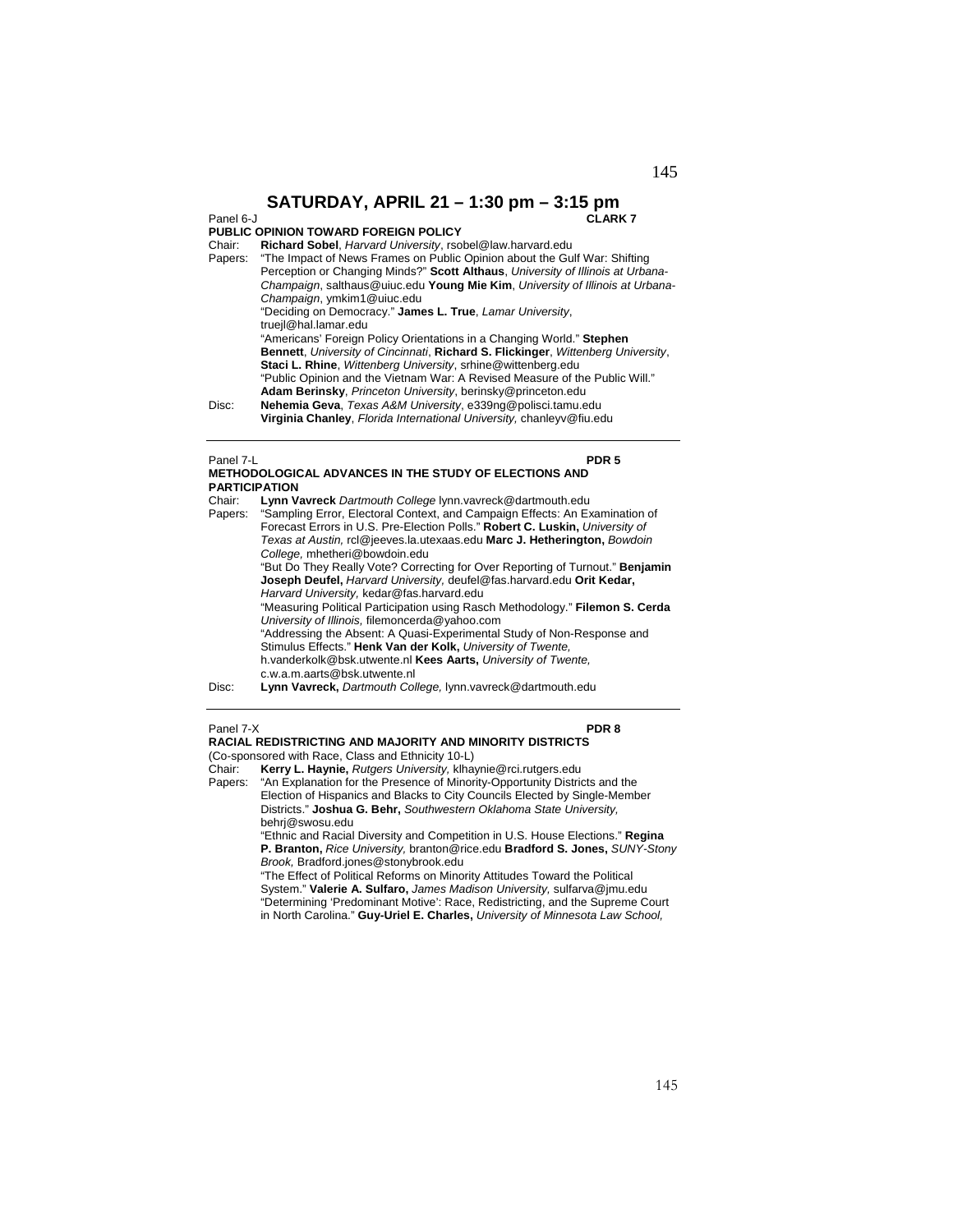gcharles@tc.umn.edu **Jason Roberts,** *University of Minnesota,* 

jroberts@polisci.umn.edu

Disc: **Kerry L. Haynie,** *Rutgers University,* klhaynie@rci.rutgers.edu

### Panel 9-J **PDR 7**

|         | <b>GENDER AND THE MILITARY</b>                                                  |
|---------|---------------------------------------------------------------------------------|
| Chair:  | Sara L. Zeigler, Eastern Kentucky University, govzeigl@acs.eku.edu              |
| Papers: | "Gender and the Warrior Ethic." Mary Lou Kendrigan, Lansing Community           |
|         | College, kendriganm@aol.com                                                     |
|         | "Military Service, Combat, and Marital Dissolution: Are All Wars Hell?" Sven E. |
|         | Wilson, Brigham Young University, svenwilson@byu.edu William Ruger,             |
|         | Brandeis University, wruger@hotmail.com                                         |
|         | "Moral Outrage or Morale Builder? Sexual Harassment and the United States       |
|         | Military." Sara L. Zeigler, Eastern Kentucky University, govzeigl@acs.eku.edu   |
|         | <b>Gregory C. Gunderson, Central Missouri State University</b>                  |
| Disc:   | TBA                                                                             |
|         |                                                                                 |

# **POLITICAL THEORY AND NATIONAL IDENTITY**

## Panel 11-C **MONTROSE 2**

| Chair:  | <b>Patchen Markell</b> , <i>The University of Chicago</i> , p-markell@uchicago.edu |
|---------|------------------------------------------------------------------------------------|
| Papers: | "The Identity of Language and Politics: Herder and His 'Romantic' Descendants."    |
|         | <b>Russell Arben Fox.</b> The Catholic University of America, mmfraf@earthlink.net |
|         | "Time Out of Joint: Race, Nostalgia, and Nationalism." Ronald Schmidt, Jr.         |
|         | University of Southern Maine, rschmidt@usm.maine.edu                               |
|         | "Western Regional Literature, American Individualism, and the Politics of Place."  |
|         | Erik Shane McKee, Putney School, erikmckee@putney.com                              |
| Disc:   | <b>Patchen Markell</b> , <i>The University of Chicago</i> , p-markell@uchicago.edu |
|         |                                                                                    |

### Panel 12-J **MONTROSE 3**

|         | THE CITY IN POLITICAL THEORY                                                      |
|---------|-----------------------------------------------------------------------------------|
| Chair:  | <b>Susan Bickford, University of North Carolina at Chapel Hill,</b>               |
|         | bickford@email.unc.edu                                                            |
| Papers: | "Between 'The Street' and the Mall: Social Space and Democratic Possibility."     |
|         | Clarissa Rile Hayward. Ohio State University.                                     |
|         | clarissa.hayward@polisci.sbs.ohio-state.edu                                       |
|         | "Participation, Power, and Urban Democracy: Community Development in              |
|         | Minneapolis." Matthew Filner, Kalamazoo College, mfilner@kzoo.edu                 |
|         | "Nostalgic Democracy? City Life and the Politics of Place." Margaret E. Farrar,   |
|         | Augustana College, pofarrar@augustana.edu                                         |
|         | "Dwelling In Justice: Addressing the Cultural, Economic, and Political Injustices |
|         | of Homelessness." Leonard Feldman, Grinnell College, feldmanl@grinnell.edu        |
| Disc:   | <b>Susan Bickford, University of North Carolina at Chapel Hill,</b>               |
|         | bickford@email.unc.edu Stephen Engelmann, University of Illinois - Chicago,       |
|         | sengelma@uic.edu                                                                  |
|         |                                                                                   |

## Panel 13-F **LASALLE 1**

## **FORMAL THEORY AND THE PRESIDENCY**

(Co-sponsored by section 16 – Presidency and Executive Politics, 16-F)<br>Chair: **Brandice Canes-Wrone**, *Massachusetts Institute of Technolo* 

Chair: **Brandice Canes-Wrone**, *Massachusetts Institute of Technology*, brandice@mit.edu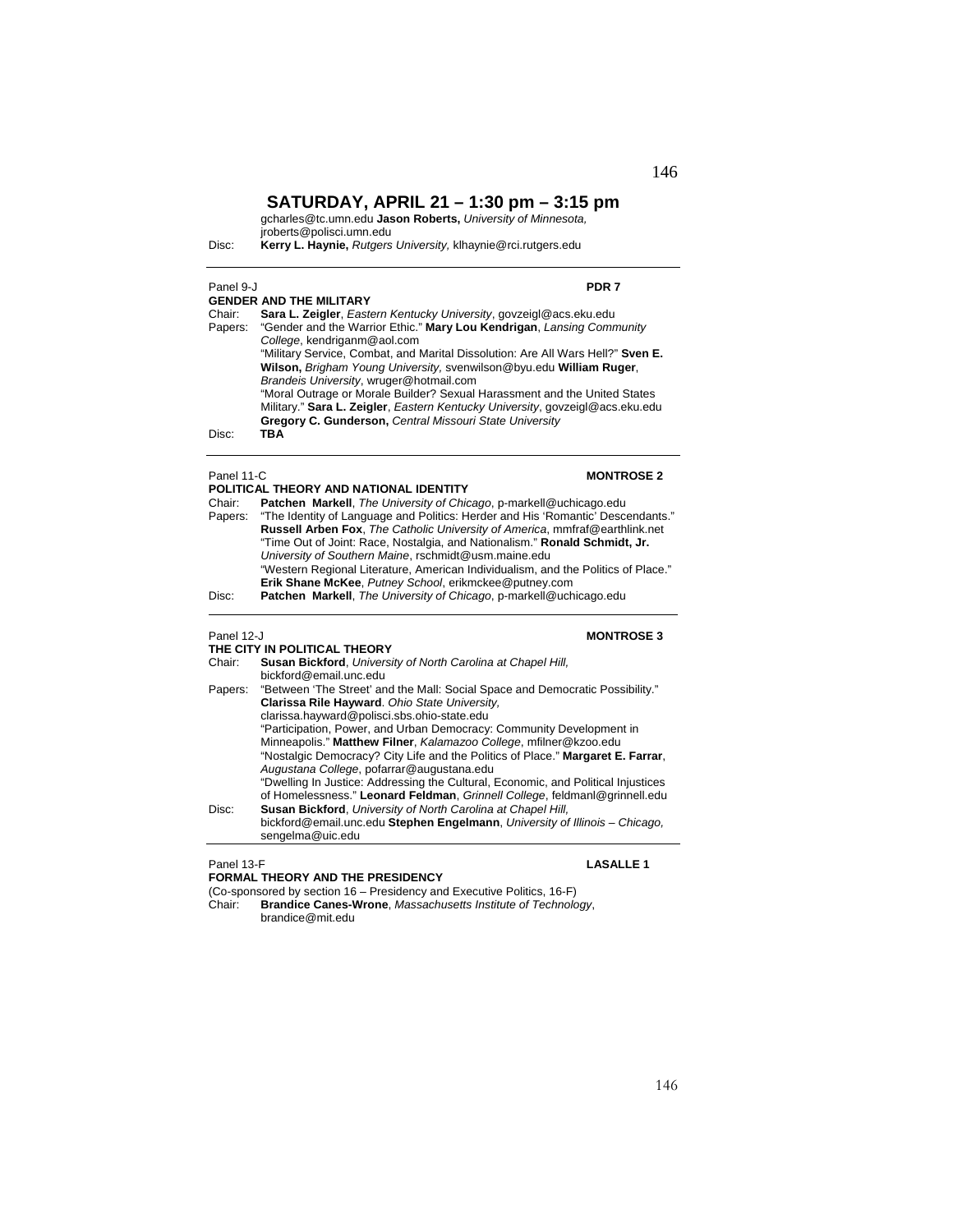| Papers:    | "Turnover Among Political Appointees." Kelly Chang, University of Michigan,<br>khchang@umich.edu David Lewis, College of William and Mary,<br>deliwi@facstaff.wm.edu Nolan McCarty, Columbia University,<br>nmm@columbia.edu<br>"Policy Expectations Voting in Executive Elections Under Different Institutional<br>Arrangements." Dean Lacy, Ohio State University, dlacy+@osu.edu Philip<br>Paolino, University of Texas at Austin, ppaolino@mail.la.utexas.edu<br>"A Theory of Presidential-Judicial Interactions." William Howell, University of<br>Wisconsin, Madison, howell@polisci.wisc.edu<br>"Presidency and Executive Politics." Brandice Canes-Wrone, Massachusetts<br>Institute of Technology, brandice@mit.edu Ken Shotts, Northwestern University,<br>k-shotts@nwu.edu Michael Herron, Northwestern University, m- |
|------------|-----------------------------------------------------------------------------------------------------------------------------------------------------------------------------------------------------------------------------------------------------------------------------------------------------------------------------------------------------------------------------------------------------------------------------------------------------------------------------------------------------------------------------------------------------------------------------------------------------------------------------------------------------------------------------------------------------------------------------------------------------------------------------------------------------------------------------------|
| Disc:      | herron@nwu.edu<br>Charles Cameron, Columbia University, cmci@columbia.edu<br>Timothy Groseclose, Stanford University,groseclose_timothy@gsb.stanford.edu                                                                                                                                                                                                                                                                                                                                                                                                                                                                                                                                                                                                                                                                          |
| Panel 14-J | <b>LASALLE 2</b>                                                                                                                                                                                                                                                                                                                                                                                                                                                                                                                                                                                                                                                                                                                                                                                                                  |
| Chair:     | <b>CONSTITUENTS' CHARACTERISTICS AND LEGISLATORS' POLICY PREFERENCES</b><br>TBA                                                                                                                                                                                                                                                                                                                                                                                                                                                                                                                                                                                                                                                                                                                                                   |
| Papers:    | "Estimating Legislator Ideal Points with Constituency Characteristics" Joshua                                                                                                                                                                                                                                                                                                                                                                                                                                                                                                                                                                                                                                                                                                                                                     |
|            | David Clinton, Stanford University, jclinton@stanford.edu<br>"Random Utility Models of Legislator Valuations of Policy Alternatives: A                                                                                                                                                                                                                                                                                                                                                                                                                                                                                                                                                                                                                                                                                            |
|            | Generalization" Nathan Dietz, American University, ndietz@american.edu                                                                                                                                                                                                                                                                                                                                                                                                                                                                                                                                                                                                                                                                                                                                                            |
|            | "Roll Call Voting at the United Nations" Eric Voeten, Princeton University,                                                                                                                                                                                                                                                                                                                                                                                                                                                                                                                                                                                                                                                                                                                                                       |
|            | evoeten@Princeton.edu                                                                                                                                                                                                                                                                                                                                                                                                                                                                                                                                                                                                                                                                                                                                                                                                             |
| Disc:      | TBA                                                                                                                                                                                                                                                                                                                                                                                                                                                                                                                                                                                                                                                                                                                                                                                                                               |
|            |                                                                                                                                                                                                                                                                                                                                                                                                                                                                                                                                                                                                                                                                                                                                                                                                                                   |
| Panel 14-K | <b>SANDBURG 7</b><br>DETERMINATES OF VOTER PARTICIPATION                                                                                                                                                                                                                                                                                                                                                                                                                                                                                                                                                                                                                                                                                                                                                                          |
| Chair:     | TBA                                                                                                                                                                                                                                                                                                                                                                                                                                                                                                                                                                                                                                                                                                                                                                                                                               |
| Papers:    | "Can Low Turnout Groups be Mobilized? Results from Nationwide Field<br>Experiments." Alan Gerber, Yale University, alan.gerber@yale.edu Donald                                                                                                                                                                                                                                                                                                                                                                                                                                                                                                                                                                                                                                                                                    |
|            | Green, Yale University, gogreen@yale.edu                                                                                                                                                                                                                                                                                                                                                                                                                                                                                                                                                                                                                                                                                                                                                                                          |
|            | "Voter Turnout and the Accessibility of Polling Places." James G. Gimpel,<br>University of Maryland Jason E. Schuknecht, University of Maryland,                                                                                                                                                                                                                                                                                                                                                                                                                                                                                                                                                                                                                                                                                  |
|            | jschuknecht@gvpt.umd.edu                                                                                                                                                                                                                                                                                                                                                                                                                                                                                                                                                                                                                                                                                                                                                                                                          |
| Disc:      | TBA                                                                                                                                                                                                                                                                                                                                                                                                                                                                                                                                                                                                                                                                                                                                                                                                                               |
| Panel 15-M | <b>MONTROSE 1</b>                                                                                                                                                                                                                                                                                                                                                                                                                                                                                                                                                                                                                                                                                                                                                                                                                 |
|            | <b>LOBBYING CONGRESS: INFORMATION, ISSUES, AND EXCHANGE</b>                                                                                                                                                                                                                                                                                                                                                                                                                                                                                                                                                                                                                                                                                                                                                                       |
|            | (Co-sponsored with Legislative Politics 17-AA)                                                                                                                                                                                                                                                                                                                                                                                                                                                                                                                                                                                                                                                                                                                                                                                    |
| Chair:     | Ken Goldstein, University of Wisconsin, goldstei@polisci.wisc.edu                                                                                                                                                                                                                                                                                                                                                                                                                                                                                                                                                                                                                                                                                                                                                                 |
| Papers:    | "Lobbying for Protectionist Trade Policy." Richard Hall, University of Michigan,<br>rlhall@umich.edu Matthew Beckman, University of Michigan,                                                                                                                                                                                                                                                                                                                                                                                                                                                                                                                                                                                                                                                                                     |
|            | mnbeckman@umich.edu<br>"Blowing Smoke: Big Tobacco, Kids, and the Importance of Issue Definition."                                                                                                                                                                                                                                                                                                                                                                                                                                                                                                                                                                                                                                                                                                                                |
|            | Gary J. McKissick, Yale University, gary.mckissick@yale.edu                                                                                                                                                                                                                                                                                                                                                                                                                                                                                                                                                                                                                                                                                                                                                                       |
|            | "Policy Research as a Constraint on Lobbying Strategies: An Informational Model                                                                                                                                                                                                                                                                                                                                                                                                                                                                                                                                                                                                                                                                                                                                                   |
|            | and Evidence from US Health Policy Lobbying." Kevin M. Esterling, University                                                                                                                                                                                                                                                                                                                                                                                                                                                                                                                                                                                                                                                                                                                                                      |
| Disc:      | of California, Berkeley, kest@socrates.berkeley.edu<br>Beth Leech, Rutgers University, BethL@rci.rutgers.edu                                                                                                                                                                                                                                                                                                                                                                                                                                                                                                                                                                                                                                                                                                                      |
|            |                                                                                                                                                                                                                                                                                                                                                                                                                                                                                                                                                                                                                                                                                                                                                                                                                                   |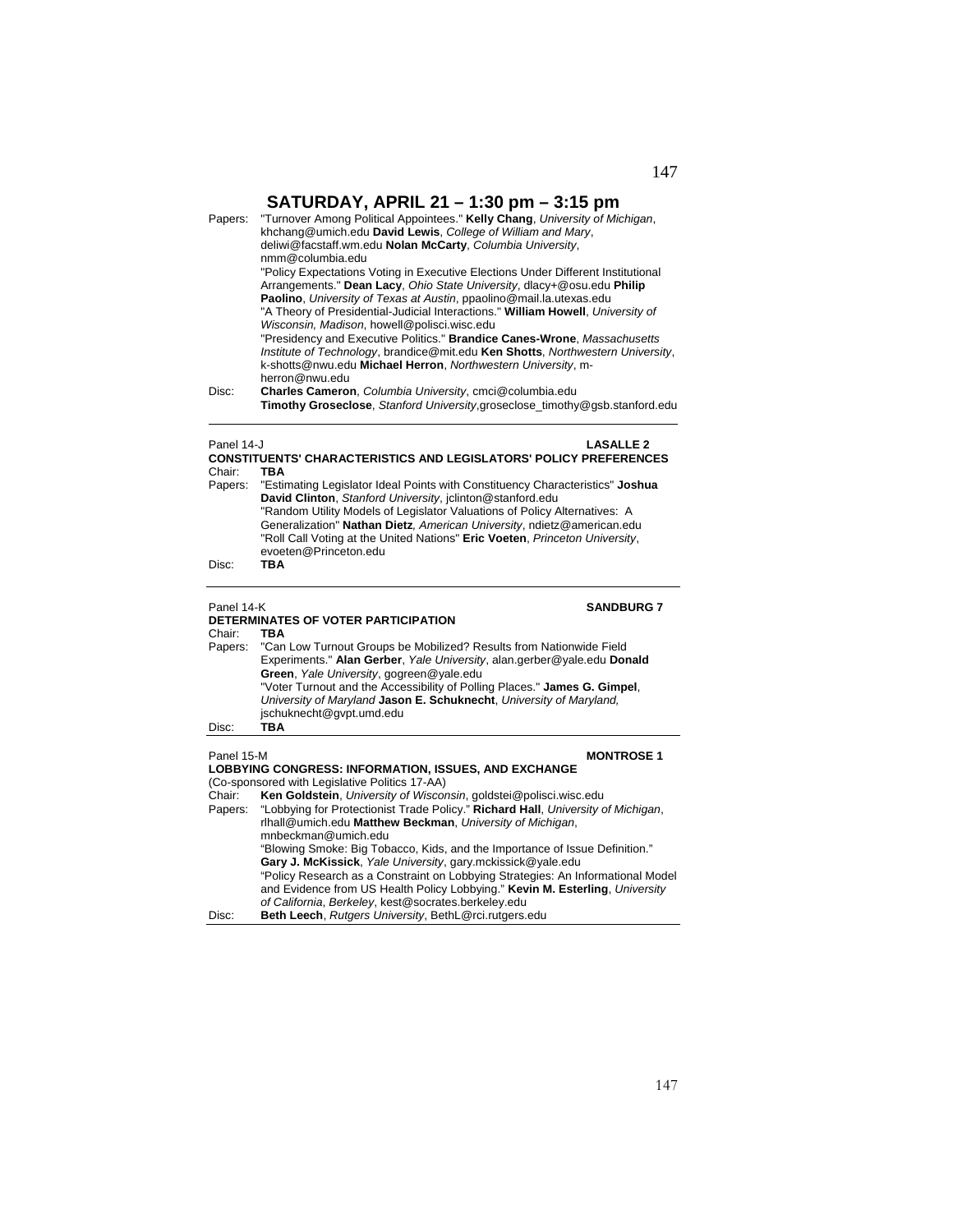**SATURDAY, APRIL 21 – 1:30 pm – 3:15 pm**<br>Panel 17-W **DEARI** 

# **CONGRESSIONAL ELECTIONS I**

(Co-sponsored with Elections, Voting Behavior and Participation 7-HH)

Chair: **Barry Burden**, *Harvard University*, burden@fas.harvard.edu Papers: "The Impact of Presidential Elections on Party Control of the Senate, 1840- 1940." **Eric Engstrom**, *University of California, San Diego*, eengstro@weber.ucsd.edu **Samuel Kernell**, *University of California, San Diego*, skernell@ucsd.edu "Party Competition and Voter Turnout in House Elections since 1830." **Diana Evans**, *Trinity College*, diana.evans@trincoll.edu **Mark Franklin**, *Trinity College*, mark.franklin@trincoll.edu "The Presidential Shadow on Midterm House Elections: Presidential Agendas, Presidential Support, and Seat Loss." **Brian J. Gaines**, *University of Illinois, Urbana-Champaign*, bjgaines@uiuc.edu **Timothy Nokken**, *University of Houston*, tnokken@pop.uh.edu "Courts, Redistricting, and Congressional Elections." **Jonathan N. Katz**, *California Institute of Technology*, jkatz@caltech.edu **Gary W. Cox**, *University of California, San Diego*, gcox@weber.ucsd.edu Disc: **Barry Burden,** *Harvard University*, burden@fas.harvard.edu  **David Kimball**, *Southern Illinois University at Carbondale*, dkimball@siu.edu **Panel 17-X SANDBURG 6 CANDIDATE AND CHALLENGER QUALITY** 

(Co-sponsored with Elections, Voting Behavior, and Participation 7-II)

Chair: **Michael Bailey**, *Georgetown University*, baileyma@gunet.georgetown.edu Papers: "Exploring Candidate Quality in U.S. House Elections." **Walt Stone***, University of Colorado*, wstone@stanford.edu **L. Sandy Maisel**, *Colby College*, lsmaisel@colby.edu **Cherie Maestas,** *Texas Tech University*, Cherie.Maestas@ttu.edu "Democratic Elections and the Quality of Elected Public Officials: An Empirical Test for Members of the U.S. House of Representatives." **Kim Quaile Hill**, *Texas A&M University*, E339kq@polisci.tamu.edu; **Quan Li***, Texas A & M University*, quan@polisci.tamu.edu "Election Rematches in U.S. House Elections." **Russell D. Renka***, Southeast Missouri State University*, rdrenka@semo.edu "Self-financing and Representation: Electoral Incentives and Experiential Influences." **Jennifer A. Steen**, *Boston College*, jsteen@socrates.berkeley.edu Disc: **Gary C. Jacobson***, University of California, San Diego*, gjacobso@ucsd.edu **Panel 18-J LASALLE 3** 

## **SUPREME COURT DECISION MAKING**

Chair: **Harold Spaeth,** *Michigan State University,* spaeth@msu.edu

Papers: "Minority Political Party Success Before the Supreme Court" **Mark Berger,** *SUNY Stony Brook,* mark.berger@sunysb.edu **Chad King,** *SUNY Stony Brook*, chking@ic.sunysb.edu **Ellen Lazarus,** *SUNY Stony Brook,*  elazarus@ic.sunysb.edu "The Conflict of Consensus: Unanimity and Dissent in the Supreme Court" **Jeffrey R. Lax,** *New York University School of Law,* JRL5904@nyu.edu "The Dimensions of Voting on the U.S. Supreme Court" **Andrew D. Martin,**  *Washington University in St. Louis,* admartin@artsci.wustl.edu **Kevin Quinn,** 

*University of Washington,* quinn@stat.washington.edu "Swing Voters on the U.S. Supreme Court" **James Spriggs,** *University of California-Davis,* jfspriggs@ucdavis.edu **Forrest Maltzman,** *George Washington* 

# 148

**DEARBORN 3**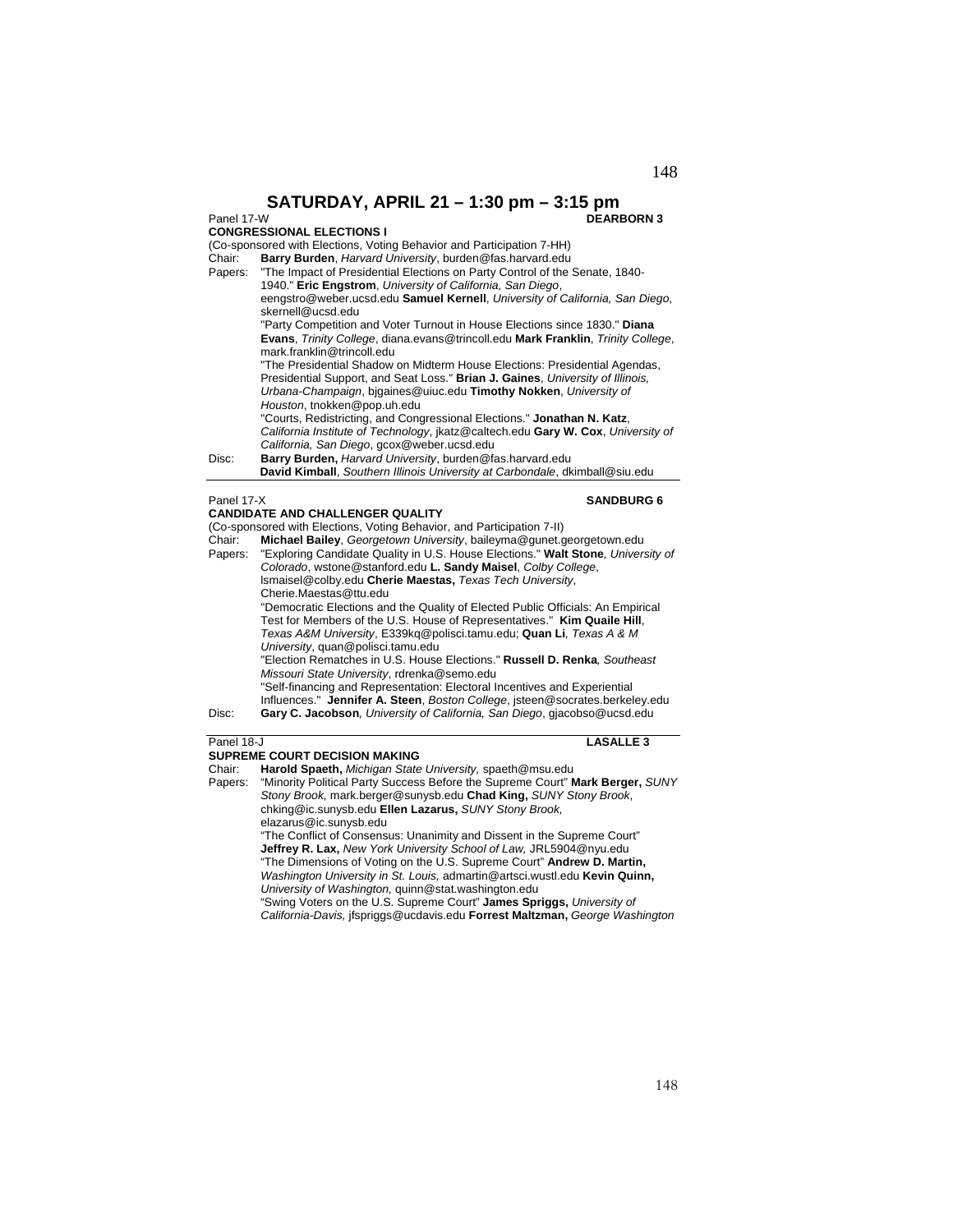*University,* forrest@gwu.edu **Paul J. Wahlbeck,** *George Washington University,*  wahlbeck@research.circ.gwu.edu

Disc: **Virginia Hettinger**, *Indiana University,* vhetting@indiana.edu **Richard L. Pacelle, Jr.** *University of Missouri-St. Louis,* pacelle@umsl.edu

### Panel 18-P **CLARK 5**

**THE COMPARATIVE ADVANTAGE**  Chair: **Lee Epstein,** *Washington University in St. Louis,* epstein@artsci.wustl.edu Papers: "Panel Assignment in Appellate Courts: Influences on Judicial Decision Making in South Africa and Canada" **Lori Hausegger,** *Louisiana State University,*  hausegg@lsu.edu **Stacia Haynie,** *Louisiana State University,* pohayn@lsu.edu "The European Court of Justice and the U.S. Supreme Court: Agenda Setting Mechanisms on Constitutional Courts" **Stacy A. Nyikos,** *University of Tulsa,*  san5c@virginia.edu **Barbara Palmer,** *Southern Methodist University,*  bapalmer@mail.smu.edu "Judicial Politics and Political Communication: The Mexican Supreme Court's Public Relations Strategy" **Jeff Staton,** *Washington University,*  jkstaton@artsci.wustl.edu "Judicial Behavior and the European Court of Human Rights" **Steven Van Winkle,** *SUNY Stony Brook,* steven.vanwinkle@sunysb.edu **Christopher Zorn,**  *Emory University,* czorn@emory.edu Disc: **Lee Epstein,** *Washington University in St. Louis,* epstein@artsci.wustl.edu  **Mark Miller,** *Clark University,* mmiller@clarku.edu

### Panel 19-J **LASALLE 4**

**REDISTRICTING AND PRIMARY ELECTIONS IN THE STATES**  Chair: **Ronald Keith Gaddie**, *University of Oklahoma*, rkgaddie@ou.edu

Papers: "Assessing the Electoral Effects of Redistricting" **John D. Cranor**, *Ball State University*, 00jdcranor@bsu.edu "Controlling Redistricting: National Committees Involvement in Local Elections" **James L. McDowell**, *Indiana State University*, psmcdow@scifac.indstate.edu "One More Time . . . Revisiting 'the Impact of Divisive Primaries on General Election Fates'" **Richard F. Winters**, *Dartmouth College*, dwinters@dartmouth.edu **Nicholas Dominguez**, *Dartmouth College*, Nicholas.B.Dominguez@dartmouth.edu Disc: **Ronald Keith Gaddie**, *University of Oklahoma*, rkgaddie@ou.edu **D'Andra Orey**, *University of Mississippi*, borey@sunset.olemiss.edu

### Panel 20-J **SANDBURG 2 RACE, CLASS AND THE CHALLENGES OF GOVERNANCE IN METROPOLITAN AMERICA**

(Co-Sponsored with Public Administration 22-N)

Chair: **David Lublin**, *American University*, dlublin@american.edu "New Regionalism and the Role of Business: Coalition-Building in Metropolitan America." **Juliet F. Gainsborough**, *University of Miami,* Jgainsbo@Miami.edu "Suburbanization, Economic Restructuring and Fiscal Management." **Bonnie Lindstrom**, *University of Illinois at Chicago*, bjlind@uic.edu **Rebecca Hendrick,**  *University of Illinois at Chicago,* hendrick@uic.edu

"New Urbanism and Old Suburbs: Advancements in the Symbolic Politics of Race and Class Relations." **Evan McKenzie**, *University of Illinois at Chicago,*  mckenzie@uic.edu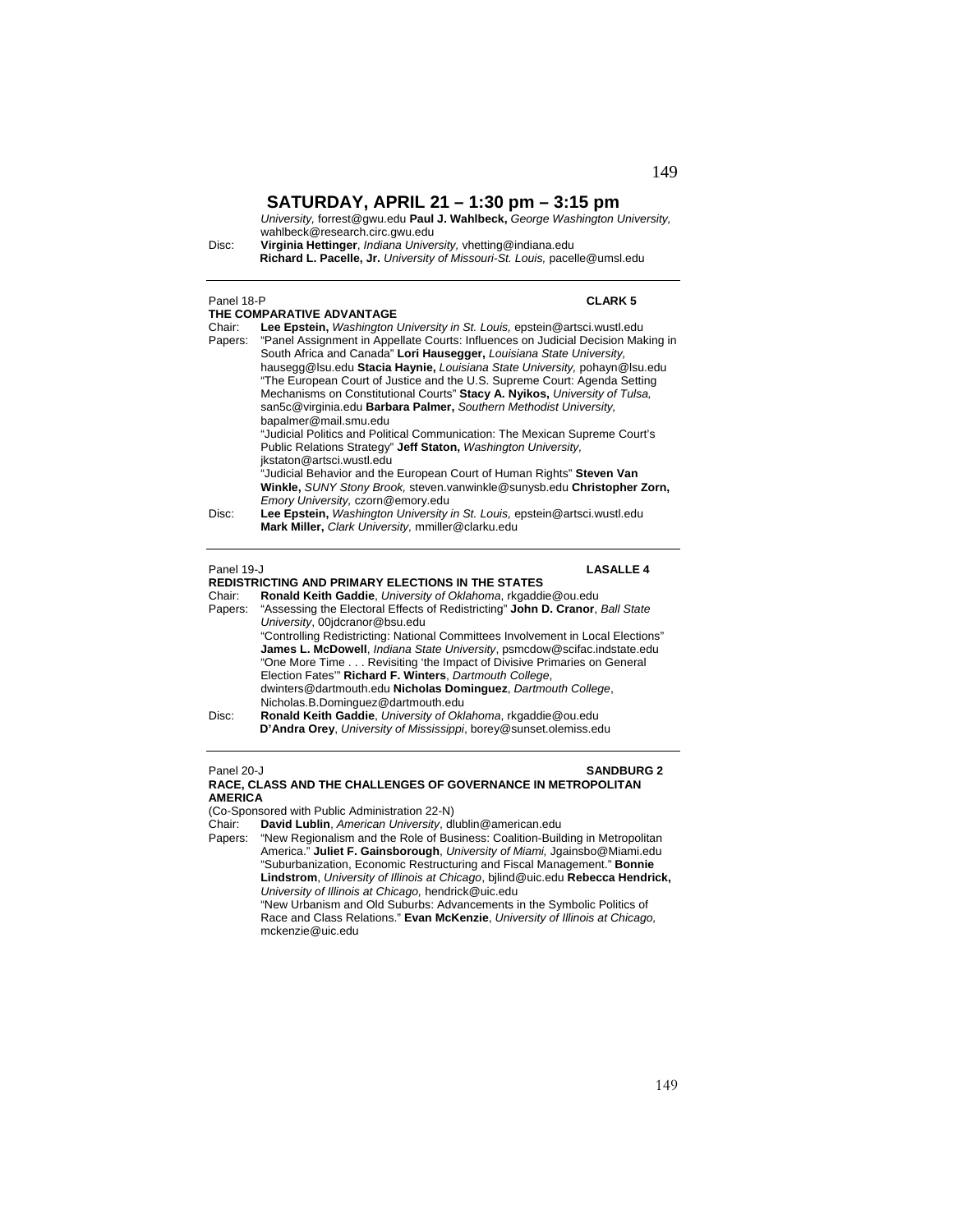"Diminished Returns: Comparing Hyper-Segregation's Effect on the Intergenerational Transfer of Wealth." **Michael McCall**, *Washington University, St. Louis*, spencermmc@aol.edu

Disc: **David Lublin**, *American University*, dlublin@american.edu

| Panel 21-G        |                                                                                                                                                                                                                                                                                                                                                                                                                                                                                                                                                                                                   | <b>MONTROSE 7</b> |
|-------------------|---------------------------------------------------------------------------------------------------------------------------------------------------------------------------------------------------------------------------------------------------------------------------------------------------------------------------------------------------------------------------------------------------------------------------------------------------------------------------------------------------------------------------------------------------------------------------------------------------|-------------------|
|                   | <b>ENVIRONMENTAL PERFORMANCE MEASURES</b>                                                                                                                                                                                                                                                                                                                                                                                                                                                                                                                                                         |                   |
| Chair:<br>Papers: | Mark Stephan, Georgetown University, mcs3@gunet.georgetown.edu.<br>"Contested Domains: Expert v. Common Knowledge in Toxic Waste<br>Management." Sara E. Keith, State University of New York, sekeith@syr.edu<br><b>Jennifer Hodge</b> State University of New York jchodge28@hotmail.com<br>"Information Disclosure Programs: Influencing Elite or Mass Behavior?" Mark<br>Stephan Georgetown University mcs3wgunet.Georgetown.edu<br>"The Challenge of Developing Ecological Indicators for the Great Lakes: A Case<br>Study of the Great Lakes and the International Joint Commission." Denise |                   |
| Disc:             | Scheberle, UW-Green Bay, scheberd@uwgb.edu.<br>Paul Culhane, Northern Illinois University, pculhane@niu.edu Laura Nielsen,<br>University of Houston, Inielsen@uh.edu                                                                                                                                                                                                                                                                                                                                                                                                                              |                   |
| Panel 21-J        |                                                                                                                                                                                                                                                                                                                                                                                                                                                                                                                                                                                                   | PDR <sub>9</sub>  |
|                   | <b>PRISONS AND PUBLIC POLICY</b>                                                                                                                                                                                                                                                                                                                                                                                                                                                                                                                                                                  |                   |
| Chair:            | Ann Lin, University of Michigan, annlin@umich.edu                                                                                                                                                                                                                                                                                                                                                                                                                                                                                                                                                 |                   |
| Papers:           | "The Politics of Justice." Sean Crotty, Texas A&M University,                                                                                                                                                                                                                                                                                                                                                                                                                                                                                                                                     |                   |
|                   | bdjones@u.washington.edu                                                                                                                                                                                                                                                                                                                                                                                                                                                                                                                                                                          |                   |
|                   | "Prisons as Economic Development versus Public Administration." Michele                                                                                                                                                                                                                                                                                                                                                                                                                                                                                                                           |                   |
|                   | Hoyman, University of North Carolina-Chapel Hill, hoyman@unc.edu<br>"The Need for Mandatory Education in the Penal System." Gena Brooks,                                                                                                                                                                                                                                                                                                                                                                                                                                                          |                   |
|                   | University of Michigan, gpb@umich.edu Joseph Flynn, Michigan State                                                                                                                                                                                                                                                                                                                                                                                                                                                                                                                                |                   |
|                   | University, joemsu@prodigy.net                                                                                                                                                                                                                                                                                                                                                                                                                                                                                                                                                                    |                   |
|                   | "The Politics and Economics of Capital Punishment Policy in the U.S." Silvia                                                                                                                                                                                                                                                                                                                                                                                                                                                                                                                      |                   |
|                   | Mandes, CUBB/ Dinghamton, ha00000@hinghampton, adultitional McDanald                                                                                                                                                                                                                                                                                                                                                                                                                                                                                                                              |                   |

**Mendes**, *SUNY-Binghamton,* bg22303@binghampton.edu **Michael McDonald**, *SUNY-Binghamton,* mdmcd@binghamton.

### Panel 22-A **STATE BALLROOM MIDWEST PUBLIC ADMINISTRATION CAUCUS PRESIDENT'S ROUNDTABLE: "THE QUASIMARKET STATE: HOLLOW OR ENERGIZED?"** David Lowery, University of Kentucky, dlowery@email.unc.edu Part: **Brint Milward**, *University of Arizona*, bmilward@bpa.arizona.edu

**Lana Stein**, University of Missouri at St.Louis, c1720@umslvma.umsl.edu **Kenneth Meier**, *Texas A&M,* kmeier@politics.tamu.edu **Robert Stein**, *Rice University,* stein@rice.edu **Melissa Marschall,** *University of Illinois at Chicago*, marschal@uic.edu

### Panel 22-L **PARLOR F**

### **STUDIES OF BUREAUCRACY AND RESPONSIVENESS**

Chair: **Donald Kettl**, *University of Wisconsin*, kettl@lafollette.wisc.edu Papers: "Time to Failure: Abolishing Federal Programs." **Kevin Corder**, *Western Michigan University*, corder@wmich.edu

Disc: **Ann Lin,** *University of Michigan, annlin@umich.edu*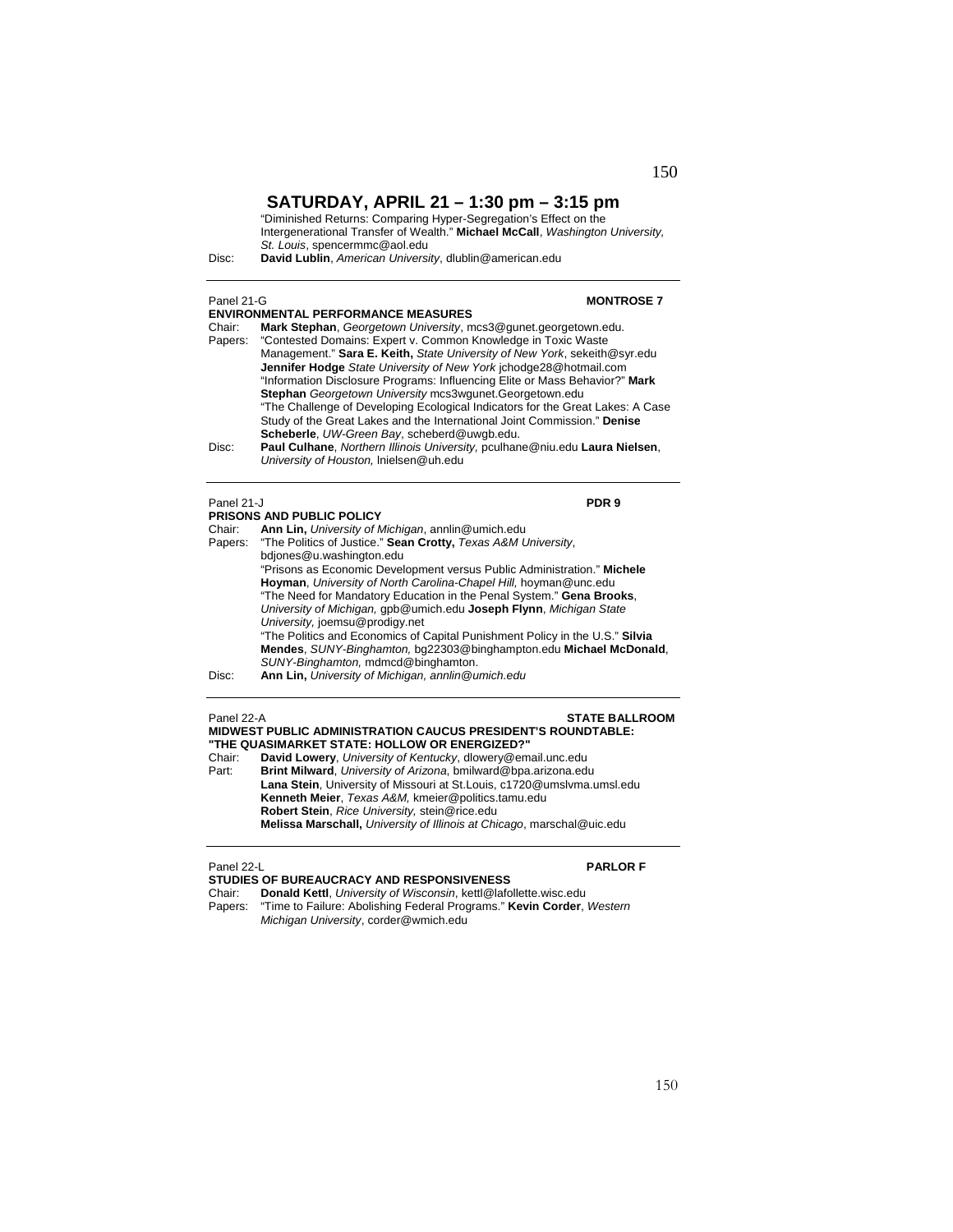| Disc:      | "Strategies for Achieving a Representative Federal Bureaucracy." Katherine<br>Naff, San Francisco State University, kcnaff@sfsu.edu Edward Kellough,<br>University of Georgia, kellough@arches.uga.edu<br>"Satisfaction with Sexual Harassment Practices: It's All in the Process."<br>Laura Reese, Wayne State University, laura.reese@mail3.wayne.edu Karen<br>Lindenberg, Eastern Michigan University<br>"School and Teacher Responses to Ending Social Promotion in Chicago."<br>Robin L. Tepper, University of Chicago, ritepper@midway.uchicago.edu<br><b>Samantha Durst, University of North Texas, sdurst@scs.cmm.unt.edu</b> |
|------------|---------------------------------------------------------------------------------------------------------------------------------------------------------------------------------------------------------------------------------------------------------------------------------------------------------------------------------------------------------------------------------------------------------------------------------------------------------------------------------------------------------------------------------------------------------------------------------------------------------------------------------------|
|            |                                                                                                                                                                                                                                                                                                                                                                                                                                                                                                                                                                                                                                       |
| Panel 23-C | <b>BURNHAM2</b>                                                                                                                                                                                                                                                                                                                                                                                                                                                                                                                                                                                                                       |
|            | <b>TECHNOLOGICAL INNOVATION IN AMERICAN POLITICS</b>                                                                                                                                                                                                                                                                                                                                                                                                                                                                                                                                                                                  |
| Chair:     | Tracey Gladstone-Sovel, University of Wisconsin-River Falls,<br>tracey.l.gladstone@uwrf.edu                                                                                                                                                                                                                                                                                                                                                                                                                                                                                                                                           |
| Papers:    | "As the Gap Narrows, the Gap Widens: Information Diffusion and How the<br>"Digital Divide" Impacts African American Political Mobilization, Participation, and<br>Efficacy." Mark S. Jendrysik, University of North Dakota,<br>mark_jendrysik@und.nodak.edu Steven Light, University of North Dakota,<br>steven light@und.nodak.edu                                                                                                                                                                                                                                                                                                   |
|            | "The Changing Nature of Community." Richard Parrish, University of Wisconsin-<br>Madison, rdparrish@polisci.wisc.edu                                                                                                                                                                                                                                                                                                                                                                                                                                                                                                                  |
|            | "The Mediated Learning Environment, Pop Politics, and Political Knowledge."<br>David Rankin, State University of New York at Fredonia, rankin@fredonia.edu                                                                                                                                                                                                                                                                                                                                                                                                                                                                            |
| Disc:      | Tracey Gladstone-Sovel, University of Wisconsin-River Falls,<br>tracey.l.gladstone@uwrf.edu                                                                                                                                                                                                                                                                                                                                                                                                                                                                                                                                           |
| Panel 24-B | <b>CLARK10</b>                                                                                                                                                                                                                                                                                                                                                                                                                                                                                                                                                                                                                        |
|            | PREPARING GRADUATE STUDENTS TO TEACH AND PUBLISH                                                                                                                                                                                                                                                                                                                                                                                                                                                                                                                                                                                      |
| Chair:     | Dick Simpson, University of Illinois, Chicago, simpson@uic.edu                                                                                                                                                                                                                                                                                                                                                                                                                                                                                                                                                                        |
| Papers:    | "Creating 'Preparing Future Political Science Faculty' Programs" Dick Simpson,<br>University of Illinois, Chicago Barry Rundquist, University of Illinois, Chicago<br>Connie Mixon, Richard J. Daley College                                                                                                                                                                                                                                                                                                                                                                                                                          |
|            | .                                                                                                                                                                                                                                                                                                                                                                                                                                                                                                                                                                                                                                     |

"Preparing Future Faculty: The Challenges of Professional Development" **Norman Furniss,** *Indiana University,* furniss@indiana.edu "Whose Graduates Publish Books? The Productivity of Graduates from Political Science PhD Programs" **Tom W. Rice,** *University of Northern Iowa,*  rice@uni.edu **James McCormick,** *Iowa State University* **Ben Bergmann,**  *University of Northern Iowa* "Passing the Teaching Torch: How to Create a Teaching Development Program for Graduate Students" **Darby Morrisroe** *University of Virginia*  morrisroe@virginia.edu, **Patrick McGuinn** *University of Virginia* pjm3v@virginia.edu Disc: **Greg Fugate,** *University of Colorado at Boulder* 

### Panel 25-C **PDR 6**

| <b>BECOMING FACULTY: ADVICE FROM NEW ASSISTANT PROFESSORS</b>       |
|---------------------------------------------------------------------|
| Elizabeth Bennion, Indiana University South Bend, ebennion@iusb.edu |
| Katherine Cramer Walsh, University of Wisconsin Madison,            |
| kwalsh@polisci.wisc.edu                                             |
| Nicole Johnson, Howard University, nejohnson@howard.edu             |
| Nancy Crowe, Dartmouth College, Nancy.E.Crowe@Dartmouth.edu         |
|                                                                     |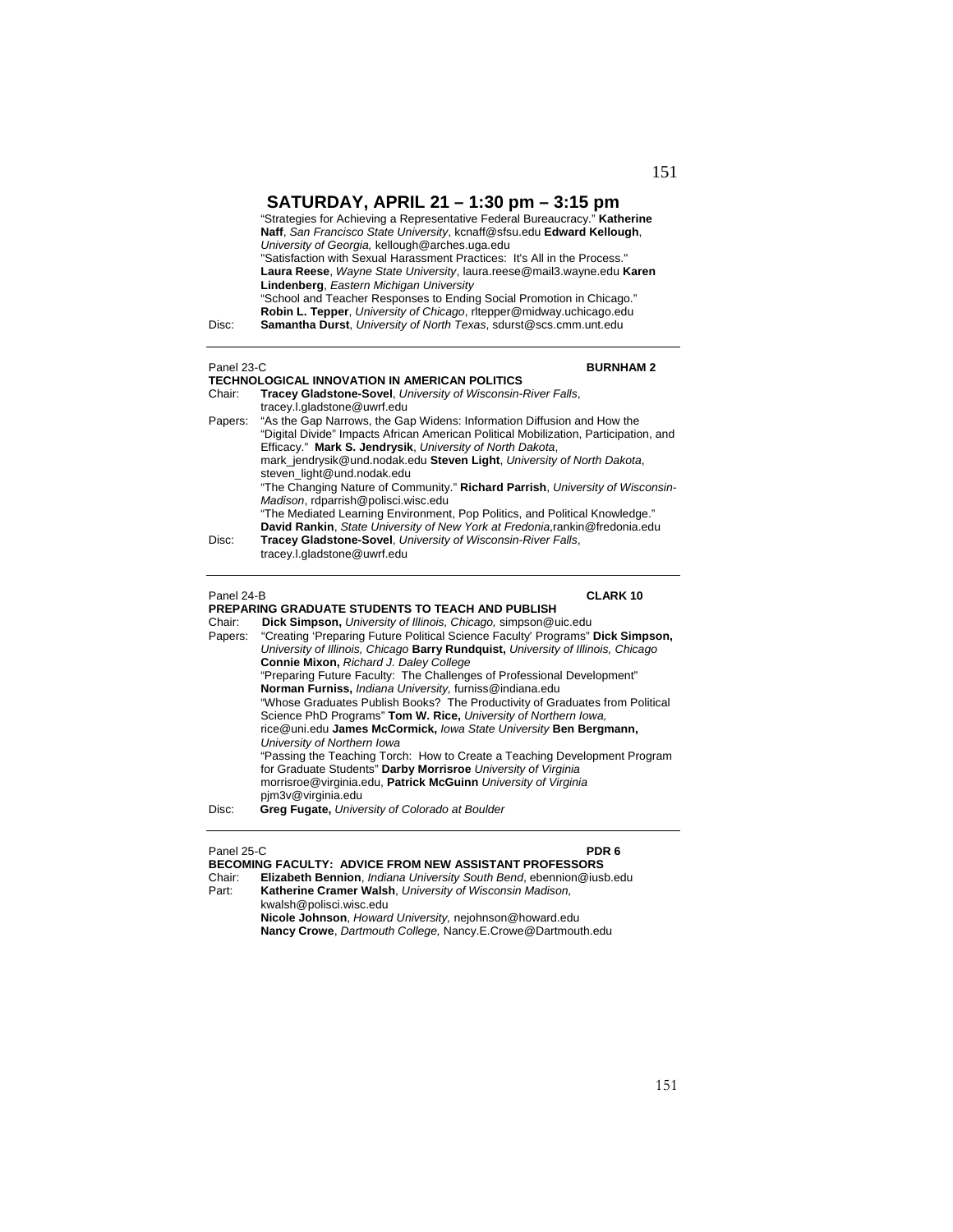**Jill Locke**, *Gustavus Adolphus College,* Jlocke1234@aol.com **Lisa Sharlach**, *Samford University*, lbsharla@samford.edu **Kathy Powers**, *Ohio State University,* powers.98@osu.edu

| Panel 26-C<br>DIMENSIONS OF ARISTOTLE'S POLITICAL THOUGHT<br>Kimberly Shankman, Ripon College, shankmank@Mail.Ripon.edu<br>Chair:<br>Papers: "Inconsistencies in Aristotle's Rejection of Democracy." N. Patrick Peritore,<br>University of Missouri-Columbia, peritorep@missouri.edu<br>"The Audience for Aristotle's Rhetoric", Edward Clayton, Central Michigan<br>University, edward.clayton@cmich.edu |                                                                                                                                                                                                                                                                | <b>DEARBORN1</b> |
|------------------------------------------------------------------------------------------------------------------------------------------------------------------------------------------------------------------------------------------------------------------------------------------------------------------------------------------------------------------------------------------------------------|----------------------------------------------------------------------------------------------------------------------------------------------------------------------------------------------------------------------------------------------------------------|------------------|
| Disc:                                                                                                                                                                                                                                                                                                                                                                                                      | "Aristotle versus Kant on What Prudence Knows and How It Knows It." Sean<br>Mattie, Hillsdale College, sean.mattie@hillsdale.edu<br>Gregory Bruce Smith, Trinity College, Gregory. Smith@mail.trincoll.edu<br>Judith Swanson Boston University jswanson@bu.edu |                  |
|                                                                                                                                                                                                                                                                                                                                                                                                            | 1:30 pm to $3:15$ pm                                                                                                                                                                                                                                           | <b>BURNHAM4</b>  |

Policy Studies Organization Meeting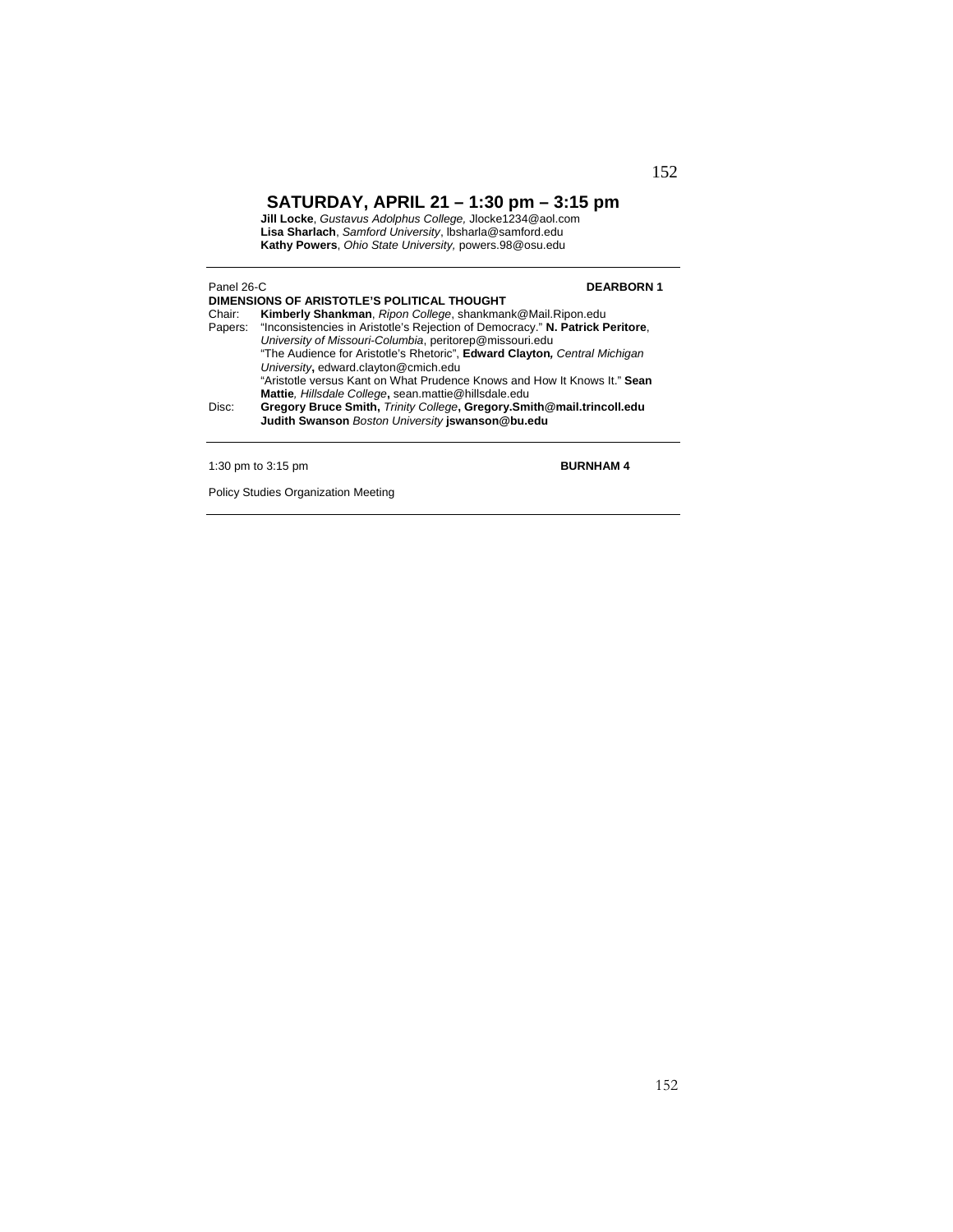# **SATURDAY, APRIL 21 – 3:30 pm – 5:15 pm Saturday 3:30 -- 5:15**

Panel 1-L **LASALLE 5 INTERVENING INSTITUTIONAL VARIABLES IN COMPARATIVE VOTING AND POLITICAL BEHAVIOR**  Chair: **Thomas Gschwend**, *State University of New York at Stony Brook*, Thomas.Gschwend@sunysb.edu Papers: "Pluralism, Majoritarianism, and Voter Turnout in the Industrialized Democracies." **Matthew Lebo**, *Harvard-MIT Data Center*, mlebo@latte.harvard.edu "Mobilization and the Vote Choice in Japanese House of Representatives Elections, 1972-1996." **Gill Steel**, *University of Chicago*, gsteel@uchicago.edu "To Whom Do Campaigns Matter and When? The Acceptance and Modification of Campaign Cues in Advanced Industrial Nations." **Michael Raymond Wolf**, *Indiana University*, miwolf@indiana.edu **Romain Lachat**, *University of Geneva and Wissenschaftszentrum Berlin*, Romain.lachat@politic.unige.ch Disc: **Thomas Gschwend**, *State University of New York at Stony Brook*, Thomas.Gschwend@sunysb.edu

### Panel 2-I **SANDBURG 4**

|         | <b>ENVIRONMENTAL POLICIES IN DEVELOPING COUNTRIES</b>                       |
|---------|-----------------------------------------------------------------------------|
| Chair:  | Eduardo Silva, University of Missouri, St. Louis, e.silva@umsl.edu          |
| Papers: | "Professionalism, Elections, and Ecology: Contesting Rights to the Range in |
|         | Botswana." Amy R. Poteete, Indiana University, apoteete@indiana.edu         |
|         | "Economic Integration and Environmental Policy in Developing Countries."    |
|         | Justin Pearlman, Duke University, jp8@duke.edu                              |
|         | "The Political Economy of Forest Resources: Comparative Development in      |
|         | Thailand and Vietnam." Thomas Jefferson Rutherford, Northern Illinois       |
|         | University, tirsarah@hotmail.com                                            |
| Disc:   | Eduardo Silva, University of Missouri, St. Louis, e.silva@umsl.edu          |

| Panel 3-M | <b>BURNHAM1</b>                                                               |
|-----------|-------------------------------------------------------------------------------|
|           | ETHNIC CONFLICT AND NATION BUILDING IN POST-COMMUNIST COUNTRIES               |
| Chair:    | Neil Mitchell, University of New Mexico, nmitchel@unm.edu                     |
| Papers:   | "Political Stability in Dagestan." Robert Ware, Southern Illinois University, |
|           | Edwardsville, rware@siue.edu Enver Kisriev, Dagestan Scientific Center,       |
|           | enver@datacom.ru Zulfia Kisrieva, Caspian Consulting, rware@stlnet.com        |
|           | "Ten Years After: Ethnicity and Pseudo-Democracy in Eastern Europe."          |
|           | Steven Majstorovic, University of Wisconsin-Eau Claire, majstos@uwec.edu      |
|           | "Nation-Building in Post-Communist Europe: Civil or Ethnic Majorities?"       |
|           | Kathleen M. Dowley, SUNY New Paltz, dowleyk@newpaltz.edu                      |
|           | "Institutional Design and Ethnic Strife: Are there Chances for Success?"      |
|           | Tatiana Kostadinova, University of Minnesota Duluth, tkostadi@.umn.edu        |
| Disc:     | Vicki Hesli, University of Iowa, vicki-hesli@uiowa.edu                        |

## Panel 4-K **BURNHAM 5**

**MEMBERSHIP ISSUES IN INTERNATIONAL ORGANIZATIONS** 

- Chair: **Duncan Snidal**, *University of Chicago*, snidal@uchicago.edu
- "Russian and China VS. NATO Membership."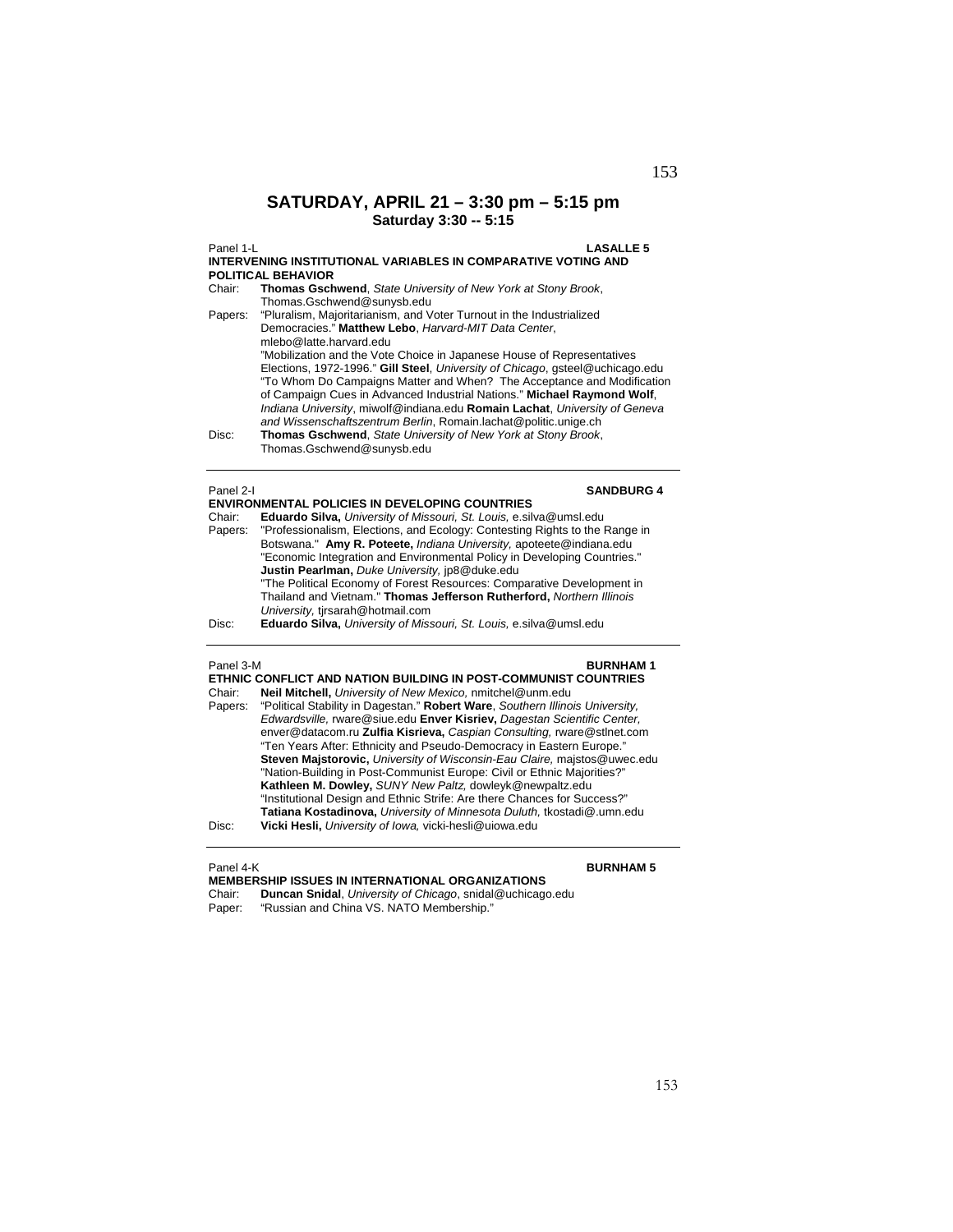|                                         | SATURDAY, APRIL 21 - 3:30 pm - 5:15 pm<br>"Who Belongs? The State of Intergovernmental Organizations." Matthew C.<br>Zierler, University of Wisconsin-Madison, mattz@polisci.wisc.edu<br>"Fostering Political and Economic Liberalization through IO Membership Criteria."                                                                                                                                                                                                                                                                                                                                                                                                                                                                                                                                                                                                                                                                                     |
|-----------------------------------------|----------------------------------------------------------------------------------------------------------------------------------------------------------------------------------------------------------------------------------------------------------------------------------------------------------------------------------------------------------------------------------------------------------------------------------------------------------------------------------------------------------------------------------------------------------------------------------------------------------------------------------------------------------------------------------------------------------------------------------------------------------------------------------------------------------------------------------------------------------------------------------------------------------------------------------------------------------------|
| Disc:                                   | Louise Steen-Sprang, Ohio State University, steen-sprang.12@osu.edu<br>Duncan Snidal, University of Chicago, snidal@uchicago.edu                                                                                                                                                                                                                                                                                                                                                                                                                                                                                                                                                                                                                                                                                                                                                                                                                               |
| Panel 4-T<br>Chair:<br>Paper:           | <b>SANDBURG 3</b><br>THE INTERSECTION OF DOMESTIC AND INTERNATIONAL POLITICAL PROCESSES<br><b>Jon C. Pevehouse, University of Wisconsin, pevehous @polisci.wisc.edu</b><br>"Two-Level Games and Civil Wars." Woongjo You, SUNY-Binghamton,<br>bi91450@binghamton.edu<br>"A Reexamination of Japanese Foreign Policy, 1870-1941: The Link between<br>Domestic and International Conflict." Natsuko Hayashi, University of Michigan,<br>hayashin@umich.edu<br>"Audience Costs in Endogenously Timed Elections." Chiozza Giacomo, Duke<br>University, gc4@duke.edu Edmund Malesky, Duke University, ejm5@duke.edu                                                                                                                                                                                                                                                                                                                                                 |
| Disc:                                   | "Examining the Impact of Domestic Political Structures on Economic Sanctions<br>Response." Susan Hannah Allen, Emory University, shallen@emory.edu<br>Jon C. Pevehouse, University of Wisconsin, pevehous@polisci.wisc.edu                                                                                                                                                                                                                                                                                                                                                                                                                                                                                                                                                                                                                                                                                                                                     |
| Panel 6-K                               | <b>CLARK7</b>                                                                                                                                                                                                                                                                                                                                                                                                                                                                                                                                                                                                                                                                                                                                                                                                                                                                                                                                                  |
| Chair:<br>Papers:<br>Disc:              | RACIAL ATTITUDES IN A MULTIRACIAL SOCIETY<br>Pia Knigge, Auburn University Montgomery, knigpia@strvdel.aum.edu<br>"Prejudice, Identity and the Politics of Multiculturalism." Paul M. Sniderman,<br>Stanford University, paulms@stanford.edu Louk Hagendoorn, University of<br><b>Utrecht</b><br>"Understanding the Political Response to Affirmative Action: Antagonism and<br>Ambivalence in a Multi-Ethnic World." Claudine Gay, Stanford University,<br>cgay@stanford.edu R. Michael Alvarez, California Institute of Technology,<br>rma@hss.caltech.edu<br>"Must Research on Racial Attitudes Be Whites Only?" Darren Davis, Michigan<br>State University, Davisda@msu.edu<br>"Language-of-Interviewer Effects and Polling the Opinions of Latinos and Asian<br>Americans." Taeku Lee, Harvard University, Taeku_Lee@harvard.edu<br>James Gibson, Washington University, jgibson@artsci.wustl.edu<br>Paula D. McClain, Duke University, pmcclain@duke.edu |
| Panel 6-N<br>Chair:<br>Papers:<br>Disc: | <b>SANDBURG 6</b><br><b>CONTEXT. CONFLICT AND DISCUSSION</b><br>Paul A. Djupe, Denison University, djupe@denison.edu<br>"Political Discussion in Churches." Christopher Gilbert, Gustavus Adolphus<br>College, cgilbert@gac.edu Devin Colvin, Gustavus Adolphus College,<br>dcolvin@gac.edu Jaclynn Moen, Gustavus Adolphus College,<br>Jmoen2@gac.edu<br>"Choosing Partners: Co-Workers as Political Discussants." Jeffery J. Mondak,<br>Florida State University, jmondak@garnet.acns.fsu.edu Diana C. Mutz, Ohio<br>State University, Mutz.1@osu.edu<br>"Disagreement and the Choice of a Political Discussion Partner." Christopher<br>Kenny, Louisiana State University, pokenn@Isu.edu<br>"Workplace Contexts and Public Opinion: Opinion toward Racial Issues." Yukio<br>Maeda, University of Michigan, ymaeda@umich.edu<br>James G. Gimpel, University of Maryland, JGIMPEL@gvpt.umd.edu                                                               |
|                                         | Paul A. Djupe, Denison University, djupe@denison.edu                                                                                                                                                                                                                                                                                                                                                                                                                                                                                                                                                                                                                                                                                                                                                                                                                                                                                                           |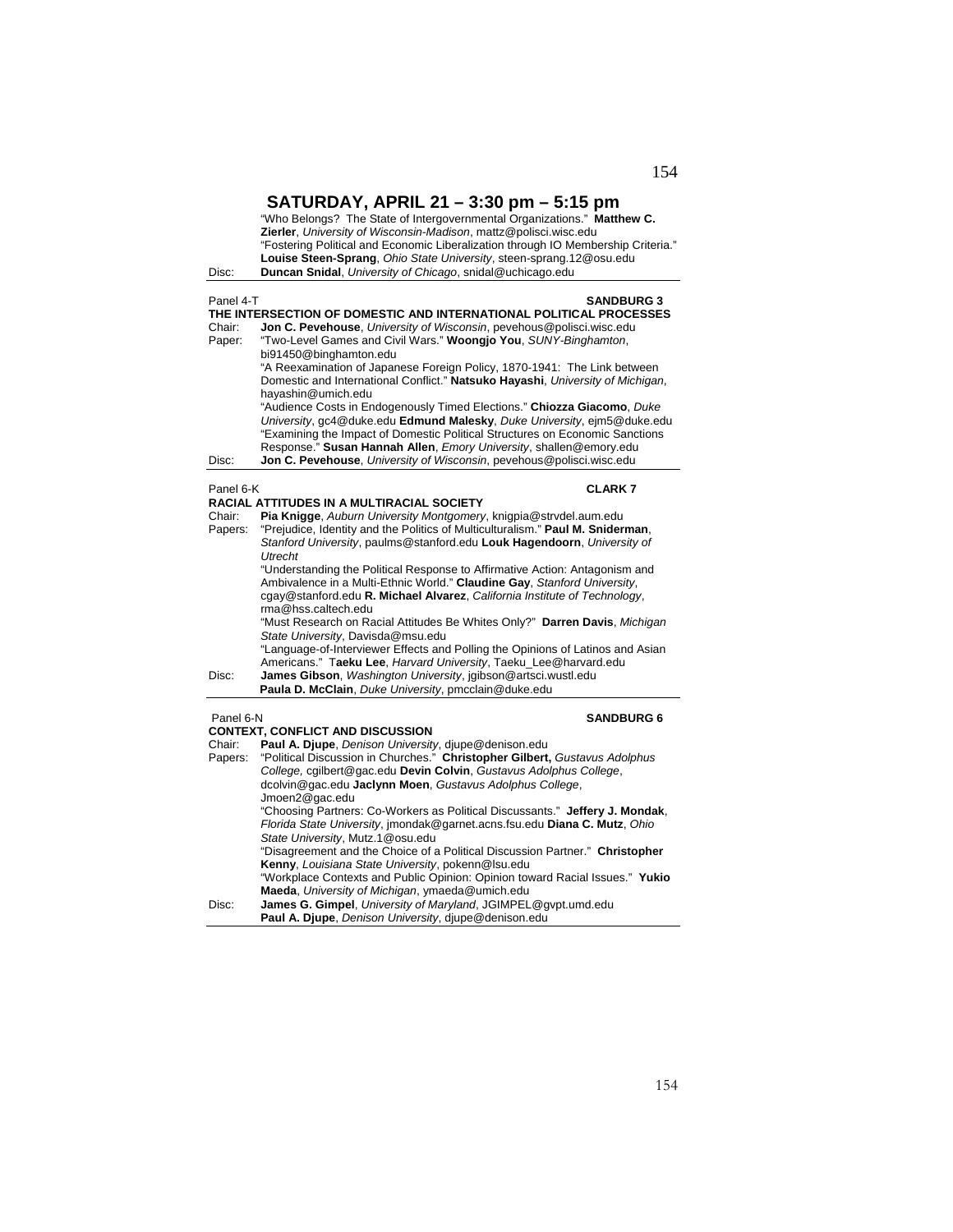**THE 2000 ELECTION CAMPAIGNS** 

# Panel 7-M **STATE BALLROOM**

|         | THE 2000 ELECTION CAMPAIGNS                                                        |
|---------|------------------------------------------------------------------------------------|
| Chair:  | Richard R. Lau, Rutgers University, ricklau@rci.rutgers.edu                        |
| Papers: | "Dynamics of the 2000 Presidential Campaign." Michael Hagen, University of         |
|         | Pennsylvania, mhagen@asc.upenn.edu Richard Johnston, University of                 |
|         | Pennsylvania, riohnston@asc.upenn.edu Kathleen Hall Jamieson, University of        |
|         | Pennsylvania, kjamieson@asc.upenn.edu                                              |
|         | "The Congressional Elections of 2000." Gary C. Jacobson, University of             |
|         | California, San Diego, gjacobson@weber.ucsd.edu                                    |
|         | "Structural Determinants of Voter Interest in the 2000 Presidential Primaries"     |
|         | <b>Samuel Kernell, University of California, San Diego skernell@weber.ucsd.edu</b> |
|         | Laurie L. Rice, University of California, San Diego                                |
|         | "The Effect of TV Ads and Candidate Travel in the 2000 Presidential Election."     |
|         | Daron R. Shaw, University of Texas at Austin, dshaw@jeeves.la.utexas.edu           |
| Disc:   | Herbert Weisberg, Ohio State University, weisberg.1@osu.edu                        |

# Panel 7-Y **PDR 4**

|         | <b>CONGRESSIONAL ELECTIONS II (Co-sponsored with Legislative Politics 17-Z)</b>                                                                                                                                                |
|---------|--------------------------------------------------------------------------------------------------------------------------------------------------------------------------------------------------------------------------------|
| Chair:  | Stephen C. Roberds, Southern Utah University, roberds@suu.edu                                                                                                                                                                  |
| Papers: | "Voters, Ticket-Splitting, and Divided Government." Lynne M. Gibson, University<br>of Maryland, Iqibson@qvpt.umd.edu Dennis Gleiber, University of New Orleans,<br>dgleiber@uno.edu                                            |
|         | "The Causes of Divided Government: Asymmetric Information Flow and Split<br>Ticket Voting in the United States." David K. Park, Columbia University,<br>dkp7@columbia.edu                                                      |
|         | "U.S. House Elections and the Nineteenth-Century Electoral Order: The Political<br>Consequences of Synchronized and Non-Synchronized Elections." Kenneth<br>Gaalswyk, University of California, Los Angeles, gaalswyk@ucla.edu |
| Disc:   | Ben Highton, University of California, Davis, bhighton@ucdavis.edu                                                                                                                                                             |

Panel 8-F **CLARK 5**

|         | <b>EMOTION AND POLITICAL COMMUNICATION</b>                                       |
|---------|----------------------------------------------------------------------------------|
|         | (Co-Sponsored with Political Psychology and Public Opinion, 6-P)                 |
| Chair:  | Tali Mendelberg, Princeton University, talim@princeton.edu                       |
| Papers: | "Emotional Framing, Information Search, and Political Cooperation." Michael      |
|         | MacKuen, University of North Carolina, mackuen@unc.edu George E. Marcus,         |
|         | Williams College, george.e.marcus@williams.edu W. Russell Neuman,                |
|         | University of Pennsylvania, rneuman@pobox.asc.upenn.edu Luke Keele,              |
|         | University of North Carolina, keele@umail.unc.edu "Emotional Responses to        |
|         | Micro-Displays of Facial Affect in Rally Speeches." Patrick A. Stewart, Arkansas |
|         | State University, pstewart@toltec.astate.edu James N. Schubert, Northern         |
|         | Illinois University; Margaret Ann Curran, Northern Illinois University           |
|         | "When Political Rhetoric Meets Human Nature." Jennifer Jerit, University of      |
|         | Illinois, jerit@uiuc.edu; James H. Kuklinski, University of Illinois,            |
|         | kuklinsk@ntx1.cso.uiuc.edu; Paul Quirk, University of Illinois, p-               |
|         | quirk@ntx1.cso.uiuc.edu                                                          |
|         | "Mood Attributions and the Effects of Negative Advertising." Daniel Stevens,     |
|         | University of Minnesota, stevens@polisci.umn.edu                                 |
| Disc:   | Tali Mendelberg, Princeton University, talim@princeton.edu                       |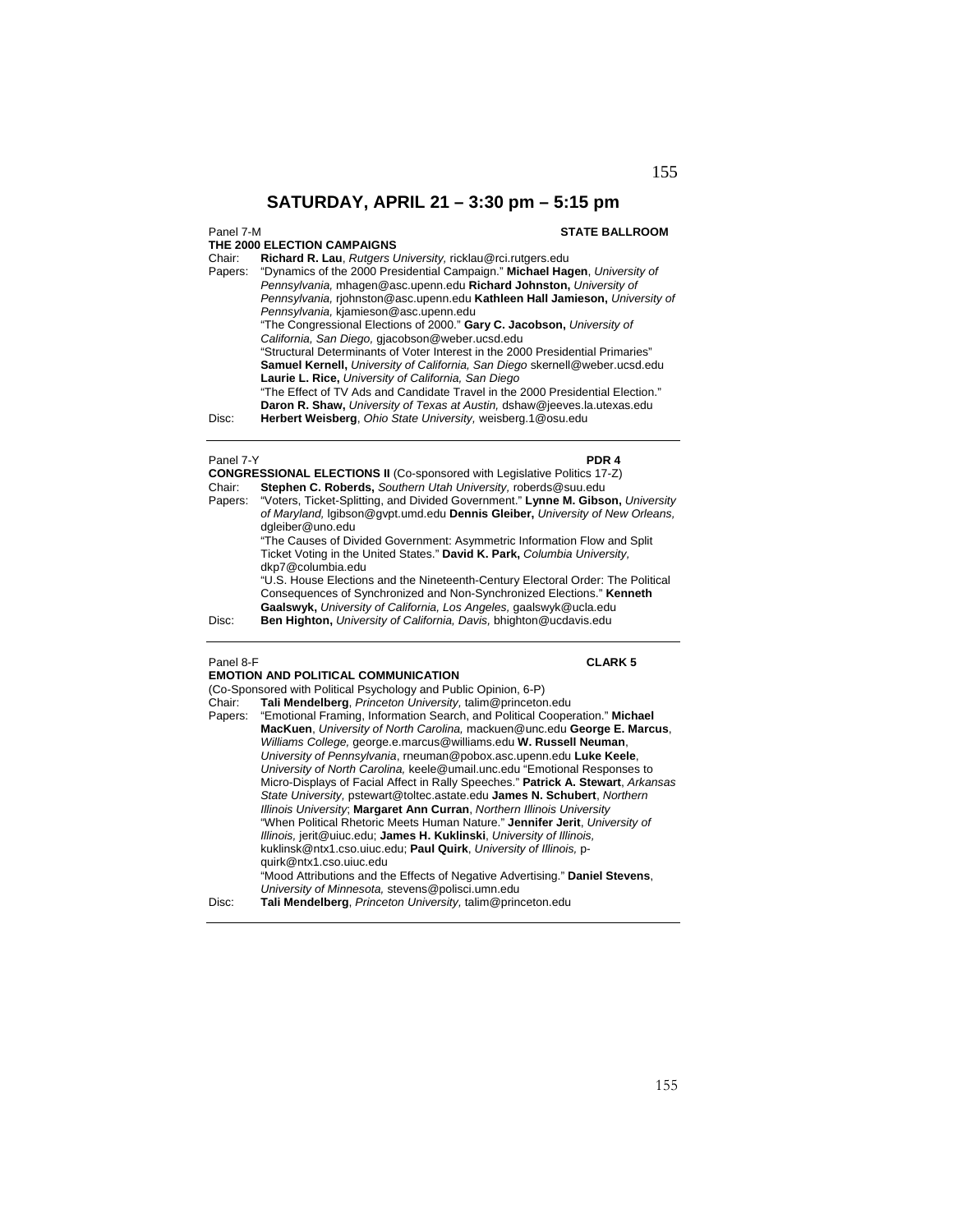## Panel 9-M **PDR 7** Panel 9-M<br>**NEW APPROACHES TO THE GENDER GAP**

| Chair:<br>Disc:            | Zoe Oxley, Union College, oxleyz@union.edu<br>"The Gender Gap in Election Choices and Public Preferences."<br>Papers:<br>Angela Hinton Andersson, Loyola University Chicago, ahinton@luc.edu<br>"The Gender Gap and the Political Impact of Children on Public Opinion." Laurel<br>Elder, Hartwick College, elderl@hartwick.edu Steven Greene, Texas Tech<br>University steven.greene@ttu.edu<br>"Sex, Gender, and Trust in Government." Robert Goidel, Indiana State<br>University, psgoidel@isugw.indstate.edu Linda Maule, Indiana State University,<br>psmaule@scifac.indstate.edu<br>Jay Barth, Hendrix College, barth@hendrix.edu |
|----------------------------|-----------------------------------------------------------------------------------------------------------------------------------------------------------------------------------------------------------------------------------------------------------------------------------------------------------------------------------------------------------------------------------------------------------------------------------------------------------------------------------------------------------------------------------------------------------------------------------------------------------------------------------------|
| Panel 10-K                 | PDR <sub>6</sub>                                                                                                                                                                                                                                                                                                                                                                                                                                                                                                                                                                                                                        |
|                            | <b>INTERNATIONAL PERSPECTIVES ON ETHNIC CONFLICT</b>                                                                                                                                                                                                                                                                                                                                                                                                                                                                                                                                                                                    |
| Chair:<br>Papers:          | Edmond Keller, UCLA, ekeller@ucla.edu<br>"Tribal Ethnic Constructions and Post-Colonial Development in Bangladesh and<br>India: The Cases of Chittagong Hill Tract and the Jharkhand Movement",<br>Nandita Chaudhuri, University of Oregon, nchaudhuri@bushschool.tamu.edu<br>"Understanding The Effect of Democracy on Ethnic Mobilization: The Case of<br>South Africa", Mary-Lee Eileen Kimber, Stanford University,<br>mekimber@stanford.edu<br>"Can Identity Be Denied: Strong States and Militant Ethnic Challenges", Matthew<br>Kocher, University of Chicago, m-kocher@uchicago.edu                                             |
|                            | "Why Does Immigration Lead to Conflict Over Citizenship", Kamal Sadiq,                                                                                                                                                                                                                                                                                                                                                                                                                                                                                                                                                                  |
| Disc:                      | University of Chicago, asianleviathan@yahoo.com<br>Kathy Powers, University of Arizona, Powers.98@osu.edu                                                                                                                                                                                                                                                                                                                                                                                                                                                                                                                               |
| Panel 11-J<br><b>LOCKE</b> | <b>MONTROSE 2</b>                                                                                                                                                                                                                                                                                                                                                                                                                                                                                                                                                                                                                       |
| Chair:<br>Papers:          | Alex Tuckness, Iowa State University, tuckness@iastate.edu<br>"Travel, Genre, and Political Knowledge in Locke's An Essay Concerning Human<br>Understanding." Torrey Shanks, Northwestern University,<br>tshanks@northwestern.edu<br>"The Natural Law and Doppelgangers of Justice in Locke's Reasonableness of<br>Christianity." Thomas Merrill, Duke University, twm1@duke.edu<br>"Locke and Legislative Consent." Alex Tuckness, lowa State University,<br>tuckness@iastate.edu                                                                                                                                                      |
| Disc:                      | Scott Yenor, Boise State University, syenor@boisestate.edu                                                                                                                                                                                                                                                                                                                                                                                                                                                                                                                                                                              |
| Panel 12-K                 | <b>MONTROSE 3</b><br><b>COMEDY/TRAGEDY</b>                                                                                                                                                                                                                                                                                                                                                                                                                                                                                                                                                                                              |
| Chair:<br>Papers:          | John Wallach, Hunter College, CUNY, jwallach@hunter.cuny.edu<br>"Taking the Matter Seriously: Nietzsche's Gay Science." Jamie Warner, Penn<br>State University, jbw119@psu.edu<br>" 'This Public is No Fool:' Aristophanes' Knights and the Challenges of<br>Democratic Theory." John Zumbrunnen, Union College, zumbrunj@union.edu<br>"The Political Relevance of Tragedy: An Ordinary Language Analysis." Robert<br>Pirro, Georgia Southern University, rpirro@gasou.edu<br>"Assertive Self-Effacement: Technology and Mimesis." Paul Axelrod, University<br>of Washington, axelrod@u.washington.edu                                  |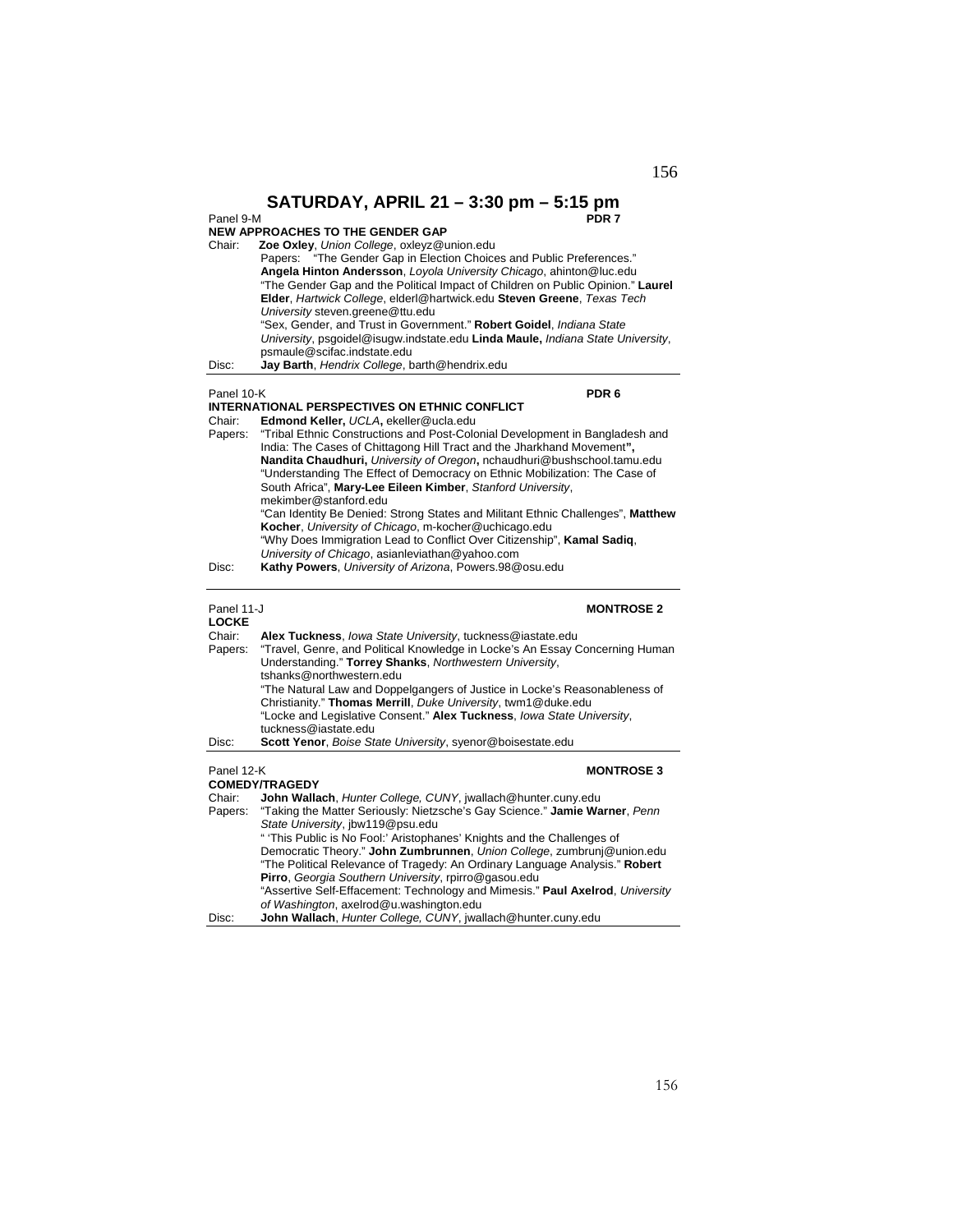Panel 13-G **LASALLE 1 POLITICAL ECONOMY** 

|         | PULITICAL ECUNUMY                                                                |
|---------|----------------------------------------------------------------------------------|
| Chair:  | Randall Calvert, Washington University, calvert@artsci.wustl.edu                 |
| Papers: | "The Development and Use Rights and the Emergence of the Market."                |
|         | Catherine Hafer, The Ohio State University, hafer@polisci.sbs.ohio-state.edu     |
|         | "Democracy and Inequality." Charles Boix, The University of Chicago,             |
|         | cboix@midway.uchicago.edu                                                        |
|         | "The Economic Rationale for Politically Feasible Redistribution." Dimitri Landa, |
|         | University of Minnesota, diml@polisci.umn.edu                                    |
|         | "Class Voting in a General Equilibrium Model." Robert Grafstein, University of   |
|         | Georgia, bobgraf@arches.uga.edu                                                  |
| Disc:   | Randall Calvert, Washington University, calvert@artsci.wustl.edu                 |
|         | David Austen-Smith, Northwestern University, dasm@nwu.edu                        |
|         |                                                                                  |

### Panel 15-S **MONTROSE 1 POLITICAL PARTIES, INTERESTS, AND DEMOCRATIC POLICY-MAKING IN COMPARATIVE PERSPECTIVE**

(co-sponsored with Comparative Politics: Industrialized Countries 1-Q)

| Chair:  | Kenneth Janda, Northwestern University, k-janda@northwestern.edu              |
|---------|-------------------------------------------------------------------------------|
| Papers: | "Between Consensus and Conflict. Linkages between Consensus Democracy,        |
|         | Corporatism and Socio-economic Performance."                                  |
|         | Noël P. Vergunst, Vrije Universiteit Amsterdam, np. vergunst@scw.vu.nl        |
|         | "Capitalist Development State or Crony Capitalism? A Study on Regional Policy |
|         | in Japan." Tomoaki Nomi, Eastern Illinois University, cftn@eiu.edu            |
|         | "Alternative Energy and Energy Saving Industries in the Politics of Global    |
|         | Warming in the U.S., 1988-2000." Daniel Marien, York University,              |
|         | dmarien@yorku.ca                                                              |
| Disc    | Kenneth Janda, Northwestern University, k-janda@northwestern.edu              |

**THE PARTY IS HERE** 

## Panel 17-I **DEARBORN 3**

| Barbara Sinclair, University of California, Los Angeles, sinclair@polisci.ucla.edu  |
|-------------------------------------------------------------------------------------|
| "Parties, Factions, and Individual Actors: A Battle for Control of the U.S. House." |
| William Bianco, Penn State University, wtb3@psu.edu Matthew Schousen,               |
| Franklin and Marshall College, mschousen@acad.fandm.edu                             |
| "The Benefits of Party Voting: Representation, Roll Calls, and Valued               |
| Committee Seats in the U.S. House." Justin Burchett, Stanford University,           |
| burchett@stanford.edu David Brady, Stanford University, dbrady@stanford.edu         |
| "Popular Control and Partisan Behavior of U.S. Senators." Andrea Campbell,          |
| University of California, San Diego, acampbel@weber.ucsd.edu                        |
| "Follow the Leaders: When House Moderates Vote with Their Parties." Mark            |
| Berger, SUNY, Stony Brook, mark.berger@sunysb.edu Andrew Taylor, North              |
| Carolina State University, taylor@social.chass.ncsu.edu                             |
| Rick K. Wilson, Rice University, rkw@rice.edu                                       |
|                                                                                     |

### Panel 17-K **DEARBORN 2**

**LEGISLATIVE AGENDA CONTROL**<br>Chair: Forrest Maltzman, George

Chair: **Forrest Maltzman**, *George Washington University*, forrest@gwu.edu Papers: "Controlling the Amendment Agenda: Partisan Politics and the Use of the Floor."

**Bryan W. Marshall**, *University of Missouri, St. Louis*, bryan.marshall@umsl.edu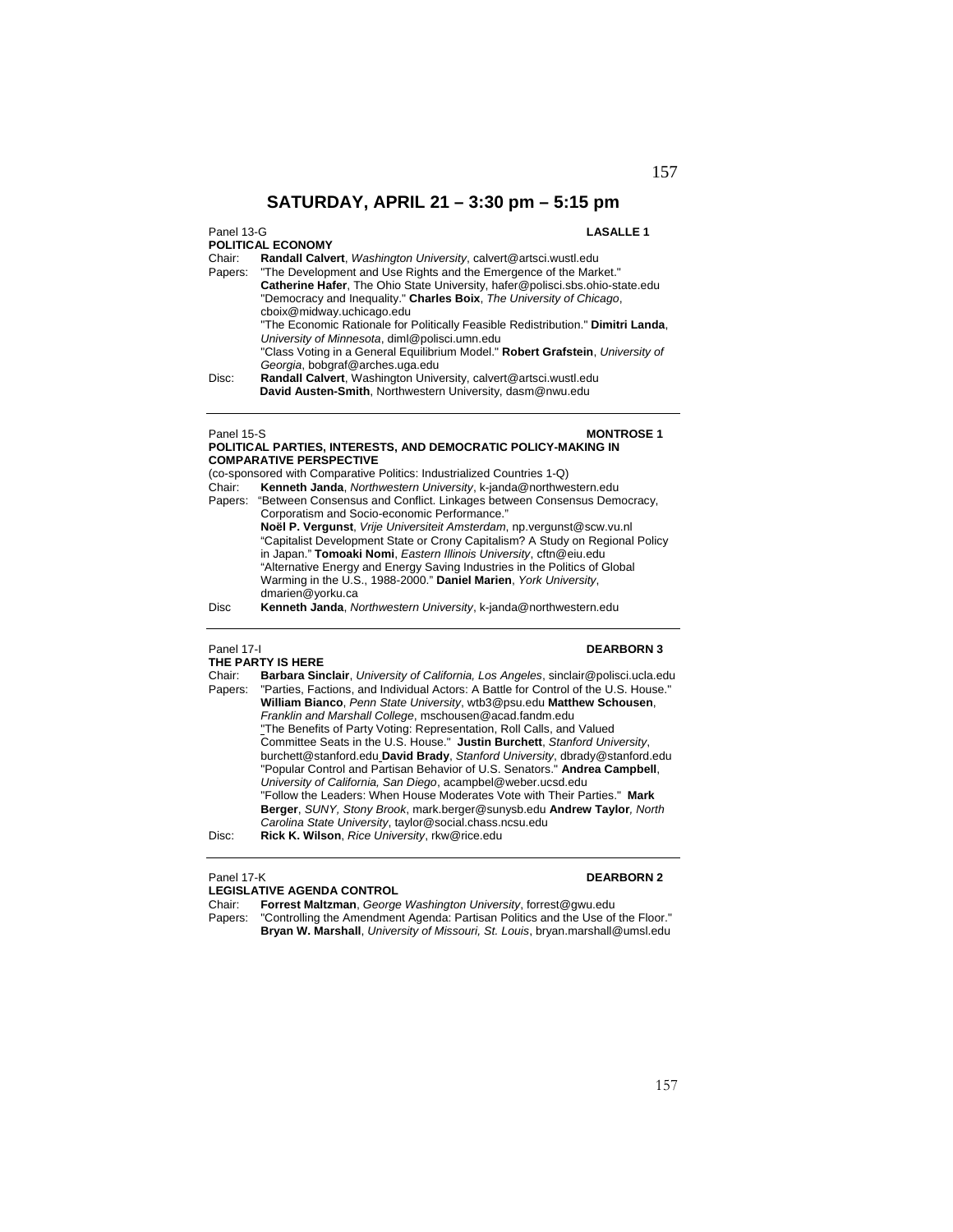| Disc:                           | William Hixon, Lawrence University, william.hixon@lawrence.edu<br>"Split Agenda Control in the Antebellum US House." Chris Den Hartog,<br>University of California, San Diego, cdenhart@ucsd.edu<br>"The Rules Committee as an Arm of the Majority Party Leadership: An<br>Examination of Rule Assignment in the Post Reform House." Gregory Thorson,<br>University of Minnesota at Morris, gthorson@mrs.umn.edu Tasina Nitzschke,<br>Washington University, tnitzsch@artsci.wustl.edu<br>"Hiding from Constituents in the Conference Room: Partisan Use of Conference<br>Committees." Robert Van Houweling, Harvard University,<br>houwelin@fas.harvard.edu<br>Forrest Maltzman, George Washington University, forrest@gwu.edu |                  |
|---------------------------------|---------------------------------------------------------------------------------------------------------------------------------------------------------------------------------------------------------------------------------------------------------------------------------------------------------------------------------------------------------------------------------------------------------------------------------------------------------------------------------------------------------------------------------------------------------------------------------------------------------------------------------------------------------------------------------------------------------------------------------|------------------|
| Panel 18-K<br>Chair:<br>Papers: | <b>JUDICIAL APPOINTMENTS</b><br>John A. Maltese, University of Georgia, imaltese@arches.uga.edu<br>"Selective Listening: Congressional Endorsements and Presidential Deliberation                                                                                                                                                                                                                                                                                                                                                                                                                                                                                                                                               | <b>LASALLE 3</b> |

on Supreme Court Nominees." **Christine Nemacheck,** *Iowa State University,*  nemachec@iastate.edu "The Influence of Selection Method on Racial Discrimination Cases: A Longitudinal State Supreme Court Analysis" **Francine Sanders Romero,**  *University of Texas at San Antonio,* fsromero@utsa.edu **David W. Romero,**  *University of Texas at San Antonio,* dromero@utsa.edu **Victoria Ford,**  Victoria.Ford@senate.state.tx.us "Party Politics and the Democrats Strategy to Achieve Diversity on the Federal Bench" **Nancy Scherer,** *University of Chicago,* nscherer@midway.uchicago.edu "Between Nomination and Confirmation: Explaining Delays in Supreme Court Confirmations" **Charles Shipan,** *University of Iowa,*  charles-shipan@uiowa.edu "A Color Blind Senate?: Race and Senate Delay in Confirming Judicial Nominees" **Kenneth L. Manning,** *University of Massachusetts, Dartmouth,*  kmanning@umassd.edu

Disc: **Thomas G. Walker,** Emory *University,* polstw@emory.edu **Jeffrey Yates,** *University of Georgia,* jyates@arches.uga.edu

# Panel 19-K **LASALLE 4**

| <b>TERM LIMITS</b> |                                                                                 |
|--------------------|---------------------------------------------------------------------------------|
| Chair:             | James M. Penning, Calvin College, penn@calvin.edu                               |
| Papers:            | "Campaign Fundraising Under Term Limits: Evidence from Michigan" Eric W.        |
|                    | Rader, Wayne State University, e rader@wayne.edu John M Strate, Wayne           |
|                    | State University, j_strate@wayne.edu Lyke Thompson, Wayne State University,     |
|                    | ad5122@wayne.edu; Lisa Marckini, Public Policy Associates,                      |
|                    | ppa@publicpolicy.com Richard Elling, Wayne State University,                    |
|                    | ad5234@wavne.edu                                                                |
|                    | "Legislative Shirking? Roll Call Voting During the Last Term in a Term Limited  |
|                    | Environment" Rebecca Tothero, Michigan State University, totheror@msu.edu       |
|                    | "Term Limits in Michigan: Expectations for Citizen Initiatives" Jovan Trpovski, |
|                    | Wayne State University, trpovski@ameritech.net Marjorie Sarbaugh-               |
|                    | Thompson, Wayne State University, aa2895@wayne.edu; Charles Elder,              |
|                    | Wayne State University, ad5360@wayne.edu; Lyke Thompson, Wayne State            |
|                    | University, ad5122@wayne.edu                                                    |
| Disc:              | James M. Penning, Calvin College, penn@calvin.edu                               |
|                    |                                                                                 |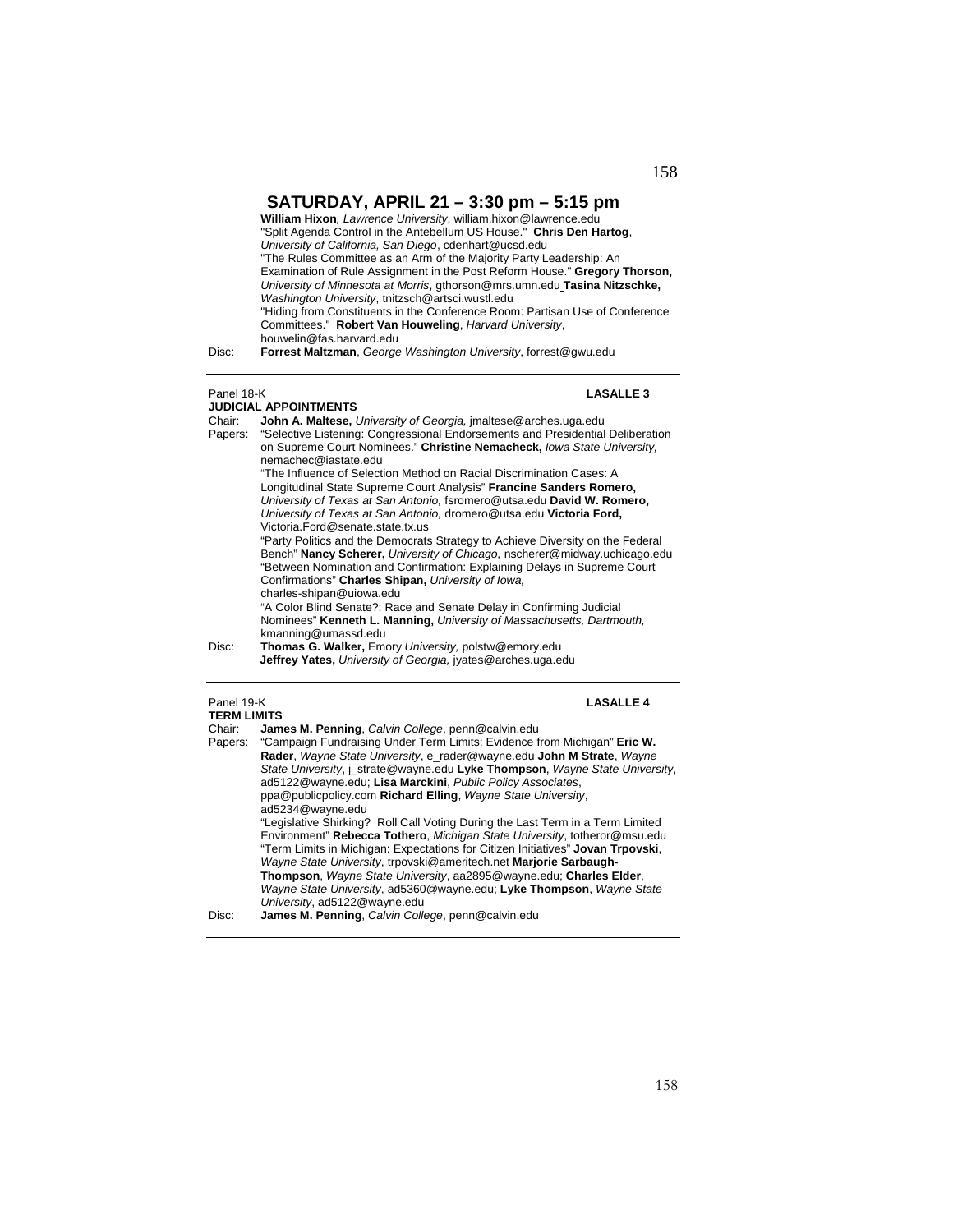| Panel 20-K<br><b>ROUNDTABLE: STUDYING U.S. CITIES AND THEIR POLITICS</b>                                                   |                                                                                                                                                                  | PDR 8 |
|----------------------------------------------------------------------------------------------------------------------------|------------------------------------------------------------------------------------------------------------------------------------------------------------------|-------|
| Chair:<br>Ptcpts:                                                                                                          | <b>Dennis Judd</b> , University of Illinois at Chicago, diudd@uic.edu<br>"Studying Chicago." Dick Simpson, University of Illinois at Chicago,<br>simpson@uic.edu |       |
|                                                                                                                            | "Studying St. Louis." Lana Stein, University of Missouri-St. Louis,<br>Istein@umsl.edu                                                                           |       |
|                                                                                                                            | "Studying Washington." <b>Rory Austin, George Washington University,</b><br>raustin@gwu.edu                                                                      |       |
|                                                                                                                            | "Studying Los Angeles." Timothy B. Krebs, University of North Carolina,<br>Greensboro, tbkrebs@uncq.edu                                                          |       |
| Disc:                                                                                                                      | Terry Nichols Clark, University of Chicago, tnclark@midway.uchicago.edu                                                                                          |       |
| Panel 21-I<br><b>MONTROSE 7</b><br><b>MEET THE AUTHOR: TERRY MOE, SCHOOLS, VOUCHERS, AND THE AMERICAN</b><br><b>PUBLIC</b> |                                                                                                                                                                  |       |
| Chair:<br>Pres:                                                                                                            | William Gormley, Georgetown University, gormleyw@gunet.georgetown.edu<br>Terry Moe, Stanford University, Moe@Hoover.Stanford.edu.                                |       |
| Disc:                                                                                                                      | Jennifer Hochschild, Harvard University, hochschi@latte.harvard.edu<br><b>Jeffrey R. Henig.</b> George Washington University, Jeffrey@rsage.org                  |       |
| Panel 21-K                                                                                                                 |                                                                                                                                                                  | PDR 9 |

# **POLICING IN URBAN COMMUNITIES**

| Chair:  | Richard Fording, University of Kentucky, rford@pop.uky.edu                       |
|---------|----------------------------------------------------------------------------------|
| Papers: | "Can Community Policing Help the Truly Disadvantaged?" Roger Parks, Indiana      |
|         | University, parks@indiana.edu                                                    |
|         | "Searches, Seizures, and the Constitution." Stephen Mastrofski, George Mason     |
|         | University, smastrof@gmu.edu                                                     |
|         | "Dynamics of Urban Public Safety Reform: Institution Building and Civic Capacity |
|         | Revisited." Peter Burns, Trinity College, pete.burns@trincoll.edu Matthew        |
|         | Thomas, Temple University, mot@astro.temple.edu                                  |
| Disc:   | Richard Fording, University of Georgia, rford@pop.uky.edu Fred Meyer, Ball       |
|         | State University, FMeyer@GW.bsu.edu                                              |
|         |                                                                                  |

| Panel 22-H<br><b>PARLOR F</b><br><b>INSTITUTIONS, TURNOVER AND POLITICAL CONTROL OF BUREAUCRACY</b><br>(Co-sponsored with Public Policy 21-W) |                                                                                 |  |
|-----------------------------------------------------------------------------------------------------------------------------------------------|---------------------------------------------------------------------------------|--|
| Chair:                                                                                                                                        | <b>B. Dan Wood</b> , Texas A&M University; bdanwood@politics.tamu.edu           |  |
|                                                                                                                                               | Papers: "Resignation, Termination, and Tenure of Political Appointees." Sanford |  |
|                                                                                                                                               | Gordon, Ohio State University, gordon.256@osu.edu William Anderson, Ohio        |  |
|                                                                                                                                               | State University; Andrew Tomlinson, Ohio State University                       |  |
|                                                                                                                                               | "The President's Lieutenants: Career and Political Executives' Roles in Budget  |  |
|                                                                                                                                               | Hearings." Julie Dolan, Virginia Commonwealth University, jdolan@vcu.edu        |  |
|                                                                                                                                               | "Policy Structure and Interest Group Monitoring of Air Quality Regulations: An  |  |
|                                                                                                                                               | Empirical Examination of then Impact of Administrative Arrangements." Brian     |  |
|                                                                                                                                               | Gerber, Texas Tech University, bgerber@ttacs.ttu.edu                            |  |
| Disc:                                                                                                                                         | Matthew Potoski, Iowa State University, potoski@iastate.edu                     |  |
|                                                                                                                                               | <b>B. Dan Wood</b> , Texas A&M University; bdanwood@politics.tamu.edu           |  |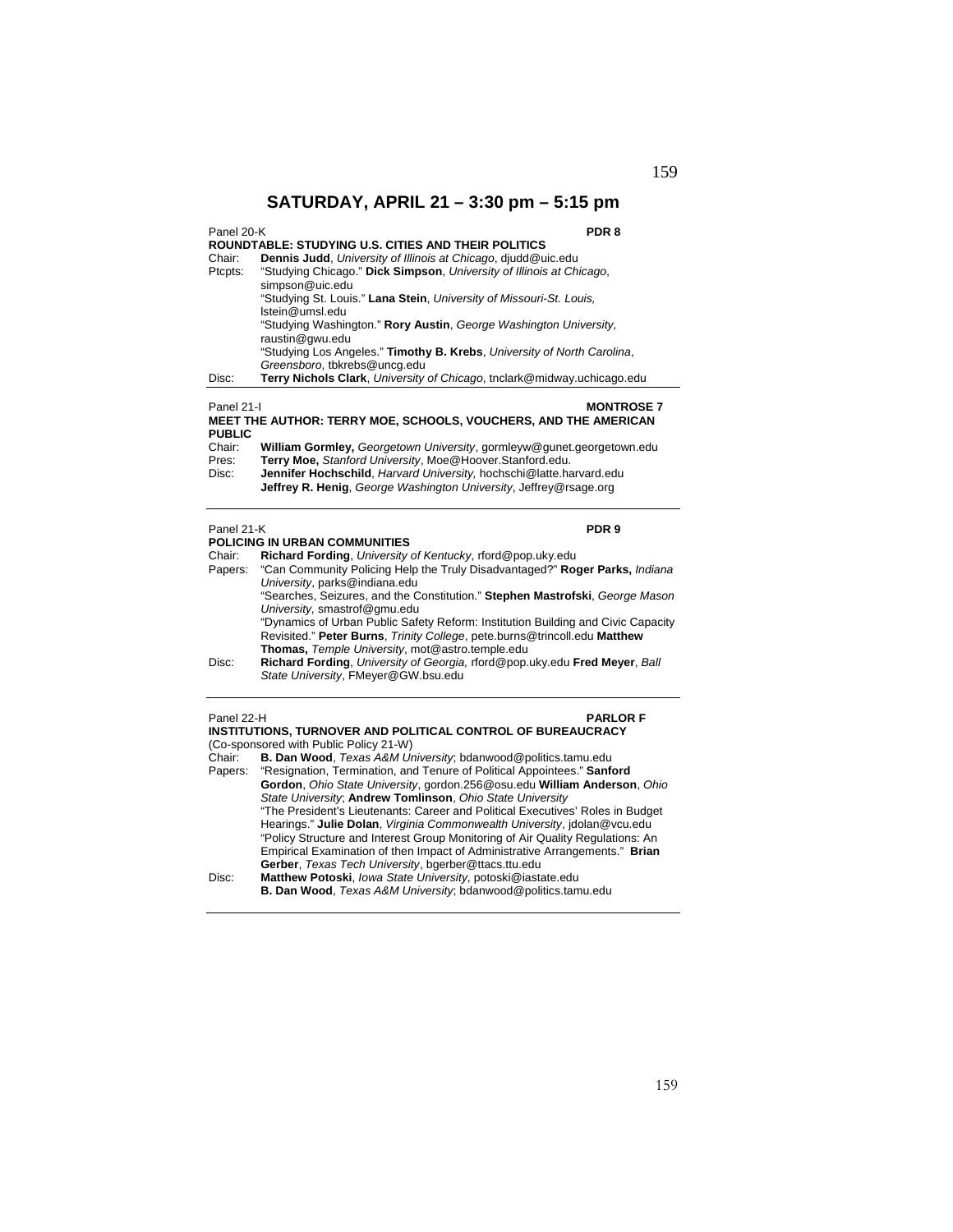### **BURNHAM 2**

160

## **POLITICAL LEARNING AND POLITICAL CULTURE**

Chair: **Jane Junn**, *Rutgers University*, junn@rci.rutgers.edu

Papers: "Changing Values of Turkish Youth in the New Millenium." **Orhan Gokce**, *Selcuk University*, **Hakan Afacan** hakan\_afacan@hotmail.com**, Ata Atabey, Sakir Berber** "African Americans, Alienation, and Majority/Minority Status: Studying Democracy in the D.C. Public Schools." **Circe Stumbo**, *University of Maryland-College Park*, cstumbo@gvpt.umd.edu "Legal Socialization: Law Students Trained Not To Be Interested." **Barbara M. Yarnold**, *Florida International University*, Yarnoldb@aol.com Disc: **Jane Junn**, *Rutgers University*, junn@rci.rutgers.edu

# Panel 24-C **CLARK 10 CIVIC EDUCATION AND POLITICAL ENGAGEMENT**

Chair: **Scott Furlong,** *University of Wisconsin, Green Bay,* furlongs@uwgb.edu Papers: "Learning about Power through Service: An Assessment of a Service-Learning Approach to American Government" **Elizabeth S. Smith,** *Furman University,*  liz.smith@furman.edu "Education for Civic Engagement: Expectations and Proposals for Change" **Richard Brisbin**. *West Virginia University,* rbrisbin@wvu.edu **Susan Hunter,**  *West Virginia University,* "What's At Stake in the Civic Education Debate" **Steven Jones,** *University of Charleston,* sjones@uchaswv.edu "The Effectiveness of Civic Education Courses" **Michelle Kukoleca Hammes,**  *St. Cloud University,* mhammes@stcloudstate.edu

### Panel 26-D **DEARBORN 1**

**DIMENSIONS OF PLATO'S POLITICAL THOUGHT**  Chair: **John Stack,** *Northern Illinois University,* z914153@oats.farm.niu.edu

- Papers: "The Myth of the Flood in Plato's *Laws*: Philosophical Music and Intoxicant." **Scott Hemmenway**, *Eureka College*, hemmenway@eureka.edu *"The Politics of Censorship: Platonic and Aristotelian Theories of Theater."* **Lee Trepanier***, Louisiana State University,* trepanier@worldnet.att.net "Plato's Meno: Socrates' Critique of Modern Political Science." **Sean Sutton**, *University of Dallas*, ssutton1@acad.udallas.edu
- Disc: **John A. Gueguen**, *Illinois State University*, gueguen@net66.com **John Stack***, Northern Illinois University*, z914153@oats.farm.niu.edu

5:30 pm to 6:00 pm **CRYSTAL ROOM** 

Midwest Public Administration Caucus Meeting

6:00 pm to 8:00 pm **CRYSTAL ROOM** 

Herbert Simon Lecture

Disc: **Joe Cammarano,** *Providence College,* jpcammar@providence.edu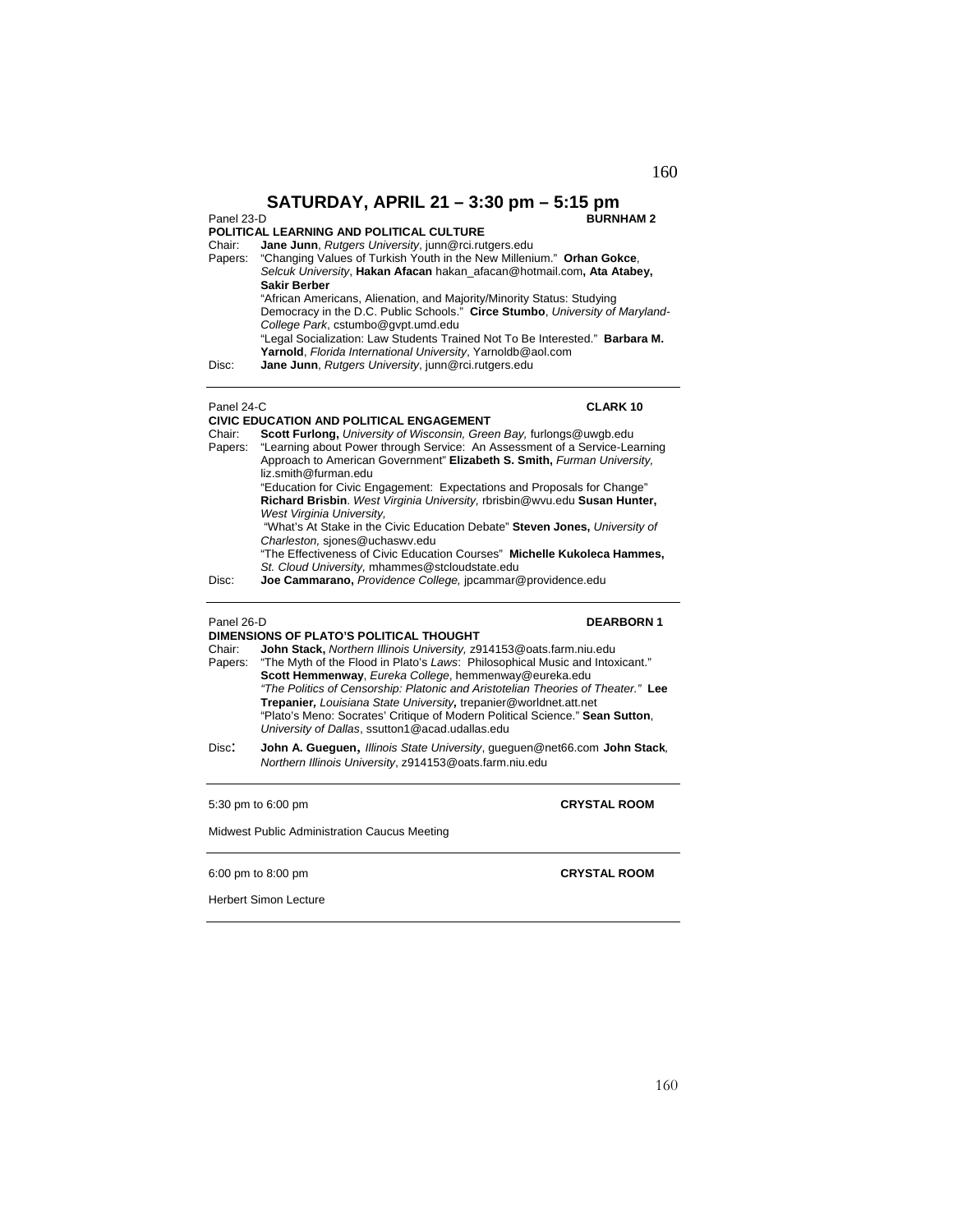## **SATURDAY, APRIL 21 – 3:30 pm – 5:15 pm**

6:00 pm to 8:00 pm **PDR 18**

Ohio State University Reception

6:00 pm to 8:00 pm **PDR 17**

University of Michigan Reception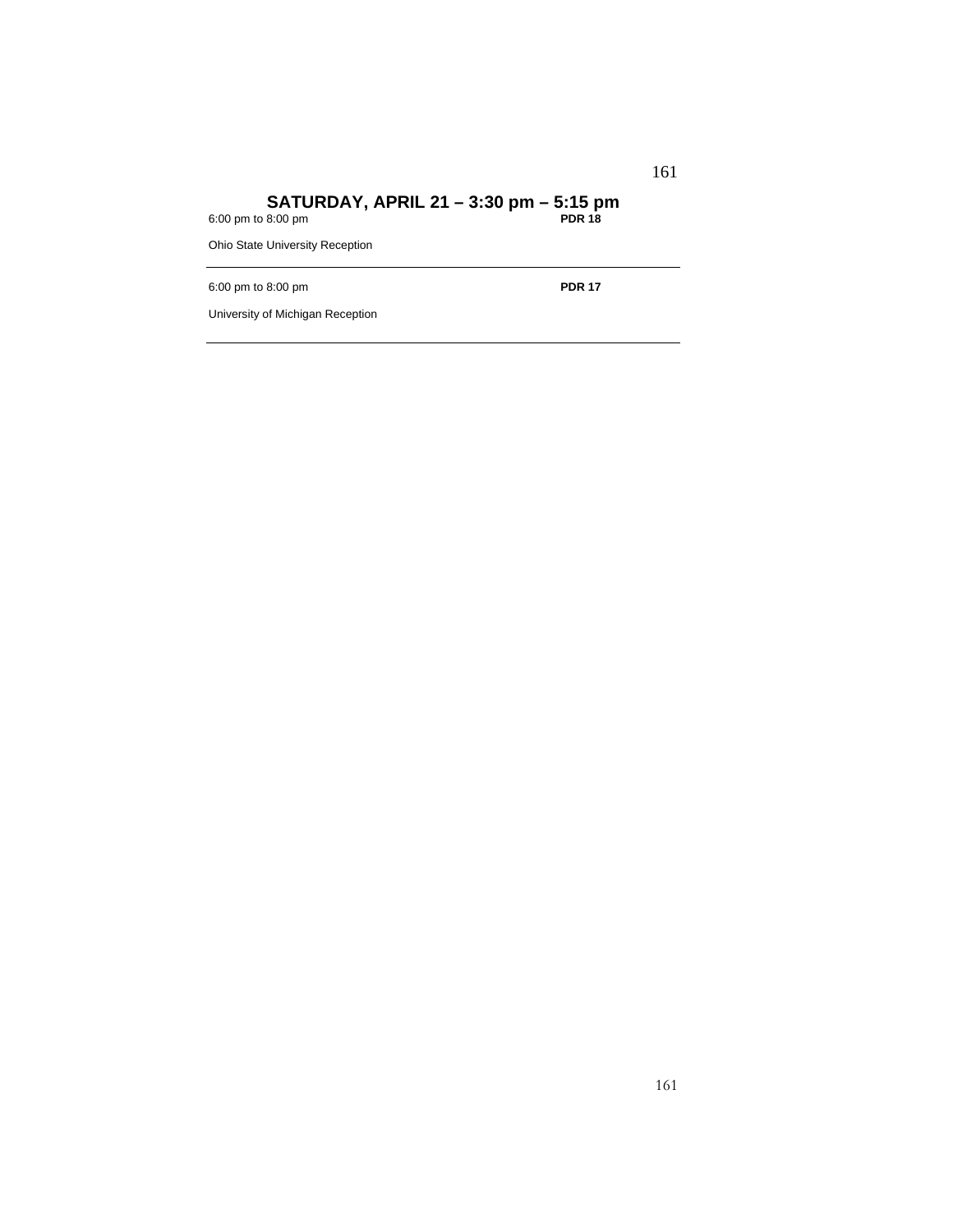### **SUNDAY, APRIL 21 – 8:30 am – 10:15 am Sunday 8:30-10:15**

| Panel 2-C | <b>SANDBURG 4</b>                                                                    |
|-----------|--------------------------------------------------------------------------------------|
|           | <b>COMPARATIVE VIEWPOINTS OF CIVIL-MILITARY RELATIONS</b>                            |
| Chair:    | David Pion-Berlin, University of California-Riverside, pion@wizard.ucr.edu           |
| Papers:   | "Civil-Military Relations in the People's Republic of China: Military                |
|           | Professionalism and Structure." Dong Sun Lee, University of Chicago,                 |
|           | dlee1@midway.uchicago.edu                                                            |
|           | "African High Noon: A Quantitative Analysis of the Outcomes of Attempted             |
|           | Coups in Sub-Saharan Africa." Naunihal Singh, Harvard University,                    |
|           | nsingh@fas.harvard.edu                                                               |
|           | "Promoting Democracy or Facilitating Authoritarianism: An Analysis of U.S.           |
|           | ".Strategic Policies in Central America and their Impact on Civil-Military Relations |
|           | Orlando J. Perez, Central Michigan University, orlando.j.perez@cmich.edu             |
|           | "The Armed Forces and Nation-Building: Citizenship and Military Manpower             |
|           | Policies." Ronald R. Krebs, Columbia University, rrk9@columbia.edu                   |
| Disc:     | David Pion-Berlin, University of California-Riverside, pion@wizard.ucr.edu           |
|           |                                                                                      |
|           |                                                                                      |

### Panel 3-F **BURNHAM 1**

|         | <b>DEMOCRATIZATION AND RECONCILIATION IN AFRICA</b>                              |
|---------|----------------------------------------------------------------------------------|
| Chair:  | Kenneth Benoit, Trinity College, Dublin, kbenoit@tcd.ie                          |
| Papers: | "Truth, Justice, and Reconciliation: The South African Case." James Gibson,      |
|         | Washington University, St. Louis, jqibson@artsci.wustl.edu                       |
|         | "A Critical Examination of the Democratic Transition in South Africa." Heather   |
|         | Deegan, Middlesex University, h.deegan@mdx.ac.uk                                 |
|         | "The 2000 Presidential Election: An End to the 'Endless Transition' in Senegal?" |
|         | Brett O'Bannon, Indiana University, bobannon@indiana.edu                         |
|         | "African Transitions to Democracy: Bargaining among Social Groups." Jennifer     |
|         | C. Seely, Washington University, jcseely@artsci.wustl.edu                        |
| Disc:   | Nicolas Van de Walle, Michigan State University, vandewal@pilot.msu.edu          |
|         |                                                                                  |

# **INTERNATIONAL LAW**

# Panel 4-M **BURNHAM 5**

|        | INTERNATIONAL LAW                                                               |
|--------|---------------------------------------------------------------------------------|
|        | (Co-Sponsored with International Political Economy 5-L)                         |
| Chair: | Robert Beck, University of Wisconsin-Milwaukee, ribeck@uwm.edu                  |
|        | Papers: "The Sword and the Code: Competing Images of International Law."        |
|        | Nathan D. Griffith, Indiana University, ndgriffi@indiana.edu                    |
|        | "The Causes and Effects of International Legalization." Don Moon, University of |
|        | Chicago, donmoon@midway.uchicago.edu                                            |
|        | "Rules of Cooperation: The Influence of International Laws on International     |
|        | Agreements." Aslaug Asgeirsdottir, Harvard University,                          |
|        | aasgeirs@latte.harvard.edu                                                      |
|        | "Understanding Non-participation of Democratic Countries in Human Rights        |
|        | Treaties." Mark Sachleben, Miami University, sachlemd@muohio.edu                |
| Disc:  | Robert Beck, University of Wisconsin-Milwaukee, ribeck@uwm.edu                  |
|        |                                                                                 |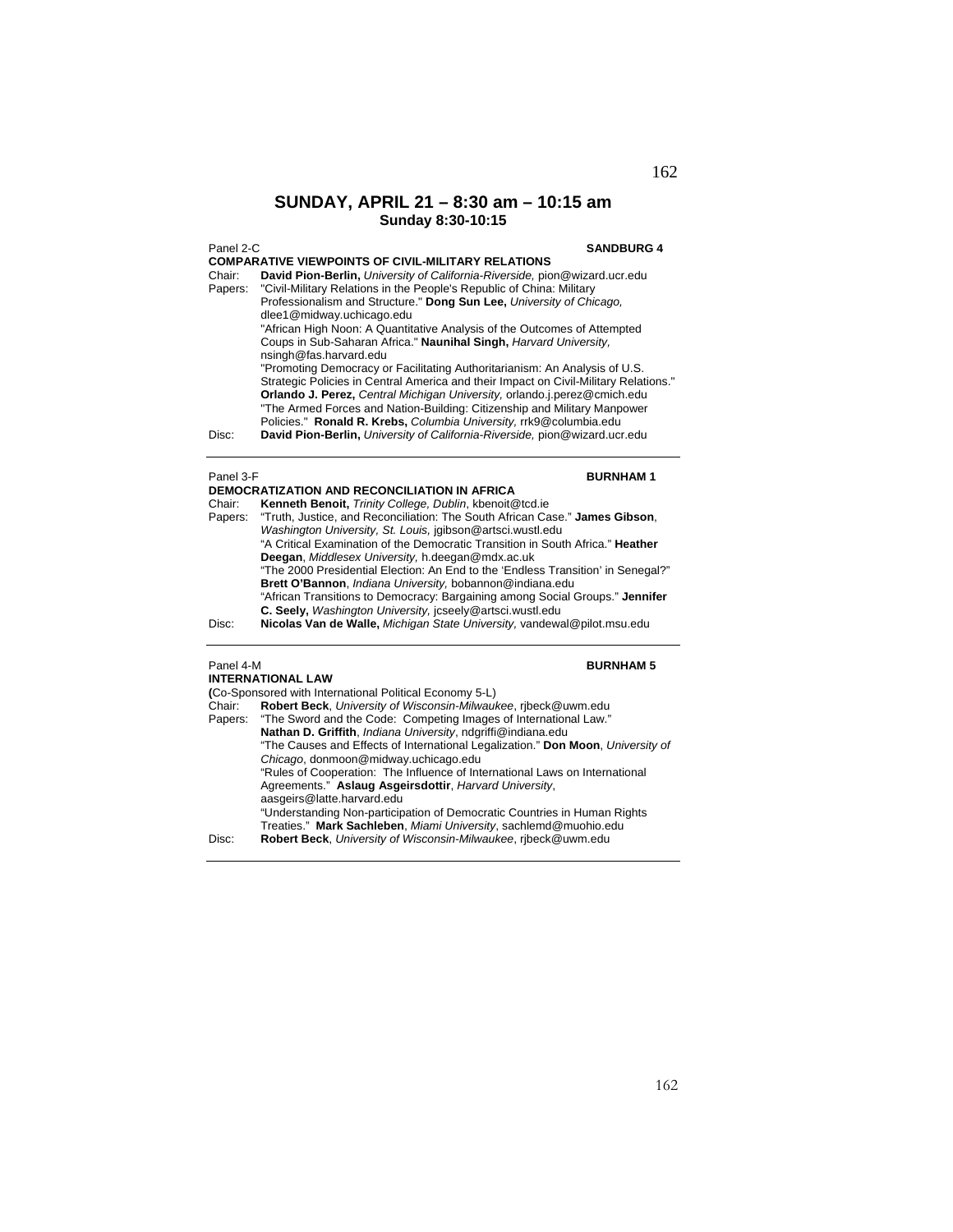**SUNDAY, APRIL 21 – 8:30 am – 10:15 am**  Panel 4-N **SANDBURG 3 EVOLUTION AND CHANGE IN INTERNATIONAL CONFLICT BEHAVIOR**  Chair: **Christopher Butler**, *Michigan State University*, butlerc2@msu.edu "Modeling Dispute Duration: A Preliminary Assessment of the Impact of Dyadic and Contextual Factors." **Burcu Savun**, *University of Pittsburgh*, burcusavun@yahoo.com **Renato Corbetta**, *University of Arizona*, renatoc@u.arizona.edu "Military Mobilization and the Escalation of International Crises." **Brian Lai**, *Emory University*, blai@emory.edu "Hegemonic Stability Theory and the Evolution of Conflict." **David H. Sacko**, *Penn State University*, dsacko@psu.edu "To Victory and Beyond: Explaining Variation in War Aims Expansion." **Alexander Downes**, *University of Chicago*, a-downes@uchicago.edu Disc: **Christopher K. Butler**, *Michigan State University*, butlerc2@msu.edu

### Panel 6-L **CLARK 7**

|         | <b>RACE. RACISM AND POLICY ATTITUDES</b>                                           |
|---------|------------------------------------------------------------------------------------|
| Chair:  | <b>Scott McClurg.</b> Washington University, sdmcclur@artsc.wustl.edu              |
| Papers: | "Don't Forget to Set the Alarm; Explaining Perceptions of Personal Safety in Urban |
|         | Areas." Heidi J. Unter, University of New Orleans, hunter@uno.edu                  |
|         | "Symbolic Racism Theory Reconsidered." Alan Metelko, American University,          |
|         | metelko@american.edu                                                               |
|         | "The Criminalization of Race or the Racialization of Crime: Fear of Victimization  |
|         | and Support for the Criminal Justice System." Stephanie T. Muraca, University      |
|         | of Pittsburgh, stmst16+@pitt.edu                                                   |
|         | "Social Identity and Racial Policy Preferences." Matthew A. Vile, University of    |
|         | New Orleans, mvile@uno.edu                                                         |
| Disc:   | Scott McClurg, Washington University, sdmcclur@artsc.wustl.edu Frederick           |
|         | Slocum, Minnesota State University, Mankato, Fred.slocum@mankato.msus.edu          |

### Panel 7-N **PDR 5**

**SOUTHERN POLITICS AND THE ROLE OF RELIGION** 

|         | SUUTHENN FULITIUS AND THE NULE OF NELIGIUN                                    |
|---------|-------------------------------------------------------------------------------|
| Chair:  | Harold W. Stanley, Rochester University, Stanley@troi.cc.rochester.edu        |
| Papers: | "Southern Partisan Change: Realignment and Dealignment." Harold W.            |
|         | Stanley, University of Rochester, Stanley@troi.cc.rochester.edu               |
|         | "Candidate Emergence in the New Southern Party System." Joseph Aistrup,       |
|         | Fort Hays State University, jaistrup@fhsu.edu Ronald Keith Gaddie, University |
|         | of Oklahoma                                                                   |
|         | "The Christian Right and the Pentecostal Vote." James Paul Old, Valparaiso    |
|         | University, james.old@valpo.edu                                               |
|         | "When the Shepherd Strays: Congregational Constraints on Clergy Political     |
|         | Behavior." Paul A. Djupe, Denison University, duipe@denison.edu               |
| Disc:   | Geoffrey C. Layman, Vanderbilt University, geoff.layman@vanderbilt.edu        |
|         |                                                                               |
|         |                                                                               |

### Panel 8-D **CLARK 5**

**POLITICAL EFFICACY, INTEREST, INVOLVEMENT, AND THE MASS MEDIA**  Chair: **Katherine Cramer Walsh**, *University of Wisconsin,* kwalsh@polisci.wisc.edu "The West Wing" and its Effects on Political Trust and Efficacy." Timothy G. Hill, *The Ohio State University,* hill.471@osu.edu **Andrew Holbrook**, *The Ohio State University,* holbrook.61@osu.edu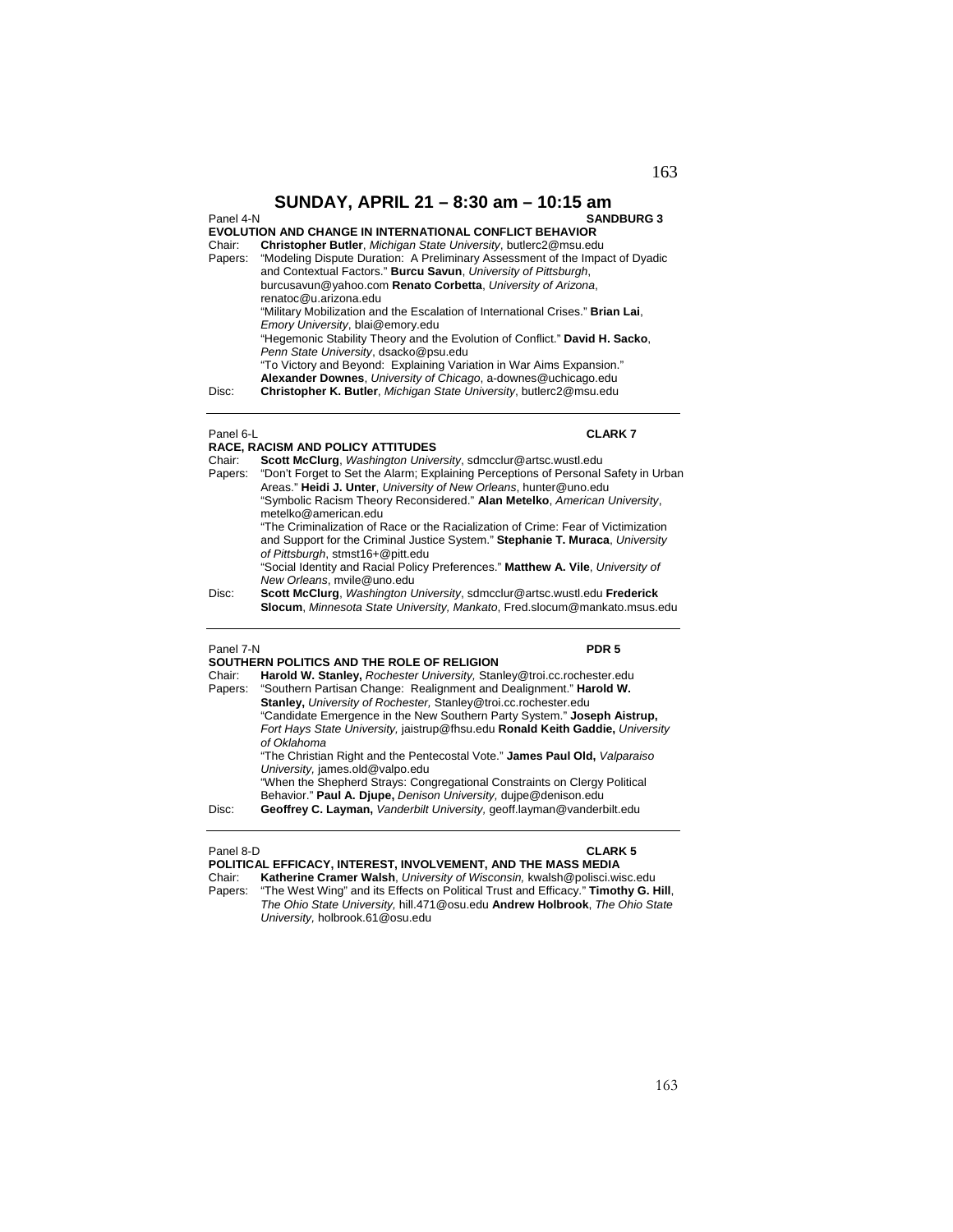|                            | SUNDAY, APRIL 21 – 8:30 am – 10:15 am<br>"Exploring the Nature of Political Interest Debra Horner, University of Michigan,<br>dhorner@umich.edu<br>"Getting on the Ground: The Million Mom March and the Sustainability of Media-<br>Driven Activism." Kristin A. Goss, Harvard University, kristingoss@harvard.edu<br>"The Role of Interest, Self-Reported Awareness, and Real Knowledge in Shaping<br>Perceptions of contentious Issues in Science and Technology." Matt Nisbet,<br>Cornell University, mcn23@cornell.edu Dietram Scheufele, Cornell University,<br>das72@cornell.edu                                                                                                                          |
|----------------------------|------------------------------------------------------------------------------------------------------------------------------------------------------------------------------------------------------------------------------------------------------------------------------------------------------------------------------------------------------------------------------------------------------------------------------------------------------------------------------------------------------------------------------------------------------------------------------------------------------------------------------------------------------------------------------------------------------------------|
| Disc:                      | Katherine Cramer Walsh, University of Wisconsin, kwalsh@polisci.wisc.edu                                                                                                                                                                                                                                                                                                                                                                                                                                                                                                                                                                                                                                         |
| Panel 9-C<br>Chair:        | PDR 7<br>THE IMPACT OF MOVEMENTS AND ORGANIZATIONS ON PUBLIC POLICY<br>Lisa Baldez, Washington University, St. Louis, labaldez@artsci@wustl.edu                                                                                                                                                                                                                                                                                                                                                                                                                                                                                                                                                                  |
| Papers:                    | "Women's Movements, Civil Society and Public Policy." S. Laurel Weldon,<br>Purdue University, weldon@polsci.purdue.edu<br>"Women's Civic Groups and Public Policy in the 1950s: How Political Institutions<br>Matter to Civic Engagement." A. Lanethea Mathews, Syracuse University,<br>almathew@maxwell.syr.edu<br>"Towards Explaining State-Level Outcomes of Social Movement-Legislative<br>Interaction" Elizabeth Stiles, Emory University, estiles@emory.edu<br>"The Collective Defense: The Role of Women's Voluntary Organizations in<br>Defending the Nordic Welfare State." Lisa Laverty, Indiana University,<br>Iraupp@indiana.edu                                                                     |
| Disc:                      | Anya Bernstein, Harvard University, abernst@fas.harvard.edu                                                                                                                                                                                                                                                                                                                                                                                                                                                                                                                                                                                                                                                      |
| Panel 10-J                 | PDR <sub>6</sub><br>RACE, PLACE AND PEACE OF MIND: CONNECTING RACIAL POLITICS AND<br><b>MENTAL HEALTH</b>                                                                                                                                                                                                                                                                                                                                                                                                                                                                                                                                                                                                        |
| Chair:<br>Papers:<br>Disc: | Lynn Sanders, University of Virginia, Ims5x@cms.mail.virginia.edu;<br>"No Place to Rest: African-American Political Attitudes and The Myth of Black<br>Women's Strength", Melissa V. Harris-Lacewell, University of Chicago,<br>mvharris@uchicago.edu<br>"The Consequences of Suburbanization for African-American Mental Health",<br>Eric Oliver, Yale University, eric oliver@yale.edu<br>"Race, Place and Force: The Foundation of Support for Coerced Treatment of<br>Persons With Mental Illness", Alexis Clark, University of Virginia,<br>ac7w@cms.mail.virginia.edu; Lynn Sanders, University of Virginia,<br>Ims5x@cms.mail.virginia.edu<br>Melissa R. Michelson, California State University at Fresno |
|                            | melissam@csu.fresno.edu Gloria Hampton, Ohio State University,<br>Hampton.27@osu.edu;                                                                                                                                                                                                                                                                                                                                                                                                                                                                                                                                                                                                                            |

**Panel 11-K MONTROSE 2 KANT**<br>Chair: Chair: **David Barzilai**, *Virginia Tech*, dbarzila@vt.edu Papers: "Aesthetic Judgment as Political Judgment: Recent Appropriations of Kant's Third Critique." **Ella Myers**, *Northwestern University*, e-meyers1@northwestern.edu "The Honesty of Kant's Political Rhetorics." **Maarten Rothman**, *Purdue University*, rothman@polsci.purdue.edu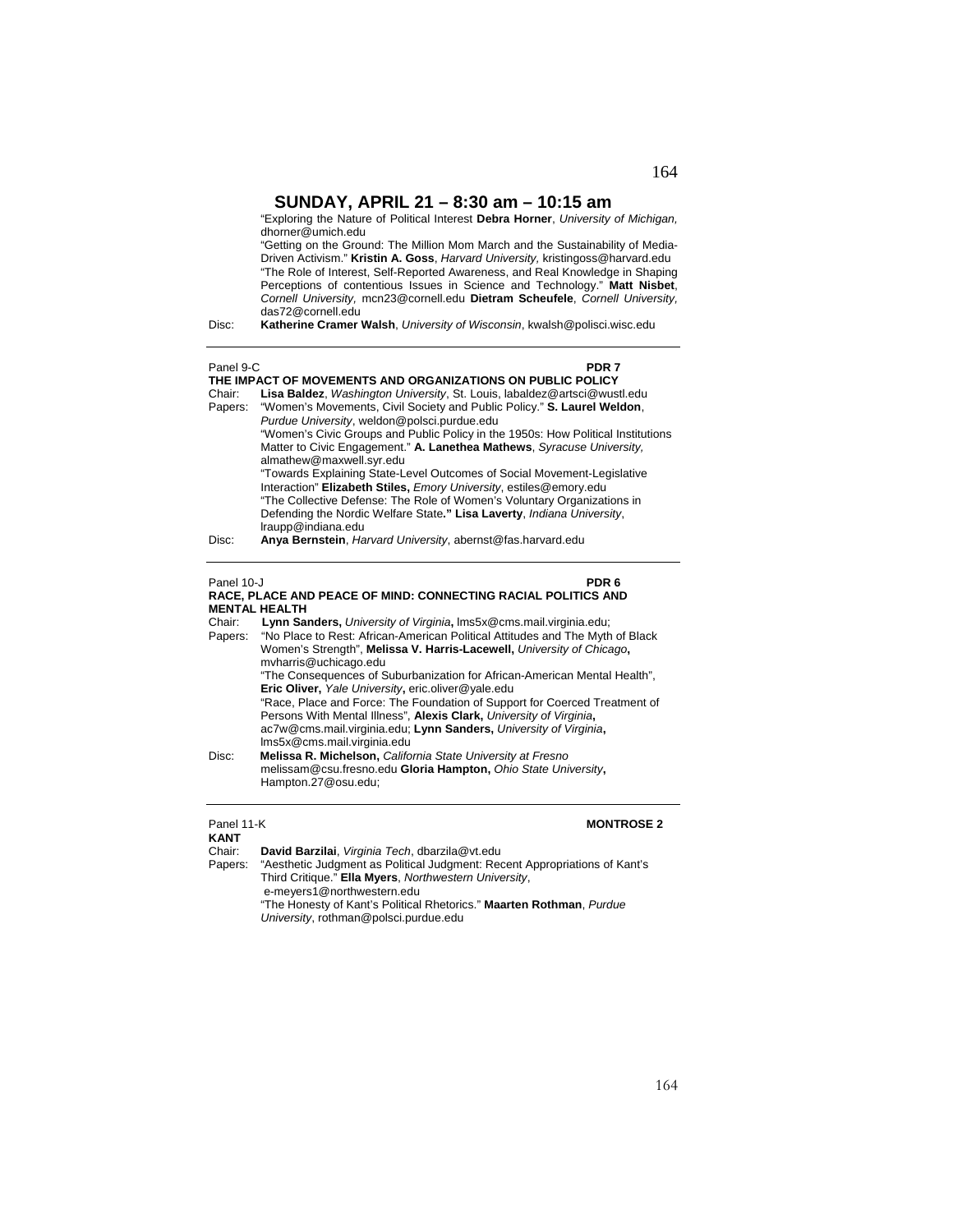|       | "Nature, Freedom and Nonidentity in Kant's Philosophy." Michelle Mawhinney,                       |
|-------|---------------------------------------------------------------------------------------------------|
|       | York University, mmawhin@yorku.ca                                                                 |
|       | "Kant and Smith Meet Putnam and Tocqueville: Citizenship in 18 <sup>th</sup> and 21 <sup>st</sup> |
|       | Century Republics." Elisabeth Ellis, Texas A&M University,                                        |
|       | ellis@polisci.tamu.edu                                                                            |
| Disc: | David Barzilai. Virginia Tech. dbarzila@vt.edu                                                    |
|       |                                                                                                   |

## **THE POLITICS OF SHAME**

## Panel 12-L **MONTROSE 3**

| THE FULITIUS OF SHAME                                                                       |  |  |
|---------------------------------------------------------------------------------------------|--|--|
| Steven Gerencser, Indiana University South Bend, sgerencs@iusb.edu                          |  |  |
| "The Politics of Shame in Plato's Gorgias." Christina Tarnopolsky, University of<br>Papers: |  |  |
| Chicago, chtarnop@midway.uchicago.edu                                                       |  |  |
| "To Appear One Must Conceal: Shameless Publics and Shameful Privates                        |  |  |
| in the Writings of Hannah Arendt." Jill Locke, Gustavus Adolphus College,                   |  |  |
| ilocke@gac.edu                                                                              |  |  |
| "Transformative Shame." Farid Abdel-Nour, San Diego State University,                       |  |  |
| abdelnou@mail.sdsu.edu                                                                      |  |  |
| Steven Gerencser, Indiana University South Bend, sgerencs@iusb.edu                          |  |  |
| Andrew Seligsohn, St. Olaf College, seligsoh@stolaf.edu                                     |  |  |
|                                                                                             |  |  |

| <b>LASALLE 1</b><br>Panel 13-C                                       |                                                                                   |  |
|----------------------------------------------------------------------|-----------------------------------------------------------------------------------|--|
| THE AMERICAN UNIVERSITY: WHY IT WORKS, WHERE IT FAILS, HOW TO CHANGE |                                                                                   |  |
|                                                                      | IT (Co-sponsored by Public Administration, 22-b)                                  |  |
| Chair:                                                               | Robert Pahre, University of Illinois at Urbana, pahre@uiuc.edu                    |  |
| Papers:                                                              | "The American University: Why it Works, Where it Fails, How to Change it."        |  |
|                                                                      | <b>Susanne Lohmann</b> , University of California, Los Angeles, lohmann@ucla.edu  |  |
|                                                                      | "Markets vs. Hierarchies in Higher Education: Does the Conventional Wisdom        |  |
|                                                                      | Hold?" Robert Lowry, lowa State University, rlowry@iastate.edu                    |  |
|                                                                      | "The Impact of Formal Structure on University Policymaking." Thomas H.            |  |
|                                                                      | Hammond, Michigan State University, thammond@msu.edu                              |  |
| Disc:                                                                | David Epstein, Columbia University, de11@columia.edu                              |  |
| Panel 15-Q                                                           | <b>MONTROSE 1</b>                                                                 |  |
|                                                                      | <b>MEASURING AND UNDERSTANDING CHANGE IN PARTIES AND PARTISANSHIP</b>             |  |
| Chair:                                                               | Alan D. Monroe, Illinois State University, admonr1@ilstu.edu                      |  |
| Papers:                                                              | "Incentives for Responsible Parties in the American Political System." Jeffrey D. |  |
|                                                                      | Grynaviski, Duke University, jdg6@duke.edu                                        |  |
|                                                                      | "Party Competition in State and Nation: An Examination of Alternative             |  |
|                                                                      | Measurement Strategies." John Bruce, University of Mississippi,                   |  |
|                                                                      | jbruce@olemiss.edu Robert Brown, University of Mississippi,                       |  |
|                                                                      | psrbrown@olemiss.edu                                                              |  |

"The New, Improved Party ID (Now With More Meaning!): Divergent Trends in the Power of Party to Structure How Americans Vote." **Hans Noel**, *University of California*, hnoel@ucla.edu

Disc: **Charles H. Franklin**, *University of Wisconsin*, franklin@polisci.wisc.edu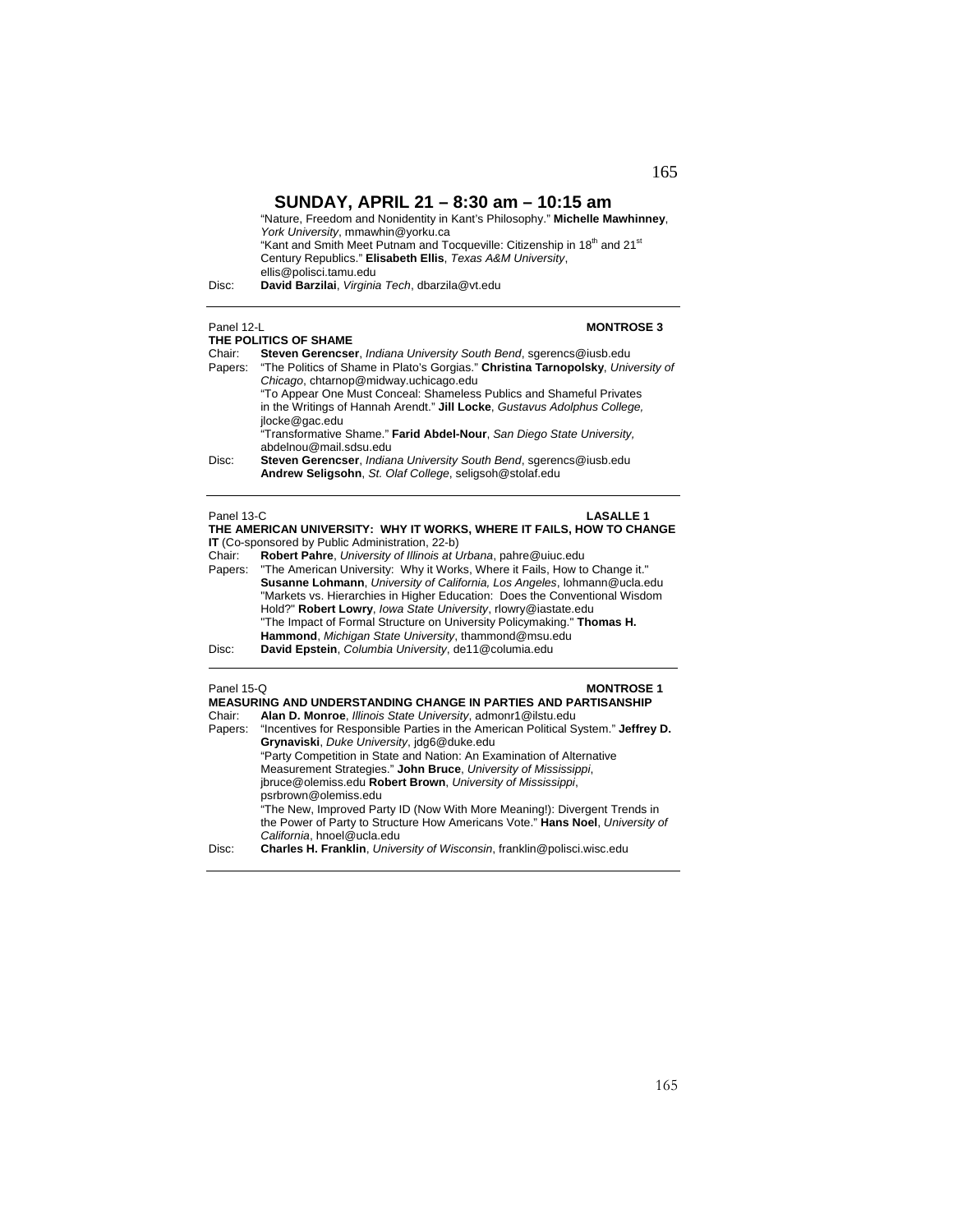## Panel 16-E **LASALLE 5**

# **THE ADMINISTRATIVE PRESIDENCY**<br>Chair: **Dean Spiliotes** *Dartmouth C*

| Chair: | <b>Dean Spiliotes, Dartmouth College, constantine.spiliotes@dartmouth.edu</b>                                                                                                                                                                                                                                                                           |
|--------|---------------------------------------------------------------------------------------------------------------------------------------------------------------------------------------------------------------------------------------------------------------------------------------------------------------------------------------------------------|
|        | "Reinventing Government and the Clinton Presidency: A Quantitative Appraisal."                                                                                                                                                                                                                                                                          |
|        | Donald R. Raber II, Furman University, Don.Raber@furman.edu                                                                                                                                                                                                                                                                                             |
|        | "Presidential Decision-Making and Administrative Change: The Evolution of                                                                                                                                                                                                                                                                               |
|        | Disaster Policy from Johnson to Clinton" R. Steven Daniels, California State                                                                                                                                                                                                                                                                            |
|        | University, Bakersfield, rdaniels@csub.edu Carolyn L. Clark-Daniels, California                                                                                                                                                                                                                                                                         |
|        | State University, Bakersfield                                                                                                                                                                                                                                                                                                                           |
|        | "Networking in the Shadow of Hierarchy: Public Policy, the Administrative                                                                                                                                                                                                                                                                               |
|        | Presidency, and the Neoadministrative State." Robert F. Durant, University of                                                                                                                                                                                                                                                                           |
|        | Baltimore, rdurant@erols.com Adam Warber, Texas A&M University,                                                                                                                                                                                                                                                                                         |
|        | X93WARBE@polisci.tamu.edu                                                                                                                                                                                                                                                                                                                               |
| Dioo:  | $\mathbf{u}_{\mathbf{u}}$ $\mathbf{u}_{\mathbf{v}}$ $\mathbf{v}_{\mathbf{v}}$ $\mathbf{v}_{\mathbf{v}}$ $\mathbf{v}_{\mathbf{v}}$ and $\mathbf{v}_{\mathbf{v}}$ be provided by the problem of $\mathbf{v}_{\mathbf{v}}$ and $\mathbf{v}_{\mathbf{v}}$ and $\mathbf{v}_{\mathbf{v}}$ and $\mathbf{v}_{\mathbf{v}}$ and $\mathbf{v}_{\mathbf{v}}$ and $\$ |

Disc: **Hult, Karen**, *Virginia Polytechnic Institute & State University*, khult@vt.edu

### Panel 17-J<br> **DEARBORN 2**

### **AMBITION AND POWER IN LEGISLATIVE CAREERS**

| Chair:            | <b>Jason Roberts</b> , University of Minnesota, iroberts@polisci.umn.edu        |
|-------------------|---------------------------------------------------------------------------------|
| Papers:           | "Congressional Committee Assignments and the Path Dependent Congressional       |
|                   | Career." Jeffrey Bernstein, Eastern Michigan University,                        |
|                   | ibernstein@online.emich.edu                                                     |
|                   | "How Legislators, Like Job Candidates, Choose Their Employers." John D.         |
|                   | Griffin, Duke University, john.griffin@duke.edu                                 |
|                   | "Decisions, Decisions: An Event History Analysis of the Congressional Intention |
|                   | to Retire, Seek Re-Election, or Make a Bid for Higher Office." Larry Handlin,   |
|                   | Washington University, St. Louis, Ibhandli@artsci.wustl.edu Christopher Ostella |
|                   | Washington University, St. Louis, costella @artsciwustl.edu                     |
|                   | "Strategic Retirements: Explaining Aggregate Level Membership Change in the     |
|                   | U.S. Congress." Jennifer Wolak, University of North Carolina, Chapel Hill,      |
|                   | wolak@email.unc.edu                                                             |
| Diec <sup>.</sup> | Stanley Berard, Lock Haven University of Dennsylvania, sherard@lbup.edu.        |

**Stanley Berard**, *Lock Haven University of Pennsylvania*, sberard@lhup.edu

### Panel 17-U **DEARBORN 3**

### **CONGRESS AND THE COURTS**

(Co-sponsored with Judicial Politics and Public Law 18-Q)<br>Chair: Paul J. Wahlbeck George Washington Univers Chair: **Paul J. Wahlbeck**, *George Washington University*, wahlbeck@gwu.edu Papers: "Congress, Endogenous Change, and Constitutional Construction: 1959-1999." **Bruce Peabody**, *Fairleigh Dickinson University*, peabody@alpha.fdu.edu "Strength in Numbers: Utilizing Nominee Slates as a Judicial Appointment Strategy." **Lisa Holmes**, *University of North Carolina, Greensboro*, lmholmes@uncg.edu **Britt Foxworth***, University of North Carolina, Greensboro*, pygmalion8@juno.com "Co-signing Congressional Amici Curiae Briefs: Position Taking or Policy Signaling?" **Eric S. Heberlig***, University of North Carolina, Charlotte*, esheberl@email.uncc.edu **Rorie Spill**, *University of Northern Iowa*, rorie.spill@uni.edu "Case Characteristics as Determinants of Congressional Amici Curiae Brief Participation." **Rachel Paine Caufield**, *Brookings Institution* and *George Washington University*, rcaufield@brook.edu Disc: **Mark Miller**, *Clark University,* mmiller@clarku.edu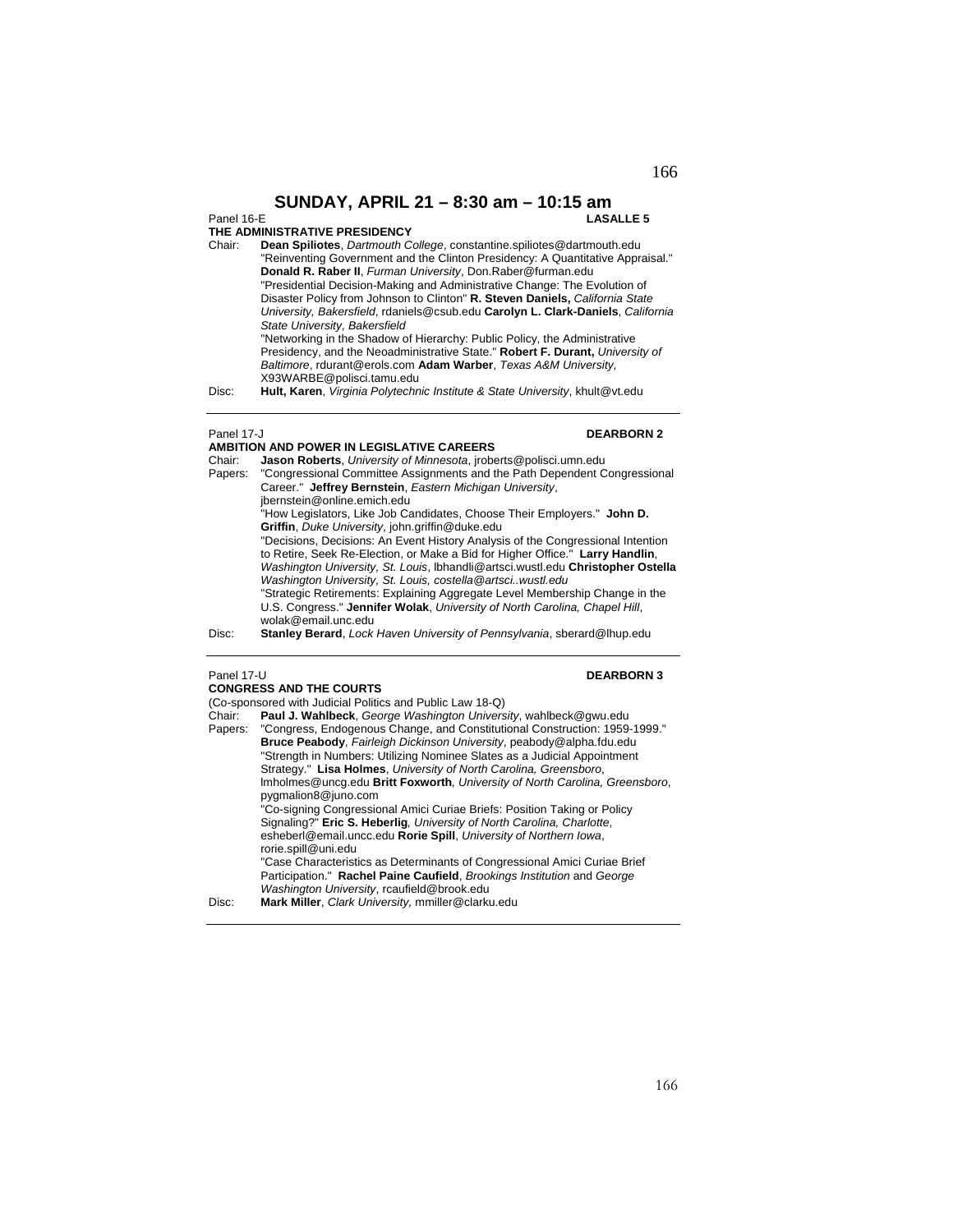|                   | SUNDAY, APRIL 21 - 8:30 am - 10:15 am                                                                                                                                                                   |
|-------------------|---------------------------------------------------------------------------------------------------------------------------------------------------------------------------------------------------------|
| Panel 18-L        | <b>LASALLE 3</b>                                                                                                                                                                                        |
|                   | <b>JUDICIAL ELECTIONS</b>                                                                                                                                                                               |
| Chair:<br>Papers: | Keith Rollin Eakins, University of Central Oklahoma, keakins@ucok.edu<br>"Predicting Challenger Quality in State Supreme Court Elections." Melinda Gann                                                 |
|                   | Hall, Michigan State University, hallme@msu.edu Chris W. Bonneau, Michigan<br>State University, BonneauC@msu.edu                                                                                        |
|                   | "Coattails and Competition: Factors Influencing Partisan Judicial Elections in<br>Illinois" Barbara Hayler, University of Illinois at Springfield,                                                      |
|                   | Addresshayler.barbara@uis.edu Calvin Mouw, University of Illinois at<br>Springfield, mouw.calvin@uis.edu                                                                                                |
|                   | "Payola Justice or Just Plain 'Ole Politics Texas Style? Campaign Finance and<br>the Texas Supreme Court" M.V. Hood III, University of Georgia.                                                         |
|                   | Address th@arches.uga.edu Craig Emmert, Texas Tech University.<br>craig.emmert@ttu.edu                                                                                                                  |
|                   | "Buying Justice in Texas: The Influence of Campaign Contributions on the Voting<br>Behavior of Texas Supreme Court Justices" Madhavi McCall, Colorado State<br>University, madhavi.mccall@colostate.edu |
| Disc:             | <b>Charles S. Lopeman, University of West Georgia, slopeman@westga.edu</b>                                                                                                                              |

| <b>LASALLE 4</b><br>Panel 19-M  |                                                                                                                                                                                                                                                                                                                                        |
|---------------------------------|----------------------------------------------------------------------------------------------------------------------------------------------------------------------------------------------------------------------------------------------------------------------------------------------------------------------------------------|
| Chair:<br>Papers:               | <b>BUDGETEER ROLES AND CENTRAL BUDGET OFFICE DECISIONS</b><br>Katherine Willoughby, Georgia State University, kwilloughby@gsu.edu<br>"Should Budget Examiner Roles Change in a Surplus Era?" Shelly Tomkin,<br>Trinity College, tomkins@trinitydc.edu<br>"Local Government Budgeteers: Factors Affecting Work Priorities" Charles Coe, |
|                                 | University of North Carolina at Greensboro, coe@social.chass.ncsu.edu<br>"Facilitating Enactment: The Role of LBO Examiners in State Budgetmaking"<br>Doug Snow, Suffolk University, dsnow@acad.suffolk.edu Katherine<br>Willoughby, Georgia State University, kwilloughby@gsu.edu                                                     |
|                                 | "Reconciling Policy Roles and Neutral Competence in Policy Oriented State<br>Budget Offices." Kurt Thurmaier, University of Kansas, thurmaier@ukans.edu                                                                                                                                                                                |
| Disc:                           | <b>Irene Rubin, Northern Illinois University, irubin@sun.soci.niu.edu</b>                                                                                                                                                                                                                                                              |
| Panel 19-N<br><b>SANDBURG 6</b> |                                                                                                                                                                                                                                                                                                                                        |
|                                 | REALIGNMENT, DEALIGNMENT, OR MISALIGNMENT IN THE SOUTH                                                                                                                                                                                                                                                                                 |
| Chair:                          | David Hogberg, Public Interest Institute, hogberg@limitedgovernment.org                                                                                                                                                                                                                                                                |
| Papers:                         | "The Impact of Partisan Realignment on the Texas Legislature" Terence M.                                                                                                                                                                                                                                                               |
|                                 | Garrett, University of Texas - Pan American, garrett@panam.edu<br>"Dealignment in Mississippi: Democratic Resurgence Blunts GOP Gains"                                                                                                                                                                                                 |
|                                 | Charles Menifield, Mississippi State University,                                                                                                                                                                                                                                                                                       |
|                                 | CharlesM@DeanAS.MsState.Edu Steve Shaffer, Mississippi State University,                                                                                                                                                                                                                                                               |
|                                 | kauai@ps.msstate.edu                                                                                                                                                                                                                                                                                                                   |
|                                 | "Whadda Ya Mean They Aren't Democrats? A Time-Series Analysis of Southern                                                                                                                                                                                                                                                              |
|                                 | Voters' Ideological Patterns" Geoff Peterson, University of Wisconsin - Eau                                                                                                                                                                                                                                                            |
|                                 |                                                                                                                                                                                                                                                                                                                                        |
|                                 | Claire, petersgd@uwec.edu                                                                                                                                                                                                                                                                                                              |
|                                 | "Did the South Rise Again? Uncontested Seats and Electoral Competition in<br>Southern US House Races, 1912-2000" J. Mark Wrighton, University of New<br>Hampshire, wrighton@cisunix.unh.edu                                                                                                                                            |

Disc: **David Hogberg**, *Public Interest Institute*, hogberg@limitedgovernment.org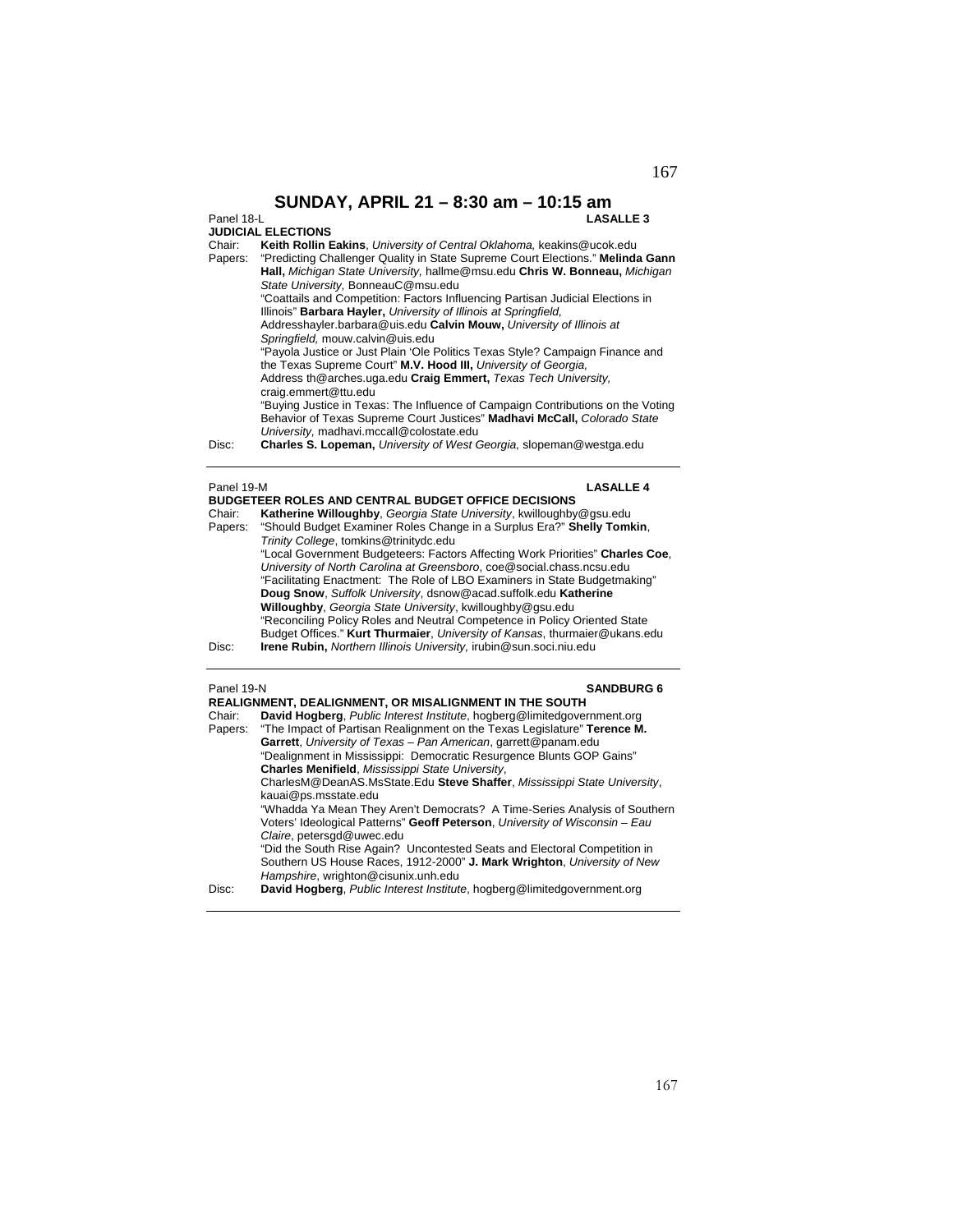### Panel 21-C **MONTROSE 7**

| <b>REGULATORY POLICY</b> |  |
|--------------------------|--|
|--------------------------|--|

Chair: **Paul Quirk**, University of Illinois-Urbana, paulq@igpa.uiuc.edu

Papers: "Patent Politics: The Political Economy of the U.S. Patent System." **William Keech**, *Carnegie Mellon University*, keech@andrew.cmu.edu **Jesse Richman**, *Carnegie Mellon University*, jrichman@andrew.cmu.edu "Drinking and Driving in America: An Analysis of Target Group Behavior and Attitudes." **David Houston**, *University of Tennessee,* dhouston@utk.edu **Lilliard Richardson, Jr.**, *University of Missouri-Columbia*, RichardsonLE@missouri.edu Disc: **Paul Quirk**, *University of Illinois-Urbana,* paulq@igpa.uiuc.edu **Dan Carpenter**, *University of Michigan,* dancarp@umich.edu

Panel 21-R **PDR 9**

### **SCHOOL REFORM: CHOICE, MONEY, AND POLITICS**  Chair: **Kenneth Wong,** *University of Chicago*, k-wong@uchicago.edu Papers: "Voucher Experiments in Washington, D.C. and Dayton, Ohio." **Patrick Wolf,** *Georgetown University*; **David Campbell**, *Harvard University*, dcampbel@latte.harvard.edu "The Internet and School Choice." **Mark Schneider**, *SUNY-Stony Brook*, mark.schneider@sunysb.edu **Jack Buckley**, *SUNY-Stony Brook*, sbuckley@ic.sunysb.edu "Money Matters if You Want it to: Dependent Variables and Education Production Functions." **Kevin Smith**, *University of Nebraska-Lincoln*, ksmith1@unl.edu **J. Scott Rademacker**, *University of Nebraska-Lincoln*, jrademac@unlserve.unl.edu "Would Increased State Funding Improve Student Performance? An Example from Texas." **Corliss Lentz**, *Sam Houston State University*, pol\_ccl@shsu.edu Disc: **John Witte**, *University of Wisconsin-Madison*, witte@lafollette.wisc.edu

**W. Phillips Shively,** *University of Minnesota*, shively@umn.edu

### Panel 22-D **PARLOR F**

### **GOVERNANCE AND SERVICE DELIVERY**

(Co-sponsored with Urban and Local Politics 20-N)<br>Chair: **George Fredrickson**, University of Kans Chair: **George Fredrickson**, *University of Kansas*, gfred@falcon.cc.ukans.edu "The Struggle to Achieve Municipal Reform: An Explanation of the Unsuccessful City-County Consolidation Referenda in North Carolina." **Suzanne Leland**, *Kansas State University*, smeland@ksu.edu **Gary A. Johnson**, *University of North Carolina-Charlotte,* garjohns@email.uncc.edu "In-Fill Development: Solution to Sprawl or Affordable Housing? Can we do Both?" **Annette Steinacker**, *Claremont Graduate University*, annette.steinacker@cgu.edu "Delivering Urban Services: The Increasing Role of Counties as Municipal Governments." **Christopher Hoene**, *Public Policy Institute of California*, hoene@cbpp.org **Mark Baldassare**, *Public Policy Institute of California*; baldassare@ppic.org **Michael Shires,**, *Public Policy Institute of California* "Municipal Annexation Patterns and the Evolution of Metropolitan Areas: A Comparative Analysis of Detroit and Columbus Ohio." **Craig Ramsay**, *Ohio Wesleyan University*, dcramsay@cc.ow.edu Disc: **Robert Stein**, *Rice University,* stein@rice.edu

168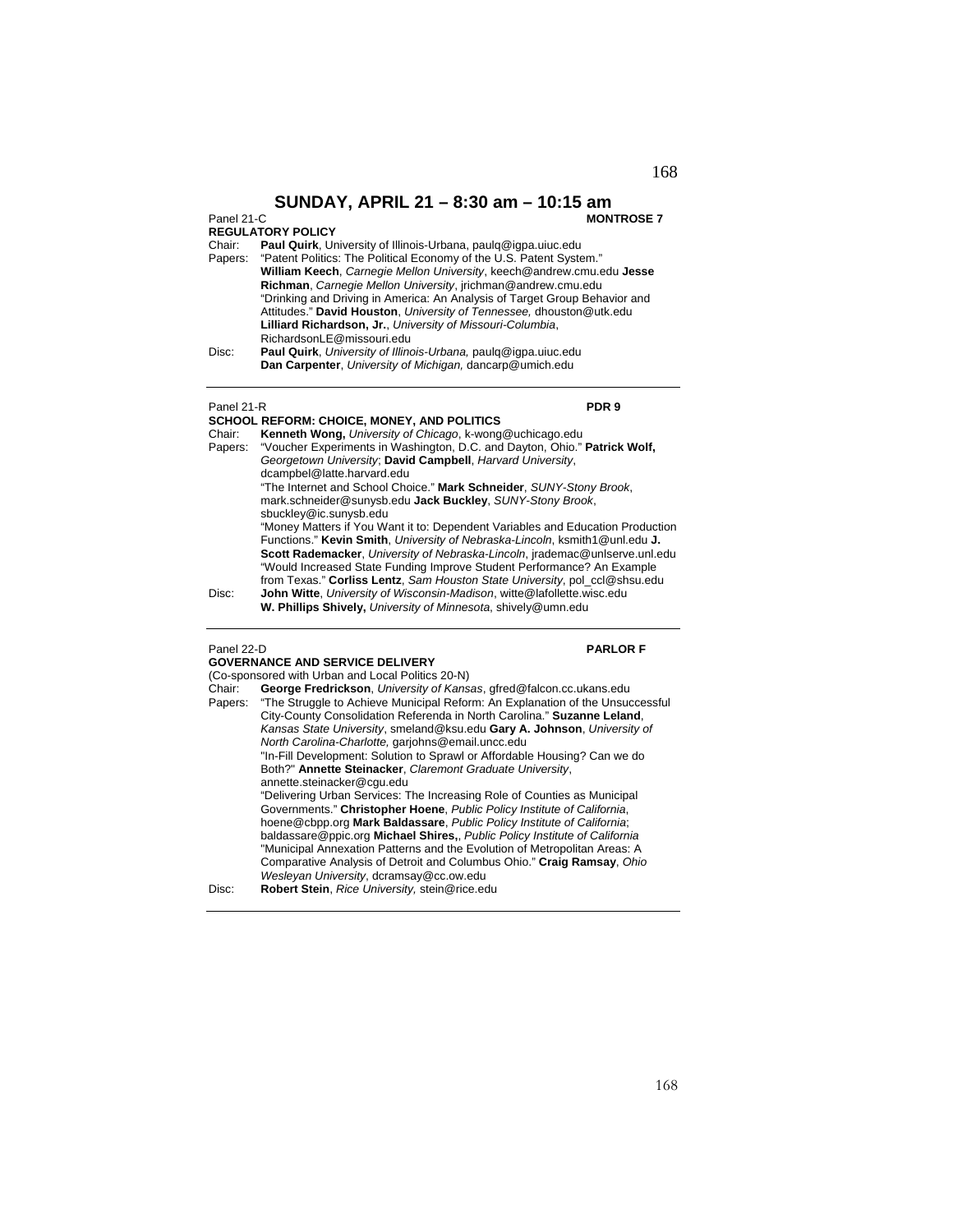**SUNDAY, APRIL 21 – 8:30 am – 10:15 am**  Panel 23-E **BURNHAM 2 COMPARATIVE POLITICS AND CIVIL SOCIETY** Denise Powers, University of Iowa, denise-powers@uiowa.edu Papers: "Political Tolerance in Israel." **Michal Shamir**, *Tel-Aviv University*, m3600@post.tau.ac.il "Voluntary Group Membership and Democratic Values: A Reassessment of the Conventional Wisdom." **Brian D. Silver**, *Michigan State University*, bsilver@msu.edu; **Kathleen M. Dowley**, *SUNY-New Paltz*, dowleyk@newpaltz.edu "Unpacking Civic Engagement in Latin America." **Lucio Renno**, *University of Pittsburgh*, lurst2+@pitt.edu "Culture, Cognitive Theory, and the Outbreak of Israeli-Palestinian Violence." **Pierre Atlas**, *Indiana University-Purdue University Indianapolis*, patlas@iupui.edu

Disc: **Denise Powers**, *University of Iowa*, denise-powers@uiowa.edu

### Panel 24-D **CLARK 10**

|        | TECHNOLOGY AND POLITICAL SCIENCE EDUCATION                                    |
|--------|-------------------------------------------------------------------------------|
| Chair: | Stephen Frantzich, US Naval Academy, frantzic@usna.edu                        |
| Paper: | "The Web Text Book: Gimmick or Wave of the Future." Stephen Frantzich, US     |
|        | Naval Academy, frantzic@usna.edu                                              |
|        | "Distance Learning in Advance Methods Training." Herbert Weisberg, Ohio       |
|        | State University, weisberg.1@osu.edu                                          |
|        | "You Mean We Can Cheat? Web-Based Quizzes as Repeated Games, Student          |
|        | Learning, and Academic Honesty." Charles Turner, California State University, |
|        | ccturner@csuchico.edu                                                         |
|        | "On-Line Discussions: Which Students Participate? Are They Effective          |
|        | Pedagogical Tools?" Rosalee Clawson, Purdue University,                       |
|        | clawson@polisci.purdue.edu Rebecca Deen University of Texas-Arlington, Zoe    |
|        | <b>Oxley Union College</b>                                                    |
|        | "Transforming Teaching and Learning in Political Science with Technology:     |
|        | Resistance is Futile." Paul Hagner, University of Hartford,                   |
|        | prhagner@mail.hartford.edu                                                    |
| Disc:  | Michael Moore, University of Texas-Arlington, mmoore@uta.edu                  |
|        |                                                                               |
|        |                                                                               |

Panel 25-B **PDR 8 WINNING – AND USING – FAMILY LEAVE AT YOUR UNIVERSITY**  Chair: **Catherine Rudder**, *American Political Science Association*, rudder@apsanet.org Part: **Victoria Farrar-Myers**, *University of Texas at Arlington,* victoria@uta.edu **Cindy Simon Rosenthal**, *University of Oklahoma,* csrosenthal@ou.edu **Suzanne Mettler**, *Syracuse University,* sbmettle@maxwell.syr.edu **Clarissa Peterson**, *DePauw University*, cpeterson@depauw.edu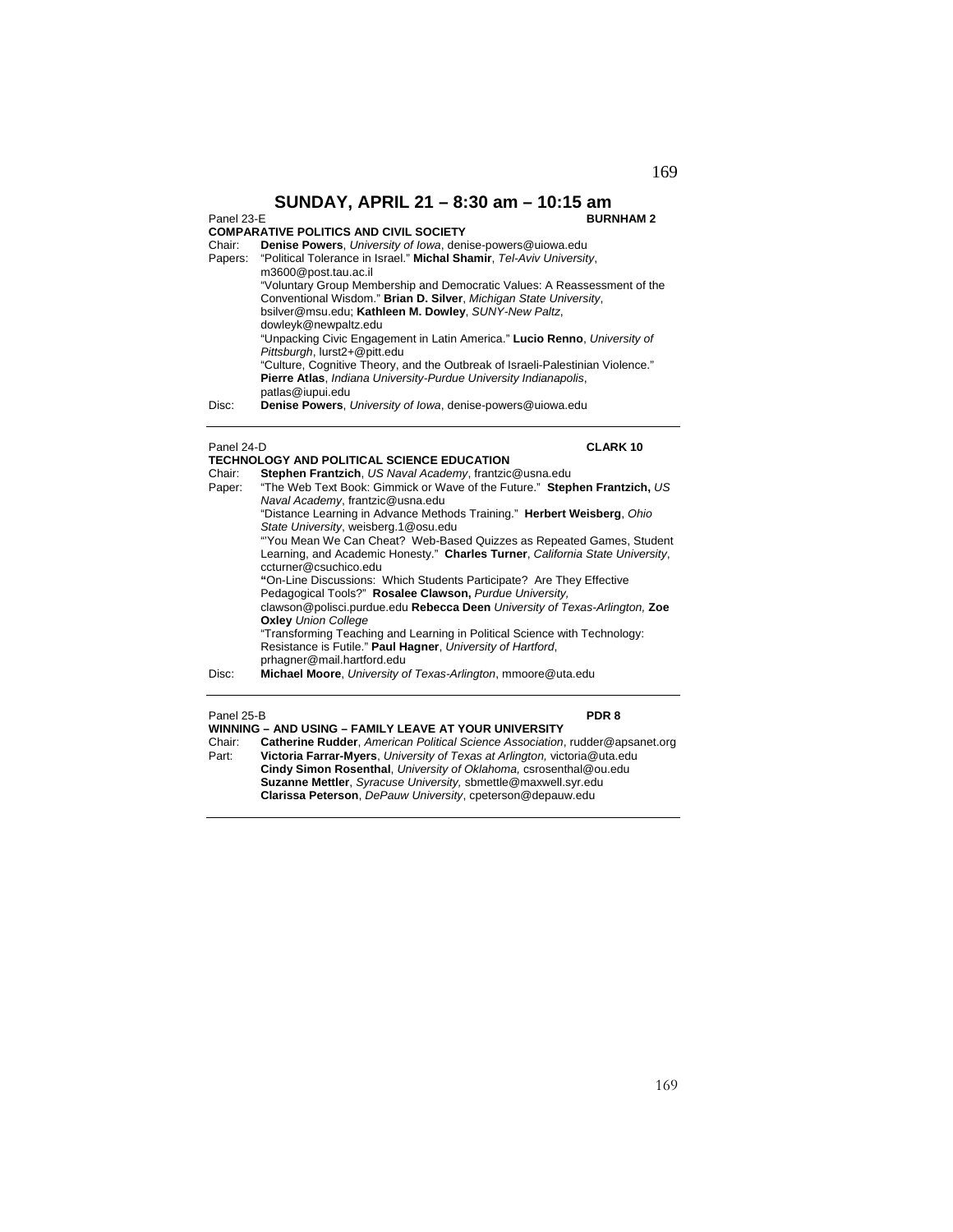## **SUNDAY, APRIL 22 - 10:30 am – 12:15 pm Sunday 10:30 -- 12:15**

### Panel 1-M **LASALLE 5**

**GLOBAL MARKETS AND THE POLITICS OF SOCIAL WELFARE REFORM IN COMPARATIVE PERSPECTIVE** 

Chair: **Aslaug Asgeirsdottir**, *Harvard University*, aasgeirs@latte.harvard.edu

Papers: "Still Three Worlds of Welfare Capitalism? Comparing Welfare Regime Change in Advanced Industrial Societies." **Lyle Scruggs**, *University of Connecticut*, scruggs@uconnvm.uconn.edu **James P. Allan**, *University of Connecticut*  "The Impact of Left-Center Coalition and Electoral Systems on Welfare Development in 17 Democracies, 1970-1990." **Woojin Moon**, *UCLA*, wjmoon@ucla.edu "Pension Reform in the Global Arena." **Carolyn Dudek**, *Hofstra University*,

psccmd@hofstra.edu **Pieter Omtzigt**, *Universita dell'Insubria (Italy*), pieter.omtzigt@virgilio.it

"Responses of the Business and Political Elites to the Japanese Employment Crisis." **Muge Kokten**, *University of Virginia*, mmk8d@virginia.edu Disc: **Glenn E. Mitchell II**, *University of South Florida*, gmitchel@admin.usf.edu

### Panel 3-N **BURNHAM 1**

### Panel 4-L **BURNHAM 5**

|         | NEW DEVELOPMENTS IN INTERNATIONAL RELATIONS THEORY                                 |  |
|---------|------------------------------------------------------------------------------------|--|
| Chair:  | Rashida Hussain, Illinois State University, rhussa2@ilstu.edu                      |  |
| Papers: | "The Fourth Wave: The Problematic State Sovereignty." Ahmet Sozen,                 |  |
|         | University of Bahcesehir, sozen@bahcesehir.edu.tr                                  |  |
|         | "Challenging the 'Clash of Civilizations': Convergence Points of Christian,        |  |
|         | Islamic and Confucian Teachings on War and Peace." Jacqueline M. Vieceli,          |  |
|         | Minnesota State University, Jacqueline. Vieceli@Mankata.msus.edu                   |  |
|         | "The Invisible Hand of Peace: Competitive Markets, Foreign Policy, and Liberal     |  |
|         | IR Theory." Patrick J. McDonald, Ohio State University, mcdonald.18@osu.edu        |  |
|         | "Explaining the Evolution of Trusting Relationships in the 'Philadelphian System', |  |
|         | 1776-1860." Aaron M. Hoffman, University of Pittsburgh, amhst20@yahoo.com          |  |
| Disc:   | Alexander Wendt, University of Chicago, awendt@uchicago.edu                        |  |
|         |                                                                                    |  |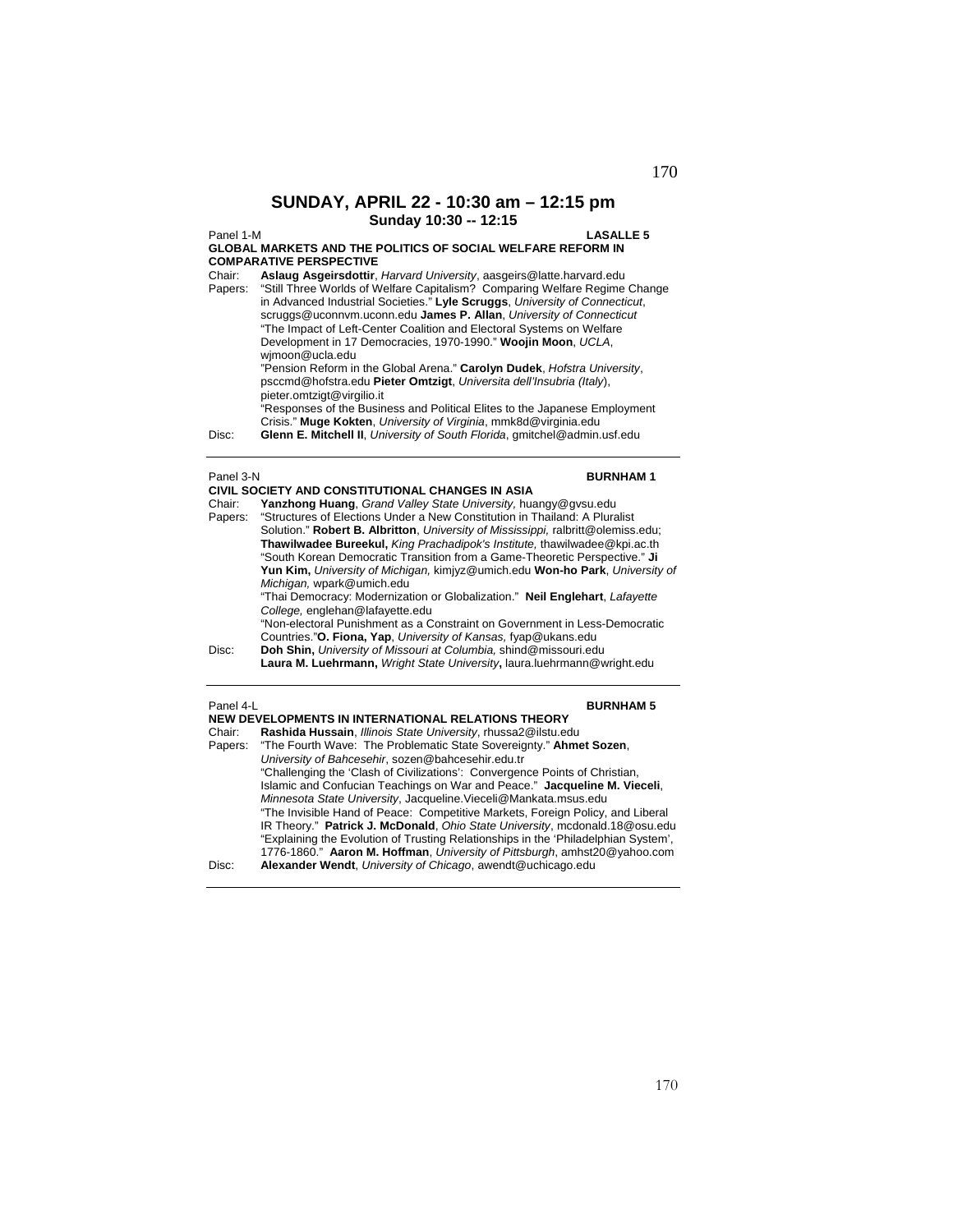### Panel 4-O **SANDBURG 3**

### **DOMESTIC INFLUENCES ON INTERNATIONAL CONFLICT BEHAVIOR**

| Chair:  | <b>Jaroslav Tir.</b> University of Illinois, Urbana-Champaign, tir@uiuc.edu     |
|---------|---------------------------------------------------------------------------------|
| Papers: | "The Electoral Environment and Dispute Behavior." Michael T. Koch, University   |
|         | of California-Davis, mtkoch@ucdavis.edu                                         |
|         | "Parliamentary Systems and the Diversionary Use of Force: Examples from the     |
|         | British and Israeli Cases." Christopher Sprecher, Texas A&M University,         |
|         | sprecher@polisci.tamu.edu Karl DeRouen, Southwest Texas University,             |
|         | karl.fpdm@lycos.com                                                             |
|         | "Domestic Politics and Conflict Among Rivals: Domestic Institutional Incentives |
|         | for Conflict or Cooperation." Chad Atkinson, University of Illinois, Urbana-    |
|         | Champaign, catkinso@uiuc.edu                                                    |
| Disc:   | Fred S. Pearson, Wayne State University, ab3440@wayne.edu                       |
|         |                                                                                 |

### Panel 6-M **CLARK 7**

|         | <b>ATTITUDES AND IDEOLOGY</b>                                                          |
|---------|----------------------------------------------------------------------------------------|
| Chair:  | Debbie Schildkraut, Oberlin College, Debbie.schildkraut@oberlin.edu                    |
| Papers: | "Reconceptualizing the Role of Consistency in Mass Belief Systems: Evidence from       |
|         | Heteroskedasticity Models." Howard Lavine, State University of New York at Stony Brook |
|         | Howard.Lavine@sunysb.edu Thomas Gschwend, State University of New York at Stony        |
|         | <b>Brook</b>                                                                           |
|         | "Looking into Their Minds: Latency in Survey Response as Determined by                 |
|         | Political Sophistication, Issue Publics and Cognitive Dissonance." Darren              |
|         | Schreiber. UCLA. dschreib@ucla.edu                                                     |
|         | "Information, Policy Attitude Extremity and Political Tolerance." Dennis Plane,        |
|         | University of Texas at Austin, dlplane@mail.la.utexas.edu                              |
|         | "State Variation in the Meaning of Political Ideology and Partisanship." Robert J.     |
|         | McKee, University of Illinois at Chicago, rmckee1@uic.edu                              |
| Disc:   | William Jacoby, University of South Carolina, jacoby@gwm.sc.edu                        |
|         | Debbie Schildkraut, Oberlin College, Debbie.schildkraut@oberlin.edu                    |
|         |                                                                                        |
|         |                                                                                        |

### Panel 7-O **PDR 5**

| Chair:<br>Papers: | SOCIAL AND CONTEXTUAL EFFECTS ON POLITICAL ATTITUDES AND BEHAVIOR<br><b>Brady Baybeck, University of Missouri, St. Louis, baybeck@umsl.edu</b><br>"Who Do they Know and How Do They Know It? An Examination of Citizen<br>Awareness of Political Context." Brady Baybeck, University of Missouri, St.<br>Louis, baybeck@umsl.edu Scott McClurg, Washington University,<br>sdmcclur@artsci.wust1.edu |
|-------------------|-----------------------------------------------------------------------------------------------------------------------------------------------------------------------------------------------------------------------------------------------------------------------------------------------------------------------------------------------------------------------------------------------------|
|                   | "Motivating Political Participation: Competing Theories of Social Influence."<br>Melissa K. Miller, Northwestern University, mkm045@northwestern.edu<br>"Voter Registration and Race: An Ecological Inference Analysis of the SES<br>Model and Local Neighborhood Structure." Christopher Ostella, Washington<br>University, costella@artsci.wust1.edu                                              |
| Disc:             | "Unpacking the Backlash: The Effects of Anti-Immigrant Legislation on<br>Naturalizaition, Registration and Voter Turnout." S. Karthick Ramakrishnan,<br>Princeton University, karthick@princeton.edu<br>Jason Barabas, Princeton University, ibarabas@princeton.edu                                                                                                                                 |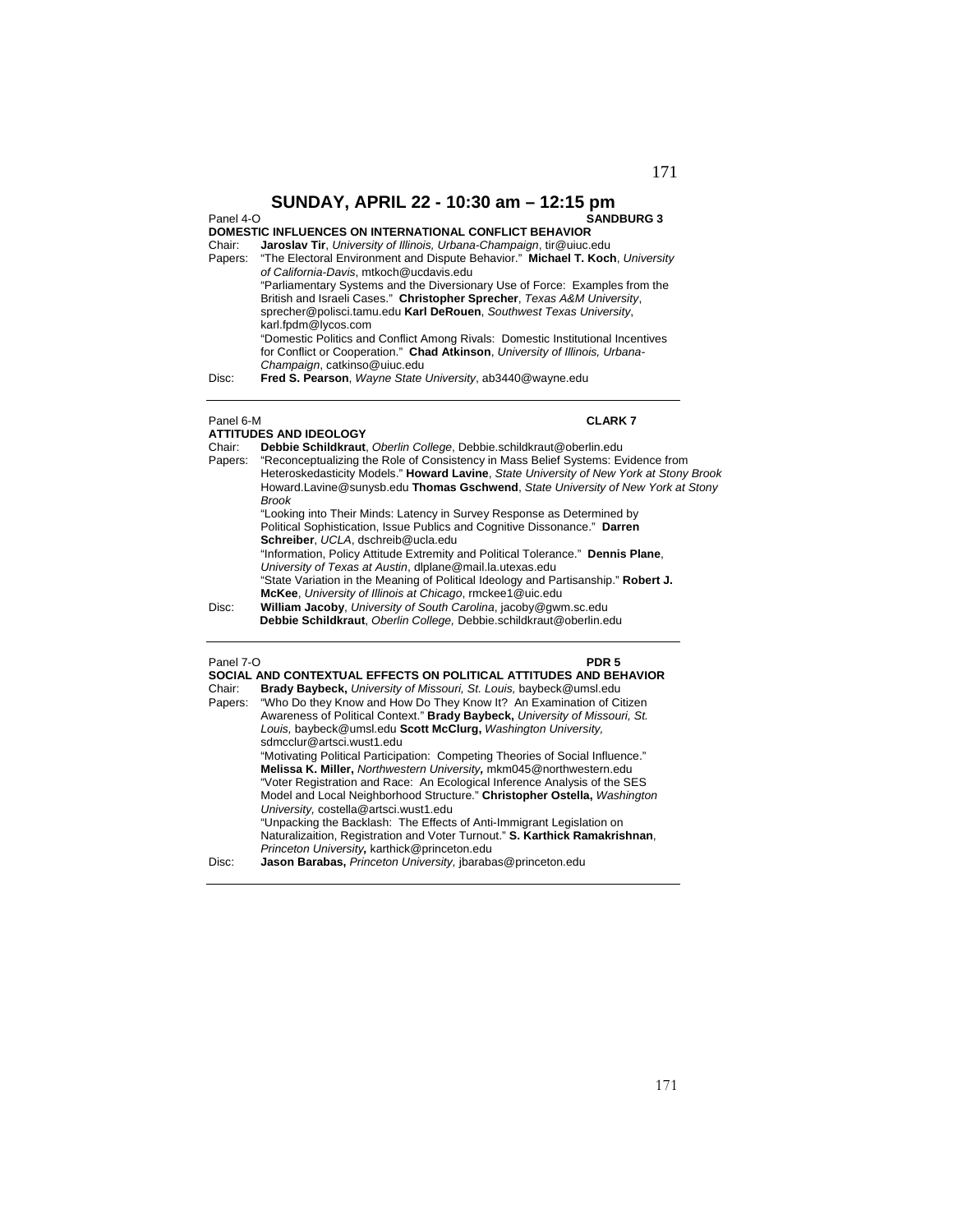Panel 7-BB **STATE BALLROOM ROUNDTABLE ON SOFT MONEY AND THE 2000 CONGRESSIONAL ELECTIONS**  (Co-sponsored with by Political Parties and Interest Groups, 15-I)<br>Chair: **David Magleby** *Brigham Young University david mag* Chair: **David Magleby,** *Brigham Young University,* david\_magleby@byu.edu "Issue Advocacy and Soft Money in the Battle for the Connecticut 5th Congressional District House Seat." **Sandy Anglund**, *University of Connecticut*, Ttimsand@aol.com **Joanne Miller**, *University of Connecticut*, jmmiller@uconnvm.uconn.edu "Issue Advocacy and Soft Money in the Battle for the Pennsylvania 4th Congressional District House Seat." **David Barker**, *University of Pittsburgh*, dbarker+@pitt.edu **Christopher Carman**, *University of Pittsburgh*, carman+@pitt.edu "Issue Advocacy and Soft Money in the Battle for the Arkansas 4th Congressional District House Seat." **Hal Bass**, *Ouachita Baptist University*, *Arkadelphia*, bassh@alpha.obu.edu "Issue Advocacy and Soft Money in the Battle for the New Jersey 12th Congressional District House Seat." **Adam Berinksy***, Princeton University*, berinsky@princeton.edu **Susan Lederman**, *Kean College of New Jersey*, slederma@turbo.kean.edu "Issue Advocacy and Soft Money in the Battle for the Michigan 8th Congressional District House Seat." **Susan Carter**, *Michigan State University*, sucarter@msu.edu **Eric Freedman**, *Michigan State University*, freedma5@pilot.msu.edu "Issue Advocacy and Soft Money in the Battle for the Washington 2nd Congressional District House Seat." **Todd Donovan,** *Western Washington University***, donovan@cc.wwu.edu**  "Issue Advocacy and Soft Money in the Battle for the Kentucky 6th Congressional District House Seat." **Don Gross**, *University of Kentucky*, pol146@pop.uky.edu **Penny Miller**, *University of Kentucky*, pol153@pop.uky.edu "Issue Advocacy and Soft Money in the Battle for the Oklahoma 2nd Congressional District House Seat." **Rebekah Herrick**, *Oklahoma State University*, herric5@netscape.net "Issue Advocacy and Soft Money in the Battle for the Pennsylvania 13th Congressional District House Seat." **Robin Kolodny**, *Temple University*, rakolodny@aol.com **Sandra Suarez**, *Temple University*, ssuarez@nimbus.ocis.temple.edu "Issue Advocacy and Soft Money in the Battle for the Illinois 10th Congressional District House Seat." **Barry Rundquist**, *University of Illinois*, barryr@uic.edu **Julie Dowse, Oladimeji Adeoye** "Issue Advocacy and Soft Money in the Battle for the Montana at Large House Seat." **Craig Wilson**, *Montana State University*, cwilson@msubillings.edu **Mike Laslovich**, *University of Montana*, mlaslo@selway.umt.edu\

### Panel 9 L **PDR 7**

**GENDER STEREOTYPES IN ELECTORAL POLITICS**  Chair: **Elizabeth Bennion**, *Indiana University South Bend,* ebennion@iusb.edu Papers: "Sex and Perceptions of Leader Traits: Evidence from the 1993 Canadian and 1999 New Zealand Election Studies." **Elisabeth Lesley Gidengil**, *McGill University,* egiden@po-box.mcgill.ca **Susan Banducci**, *University of Amsterdam,* banducci@pscw.uva.nl; *University of New Brunswick*, jeveritt@unbsj.ca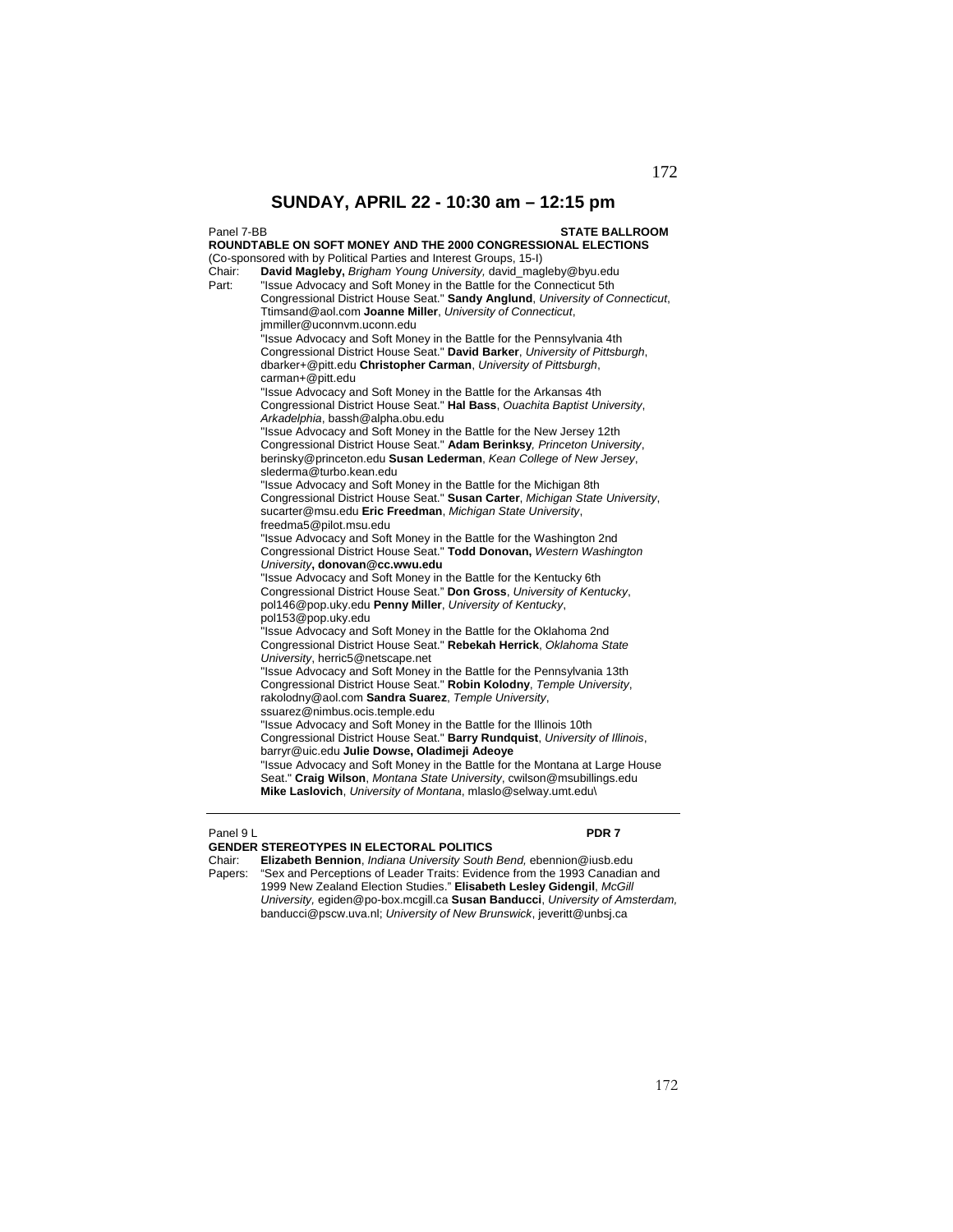| Disc:             | $50$ NDA I, APRIL ZZ - 10:30 am – 12:15 pm<br>"Who Stereotypes? The Determinants of Gender Stereotypes about Political<br>Candidates." Kira Sanbonmatsu, Ohio State University,<br>sanbonmatsu.1@osu.edu<br>"A Matter of Gender: The Vocabularies of Congressional Coverage." Margaret<br>Young, University of Michigan, mmyoung@umich.edu<br>Joe Cammarano, Providence College, jpcammar@providence.edu |
|-------------------|----------------------------------------------------------------------------------------------------------------------------------------------------------------------------------------------------------------------------------------------------------------------------------------------------------------------------------------------------------------------------------------------------------|
| Panel 10-H        | PDR <sub>6</sub>                                                                                                                                                                                                                                                                                                                                                                                         |
|                   | <b>INTERSECTIONS OF RACE, ETHNICITY, CLASS AND GENDER</b>                                                                                                                                                                                                                                                                                                                                                |
| Chair:<br>Papers: | Ann Linn, University of Michigan, annlin@umich.edu<br>"The Black Female Bogeyman: Another Means of Controlling the Black<br>Community", Julia Jordan-Zachery, Wheaton College,<br>jjordanz@wheatoncollege.edu                                                                                                                                                                                            |
| Disc:             | "Las Mujeres Invisibles: Latina Activists at the U.S. Mexico Border" Sharon Ann<br>Navarro, University of Wisconsin-Madison, sharon@polisci.wisc.edu<br>Khalilah Brown, Ohio State University, Brown.1712@osu.edu, Pamela Cook,<br>University of Chicago, pcook@midway.uchicago.edu                                                                                                                      |
| Panel 11-L        | <b>MONTROSE 2</b>                                                                                                                                                                                                                                                                                                                                                                                        |
| Chair:<br>Papers: | <b>DEMOCRATIC THEORY: HISTORICAL VIEWS</b><br>Andrew Murphy, University of Chicago, amurphy@uchicago.edu<br>"Diderot's Democratic Sensibilities." Khristina Haddad, University of Michigan,<br>haddadk@umich.edu                                                                                                                                                                                         |
|                   | "Hume, Rationality, and Contemporary Democracy." Tom Hoffman, Indiana<br>University, Bloomington, thhoffma@indiana.edu<br>"Rousseau's Social Ontology." Michael McLendon, University of Texas at                                                                                                                                                                                                         |
| Disc:             | Austin, mikemc@jeeves.la.utexas.edu<br>Fonna Forman Dubin, Virginia Tech, f-dubin@uchicago.edu                                                                                                                                                                                                                                                                                                           |
| Panel 11-P        | <b>SANDBURG 4</b>                                                                                                                                                                                                                                                                                                                                                                                        |
| Chair:            | <b>ANCIENT POLITICAL THOUGHT</b><br>Susan Bickford, University of North Carolina at Chapel Hill,<br>bickford@email.unc.edu                                                                                                                                                                                                                                                                               |
| Papers:           | "Thucydides as Tragedy: On the Career of Brasidas." John Frances Ryan<br>"Three Myths about Plato's Republic." Robert W. Hall, rwhall@zoo.uvm.edu<br>"Conversations among Strangers: Reflections on Strangers and the Laws."<br>Xavier Marquez, University of Notre Dame, xmarquez@nd.edu                                                                                                                |
| Disc:             | Arlene Saxonhouse, University of Michigan, awsaxon@umich.edu                                                                                                                                                                                                                                                                                                                                             |
| Panel 12-M        | <b>MONTROSE 3</b>                                                                                                                                                                                                                                                                                                                                                                                        |
|                   | RECONSIDERING REPUBLICANISM, HISTORICAL AND CONTEMPORARY                                                                                                                                                                                                                                                                                                                                                 |
| Chair:<br>Papers: | Robert Grady, Eastern Michigan University, pls_grady@online.emich.edu<br>"Imagination and Representation." Tim Tilton, Indiana University,<br>tilton@indiana.edu                                                                                                                                                                                                                                         |
|                   | "Reconsidering French Neo-Republicanism: Genealogy of a Public Philosophy."                                                                                                                                                                                                                                                                                                                              |

"Reconsidering French Neo-Republicanism: Genealogy of a Public Philosophy." **Charles M. Hoffman**, *Indiana University,* cmhoffma@indiana.edu "Populist Appeals and Political Coalitions in the Ideological Conflict of the Gilded Age." **Teena Gabrielson**, *University of California, Davis,* tjgabrielson@ucdavis.edu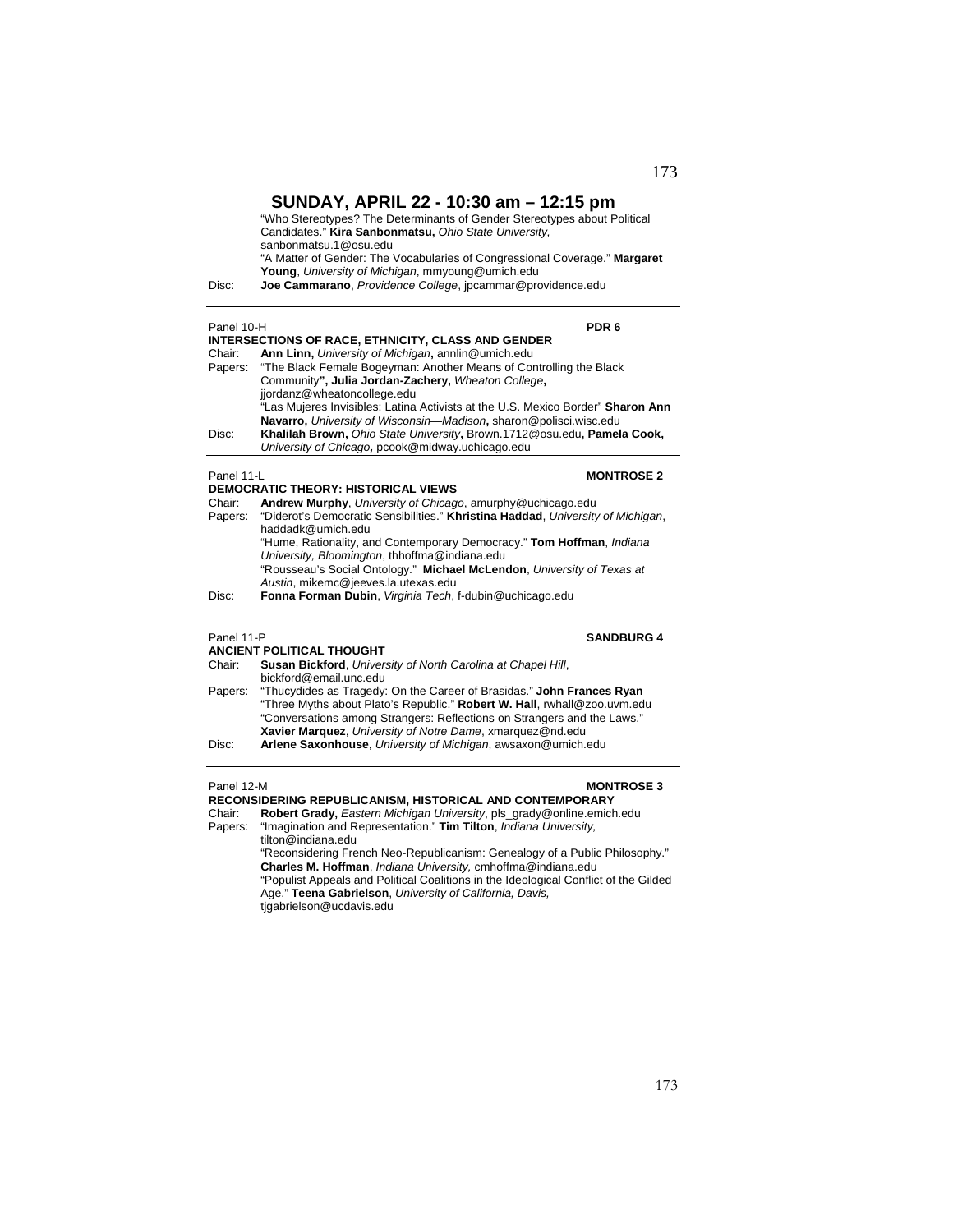"Liberal Virtue, Communitarian Virtue." **Marc Stier**, *Temple University,*  MarcStier@stier.net

Disc **Robert Grady,** *Eastern Michigan University*, pls\_grady@online.emich.edu **William Riggs,** *University of New Orleans*, blubyu50@aol.com

| Panel 13-H       | <b>CLARK 10</b>                                                                 |
|------------------|---------------------------------------------------------------------------------|
| <b>ELECTIONS</b> |                                                                                 |
| Chair:           | Tim Feddersen, Northwestern University, tfed@kellogg.nwu.edu                    |
| Papers:          | "Repeated Downsian Electoral Competition." John Duggan, University of           |
|                  | Rochester, dugg@troi.cc.rochester.edu                                           |
|                  | "Candidate Screening and Party Labels in Repeated Electoral Competition."       |
|                  | Michael Ting, University of North Carolina, mmting@unc.edu James Snyder,        |
|                  | Massachusetts Institute of Technology, millett@mit.edu                          |
|                  | "An Abstract Approach to Candidate Objective Functions." John Patty,            |
|                  | Carnegie-Mellon University, jpatty+@andrew.cmu.edu                              |
|                  | "Policy Stability under Different Electoral Systems." Massimo Morelli, The Ohio |
|                  | State University, morelli.10@osu.edu                                            |
| Disc:            | Tim Feddersen, Northwestern University, tfed@kellogg.nwu.edu                    |
|                  | Roger Myerson, Northwestern University, myerson@kellogg.nwu.edu                 |
|                  |                                                                                 |

## Panel 13-I **LASALLE 1**

|         | <b>PSYCHOLOGY MEETS RATIONAL CHOICE</b>                                                                                                                         |
|---------|-----------------------------------------------------------------------------------------------------------------------------------------------------------------|
| Chair:  | Daniel Diermeier, Northwestern University, d-diermeier@kellogg.nwu.edu                                                                                          |
| Papers: | "Brain Activity in the Play of Dominant Strategy and Mixed Strategy Games."                                                                                     |
|         | Rick K. Wilson, Rice University, rkw@rice.edu Randolph Stevenson, Rice                                                                                          |
|         | University, stevenso@rice.edu Geoffrey Potts, Rice University, gpotts@rice.edu<br>"Rationality and Inconsistent Behavior." Tobias Klaus, Indiana University and |
|         | Trinity College, Dublin, t.klaus@gmx.net                                                                                                                        |
|         | "Informational Cascades and Catastrophic Risk." Jacob Gersen, University of                                                                                     |
|         | Chicago, j-gersen@uchicago.edu                                                                                                                                  |
|         | "Cooperation in the Finitely Repeated 2x2 Social Dilemma Game."                                                                                                 |
|         | Toh-Kyeong Ahn, Indiana University, tahn@indiana.edu                                                                                                            |
| Disc:   | Daniel Diermeier, Northwestern University, d-diermeier@kellogg.nwu.edu<br>Scott Page, University of Michigan, Ann Arbor, spage@umich.edu                        |
|         |                                                                                                                                                                 |

### Panel 15-P **MONTROSE 1**

| <b>WHY GROUPS?</b> |                                                                                                                                                                                                |
|--------------------|------------------------------------------------------------------------------------------------------------------------------------------------------------------------------------------------|
| Chair:             | Beth Lech, Rutgers University, BethL@rci.rutgers.edu                                                                                                                                           |
| Papers:            | "Towards a Unified Analysis of Collective Action: The Organization of Economic<br>and Non-Economic Groups." Richard Jankowski, State University of New York,<br>Richard.Jankowski@fredonia.edu |
|                    | "The Impact of Globalization on US Domestic Interest Groups." Graham K.<br>Wilson, University of Wisconsin, gwilson@polisci.wisc.edu                                                           |
|                    | "The Politics of Interest Group Formation: The Mexican American Communities<br>in Chicago and Houston." Gustavo Cano, Columbia University,<br>gc91@columbia.edu                                |
|                    | "Lobbying in the Metropolis." Anthony James Nownes, University of<br>Tennessee, anownes@utk.edu                                                                                                |
| Disc:              | Gary J. McKissick, Yale University, gary mckissick@yale.edu                                                                                                                                    |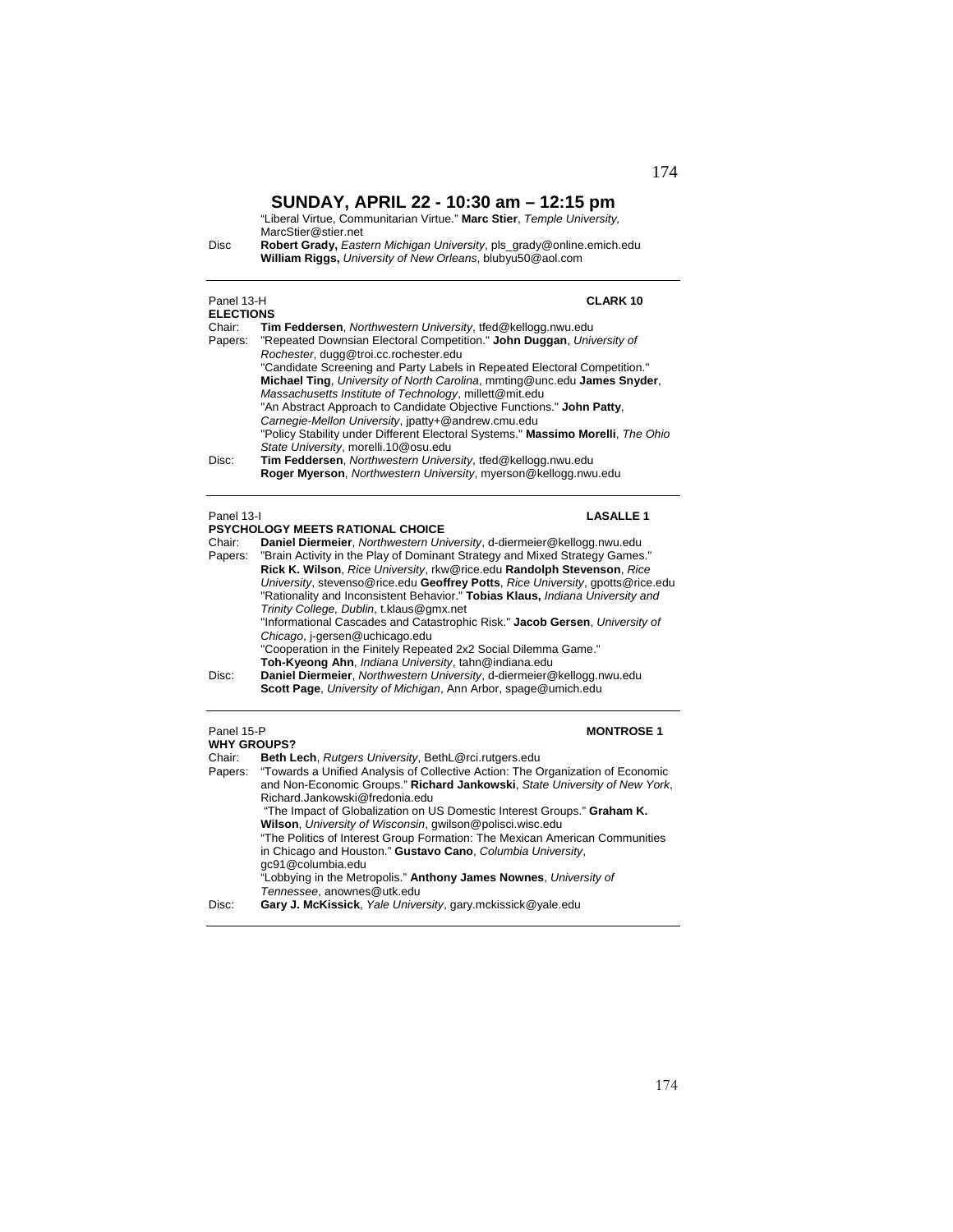### Panel 15-R **CLARK 5**

- **STRATEGY AND EFFECTIVENESS IN INTEREST GROUP LOBBYING**  Chair: **Scott Furlong**, *University of Wisconsin, Green Bay*, furlongs@uwgb.edu "The Dynamics of Regulatory Lobbying: A Study of Payphone Compensation." **John de Figueiredo**, *Massachusetts Institute of Technology*, jdefig@mit.edu **James J. Kim**, *Massachusetts Institute of Technology*, jkim21@mit.edu "The Dynamics of Issue Networks and Interest-Group Influence in Welfare Policy Making." **Michael T. Heaney**, *University of Chicago*, m-heaney@uchicago.edu "Fighting the Battle of Jericho: Clergy Support for Mainline Protestant Washington Lobbies." **Laura Olson**, *Clemson University*, laurao@clemson.edu **Paul A. Djupe**, *Denison University*, djupe@denison.edu "Nowhere to Hide: The Social Movement-Political Party Dynamic and the Cases of Feminism and the Christian Right." **Rachel E. Goldberg**, *Georgetown University*, goldberr@erols.com
- Disc: **Scott Furlong**, *University of Wisconsin, Green Bay*, furlongs@uwgb.edu **Daniel J. B. Hofrenning**, *St. Olaf College*, dhofrenn@stolaf.edu

### Panel 17-R **DEARBORN 2**

|         | THE POLITICS OF REPRESENTATION                                                 |  |  |
|---------|--------------------------------------------------------------------------------|--|--|
| Chair:  | Jeffrey Bernstein, Eastern Michigan University, jbernstein@online.emich.edu    |  |  |
| Papers: | "The Mismeasure of Men (and women too): Representation and                     |  |  |
|         | Subconstituencies." Benjamin Bishin; Harvard University,                       |  |  |
|         | bbishin@latte.harvard.edu                                                      |  |  |
|         | "Geographic Particularism and Distributive Benefits: An Empirical Test."       |  |  |
|         | Lawrence Becker, University of Massachusetts, Amherst, labecker@aol.com        |  |  |
|         | Vincent Moscardelli, University of Massachusetts, Amherst,                     |  |  |
|         | vmoscardelli@polsci.umass.edu                                                  |  |  |
|         | "Context and Activities: Local Coverage of Legislators." Brian F. Schaffner,   |  |  |
|         | Indiana University, Bloomington, bshaffne@indiana.edu                          |  |  |
|         | "Explaining the Vote: Claiming Credit and Managing Blame for the 1999 Juvenile |  |  |
|         | Justice Act." Elaine A. Willey, Ohio State University, willey.21@osu.edu       |  |  |
|         | "Congressional Voting Decisions on the China Trade Bill."                      |  |  |
|         | Kazuhiro Maeshima, University of Maryland, kmaeshima@qvpt.umd.edu              |  |  |
| Disc:   | Jeffrey Bernstein, Eastern Michigan University, ibernstein@online.emich.edu    |  |  |
|         | Frances Lee, Case Western Reserve, fel@po.cwru.edu                             |  |  |
|         |                                                                                |  |  |
|         |                                                                                |  |  |

| Panel 18-M | <b>LASALLE 3</b>                                                                    |
|------------|-------------------------------------------------------------------------------------|
|            | <b>COURTS AND PUBLIC OPINION</b>                                                    |
| Chair:     | Gregory Caldeira, The Ohio State University, caldeira.1@osu.edu                     |
| Papers:    | "Experience and Public Esteem for the Legal System" Scott Graves, SUNY              |
|            | Stony Brook, sgraves@ic.sunysb.edu                                                  |
|            | "Fifteen Terms and Counting: Public Opinion and the Rehnquist Court" Tom            |
|            | Marshall, University of Texas at Arlington, tmarshall@uta.edu                       |
|            | "The Historical and Political Origins of Recent Anti-Civil Rights Court Decisions." |
|            | Nina Moore, Colgate University, NMoore@mail.colgate.edu                             |
|            | "Caught in the Middle: Are Moderate Supreme Court Justices More Constrained         |
|            | by Public Opinion and the Other Branches of Government than Are the                 |
|            | Extremists?" Gregory Young, University of Colorado-Boulder.                         |
|            | gyoung@colorado.edu                                                                 |
| Disc:      | Valerie Hoekstra, Washington University in St. Louis,                               |
|            | Addresshoekstra@artsci.wustl.edu                                                    |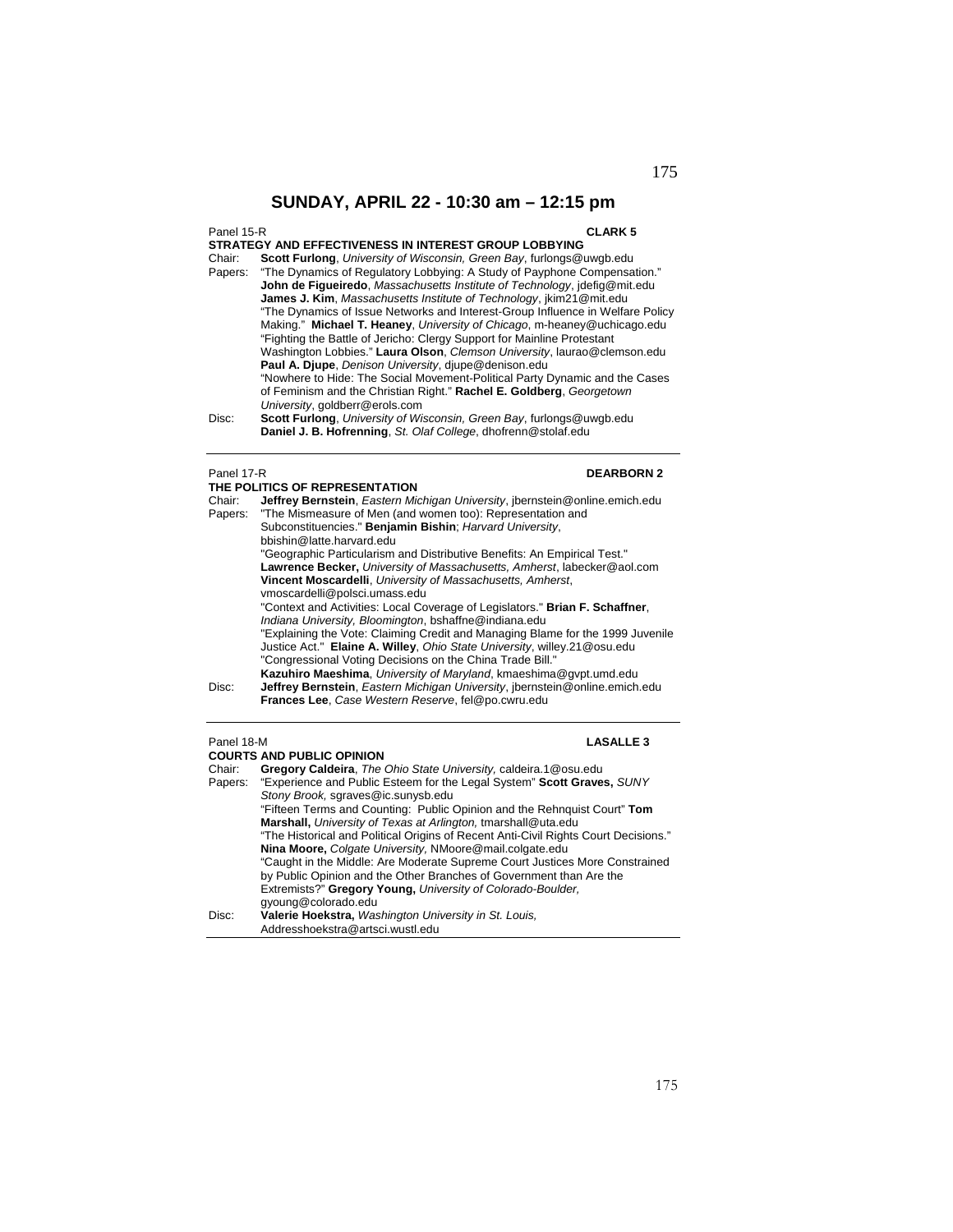### Panel 19-L **LASALLE 4**

176

**REGULATORY POLICY IN THE STATES** Chair: **Robert Lowry**, *Iowa State University*, rlowry@iastate.edu Papers: "Regulatory Politics at the State Level: Economic Interests and Political Institutions in Interstate Banking Deregulation" **Cheng-Lung Wang**, *SUNY-Stony Brook*, chenwang@ic.sunysb.edu "Assessing the Role of the State Attorney General in State Regulation" **Colin Provost**, *SUNY–Stony Brook*, cprovost@ic.sunysb.edu "Impacts of Policy Tools on Political Power: OSHA Enforcement" **Doo-Rae Kim**, *Michigan State University*, drkim@msu.edu

Disc: **Robert Lowry**, *Iowa State University*, rlowry@iastate.edu

### Panel 19-O **SANDBURG 6**

**ENVIRONMENTAL POLICY IN THE STATES**  Chair: **Evan Ringquist**, *Florida State University*, eringqui@garnet.acns.fsu.edu Papers: "The Relationship Between Federalism and Air Quality in the Atlanta Region" **George Meals**, *Georgia State University*, gmeals@mindspring.com "Does Bureaucratic Red Tape Lead to Green Policy? The Implications of Agency Design for Environmental Regulation in the States", **Christopher Reenock**, *Pennsylvania State University*, cxr202@psu.edu "Rethinking the Race to the Bottom in State Environmental Policy" **Neal Woods**, *University of South Carolina*, neal.woods@sc.edu "Regulatory Policy Making at the State Level: An Exploration of Environmental Regulation in Illinois" **Craig Curtis**, *Bradley University*, rcc@hilltop.bradley.edu Disc: **Mark Lubell**, *Florida State University*, mlubell@garnet.acns.fsu.edu

### Panel 21-L **MONTROSE 7**

**URBAN REVITALIZATION AND PUBLIC POLICY**  (Co-sponsored with Urban & Local Politics 20-M) Chair: **Peter Eisinger**, *Wayne State University*, aa4291@wayne.edu Papers: "The Role of Denial in Access to Targeted Policies: A Quasi-Experimental Analysis of Florida's Enterprise Zones." **Jill Tao**, *University of Oklahoma,*  jtao@ou.edu "Urban Universities and Neighborhoods: Bridging the Gap." **Alvaro Cortes**, *Wayne State University*, ac4587@wayne.edu. "Birds of a Feather: A Regime Analysis of Urban Renewal and Empowerment Zones." **B. Jeffrey Reno**, *Michigan State University,* renobrad@msu.edu Disc: **Peter Eisinger**, *Wayne State University*, aa4291@wayne.edu

## **Larry Bennett** *DePaul University* lbennett@wwpost.depaul.edu

### Panel 21-O **PDR 9**

**PRINCIPAL AGENT THEORY AND BUREAUCRATIC POLICYMAKING**  (Co-sponsored with Public Administration 22-P)

Chair: **Steven Balla,** *George Washington University*, sballa@gwu.edu.

Papers: "The Republican Revolution and Congressional Control of the Bureaucracy." **Renee Johnson,** *University of Florida,* rjohnson@polisci.ufl.edu **David Hedge**, *University of Florida*, dhedge@polisci.ufl.edu

**Evan Ringquist**, *Florida State University*, eringqui@garnet.acns.fsu.edu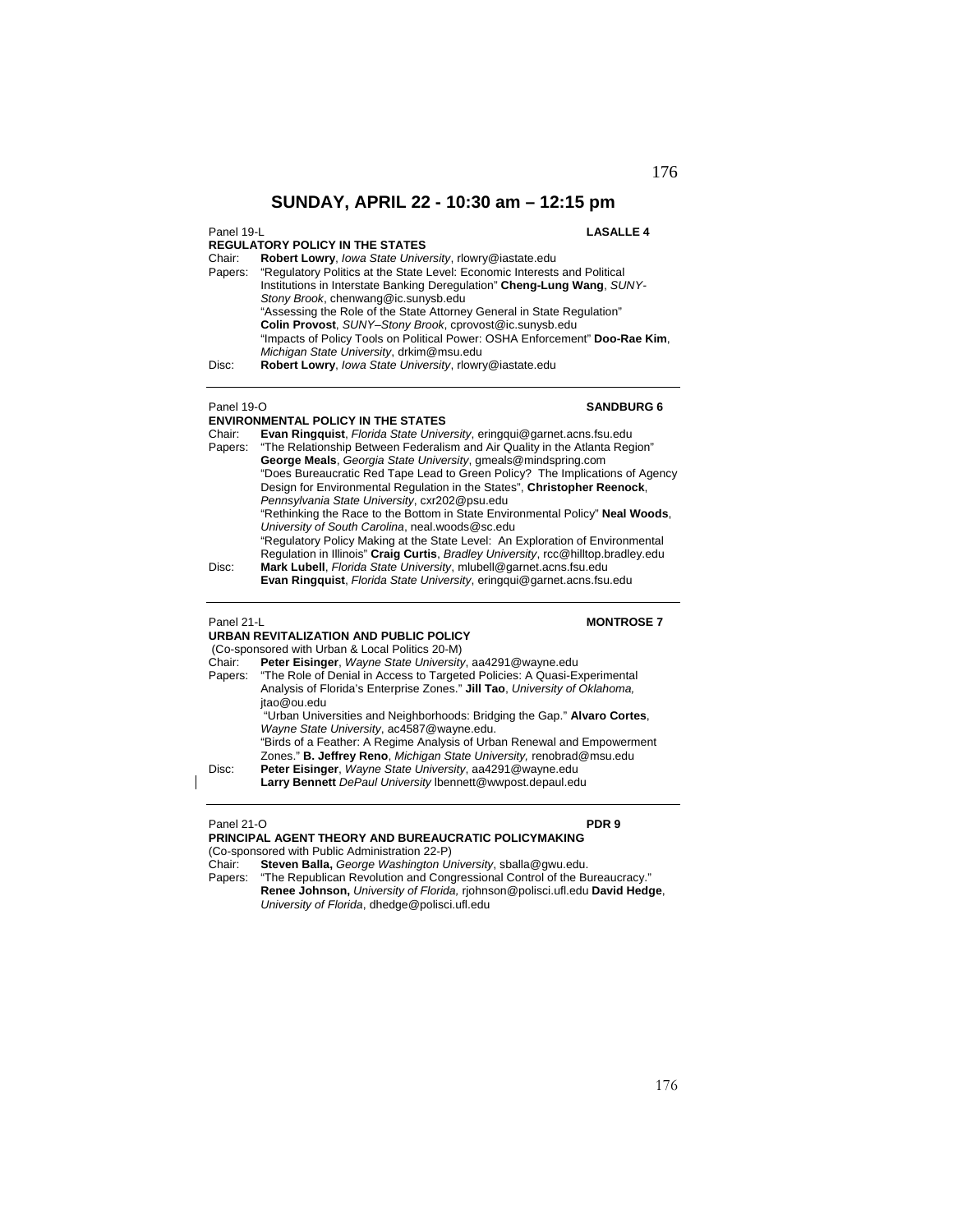"Who Appoints the Fire Marshall? Legislatures, Judiciaries, Interest Groups, and Monitoring Bureaucracies." **Christian Jensen**, *University of California at Los Angeles*, cbjensen@ucla.edu

"The Effects of Comparison on Student Outcomes: Principal Agent Theory and Incentive Design Applied to the Public Sector." **Jason Palmer**, *Ohio State University*, palmer.175@osu.edu.

"Holding Schools Accountable: The Effects of Top-Down Testing and Management Mandates on Ohio Schools." **Thomas Sutton**, *Baldwin-Wallace College*, Thsutton@bw.edu **Mike Aschenbach**, *Baldwin-Wallace College*, Maschenba@bw.edu **Molly Hall**, *Baldwin-Wallace College,* Mhall@bw.edu **Kyle McDermott**, *Baldwin-Wallace College,* Kmcdermo@bw.edu

Disc: **Steven Balla**, *George Washington University*, sballa@gwu.edu

### Panel 22-J **PARLOR F BEYOND CONTROL: COMPETING VALUES IN BUREAUCRACY AND PUBLIC POLICY**  (Co-sponsored with public policy 21-Y)

| Chair:  | Sanford Gordon, Ohio State University, gordon.256@osu.edu                         |
|---------|-----------------------------------------------------------------------------------|
| Papers: | "The Social Work Supervisor as Trust-Broker." John Brehm, University of           |
|         | Chicago, jibrehm@uchicago.edu                                                     |
|         | "Taxing Justice: The Implications of Efficiency, Equity and the Protection of the |
|         | Innocent on Auditing Strategy." Greg Huber Yale University                        |
|         | gregory.huber@yale.edu                                                            |
|         | "The Civic Side of School Reform: Civic Education in Traditional Public, Private, |
|         | and Charter Schools" David Campbell, Harvard University,                          |
|         | dcampbel@latte.harvard.edu                                                        |
|         | "General vs. Targeted Reform of the Federal Bureaucracy." Scott Robinson,         |
|         | Rice University, srobin@rice.edu                                                  |
| Disc:   | Sanford Gordon, Ohio State University, gordon.256@osu.edu                         |
|         |                                                                                   |

### Panel 23-F **BURNHAM 2**

| DEMOCRATIZATION AND POLITICAL CULTURE IN EASTERN EUROPE |                                                                                    |  |
|---------------------------------------------------------|------------------------------------------------------------------------------------|--|
| Chair:                                                  | Jason Wittenberg, University of Wisconsin-Madison, witty@polisci.wisc.edu          |  |
|                                                         | Papers: "Have your Cake and Eat it too: Tensions between Democracy and Order among |  |
|                                                         | Russian Citizens." Ellen Carnaghan, Saint Louis University, carnagep@slu.edu       |  |
|                                                         | "Dam the dam!" "Social Movements and the Limits of Democratization." Marek         |  |
|                                                         | Payerhin, Alma College, payerhin@alma.edu                                          |  |
|                                                         | "Measuring Post-Materialism in Post-Socialism or Testing Socialization             |  |
|                                                         | Hypothesis." John Kyvelidis, Cornell University, ik33@cornell.edu                  |  |
| Disc:                                                   | Jason Wittenberg, University of Wisconsin-Madison, witty@polisci.wisc.edu          |  |
|                                                         |                                                                                    |  |

### Panel 26-E **DEARBORN 3**

**PHILOSOPHY AND POLITICS IN PLATO'S THOUGHT**  Chair: **John Stack** *Northern Illinois University* z914153@oats.farm.niu.edu

| UI I all . | <b>JUIL JIACK</b> / WILLIELL IBILIUS ULIVEISILY 25141JJ@UALS.IAIIII.IIIU.EUU |
|------------|------------------------------------------------------------------------------|
| Papers:    | "The Origins of Socratism: The Parmenides." Gregory Bruce Smith, Trinity     |
|            | College, Gregory.Smith@mail.trincoll.edu                                     |
|            | "Phronesis (or Knowledge of the Measure of the Mean) in Plato's Statesman."  |
|            | Evanthia Speliotis, Bellarmine College, espeliotis@bellarmine.edu            |
| Disc:      | Elizabeth Schiltz, Concord College, eschiltz@concord.edu John Koritansky,    |

*Hiram College***,** koritanskyjc@hiram.edu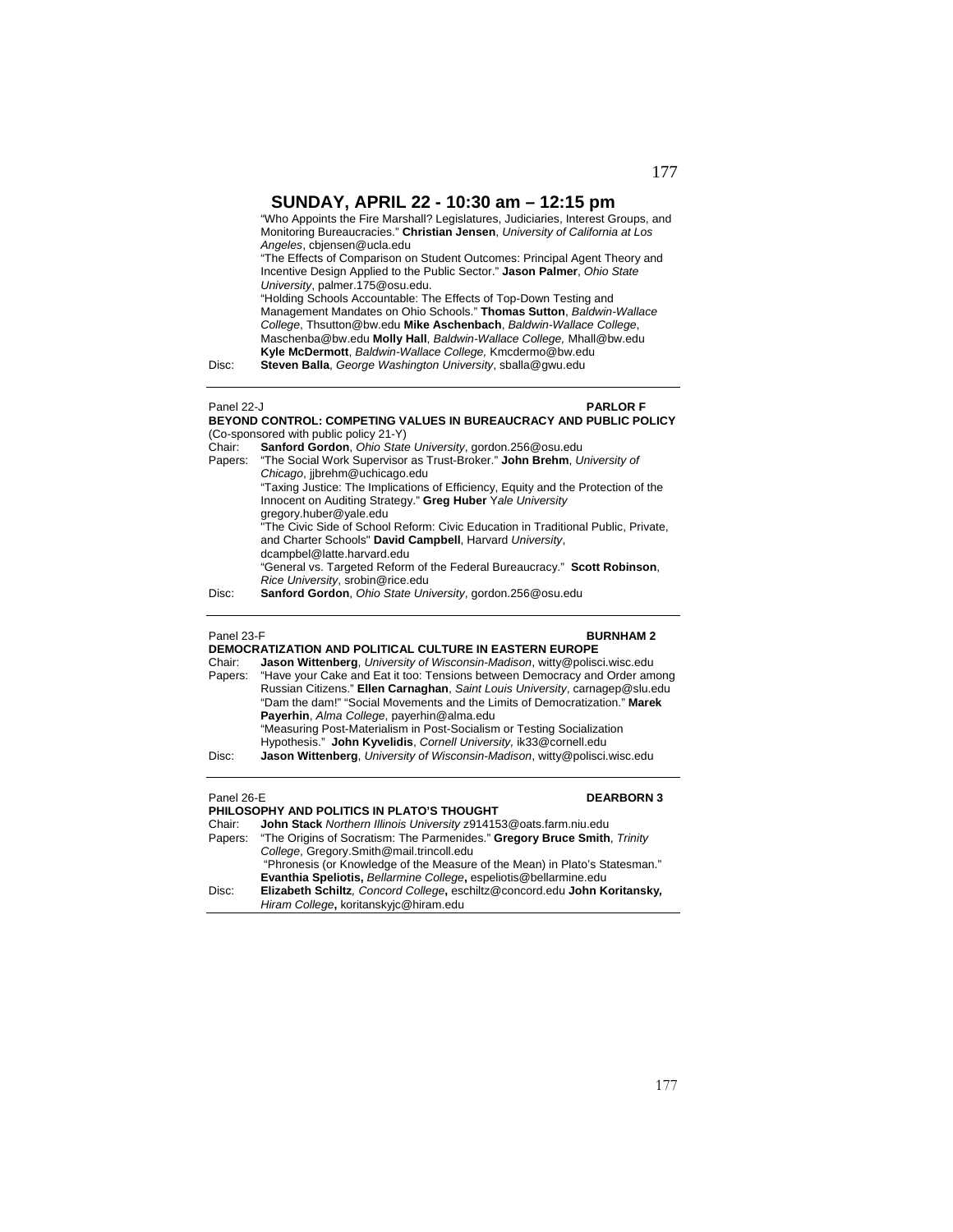Aarts, Kees, 145 Aaylesworth, Andrew, 106 Abbe, Owen, 89 Abbott, Phillip, 125 Abdel-Nour, Farid, 165 Abel, Troy, 100 Aberbach, Joel D., 79 Abernathy, Scott A., 81 Abootalebi, Ali R., 133 Abosch, Yishaiya, 125 Abouharb, M. Rodwan, 104 Abramowitz, Alan I., 58 Abramson, Paul, 86, 98 Abshire, Jean, 103 Achen, Christopher H., 136 Adair, Bianca L., 85 Adeoye, Oladimeji, 172 Adkins, Randall E., 78, 98 Adler, E. Scott, 98, 117, 124 Adsera, Alicia, 104 Afacan, Hakan, 160 Agress, Renee, 112, 142 Aguilera, Gabriel, 56 Ahn, Toh-Kyeong, 174 Ahnen, Ronald, 93 Ainsworth, Scott, 98, 127 Aistrup, Joseph, 163 Albritton, Robert B., 170 Alderman Mary Ann Smith, 73 Aldrich, John, 58, 86 Alexander, Ross C., 54 Alford, John R., 134 Alger, Dean, 135 Aliotta, Jilda, 111 Allan, James P., 170 Allebaugh, Dalene, 95 Allen, Danielle, 78 Allen, Neal, 108 Allen, Susan Hannah, 154 Almeida, Richard A., 82 Alt, James, 74, 85 Alter, Alison B., 65, 117 Althaus, Scott, 145 Altman, Micah, 61 Alvarez, Michael E., 66 Alvarez, Norma, 66 Alvarez, R. Michael, 114, 154 Ames, Barry, 104, 143 Amusa, Adebajo, 77 Anas, Malik, 142 Andersen, Robert, 134 Anderson, Christopher, 56, 67, 93 Anderson, Kevin, 88 Anderson, William, 159

Anderson, Zachary, 124 Andersson, Angela Hinton, 156 Andrade, Lydia, 98 Anglund, Sandy, 172 Anindya, Saha, 121 Arceneaux, Kevin, 82 Ardoin, Phillip J., 127, 137 Arruda de Almeida, Monica, 104 Arwine, Alan, 105 Aschenbach, Mike, 177 Asgeirsdottir, Aslaug, 56, 162, 170 Assal, Victor, 66, 102 Atabey, Ata, 160 Atkeson, Lonna, 94 Atkinson, Chad, 171 Atlas, Pierre, 169 Auger, Vincent A., 94, 105 Austen-Smith, David, 157 Austin, Rory, 61, 159 Avery, James, 69 Axelrod, Paul, 125, 156 B•langer, Eric, 86 Baber, Walter F., 115 Badong, Lui, 135 Bae, Sangmin, 94 Baer, Judith A., 99 Baer, Michele M., 130 Baer, Susan E., 62 Bafumi, Joseph, 132 Bahry, Donna, 57 Bailey, Michael, 90, 148 Bain, Henry, 82 Baird, Vanessa, 61, 65 Baker, Ralph, 72 Balch-Lindsay, Dylan, 113 Baldassare, Mark, 168 Baldez, Lisa, 164 Bali, Valentina, 100 Balla, Steven, 79, 176, 177 Banducci, Susan, 172 Barabas, Jason, 71, 82, 171 Barbrey, John W., 128 Barclay, Scott, 64 Bardes, Barbara, 111 Bargen, Andrew, 109 Barker, David, 78, 105, 172 Barnes, Andrew, 84, 112 Barnett, Irene J., 69 Barnette, Patrick, 86 Barrett, Andrew W., 108 Barrett, John Q., 90 Barria, Lilian A., 56 Barrilleaux, Charles, 109 Bartels, Brandon, 65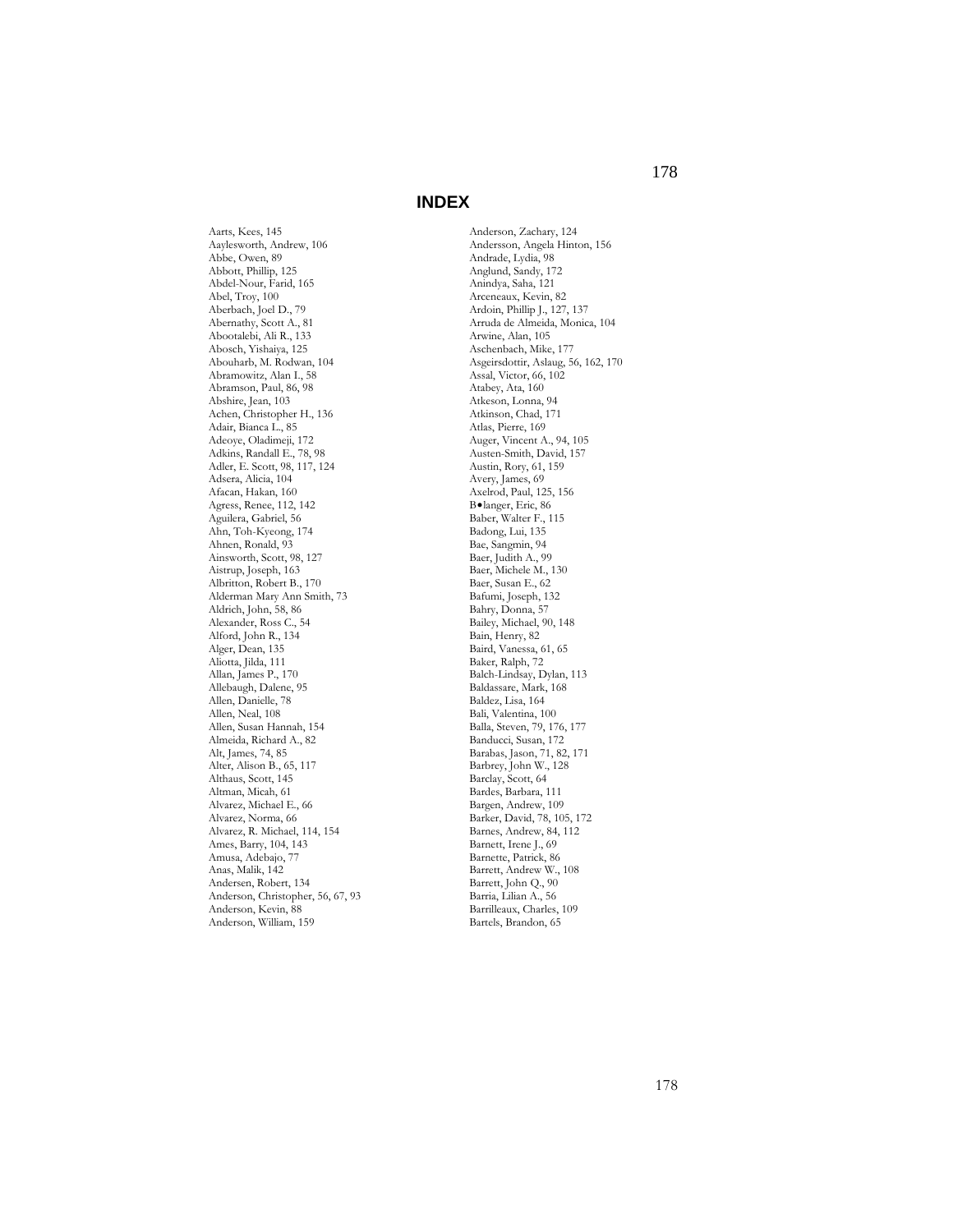Bartels, Larry M., 78, 136 Barth, Jay, 156 Bartlett, Robert, 115 Barton-Kriese, Paul, 88 Bartscherer, Thomas, 78 Barzilai, David, 164, 165 Basinger, Nancy Winemiller, 59 Basinger, Scott, 117 Bass, Hal, 172 Battista, Jim, 117 Baugh, Joyce, 130 Baughman, John, 98 Baum, Lawrence, 128 Baumgartner, Frank, 61, 80 Baumgartner, Jody, 123 Bauroth, Joshua, 103 Bauroth, Nicholas, 118 Baviska, Siddhartha, 104 Baybeck, Brady, 171 Bayer Richard, Patricia, 57 Bayer, Resat, 112 Baylis, Thomas, 57, 123 Bearry, Brian, 60, 64, 122 Beavers, Staci, 123 Beck, Paul, 68, 111, 116 Beck, Robert, 162 Becker, Lawrence, 175 Beckman, Matthew, 83, 147 Bednar, Jenna, 136 Beer, Caroline, 93 Behr, Joshua G., 145 Bellman, Mary J., 142 Bendor, Jonathan, 62, 63, 70, 140 Benesh, Sara, 118 Bennett, Larry, 176 Bennett, Scott, 53, 67 Bennett, Stephen, 105, 145 Bennion, Elizabeth, 151, 172 Benoit, Kenneth, 93, 162 Berard, Stanley, 166 Berber, Sakir, 160 Berens, Charlyne, 64 Berg, John C, 121 Berger, Mark, 148, 157 Bergmann, Ben, 151 Berinsky, Adam, 69, 145, 172 Berkman, Michael, 110 Bernhard, William, 85 Bernick, Ethan M., 138 Bernier, Luc, 129 Bernstein, Anya, 164 Bernstein, Jeffrey, 166, 175 Berry, Jeffrey M., 61 Berry, Matthew, 62 Bertelli, Anthony, 63, 121

Betz, Hans-Georg, 67 Bianco, William, 127, 157 Bickers, Kenneth, 100 Bickford, Susan, 146, 173 Biglaiser, Glen, 112 Binder, Sarah, 137 Binning, William C., 91 Bishin, Benjamin, 175 Blake, Donald, 103 Blauwkamp, Joan, 114, 126 Bluenstein, Christopher G., 114 Blumberg, Melanie J., 106, 117 Blunt, Christopher, 96 Boatright, Robert, 89, 99 Bocanegra, Jose A., 62 Boehmke, Frederick J., 100 Boerzel, Tanja A., 103 Bohrer, Robert, 67, 143 Bohte, John, 81 Boix, Charles, 84, 104, 157 Bokina, John, 60 Boles, Janet, 77, 111 Bond, Jon R., 90 Bonneau, Chris W., 167 Booth, John, 57, 75 Borick, Christopher, 90, 118 Borowiak, Craig, 97 Borrelli, Mary Anne, 122 Bovitz, Gregory, 137 Bowman, Ann O'M., 110 Bowman-Padula, Courtney, 144 Brace, Paul, 79, 99 Bradley, David, 73 Brady, David, 157 Brady, Henry, 68, 96 Brandt, Cheryl, 64, 102 Branton, Regina P., 145 Brasfield, James, 54 Bratcher, Christopher, 69 Bratton, Kathleen, 108 Brehm, John, 140, 177 Bremer, Stuart A., 66, 113 Brewster, Rachel, 113 Brians, Craig Leonard, 98 Brickman, Danette, 90 Brierly, Allen, 81 Brisbin, Richard, 138, 160 Brooks, D. Christopher, 85 Brooks, Gena, 150 Brooks, Stephen, 80, 83 Brown, Clyde, 118 Brown, David, 57, 112, 143 Brown, Khalilah, 173 Brown, Mitchell, 102 Brown, Robert, 165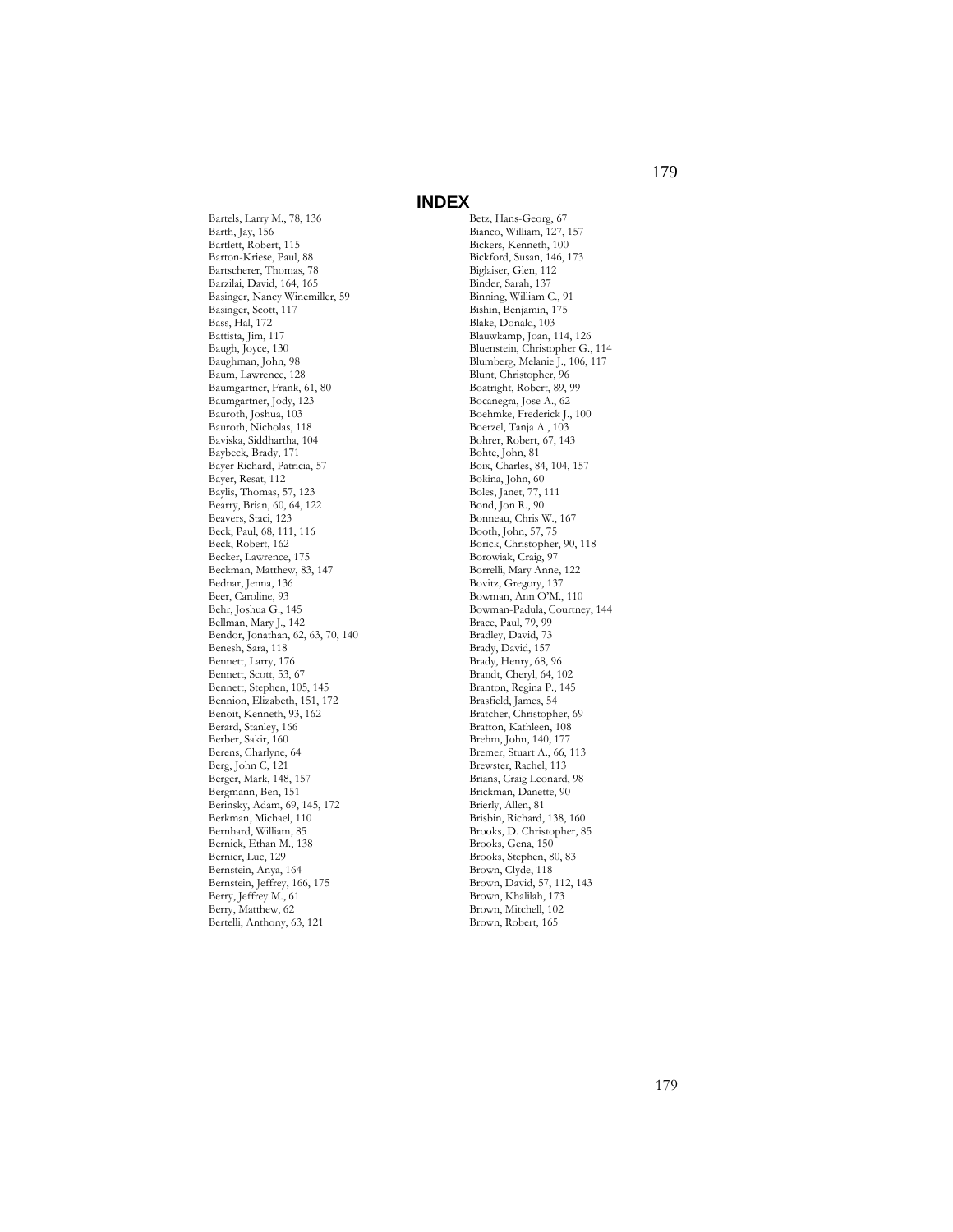Brox, Brian, 62 Broz, Lawrence, 124 Brozek, Jason, 106 Brubaker, Lauren, 59 Bruce, John, 165 Bruhl, Robert H., 64 Brune, Nancy, 65 Brunell, Laura, 69, 144 Bruter, Michael, 56 Buchanan, Scott E., 103 Buchman, Jeremy, 128 Buckley, Jack, 168 Budny, Jill M., 131 Budzisz, Christopher, 72 Burchett, Justin, 157 Burden, Barry, 114, 148 Bureekul, Thawilwadee, 170 Burke, Brendan, 55 Burns, Nancy, 129 Burns, Peter, 159 Burnside, Randolph, 65, 82 Burrell, Barbara C., 125 Burroughs, Nathan, 134 Bursik, Paul, 118 Butler, Christopher, 126, 144, 163 Butler, Kellie, 99 Butler, R. Lawrence, 137 Butterfield, Tara L., 107 Caiazza, Amy, 125 Caldeira, Gregory, 101, 175 Caliendo, Stephen M., 58, 115 Callander, Steven, 95 Callaway, Rhonda, 93 Calvert, Randall, 157 Cameron, Charles, 61, 109, 147 Cammarano, Joe, 160, 173 Camoes, Pedro J., 129 Campbell, Andrea, 157 Campbell, David, 168, 177 Campbell, Kristi, 59 Campenni, Michael, 142 Canedo, Jonathan, 93 Canes-Wrone, Brandice, 146, 147 Cano, Gustavo, 174 Canon, Brad, 137, 138 Canon, David, 61, 71 Capelos, Theresa, 75, 95 Carleton, Francis, 128 Carman, Christopher, 78, 99, 172 Carnaghan, Ellen, 177 Carne, Margaret, 117 Carpenter, Dan, 168 Carsey, Thomas, 103 Carson, Jamie, 65, 98 Carter, Susan, 172

Carter, Timothy, 105 Cates, Cynthia, 65 Caufield, Rachel Paine, 166 Centellas, Miguel, 132 Cerda, Filemon S., 145 Chaloupka, Frank, 130 Chambers, Michael R., 144 Chambers, Samuel, 88 Chambers, Stefanie, 59, 115 Chang, Kelly, 65, 147 Chang, Michele, 133 Chanley, Sharon, 139 Chanley, Virginia, 82, 145 Chapman, Jeffrey, 92 Chapman, Kenneth, 106 Chard, Richard, 100, 139 Charles, Guy-Uriel E., 145 Charlick, Robert, 84 Chaudhuri, Nandita, 156 Cheibub, Jose Antonio, 66 Chen, Paul, 72 Chilton, Stephen, 116 Chin, Michelle, 90 Choi, Jin-Wook, 64 Chriqui, Jamie, 129 Chritz, Peg, 142 Ciepley, David, 64 Citrin, Jack, 68 Claggett, William, 62, 134 Claibourn, Michele, 68 Clark, Alexis, 164 Clark, David H., 113 Clark, John A., 89 Clark, Terry Nichols, 72, 159 Clark-Daniels, Carolyn L., 166 Clarke, Kevin A., 89 Clarke, Vicki Burge, 143 Clawson, Rosalee, 139, 169 Clayton, Edward, 152 Clement, Keith, 128 Clingermayer, James C., 129 Clinton, Joshua David, 69, 136, 147 Clinton, Robert L., 72 Clough, Emily, 136 Coe, Charles, 167 Cohen, Jeffrey E., 127 Colaresi, Michael, 57, 85 Cole, N. Scott N., 143 Coleman, John J., 61, 71 Coles, Romand, 136 Colvin, Devin, 154 Comparato, Scott A., 79 Conley, Richard S.,, 108 Connelly, Phoebe, 78 Connor, Robert E., 116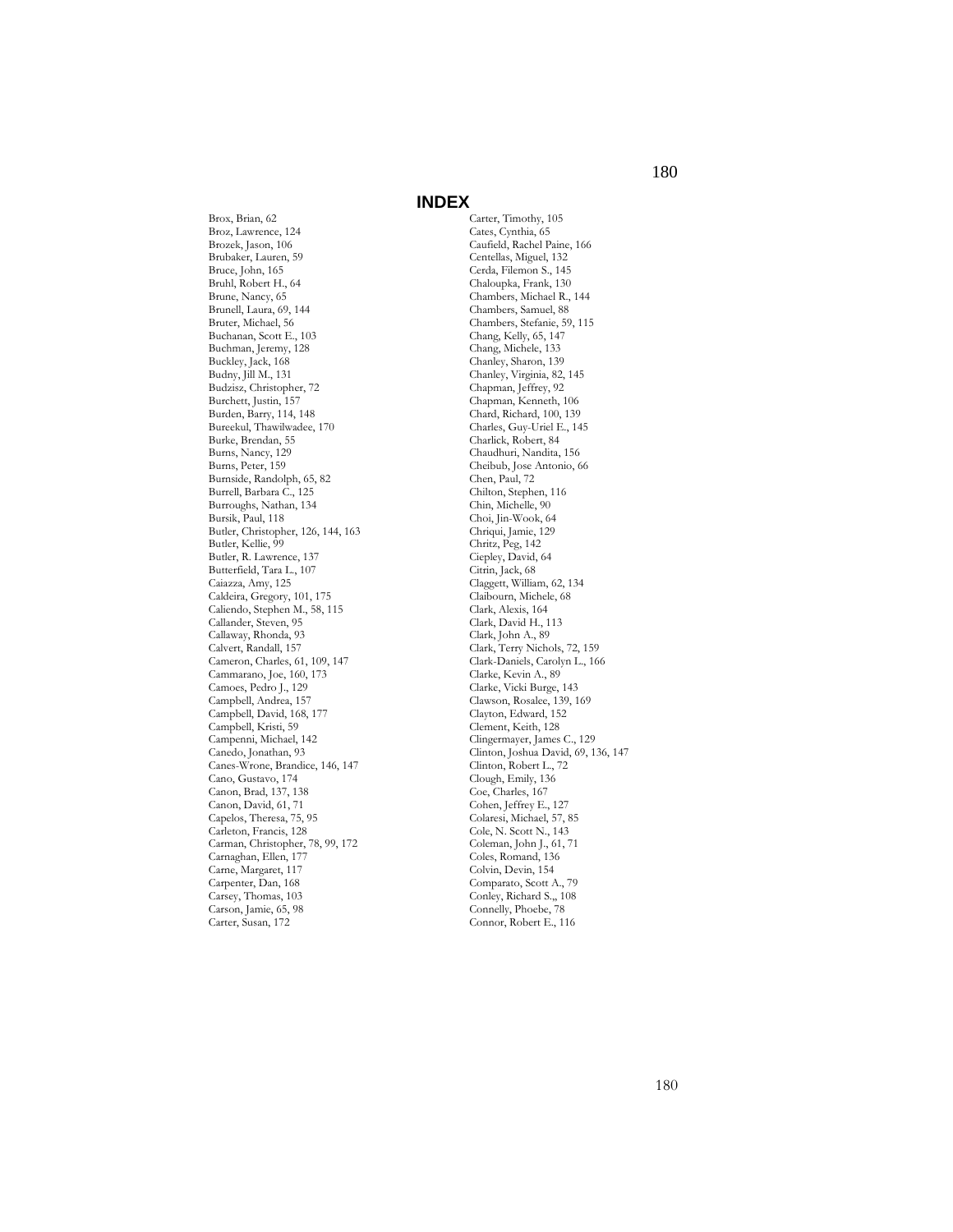Conradi, Loramy, 94 Conte, Thomas, 88 Conway, M. Margaret, 107 Cook, Pamela, 107, 173 Cook, Timothy, 87, 135 Cooper, Scott, 67 Corbetta, Renato, 163 Corder, Kevin, 150 Cortes, Alvaro, 176 Cortez, Elva Patricia, 76, 107 Cosar, Simten, 133 Cotter, John, 102 Covington, Cary R., 109, 127 Cox, Gary W., 148 Cox, James, 108 Craiutu, Aurelian, 59 Cramer Walsh, Katherine, 163, 164 Cranor, John D., 149 Craw, Michael, 122 Crawford, Sue E.S., 96 Crespin, Michael H., 87 Crossley-Frolick, Katy A., 143 Crothers, Lane, 130 Crotty, Sean, 128, 150 Crowe, Nancy, 151 Crowley, Jocelyn, 91 Cukurcayir, M. Akif, 139 Culhane, Paul, 150 Cummins, Jeff, 98 Curran, Margaret Ann, 94, 155 Currin, Mary G., 82 Curtis, Craig, 176 Cusick, Roger, 100 Dahlerus, Claudia, 75 Daily, Dennis, 130 Damiras, Vassilios, 53 Danford, John W., 59 Daniels, R. Steven,, 166 Davenport, Christian, 66, 74 David, J. Sky, 143 Davidson-Schmich, Louise K., 64, 85 Davies, Ann, 97, 135 Davis, Darren, 88, 154 Dawson, Michael, 71, 88 de Bruyn, Martin, 125 de Figueiredo, John, 128, 175 de Figueiredo, Jr, Rui J. P., 128 Deam, Dirk, 126 Deardorff, Michelle, 111 Deason, Lucinda, 91 DeBell, Matthew, 134 DeBoef, Suzanna, 86 Deckman, Melissa, 96 Deegan, Heather, 162 Deen, Rebecca, 169

Deering, Christopher J., 79, 98 DeGregorioChristine, 71 Deitz, Janna L., 134 DeLaat, Jackie, 111 Delli Carpini, Michael, 87 DeLorenzo, Lisa, 96 DeLysa, Burnier, 100 Den Hartog, Chris, 158 Derekh, Cornwell, 85 DeRouen, Karl, 171 Desai, Raj M., 56 DeSantis, Victor, 62 DeSart, Jay A., 86 Desposato, Scott, 64 Deufel, Benjamin Joseph, 145 Diamond, Matthew, 86 Diehl, Paul F., 67, 144 Diel-Hunt, Sarah J., 53 Diermeier, Daniel, 136, 174 Dietz, Henry, 75 Dietz, Nathan, 147 DiLeo, Daniel, 103 Diskin, Abraham, 86 Djupe, Paul A., 154, 163, 175 Doan, Alesha E., 121, 139 Dobbs, Darrell, 107 Docherty, David, 71 Dodd, Lynda G., 138 Doerschler, Peter, 85 *Doherty, Leanne*, 60 Doherty, Steven, 115 Dolan, Julie, 159 Dominguez, Jaime, 76 Dominguez, Nicholas, 149 Donovan, Todd, 172 Dovi, Suzanne, 88, 107 Dow, Jay K., 95 Dowdle, Andrew James, 78 Dowley, Kathleen M., 93, 153, 169 Downes, Alexander, 163 Dowse, Julie, 172 Draznin, Anne, 99 Drope, Jeffrey, 124 Druckman, James, 71, 75, 95 Dube, Michael P., 83 Dubin, Fonna Forman, 77, 173 Duch, Raymond, 85, 93, 112 Dudas, Andrew, 55 Dudek, Carolyn, 170 Duerst-Lahti, Georgia, 130 Duggan, John, 60, 174 Dulio, David A., 117 Durant, Robert F., 166 Durst, Samantha, 151 Eakins, Keith Rollin, 167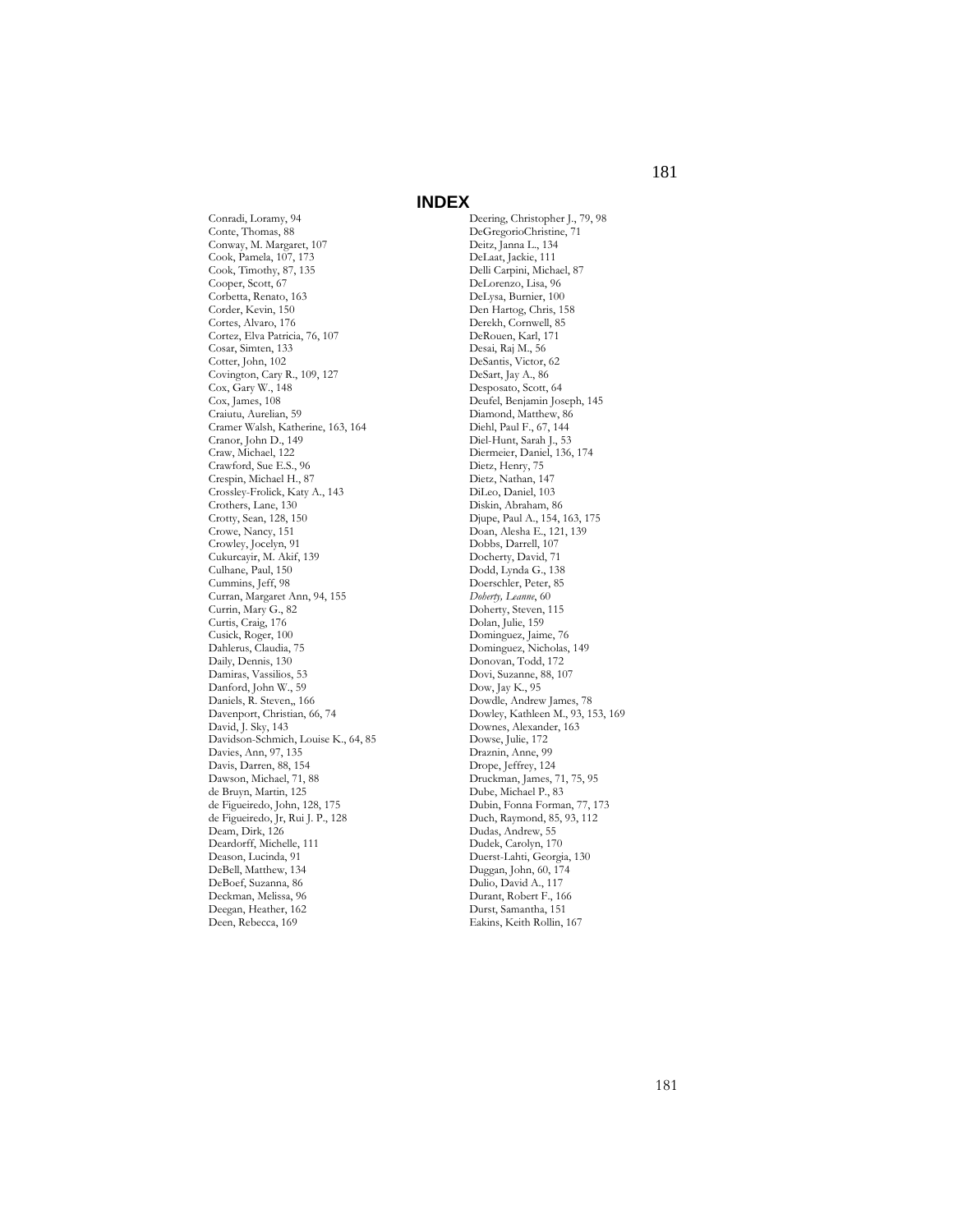Edelman, Paul, 109 Edwards III, George C., 127 Eisinger, Peter, 176 Elder, Charles, 158 Elder, Laurel, 115, 156 Eldred, Neil A., 54 Elling, Richard, 158 Ellis, Elisabeth, 165 Elms, Laurel, 58, 106 Emmert, Craig, 167 Endersby, James W., 122, 134 Engel, Steven T., 121 Engelmann, Stephen, 146 England, Craig, 123 Englehart, Neil, 170 Engstrom, Eric, 137, 148 Ensley, Michael J., 134 Enterline, Andrew J., 113, 133 Epstein, David, 126, 165 Epstein, Lee, 109, 149 Epstein, Leon, 121 Equsquiza, Cassandra, 130 Ericson, David F., 125 Erik Wibbels, 112 Erikson, Robert S., 71, 105, 106, 114 Erkulwater, Jennifer, 68 Eshbaugh-Soha, Matthew, 127 Espino, Rodolfo, 91 Esterling, Kevin M., 147 Estevez, Federico, 84 Etzioni, Amitai, 92 Evans, C. Lawrence, 79 Evans, Diana, 148 Evans, Geoffrey, 134 Evans, Laura, 129 Fackler, Tim, 83, 115 Farhang, Sean, 128 Farmer, Rick, 83 Farnsworth, Stephen J., 115 Farrar, Margaret E., 146 Farrar-Myers, Victoria, 64, 169 Fastnow, Chris, 96, 114 Feddersen, Tim, 174 Feeley, T. Jens, 79 Feiock, Richard C., 129 Feldblum, Miriam, 84 Feldman, Leonard, 146 Feldmann, Sven E., 108, 126 Fennell, Kyle, 84 Ferguson, Michaele, 60, 115 Fernandez-Albertos, Jose, 58 Fiber, Pamela, 64 Filippov, Mikhail, 123 Filner, Matthew, 146 Fine, Michael, 138

Finifter, Ada W., 101 Finocchiaro, Charles, 64, 98 Fiorino, Daniel, 100 Fisher, Jennifer, 54 Fisher, Stephen, 134 Fishkin, James, 92 Fitzgerald, Mary, 95 Fleischacker, Samuel, 59 Fleisher, Richard, 127 Fletcher, Amy L., 142 Flickinger, Richard S., 145 Flowers, Julianne F., 87 Flynn, Joseph, 150 Fogerty, Brian J., 71 Ford, Victoria, 158 Fording, Richard, 111, 159 Forgette, Richard, 127 Formo, Dawn, 123 Fox, Justin, 121 Fox, Russell Arben, 146 Foxworth, Britt, 166 Foy, Joseph, 104 Francisco, Ronald A., 74, 93 Franck, Matthew J., 72 Franklin, Charles H., 165 Franklin, Mark, 134, 148 Frantzich, Stephen, 59, 169 Franz, Michael, 108, 130 Fredland, Richard A., 57 Fredrickson, George, 168 Freedman, Eric, 172 Freedman, Paul, 69 Freeman, John, 133 Fremstad, John, 116 Frensley, N. J., 83 Froese, Katrin, 107 Frye, Timothy, 112 Frymer, Paul, 71, 116 Fuehrer, Natalie, 78 Fugate, Greg, 151 Funk, Carolyn L., 124 Furlong, Scott, 160, 175 Furniss, Norman, 151 Gaalswyk, Kenneth, 155 Gabrielson, Teena, 173 Gaddie, Ronald Keith, 149, 163 Gailmard, Sean, 70, 71, 79, 119 Gaines, Brian J., 148 Gainsborough, Juliet F., 80, 149 Galatas, Steven A., 82 Galligan, Yvonne, 61 Gamm, Gerald, 129 Gangl, Amy, 130 Garand, James, 69 Garcia, Alexandra, 143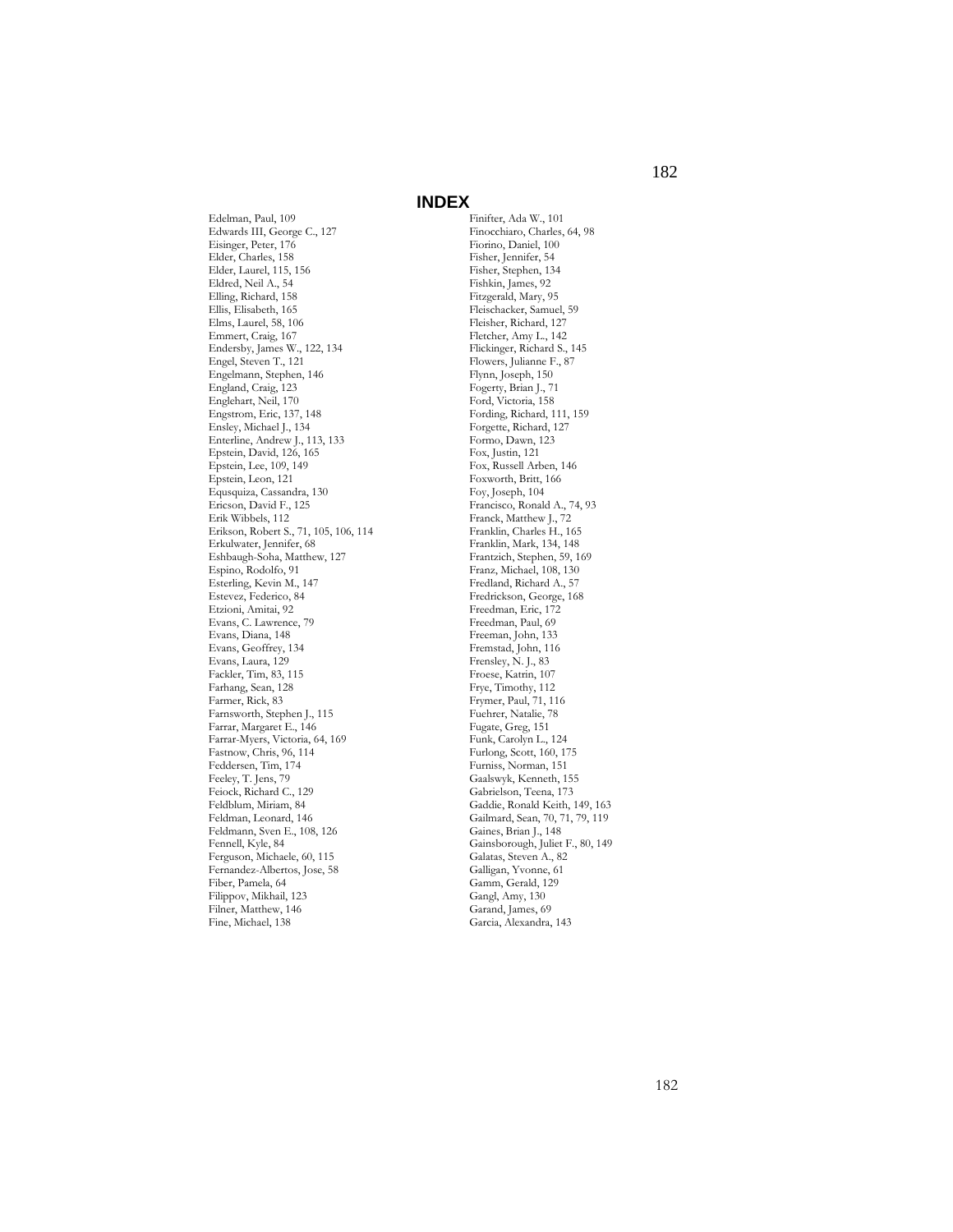Gardiner, John, 129 Garrett, Terence M., 167 Gary, Kathleen, 130 Gasiorowski, Mark, 66 Gates, Scott, 66 Gaunder, Alisa, 74 Gavin, Amelia, 69 Gay, Claudine, 61, 70, 154 Geer, John, 69, 95 Geller, Daniel S., 67 George, Tracey, 118 Gerber, Alan, 95, 134, 147 Gerber, Brian, 159 Gerber, Elisabeth R., 61, 80 Gerencser, Steven, 165 Gersen, Jacob, 79, 174 Gershtenson, Joseph, 95 Gerstman, Evan, 138 Geva, Nehemia, 90, 145 Ghavamshahidi, Zohreh, 104, 142 Giacomo, Chiozza, 154 Gibson, Alan, 59, 77 Gibson, James, 143, 154, 162 Gibson, Lynne M., 155 Gidengil, Elisabeth Lesley, 172 Gilbert, Christopher P., 54 Gilens, Martin, 139 Gill, Emily, 70, 97 Gill, Jeff, 119 Gillespie, William, 134 Gilmour, John B., 109 Gimpel, James G., 95, 135, 147, 154 Giunia, Gatta, 96 Givens, Terri, 84, 112 Gladstone-Sovel, Tracey, 151 Glazer, Ami, 70 Gleiber, Dennis, 155 Glenn, Gary D., 140 Glenn, Paul F., 107 Gochman, Charles S., 67 Goi, Simona, 136 Goidel, Robert, 156 Gokce, Gulise, 139 Gokce, Orhan, 160 Goldberg, Rachel E., 175 Golder, Matt, 121 Goldfinger, Johnny, 97 Goldford, Dennis, 138 Goldstein, Ken, 61, 147 Gomez, Brad T., 78, 127 Goodhart, Lucy, 65 Goodliffe, Jay, 60, 121 Goodman, Craig, 117 Gordon, Erika, 107 Gordon, Joshua, 64

Gordon, Sanford, 159, 177 Goren, Lilly J., 70 Goren, Paul, 105 Gormley, Ken, 90 Gormley, William, 91, 159 Goss, Kristin A., 164 Graber, Doris, 76, 135 Graber, Mark, 109 Graddy, Kristy L., 69 Grady, Robert, 173, 174 Grafstein, Robert, 157 Grammatico, Kathleen, 119 Granato, James, 85, 121 Grant, J. Tobin, 58, 114 Graves, Scott, 175 Gray, Regina C., 128 Gray, Virginia, 137 Green, David, 144 Green, Donald, 95, 147 Greene, Steven, 98, 156 Greer, Kirk, 135 Gregg II, Gary, 98 Greig, Michael J., 53 Griffin, John D., 166 Griffith, Nathan D., 162 Grimes, Lee H., 93 Grogan, Susan E., 77 Gronke, Paul, 87 Grose, Christian, 89 Groseclose, Timothy, 61, 97, 134, 147 Gross, Don, 172 Grossback, Lawrence J., 68, 138 Gruberg, Martin, 108 Grummel, John, 114 Grynaviski, Jeffrey D., 165 Gschwend, Thomas, 153, 171 Gueguen, John A., 160 Guehlstorf, Nicholas, 135 Guidry, John, 116 Gunderson, Gregory C., 146 Gunning, Matthew L., 137 Guth, James L., 89 Gwiasda, Gregory W., 58 Hackler, Darrene, 100 Haddad, Khristina, 173 Hafer, Catherine, 157 Hagen, Michael, 87, 155 Hagendoorn, Louk, 154 Hagner, Paul, 169 Haider-Markel, Donald, 62, 129 Hajnal, Zoltan, 114 Hale, Henry, 112, 123 Hall, Andrew M., 77 Hall, Melinda Gann, 167 Hall, Molly, 177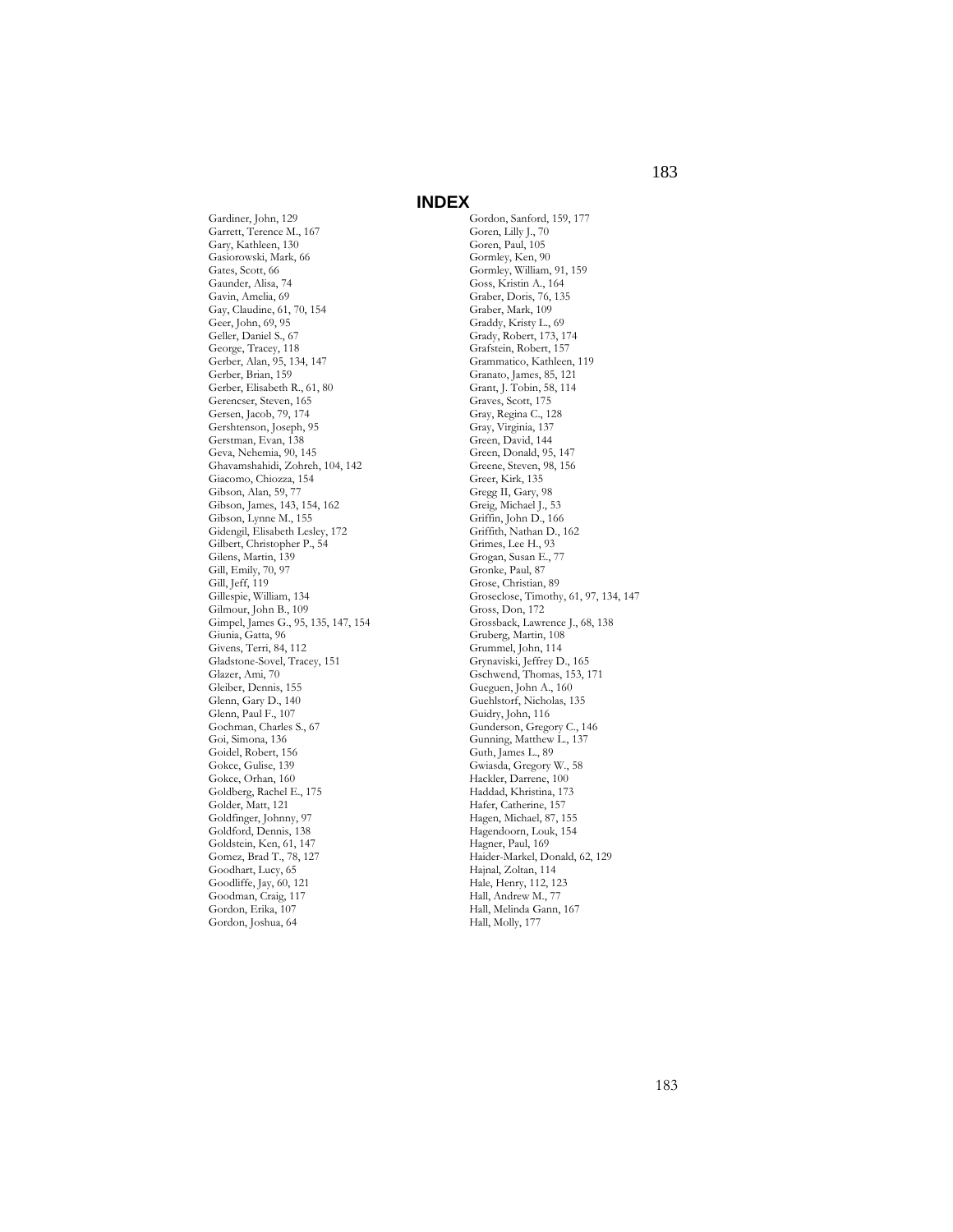Hall, Richard, 61, 83, 147 Hall, Robert W., 173 Hall, Thad, 108, 127 Halva-Neubauer, Glen A., 140 Hamilton, Charles, 96 Hamm, Keith, 118 Hamman, John A., 138 Hammes, Michelle Kukoleca, 160 Hammond, Thomas H., 70, 137, 165 Hampton, Gloria, 164 Han, Byung-Jin, 83 Han, Dongping, 57 Handelman, Howard, 57 Handlin, Larry, 166 Hanmer, Michael J., 89 Hansen, John Mark, 114 Hansen, Susan B., 90 Hansen, Wendy, 124 Hanson, Stephen E., 112 Hardy, Richard J., 134 Harmon, Jeff, 105 Harrelson-Stephens, Julie, 64, 122 Harriger, Katy J., 90 Harris, Michael, 80 Harris-Lacewell, Melissa V., 110, 164 Harsell, Dana, 123 Hart, David M., 136 Hartger, Stuart, 103 Hartlaub, Stephen, 123 Hartlyn, Jonathan, 74 Harvey, Dean, 94 Harward, Brian, 134 Harwood, Paul G., 66, 75 Hasecke, Edward, 94 Hastedt, Glenn, 123 Hauptmann, Emily, 97 Hausegger, Lori, 149 Hawes, Michael Brewster, 53, 124 Hayashi, Natsuko, 154 Hayden, Jacqueline, 93 Hayler, Barbara, 111, 167 Haynes, Audrey A., 87 Haynie, Kerry L., 145, 146 Haynie, Stacia, 149 Hays, Carol, 129 Hays, Jude, 58 Hays, Scott, 129 Hayward, Clarissa Rile, 116, 146 Heaney, Michael T., 175 Heath, Anthony, 134 Heberlig, Eric S., 166 Hedge, David, 176 Hegre, Havard, 75, 124 Heitshusen, Valerie, 72 Heldman, Caroline, 125

Heller, William B., 72, 75, 104 Hellwig, Timothy, 56 Hemmenway, Scott, 160 Hendrick, Rebecca, 149 Henig, Jeffrey R., 80, 91, 159 Hennigar, Matthew, 65 Henry, A'Lelia, 135 Hensel, Paul, 57, 67 Hensley, Thomas, 140 Hernandez-Valdez, Alfonso, 66 Hero, Rodney, 100, 111, 115 Herrick, Rebekah, 172 Herrnson, Paul S., 77, 89 Herron, Erik S., 76 Herron, Michael, 66, 147 Hershey, Marjorie, 135 Hesli, Vicki, 123, 153 Hetherington, Marc J., 145 Hettinger, Virginia, 138, 149 Hey, Thomas, 122 Hibbing, John R., 124, 134 Highton, Ben, 155 Hill, Carolyn, 129 Hill, Kim Quaile, 148 Hill, Stuart L., 125 Hill, Timothy G., 163 Hiller, Darby L., 85 Hillygus, Sunshine, 125 Hinchliffe, Joseph, 91 Hirano, Shigeo, 132 Hirschberg, Margaret, 125 Hiscox, Michael, 144 Hixon, William, 158 Hochschild, Jennifer, 92, 159 Hodge, Jennifer, 150 Hoekstra, Valerie, 99, 175 Hoene, Christopher, 128, 168 Hoff, Samuel B., 108 Hoffman, Aaron M., 170 Hoffman, Charles M., 173 Hoffman, Karen, 98 Hoffman, Tom, 173 Hofrenning, Daniel J. B., 175 Hofstetter, C. Richard, 82 Hogan, Robert E., 106 Hogberg, David, 167 Hojnacki, Marie, 61 Holbrook, Andrew, 163 Holbrook, Thomas, 96 Holian, David B., 69 Holliman, Daniel, 107 Holloway, Carson, 140 Holmes, Justin, 82 Holmes, Lisa, 166 Holyoke, Thomas, 80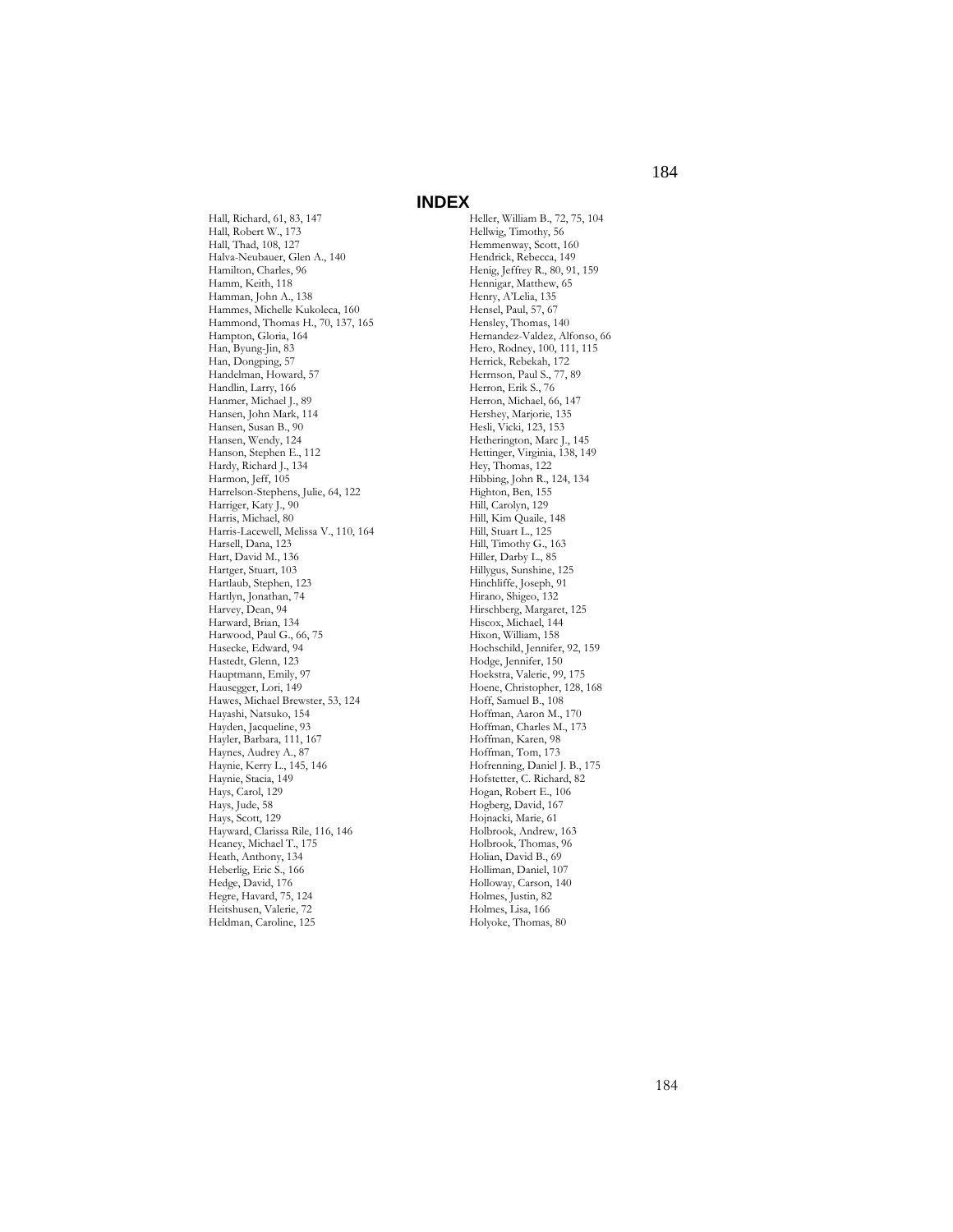Holzhauer, Debra, 112 Honig, Bonnie, 136 Hood III, M.V., 167 Hora, Jennifer, 122 Horner, Debra, 164 Horried, Rhonda, 123 Hosli, Madeleine, 57, 58, 103 Hough, Jerry F., 116 Houston, David, 168 Howard, Margaret, 87 Howard, Paul I., 131 Howard, Robert, 79 Howell, William, 119, 147 Hower, Sara, 124, 133 Hoyman, Michele, 150 Huang, Yanzhong, 57, 170 Huber, Greg, 177 Huckfeldt, Robert, 87 Hug, Simon, 126 Hula, Richard, 80 Hulme, Derick, 122 Hult, Karen, 119, 166 Hume, Robert J., 137 Humes, Brian D., 117, 137 Hunt, Valerie, 84 Hunter, Susan, 160 Hunter, Wendy Ann, 57 Hurley, Patricia, 68 Hurwitz, Mark, 118, 138 Hussain, Rashida, 170 Hutchings, Vincent, 58 Ihrke, Douglas, 64 Ikari, Yasuo, 139 In, Jo Jong, 133 Inclan, Maria, 133 Indridason, Indridi H., 83, 143 Ingalls, Thomas, 142 Inglehart, Ronald, 132 Ishiyama, John, 93, 123, 144 Isoke, Zenzele, 59 Ivers, Gregg, 138 Jackman, Simon, 136 Jackson, David J., 121 Jackson, Melinda, 95 Jacobs, Larry, 122 Jacobs, Lawrence R., 95 Jacobson, Gary C., 148, 155 Jacoby, William, 87, 101, 139, 171 Jae, Hwang Won, 133 Jagemann, Jason, 61, 122 Jamal, Amaney, 100, 133 James, Michael Rabinder, 97 James, Scott C., 116, 117 Jamieson, Kathleen Hall, 155 Janda, Kenneth, 157

Jang, Jiho, 123 Jankowski, Richard, 116, 122, 174 Jankowski, Thomas B., 68 Jasperson, Amy, 58 Jelen, Ted G., 86 Jendrysik, Mark S., 151 Jenkins, Jeffrey A., 117, 127 Jenkins, Krista, 68, 105 Jenkins, Shannon, 110 Jensen, Christian, 56, 177 Jerit, Jennifer, 69, 155 Jerns, Robert, 111 Jervis, Robert, 119 Jesuit, David, 73 Ji, Chang-Ho C., 91 Jo, Dong-Joon, 53 Johnson, Bertram, 87, 129 Johnson, Charles A., 90 Johnson, Craig L., 92 Johnson, Eric Anthony, 110 Johnson, Gary A., 168 Johnson, Gregg Bagel, 132 Johnson, Jeffrey Alan, 89 Johnson, Martin, 86 Johnson, Nicole, 151 Johnson, Patricia, 129 Johnson, Renee, 91, 176 Johnson, Susan, 135 Johnson, Timothy R., 128 Johnston, Richard, 155 Jones, Bradford S., 145 Jones, Bryan, 80, 114 Jones, Mark, 57, 76, 93, 132 Jones, Steven, 160 Jones-Correa, Michael, 62 Jones-DeWeever, Avis A., 59 Jordan, Will, 88 Jordan-Zachery, Julia, 173 Jorgenson, Nick, 64 Jorstad, Connie, 119 Jos, Philip, 139 Josefson, Jim, 125 Josephson, Jyl, 69 Josephson, Peter, 70 Judd, Dennis, 73, 159 Junn, Jane, 124, 160 Kada, Naoko, 132 Kage, Rieko, 74 Kaltenthaler, Karl, 58, 74 Kam, Christopher J., 142 Kanthak, Kristin, 118 Kaplan, Cynthia, 96 Kaplan, Morris, 136 Kaplan, Noah, 64, 95, 126 Kapust, Dan, 135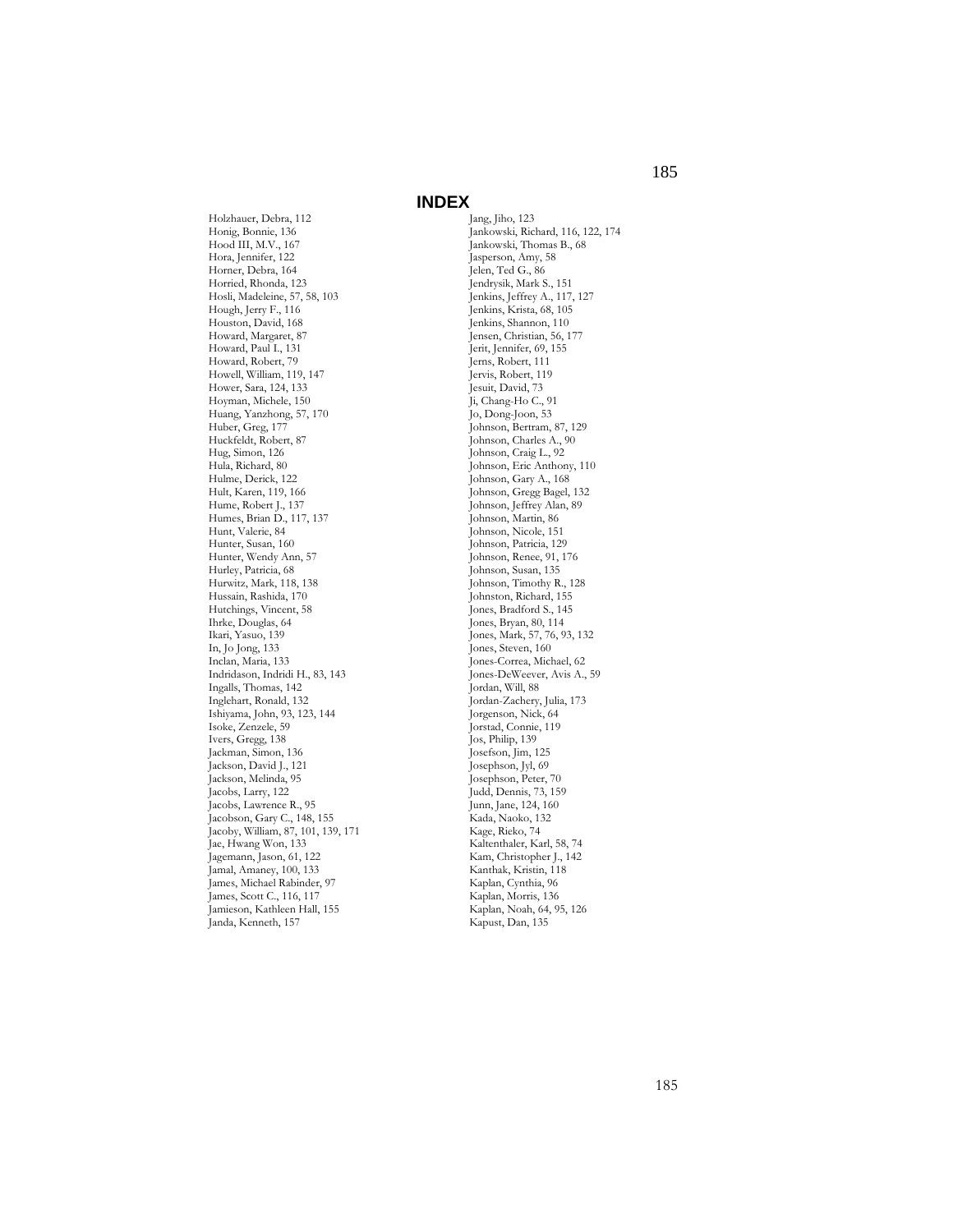Karch, Andrew, 80 Karklins, Rasma, 74, 75 Karpowitz, Christopher, 69 Katula, Michael C., 94 Katz, Jonathan N., 148 Katznelson, Ira, 127 Kaufman, Robert, 74, 143 Kedar, Orit, 60, 145 Keech, William, 168 Keele, Luke, 134, 155 Keiser, Lael R., 130 Keith, Sara E., 86, 150 Kelleher, Christine, 100 Keller, Edmond, 156 Kelley, Christopher S., 122 Kellough, Edward, 151 Kellstedt, Paul, 114 Kelly, Jana Morgan, 75 Kelly, Nathan, 110, 114 Kelts, Steven, 96 Kendrigan, Mary Lou, 146 Kennedy, Ryan, 143 Kenny, Christopher, 154 Kerbel, Matthew R., 135 Kernell, Samuel, 148, 155 Kersh, Rogan, 125, 137 Kettl, Donald, 150 Kim, Doo-Rae, 176 Kim, Haklin, 105 Kim, James J., 175 Kim, Ji Yun, 170 Kim, Junseok, 54 Kim, Myunghee, 143 Kim, Young-Choul, 66, 104 Kimball, David, 82, 148 Kimber, Mary-Lee Eileen, 156 King, Chad, 148 King, Gary, 97 King, James D., 106 Kinney, Rhonda S., 80 Kirchner, David, 62, 80 Kirk, Celeste Montoya, 99 Kisriev, Enver, 153 Kisrieva, Zulfia, 153 Klaus, Tobias, 174 Kleinerman, Benjamin A., 65 Klesner, Joseph, 66, 84 Klingemann, Hans-Dieter, 132 Klinkner, Kenneth, 144 Klobucar, Thomas, 144 Klotz, Marilyn, 129 Knerr, Charles, 140 Knigge, Pia, 103, 154 Knight, Kathleen, 105 Knott, Jack, 119

Kobylka, Joseph F., 138 Koch, Jeffrey W., 95, 113 Koch, Michael T., 171 Kocher, Matthew, 156 Kocher, Michael, 94 Koesel, Karrie, 104 Koford, Kenneth J., 117 Koger, Gregory, 109 Kokten, Muge, 170 Kolodny, Robin, 117, 172 Kono, Daniel, 67 Kook, Becky, 103 Koppell, Jonathan GS, 82 Koremenos, Barbara, 113, 144 Koritansky, John, 177 Kostadinova, Tatiana, 153 Kovacevic, Filip, 103 Kraft, Michael, 100 Krain, Matthew, 75 Kramer, Claire, 74 Krassas, Nicole R., 126 Krause, George A., 110, 114 Krebs, Ronald R., 162 Krebs, Timothy B., 80, 159 Krehbie, Keith, 61 Kriz, Kenneth A., 92 Krohen, Lauren, 67 Kromkowski, Charles A., 68 Kropf, Martha E., 82 Krosnick, Jon A., 114 Krueger, Brian, 106 Krueger, Robert J., 53 Krutz, Glen S., 108, 143 Kubik, William, 137 Kuebler, Daniel, 139 Kuerstyn, Ashlyn K., 61 Kuklinski, James H., 155 Kurki, Anja, 110 Kursman, Nancy, 79 Kurtz, Marcus, 84 Kurtz, Marcus J., 56 Kurtz, Rick, 109 Kwon, Hyeok Yong, 143 Kwon, Uisoon, 82 Kyvelidis, John, 177 l, 76 Lachat, Roman, 153 Lacy, Dean, 147 Ladewig, Jeffrey, 85 Lahav, Gallya, 56, 132 Lai, Brian, 163 Lake, Daniel R., 124 Lambert, Priscilla, 102 Landa, Dimitri, 157 Lane, Joseph H., 70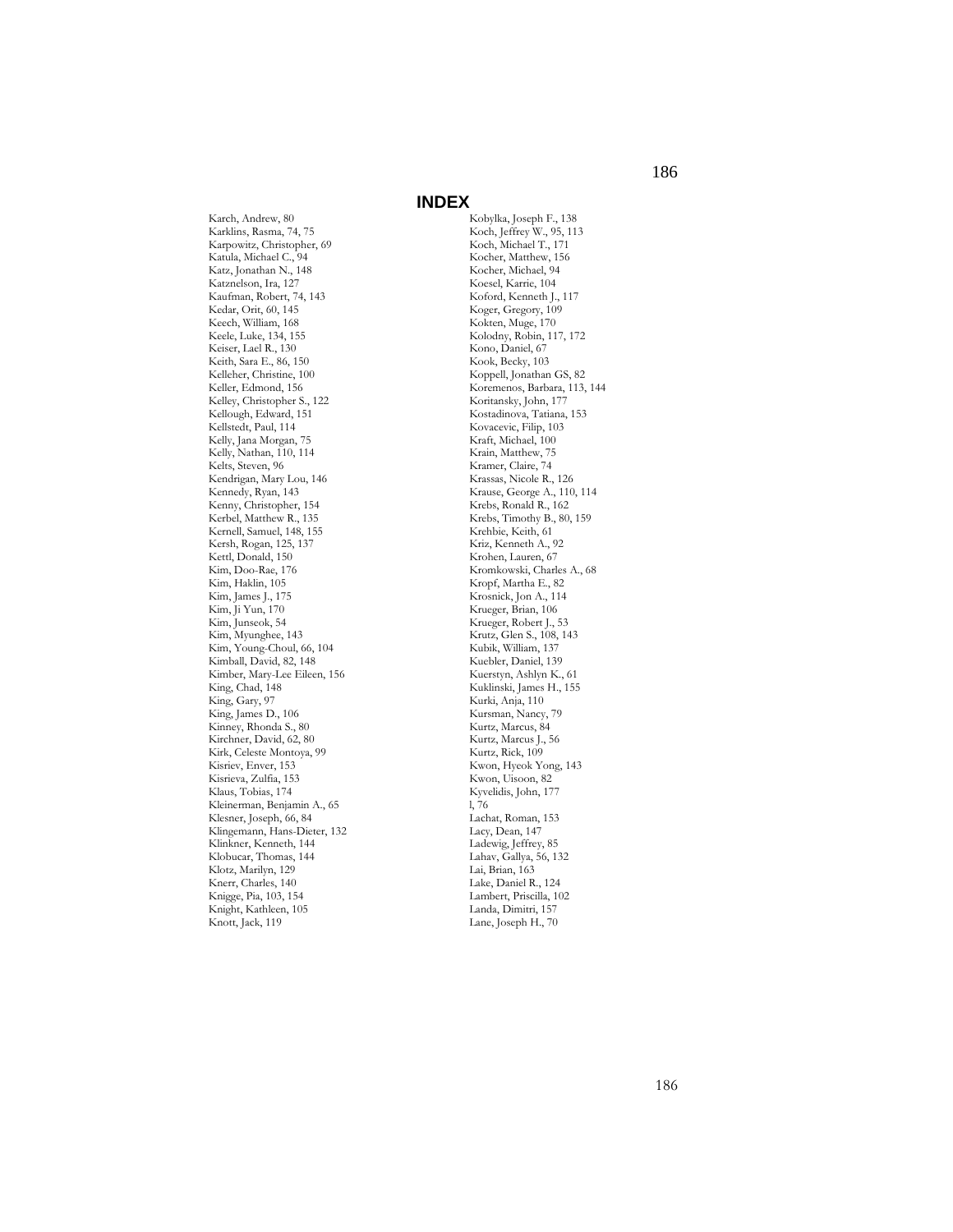Lang, Joseph B., 72 Langbein, Laura, 119 Lange, Peter, 74 Langer, Laura, 99 Lapinski, John, 69, 127 Larocca, Roger, 76 Lasley, Scott, 83 Laslovich, Mike, 172 Lassen, David, 74 Lau, Richard R., 105, 155 Laverty, Lisa, 164 Lavine, Howard, 75, 171 Lawrence, Eric D., 90, 98 Lawson, Chappell, 84 Lawton, L. Dale, 69 Lax, Jeffrey R., 148 Lay, J. Celeste, 77, 135 Layman, Geoffrey C., 127, 163 Lazarus, Ellen, 148 Leal, David L., 62 LeBlanc, John Randoph, 60 Leblang, David, 85 Lebo, Matthew, 153 Lederman, Susan, 172 Lee, Frances, 175 Lee, Junhan, 143 Lee, Nani, 130 Lee, Sangmook, 123 Lee, Taeku, 107, 154 Leech, Beth, 147, 174 Leeds, Brett Ashley, 85, 124 Legge, Jerome, 80 Leighley, Jan, 101, 106 Lein, Pei-te, 107 Lektzian, David, 113, 144 Leland, Suzanne, 168 Lembke, Johan, 94 Lentz, Corliss, 168 Leoni, Eduardo, 64 Leventoglu, Bahar, 126, 142 Levin, David, 68, 83 Levine, Renan, 86 Levitt, Melissa, 91 Levontoglu, Bahar, 136 Levy, Dena, 96 Levy, Gilat, 126 Levy, Jacob, 97 Lewis, David, 147 Lewis, Jeffrey B., 60 Lewis, LaVonna Blair, 130 Lewis, Paul, 100 Lewkowicz, Michael A., 114 Li, Quan, 86, 112, 133, 148 Licari, Michael J., 54, 129 Liebell, Susan, 97, 116

Lies, William M., 82 Light, Steven, 151 Lin, Ann, 150 Lin, Tse-min, 65 Lindenberg, Karen, 151 Lindley, Dan, 94, 105 Lindquist, Stefanie, 118 Lindstrom, Bonnie, 149 Lineberry, Robert, 129 Ling, Cristina, 139 Linn, Ann, 173 Linstrom, Bonnie, 72 Lipinski, Daniel, 137 Lipscomb, Michael, 116 Lipsmeyer, Christine S., 112 Lipson, Daniel, 59 Lisoni, Carlos Mariano, 139 Liu, Jenjie, 56 Locke, Jill, 152, 165 Lodge, Milton, 87, 95 Lohmann, Susanne, 165 Lollar, Xia Li, 135 Lombardo, Salvatore, 64 Londregan, John, 126, 136 Longley, Lawrence, 89, 121 Loomis, Burdett, 79, 136, 137 Lopeman, Charles S., 167 Lopez-Santana, Mariely, 56, 142 Lorenz, Edward, 122 Loss, Daniel, 87 LoTempio, Andrew, 116 Lovell, Vicky, 125 Lowery, David, 100, 137, 150 Lowrance, Sherry, 66, 133 Lowry, Robert, 165, 176 Lubell, Mark, 63, 176 Lublin, David, 149, 150 Ludwig, Jens, 110 Luehrmann, Laura M., 84, 170 Luks, Samantha, 106 Lupia, Arthur, 106, 144 Luskin, Robert C., 125, 145 Lust-Okar, Ellen, 133 Lutmar, Carmela, 85 Luttbug, Norman R., 90, 118 Lynn, Lawrence, 63, 140 MacGilvray, Eric, 97 MacKuen, Michael, 68, 138, 155 MacManus, Susan A., 92 Maddox, H.W. Jerome, 58, 118 Maeda, Yukio, 154 Maeshima, Kazuhiro, 175 Maestas, Cherie, 114, 148 Magar, Eric, 109 Magleby, David, 172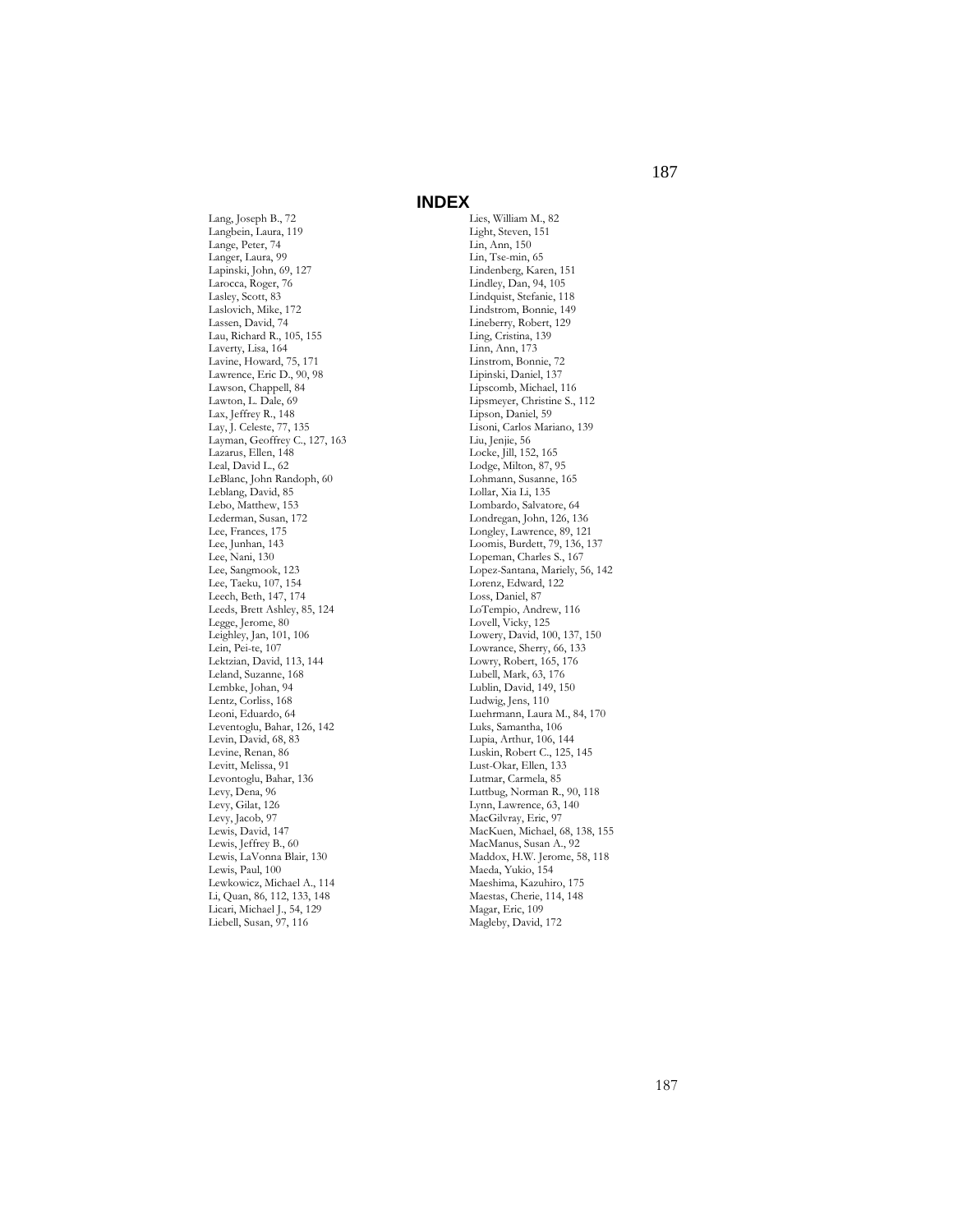Maisel, L. Sandy, 148 Majstorovic, Steven, 143, 153 Malesky, Edmund, 154 Maletz, Donald J., 60, 77 Malone, Mary Frances, 82, 104 Maltese, John A., 158 Maltzman, Forrest, 148, 157, 158 Mandell, David Paul, 97 Mann, Thomas E., 71 Manna, Paul F., 103 Manning, Kenneth L., 128, 158 Mansfield, Edward, 67, 124 Marckini, Lisa, 158 Marcus, George E., 155 Margolis, Michael, 98 Marien, Daniel, 157 Mariotti, Shannon, 135 Markell, Patchen, 78, 146 Markus, Gregory B., 125 Markwood, Chris, 140 Marquez, Xavier, 173

Mahler, Vincent, 73

Major, Rafe, 70

Manuel, Anne, 88

Marrietta, Morgan, 105 Marschall, Melissa, 91, 138, 150 Marshall, Bryan W., 127, 157 Marshall, Jonathan, 74 Marshall, Monty, 66 Marshall, Tom, 175 Martin, Andrew D., 117, 148 Martin, Elaine, 99 Martin, Lanny, 83 Martin, Paul S., 89 Martinek, Wendy, 138 Martinez-Gallardo, Cecilia, 66 Martorano, Nancy, 137 Masket, Seth E., 138 Mastracci, Sharon H., 125 Mastrofski, Stephen, 159 Mathews, A. Lanethea, 164 Mattei, Franco, 96 Mattie, Sean, 152 Maule, Linda, 156 Mawhinney, Michelle, 165 Mayer, Kenneth R., 109 Mazie, Steven, 70 McAdams, John, 72, 117 McArthur, Denese, 105 McAuliffe, Thomas, 123 McAvoy, Gregory, 90 McCabe, Barbara, 92, 129 McCall, Madhavi, 167 McCall, Michael, 102, 150 McCann, James, 84

# **INDEX**

McCarty, Nolan, 147 McClain, Paula D., 107, 154 McClerking, Harwood K., 102 McClurg, Scott, 163, 171 McConnaughy, Corrine, 129 McCormick, James, 151 McCoy, Elaine, 56 McCoy, Matthew, 54, 103, 116 McCready, Amy, 135 McDermott, Kyle, 177 McDonagh, Eileen L., 60 McDonald, Michael, 61, 116, 150 McDonald, Patrick J., 170 McDougal, Stephen, 140 McDowell, James L., 149 McElroy, Gail, 143 McElroy, Joe, 72 McFarland, Andrew, 139 McFarlane, Deborah R., 130 McGhee, Eric, 83, 117 McGraw, Kathleen M., 94 McGuinn, Patrick, 59, 151 McGuire, Kevin, 99, 138 McGuire, Mary P., 88, 125 McIntosh, Wayne V., 65 McIver, John P., 109 McKee, Erik Shane, 146 McKee, Robert J., 171 McKenzie, Brian, 61 McKenzie, Evan, 149 McKissick, Gary J., 147, 174 McLauchlan, William, 128 McLean, William, 91 McLendon, Michael, 80, 173 McLeod, Aman, 70 McMillen, Stacy, 106 McSpadden, Lettie, 79, 128 Meals, George, 176 Mealy, Kimberly, 54 Mebane, Jr, Walter R., 90 Meffert, Michael F., 59 Meier, Kenneth, 57, 81, 91, 150 Meilleur, Maurice, 97 Meinke, Scott R., 99 Meir, Kenneth J., 140 Meirowitz, Adam, 60, 70, 121 Mejia-Acosta, Andres, 105 Melone, Albert, 61, 62 Mendelberg, Tali, 155 Mendes, Silvia, 150 Menifield, Charles, 167 Merelman, Richard M., 92, 130 Merolla, Jennifer, 58, 82 Merrill, Thomas, 156 Mershon, Carol, 72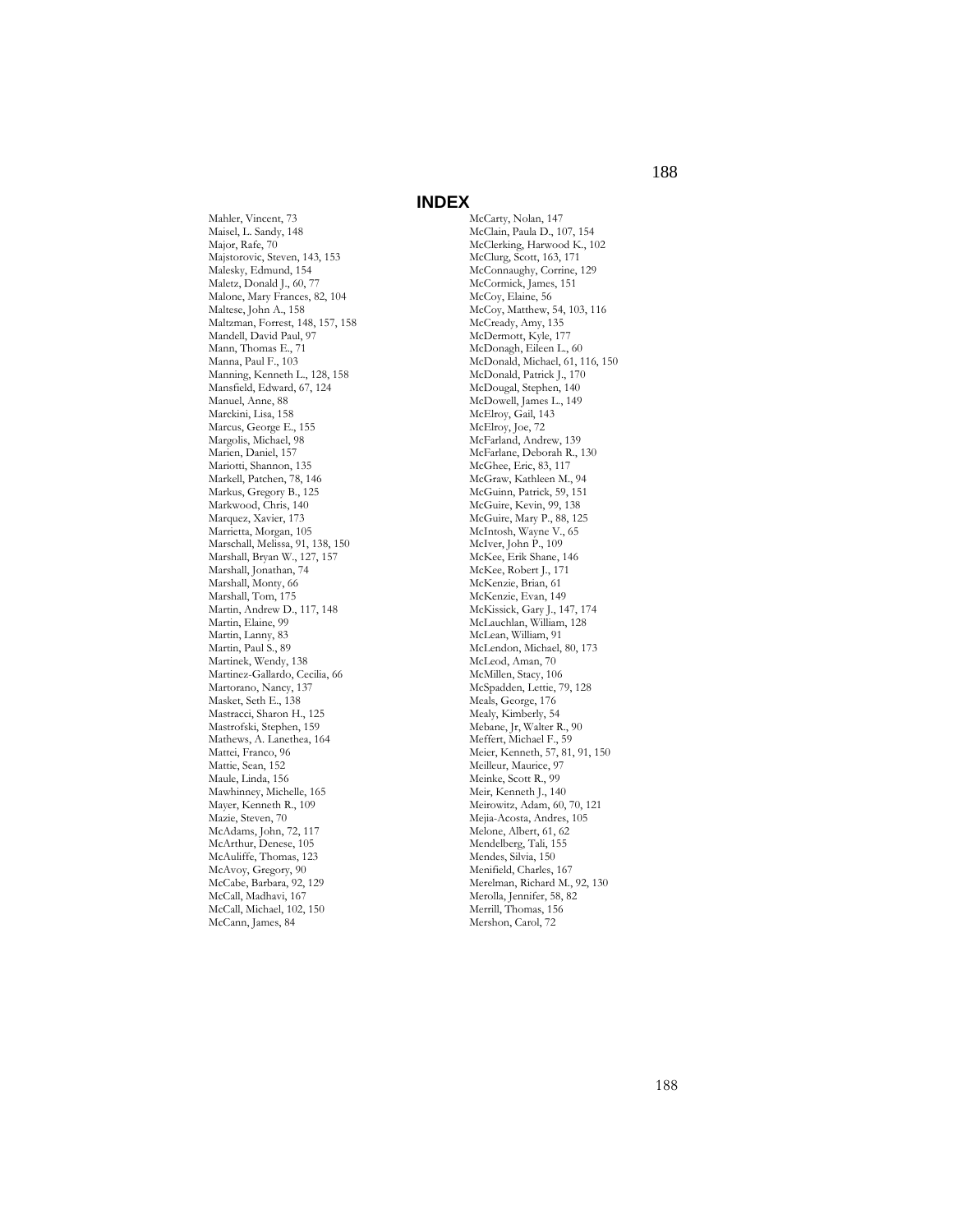Mete, Mihriye, 100 Metelko, Alan, 163 Mettler, Suzanne, 80, 169 Meyer, Fred, 72, 159 Meyer, William, 88, 97 Mezey, Susan, 99 Michelson, Melissa R., 115, 164 Mie Kim, Young, 145 Mihic, Sophia, 88 Miller, Arthur, 144 Miller, Gary J., 63, 119 Miller, Geralyn M., 62 Miller, Joanne, 114, 172 Miller, Mark, 149, 166 Miller, Melissa K., 171 Miller, Penny, 172 Millies, Steven P., 70, 133 Mills, Qunicy T., 110 Milstein, Andrew E., 126 Milton, Stephanie R., 122 Milward, Brint, 150 Milyo, Jeffrey, 97, 134 Minnich, Daniel, 56 Miranda, Rowan, 73 Mitchell II, Glenn, 86 Mitchell II, Glenn E., 170 Mitchell, Neil, 93, 153 Mitin, Dmitri, 57 Mixon, Connie, 151 Mockabee, Stephen T., 137 Moe, Terry, 159 Moen, Jaclynn, 54, 154 Moffitt, Susan, 54 Mohan, Paula, 77 Molloy, Michael, 118 Mondak, Jeffrey J., 154 Monoson, Sarah, 78 Monroe, Alan D., 68, 165 Monroe, Kristen Renwick, 135 Monson, Quin, 89 Moon, Don, 162 Moon, Woojin, 60, 170 Mooney, Christopher, 130 Moore, David K., 88 Moore, Michael, 169 Moore, Nina, 87, 175 Morehouse, Jeanette, 87 Morehouse, Sarah, 100 Morelli, Massimo, 174 Morissens, Ann, 73 Morrell, Michael E., 96, 115 Morris, Jonathan, 83 Morrisroe, Darby, 61, 103, 151 Moruzzi, Norma, 88 Moscardelli, Vincent, 109, 175

Moser, Ann Wiley, 64 Mosher, Robert G., 76 Moskop, Wynne Walker, 116 Mosley, Layna, 58 Mouw, Calvin, 167 Mudaliar, Chandra, 142 Mueller, Paul D., 60, 89 Muhlberger, Peter, 83, 114, 124 Mukherjee, Bumba, 84 Munck, Gerardo, 74 Munroe, Derwin, 140 Muraca, Stephanie T., 163 Murphy, Andrew, 70, 173 Murphy, Blair L., 110 Murray, Kelly, 86 Murray, Vicki, 70 Musila, Benson, 56 Mutz, Diana C., 154 Myagkov, Mikhail, 123 Myers, David, 75 Myers, Ella, 164 Myerson, Roger, 174 Nadenichek-Golder, Sona, 121, 143 Naff, Katherine, 151 Nagler, Jonathan, 86, 106 Navarro, Sharon Ann, 173 Navia, Patricio, 121 Negretto, Gabriel L., 132 Neiman, Max, 100 Nelson, Anna Lorien, 126 Nelson, John S., 126 Nelson, Jr, William E., 59 Nelson, Stephanie, 107 Nelson, Thomas E., 58 Nemacheck, Christine, 158 NeSmith, Bruce, 140 Neuman, W. Russell, 155 New, Michael, 128 Newman, Brian, 113 Newman, Christopher D., 54 Newman, Timothy D., 140 Nic Giolla Choille, Una, 61 Nichols, Mary P., 131 Nicholson, Jill D., 57 Nielsen, Laura, 150 Nielson, Daniel, 123 Nisbet, Matt, 164 Nishikawa, Misa, 76 Nitzschke, Tasina, 158 Noel, Hans, 165 Nokken, Timothy, 89, 95, 117, 148 Nomi, Tomoaki, 157 Nooruddin, Irfan, 133 Nordlund, Caroline, 135 Nordstrom, Timothy, 113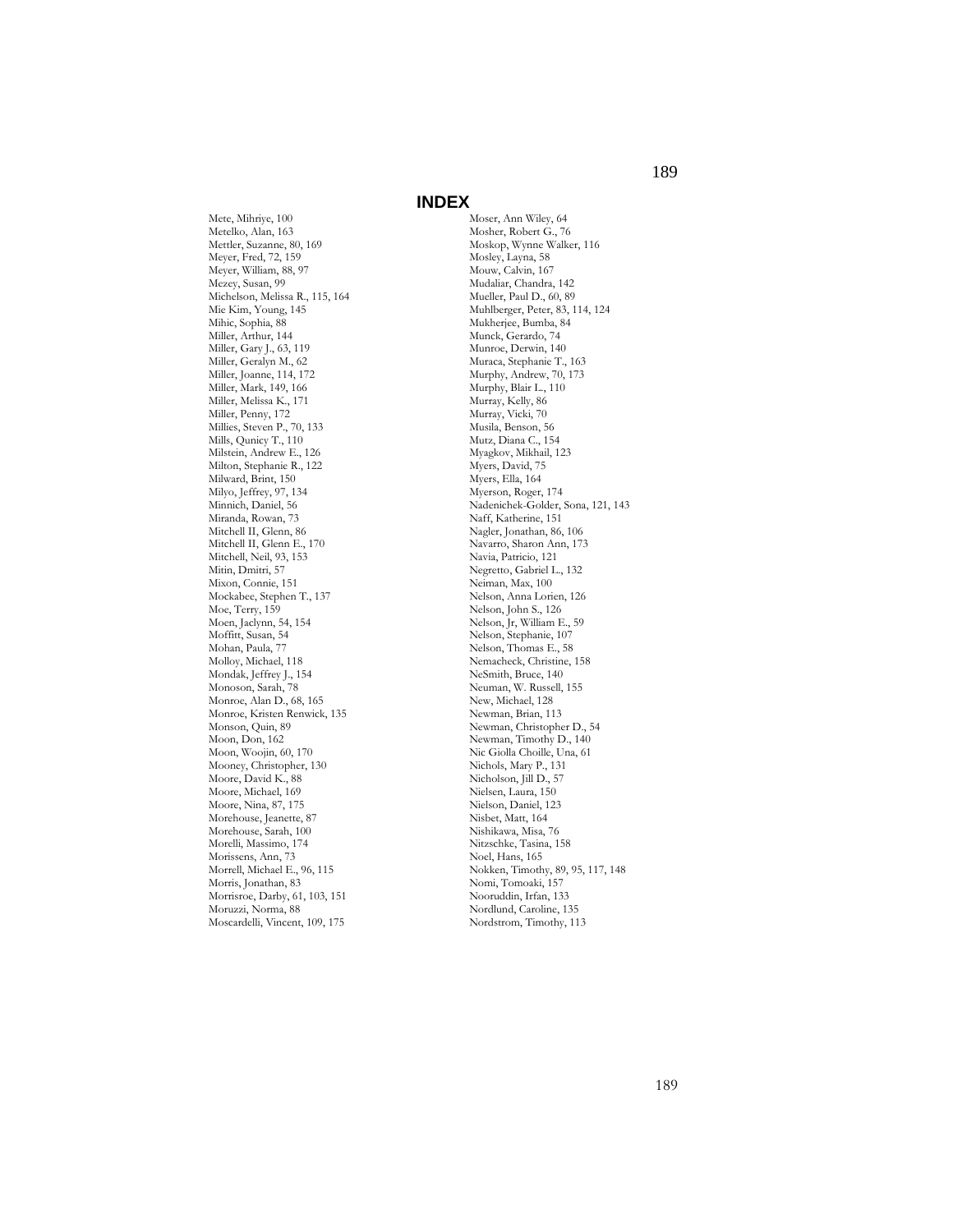Nownes, Anthony James, 122, 174 Numata, Chieko, 100 Nunnally, Shayla C., 110 Nyikos, Stacy A., 149 O'Bannon, Brett, 162 O'Brien, Sean, 113 Oatley, Thomas, 67 O'Hara, Erin, 109 Old, James Paul, 163 Oldmixon, Elizabeth, 87 Oleszek, Mark, 79 Oliver, Eric, 164 Ollivant, Douglas A., 140 Olson, Laura, 96, 175 Omtzigt, Pieter, 170 Ondetti, Gabriel, 142 Oppenheimer, Bruce, 71, 89, 90 Ordeshook, Peter, 123 Orey, D'Andra, 149 Ortiz, Anna Maria, 76 Osborn, Tracy, 77 Osequera, María Inclán, 66 Ostella, Christopher, 166, 171 Ostermeier, Eric, 95, 122 Owens, Chris, 123 Owens, Deborah, 83 Oxley, Zoe, 156, 169 Pacek, Alexander, 67 Pacelle, Jr, Richard L., 149 Pagano, Michael A., 92 Page, Benjamin, 110 Page, Scott, 136, 174 Pahre, Robert, 165 Palmer, Barbara, 149 Palmer, Glenn, 67 Palmer, Harvey D., 112 Palmer, Jason, 177 Pandich, Scott C., 103 Pant, Harsh Vardhan, 124 Pantoja, Adrian D., 88, 105 Paolino, Philip, 95, 147 Parikh, Sunita, 128 Park, David K., 121, 155 Park, Myoung-Ho, 83 Park, Won-ho, 170 Parker, Chris, 76 Parks, Roger, 159 Parrish, Richard, 151 Partin, Randal, 62 Paskeviciute, Aida, 93 Patashnik, Eric, 130, 139 Patten, Joe, 54 Patterson, Dennis, 132 Patterson, Kelly D., 89 Patty, John, 60, 174

Paul, David M., 118 Payerhin, Marek, 122, 177 Payne, Mark, 104 Peabody, Bruce, 166 Peake, Jeffrey, 108 Pearlman, Justin, 153 Pearson, Fred S., 171 Pearson, Kathryn, 117 Peel, Johnny, 116 Peffley, Mark, 58, 69 Penning, James M., 158 Perales, Jose Raul, 113 Percival, Garrick L., 82 Perez, Orlando J., 104, 162 Perez-Linan, Anibal, 83 Peritore, N. Patrick, 152 Perkins, William, 65, 122 Petersen, Eric R., 108, 127 Peterson, Clarissa, 169 Peterson, David A.M., 94, 138 Peterson, Geoff, 167 Peterson, Mark, 95 Petrocik, John R., 96 Petrone, Deborah Lux, 58 Pettis, Gregory A., 68 Pevehouse, Jon C., 75, 154 Pfeffer, Jacqueline, 135 Philpot, Tasha S., 88 Pickering, Paula M., 96 Pigg, Jason, 98 Pinderhughes, Dianne, 59 Pinello, Daniel R., 79 Pinney, Neil, 95 Pion-Berlin, David, 162 Pirro, Robert, 156 Plane, Dennis, 171 Plavcan, Paul Eric, 70 Poggione, Sara, 87 Poire, Alejandro, 84 Polachek, Solomon W., 75 Polinard, Jerry L., 81 Pollins, Brian, 67, 112, 113 Poole, Keith T., 136 Popovic, Micahel, 102 *Poppano, Laura*, 60 Posega, Edward L., 140 Poteete, Amy R., 153 Potoski, Matthew, 114, 159 Potts, Geoffrey, 174 Pouncy, Hillard, 110 Powell, Richard, 127 Powers, Denise, 169 Powers, Kathy, 67, 152, 156 Price, Kevin, 116 Price, Melyanie, 115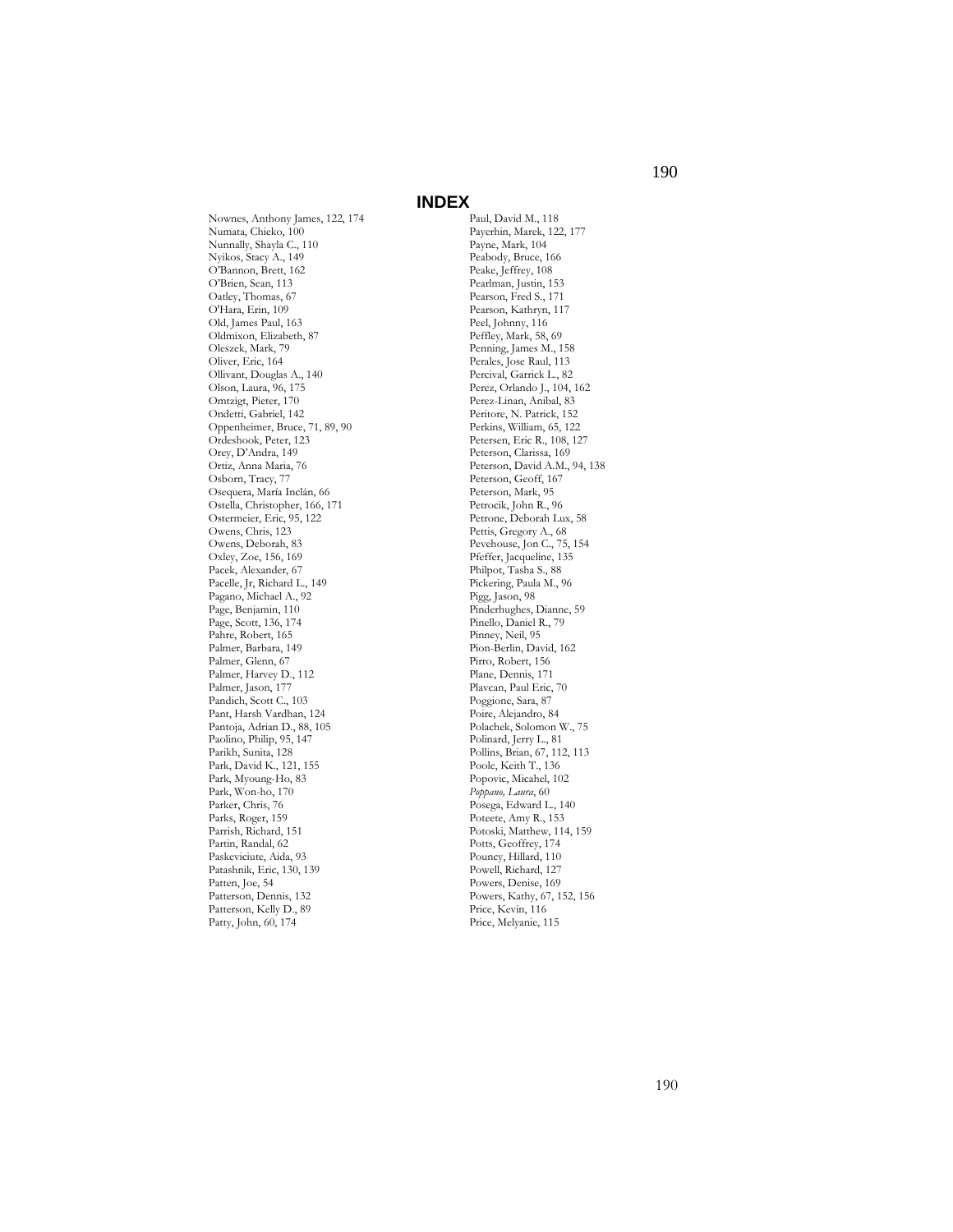Primo, David, 117, 134 Prince, David W., 118 Prior, Markus, 76 Provine, Marie, 135 Provost, Colin, 176 Puro, Steven, 128 Pushkina, Darya, 94 Putnam, Robert D., 92 Putz, David W., 89 Quackenbush, AJ, 82 Quackenbush, Stephen L., 133 Quaile Hill, Kim, 68, 101 Quinn, Kevin, 118, 148 Quirk, Paul, 155, 168 Raber II, Donald R., 166 Radcliff, Benjamin, 132 Rademacher, Lee, 103 Rademacker, J. Scott, 168 Rader, Eric W., 158 Rahn, Wendy, 130 Ramakrishnan, S. Karthick, 171 Ramsay, Craig, 168 Rankin, David, 115, 151 Ray, James Lee, 67 Razaghian, Rose, 127 Razin, Ronny, 126 Read, James, 60, 77 Rector, Chad, 144 Reddick, Chris, 139 Reddick, Malia, 118 Redlawsk, David, 87, 106 Reed, Douglas, 119, 138 Reed, William, 124 Reeher, Grant, 140 Reenock, Christopher, 176 Reese, Laura, 151 Reingold, David A., 92 Reinhard, Michael, 56, 80 Reinhardt, Eric, 67 Renka, Russell D., 148 Renner, Tari, 62 Renno, Lucio, 169 Rennstich, Joachim, 85, 102 Rennstich,Joachim Karl, 85 Reno, B. Jeffrey, 176 Resnick, David, 98 Reuveny, Rachel, 112 Reveron, Derek S., 112 Rexroat, Jennifer L., 107 Rhine, Staci L., 145 Rhodebeck, Laurie, 124 Rice, Christopher S., 54 Rice, Laurie L., 155 Rice, Tom W., 151 Rich, Wilbur, 135

Richards, David, 105 Richardson Jr., Glenn W.,, 76 Richardson, Jr., Lilliard, 168 Richman, Jesse, 168 Riemann, Maricele Cornejo, 127 Riggs, William, 174 Ringquist, Evan, 55, 176 Risley, Amy, 57 Roberds, Stephen C., 76, 155 Roberts, Brian, 65 Roberts, Jason, 146, 166 Roberts, Patrick S., 86 Roberts, William C., 131 Robertson, Graeme, 144 Robinson, Lynn, 114 Robinson, Scott, 135, 177 Roch, Christine, 79 Rodden, Jonathan, 74 Rogers, James R., 99 Rogers, Michael T., 60 Rogers, Reuel, 107, 115 Rohde, David, 98 Rohrschneider, Robert, 96, 132 Rojas, Fabio, 80 Rolfe, Meredith, 68 Rom, Mark, 129 Romero, David W., 158 Romero, Francine Sanders, 158 Ron, Amit, 115 Roper, Steven D., 143 Rosato, Sebastian, 133 Roscoe, Douglas D., 98, 109 Rosenberg, Gerald, 99 Rosenblum, Marc, 84 Rosendorf, Peterf, 126 Rothenberg, Lawrence, 127 Rothman, Maarten, 164 Roy, Tania, 60 Rozzi, Alan, 109 Rubin, Irene, 167 Rudder, Catherine, 169 Rudolph, Thomas J., 58 Ruger, William, 146 Ruhil, Anirudh V.S., 62, 129 Rundquist, Barry, 151, 172 Rupert, Matthew, 53, 113 Rutherford, Thomas Jefferson, 153 Ryan, John Frances, 173 Ryden, David, 140 Ryu, Jaesung, 76 Sacako, David H., 163 Sachleben, Mark, 162 Sadiq, Kamal, 156 Sahliyeh, Emile, 93 Saiegh, Sebastian, 121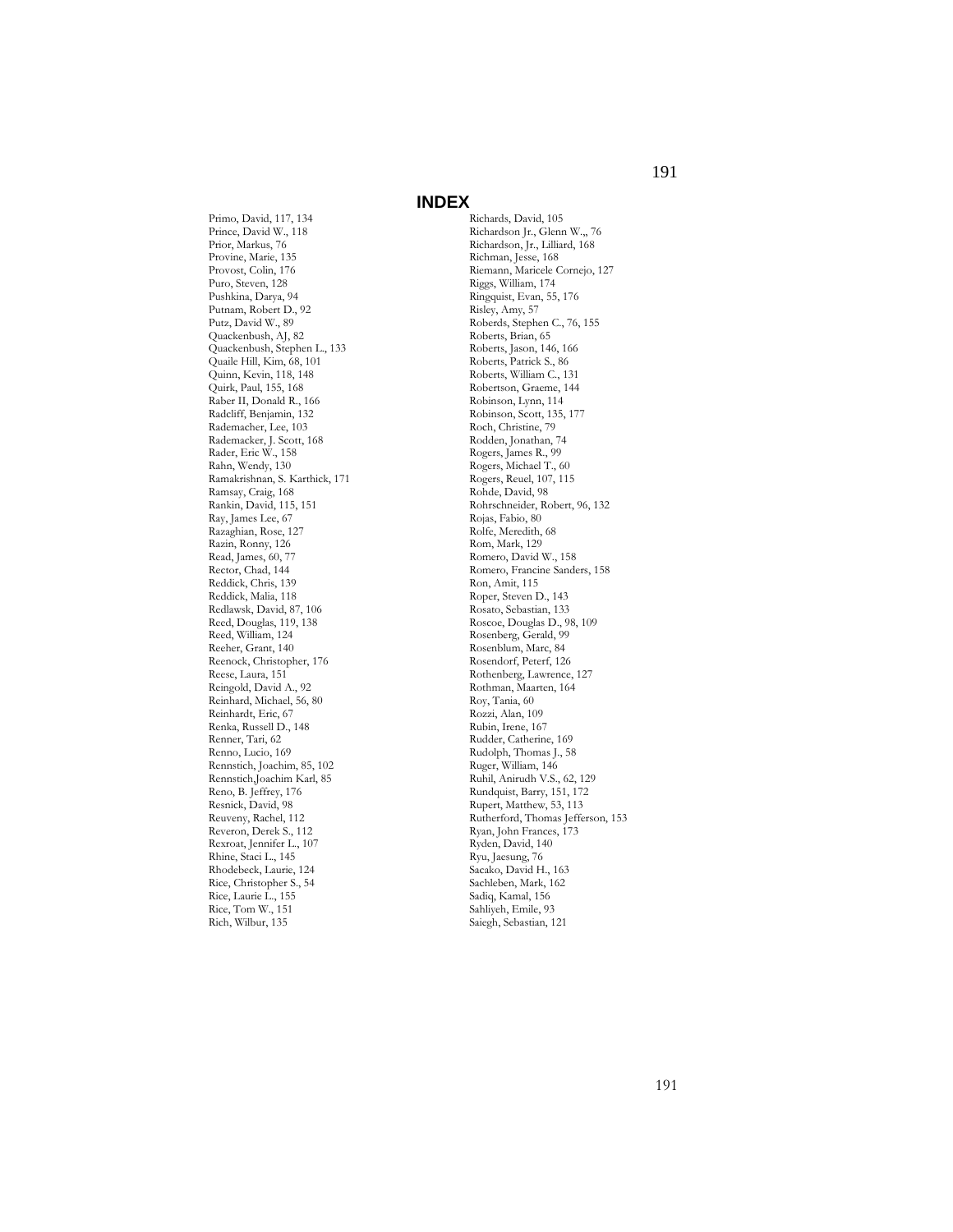Sala, Brian R., 89, 127 Samuels, David, 71 Sanbonmatsu, Kira, 173 Sanders, Lynn, 164 Sanders, Mitchell, 127 Sandovici, Maria Elena, 83, 93 Sapiro, Virginia, 68 Sarbaugh-Thompson, Marjorie, 158 Saunders, Kyle L., 58, 86 Savage, Sean, 126 Savun, Burcu, 163 Sawyer, Mark, 116 Saxonhouse, Arlene, 107, 173 Schaefer, Donald D.A., 93 Schaff, Jon D., 88, 108 Schaffner, Brian, 118, 175 Schamis, Hector, 133 Scheberle Denise, 150 Scheiner, Ethan, 76, 132 Scherer, Nancy, 158 Scheufele, Dietram, 164 Schickler, Eric, 68, 117 Schier, Steven E., 78 Schiffer, Adam J., 59 Schildkraut, Debbie, 171 Schiller, Wendy, 79, 137 Schiltz, Elizabeth, 177 Schlomer, Paul, 72, 82 Schlozman, Kay, 59, 68 Schmalzbauer, John, 114 Schmidt, Gregory, 75, 104 Schmidt, Jr, Ronald, 146 Schmidt, Scott, 133 Schneider, Aaron, 142 Schneider, Carrie A., 65 Schneider, Mark, 63, 80, 91, 168 Schneider, Saundra, 129, 139 Scholz, John, 63, 140 Schotten, Cheryl R., 107 Schousen, Matthew, 157 Schram, Sanford, 111, 139 Schreiber, Darren, 171 Schubert, James N., 94, 155 Schuknecht, Jason E., 95, 147 Schultz, Kenneth A., 60 Schwartz, David M., 83 Scott, Jo-Ann, 140 Scott, Joanna Vecchiarelli, 97 Scott, Keesha Middlemass, 59, 70 Scotto, Thomas, 86 Scruggs, Lyle, 170 Seely, Jennifer C., 162 Segers, Mary, 70 Segovia, Carolina, 143 Segura, Gary M., 88

Seligsohn, Andrew, 165 Seligson, Mitchell, 104 Sellers, Patrick, 68 Shaffer, Steve, 167 Shaffer, William, 72 Shafqat, Sahar, 93, 143 Shamir, Michal, 169 Shankman, Kimberly, 152 Shanks, Torrey, 156 Shapiro, Robert Y., 122, 132 Sharlach, Lisa, 152 Sharma, Nidhi, 139 Sharp, Elaine, 62, 80 Sharpe, Christine LeVeaux, 70 Shaw, Daron R., 106, 155 Shaw, Greg M., 79 Shaw, Todd, 110 Shea, Daniel M, 98 Sheehan, Reggie, 118 Shella, Kimberly, 59, 102 Shepherd, Adrian J., 89 Shickler, Eric, 68 Shin, Doh, 104, 170 Shipan, Charles, 99, 158 Shiraev, Eric, 119 Shires, Michael, 168 Shively, W. Phillips, 86, 168 Shotts, Ken, 136, 147 Shoup, Brian, 96, 142 Shull, Steven A., 108 Shvetsova, Olga, 71, 72, 74 Sides, John, 96, 117 Sieberg, Karti, 121 Siemers, David, 77 Sigel, Roberta S., 68 Sigelman, Lee, 101, 111 Signorino, Curtis S., 113 Silberman, Bernard S., 74 Silva, Eduardo, 153 Silver, Brian D., 169 Simmons, James, 110 Simon, Michael W., 113, 124 Simon-Rosenthal, Cindy, 87, 169 Simpson, Dick, 151, 159 Sinclair, Barbara, 71, 157 Sinclair-Chapman, Valeria, 70 Singer, J. David, 53 Singh, Naunihal, 162 Sirju, Nicole A., 102 Skilling, David, 74 Slann, Martin, 123 Slantchev, Branislav L., 113 Slocum, Frederick, 163 Smith, Charles E., 58 Smith, Claire M., 104, 142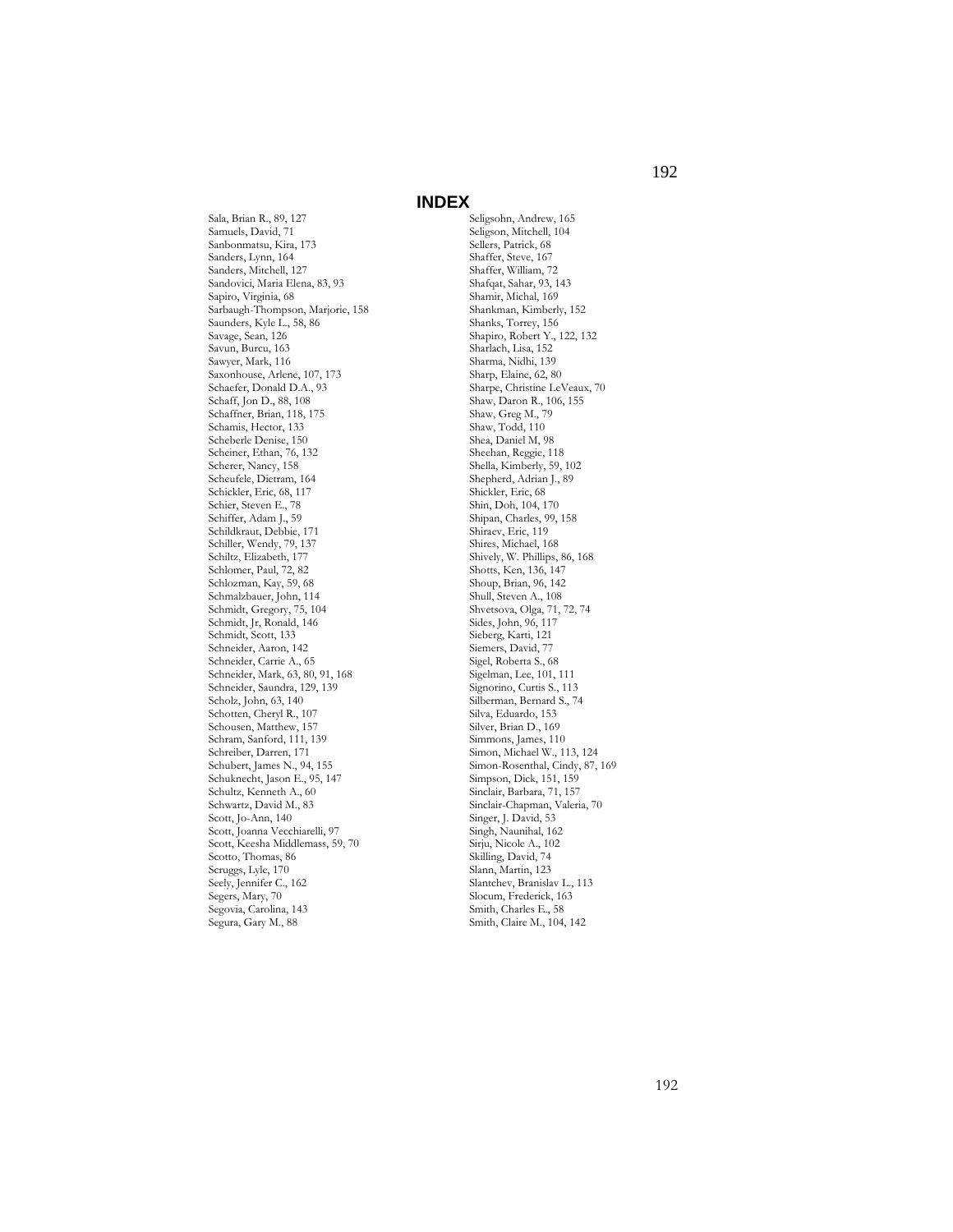Smith, Elizabeth S., 160 Smith, Gregory Bruce, 152, 177 Smith, Joseph L., 128 Smith, Kevin, 128, 168 Smith, Steven S., 61, 71 Smith, Troy E, 72 Smith, Verity, 77 Smooth, Wendy, 102 Smyth, Regina, 123 Snidal, Duncan, 144, 153, 154 Sniderman, Paul M., 154 Snow, Doug, 167 Snyder, James, 71, 174 Sobel, Richard, 69, 145 Soloweij, Lisa, 105 Solt, Frederick, 66 Soss, Joe, 110, 130 Souva, Mark, 108, 113 Sozen, Ahmet, 170 Spaeth, Harold, 148 Spalding, Rose, 57 Sparks, Holloway, 111 Speliotis, Evanthia, 177 Spence, Lester Kenyatte, 110 Spiliotes, Dean, 166 Spill, Rorie, 61, 166 Sprecher, Christopher, 57, 171 Spriggs, James, 148 Stack, John, 160, 177 Stam, Allan, 53, 144 Stanislaw, Rich, 103 Stanley, Harold W., 163 Stapleton, Katina, 77 Staton, Jeff, 149 Stearns, Maxwell, 109 Steel, Gill, 153 Steen, Jennifer A., 82, 148 Steenbergen, Marco R., 87 Steen-Sprang, Louise, 154 Stefko, Joseph V., 64 Steger, Manfred, 115 Steger, Wayne P., 78 Stein, Janavon, 75 Stein, Lana, 80, 150, 159 Stein, Robert, 86, 129, 150, 168 Steinacker, Annette, 81, 168 Stenger, Katherine, 102 Stephan, Mark, 150 Stephen, Roland, 94 Stephenson, Laura, 74, 82 Stetson, Dorothy McBride, 125 Steuernagel, Trudy, 69, 100, 130 Stevens, Daniel, 155 Stevenson, Linda S., 69 Stevenson, Randolph, 174

Stewart III, Charles, 117, 127 Stewart, Joseph, 55, 107, 118, 119 Stewart, Patrick A., 75, 155 Stier, Marc, 174 Stiles, Elizabeth, 164 Still, Dennis R., 98 Stimson, James, 110 Stohl, Michael, 93 Stokes, Atiya Kai, 77 Stokes, Susan, 56 Stone, Walt, 148 Stonecash, Jeffrey M., 117, 126 Strach, Patty, 135 Strahan, Mark, 71 Strate, John M., 158 Stream, Christopher, 130 Streb, Matthew, 77 Strine IV, Harry "Neil", 65 Stumbo, Circe, 116, 160 Su, Changhe, 144 Suarez, Sandra, 172 Suker, Amy L., 54 Sulfaro, Valerie, 106 Sulfaro, Valerie A., 106, 145 Sulkin, Tracy, 99 Sullivan, Terry, 122 Sun Lee, Dong, 162 Sutton, Sean, 160 Sutton, Thomas, 177 Swank, Duane, 67 Swansbrough, Robert H., 122 Swanson, Judith, 152 Sweeney, Kevin, 57 Swers, Michele L., 87 Swindle, Steve, 83 Swinford, Bill, 138 Taber, Charles, 87 Tabrizi, Susan J., 130 Taggart, William, 72 Talbert, Jeffrey, 114 Tambornino, John, 136 Tan, Alexander, 67 Tao, Jill, 176 Tarar, Ahmer, 113 Tarman, Christopher, 88 Tarnopolsky, Christina, 165 Tarry, Scott, 94 Tate, Katherine, 69 Tavares, Antonio, 54 Taylor, Andrew, 157 Taylor, Justin B., 58 Taylor-Robinson, Michelle M., 105, 143 Tebbins, Carol, 77 Tedin, Kent, 118 Teets, Monica A., 65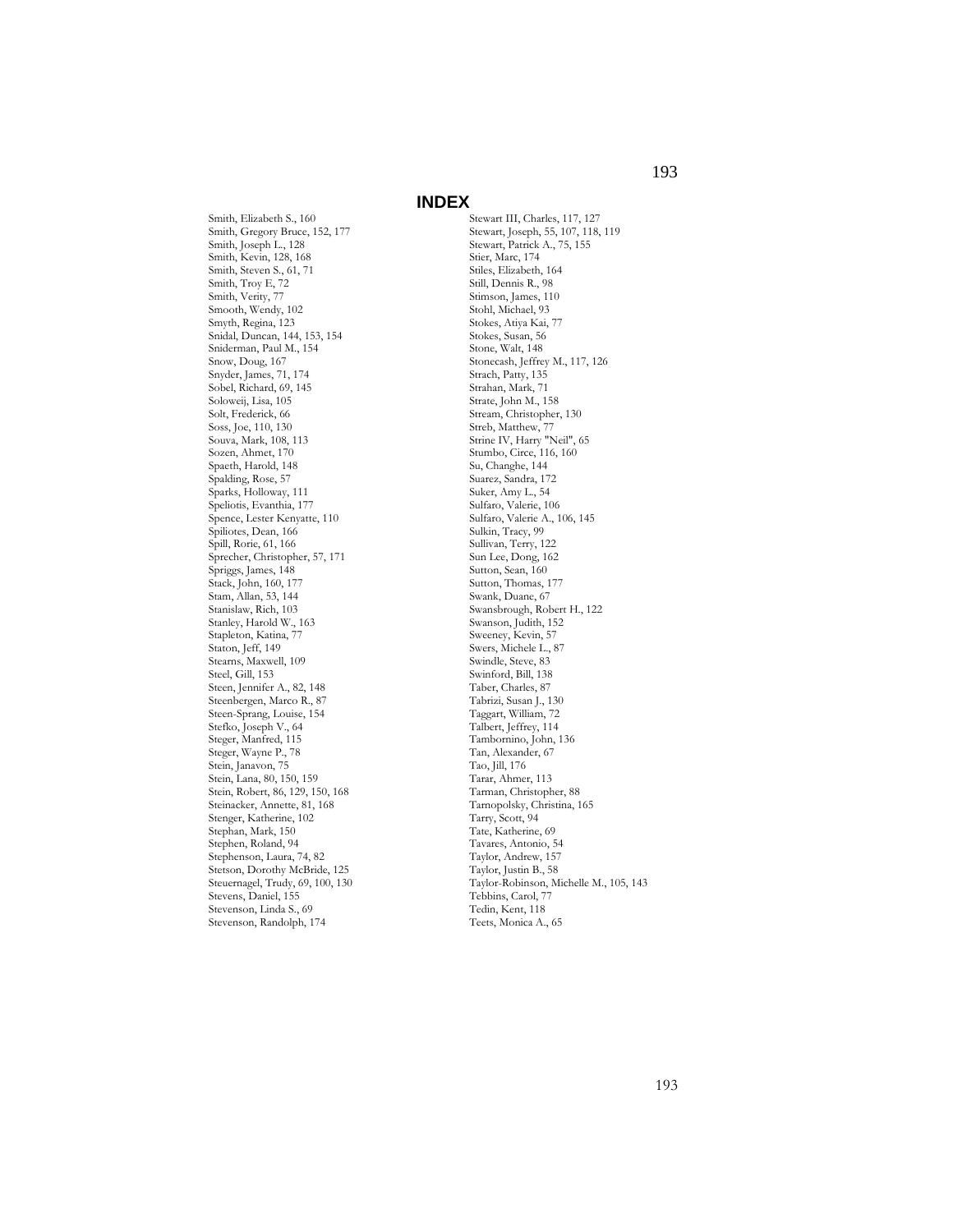Teigen, Jeremy M., 121 Tepper, Robin L., 151 Terchek, Ronald, 88 Teske, Paul, 62, 91 Thames, Jr, Frank C., 76 Theiss-Morse, Elizabeth, 124, 134 Theobald, Nick Andrew, 128 Theriault, Sean M., 99 Thies, Cameron G., 85 Thies, Michael F., 71 Thomas, Matthew, 159 Thompson, Alexander S., 53 Thompson, Lyke, 158 Thompson, Norma, 107 Thornton, Douglas, 104 Thorson, Gregory, 158 Thurmaier, Kurt, 167 Tilley, James, 134 Tillman, Erik, 56, 142 Tilton, Tim, 173 Ting, Michael, 71, 174 Tir, Jaroslav, 171 Tofias, Michael W., 90 Tolbert, Caroline, 69, 100, 139 Tolleson-Rinehart, Sue, 69, 139 Tomkin, Shelly, 167 Tomlinson, Andrew, 159 Tompkins, Mark, 139 Topper, Keith, 77, 96 Tothero, Rebecca, 139, 158 Towle, Michael J., 122 Treier, Shawn, 108, 121 Trepanier, Lee, 160 Trish, Barbara, 98 Trpovski, Jovan, 158 True, James L., 145 Tschoepe, Gary J., 90 Tubbs, James, 138 Tucker, Jennifer, 102 Tucker, Joshua, 57, 67, 143 Tuckness, Alex, 156 Tulli, Emily, 125 Turner, Charles, 169 Turner, Robert C., 90 Tverdova, Yuliya, 93, 116 Twombly, Jim, 91 Uhlir, Lisa, 64, 122 Ulbig, Stacy, 124, 134 Unmack, Cynthia, 79 Unter, Heidi J., 163 Vacca, W. Alexander, 124 Valentino, Nicholas, 58 Van de Walle, Nicolas, 74, 162 Van der Kolk, Henk, 145 Van Houweling, Robert, 158

Van Inwegen, Patrick, 54 Van Mieghem, Jan Van, 136 Van Winkle, Steven, 149 Vanberg, Georg, 83, 99 Vasu, Michael, 130 Vatter, Miguel, 136 Vaughan, Geoffrey M., 115 Vavreck, Lynn, 145 Velasquez, Eduardo, 59, 78 Verba, Sidney, 68 Vergara, Rafael, 86 Vergunst, Noel P., 157 VerKuilen, John, 119 Vermeer, Jan P., 76 Victor, Jennifer Nicoll, 62 Vieceli, Jacqueline M., 170 Viera-Tirado, Angel, 53 Vigilante, Katherine O'Harra, 137 Vile, Matthew A., 163 Vinzant, John, 130 Vleminckx, Koen, 73 Voeten, Eric, 147 Vogel, Ronald, 127, 137 Waelti, Sonja, 138 Wagner, Edward, 93 Wahlbeck, Paul J., 149, 166 Walker, Thomas G., 158 Wallach, John, 88, 156 Wallerstein, Michael, 66 Walsh, Kathy Cramer, 151 Walsh, Kevin, 72 Waltenburg, Eric, 61, 121 Walton, Jr, Hanes, 125 Wand, Jonathan N. A., 97 Wang, Cheng-Lung, 176 Wang, Yuan-kang, 144 Warber, Adam, 166 Ward, James D., 59 Ware, Robert, 153 Warner, Jamie, 156 Warrick, Catherine, 142 Wasby, Stephen L., 118 Watry, Ruth Ann, 65 Wawro, Gregory, 71, 128 Way, Christopher, 75, 133 Wayland, Sarah, 66 Weaver, Vesla, 102 Webb, Susan Kaye, 79 Weber, Ronald, 138 Weibust, Inger, 103 Weiher, Gregory, 118 Weimer, David, 139 Weiner, Robert, 132 Weinstein, Meredith Blackwell, 130 Weisberg, Herbert, 60, 155, 169